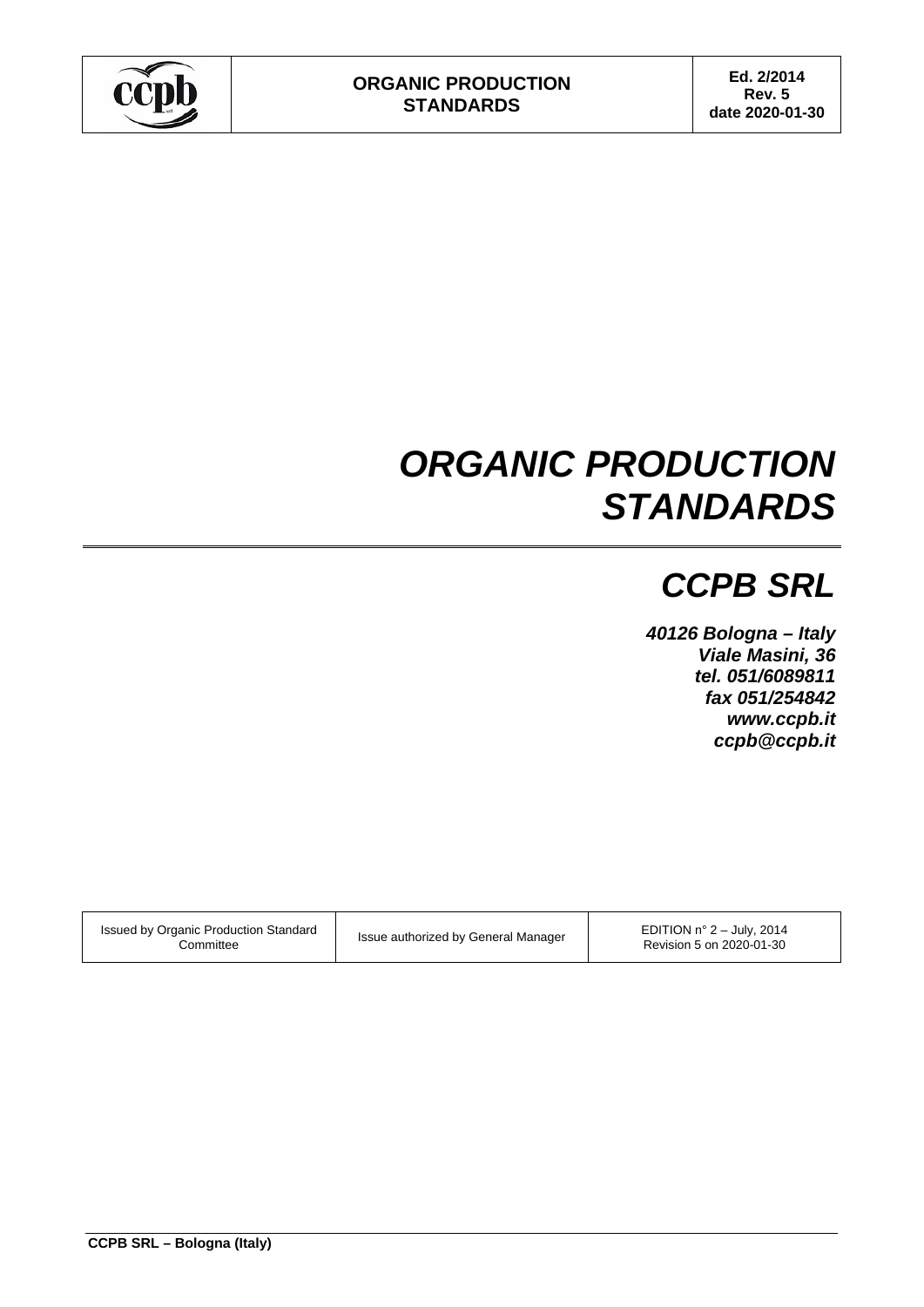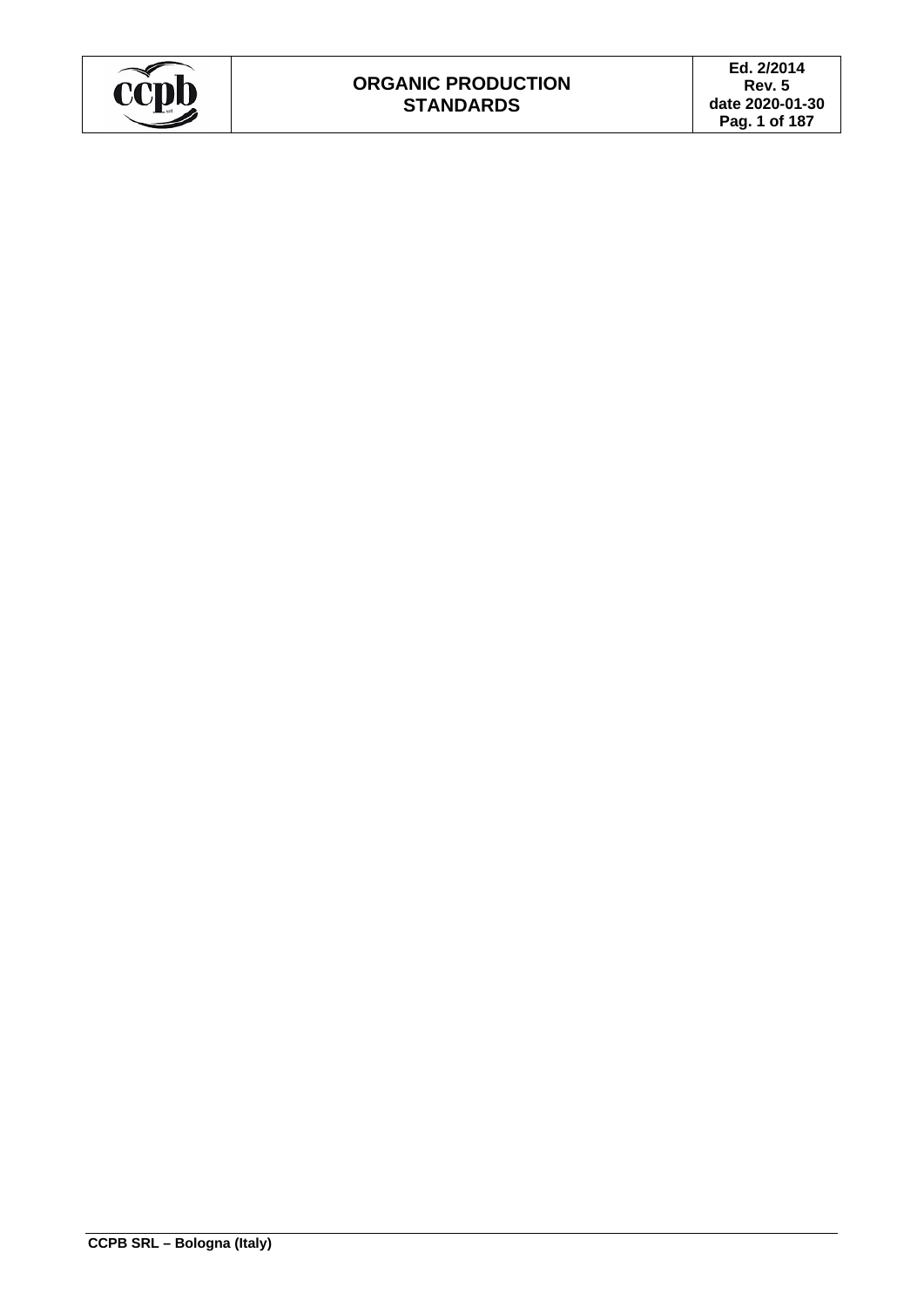

#### **INDEX**

| 1 <sub>1</sub> |                  |                                                                                       |  |  |
|----------------|------------------|---------------------------------------------------------------------------------------|--|--|
|                | 1.1.             |                                                                                       |  |  |
|                | 1.2.             |                                                                                       |  |  |
|                | 1.3.             | Reference standard; Terms and definitions, Acronyms and abbreviations 8               |  |  |
|                | 1.4.             |                                                                                       |  |  |
|                | 2.               |                                                                                       |  |  |
|                | 2.1.             |                                                                                       |  |  |
|                | 2.2.             | Protection of environmental resources and pollution reduction in order to improve the |  |  |
|                | 2.3.             |                                                                                       |  |  |
|                | 2.4.             |                                                                                       |  |  |
|                | 2.5.             |                                                                                       |  |  |
|                | 2.6.             | Implementation of production and processing systems compatible with the surrounding   |  |  |
|                | 2.7.             | Promotion of environmentally friendly and socially fair production, processing and    |  |  |
|                | 2.8.             | Exclusion of any product obtained by means of genetic engineering (GMO free) 12       |  |  |
|                | 2.9.             |                                                                                       |  |  |
|                | 2.10.<br>3.      |                                                                                       |  |  |
|                | 3.1.             |                                                                                       |  |  |
|                | 3.2.             |                                                                                       |  |  |
|                | 3.3.             |                                                                                       |  |  |
|                | 3.4.             |                                                                                       |  |  |
| 4.             |                  |                                                                                       |  |  |
|                | 4.1.             |                                                                                       |  |  |
|                | 4.2.             | ORGANIC PRODUCTIONS AND PROTECTION OF ENVIRONMENTAL RESOURCES  17                     |  |  |
|                | 4.3.             |                                                                                       |  |  |
|                | 44               |                                                                                       |  |  |
|                | 4.4.1.<br>4.4.2. |                                                                                       |  |  |
|                | 4.4.3.           |                                                                                       |  |  |
|                | 4.4.4.           |                                                                                       |  |  |
|                | 4.4.5.           |                                                                                       |  |  |
|                | 4.4.6.<br>4.4.7. |                                                                                       |  |  |
|                | 4.4.8.           |                                                                                       |  |  |
|                | 4.4.9.           |                                                                                       |  |  |
|                | 4.4.10.          |                                                                                       |  |  |
|                | 4.4.11.          |                                                                                       |  |  |
|                | 4.5.             |                                                                                       |  |  |
|                | 4.6.             |                                                                                       |  |  |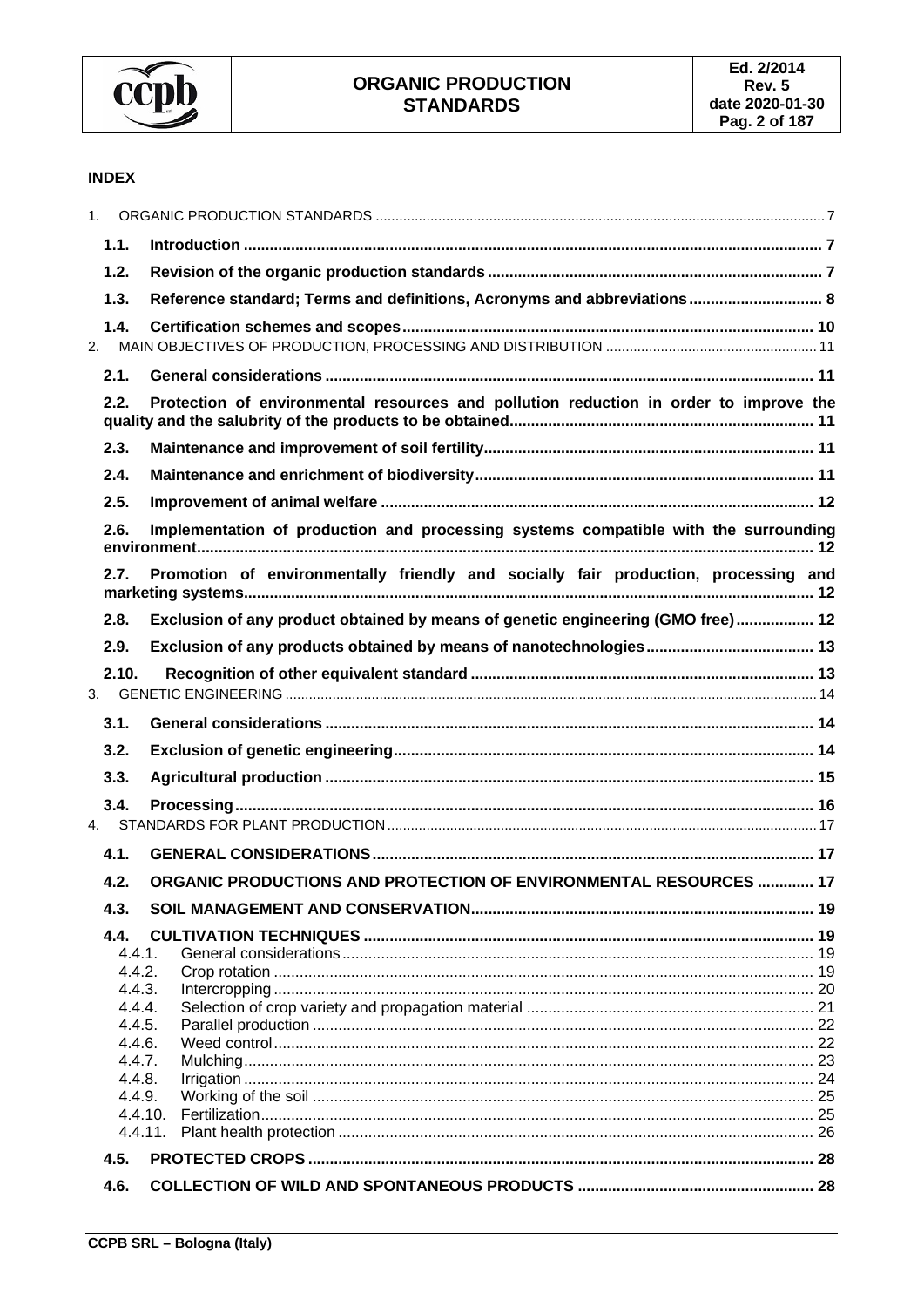

| 4.7.             |                                                                                 |  |  |
|------------------|---------------------------------------------------------------------------------|--|--|
| 4.8.             |                                                                                 |  |  |
| 4.9.             |                                                                                 |  |  |
| 4.10.            |                                                                                 |  |  |
|                  |                                                                                 |  |  |
| 5.1.             |                                                                                 |  |  |
| 5.2.             |                                                                                 |  |  |
|                  |                                                                                 |  |  |
| 5.4.             |                                                                                 |  |  |
| 5.4.1.           |                                                                                 |  |  |
| 5.4.2.<br>5.4.3. |                                                                                 |  |  |
|                  |                                                                                 |  |  |
| 5.5.             |                                                                                 |  |  |
| 5.6.             |                                                                                 |  |  |
| 5.7.             | HUSBANDRY MANAGEMENT PRACTICES, TRANSPORT AND IDENTIFICATION OF                 |  |  |
| 5.7.1.           |                                                                                 |  |  |
| 5.7.2.           |                                                                                 |  |  |
| 5.7.3.<br>5.7.4. |                                                                                 |  |  |
| 5.7.5.           |                                                                                 |  |  |
| 5.7.6.           | Simultaneous production of organically and non-organically reared animals  43   |  |  |
| 5.7.7.           |                                                                                 |  |  |
| 5.7.8.<br>5.7.9. |                                                                                 |  |  |
|                  |                                                                                 |  |  |
| 5.8.<br>5.8.1.   |                                                                                 |  |  |
| 5.8.2.           |                                                                                 |  |  |
| 5.8.3.           |                                                                                 |  |  |
| 5.8.4.           |                                                                                 |  |  |
| 5.8.5.           |                                                                                 |  |  |
| 5.8.6.<br>5.8.7. |                                                                                 |  |  |
| 5.8.8.           |                                                                                 |  |  |
| 6.               | PRESERVATION, PROCESSING, PACKAGING, TRANSPORT, STORAGE AND MARKETING RULES FOR |  |  |
|                  |                                                                                 |  |  |
| 6.1.             |                                                                                 |  |  |
| 6.2.             |                                                                                 |  |  |
| 6.3.             |                                                                                 |  |  |
| 6.4.             |                                                                                 |  |  |
| 6.5.             |                                                                                 |  |  |
| 6.6.             |                                                                                 |  |  |
| 6.7.             |                                                                                 |  |  |
| 6.8.             |                                                                                 |  |  |
| 6.9.             |                                                                                 |  |  |
| 6.10.            |                                                                                 |  |  |
|                  | 6.10.1.                                                                         |  |  |
|                  |                                                                                 |  |  |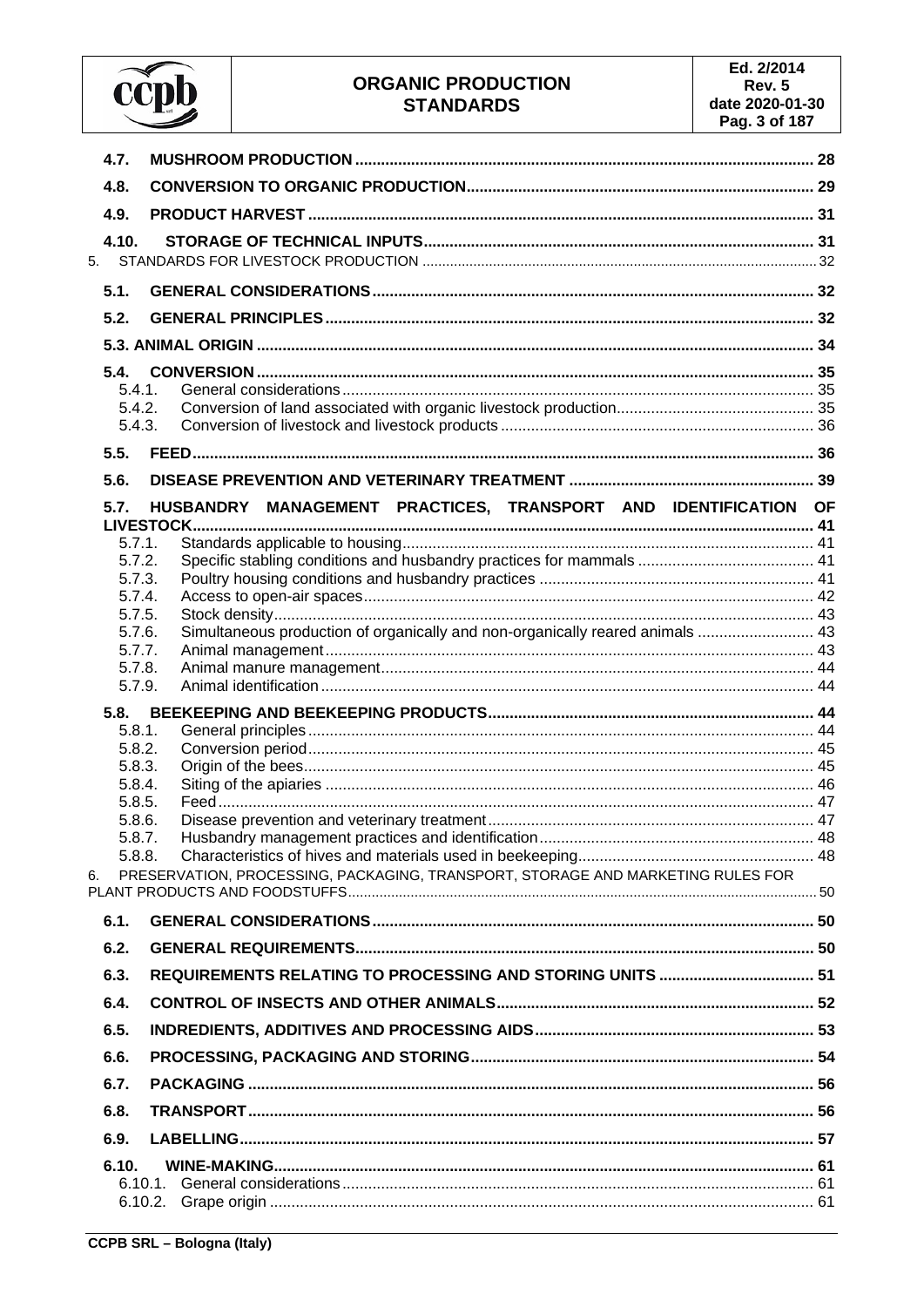

|       | 6.10.3.  |  |
|-------|----------|--|
|       | 6.10.4.  |  |
|       | 6.10.5.  |  |
|       | 6.10.6.  |  |
|       | 6.10.7.  |  |
|       | 6.10.8.  |  |
|       | 6.10.9.  |  |
|       |          |  |
|       |          |  |
|       | 6.10.12. |  |
|       | 6.10.13. |  |
|       |          |  |
|       |          |  |
|       |          |  |
|       |          |  |
|       |          |  |
|       |          |  |
|       |          |  |
| 6.11. |          |  |
|       |          |  |
|       | 6.11.2.  |  |
|       | 6.11.3.  |  |
|       | 6.11.4.  |  |
|       | 6.11.5.  |  |
|       | 6.11.6.  |  |
|       | 6.11.7.  |  |
|       | 6.11.8.  |  |
|       | 6.11.9.  |  |
| 6.12. |          |  |
|       | 6.12.1.  |  |
|       | 6.12.2.  |  |
|       | 6.12.3.  |  |
|       | 6.12.4.  |  |
|       | 6.12.5.  |  |
|       | 6.12.6.  |  |
|       | 6.12.7.  |  |
|       | 6.12.8.  |  |
|       | 6.12.9.  |  |
|       |          |  |
| 7.    |          |  |
|       |          |  |
| 7.1.  |          |  |
| 7.2.  |          |  |
|       |          |  |
| 7.3.  |          |  |
|       |          |  |
|       |          |  |
| 8.1.  |          |  |
| 8.2.  |          |  |
| 8.3.  |          |  |
|       |          |  |
| 8.4.  |          |  |
|       |          |  |
|       |          |  |
| 9.1.  |          |  |
|       |          |  |
| 9.2.  |          |  |
|       |          |  |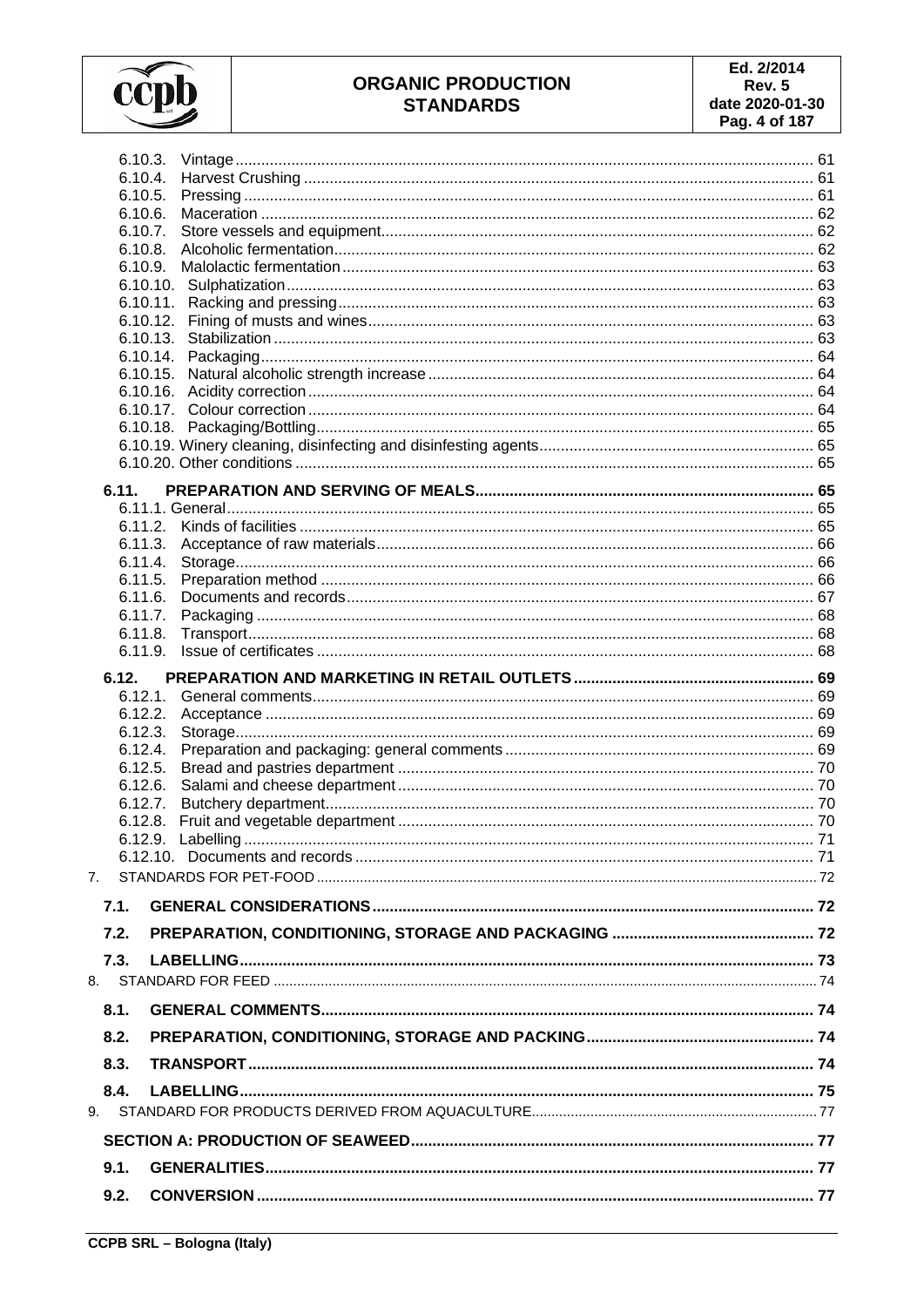

| 9.3.             |                                                                                  |  |  |  |
|------------------|----------------------------------------------------------------------------------|--|--|--|
|                  |                                                                                  |  |  |  |
| 9.4.             |                                                                                  |  |  |  |
| 9.5.             |                                                                                  |  |  |  |
| 9.6.             |                                                                                  |  |  |  |
| 9.6.1.           |                                                                                  |  |  |  |
| 9.6.2.<br>9.6.3. |                                                                                  |  |  |  |
| 9.6.4.           |                                                                                  |  |  |  |
| 9.6.5.           |                                                                                  |  |  |  |
| 9.6.6.<br>9.6.7. |                                                                                  |  |  |  |
| 9.7.             |                                                                                  |  |  |  |
| 9.8.             |                                                                                  |  |  |  |
|                  |                                                                                  |  |  |  |
| 9.9.<br>10.      |                                                                                  |  |  |  |
| 10.1.            |                                                                                  |  |  |  |
|                  |                                                                                  |  |  |  |
| 10.2.            |                                                                                  |  |  |  |
| 10.3.<br>11.     |                                                                                  |  |  |  |
|                  |                                                                                  |  |  |  |
| 11.1.            |                                                                                  |  |  |  |
| 11.2.            |                                                                                  |  |  |  |
| 11.3.            |                                                                                  |  |  |  |
| 11.4.            |                                                                                  |  |  |  |
| 11.5.            |                                                                                  |  |  |  |
| 11.6.            |                                                                                  |  |  |  |
| 12.              |                                                                                  |  |  |  |
| 12.1.            |                                                                                  |  |  |  |
| 12.2.            |                                                                                  |  |  |  |
| 12.3.            |                                                                                  |  |  |  |
| 12.4.            |                                                                                  |  |  |  |
| 12.5.            |                                                                                  |  |  |  |
|                  |                                                                                  |  |  |  |
| 13.1.            |                                                                                  |  |  |  |
| 13.2.            |                                                                                  |  |  |  |
| 13.3.            |                                                                                  |  |  |  |
| 13.4.            |                                                                                  |  |  |  |
| 13.5.            | Requirements for breeding, hibernate, incubation and shelter establishments  102 |  |  |  |
| 13.6.            |                                                                                  |  |  |  |
| 13.7.            |                                                                                  |  |  |  |
| 13.8.            |                                                                                  |  |  |  |
| 13.9.            |                                                                                  |  |  |  |
|                  |                                                                                  |  |  |  |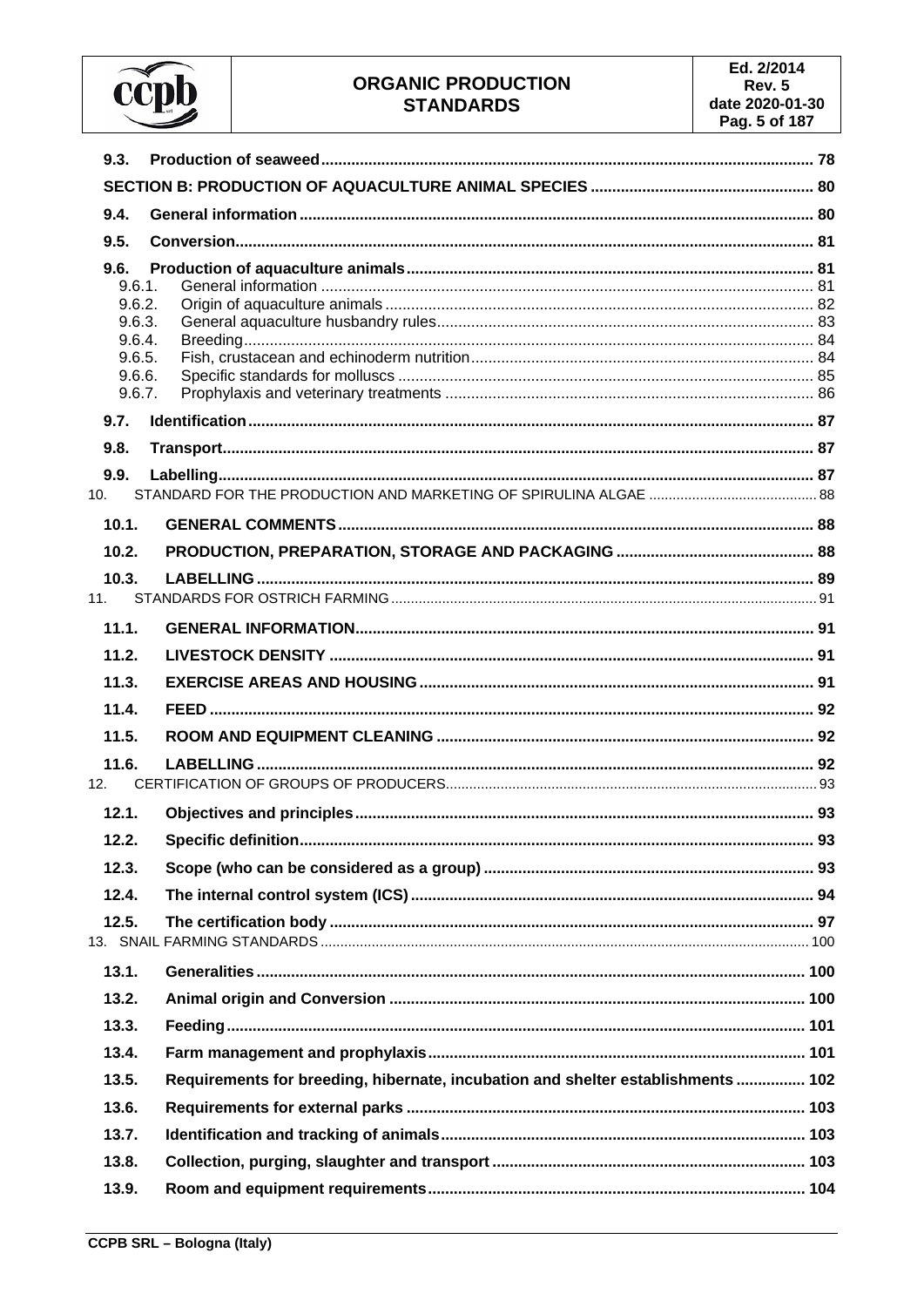

| 13.10.             |  |
|--------------------|--|
|                    |  |
| 14.1.              |  |
| 14.2.              |  |
| 14.3.              |  |
| 14.4.              |  |
| 14.5.              |  |
| 14.6.              |  |
| 14.7.              |  |
| 14.8.              |  |
|                    |  |
| 15.1.              |  |
| 15.2.              |  |
| 15.3.              |  |
| 15.4.              |  |
| 15.5.              |  |
| 15.5.1.            |  |
| 15.5.2.            |  |
| 15.5.3.<br>15.5.4. |  |
| 15.5.5.            |  |
| 15.5.6.            |  |
| 15.5.7.            |  |
| 15.5.8.            |  |
| 15.6.              |  |
|                    |  |
|                    |  |
|                    |  |
|                    |  |
|                    |  |
|                    |  |
|                    |  |
|                    |  |
|                    |  |
|                    |  |
|                    |  |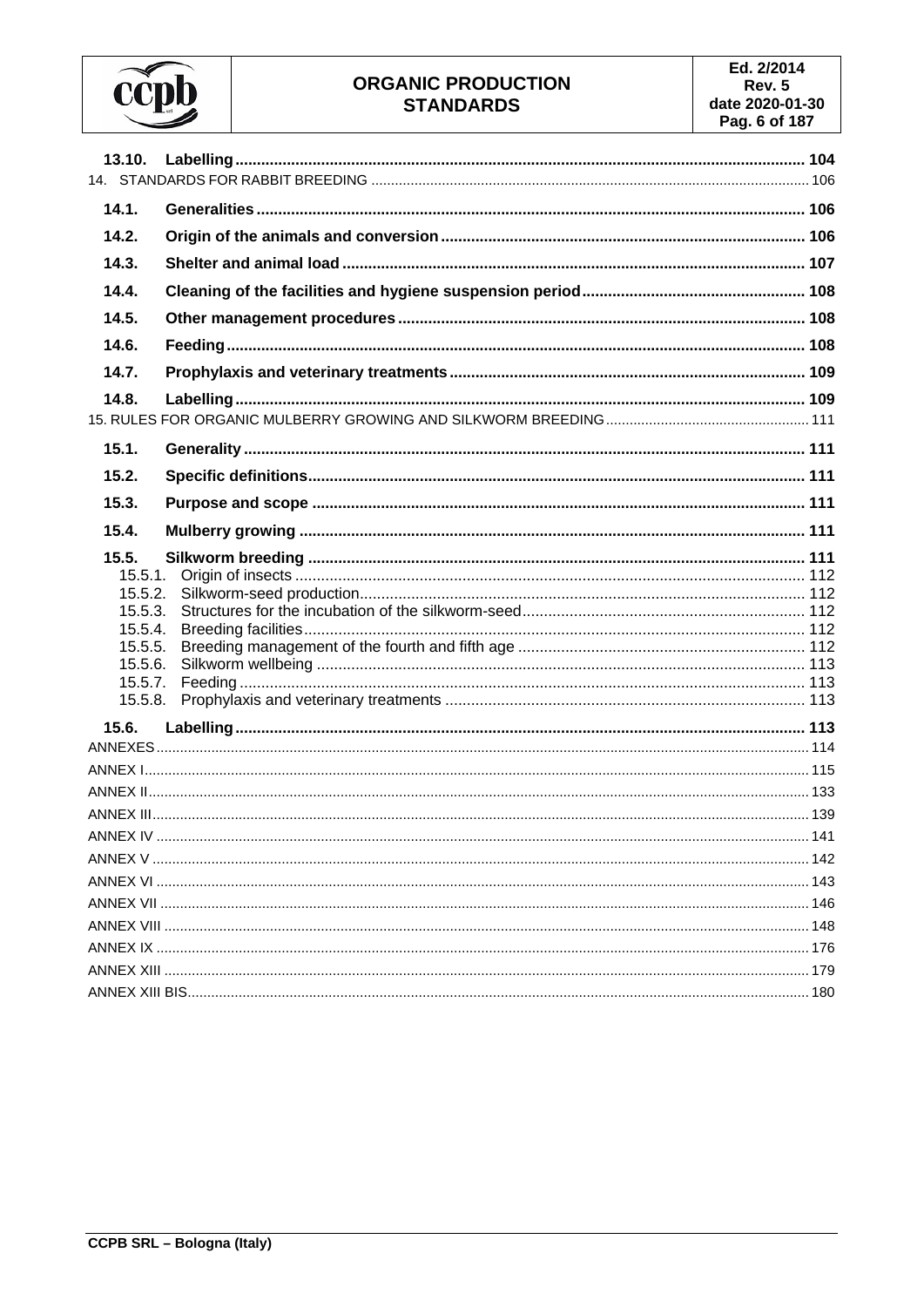

#### **1.1. INTRODUCTION**

#### 1.1.1

Thanks to all the hard work of our Organic Production Standards Committee, historically CCPB has been able to put together these standards with the aim of meeting the requirements for IFOAM accreditation and, at the same time, providing those operators who are outside the European Union with a tool they can use when they wish to export products to EU member states, offering guarantees that are equivalent to those established under EC Reg. 834/2007.

In setting out these standards, we having taken into consideration therefore, the principles inherent to the reference standards, including EC Reg. 834/2007 and its subsequent amendments and/or additions, the IFOAM standards for organic production and processing and international legislation covering organic production, in particular the USDA-NOP, JAS and COR regulations.

#### 1.1.2

This has enabled us to develop a series of standards that can be followed as guidelines by all operators who intend their products to comply with to EC Reg. 834/2007 on national territory.

These standards however, are prescriptive for operators who operate outside the European Union and who wish to export products to EU member states, offering guarantees that are equivalent to those established under EC Reg. 834/2007.

These standards are also prescriptive for some categories of products/activities not directly included within the scope of EC Reg. 834/2007, such as the production of Pet Food, spirulina algae, ostrich, rabbit, snails, mulberry growing and silkworm breeding, for which the National Authority has taken steps to recognition of specific production standards as required by art. 42 of Reg. CE 834/2007. It 'also provided a specific section for mass catering, if operators also intend to obtain compliance certification for these particular categories of product based on the specific private disciplinary of CCPB, as outside the scope of Reg. 834/2007.

These Organic Production Standard bring besides the main differences between the conditions and the fulfilments of the EC Reg. 834/2007, of the NOP (National Organic Programme), of the JAS (Japanese Agricultural Standards) and of the COR (Canadian Organic Regime), which the operators should respect in order to obtain the certification in conformity to the same standard. It has to be highlighted that the NOP, the JAS and the COR, also permit the use of some substances and ingredients not currently listed in this standard, the use of which, even if they comply with the relevant standard, preclude compliance with EC Reg. 834/2007. The NOP, JAS and COR regulations, that include a list of these substances, are available on the following websites:

NOP - http://www.ams.usda.gov/about-ams/programs-offices/national-organic-program

- COR http://www.inspection.gc.ca/food/organic-products/eng/1300139461200/1300140373901
- JAS http://www.maff.go.jp/e/jas/specific/organic.html

or in a translated version on the site www.ccpb.it.

#### **1.2. REVISION OF THE ORGANIC PRODUCTION STANDARDS**

#### 1.2.1

Any revisions and/or amendments to these standards will be assessed and approved by the CCPB Organic Production Standards Committee. The standards are also subject to examination by the CCPB Impartiality Protection Committee whose job is to guard against any threats to the impartiality of the inspection and certification activities carried out by CCPB.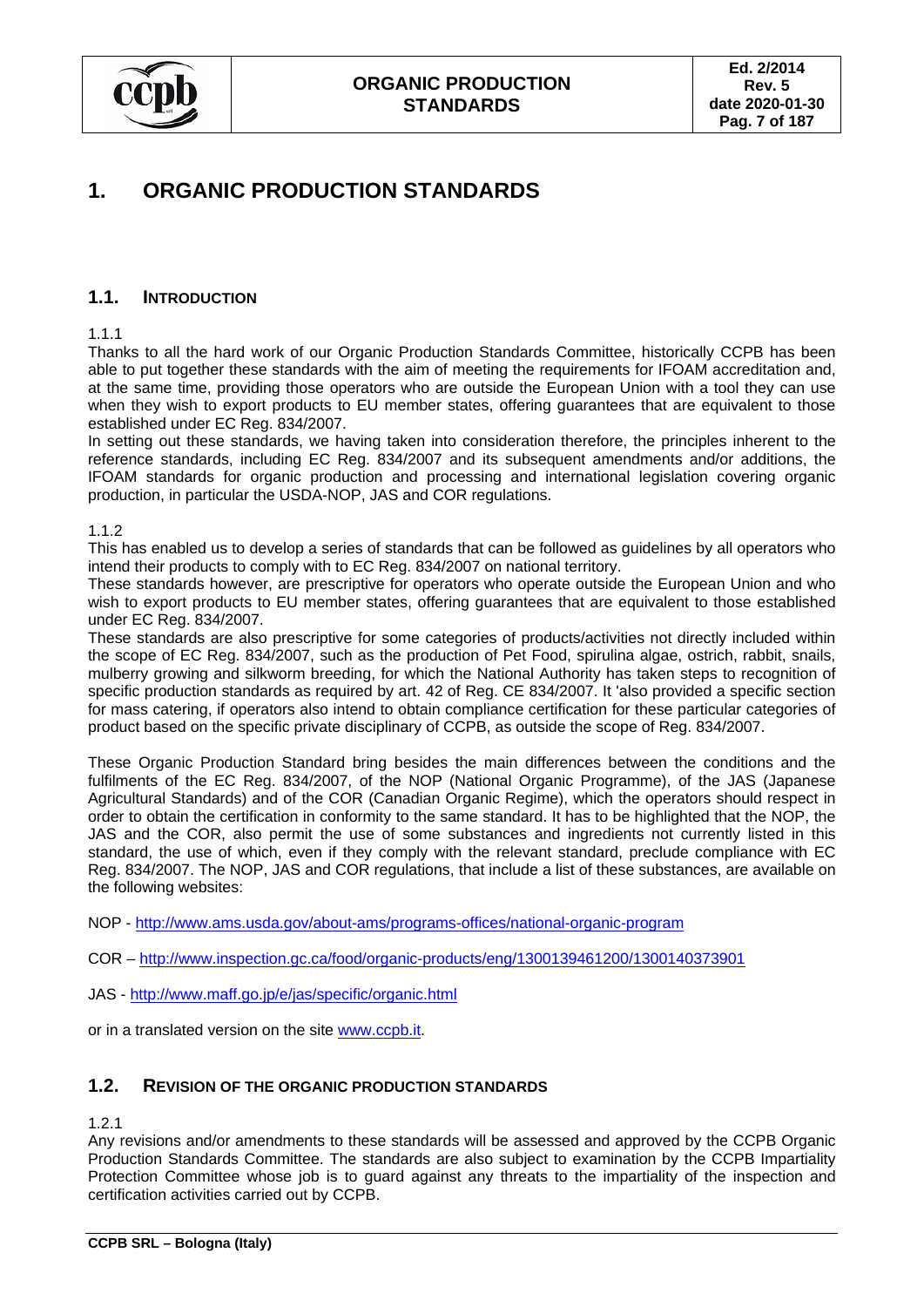

#### 1.2.2

The complete revision of these standards will take place every three years, and, in any case, everytime it is necessary, all variations consequent to the modification of the reference rule will be made.

#### 1.2.3

Further to any modifications to the reference standards carried out during the transitional period, CCPB makes available to all the operators concerned any variation which shall be applied to these standards as well as the adaption time should this be different from that envisaged under point 1.2.6.

#### 1.2.4

During the triennial revision, it shall be taken account of all modifications proposed by the operators who are subject to inspection and by all parties (consumers, producers, retailers, etc.) involved in the production and certification process of organic products. In order to be examined by the CCPB Organic Production Standard Committee, such proposals must be laid down in writing and sent to the address thereof.

1.2.5

Each request of clarification and/or interpretation of the present Standard must be addressed in a written way to the "Organic Production Standard Committee" of CCPB, pointing the contact details of who is requesting.

1.2.6

Every edition of the present Standard and their modifications is available on the web site of CCPB: www.ccpb.it, and is publicized on the Newsletter of CCPB. According to the variations, the controlled operators have period of 12 months to adequate themselves to the new framework, except for different indications connected with the reference rule.

## **1.3. REFERENCE STANDARD; TERMS AND DEFINITIONS, ACRONYMS AND ABBREVIATIONS**

#### 1.3.1

The set of rules for reference of the present Standard are the following:

EC 834/2007 regulations and their<br>subsequent amendments and additions, subsequent amendments and additions, subsequent amendments and additions, products and that repeals EEC Reg. 2092/91<br>henceforth referred to as EC Reg. 834/2007 Applies to organic production, to the labelling indications for these

| Italian national and regional provisions<br>relating to the application of EC Reg.<br>834/2007 |                                                                                                                                                                                                                      |
|------------------------------------------------------------------------------------------------|----------------------------------------------------------------------------------------------------------------------------------------------------------------------------------------------------------------------|
| Circ. MiPAAF n. 5931 del 13/03/2012                                                            | Recognition of private standards for the production of organic spirulina                                                                                                                                             |
| Circ. MiPAAF n. 7758 del 02/04/2012                                                            | Recognition of private standards for the production of organic ostriches                                                                                                                                             |
| Circ. MiPAAF n. 6477 del 24/12/2012                                                            | Recognition of private standards for the production of organic rabbit                                                                                                                                                |
| Circ. MiPAAF n. 16319 del 10/03/2015                                                           | Recognition of private standards for the production of organic mulberry<br>growing and silkworm breeding                                                                                                             |
| Circ. MiPAAF n. 39857 del 29/05/2015                                                           | Recognition of private standards for the production of organic snails                                                                                                                                                |
| Circ. MiPAAF n. 62392 del 18/09/2015                                                           | Recognition of private standards for the production, processing, trading<br>and labelling of organic pet-food                                                                                                        |
| RIPAC (COM DG AGRI) n. 2015-01 of<br>08/07/2015                                                | On the absence od detailed EU production rules for some kind of animal<br>spcies, acquatic plants and microalgae and on the treatment of these<br>products in the EU internal market andthe harmonised import regime |
| Reg. USDA/AMS CFR 7, part 205                                                                  | NOP - National Organic Programme                                                                                                                                                                                     |
| JAS - Japanese Agricultural Standard                                                           |                                                                                                                                                                                                                      |
|                                                                                                | Safe Food for Canadians Regulation                                                                                                                                                                                   |
| COR - Canadian Organic Regime                                                                  | General principles and management standard – CAN/CGSB-32.310                                                                                                                                                         |
|                                                                                                | Permitted substances lists- CAN/CGSB-32.311                                                                                                                                                                          |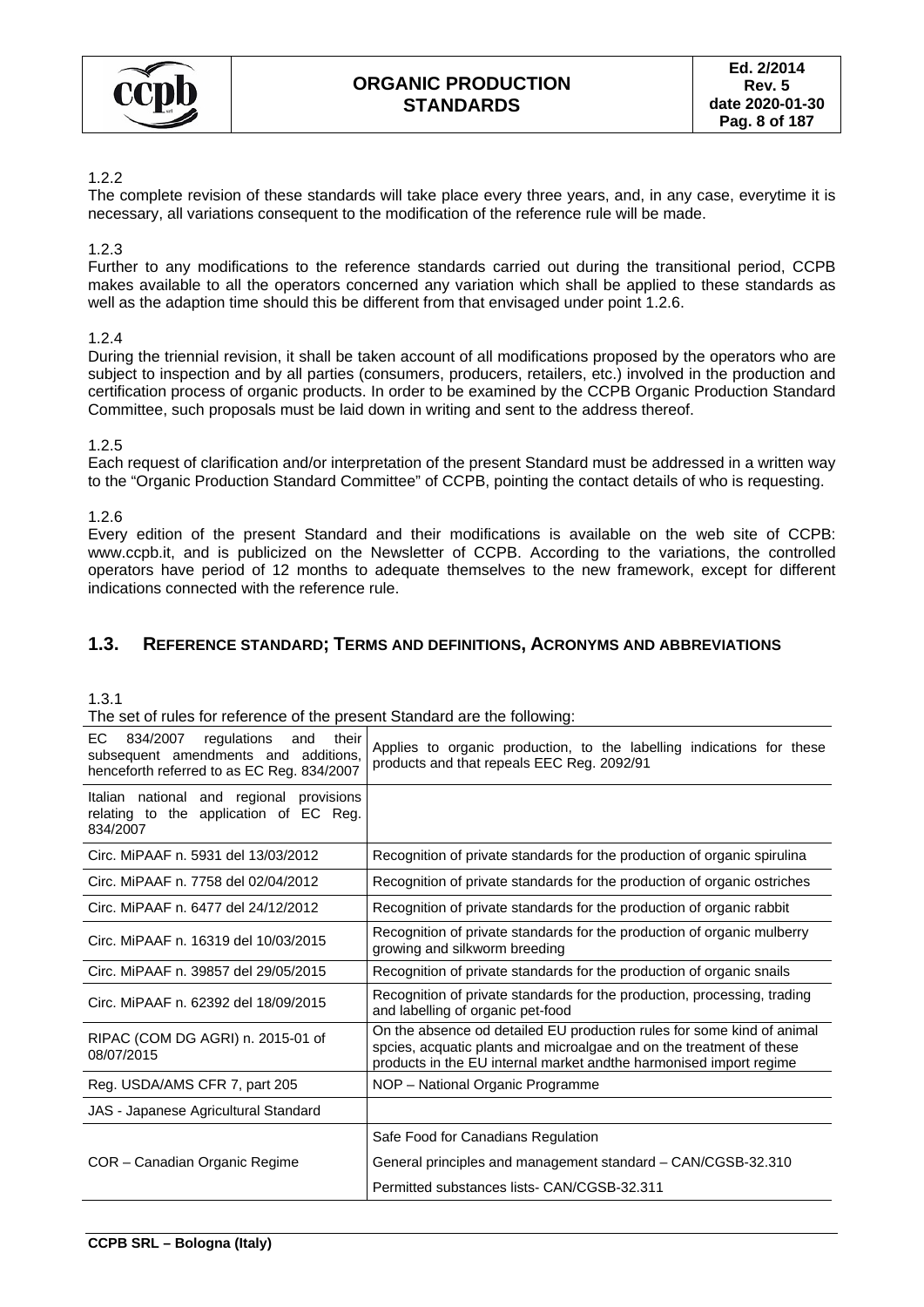

|             | • Common Objectives and Requirements of Organic Standards<br>(COROS) – IFOAM Standard Requirements |
|-------------|----------------------------------------------------------------------------------------------------|
| IFOAM norms | • The IFOAM Standards for Organic Production and Processing                                        |
|             | • IFOAM Accreditation Requirements for Bodies Certifying Organic<br>Production and Processing      |

#### 1.3.2

For the purposes of this document, are applicable the terms and definitions provided by the standards and reference documents listed in the previous paragraph, and the following:

| <b>COMPLIANCE</b>                                                                                                                                                                                                                                                                                                                                                                | The term is used when a product, process or service meets a specific set of requirements.                                                                                                                                                                                                                                         |  |
|----------------------------------------------------------------------------------------------------------------------------------------------------------------------------------------------------------------------------------------------------------------------------------------------------------------------------------------------------------------------------------|-----------------------------------------------------------------------------------------------------------------------------------------------------------------------------------------------------------------------------------------------------------------------------------------------------------------------------------|--|
| <b>STATEMENT</b><br>OF I<br><b>COMPLIANCE</b>                                                                                                                                                                                                                                                                                                                                    | Document issued by suppliers providing written confirmation that an identifiable and traceable<br>product batch complies with the requirements specified on the certificate of compliance.                                                                                                                                        |  |
| Permission given to a CCPB operator to be excluded from the need to comply with one of the<br>normal requirements of the standard in question. The exception must be granted on the basis of<br><b>EXCEPTION</b><br>clear criteria and justification and it is subject to a time limit. With reference to the DOP/IGP/STG<br>and Organic production, exception cannot be granted |                                                                                                                                                                                                                                                                                                                                   |  |
| The party to a contract who is responsible for guaranteeing that the products satisfy, and continue<br><b>SUPPLIER</b><br>to do so, if applicable, the terms and conditions of certification.                                                                                                                                                                                    |                                                                                                                                                                                                                                                                                                                                   |  |
| <b>INSPECTOR</b>                                                                                                                                                                                                                                                                                                                                                                 | A person with the personal skills and competence for carrying out audit                                                                                                                                                                                                                                                           |  |
| <b>TEST</b><br><b>LABORATORY</b>                                                                                                                                                                                                                                                                                                                                                 | A laboratory that operates in compliance with the Standard UNI CEI EN ISO/IEC 17025 and that<br>is accredited by a body signatory of the EA or IAF mutual recognition agreement, for the testing<br>and analysis methods to be used when greater precision is needed or uncertainty exists for the<br>measurements taken by CCPB. |  |
| <b>LICENCE</b>                                                                                                                                                                                                                                                                                                                                                                   | A document issued by CCPB, following a signed contract, granting the right to use certificates,<br>brands, marks or statements of compliance for a particular product, process or service, according<br>to the rules of the certification scheme.                                                                                 |  |
| NON-<br><b>COMPLIANCE</b>                                                                                                                                                                                                                                                                                                                                                        | This term is used when an action or situation does not comply with the rules, contractual terms<br>and technical specifications for the chosen certification scheme.                                                                                                                                                              |  |
| <b>PRECEDENT</b>                                                                                                                                                                                                                                                                                                                                                                 | A decision that interprets a particular standard when it has become necessary to issue this,<br>following presentation of a case not explicitly covered by the standard. Such decisions become<br>points of reference for dealing with other cases that present the same characteristics.                                         |  |
| <b>TEST</b>                                                                                                                                                                                                                                                                                                                                                                      | Determinination of one or more characteristics of a specific product subject of a conformity<br>assessment, following preset procedures.                                                                                                                                                                                          |  |
| <b>TEST REPORT</b>                                                                                                                                                                                                                                                                                                                                                               | A document that presents test results and other relevant information.                                                                                                                                                                                                                                                             |  |
| <b>CERTIFICATION</b><br><b>SCHEME</b>                                                                                                                                                                                                                                                                                                                                            | A system of assessing the compliance of specific items whose compliance is to be assessed, to<br>which the same specific requirements, rules and procedures apply.                                                                                                                                                                |  |
| <b>INSPECTION</b><br>Systematic, independent, documented process to obtain registrations, exposure of facts or other<br>pertinent information and their objective evaluation to determine to what extent required<br>(AUDIT)<br>specifications have been met.                                                                                                                    |                                                                                                                                                                                                                                                                                                                                   |  |

#### 1.3.3.

For the purposes of this document, the acronyms and abbreviations used for the standards and reference documents listed in the previous point, are as follows:

| <b>ACCREDIA</b> | Italian system of accreditation         |  |
|-----------------|-----------------------------------------|--|
| <b>CCPB</b>     | <b>CCPB SRL</b>                         |  |
| CEI             | Italian Electro-Technical Committee     |  |
| <b>CFIA</b>     | Canadian Food Inspection Agency         |  |
| <b>COR</b>      | Canadian Organic Regime                 |  |
| CSI             | Committee for safeguarding impartiality |  |
|                 |                                         |  |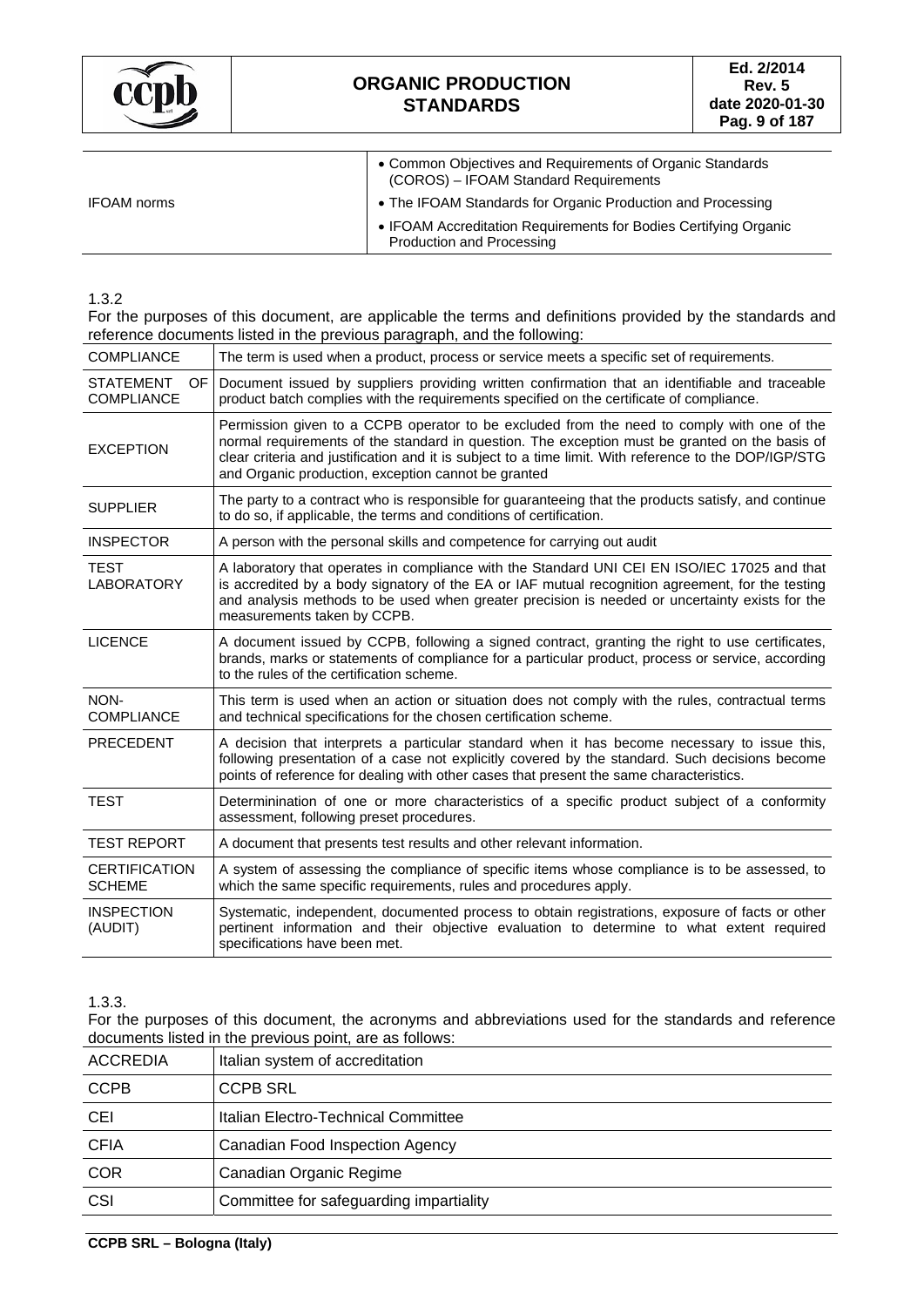

| JAS           | Japanese Agricultural Standard                            |  |
|---------------|-----------------------------------------------------------|--|
| <b>IFOAM</b>  | International Federation of Organic Agriculture Movements |  |
| <b>MAFF</b>   | Ministry of Agriculture, Forestry and Fishery of Japan    |  |
| <b>MiPAAF</b> | Italian Ministry of Agriculture and Forestry Policy       |  |
| <b>NOP</b>    | National Organic Program                                  |  |
| <b>GMO</b>    | <b>Genetically Modified Organism</b>                      |  |
| <b>USDA</b>   | United States Department of Agriculture                   |  |

## **1.4. CERTIFICATION SCHEMES AND SCOPES**

| <b>Certification scheme</b>                                                            | <b>Abbreviation</b>                   | <b>Scope</b>                                                                                                                                                                                                                                                                                                                           |
|----------------------------------------------------------------------------------------|---------------------------------------|----------------------------------------------------------------------------------------------------------------------------------------------------------------------------------------------------------------------------------------------------------------------------------------------------------------------------------------|
| EC Reg. 834/2007                                                                       | EC Reg. 834/2007                      | Agricultural products (including seeds and plant propagation materials);<br>agricultural food products of animal and/or vegetable origin; products<br>from the food and agricultural industry of vegetable and/or animal origin;<br>feedstuffs.                                                                                        |
| <b>CCPB Organic</b><br><b>Production Standard</b><br>Equivalent to EC Reg.<br>834/2007 | <b>CCPB EU Equivalent</b><br>Standard | Agricultural products (including seeds and plant propagation materials);<br>agricultural food products of animal and/or vegetable origin; products<br>from the food and agricultural industry of vegetable and/or animal origin;<br>feedstuffs.                                                                                        |
| <b>USDA-National</b><br>Organic Programme                                              | USDA-NOP                              | Agricultural products (including seeds and plant propagation materials);<br>agricultural food products of animal and/or vegetable origin, excluding<br>aquaculture products; products from the food and agricultural industry of<br>vegetable and/or animal origin; feedstuffs.                                                        |
| Japanese Agricultural<br>System                                                        | <b>JAS</b>                            | Agricultural products (including seeds and plant propagation materials);<br>agricultural food products of animal and/or vegetable origin, excluding<br>beekeeping and aquaculture products; products from the food and<br>agricultural industry of vegetable and/or animal origin, excluding wine and<br>alcoholic drinks; feedstuffs. |
| Canadian Organic<br>Regime                                                             | <b>COR</b>                            | Agricultural products (including seeds and plant propagation materials);<br>agricultural food products of animal and/or vegetable origin, excluding<br>aquaculture products; products from the food and agricultural industry of<br>vegetable and/or animal origin; feedstuffs.                                                        |
| <b>CCPB Private</b><br>Organic Production<br>Standard                                  | <b>OP Standard</b>                    | Mass catering.                                                                                                                                                                                                                                                                                                                         |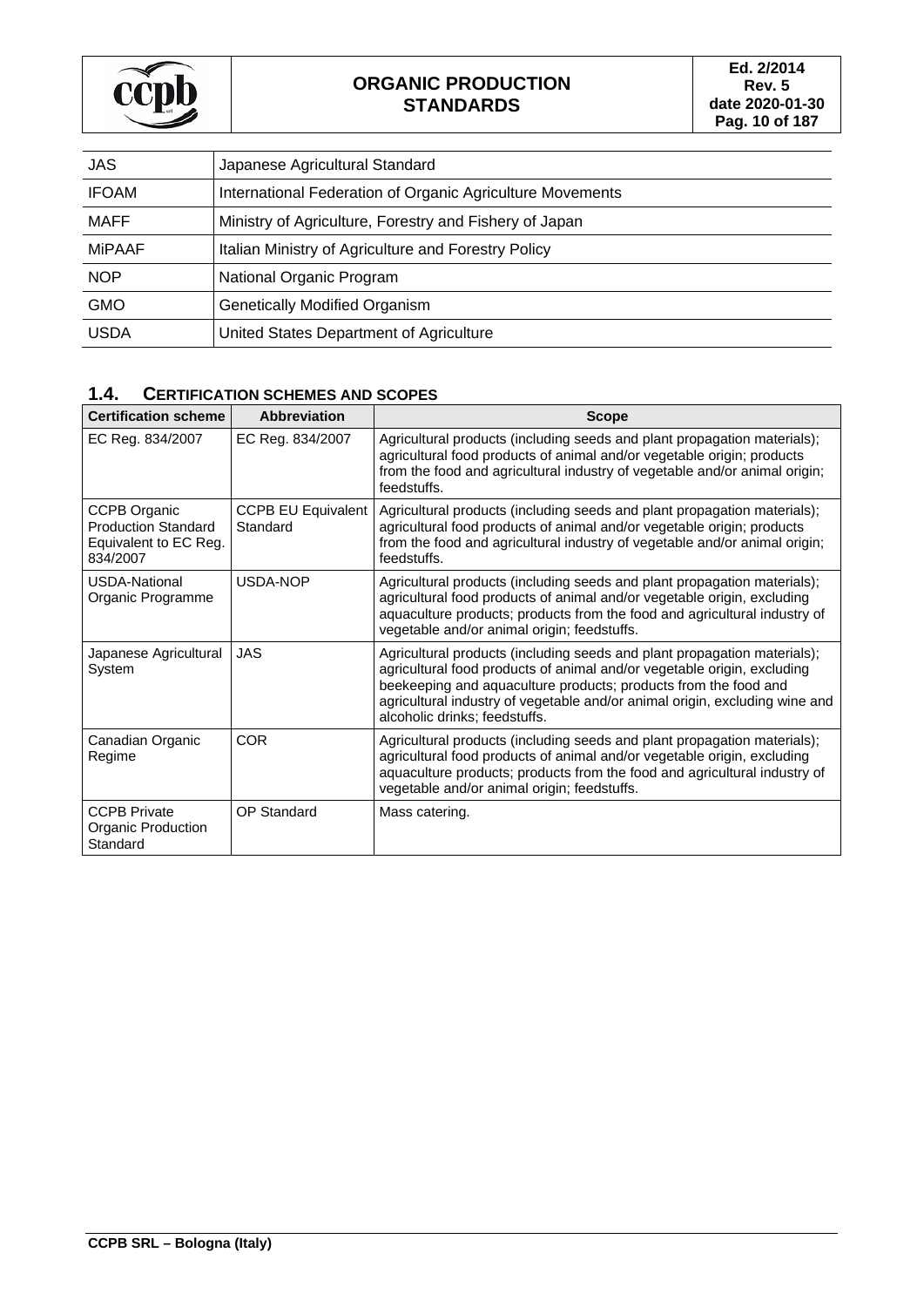

# **2. MAIN OBJECTIVES OF PRODUCTION, PROCESSING AND DISTRIBUTION**

#### **2.1. GENERAL CONSIDERATIONS**

2.1.1

Organic production systems aim at obtaining foodstuffs, feeds, fibres, raw materials and services in a sufficient quantity and of a good quality.

2.1.2

The following points contain a list of the main objectives, as well as the principles founding the organic production systems.

#### **2.2. PROTECTION OF ENVIRONMENTAL RESOURCES AND POLLUTION REDUCTION IN ORDER TO IMPROVE THE QUALITY AND THE SALUBRITY OF THE PRODUCTS TO BE OBTAINED**

2.2.1

The main objective of organic production consists in obtaining products in sufficient quantity and of suitable quality while respecting organic equilibrium, human and animal health and preserving environmental resources.

2.2.2

Organic operators, therefore, are trying to reduce or eliminate cultivation practices and technical methods which represent a risk for the integrity of the environment, thus damaging the quality of the air, water and soil and jeopardising the future maintenance of production cycles.

#### **2.3. MAINTENANCE AND IMPROVEMENT OF SOIL FERTILITY**

#### $2.3.1$

Soil fertility represents the basic condition for the salubrity and maintenance of agricultural production systems taken as a whole.

#### 2.3.2

Practices aimed at maintaining soil fertility must take into account physical, chemical and organic factors at a time in order to optimise the quantity and quality of the organisms (telluric microflora and microfauna) living in the soil and of the soil nutrients.

2.3.3

The "living force" of the soil must be able to provide the nutritional elements needed by the crops and by the micro-organisms which express the organic activity of the soil itself.

## **2.4. MAINTENANCE AND ENRICHMENT OF BIODIVERSITY**

#### 2.4.1

Organic diversity contributes substantially to the creation and maintenance of the environmental and economic maintenance of the organic production processes.

2.42

Organic diversity must be developed in and applied to every single aspect of organic production, from the choice of technical methods to that of the species and varieties to be cultivated, from the choice of animal breeds to be farmed and of micro-organisms to be used in production and processing cycles to the management of agronomical rotations, from the maintenance of uncultivated areas to the treatment of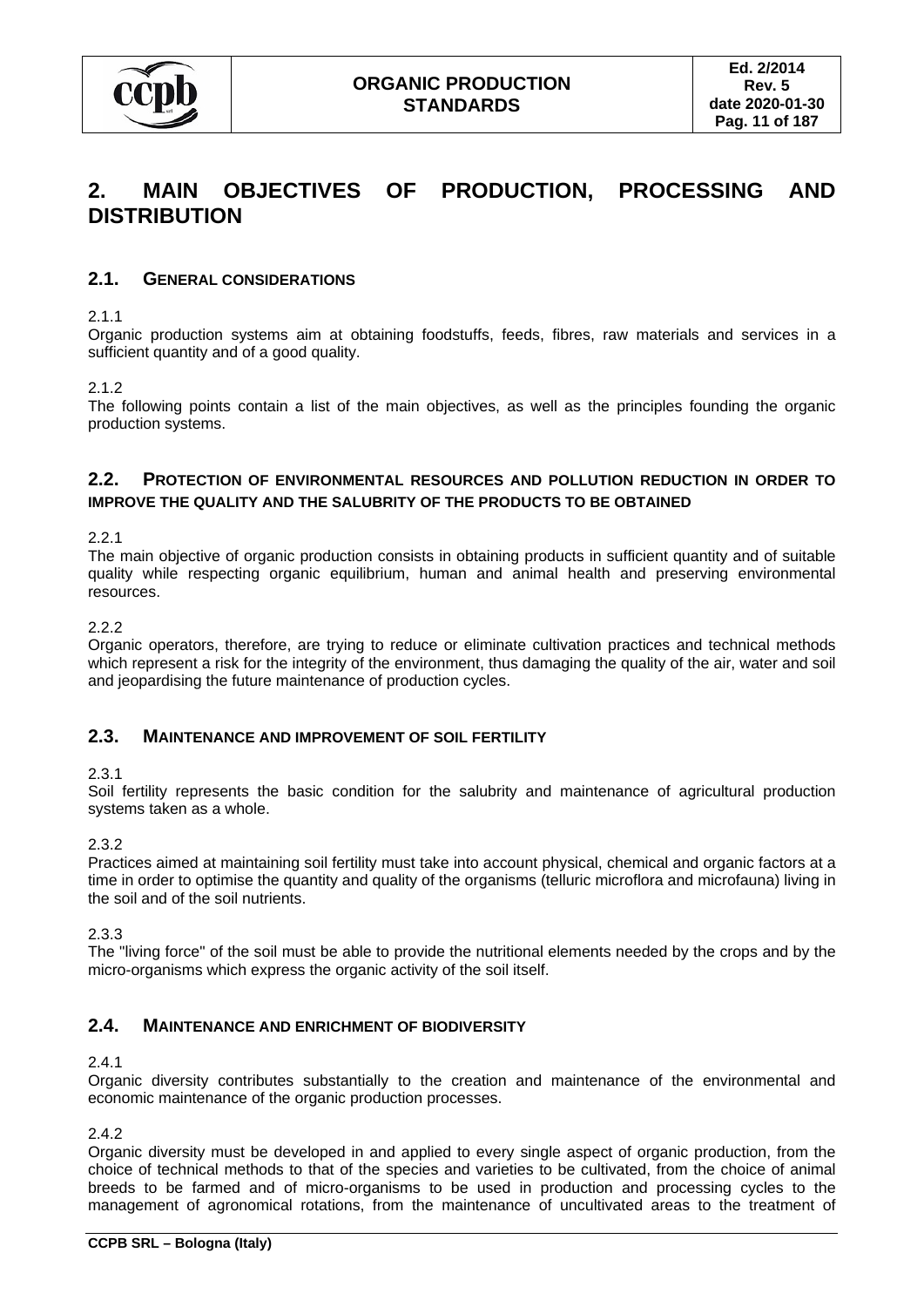

spontaneous plants growing near cultivated land or to the planting of hedges and bushes capable of hosting different living forms and insects necessary for the maintenance of adequate organic cycles, up to the choice of suitable strategies which are different from each other in time and space and are aimed to the protection from pathogens and diseases.

2.4.3.

With regard to aquaculture, all units must be designed, planned and operated in such a way as to respect the principles of sustainability in fisheries and to respect of the environment in which they are placed.

## **2.5. IMPROVEMENT OF ANIMAL WELFARE**

2.5.1

In organic agriculture particular attention must be paid to animal welfare, both in terms of disease prevention and of livestock farming conditions.

2.5.2

The availability of suitable animal feedstuffs, the care for animal health conditions and welfare help in preventing stress as well as several pathologies.

#### **2.6. IMPLEMENTATION OF PRODUCTION AND PROCESSING SYSTEMS COMPATIBLE WITH THE SURROUNDING ENVIRONMENT**

2.6.1

Production, processing and packaging cycles must be preferably characterised by low-cost energy balances or, at least, by energy-saving ones. For this purpose, inputs derived from organic production systems or to renewable and low-polluting sources are to be preferred. The organic production method and the processes relating thereto must implement all measures necessary for preserving the quality and quantity of environmental resources concerned or involved therein.

#### **2.7. PROMOTION OF ENVIRONMENTALLY FRIENDLY AND SOCIALLY FAIR PRODUCTION, PROCESSING AND MARKETING SYSTEMS**

2.7.1

Every single process making up the organic product dies must fulfil the requirements of environmental responsibility and social equity.

2.7.2

Environmental responsibility results in the protection of environmental resources and in the relevant sustainability in time and space related to any activity linked to production processes. The latter, furthermore, must respect social rights as far as comfortable working conditions and the Bill of Rights of Children laid down by UNO are concerned; all workers and their families must be granted basic rights and same opportunities independently of colour, religion, race and sex. Forced and juvenile work is not admitted and all the workers (employees or collaborators) have the right to join in associations and to bargain collectively. If the production processes involve any of the instances of social injustice or the violation of any human rights mentioned in this paragraph, any products obtained in this manner that have been show to be non-complaint may not be declared in compliance with this Standard.

2.7.3

The need for social safety must be satisfied and in all operations linked to organic production and processing working conditions must be acceptable; workers, shall wear adequate protection garments.

## **2.8. EXCLUSION OF ANY PRODUCT OBTAINED BY MEANS OF GENETIC ENGINEERING (GMO FREE)**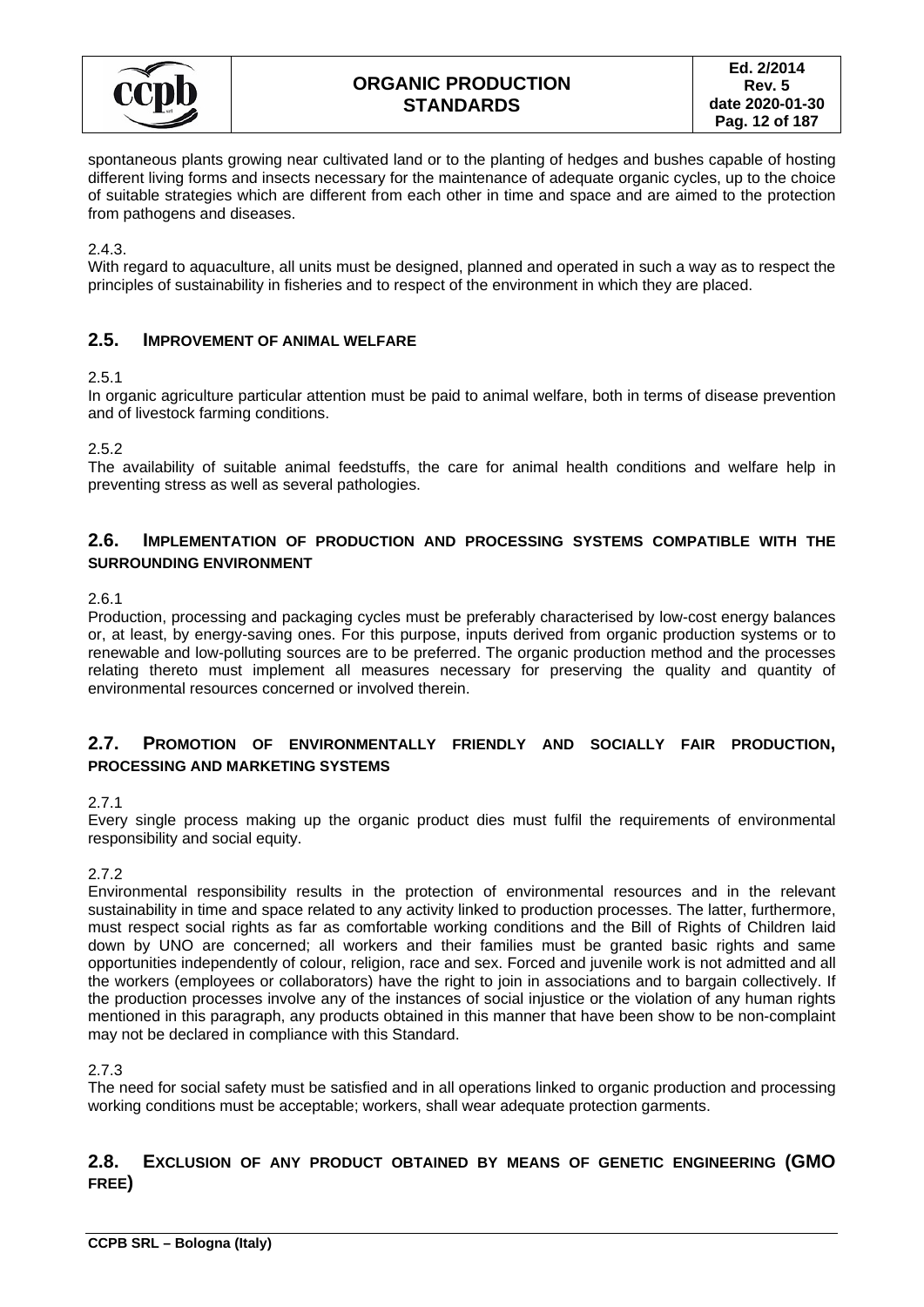

#### 2.8.1

Genetic engineering, being the result of a gathering of molecular organic techniques which enable to modify the genetic material of plants, animals, micro-organisms, cells and other organic units with methods or results which could not be applied or obtained using natural reproduction or recombination, is not admitted in organic production and processing.

#### **2.9. EXCLUSION OF ANY PRODUCTS OBTAINED BY MEANS OF NANOTECHNOLOGIES**

#### 2.9.1

The use of nanotechnology and nanomaterials is prohibited in organic production and processing, including packaging material, as they are designed to change the nature and characteristics of food and feed, and therefore misleading as to the true nature of organic products (cf. opinion of the European Commission of 20 July 2009).

#### **2.10. RECOGNITION OF OTHER EQUIVALENT STANDARD**

2.10.1

The application of this standard in third countries where CCPB operates in equivalence to the Reg. EC 834/2007 requires that each organic input or ingredient used in the production process, from agricultural production to processing, is priority certificate in accordance with this Standard.

#### 2.10.2

For the purpose of equivalence of the method of agricultural production, can be accepted organic input (seeds and vegetative propagating material; seedlings, live animals, etc) certified to other Standard already recognized as equivalent by the Commission, such as: USDA-NOP; COR-Canada; JAS-Japan, or certified from recognized bodies pursuant to art. 33.3 of Reg. EC 834/2007 (list of CBs for the purpose of equivalence - Annex IV of Reg. EC 1235/2008).

#### 2.10.3

For the purpose of equivalence of the processesing of food and feed, may be accepted organic input (agricultural ingredients) only if they are:

- a) certified by bodies recognized under Article. 33.3 of Reg. EC 834/2007 (list of CBs for the purpose of equivalence - Annex IV of Reg. EC 1235/2008);
- b) produced and certified in a third country recognized in accordance with art. 33.2 of Reg. EC 834/2007 (list of third countries - Annex III of Reg. EC 1235/2008);
- c) manufactured and certified in one of the EU countries, according to Reg. EC 834/2007.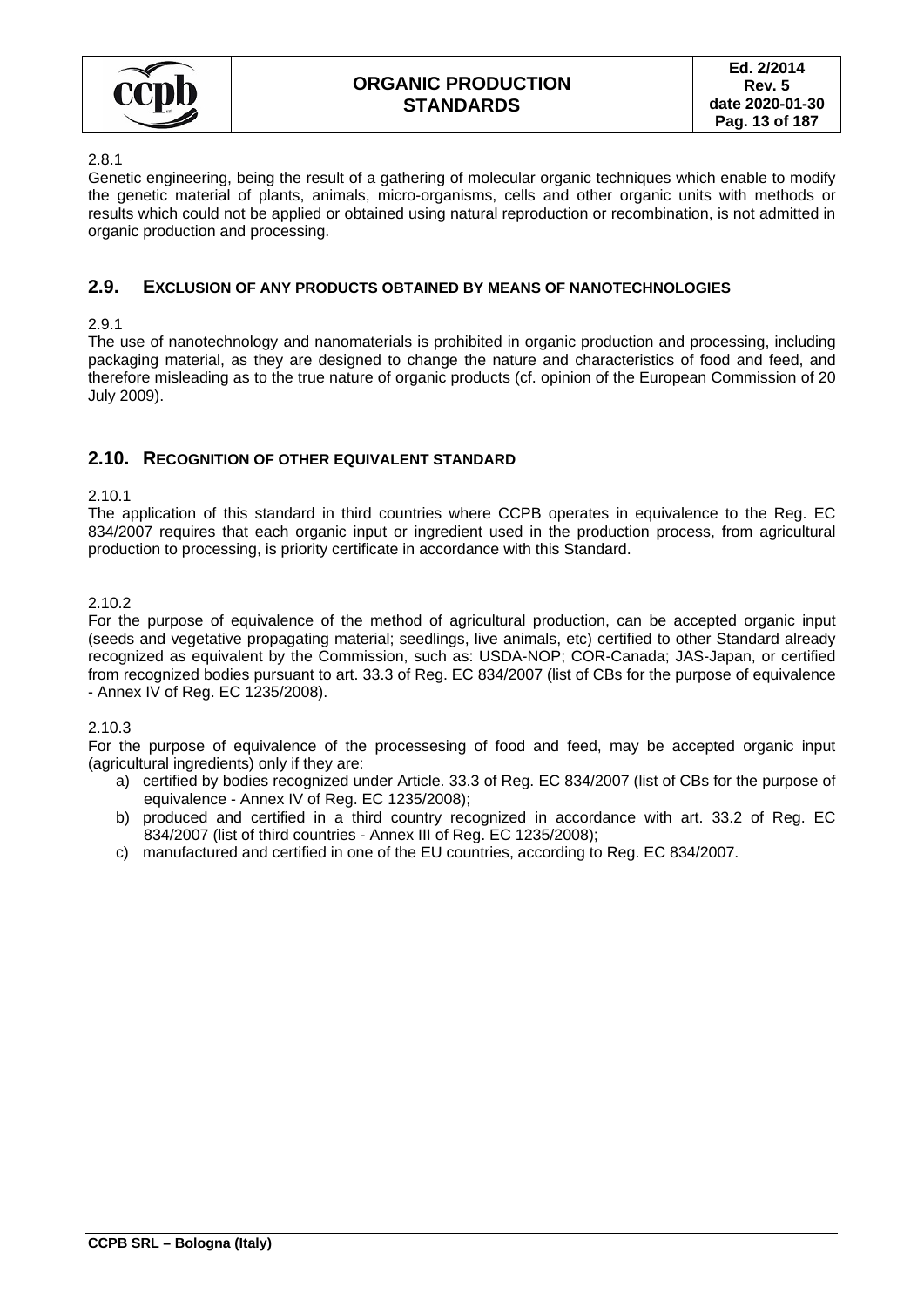

# **3. GENETIC ENGINEERING**

#### **3.1. GENERAL CONSIDERATIONS**

#### 3.1.1

Genetic engineering means the ensemble of molecular organic techniques which make it possible to modify the genetic material of living organisms, cells and other organic units with methods and results which may not be applied or obtained with natural reproduction or recombination. Such techniques include recombining DNA, cellular fusion, microinoculation, macroinoculation, microincapsulation, gene elimination and duplication, the introduction of an external gene, gene change of position and animal clonation. Said techniques do not include ibridation, conjugation, fermentation, breeding, "in vitro" fertilisation and tissue cultivation.

#### 3.1.2

The expressions "genetically modified organisms" (GMOs), engineered or transgenic organisms are to indicate all organisms obtained by means of genetic engineering techniques.

#### **3.2. EXCLUSION OF GENETIC ENGINEERING**

#### 3.2.1

GMOs and/or the products derived therefrom are not admitted in organic agriculture nor in the processing and preparation of products derived therefrom, as foods, feeds, processing aids, pesticides, fertilizers or soil amendments, seeds or vegetative propagating materials, microorganisms or animals.

3.2.2

Organic products cannot be produced and/or processed having recourse to GMOs and/or the products derived therefrom, these including ingredients of non-agricultural origin, additives and processing aids.

3.2.3

At the different stages of the production, processing, storing and transport processes operators must implement all precautionary measures necessary in order to prevent any contamination of organic products making use of GMOs and/or the products derived therefrom.

#### 3.2.4

For the purposes of the prohibition referred to in section 3.2.1, operators may consider reliable labelling or other documentation accompanying a product and that has been attached to or provided in accordance with the provisions of EC Reg. 1829/2003 of EC Reg. 1830/2003. If the raw materials, food or feed products acquired are not labelled or accompanied by a document in compliance with the above regulations, operators may assume that these have not been produced using GMOs or products derived from them. The existing labelling thresholds prescribed by the above regulations also apply to organic products and represent the maximum levels linked exclusively to the accidental or technically inevitable presence of GMOs.

If operators are located outside EU member states, and therefore it is impossible to check that the requirements for the regulations referred to above have been met in relation to the compulsory labelling of GMO products, in order to prove compliance with the prohibition referred to in section 3.2.1. operators will have to obtain a statement compiled according to the model provided in Appendix XIII to these standards from their suppliers of food products, feedstuffs, manufacturing aids, phytosanitary products, fertilisers, enhancers, seeds, plant propagation materials, micro-organisms and animals. Operators much keep any such statements with their other records.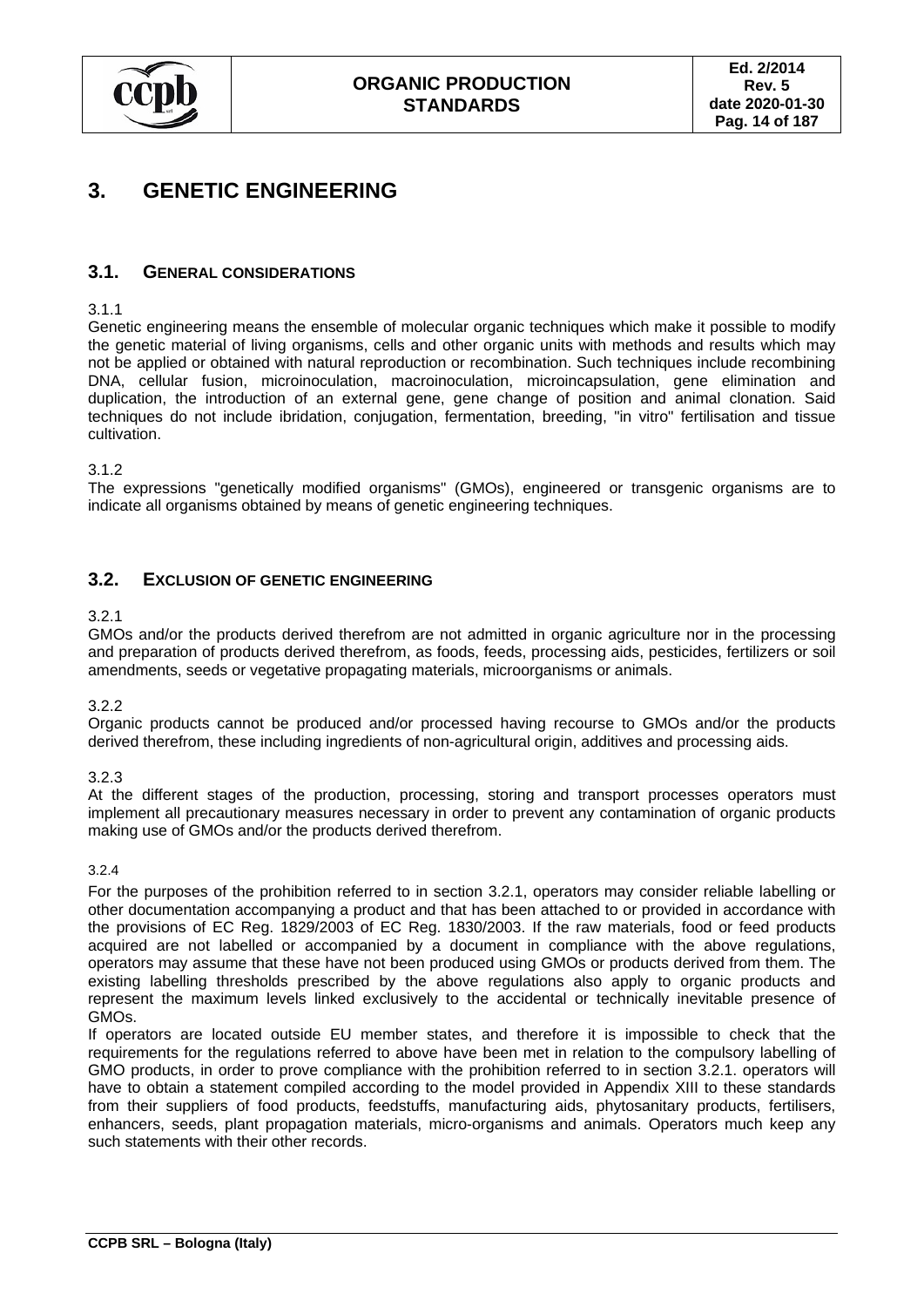

#### **3.3. AGRICULTURAL PRODUCTION**

#### 3.3.1

Cultivation by organic methods can be carried out in holdings which have not been cultivated for at least two years with genetically modified crops originating from GMOs and/or the products derived therefrom or treated with genetically modified substances.

In case operators have used GMOs in the two-year period preceding the notification of a production activity, if this is subsequent to the publication of the above mentioned regulation, operators shall notify this to the Certification Body.

#### 3.3.2

Farms in which organic production methods and conventional production methods coexist are not allowed to cultivate genetically modified crops in the holdings destined to conventional agricultural production.

#### 3.3.3

In the organic production, the use of seeds, vegetative propagation material, micro-organisms, inoculating material and any other intermediate genetically modified technical means obtained from GMOs and/or the products derived therefrom is not admitted.

#### 3.3.4

The use of fertilizers and amending products listed in Annex I as well as of products for plant protection listed in Annex II of the present Standard which contain GMOs and/or the products derived therefrom is not admitted.

#### 3.3.5

In the orgainc livestock production, the use of food (feedstuff, forage, ensilage, concentrate, vitamins, trace elements, amino acids, aids, etc.) containing GMOs and/or the products derived therefrom is not admitted. This also applies to the food which may be destined to build up the dry substance percentage not obtained from organic agriculture.

#### 3.3.6

In the organic livestock production, the use of animals obtained with genetic engineering techniques (semen, embryos, reproductive organs from GMOs and/or the products derived therefrom) is not admitted.

#### 3.3.7

In the organico livestock production, the use of veterinary medicines and animal health and care products containing GMOs and/or products derived therefrom is only admitted if no alternative substances and/or treatments are available and when the lack of effective interventions can damage animal health and fitness.

#### 3.3.8

For all the products which, although they do not originate from organic agriculture, are admitted in organic production systems, operators must obtain a declaration from their suppliers stating that such products are not obtained from GMOs and/or products derived therefrom and that, in any case, they do not contain them; such declaration must be confirmated by a suitable chemical analysis, if the Certification Body require so. Such declaration must be written as provided in the form under Annex XIII of this Standard. The operator must keep said declaration together with all the other records.

#### 3.3.9

Among the causes of contamination from genetically modified material affecting holdings and crops cultivated by the organic production method, the following are the mainly responsible ones:

- a) cross-pollination within the same species and variety;
- b) cross-pollination or other types of contamination deriving from telluric microfauna and from other plants in general, weeds inclusive;
- c) physical contamination by pollen or other plant material.

In order to prevent such causes from damaging crops or productions obtained from organic agriculture, it is a good rule to place said crops at safety distance from potential contamination sources by GMOs and/or products derived therefrom.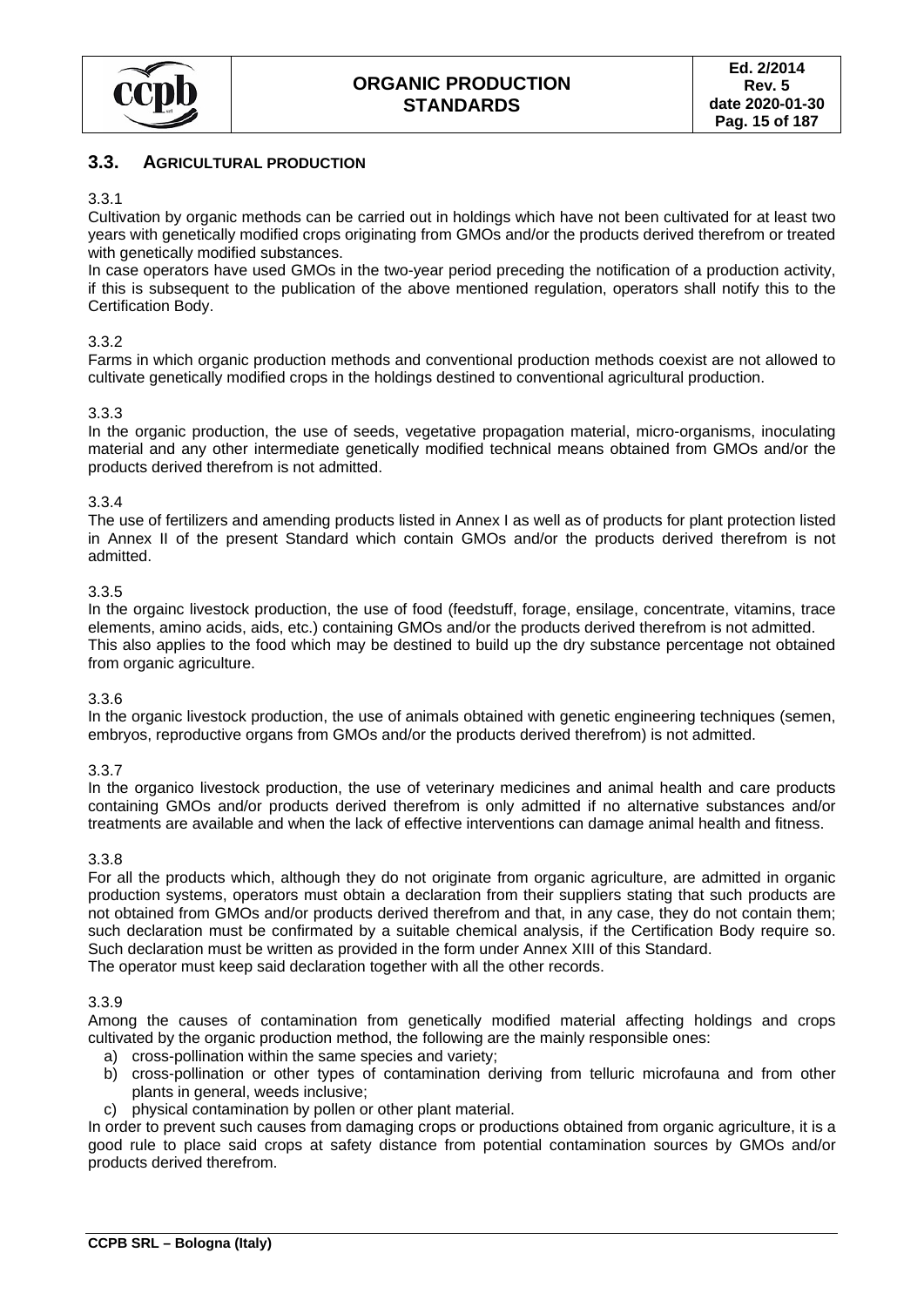

3.3.10

Operators shall notify to the certification Body any possible contamination sources by GMOs and/or products derived therefrom they have knowledge of.

# **3.4. PROCESSING**

3.4.1

In processing and preparation procedures of organic products, the use of ingredients, additives and processing aids containing GMOs and/or products derived therefrom is not admitted. This also applies to those substances which, although they do not originate from organic agriculture, can be used in compliance with Annex I of the present Standard. For such substances operators are bound to obtain a declaration from their suppliers stating that said substances do not contain GMOs and/or products derived therefrom and that, in any case, they do not contain them; such declaration must be confirmated by a suitable chemical analysis, if the Certification Body require so. Such declaration must be written as provided in the form under Annex XIII of this Standard.

Operators must keep said declaration together with all the other records.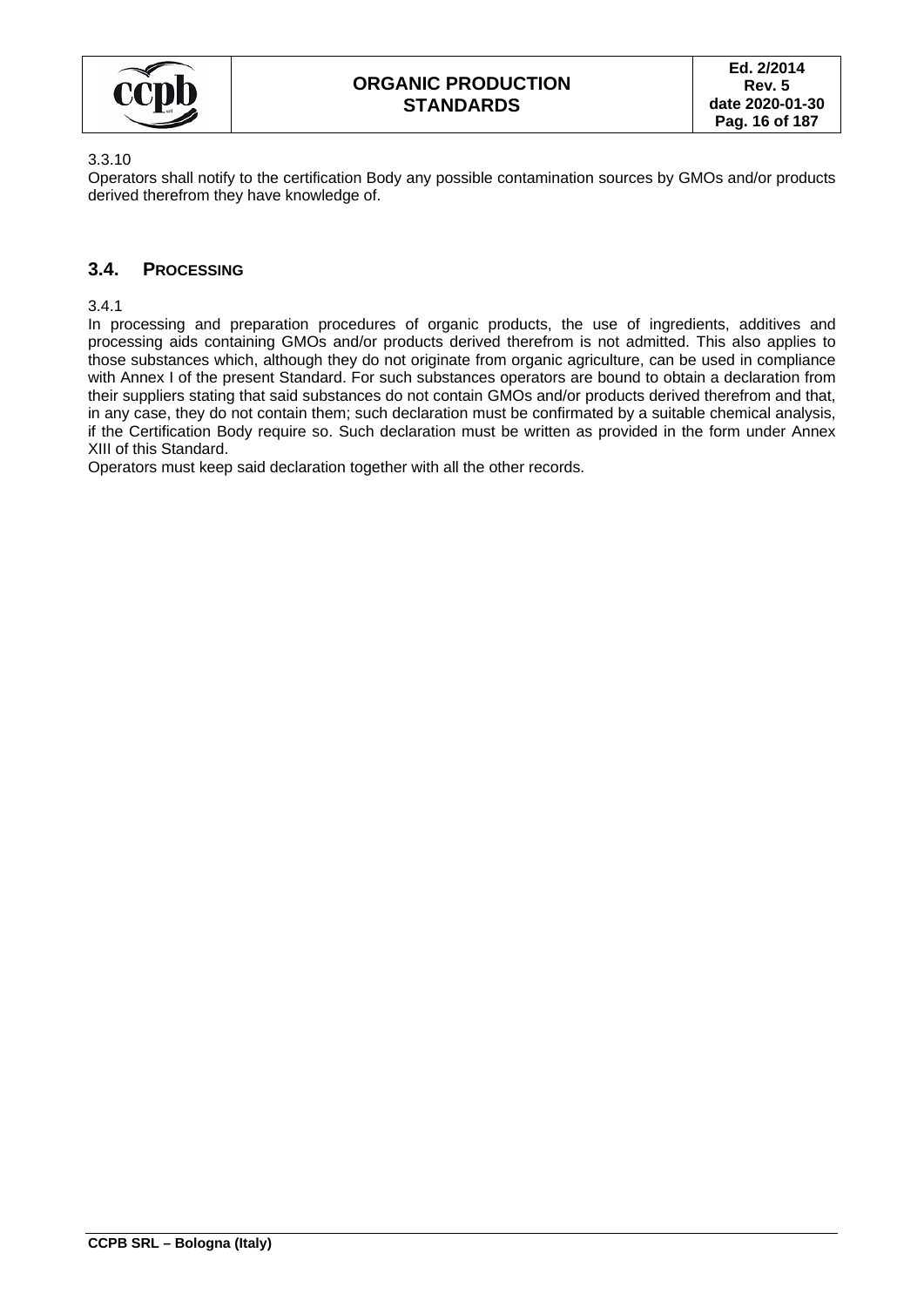

# **4. STANDARDS FOR PLANT PRODUCTION**

# **4.1. GENERAL CONSIDERATIONS**

4.1.1

Organic plant productions must be obtained in compliance with the following rules.

4.1.2

Hydroponic and aeroponic production is not permitted in compliance with this standard.

# **4.2. ORGANIC PRODUCTIONS AND PROTECTION OF ENVIRONMENTAL RESOURCES**

4.2.1

As mentioned in the section dedicated to the general objectives, organic agriculture aims at obtaining products in an appropriate quantity and of a high quality standard by implementing cultivation techniques which enable to avoid the use of chemical products and to reduce any adverse effects on the environment as well as the impoverishment of its resources.

#### 4.2.2

Organic production methods involve the adoption of cultivation techniques capable of sustaining and supporting the objectives mentioned so far and the following principles.

#### 4.2.3

Said principles include:

- the conservation and development of natural cycles instead of their mere exploitation;
- the respect for organic equilibria involving micro-organisms, telluric fauna and flora, plants and animals;
- the maintenance and/or the introduction of conservation programmes of the existing natural areas and of suitable "habitats", in order to safeguard natural species with particular attention being paid to dying
- species; a special consideration must be given to animals' living conditions and welfare, as well as to the social
- and environmental impact which production systems may create;
- pollution reduction.

#### 4.2.4

Such principles, when being applied, result in agro-economical practices which contribute to outlining a kind of agriculture intended for the maintenance of the equilibrium existing among the elements of the agroecosystem or, if this has undergone any alteration, for the restoration thereof.

4.2.5

Particular attention must be paid to the agricultural land as an essential element and resource for the implementation of production cycles. In particular, efforts must be concentrated to avoid erosions, landslides, landslips, stagnation, loss of fertility and of organic matter and organic impoverishment.

4.2.6

Hydraulic-agrarian facilities must be adopted according to the orography of the area which must be kept effective in time and which must enable water accumulation, the optimization of meteoric and irrigation water regime avoiding soil instability and encouraging the removal of excess water. With regard to this fact, it is prohibited to modify the orography or to perform earth moving operations which may irreversibly endanger the land hydrogeological stability, thus favouring erosive phenomena and jeopardising both natural organic equilibria and the microclimate.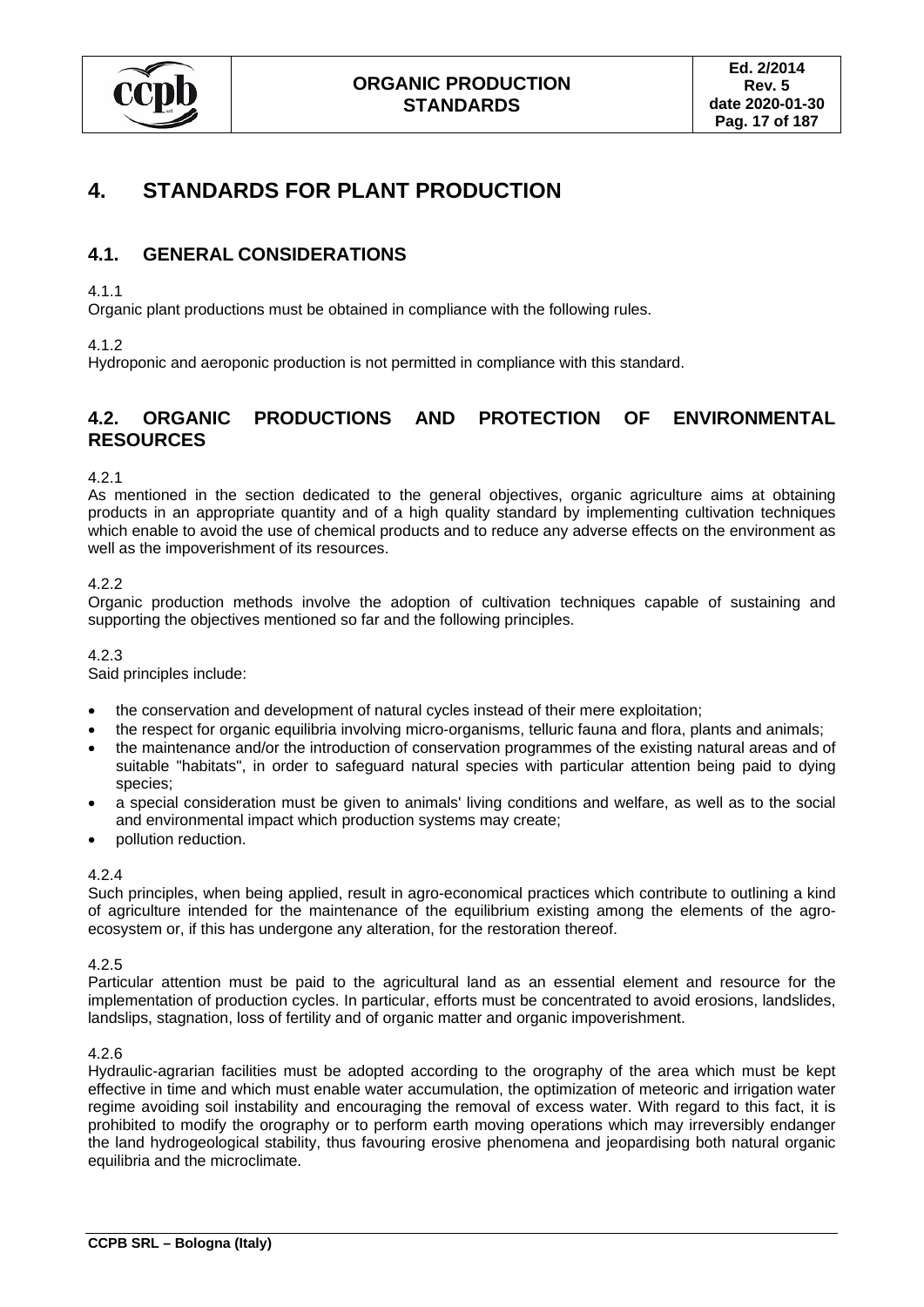

#### 4.2.7

In order to preserve and favour biodiversity, all the areas characterised by high environmental richness and value, such as brooks, streams, watercourses, wetland, ponds, retting-pits, springs, steady meadows, drystone walls, cane thickets, etc… must be maintained.

#### 4.2.8

Hedges and tree must be maintained and/or introduced making use, where possible, of essences and adopting site-specific implementation methods and suitable for the scope for which they have been planted. These may have several functions, among which, windbreaks, shelter areas for the useful entomological fauna, nesting and shelter sites for birds, natural anti-draft and anti-pollution barriers, stabilisation of the soil with restriction of erosive and landslide phenomena and improvement of the microclimate.

#### 4.2.9

Given the several and essential functions performed by hedges and trees as far as the maintenance and protection of the equilibria of an ecosystem are concerned, the maintenance treatments thereof must be carried out in appropriate periods so as not to endanger the animal species which find there house and shelter.

#### 4.2.10

Particular attention must be paid to the storage and spreading of livestock dejecta, which must be carried out according to a spreading plan in compliance with the legislation in force and avoiding phenomenon such as percolation or flows that could pollute surface and/or ground water.

#### 4.2.11

Areas of archaeological and historical value that have never been used before for cultivation, or areas for which it is necessary to cut down woods or important forests, or even areas of primary environmental interests subject to protection, must not be cultivated.

#### 4.2.12

The plots used according to the organic method, must be well distanced from lots administered according to the conventional method, or adequately "protected" from potential risks caused by derived effects during the maintenance or replacement of hedges, areas for cultivation and/or natural and sufficiently compact barriers or such to include these risks.

The organic farm must envisage ecological compensation areas which must not receive any kind of external inputs (fertilizers, products for plant protection, etc.) and which can also have an anti-derivative function.

If adjoining land areas are being used for crops that may cause contamination of crops produced by organic methods due to derivative effects, the boundary zone of these land areas must have buffer areas or ecological compensation areas in order to avoid contamination by inadmissible substances. In all cases, products obtained from "buffer zones" cannot be considered organic products, even if they are reused inhouse.

With specific reference to the **COR** certification scheme, "buffer zones" must be at least 8 metres wide. Permanent hedgerows, windbreaks - even artificial, permanent roads or other physical barriers can be alternatives to the "buffer zones". The crops grown on the "buffer zones" can not be considered organic. Crops at risk of contamination from GMO crops must be protected from cross-pollination by the latter: the aim must be to put in place mitigation strategies such as physical barriers, fences on the borders, etc. Samplings or delayed sowing must be put in place unless generally accepted clearances as appropriate to prevent cross-pollination. Eg. of those distances are: 10 m. for soybeans; 300 m. for corn; 3 km rape, alphaalpha and apples.

#### 4.2.13

Any new buildings on the organic farm must be designed in such a way as not to have the least environmental impact on the land and its natural elements.

#### 4.2.14

If the organic farm, or its part, is situated near pollution sources (busy roads, highly-polluting industries, airports, dumps, etc..), the Certification Body decide whether to include said farm in the inspection system.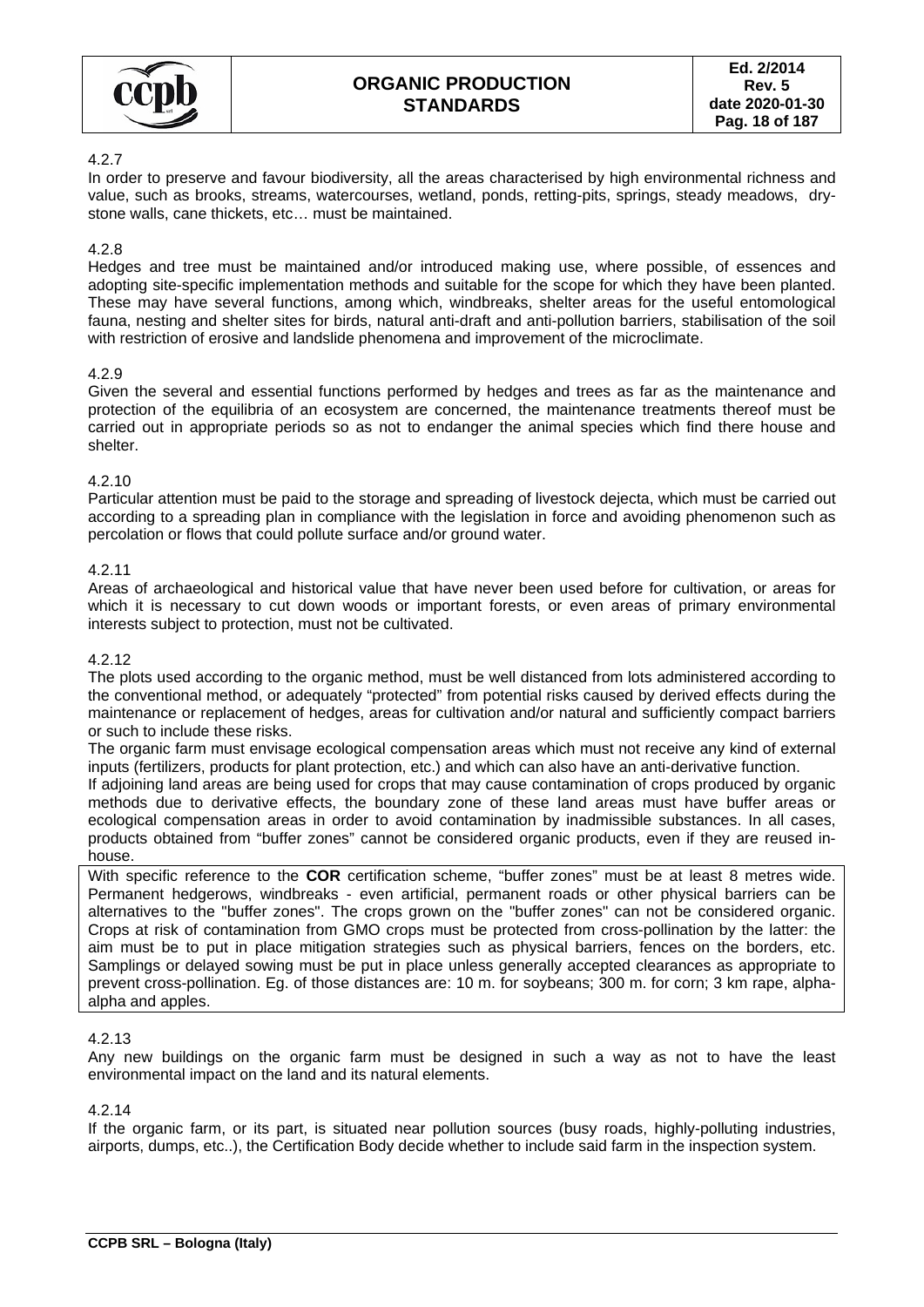

# **4.3. SOIL MANAGEMENT AND CONSERVATION**

#### 4.3.1

The maintenance and conservation of soil fertility, with particular attention being paid to the prevention of erosive phenomena, represent the essential premises for the application of the organic method and the attainment of the relevant products.

#### 4.3.2

This may be achieved by performing the following operations:

- soil working operations;
- incorporation in the soil of organic matter obtained from plant and/or animal residue;
- appropriate hydraulic-agrarian facilities;
- agronomical rotation;
- selection of appropriate species and varieties;
- planting and/or conservation of hedges and trees on the sides of parcels and water streams;
- working the land according to the land line or along contour lines on slope lands;
- use of covering crops;
- appropriate size of land parcels;
- respect for the soil outline;
- introduction of ecological compensation areas.

#### 4.3.3

As a consequence of what has been mentioned above, it is prohibited to burn stubbles, crop residue and/or biomass crops, wooded land and any other plant material, except for preventive and health treatments which involve the burning of the plant parts affected by pathogens subjected to the "compulsory fighting" measures in force. In this case, the burning must be carried out in restricted areas and in compliance with the legislation in force.

#### 4.3.4

In order to preserve the soil from any possible contamination, only the products listed in Annex I of this Standard may be applied.

## **4.4. CULTIVATION TECHNIQUES**

#### **4.4.1. General considerations**

Cultivation techniques envisaged by organic production systems must enable to obtain products in a sufficient quantity and of a high quality standard while respecting the organic equilibria of the agroecosystems, which permit to exploit natural resources in the best possible and sustainable way. "Out-of-soil" or "hydroponic" cultivation, therefore, is not admitted.

Hereinafter is a list of the main cultivation techniques.

#### **4.4.2. Crop rotation**

4.4.2.1

Agronomical rotation represents an ineluctable premise for any organic production system.

4.4.2.2

Rotations must enable to maintain and increase soil fertility and the organic matter contained therein, to reduce the loss of nutrients present in the soil, to reduce the problems linked to the presence of weeds, insects and plant diseases, to obtain long-term maximum vegetable covering of the soil, to preserve waterbearing strata from any possible contamination and to enrich the microfauna and microflora living in the soil.

#### 4.4.2.3

Rotation is based on the alternation on the same ground of plants belonging to different species and having different nutritional needs and a different typology of crop residue as well as a different interaction with the soil. If possible, green manures and/or covering crops should be planted before such crops, especially during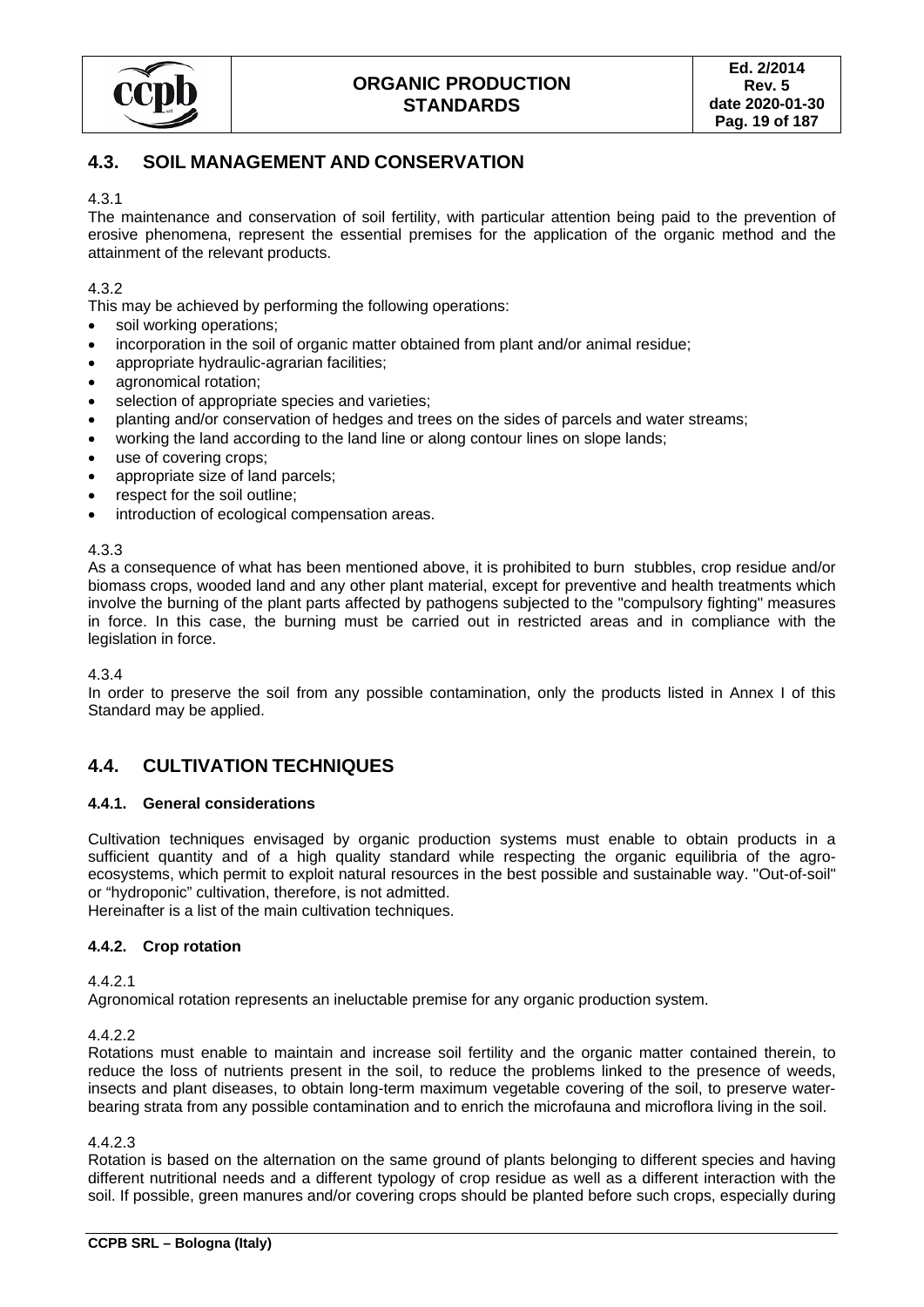

the periods in which the soil would remain uncultivated. Alternation, therefore, must be wide and diversified both as far as season requirements, soil covering capacity and botanic family are concerned.

#### 4.4.2.4

It is therefore advised to cultivate crops belonging to different species and families in order to favour a higher grade of biodiversity, and to alternate crops with pluriennial meadow pulse vegetables and/or annual grain pulse vegetables in order to equilibrate the nitrogen balance and make this element available for the next crops.

#### 4.4.2.5

Moreover, it is recommended to implant a green manure first, both for its positive effects on the rotation and on the quantity of organic matter present in the soil.

#### 4.4.2.6

In the case of arable and horticultural crops, specialised and non-specialised, whether in open field or in protected environments, the same species may only be cultivated on the same land parcel after the rotation of at least two crop cycles of different species, one of which must be leguminous.

#### 4.4.2.7

As an exception what is stated in the previous section, autumn cereals (e.g. tender and hard wheat, barley, oats, rye, triticum, spelt, etc.) and tomatoes in protected environments may follow on from themselves for a maximum of two crop cycles that must be followed by at least two main crop cycles of different species one of which must be leguminous.

#### 4.4.2.8

Rice may follow on from itself for a maximum of three cycles followed by at least two cycles of different main species, one of which must be leguminous.

#### 4.4.2.9

Short cycle leaf vegetables (e.g.: lettuce, etc.) may follow on from themselves for a maximum of three cycles, provided that the harvesting determines the end of the cicle. Following the three cycles there must be at least one root/tuber or green manure crop.

#### 4.4.2.10

Cutting crops must not follow on from themselves. At the end of the crop cycle, of a maximum of six months, the cutting crop must be buried and followed by at least one root/tuber or green manure crop.

#### 4.4.2.11

In all the cases referred to, the cycle for a green manure crop has a minimum duration of 70 days. All conformity assessments of the cultivation sequences must be carried out taking into account the whole rotation; the cultivation sequences which foresee the presence of a polyennial herbaceous crop, e.g. alfalfa, are eligible.

#### 4.4.2.12

"Trans-seeding" of cereals is advised.

#### 4.4.2.13

Monosuccession is not admitted.

#### 4.4.2.14

In the case of arboreal crops, if no perennial turfing is carried out, rotation criteria shall apply to interrow management (eg.: intercropping based on sowing of medleys, turfing followed by surface working and green manures, etc..).

#### **4.4.3. Intercropping**

#### 4.4.3.1

Intercropping, that is the simultaneous cultivation of more species or varieties on the same parcel, is advised since it may produce positive effects similar to the rotation technique in terms of release of nutrients,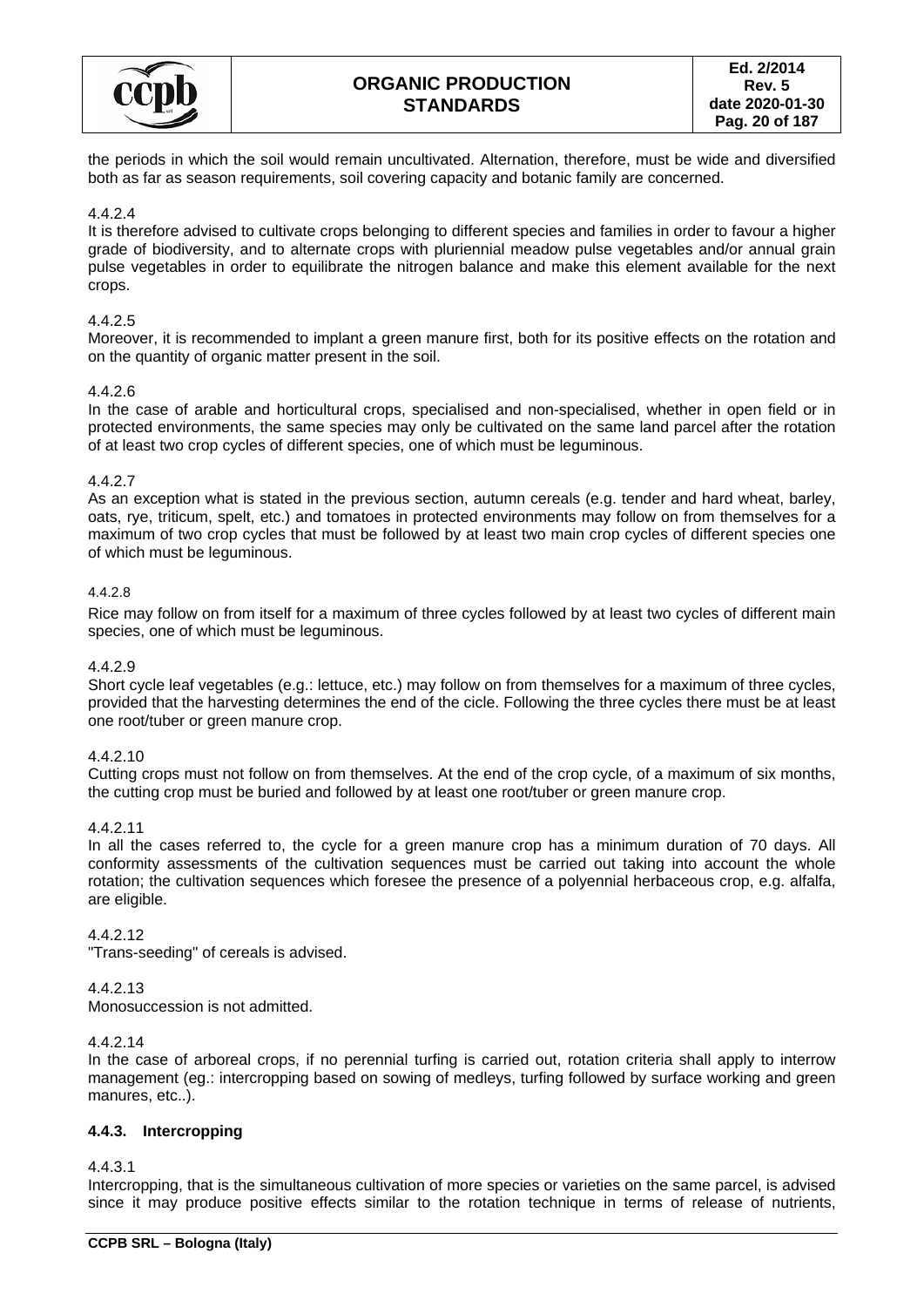

enrichment of the organic matter, availability of soil nutrients, quality improvement of the crops (fodder), action against development of pathogens, positive effects on cross-fertilization, etc. Due to the effects of national legislation regulating organic agriculture, crops associated with leguminous plants and grass mixed with leguminous plants are considered with the same standards as a pure leguminous cash crop or a green manure crop.

#### 4.4.3.2

The concept of intercropping must be extended to hedges and wind-breaks, covering crops, vegetable coverings aimed at stabilising steep grounds and covering ground with trees and terraces on parcel sides.

#### **4.4.4. Selection of crop variety and propagation material**

#### 4.4.4.1

The selection of species and varieties must take into account the "vocation" of the area in which these shall cultivated, with a preference for those resisting to the most common plant diseases, having more chances to attract and exploit soil nutrients and to compete with spontaneous plants and the characteristics of which meet the needs of the users of derived products, whether consumed fresh or destined to processing and/or packaging.

#### 4.4.4.2

When selecting, account must be taken of the agronomical implications which influence rotation and the effects that the crop and its residue can produce on the soil fertility and the neighbouring crops.

#### 4.4.4.3

Preference must be given to local ecotypes and varieties which are best adapted to the area cultivation requirements and which are more typical, thus avoiding the risk of "genetic erosion".

#### 4.4.4.4

If tanning is required, only the products mentioned in Annex I of these Standards (products for plant protection) must be used. Thermal treatments are also recommended.

#### 4.4.4.5

When choosing propagation material, seeds and vegetable reproduction material must be of organic origin, whereas the use of genetically modified material or obtained from genetically modified organisms (GMOs) is not admitted. Whatever the case, the organic farm must comply with the requirements of the present Standard. Seeds and propagating materials may be considered from organic agriculture only if, respectively, the mother plant for seeds or the parent plant for vegetative propagating materials are cultivated in conformity with the present Standard for at least one generation or, for the perennial crops, for two growing seasons.

#### 4.4.4.6

The EC Reg. 834/2007 requires that the operator has the possibility of asking for a derogation from the content of paragraph 4.4.4.5 by having recourse to conventional material, only and exclusively for the species not listed in an annex that will be provided from the EU, provided that it is demonstrated that within the EU territory it is not possible to find any organically produced material. In the Italian territory the competent authority has established with DM n. 15130 of 24 February 2017 the computerized database on organic seeds (https://www.sian.it/conSpeBio/index.xhtml), an operational tool from 1 February 2019, which operators can directly consult and use for the purposes of request of the exemption according to the procedures indicated in the decree, to which reference should be made.

Conventional material used for propagation, must not be GMO and/or derived therefrom GMO , and substances not allowed by the present Standard may not be used.

With specific reference to the **USDA-NOP** and **COR** certification schemes, operators are required to provide the certification body with evidence that they have asked at least three seed and vegetable propagation material merchants if they have such materials available in organic form (in compliance with the specific certification scheme) and that they have not been able to find the materials requested. This allows the operator the make use of conventional material for the requested species and variety within the limits set out in these standards (GMO-free and not treated with non-approved).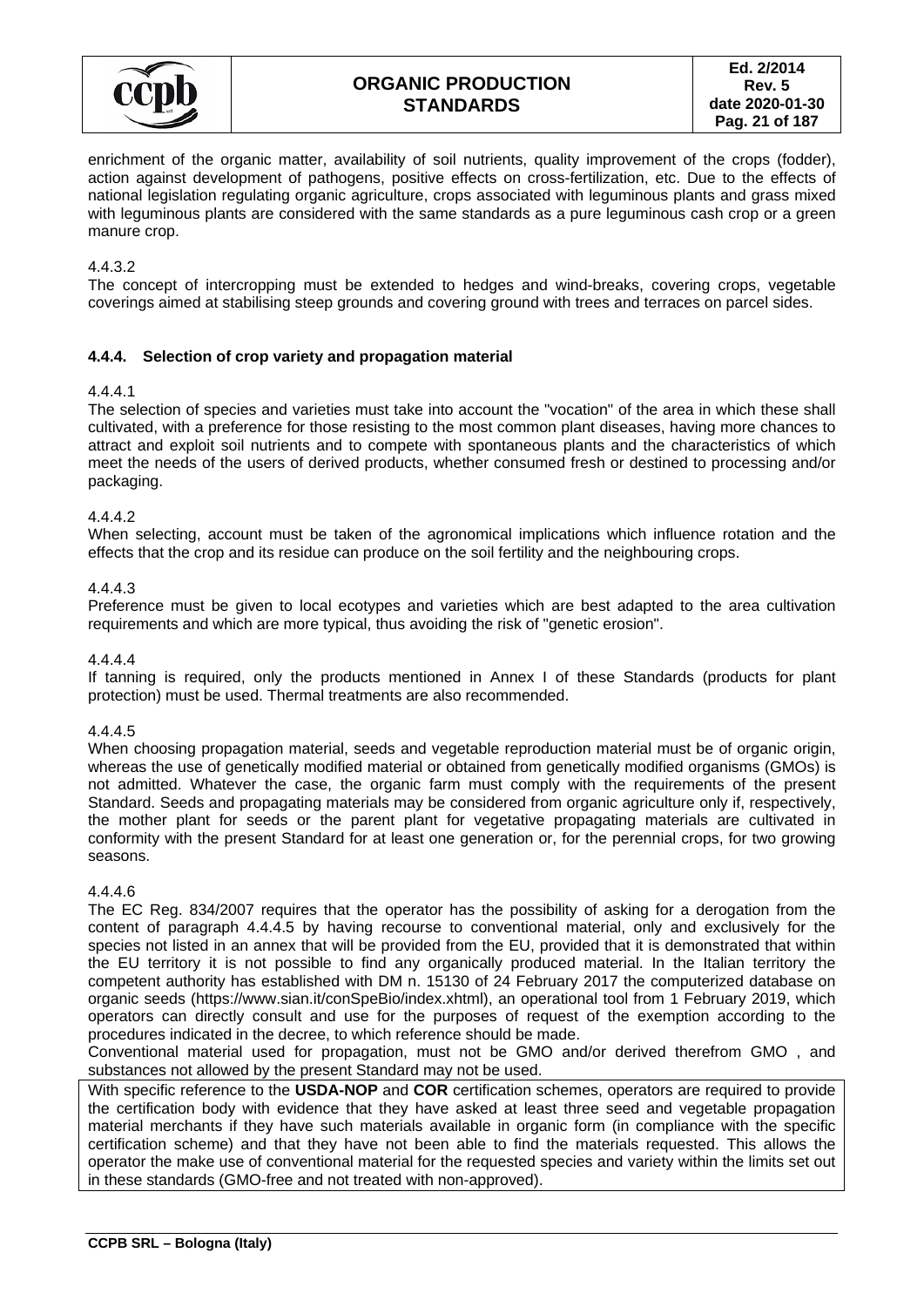

The principle described above applies also in the Third countries were CCPB is recognized for the application in equivalence of the EU Reg. 834/2007.

#### 4.4.4.7

Seedlings used for vegetable production must be obtained in compliance with the organic method.

#### 4.4.4.8

If perennial plants from conventional agriculture are bedded in plots that have exhausted its conversion period, the crop obtained during the first vegetative cycle cannot be marketed as "organic".

#### **4.4.5. Parallel production**

#### 4.4.5.1

As set out in the in the present Standard, a holding may not cultivate the same variety, not even in different units, adopting both the organic and conventional method. Furthermore, such cultivation methods must be visibly distinguishable in order to avoid any possible mistake and mingling.

#### 4.4.5.2

Growers, however, may derogate this provision:

- a) in the case of perennial crops, that require a cultivation period of at least three years, provided that the following conditions are met:
	- 1) the production concerned is part of a conversion plan which the grower formally undertakes and which requires that the conversion of all the surfaces involved in organic production begin as soon as possible and, in any case, within a period no longer than five years;
	- 2) appropriate measures must have been taken to ensure that the products belonging to each production unit concerned are permanently separated from the products belonging to other units;
	- 3) the Certification Body or authority is informed at least 48 hours in advance of each harvesting operation of the products concerned.
	- 4) on completion of harvesting, the grower must immediately notify the Certification Body with precise data on the harvested quantities within the units concerned, as well as with all the characteristics enabling identification of such production (quality, colour, average weight, etc..), also confirming that the measures taken to keep the products of the different units separated have been put into practice;
	- 5) the conversion plan and the measures mentioned under point 1 and 3 must be approved by the competent Authority, which must reconfirm their approval on a yearly basis after implementation of the conversion plan.
- b) in the case of surfaces destined for agronomical research of official training with the consent of the competent national authorities and of the Member States, provided that the conditions mentioned under paragraphs 2,3 and 4(a) and in the relevant part of paragraph 5 are met;
- c) in the case of seeds, seedlings and vegetable propagation material production, provided that the conditions mentioned under paragraphs 2,3 and 4(a) and in the relevant part of paragraph 5 are met.
- d) in the case of pasture-land.

#### **4.4.6. Weed control**

#### 4.4.6.1

Weed control represents an important challenge to the organic grower, since it may prejudice production both in quantity and quality, thus conditioning the economic success thereof. Therefore, this agronomical practice must not be eluded.

#### 4.4.6.2

The presence of a certain type of weed instead of another as well as its dominance is indicative of the type of soil concerned, of its fertility level and of the rotation predominating crops.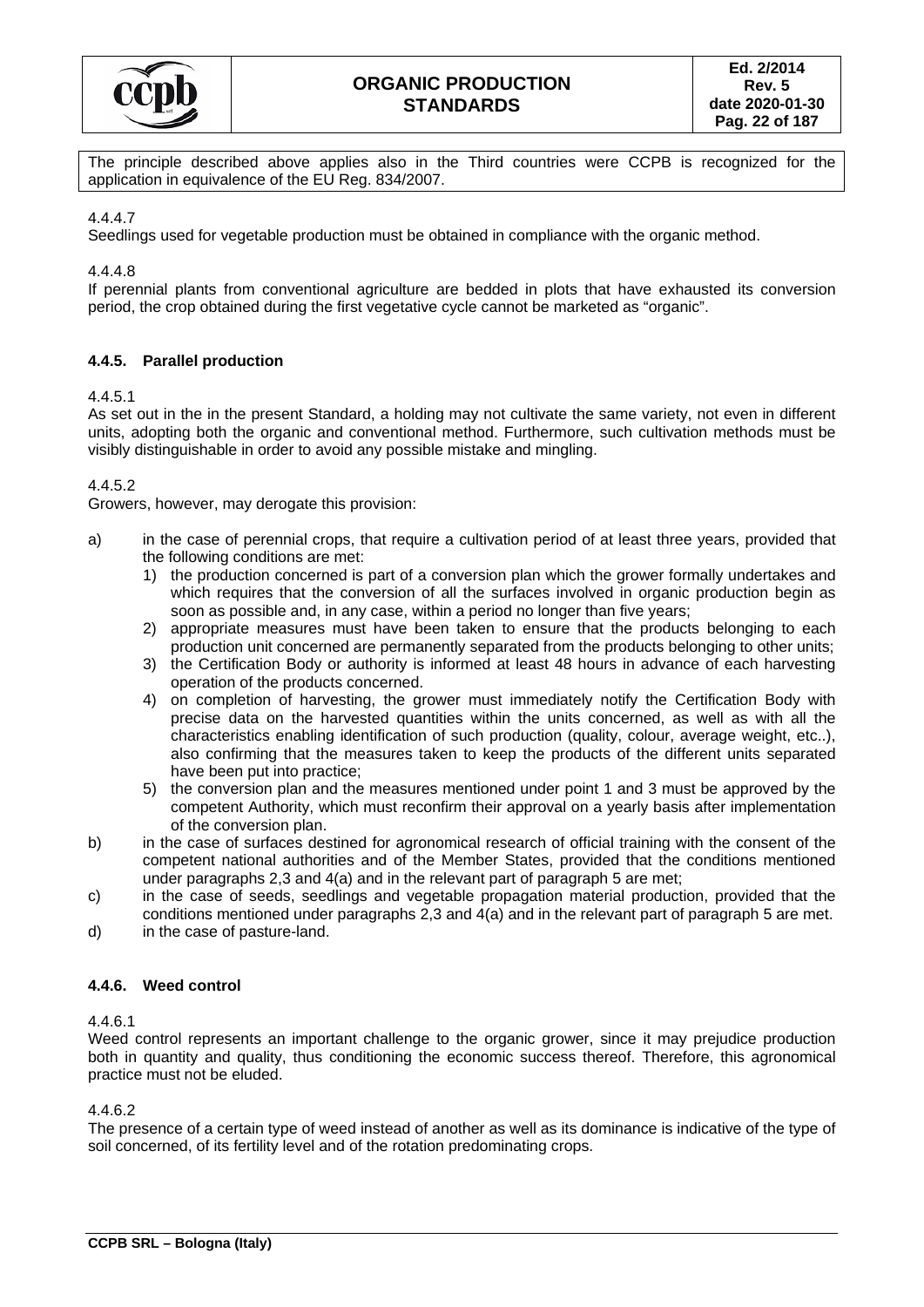

#### 4.4.6.3

As a consequence, weed control within an organic production system relies on the correct application of special agronomical practices as well as on a series of mechanical and physical interventions.

#### 4.4.6.4

Said interventions, therefore, which may also be carried out for other purposes, play a direct or indirect role in weed control, among which are:

- agronomical rotation;
- selection of weed-competitive species and varieties;
- advanced preparation of the seeding bed (false sowing);
- green manure;
- catch crops;
- intercropping;
- anticipation or delay of the seeding time;
- turfing:
- mulching:
- cleaning of drainage canals:
- balanced fertilization plans using ripe organic matter;
- mechanical working;
- pyroweedkilling and thermal weedkilling;
- electric weedkilling:
- biodynamic preparations;
- installation of solar panels;
- mowing, pasturage and use of herbivores;
- use of seeds with high commercial purity.

#### 4.4.6.5

The use of any synthetic chemicals and/or any substances not envisaged in Annex II of these Standards is not tolerated.

#### 4.4.6.6

Operators are required to retain the documents justifying and providing evidence of the need to use such products. If these records are not included in the technical report that all operators are required to compile, the justifying document is represented by one of the documents listed below that, in all cases must refer to each individual use.

- agronomic technical report.
- soil analysis certificate.
- phytopathology report.
- soil map.
- meteorological and phytosanitary bulletins.
- predictive phytopathological models.

#### 4.4.6.7

The burning of crop residue is not admitted.

#### **4.4.7. Mulching**

#### 4.4.7.1

This is a cultivation technique aiming at controlling and limiting the spreading of weeds and, a the same time, it may be considered a soil management technique.

#### 4.4.7.2

It consists in performing a partial (along the row) or total covering, for a given period, with natural or synthetic material capable of avoiding the state of emergency owing to, or the growth of, weeds, whereas, thanks to the openings which are made, it enables the crop to emerge and complete its production cycle.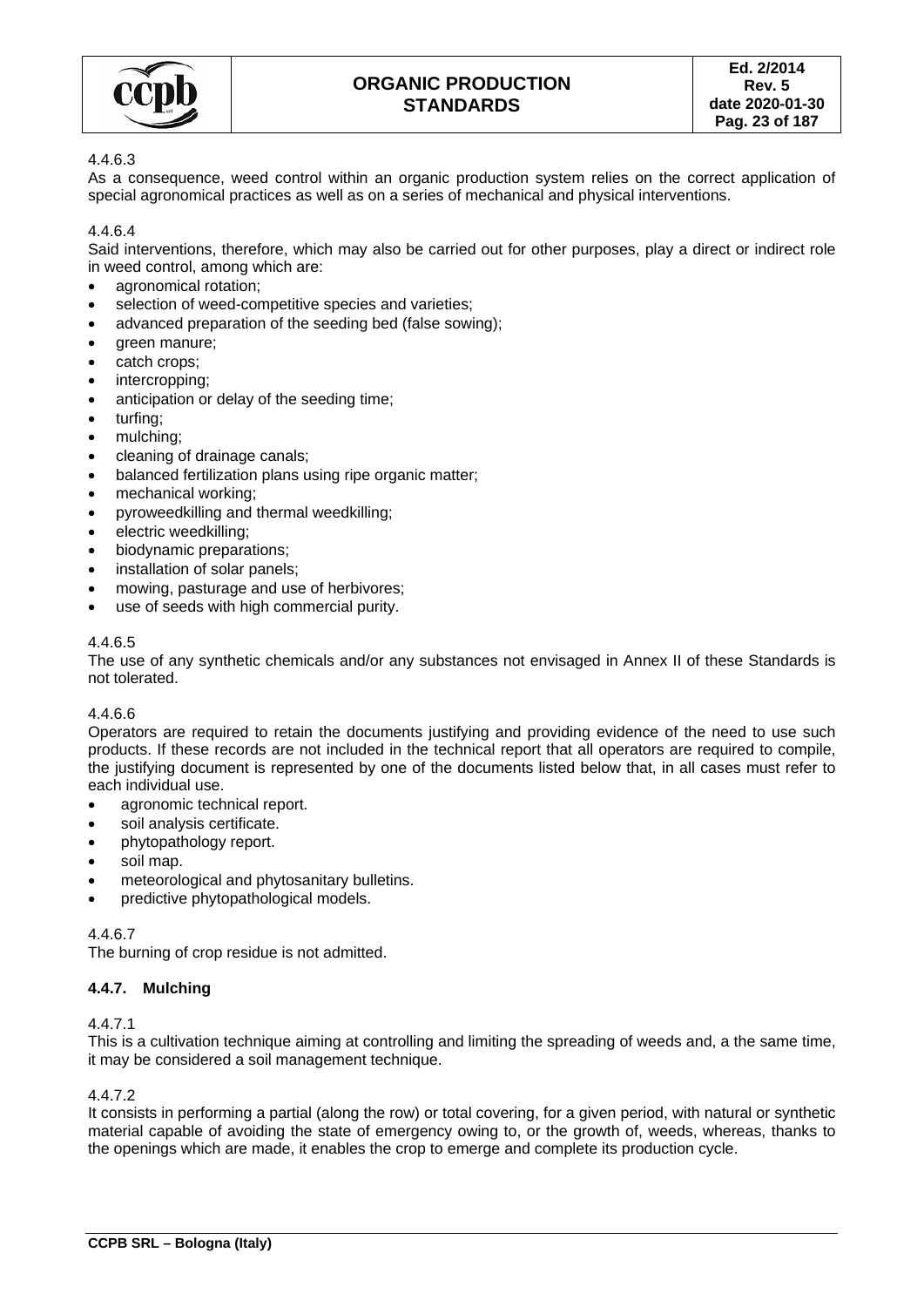

#### 4.4.7.3

When choosing the material to be used, preference must be given to other crop residue, provided that it does not bear noxious or allopathic substances, and to other natural or biodegradable material.

#### 4.4.7.4

The use of synthetic material such as PET and EVA is admitted. Although such material does not involve adverse effects, it releases unwelcome substances implying an inevitable environmental impact owing to its incomplete biodegradability and dump management. Therefore, when using synthetic material, it is necessary to arrange for its complete recovery for its probable reuse or recycling. If cellulose-based material is used, attention must be paid to the presence of unwelcome contaminating substances not admitted by the organic production method.

With specific reference to the USDA-NOP certification scheme, for mulching, paper materials that contain coloured inks must not be used.

#### 4.4.7.5

The use of PVC-based plastic films, the burning of any other plastic material used as well as the incorporation in the soil thereof, even if partial, is not tolerated.

#### **4.4.8. Irrigation**

#### 4.4.8.1

Water represents and important and vital growth factor for plants and, at the same time, a limited environmental resource to safeguard both from quantity and a quality point of view.

#### 4.4.8.2

The crop water requirements must be calculated by drawing up a water balance taking into account the crop needs, the kind of soil, precipitation, temperature, evaporation and water-bearing strata contributions. Some variables relating to the periods when crops are more demanding have also to be considered, in order to optimise administration times.

#### 4.4.8.3

Concerning the choice of irrigation methods, any negative impact on the crops as well as on the soil structure must be avoided, as far as the quality of used water, administration methods and adverse effects caused by surface streams are concerned.

#### 4.4.8.4

In order to safeguard water resources, it is advised to encourage the presence of storage facilities for capturing surface waters in order to use them during the most droughty periods. The realization of these storage facilities must be encouraged above all in the coastal areas in order to avoid salt water infiltration in the hydric system.

#### 4.4.8.5

Regarding irrigation methods, it is advised to have recourse to low-pressure systems which have no beating effect, which do not compact the soil with a subsequent smaller presence of surface streams and a higher effectiveness of the same which may infiltrate with more ease; this would enable to reduce the quantity of necessary water as a consequence of a reduction in losses.

#### 4.4.8.6

The material used for the construction of irrigation systems may be plastic material, PVC excepted, in order to encourage the adoption of micro-range methods (drop, spray, sprinkle, etc..) which allow for water conservation. In this case, it is mandatory to recycle all the material in order to reuse it or to send it to an authorized recycling centre.

#### 4.4.8.7

As far as the quality of water is concerned, this must comply with the legislation in force and must not contain any polluting or contaminating substances which may endanger the integrity of organic products.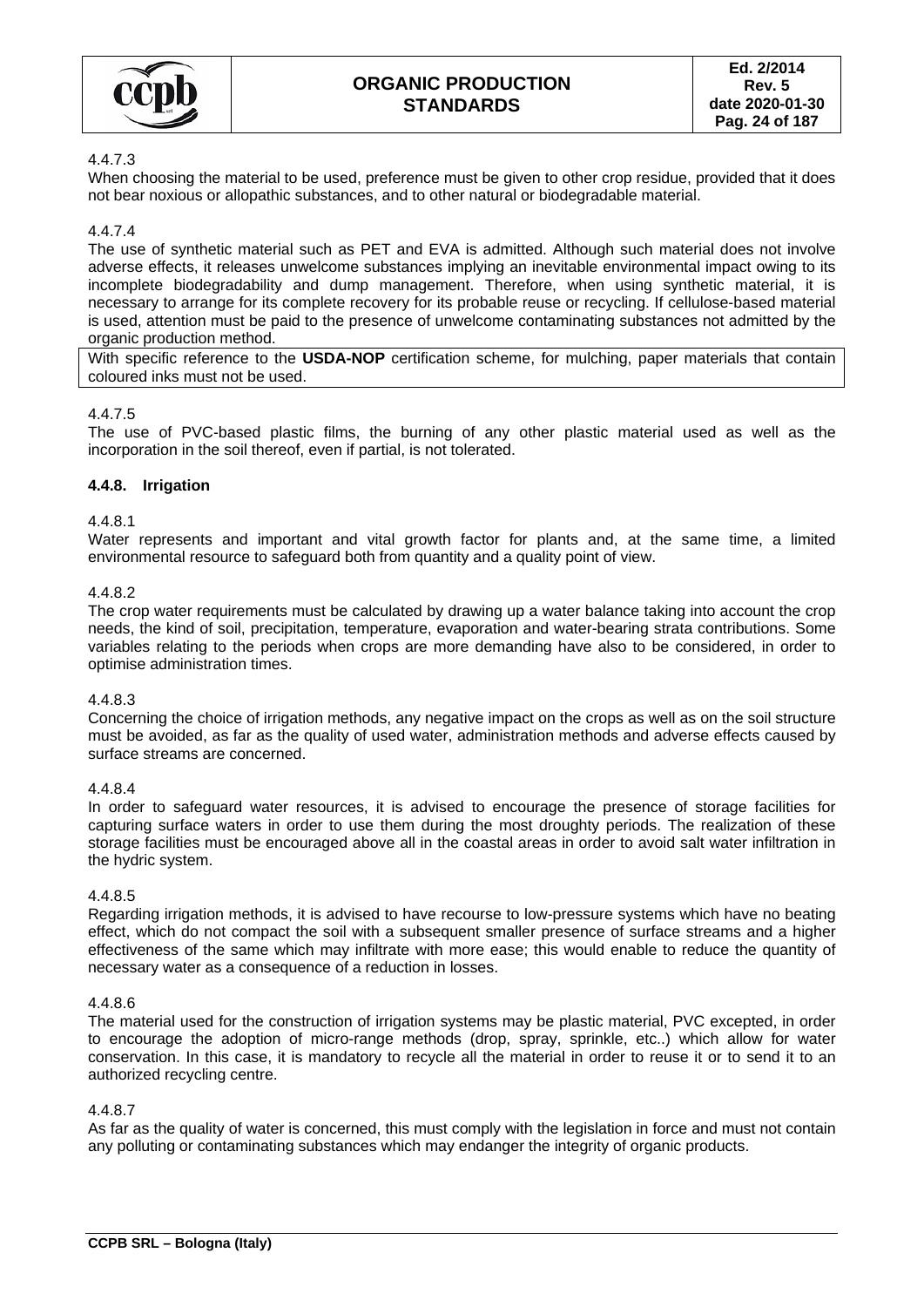

#### 4.4.8.8

The Certification Body reserves the right to check irrigation water suitability as far as quality is concerned. While testing the presence of possible contaminating substances in water, the presence of mineral salts is also checked, which may influence the soil profile and the level of its salinity. Regarding this aspect, reference must be made, once again, to the crop requirements and their tolerance in terms of salinity and of the restrictions imposed by the legislation in force.

#### **4.4.9. Working of the soil**

#### 4.4.9.1

The working of the soil must create and/or maintain the best possible conditions for the growth of cultivated plants, enable to incorporate organic residue of plant and animal origin and to preserve organic matter, as well as to control weed spreading.

#### 4.4.9.2

An efficient working of the soil must encourage the porosity of the soil on behalf of a better water and air circulation by minimising the adverse effects on the organisms living in the soil. The different working operations must help reduce the presence of surface streams and erosive phenomena and enhance water accumulation by infiltration and/or capillary resurfacing besides anchoring and expanding plant roots. Said agronomical practice must regulate the humification, mineralisation and reorganication processes of the organic matter, as well as the presence of micro-organisms which express the fertility and organic charge of the soil. The mixing up of different soil strata must be avoided.

#### 4.4.9.3

The working operations and the necessary equipment must be chosen according to the following objectives:

- reduce the soil compactation;
- reduce the number of "passes" always privileging minimum operation;
- maintaining and/or improving the soil structure.

#### 4.4.9.4

Such objectives may be achieved also by avoiding or reducing the following cultivation procedures:

- avoid deep working operations (> 30 cm.) for herbaceous crops, which involve turning up the soil and subsequent devastating effects on the soil equilibrium and stability;
- minimise the use of tools and equipment;
- avoid to bury plant residue too deeply;
- reduce treading by using large-section and low-pressure tyres;
- avoid the creation of a "working sole".

#### 4.4.9.5

Working on wet and not "tempered" ground is prohibited, since this would inevitably worsen all the physical conditions of the soil and would expose it to erosive phenomena.

#### **4.4.10. Fertilization**

#### 4.4.10.1

This practice, like all the other ones, aims at maintaining and/or increasing the fertility and the biological activity of the soil in order to obtain organic products in a sufficient quantity and of an appropriate quality. In particular, the soil organic matter, microbiological activity, the state of the soil and its fertility must be improved if low or maintained and increased, when satisfactory. Operators must prevent the phenomena of accumulation of heavy metals and other pollutants in the soil.

#### 4.4.10.2

The fertility and the biological activity of the soil must be maintained and/or increased, where appropriate, by:

- cultivation of pulse vegetables and deep-rooting plants in an appropriate multiannual rotation programme envisaging the presence of green manures;
- incorporation in the soil of organic matter, preferably composted, and of organic conditioners;
- incorporation of plant residue from previous crops;
- rational selection of crops to be cultivated in sequence and relevant cultivation.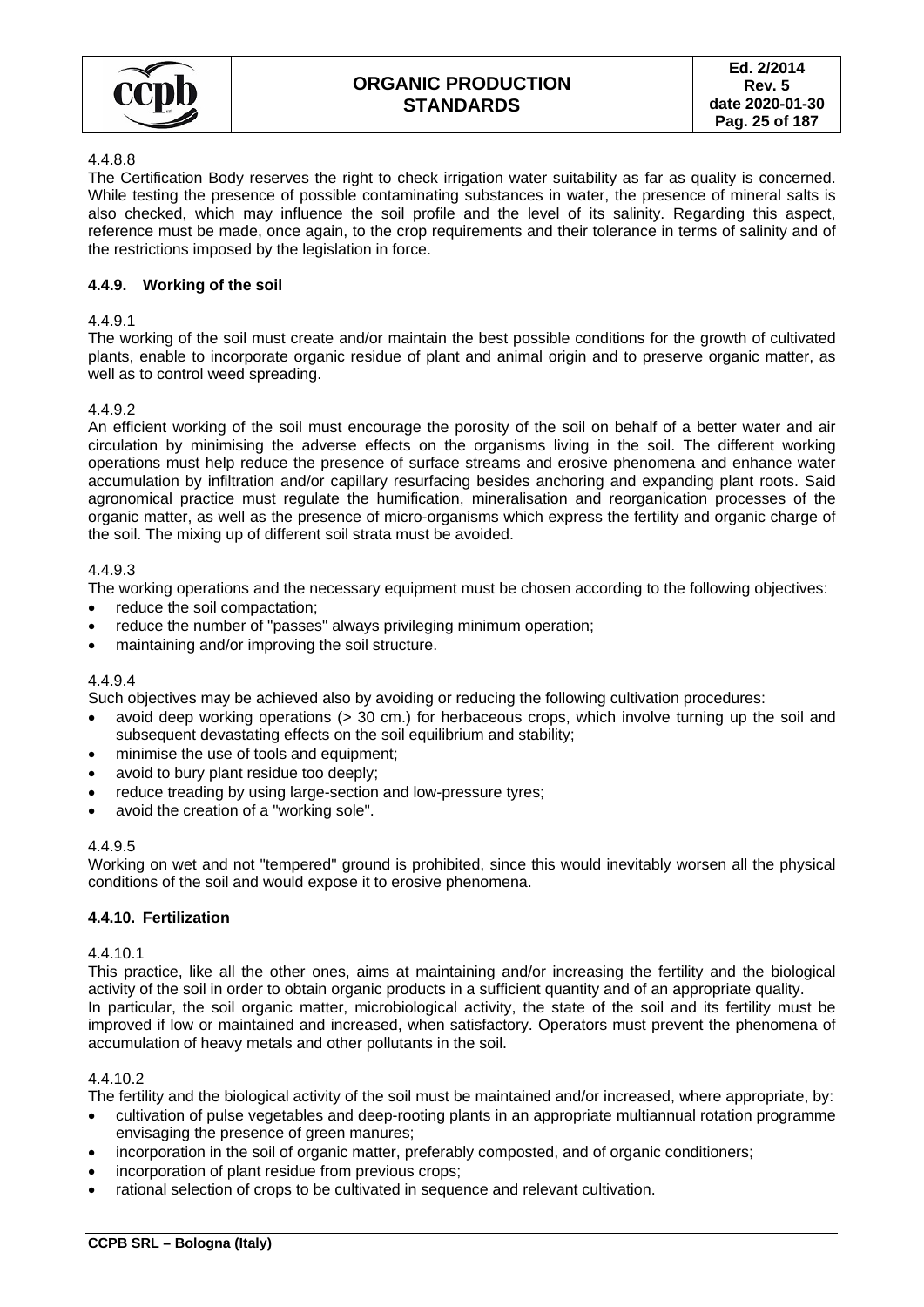

#### 4.4.10.3

Hence it appears that organic matter must be considered the basis for the fertilization programme, which aims at obtaining a fertile soil enabling plants to grow in an harmonious way.

#### 4.4.10.4

Given that such an equilibrium depends on several factors, it is advisable for each operator to know the characteristics of his own soil also through appropriate physical-chemical analyses to be carried out at least every 5 years.

#### 4.4.10.5

This, along with the data inferable from crop needs, crop precession, raininess and the other agrienvironmental features, enables to draw up fertilization plans adapted to the actual crop needs, avoiding, at the same time, the impoverishment of soil fertility or an excess in the availability of fertilizers, which could jeopardise the crop health conditions and pollute the environment.

#### 4.4.10.6

It is recommended to compost any kind of organic matter produced in the farm or purchased outside, so as to minimise the loss in nutrients and to promote the ripening thereof. If this is not possible, the ripening of residue in the first layers of the soil must be enhanced, taking into account the relevant degradation times according to the environmental conditions in which this process takes place and to the crop cycle needs.

#### 4.4.10.7

Plant and/or animal residue must be composted and spread in compliance with Ministerial Decree of 19.04.99 implementing Directive 91/676/EEC and by Ministerial Decree of 07.04.2006; anyhow, a spreading plan complying with the local legislation in force must be drawn up for livestock manure. The total quantity of livestock farming effluents may not exceed 170 kg of nitrogen per year per hectare or agricultural land used. This limit applies exclusively to the use of dung, dried dung and fowl manure, composted livestock farming effluents including fowl manure, composted dung and liquid livestock farming effluents.

In any case, said Directive must be complied with for any type of fertilizer which is administered to crops.

#### 4.4.10.8

For compost activation, appropriate micro-organism or plant-based preparations may be used. So-called "biodynamic preparations" from stone meal, farmyard manure or plants may also be used for the purposes covered by this paragraph.

#### 4.4.10.9

In relation to spreading techniques, leaf fertilization and fertirrigation are admitted as rescue interventions or with the aim of improving the fertilization technique, making sure that crop needs and absorption times are respected in order to avoid the accumulation of nitrates in wide-leaf vegetables. For this purpose, it is advised to calibrate fertilization using organic nitrogen.

#### 4.4.10.10

If the above mentioned fertilization techniques do not suffice to grant an appropriate nutrition to crops or a sufficient improving in the organic activity of the soil, it shall be possible to integrate fertilization with the products listed in Annex I of these Standard.

#### 4.4.10.11

Operators are required to retain the documents justifying and providing evidence of the need to use such products. If these records are not included in the technical report that all operators are required to compile, the justifying document is represented by one of the documents listed below that, in all cases must refer to each individual use.

- agronomic technical report;
- soil analysis certificate;
- soil map.

#### **4.4.11. Plant health protection**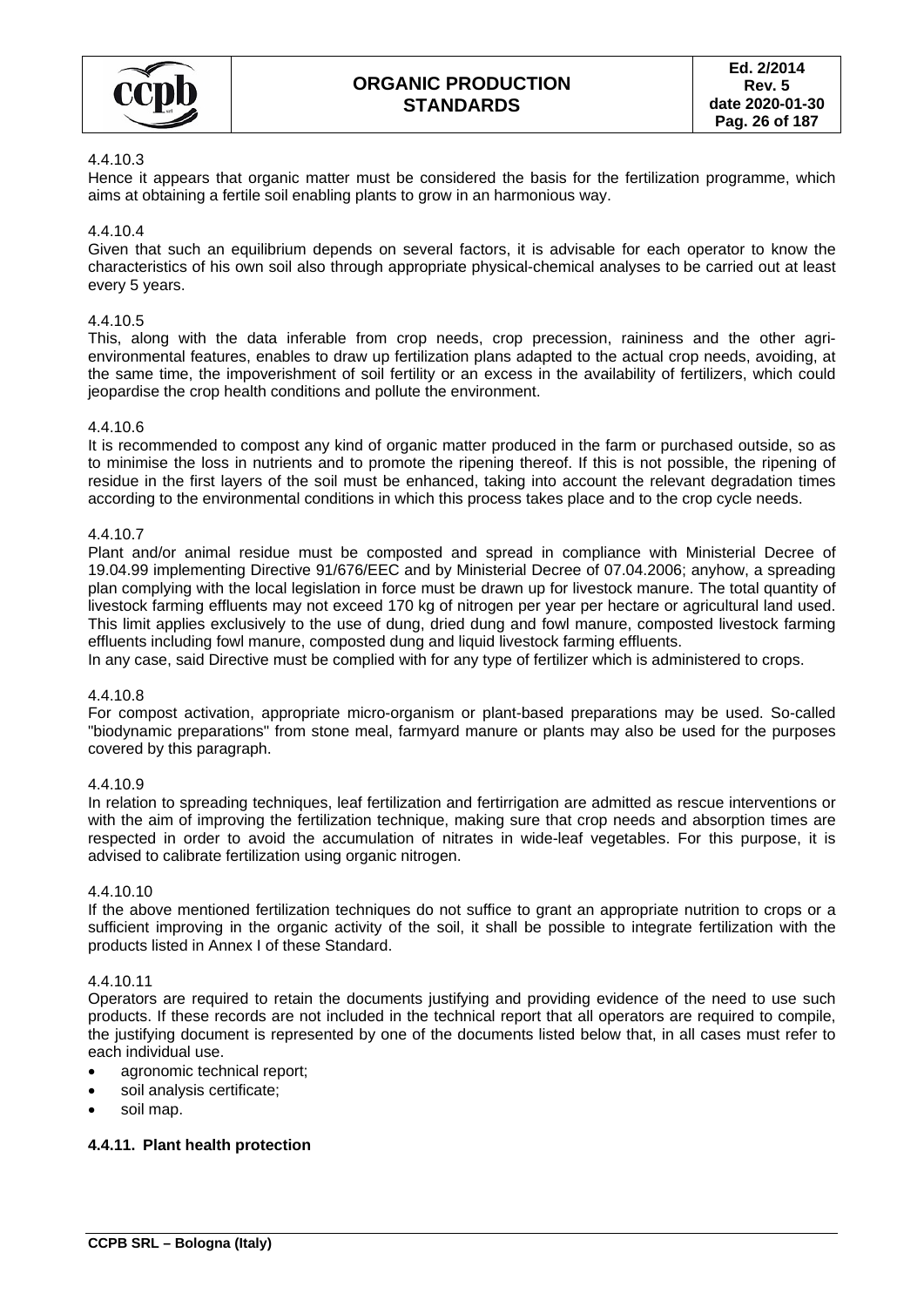

#### 4.4.11.1

Agri-economical practices and cultivation techniques adopted within the organic production system must preserve crops by creating the necessary conditions for the implementation of preventive measures which are integrated in the farm management system.

Among these, the following may be mentioned:

- choice of appropriate species and varieties for the cultivation environment and which are resistant to the most common pathogens,
- appropriate rotation programmes,
- calibrated fertilization,
- appropriate sowing density,
- controlled turfing,
- intercropping, trans-seeding and catch crops,
- adequate optimization of meteoric and irrigation water regime,
- appropriate irrigation methods.
- appropriate working of the soil,
- safeguard of useful entomological fauna with restoration of environmental conditions (hedges and nesting sites, shelter areas, biotopes, etc.) enabling the settling thereof,
- maintenance and/or restoration of organic equilibria,
- removal of ill plants and/or parts thereof or of infecting/infesting sources,
- control of the health conditions of propagation material,
- choice of appropriate cultivation periods with a view to the presence of the main pathogens,
- adequate removal of weeds hosting different pathogens,
- release of predators and parasite antagonists both in the open field and in protected crops,
- mechanical control by means of traps, repellent crops, water jets, physical, sound and electromagneticwave barriers,
- management of environmental parameters (ventilation, humidity, temperature, etc.) inside green-houses,
- disinfection and disinfestation of the soil by installation of solar panels and steam-heating.

#### 4.4.11.2

Recourse may be had to the products referred to in Annex II of these Standards, where necessary, i.e. if conditions are such as to enhance plant diseases and, in any case, whenever an overcoming of the damage threshold is envisaged. When the operator make mixtures of products at farm level, he can use only the products that are listed in Annex II.

#### 4.4.11.3

Operators are required to retain the documents justifying and providing evidence of the need to use such products. If these records are not included in the technical report that all operators are required to compile, the justifying document is represented by one of the documents listed below that, in all cases must refer to each individual use.

- agronomic technical report:
- soil analysis certificate;
- phytopathology report;
- soil map;
- meteorological and phytosanitary bulletins;
- predictive phytopathological models.

#### 4.4.11.4

With regard to the products used in traps or in automatic distributors, with the exception of pheromone distributors, such traps and automatic distributors must prevent the release of substances into the environment and contact between the substances and the crops in production. Traps are to be collected up after use and stored in a safe place.

#### 4.4.11.5

If the spreading equipment is used both for organically cultivated crops and for conventional crops, such equipment must be accurately cleaned and washed in order to prevent any contaminating substances or which are not admitted within the organic production system from "polluting" organic productions.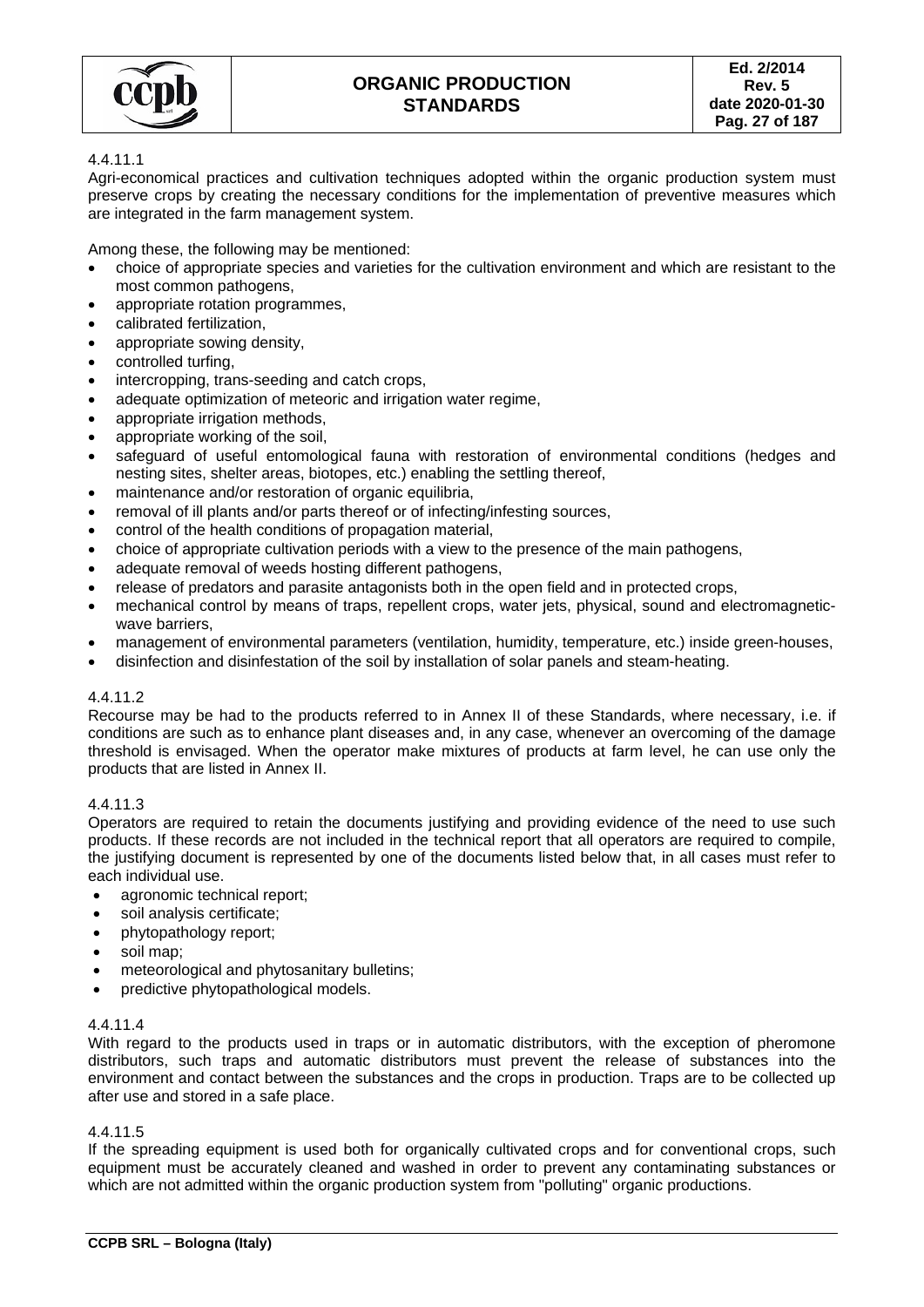

# **4.5. PROTECTED CROPS**

4.5.1

Except for the observance of the so-far examined cultivation techniques, for this type of crops it is advised that synthetic materials used be recycled upon completion of the cultivation period in order to be re-used or destined to recycling by authorized centres.

4.5.2

Semiforcing means for anticipated or delayed crops are admitted, provided that covering is made up of a single layer, in glass or other insulating material, PVC excepted.

# **4.6. COLLECTION OF WILD AND SPONTANEOUS PRODUCTS**

#### 4.6.1

The collection of edible plants and parts thereof, growing naturally in natural areas, forests and agricultural areas, is considered an organic production method provided that:

- 1) the collection does not affect the stability of the natural habitat or the maintenance of the species in the collection area;
- 2) those areas have received no treatments with products other than those referred to in this Standard for a period of at least three years before the collection;
- 3) the areas are not concerned with the use of substances not permitted by this Standard;
- 4) the collection area is subjected to inspection and control by the Certification Body;
- 5) there are sufficient guarantees relating to the first two indents of this paragraph;
- 6) whoever carries out this activity must be subject to the inspection system, the area on which such activity is carried out must be clearly identified and all the persons who carryout the harvest must be registered and the Inspection Body must be notified of the collection with adequate prior notice;
- 7) the operator must keep records of each collector, local agent and collecting centre, and of the quantity purchased from each of them.

# **4.7. MUSHROOM PRODUCTION**

#### 4.7.1

Mushroom production may be performed both in natural places (e.g. woods, meadows, caves) and in protected environments such as stone facilities, green-houses and tunnels. In the former case, reference to the previous paragraph must be made, whereas, in the latter case, facilities must not have undergone treatments with unauthorized substances for at least 12 months prior to inoculation of the "production means", nor during the production period.

Production in protected environment allows for heating only during incubation. The use of fans for the circulating air is also admitted.

4.7.2

Products originating from animal excrement including the following products may be used for substrata:

- dung;
- livestock farming effluents.

This is provided that they originate from companies that apply the organic production system, or products complying with Appendix I, only when organic raw materials are not available and provided they do not exceed 25% by weight of the entire composition of the substratum (excluding covering material) before composting and without the addition of water.

4.7.3

Products of agricultural origin other than those covered under previous point is admitted, provided that they come from holdings producing according to the organic production method, as well as peat not chemically treated, wood not treated with chemical products after felling, mineral products referred to in Annex I of these Standards (Fertilizers and Soil Conditioners), water and soil.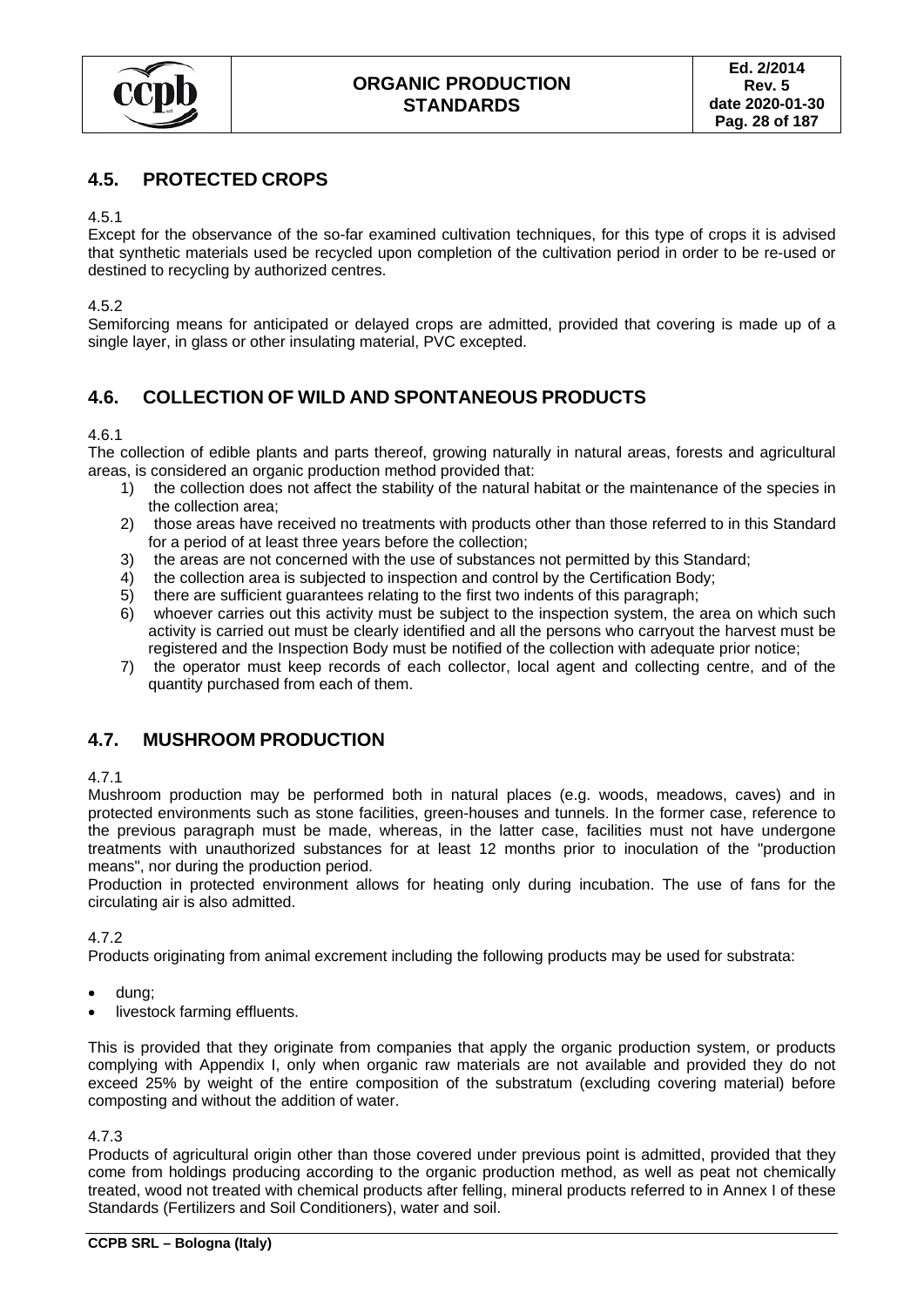

#### 4.7.4

Pasteurisation and sterilisation for the multiplication of mycelium is permitted.

# **4.8. CONVERSION TO ORGANIC PRODUCTION**

#### 4.8.1

"Conversion" means a "period of transition" from conventional agriculture to organic agriculture implementing cultivation techniques referred to in these rules.

#### 4.8.2

During the conversion period, the holding must lay the foundations for the cultivation and environmental conditions allowing for the feasibility and rentability of the organic production method. In particular, the holding must pay attention to the following aspects:

- adopt techniques capable of strengthening organic cycles involving micro-organisms, telluric flora and fauna, plants and animals;
- manage soil in such a way as to enhance organic processes, thus improving chemical, physical and organic fertility of the soil as well as the presence of available nutrients;
- adopt appropriate species and varieties;
- plan agronomical rotations contributing to the maintenance of the fertility of the soil, to keep crops healthy and to contain the presence of weeds;
- define fertilization programmes ensuring a long-term fertility of the soil capable of sustaining crop productivity.

#### 4.8.3

Total conversion of the holding is recommended.

#### 4.8.4

Partial conversion is admitted in compliance with the present Standard. In the event of partial conversion, production units must be clearly, distinctively identified and the species cultivated may belong to the same species, but they must be easily distinguishable varieties. The methods used for separation of production units, products used and those obtained must be documented. Whatever the case, a suddenly transformation from organic production to conventional production for parcels and/or animals farmed according to the organic method or being under conversion to organic agriculture, and viceversa, is not admitted. If such transformation occurs from the conventional to the organic method, conversion periods established in these rules as well as the decisions taken by the inspection and certification body or authority must be complied with.

#### 4.8.5

The products thus obtained may be certified as "organic" if a conversion period has passed, i.e. if these standards have been complied with for at least two years prior to sowing and/or planting in the case that such products are obtained form annual crops, and, in the case of perennial crops other than grassland, for at least three years.

The conversion period is counted from the date on which the operator made a notification concerning the activity which must be the same as the date of the operator signing the notification and the postmark date of the registered letter by which the operator sends the notification to the competent Public Authority (Autonomous regions or provinces competent for the country) and the Certification Body. In the case that these dates are not the same, it will be considered the most recent.

With specific reference to the **USDA-NOP** certification scheme, the products obtained from areas cultivated organically can be certified as originating from organic farming only if in these areas are not used substances not admitted in the annexes of this Standard for at least three years before harvesting.

Moreover, with specific reference to the **COR** scheme, the standard must be fully applied on the production unit (including the submission of the application for certification, recordings, etc, etc) at least twelve months before the first harvest will be certified as organic (not applicable to production units added following the first one, it being understood the need to proof on these the non-use of substances not permitted within the previous 36 months and the need for an inspection before the harvest that will be certified organic).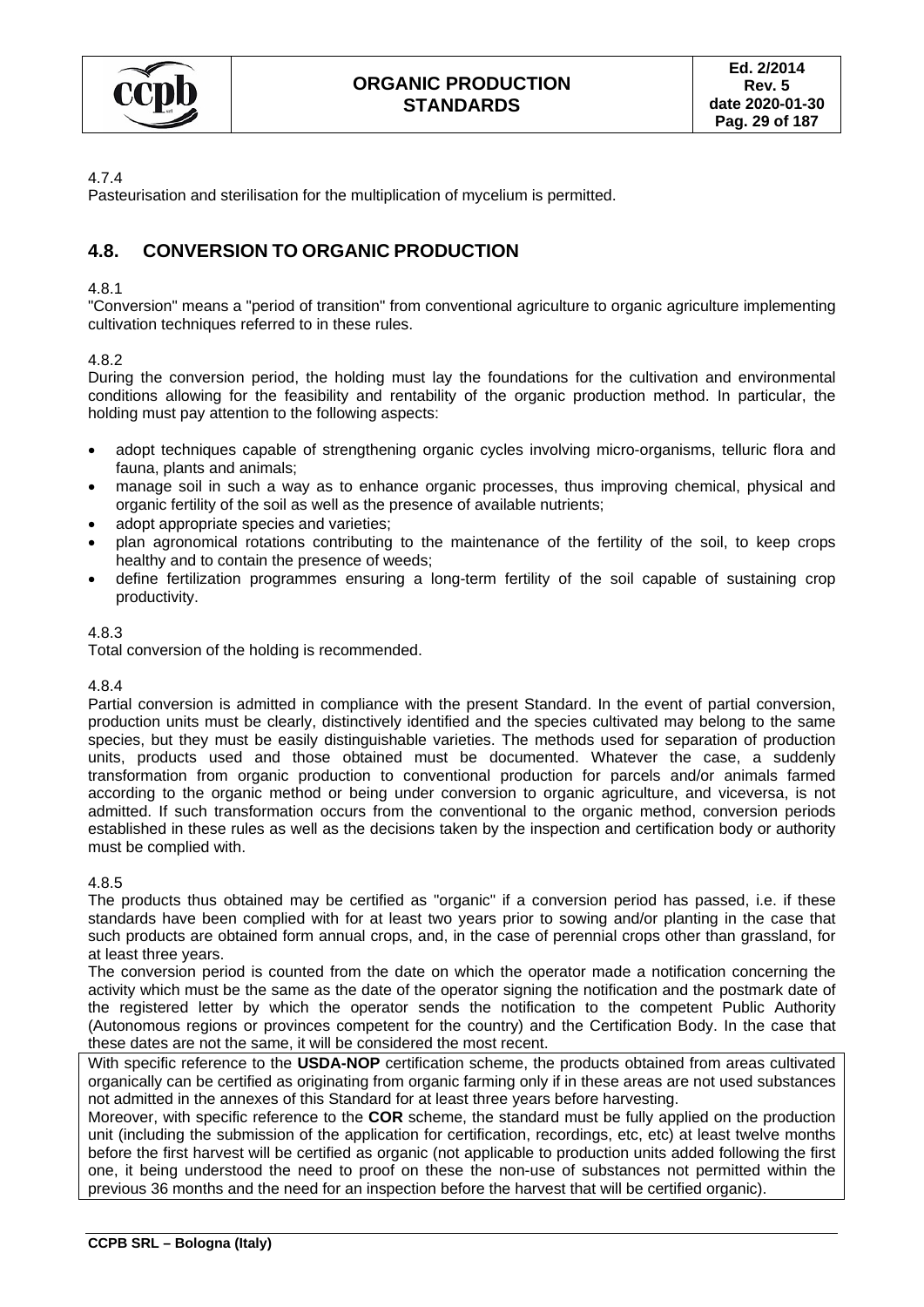

#### 4.8.6

The products obtained during the conversion period may be marketed as organic products under conversion provided that a conversion period of at least 12 months prior to harvest has been complied with.

With specific reference to the **USDA-NOP** certification scheme it is not possible to make any mention of conversion phase for the products obteined in such period.

#### 4.8.7

On the national territory, the Italian inspection authority may shorten or lengthen the conversion period depending on the previous use of the land parcel, the cultivation techniques previously used or in particular environmental situations that affect the areas in which the company or land parcels are located on the following conditions:

- a) the land parcels have been subject to measures set out in a programme implemented according to the provisions of EC Council regulations 1257/1999 and 1698/2005 or another official programme, on condition that such measures guarantee that products not approved for organic production have not been used on the land parcels in question;
- b) the land surfaces were used for agriculture or left in their natural state, untreated with products prohibited for use in organic production.

When letter b) applies, the period may only be taken into consideration retroactively if the competent authority has obtained sufficient proof that the above conditions were met for at least three years. In some cases, if the soil has been contaminated with products not approved for use in organic production, the competent authority may decide to lengthen the conversion period beyond the period previously defined.

For land parcels that have already been converted or where conversion to organic agriculture is in progress, which have been treated with a product not approved for organic agriculture use, the member state has the power to reduce the conversion period referred to in paragraph 1 in the following cases:

- a) when land parcels have been treated with a product not approved for organic production in connection with disease or pest control action made compulsory by the competent authority of a member state;
- b) when land parcels have been treated with a product not approved for organic production in connection with scientific experiments approved by the competent authority of a member state.

In the cases above, the duration of the conversion period is fixed taking into account the following factors:

a) If, at the end of the conversion period, the degradation rate of the product in question guarantees an insignificant level of residue in the soil and the vegetables if these are perennial crops.

b)If the harvest subsequent to treatment cannot be sold as organically produced.

With specific reference to the **USDA-NOP** and **COR** certification schemes, the provisions in this section cannot be applied.

#### 4.8.8

For the purposes of the application of this Standard in third countries where CCPB operates in equivalence to Reg. 834/2007, CCPB can shorten or extend the conversion period depending on the previous use of plots, of previously adopted cultural techniques or special environmental situations that affect the area on which insists the company or the plots on the condition that the parcels were natural or agricultural areas which were not treated with products not authorized for organic production.

Depending on the evidence provided by the operator and on the results of the assessment by CCPB, the period of time that can be recognized as part of the conversion period may be the full three years or a shorter period.

The above period can be considered retroactively as part of the conversion period only after CCPB has assessed the following requirements:

1) Written request signed by the operator that contains the operator's declaration relating to land management in the last 36 months. To the above request must be attached: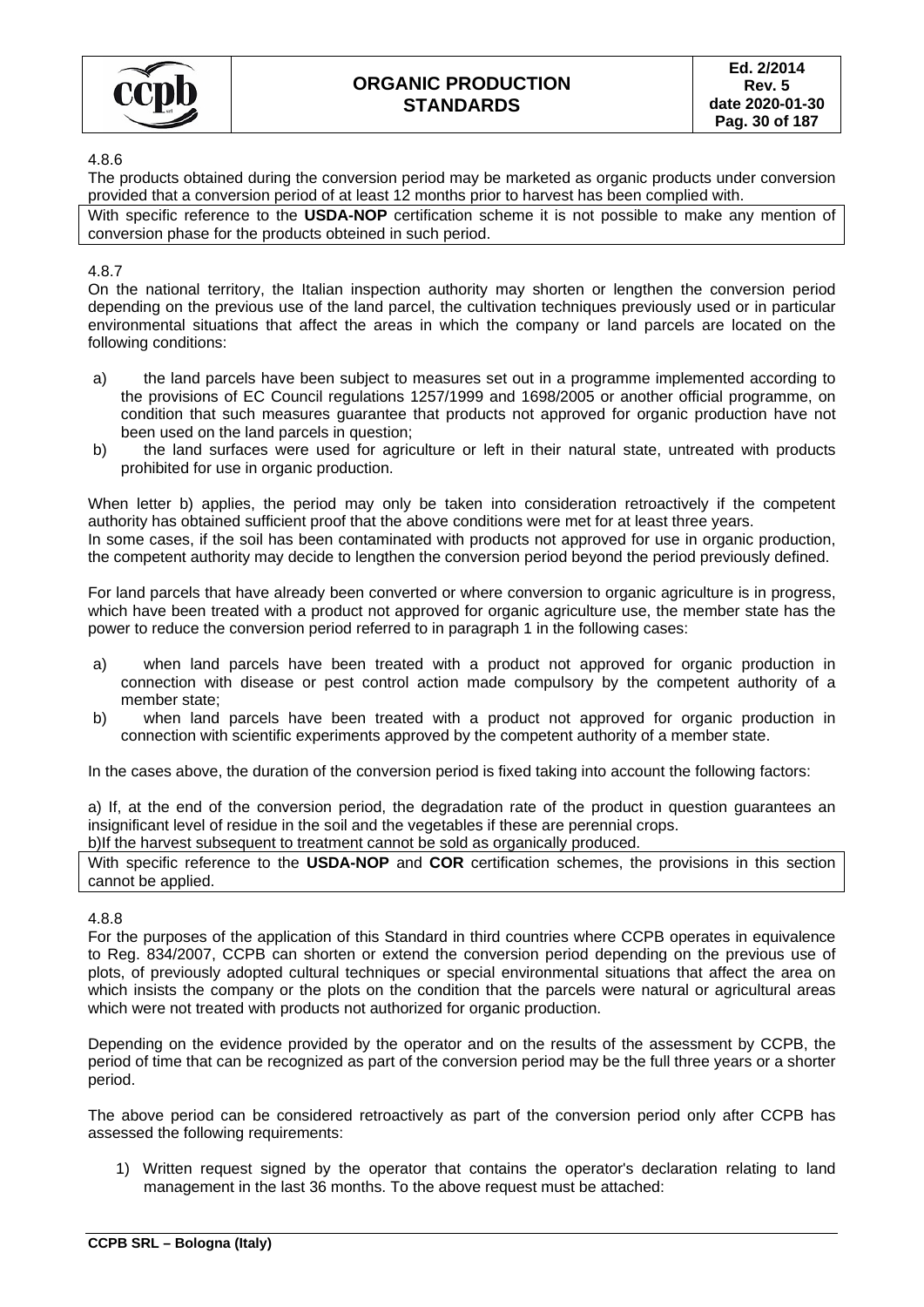

i) the cultivation records and purchase invoices of any technical inputs used in the last 36 months (if applicable);

ii) an official declaration (regional or local agriculture authorities) of adopting traditional and acceptable practices in organic farming and of not using prohibited technical inputs in organic farming including the non-use of GMO and / or seed technologies treated with products not allowed in organic agriculture in the last 36 months; these official declarations must also be provided if the land has not been cultivated in the period of time for which retroactive recognition is required.

If it is not possible to have an official declaration from a regional or local authority responsible for agriculture, the operator must attach a third party technical report (qualified agronomist technician), which confirms the land management practices, individual and / or regional and non-use of technical inputs prohibited in organic agriculture including the non-use of GMO technologies and / or seeds treated with products not allowed in organic agriculture in the last 36 months.

2) Favorable opinion of the inspector following the on-site evaluation of the retroactive recognition request: the on-site evaluation of the retroactive recognition request must be carried out by the CCPB inspector during an inspection of all the operator's plots performed before that the soil is worked and cultivated (or in a critical phase before the harvest in the case of perennial crops) with the taking of a sample of the soil.

The aim of the above is that the conversion period may be calculated retroactively only on the basis of sound and incontrovertible evidence of full application of the Standard in the period of time for which retroactive recognition is requested.

# **4.9. PRODUCT HARVEST**

4.9.1

Operators may simultaneously harvest organic and non organic products only if adequate measures have been taken to prevent possible mixing or exchange with nonorganic products and in order to guarantee the identification of organic products. Operators must keep available to the authority or certification body all data relating to the days and times of harvest, the circuit and the date and time products are received.

# **4.10. STORAGE OF TECHNICAL INPUTS**

4.10.1

In the production units involved in organic production according to the present rules, is forbidden the storage of technical inputs if they are not admitted for use according to the present rules. If the operator is also involved in non organic production, the technical inputs for such methods must be kept separate from those used in the organic production process.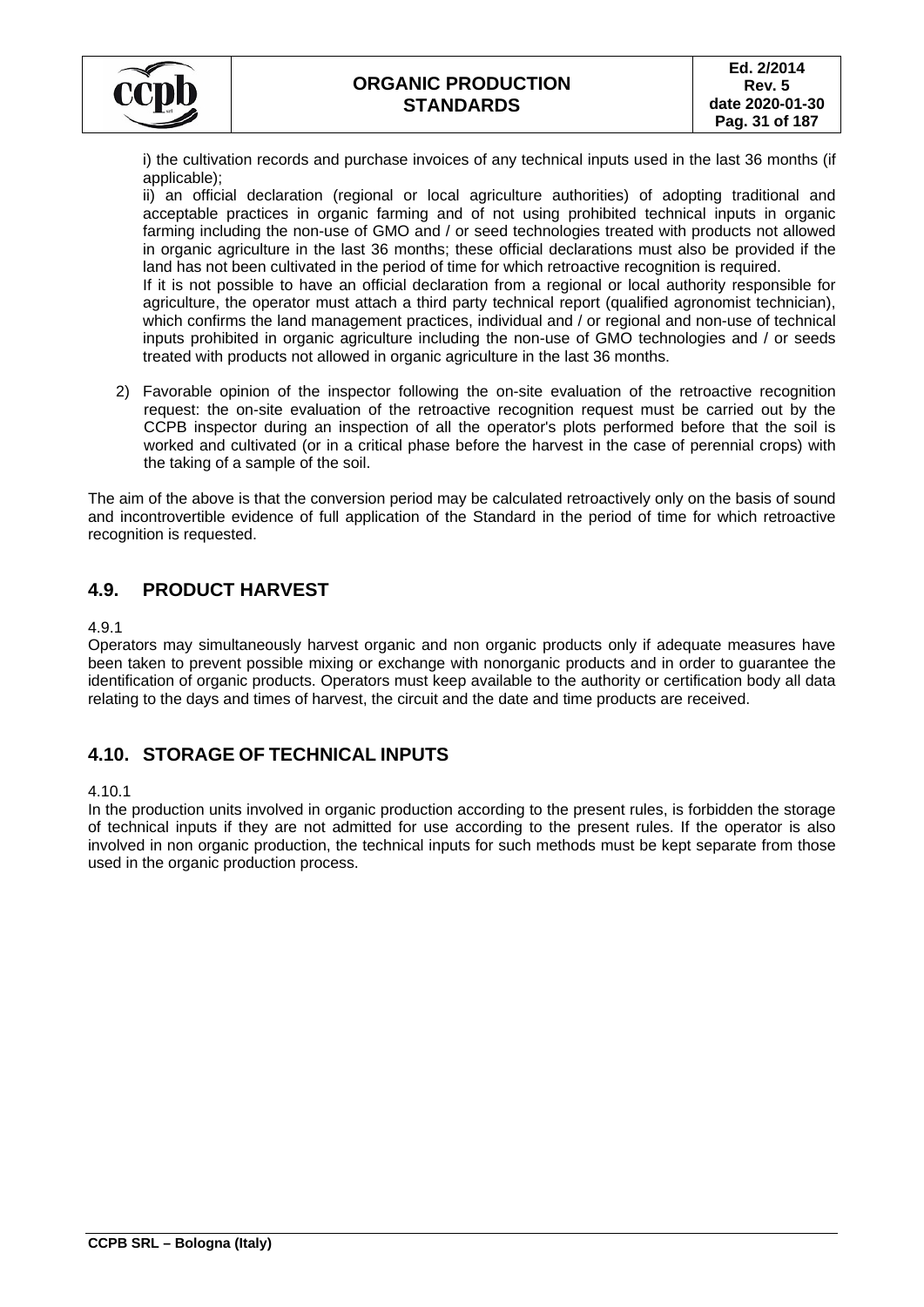

# **5. STANDARDS FOR LIVESTOCK PRODUCTION**

# **5.1. GENERAL CONSIDERATIONS**

Organic livestock production must be obtained in compliance with the following standards. Organic animal production must be carried out in compliance with the following standards that are applied to the following species: bovine (including the species *Bubalus* and *Bison*), equine, porcine, ovine and caprine species, poultry (the species listed in Appendix III of the present Standard) and bees.

# **5.2. GENERAL PRINCIPLES**

5.2.1

Livestock rearing is an activity linked to the soil and livestock production forms an integral part of many agricultural holdings practising organic farming. Livestock production must respect the animals' physiological and behavioural needs, this implying the satisfaction of the animals' basic needs and the respect for their health and fitness. It is recommended, therefore, that the size of flocks and herds does not affect the animals' fitness and behaviour.

#### 5.2.2

In addition to the general standards for agricultural production, the following standards apply to animal production:

#### a) with regard to the origin of the animals:

- i) organic animals are born and reared on organic farms;
- ii) for reproductive purposes, animals reared non organically may be introduced into an organic unit, under specific conditions. Such animals and their products may only be considered organic after they have completed the conversion period;
- iii) animals present in the unit at the beginning of the conversion period and their products may only be considered organic after completion of the conversion period;
- b) with regard to animal husbandry techniques and stabling conditions:
	- i) persons appointed to take case of the animals have the necessary basic skills and knowledge relating to the health and welfare of the animals;
	- ii) animal husbandry techniques, including stocking density and stabling conditions guarantee that the animals physiological, behavioural and developmental needs are met;
	- iii) the animals have permanent access to open-air spaces, preferably pasture, provided that the weather and soil conditions permit this, unless under EU regulations, restrictions and obligations are imposed for reasons of human and animal health;
	- iv) the number of animals is limited in order to reduce to the minimum overgrazing, soil trampling, erosion or pollution caused by the animals and the spread of their excrement;
	- v) organic animals are kept separate from other animals. Under some restricted conditions it is however, permitted to put organic animals out to pasture in areas of organic terrain used by the general public and nonorganic animals;
	- vi) keeping the animals tethered or in isolation is prohibited, other than single animals for a limited period and within the justified limits, for veterinary or safety reasons or for the welfare of the animal;
	- vii) animal transport must be of the shortest possible duration;
	- viii) animals must be spared suffering as much as possible, including by mutilation, for their lifetime, including at the time of slaughter;
- c) with regard to breeding:
	- i) breeding must be done using natural methods, although artificial insemination is permitted;
	- ii) breeding must not be induced with treatments using hormones or similar substances unless this is part of veterinary therapy for an individual animal;
	- iii) other forms of artificial reproduction, such as cloning and embryo transfer, are not permitted;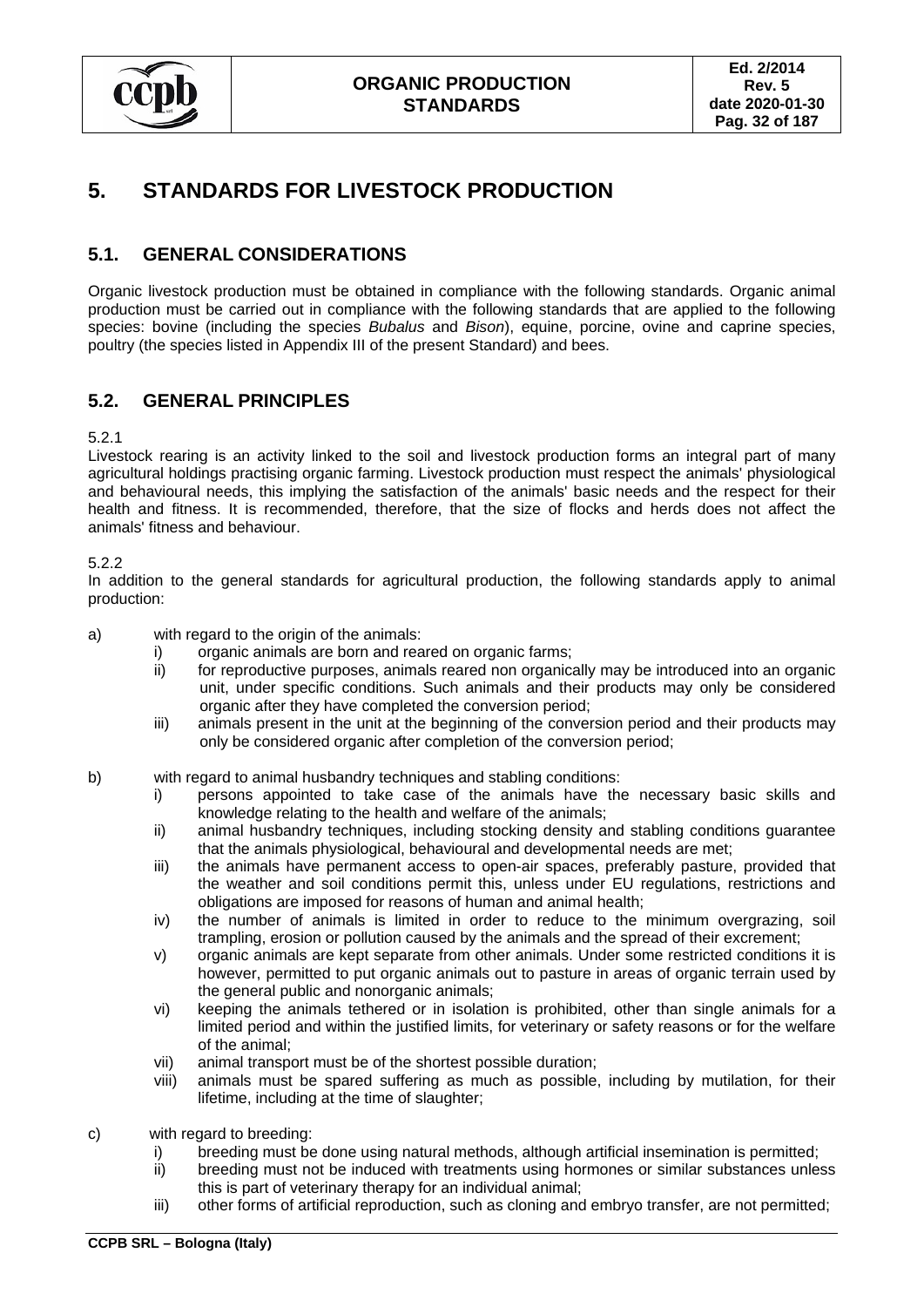

- iv) the correct breed much be selected. The choice of breed also contributes to preventing the suffering and avoiding the mutilation of the animals;
- d) With regard to feed:
	- i) animal feed must be obtained mainly from the farm on which the animals are kept or from other organic suppliers in the same region;
	- ii) the animals must be fed on organic feed that meets their nutritional needs during their various stages of development. Part of their food ration may be obtained from farms in conversion to organic agriculture;
	- iii) all animals, except bees, must have permanent access to pasture or rough forage;
	- iv) raw materials for non-organic animal feed of vegetable origin raw materials for feed of animal or mineral origin, feed additives, some products used in animal nutrition and manufacturing aids, may only be used if they are approved for use in organic production, as listed in Appendix V of the present Standard;
	- v) the use of growth stimulants and synthetic amino acids is not permitted;
	- vi) un-weaned mammals must be fed on natural milk, preferably mother's milk;
- e) with regard to the prevention of disease and to veterinary treatments:
	- i) disease prevention is to be achieved by selecting appropriate breeds and stock, animal husbandry techniques, quality feed, exercise, adequate stock density and suitable stabling and hygiene conditions;
	- ii) diseases are to be treated immediately to avoid the animals suffering; chemically synthesised allopathic veterinary medicines, including antibiotics, may be used in cases of necessity and under strict conditions when homeopathic, phytotherapy and other products are deemed inappropriate; special restrictions are imposed on treatment cycles and waiting times;
	- iii) veterinary medicine with an immunological action is permitted;
	- iv) treatments associated with the care of human and animal life and imposed under EU law, are permitted.

With regard to cleaning and disinfection, the only products to be used in stabling units and on plant and equipment in facilities are those approved for organic production use, as listed in see Appendix VII of the present Standard.

#### 5.2.3

By utilising renewable natural resources (livestock manure, legumes and fodder crops), the cropping/stockfarming system and the pasturage systems allow soil fertility to be maintained and improved in the long term and contribute to the development of sustainable agriculture.

#### 5.2.4

Organic stockfarming is a land-related activity. Except where herein authorized by way of exception, livestock must have access to a free-range area and the number of animals per unit of area must be limited to ensure integrated management of livestock and crop production on the production unit, so minimising any form of pollution, in particular of the soil and of surface and ground water. The number of livestock must be closely related to the area available in order to avoid problems of over-grazing and erosion and to allow for the spreading of livestock manure so that any adverse effect on the environment can be avoided.

#### 5.2.5

In organic stockfarming, all livestock on one and the same production unit must be reared in accordance with the rules laid down in this Regulation.

#### 5.2.6

However, livestock not reared in accordance with the provisions of this Standard may be present on the holding provided they are reared on units where the buildings and pastures are separated clearly from the producing units which adhere to the present Standards and a different species is involved. Products obtained from such units are to be kept separate from those obtained from non-organic units and the separation in question is duly documented.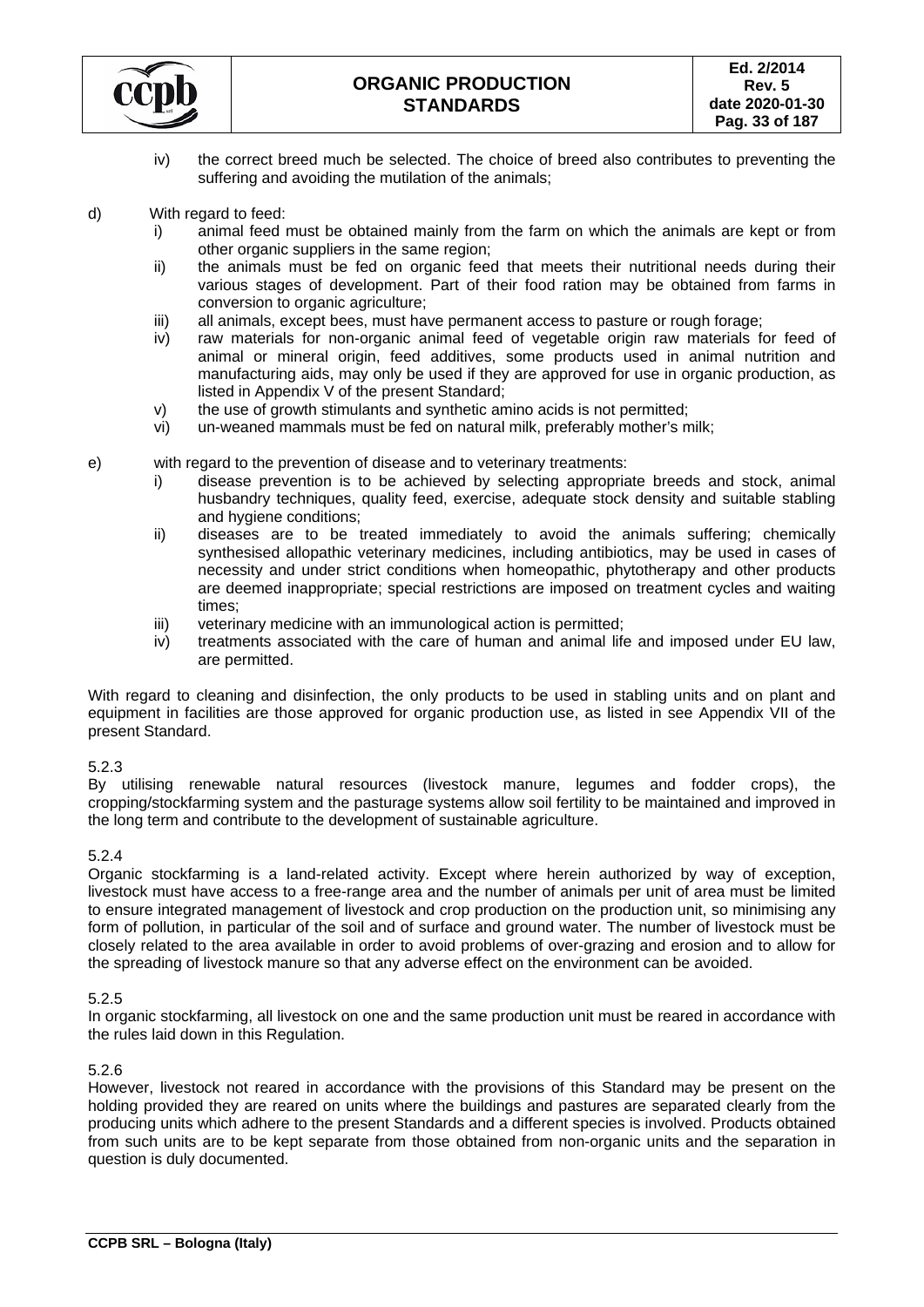

# **5.3. ANIMAL ORIGIN**

#### 5.3.1

In choosing the breeds or genetic lines of organic animals, account must be taken of the animals' ability to adapt to local conditions and also of their vitality and resistance to disease. Moreover, breeds and genetic lines must selected so as to avoid specific diseases or the health problems associated with some breeds and genetic lines used in intensive production (e.g. pig stress syndrome, PSE (pale, soft, exudative meat), sudden death, spontaneous abortion, difficult parts that require caesarean section, etc.], giving preference to native breeds and varieties.

#### 5.3.2

Nonorganic animals may only be introduced into organic animal rearing units for reproductive purposes when there is an insufficient stock of organic animals available and under the conditions described in the sections below.

#### 5.3.3

When a stock is being built up for the first time, the young non-organic mammals are to be reared in compliance with organic production standards immediately after weaning. Starting from the date on which the animals are introduced into the herd following restrictions are applied:

a) buffalos, calves and foals must be under six months old;

- b) lambs and goat kids must be under 60 days old;
- c) piglets must weight less than 35kg

With specific reference to the **USDA-NOP and COR** certification schemes, the conditions referred to in letters a), b) and c) above do not apply, but rather the following:

a) in the case of milking stock, conventional animals may be introduced, provided that they have undergone a minimum conversion period of 1 year. If an entire herd is being converted; under the **USDA-NOP** certification scheme the farmer, for the first nine months, may use feed in the conversion to organic agriculture stage, provided it originates from land parcels included in the unit's own organic system plan, while for the remaining 3 months only food originating from organic agriculture, compliant with these standards, may be used.

b) in the case of meat animals under the **USDA-NOP** certification scheme, only conventional animals that have been reared according to the organic production methods starting at least from the last third of the gestation period, may be introduced.

#### 5.3.4

When restocking, nonorganic adult male and nulliparous adult female mammals are subsequently to be reared according to organic production standards. Moreover, the number of nonorganic female animals is subject to the following annual restrictions:

a) nonorganic females may represent a maximum of 10% of the total adult equine or bovine stock (including the species *Bubalus* and *Bison*) and 20% of the adult porcine, ovine and caprine stock

With specific reference to the **USDA NOP** certification scheme, nonorganic breeding stock may be introduced into an organic rearing unit provided that these animals have been reared according to the organic method at least starting from the last third of the gestation period.

With specific reference to the **COR** certification scheme, nonorganic male breeding stock and animals not yet in gestation may be introduced into the organic rearing unit, provided that it can be demonstrated that organic breeding stock are not available. The meat of these mammals may not be sold as organic. Before being considered suitable for breeding, for the purposes of this standard, the breeding animal must have been reared organically for at least twelve months.

b) if a production unit consists of fewer than ten equine or bovine animals, or fewer than five porcine, ovine or caprine animals, the restocking referred to above is limited to a maximum of one animal a year.

With specific reference to the **USDA NOP and COR** certification schemes, the exception stated in letter b) above does not apply.

The provisions described in this section are to be reviewed in 2012 for the purpose of gradually removing them. The percentages referred to in letter a) may be altered to 40%, subject to the approval of the competent authority, in following special cases: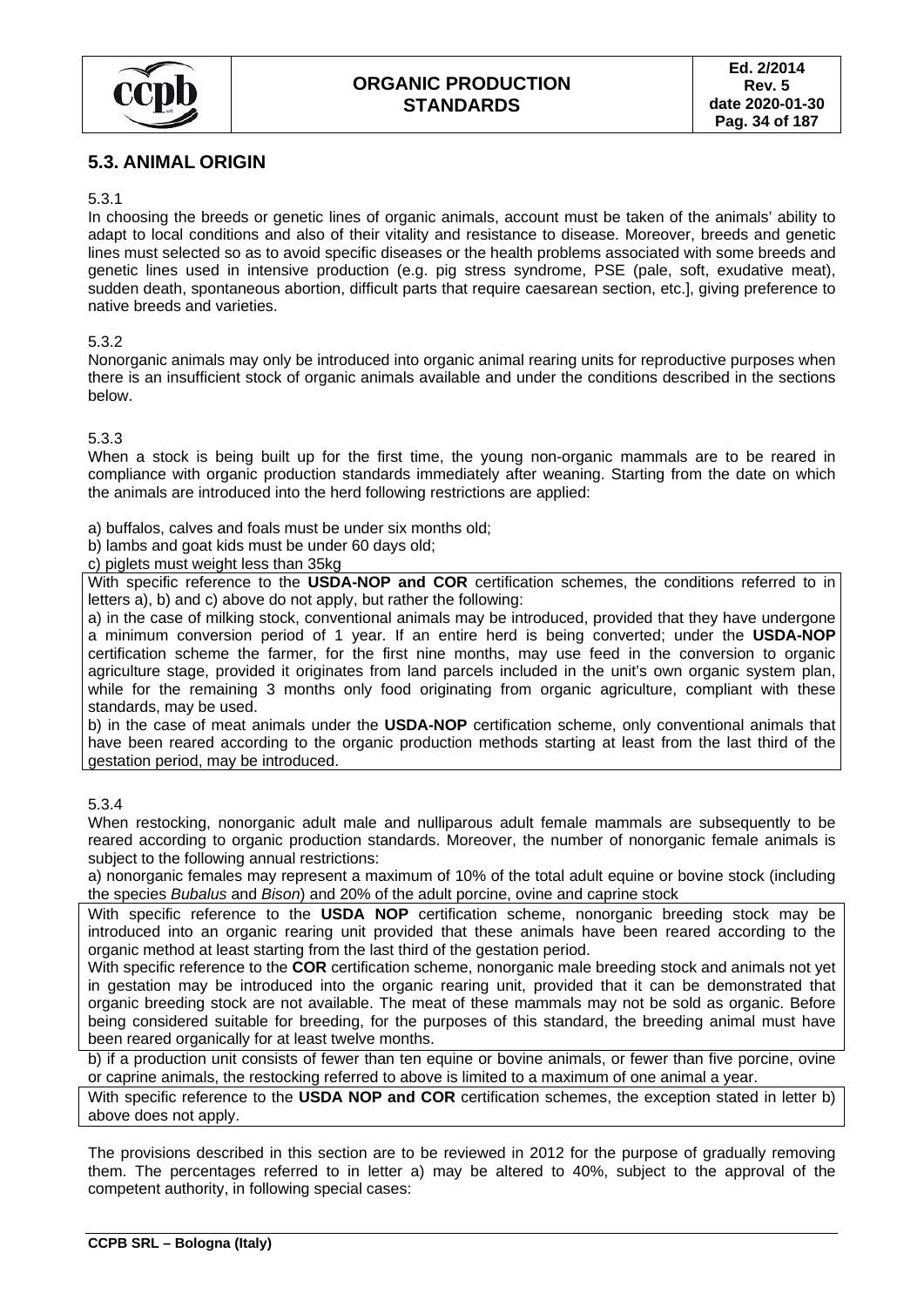

a) the significant extension of the unit.

b) a change of breed.

c) the start-up of a new line of production.

d) breeds at risk of abandonment, in compliance with Annex IV of EC Commission Reg. 1974/2006; animals belonging to such breeds do not necessarily have to be nulliparous.

With specific reference to the **USDA NOP and COR** certification schemes, it is not permitted to increase the number of nonorganic females introduced into the rearing unit to 40% of the animal stock, as indicated in the paragraph above.

#### 5.3.5

The competent authority appointed to issue approval for an increase of the maximum percentages of nonorganic mammals permitted for restocking are the autonomous regional or provincial authorities to which the company has submitted its notification.

Companies wishing to obtain an exemption should apply to their own certification body which, once the appropriate technical report, including verification of the lack of organic animals available on the market, will submit a formal application for approval to the competent authority referred to above.

Within 30 days of the date on which the application for approval was submitted, the competent authority will make a decision on the application. The principle tacit of approval applies, pursuant to Article 20 of Italian law no. 241 of 7 August 1990, unless other provisions have been adopted by the autonomous regional or provincial authorities.

"Significant extension of the unit" is taken to refer to the size of the production units, such that it would allow for an increase in the adult animal stock at least equal to 20% for adult bovine species, and 30% for other categories.

#### 5.3.6

In the case of initial stocking, renewal or restocking of poultry stock, and if no poultry reared according to the organic method are available, poultry reared according to nonorganic methods may be introduced, provided that the pullets for the production of eggs and chicks destined for the production of meat are under 3 days old.

With specific reference to the **USDA-NOP and COR** certification schemes, any meat birds introduced must be under two days old

The autonomous regional and provincial authorities will, until 31 December 2020, approve the introduction into the organic unit of conventionally-reared birds destined for organic egg production provided they are not more than 18 weeks old, in compliance with the provisions set out in Appendix V of Italian Ministerial Decree 6793/2018.

With specific reference to the **USDA-NOP and COR** certification schemes the exception referred to above does not apply.

#### 5.3.7

The competent authority may grant temporary approval in the case of high mortality of animals caused by health or catastrophic circumstances, the renewal or reconstitution of the herd or flock with non-organic animals, when organically reared animals are not available and provided that the respective conversion period are applied to the non-organic animals.

# **5.4. CONVERSION**

#### **5.4.1. General considerations**

5.4.1.1

The entire livestock production unit should be converted in compliance with the standards of this Regulation.

#### **5.4.2. Conversion of land associated with organic livestock production**

5.4.2.1

Where a production unit is converted, the whole area of the unit used for animal feed must comply with the rules on organic farming, using the conversion periods established in part titled "Rules on Organic Plant Production" of these Standards.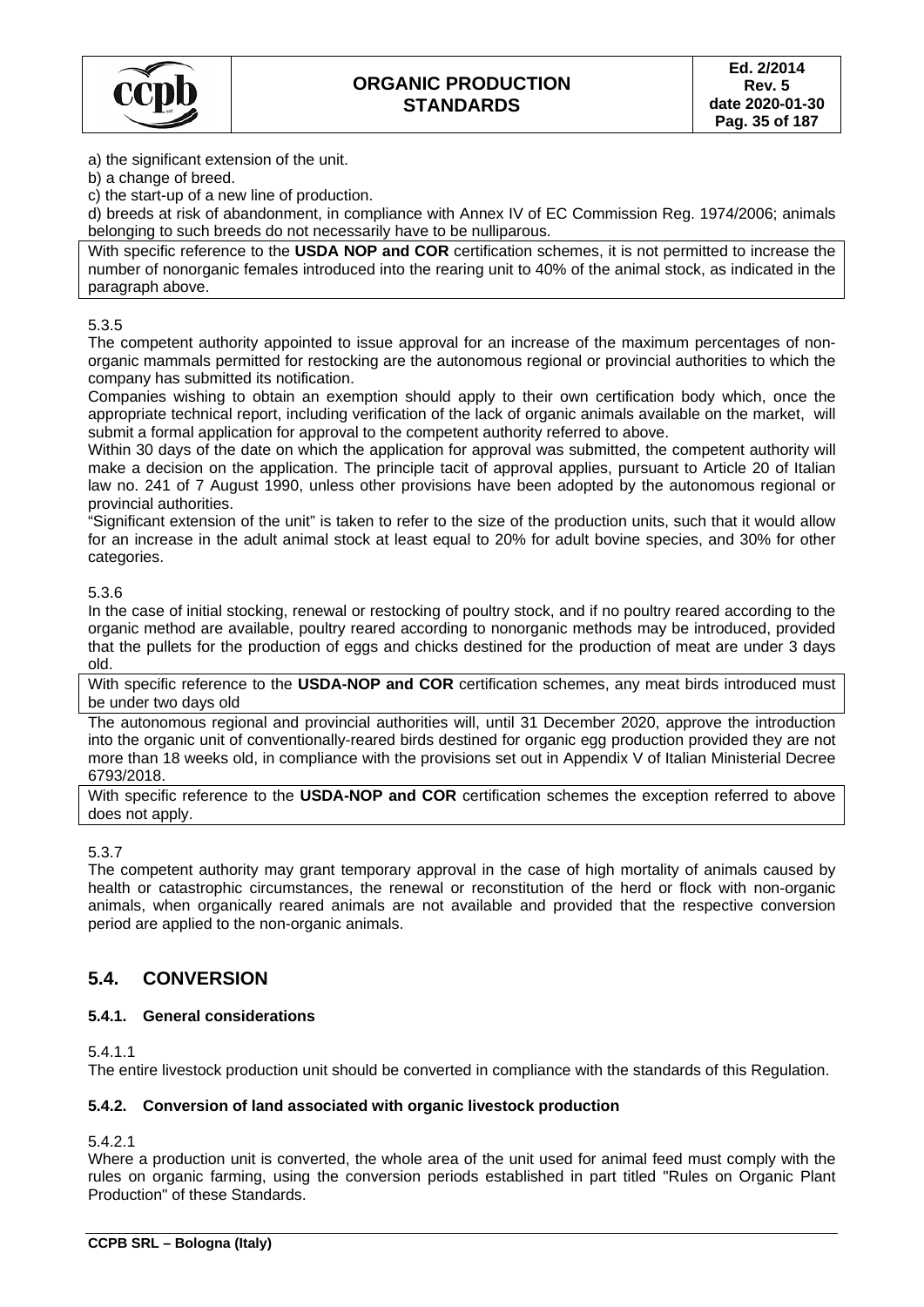

# 5.4.2.2

By derogation from this principle, the conversion period may be reduced to one year for pastures, open air runs and exercise areas used by non-herbivore species. This period may be reduced to six months where the land concerned has not, in the last year, received any treatment with products other than those referred to in Appendices I and II of these Standards.

With specific reference to the **USDA-NOP and COR certification schemes**, the exception described above does not apply.

With specific reference to the **JAS certification scheme**, the sxception described above does not apply; this even in the case of grassland for which it ios requested a conversion periodo of three years.

# **5.4.3. Conversion of livestock and livestock products**

## 5.4.3.1

If livestock products are to be sold as organic products, they must be reared according to the these Standards for at least:

- 12 months in the case of equidae and bovines (including B*ubalus* and *Bison* species) for meat production, and in any case for at least three quarters of their lifetime; (Not applicable to **USDA-NOP);**
- 6 months in the case of small ruminants and pigs (Not applicable to **USDA-NOP)**;
- 6 months in the case of animals for milk production (12 months for **USDA-NOP)\*\*\***;
- 10 weeks for poultry for meat production, brought in before they are three days old (Not applicable to **USDA-NOP)**;
- 6 weeks in the case of poultry for egg production (Not applicable to **USDA-NOP)**.

\*\*\* With specific reference to the **USDA-NOP** certification scheme, if an entire herd is converted in compliance to the USDA\*NOP, the breeder can use feed that is in the phase of conversion for the first nine months, providing that the feed comes from plots included in the breeders' own ogranic production program (organic system plan). In the three remaining months organic agriculture produced feed must be used. With specific reference to the **COR** certification scheme, during the first 9 months of conversion, the minimum percentage of feedstuffs in conversion or organic must amount to at least 80% of the dry substance; in the last three months of the conversion year, exclusively organic feed must be provided. With specific reference to the **USDA-NOP and COR** certification schemes, only animals that were breeded organically since the last third of the gestation period, can be sold as organic.

#### 5.4.3.2

In the event of simultaneously conversion of the entire production unit, including animals, pastures and/or areas used for feeding animals, the total cumulative conversion period for existing animals, their progeny and for pasture and/or areas used for feeding animals may be reduced to 24 months if the animals are essentially fed on products from the production unit.

With specific reference to the **USDA-NOP and COR** certification schemes, the provisions described above do not apply.

# **5.5. FEED**

5.5.1

Feed is intended to ensure quality production rather than maximising production, while meeting the nutritional and behavioural requirements of the livestock at various stages of their development. Fattening practices are authorized in so far as they are reversible at any stage of the rearing process. Force-feeding is forbidden.

5.5.2

Livestock must be fed on organically produced feedstuffs of good quality. The ration shall be calculated in dry matter (SS).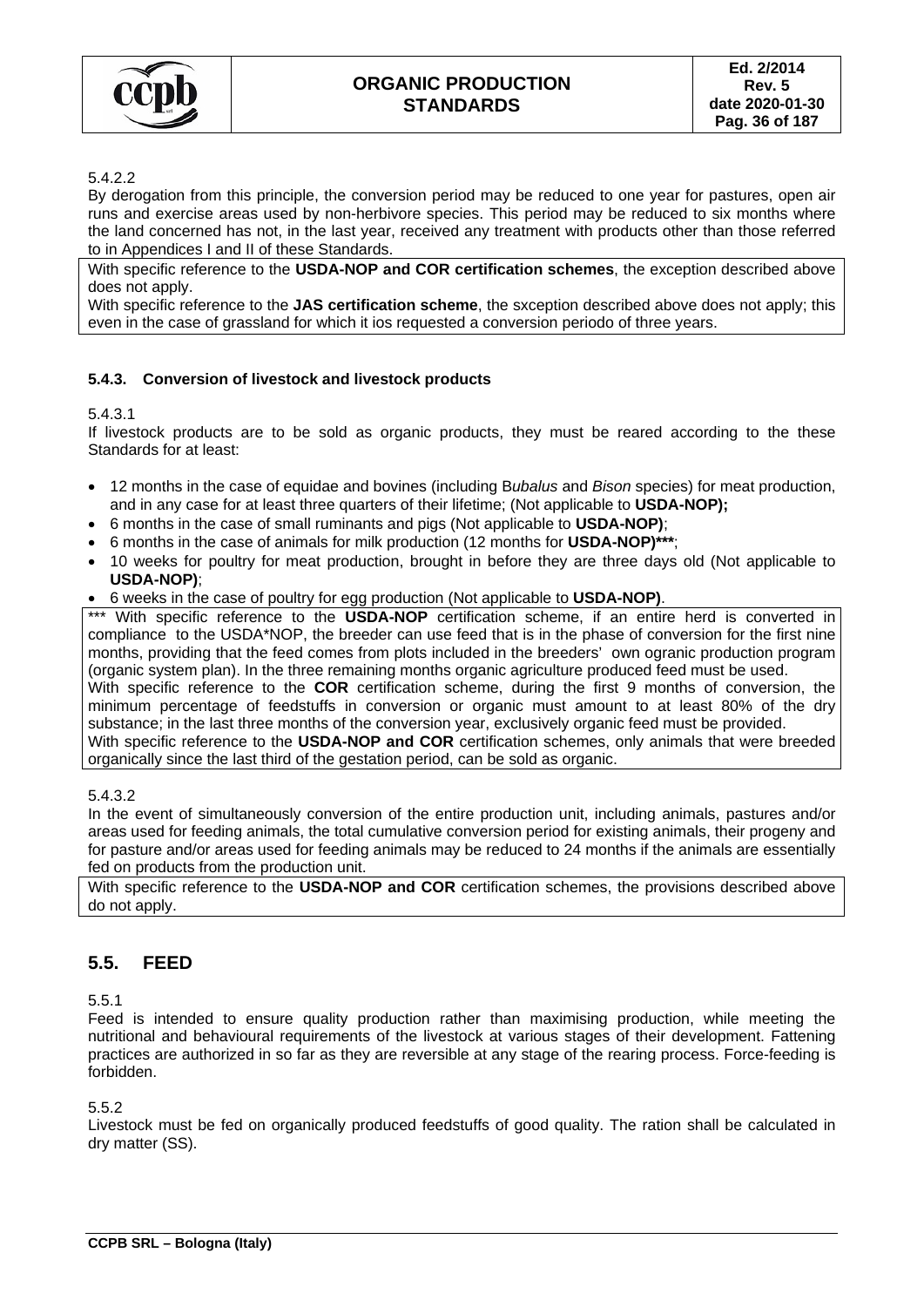

#### 5.5.3

In the case of herbivores, with the exception of periods in each year in which the animals are in transhumance, at least 60% of the feedstuffs must originate from the production unit itself, or if this is not possible, they must be obtained in cooperation with other organic companies in the same region.

In case of pigs and poultry, at least 20% of the feed shall come from the farm unit itself or in case this is not feasible, be produced in the same region in cooperation with other organic farms or feed business operators.

### 5.5.4

All young mammals are fed on mother's milk in preference to natural milk, for a minimum period of 3 months for bovine species (including the species *Bubalus* e *Bison*) and equine species, 45 days for ovine and caprine species and 40 days for porcine species.

For herbivores, the major part of the rearing system must be based on pasture, taking into account the availability of pasturing in the various periods in the year. At least 60% of the dry material making up the daily ration for herbivores must consist of rough forage and fresh, dried or silaged forage. For milk animals a reduction of 50% is permitted for a maximum period of 3 months from the beginning of lactation. Rough forage and fresh, dried or silaged forage must be added to the daily ration for pigs and poultry.

Keeping animals in conditions or subjecting then to a dietary regime that could induce anaemia is prohibited. Any fattening practices must be reversible at any stage in rearing. Forced feeding is prohibited.

With specific reference to the **USDA-NOP and COR** certification schemes, the use of "plastic pellets" is prohibited.

With specific reference to the **JAS** certification scheme, for bovine species reared for meat and for equine species, rough, fresh or dried forage or silage must represent at least 90% of the dry substance in the daily feed ration, with the exception of the suckling period and during the final fattening phase.

# 5.5.5 **(SPECIAL CONDITIONS FOR THE USDA-NOP CERTIFICATION SCHEME)**

During the pasturing season, operators must abide by the following rules:

1) provide at least 30% of the dry substance in feed from pasture. This must be calculated as an average over the whole pasturing season for each type and class of animal. Ruminants must be put out to pasture for the entire pasturing season that applies to the geographic region, and this not be fewer that 120 days in a year. Depending on poor weather conditions, this pasturing period may or may not be continuous.

2) provide pasture of sufficient quality and in sufficient quantities for season-long pasturing and to supply all ruminants with an average dry content of over 30%, according to the organic system plan, for the entire pasturing season, with the exception of the following circumstances:

(i) ruminants deprived of pasture for the reasons set out above must, in all cases be provided with a quantity of dry feed that consists, on average, of over 30% originating from pasture for all the periods they are out to pasture during the pasturing season.

(ii) stud bulls do not have to have the 30% of dry feed originating from pasture nor does their pasturing have to meet the above requirements, provided that any animals subject to these exemptions are not sold, labelled, used or stated to be slaughtering animals of organic origin.

Operators must establish and maintain living conditions for the animals that take account of their health and behaviour, including the following rules:

- total and continuous isolation in the open is prohibited for any animal, as is isolation in free exercise areas. - straw bedding must be adequate and kept clean.

If fibre is used instead of straw, this must be organically produced in compliance with this standards.

- animal exercise areas must be well drained, maintained in good condition (including the frequent removal of waste) and managed in such a way as to prevent the escape of waste and contaminated water into bordering ground water and beyond the boundaries of the property.

Operators may temporarily deny pasturing to ruminants and access to open air spaces in following situations:

- one week from the end of lactation for weaning (denial of access to pasture only), three weeks prior to giving birth, while giving birth and one week after birth.

- for newborn milking bovine species, up to six months after which the animals must be out to pasture for the entire pasturing season and they may not be housed individually, provided that an animal is not isolated or tethered in such a way as to prevent the animal from lying down, standing up, stretching its limbs completely and moving freely.

- for wool animals, for the brief shearing periods.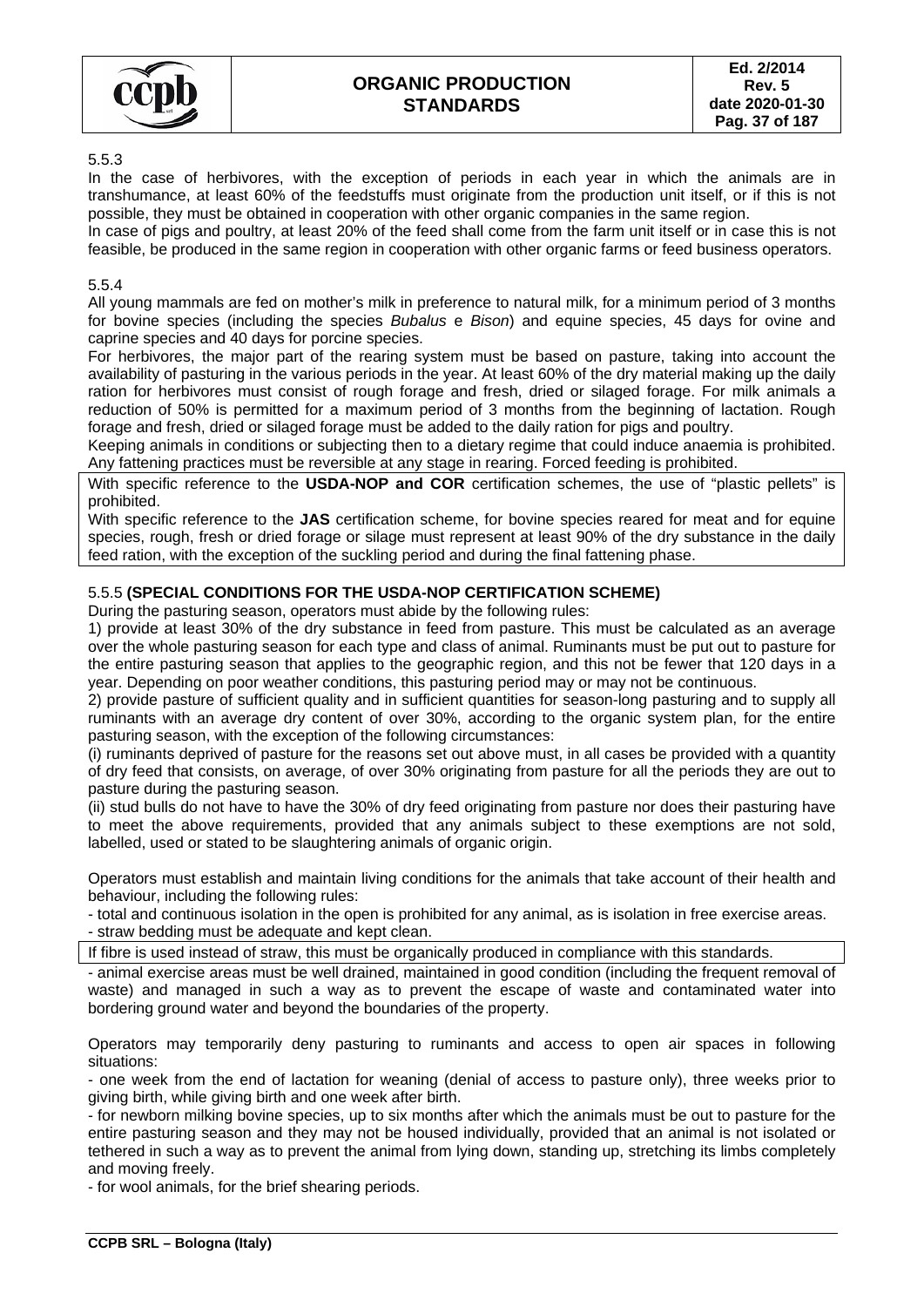

- for milk animals, for the brief daily milking periods. Milking must be scheduled in such a way as to guarantee sufficient pasturing time to provide each animal with at least 30% of dry feed originating from pasture for the entire pasturing season. The frequency and duration of milking may not be used as a means of depriving the animals of pasture.

- meat ruminants, generally fed on cereals for finishing, must be kept out at pasture every day in which the finishing period coincides with the pasturing season, depending on geographic location, with the exception of free exercise areas which may be used to supply the daily feed ration for finishing. During the finishing period, meat ruminants may be exempted from the minimum 30% requirement for dry feed originating from pasture. Exercise areas used to administer the finishing ration must be reasonably large, in order to allow all meat ruminants to occupy them for feeding without crowding and without them having to compete for feed. The finishing period must not exceed one fifth (1/5) of the animals' total lifetime, or 120 days, whichever is the shortest time.

## 5.5.6

It is permitted to incorporate feed in conversion in the daily feed ration, up to a maximum of 30% on average, of the feed formula. If feedstuffs in conversion originate from a unit on the same farm, this percentage may be as high as 100%.

Up to 20% of the total average quantity of feed given to the animals may originate from pasturing or be harvested from pasture or permanent meadows, perennial surface forage or sown organically grown protein crops from land in the first year of conversion to organic agriculture, provided this is part of the same farm and has not been part of an organic production unit of the same farm over the course of the last five years. If feed in conversion is used simultaneously with feed obtained from agricultural land parcels during their first year of conversion, the total cumulative percentage must not exceed the maximum percentages stated at the beginning of the above section.

The above percentages are calculated on an annual basis as a percentage of dry substance in feedstuffs of animal or vegetable origin.

With specific reference to the **USDA-NOP and COR** certification schemes, the provisions of this section do not apply.

#### 5.5.7

Where farmers are unable to obtain protein feed exclusively from organic production, the use of a limited proportion of non-organic protein feed is allowed for porcine and poultry species. The maximum percentage of non-organic protein feed authorised per period of 12 months for those species shall be 5% for calendar year 2018, 2019 and 2020.

The percentages shall be calculated annually as a percentage of the dry matter of feed from agricultural origin*.*

Operators must keep documents on record proving their need to resort to these provisions, corresponding to the ordinary company records showing compliance with the current standards.

With specific reference to the **USDA-NOP and COR** certification schemes, the provisions of this section do not apply.

#### 5.5.8

The competent autonomous regional and provincial authorities may approve, on a temporary basis, individual operators' use of nonorganic feed for a period of less than a year and in a particular area, in the event of loss of forage production or the imposition of restriction on this, particularly following exceptional weather conditions, outbreaks of infectious disease, contamination with toxic substances or fire. Operators must keep documents on record proving their need to resort to these provisions, corresponding to the ordinary company records showing compliance with the current standards and the granting of the exemption.

With specific reference to the **USDA-NOP and COR** certifiction schemes, the provisions of this section do not apply.

With specific reference to the **JAS** certification scheme and with regard to the provisions of this paragraph, including when on the prior written approval of the competent Authority, it is possible to resort to conventional feed in a quantity no greater than 50% of the dry substance of the daily feed ration, provided that such substances do not contain GMOs.

#### 5.5.9

Only the following substances may be used in the processing of organic feed and feeding organic animals: a) non-organic feed materials of plant or animal origin, or other feed materials that are listed in Section 2 of Annex V of these Standard, provided that: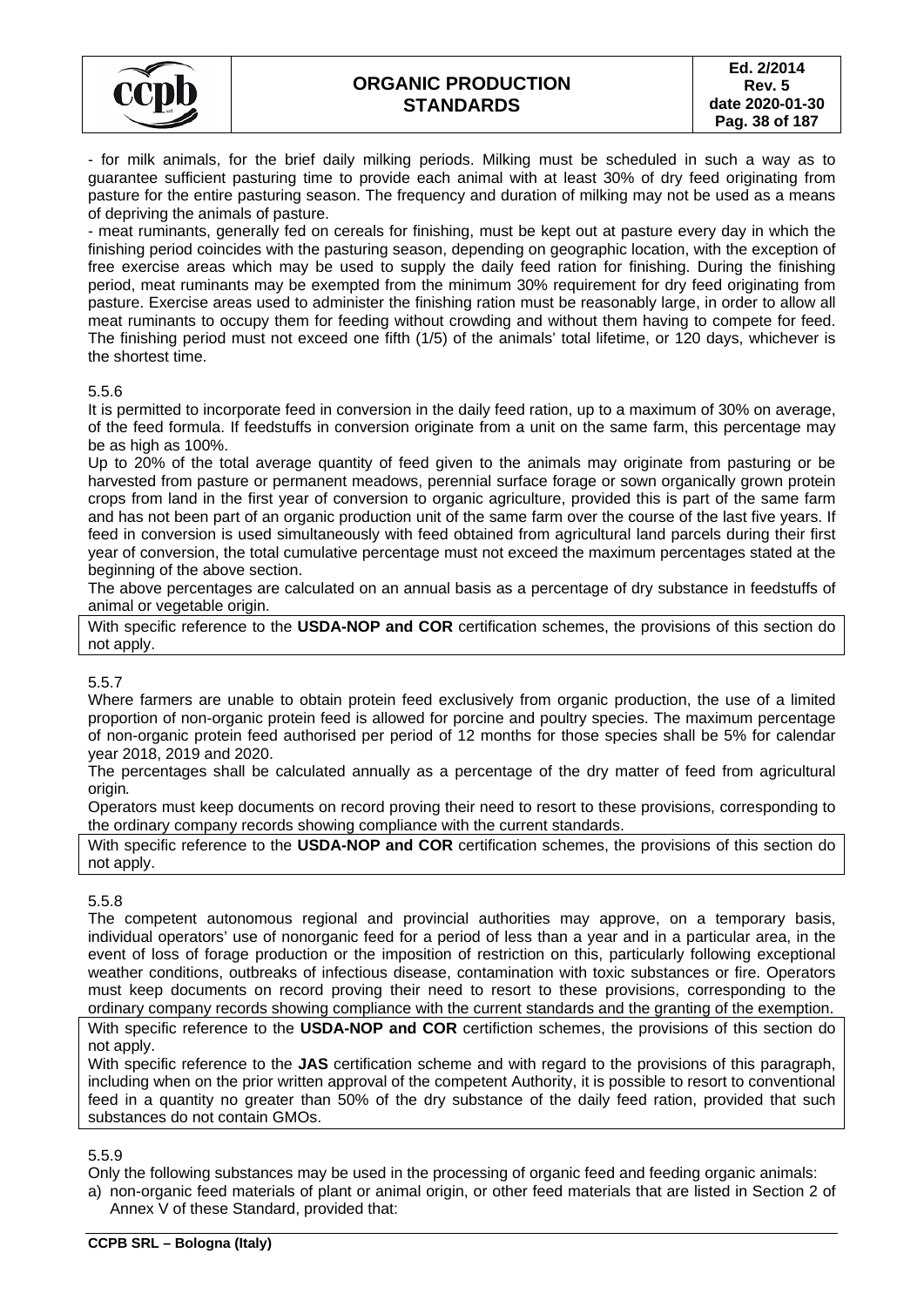

# **ORGANIC PRODUCTION STANDARDS**

- i. they are produced or prepared without chemical solvents; and
- ii. the restrictions laid down in 5.5.7 are complied with;

b) non-organic spices, herbs, and molasses, provided that:

- i. their organic form is not available;
- ii. they are produced or prepared without chemical solvents; and
- iii. their use is limited to 1% of the feed ration of a given species, calculated annually as a percentage of the dry matter of feed from agricultural origin;
- c) organic feed materials of animal origin;
- d) feed materials of mineral origin that are listed in Section 1 of Annex V of these Standard;
- e) products from sustainable fisheries, provided that:
	- i. hey are produced or prepared without chemical solvents;
	- ii. their use is restricted to non-herbivores; and
	- iii. the use of fish protein hydrolysate is restricted solely to young animals;
- f) salt as sea salt, coarse rock salt;
- g) feed additives listed in Annex VI of these Standard;

# **5.6. DISEASE PREVENTION AND VETERINARY TREATMENT**

Only products authorized according to the regulations in force are admitted, which must be used and administered in compliance with the rules governing the use and distribution of veterinary medicinal products, legislative decree of the Italian Republic dated 27 January 1992, no. 119 and further modifications. Allopathic veterinary medicines and antibiotics may be stored on company premises provided these have been prescribed by a veterinarian as part of prescribed treatments and they are stored in a supervised place and they are entered on the appropriate load and download records.

# 5.6.1.

Disease prevention in organic livestock production shall be based on the following principles:

- a) the selection of appropriate breeds or strains of animals as detailed in paragraph 5.4;
- b) the application of animal husbandry practices appropriate to the requirements of each species, encouraging strong resistance to disease and the prevention of infections;
- c) the use of high quality feed, together with regular exercise and access to pasturage, having the effect of encouraging the natural immunological defence of the animal;
- d) ensuring an appropriate density of livestock, thus avoiding overstocking and any resulting animal health problems.

# 5.6.2

The principles set out above should limit animal-health problems so that they can be controlled mainly by prevention.

# 5.6.3

The use of allopathic medicines obtained by chemical synthesis or the use of antibiotics for preventative purposes is prohibited.

# 5.6.4

The use of substances for stimulating growth or production (including antibiotics, coccidiostats and other artificial growth stimulants) in addition to the use of hormones or similar substances for controlling reproduction or for other purposes (e.g. to induce or synchronise oestrus) is prohibited.

# 5.6.5

If animals originate from nonorganic units, particular preventative checks must be done and quarantine periods may be applied, according to the local situation.

# 5.6.6

Buildings, fencing, tools and equipment must be adequately cleaned and disinfected to avoid crosscontamination and the proliferation of pathogenic organisms. Faeces, urine, unconsumed feed or fragments of this, must be removed at adequate intervals in order to limit odours and to avoid attracting insects and rodents. Only the products listed in Appendix VII may be used for cleaning and disinfection of buildings and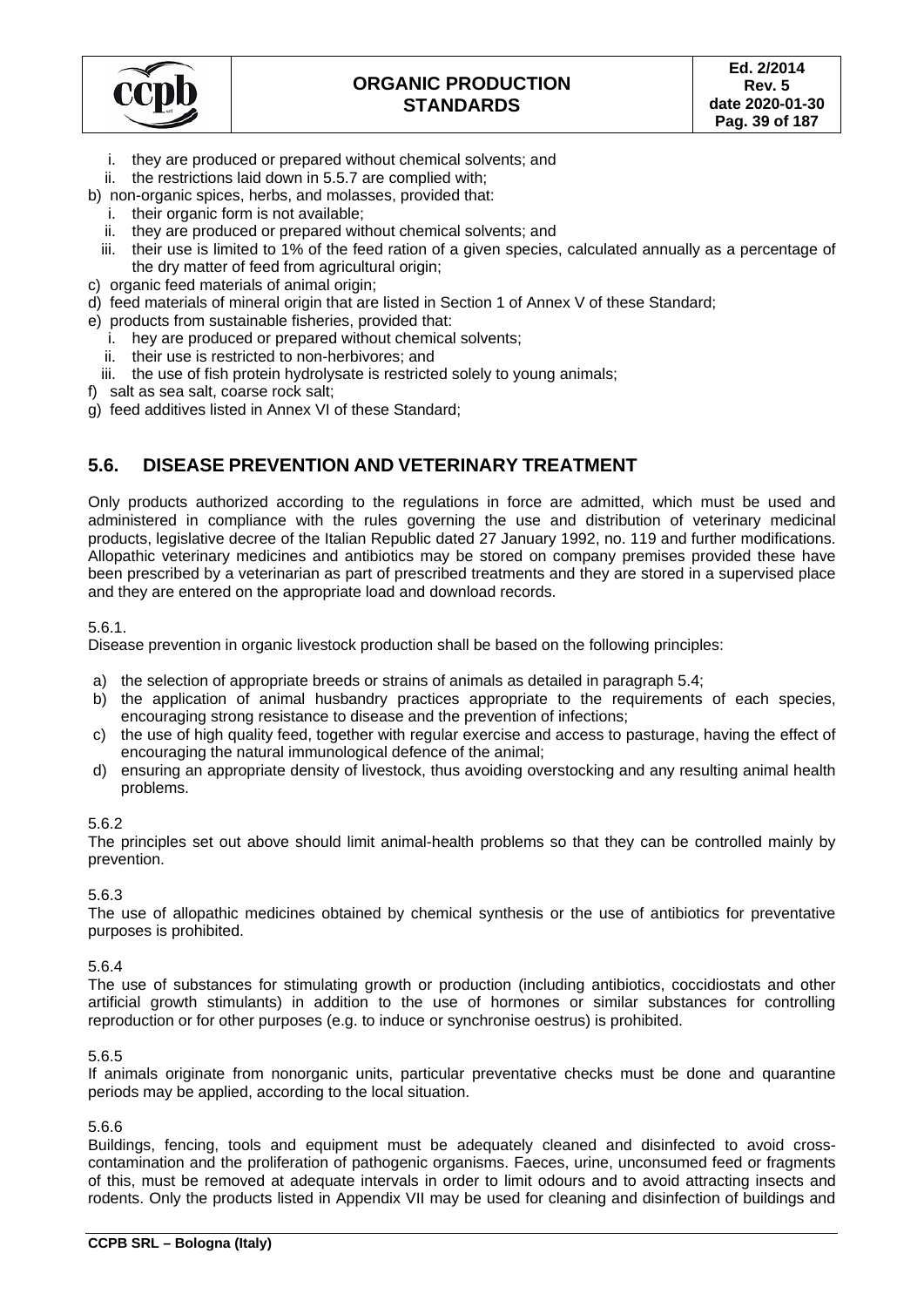

livestock farming tools and equipment. Rodent killers (only to be used in traps) and products listed in Appendix II may be used to eliminate insects and other parasites in buildings and in units in which animals are kept.

## 5.6.7

In the interval between the rearing of two groups of poultry the unit must be emptied out for health reasons, an operation that also includes cleaning and disinfecting the building and all tools and equipment. Similarly, at the end of the rearing period of a group of poultry, the pens must be left to rest for 40 days, that being the time required to allow the vegetation to grow back and to carry out an emptying out and cleaning operation. Operators must keep appropriate documentary records proving they have observed this rest period, according to rules for ordinary record-keeping for compliance with current national legislation. These requirements do not apply when the birds are not reared in groups, are not shut in pens and are free to scratch about all day long.

#### 5.6.8

If, despite the application of the preventative measures designed to guarantee the health of the animals, they become ill or injured, they must be treated immediately and, if necessary, isolated in an appropriate place.

## 5.6.9

Phytotherapeutic and homeopathic products, trace elements and the products listed in Appendix V, Section 1 and Appendix VI, Section 3 of the present Standard, are to be preferred to allopathic veterinary medicine obtained by chemical synthesis or antibiotics, provided they are therapeutically effective for the animal species and taking into account the circumstances requiring the treatment.

#### 5.6.10

If the measures referred to in sections 5.6.8 and 5.6.9 are not effective treatments for the illness or injuries, and if treatment is essential to avoid the animal's suffering or discomfort, allopathic veterinary medicines obtained by chemical synthesis or antibiotics may be used under the supervision of a veterinarian. If these products are used, the certification body must be informed of the type of pharmaceutical used, its dosage, date of use, active ingredient and details of the veterinarian's prescription, before the animal is sold under the organic label. Animals treated in this way must be clearly identified, individually for larger animals, or in batches for smaller ones such as poultry and small mammals.

#### 5.6.11

With the exception of vaccinations, parasite treatments and compulsory eradication plans, if an animal or group of animals undergoes more than three cycles of treatment with allopathic veterinary medicines obtained by chemical synthesis or antibiotics in 12 months (or more than one cycle of treatment if the animal's productive life is less than one year), the animals in question or products derived from them may not be sold as organic products and the animals must undergo a conversion period. Documentary records attesting to such circumstances must be kept for inspection by the competent authorities or the Certification Body.

With specific reference to the **USDA-NOP** certification scheme, the animals treated and products derived from them may not be sold as organic, not may their progeny in the case of an animal treated in the last third of gestation. The only exception to this rule is milk animals whose milk may be sold after at least 90 days from the antiparasitic treatment listed in § 205.603 of the NOP rule.

#### 5.6.12

The waiting time between the last dose of allopathic veterinary medicine in normal usage being given to an animals and the production of food products obtained according to the organic method from these animals must be twice the duration of the time prescribed by law in compliance with Directive 2001/82/EC or, if the time is not defined, it must be 48 hours.

With specific reference to the **USDA-NOP** certification scheme, the provisions of this section do not apply. With specific reference to the **COR** certification scheme, the waiting time must be twice the time required by law or 14 days, always choosing the longer period.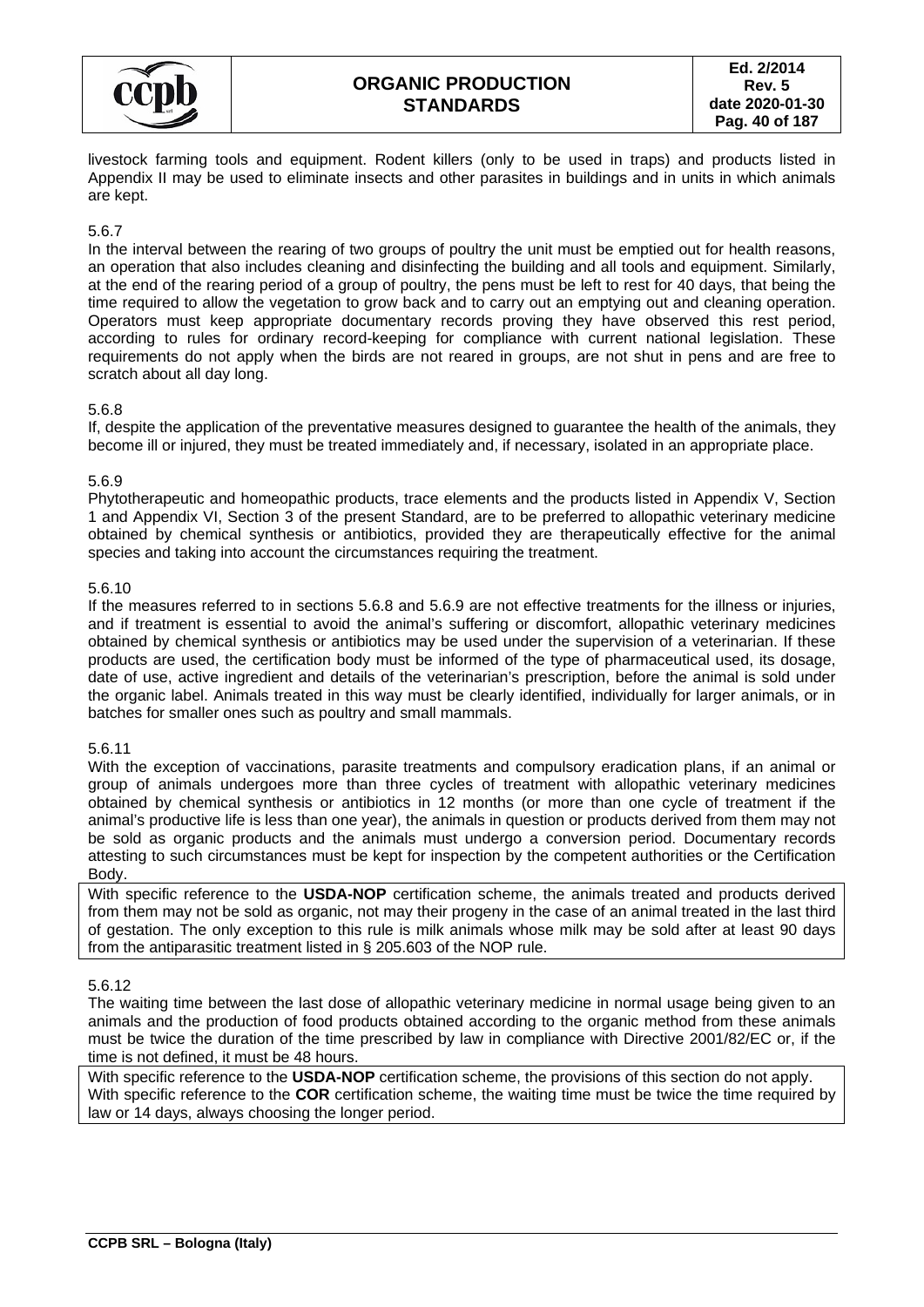

# **5.7. HUSBANDRY MANAGEMENT PRACTICES, TRANSPORT AND IDENTIFICATION OF LIVESTOCK**

# **5.7.1. Standards applicable to housing**

## 5.7.1.1

The degree of isolation and heating and ventilation of the building must be such as to guarantee that air circulation, dust levels, temperature, relative air humidity and gas concentration are kept within limits that are not harmful to the animals. The building must permit abundant ventilation and natural light.

It is not compulsory to provide stabling facilities in areas with climatic conditions that allow the animals to live in the open air.

## 5.7.1.2

The stock density in stabling buildings must ensure the comfort and welfare of the animals and it must also take account of the specific needs of the species, breed and age of the animals being stabled. Moreover, account must be taken of the behavioural needs of the animals, which basically depend on the sex and composition of the group. The stock density must guarantee the animals' maximum welfare, providing them with sufficient surface area to stand up freely, lie down, turn round and to make all their natural movements and adopt all their natural positions, for example to stretch and to flap their wings.

The minimum surface areas for building and open-air spaces and the stabling features for the various species and categories of animal are listed in Appendix III of the present Standard.

## **5.7.2. Specific stabling conditions and husbandry practices for mammals**

#### 5.7.2.1

Stabling buildings must have smooth, but non-slip flooring. At least half of the minimum interior surface set out in Appendix III must be made of solid material, and not made of planking or racking.

#### 5.7.2.2

Stabling buildings must have dry, clean comfortable areas at the animals' disposal for their sleep or rest, and must be large enough and made of solid, not grilled material. The rest area must have ample dry bedding made of straw or suitable natural material. The bedding may be cleaned and added to with any of the mineral products listed in Appendix I.

With specific reference to the **USDA-NOP** certification scheme, additives to bedding as described above are not permitted, moreover the bedding must meet the feeding needs prescribed in the scheme.

#### 5.7.2.3

As an exception to Article 3, paragraph 3, of Council Directive 91/629/EC, rearing veal calves in individual pens is prohibited after one week of age.

As an exception to Article 3, paragraph 8, of Council Directive 91/630/EC, sows are kept in groups, other than in the last stages of gestation and during lactation.

Piglets may not be kept in flat-deck or other cages.

Movement spaces must be large enough for excretion and to allow the pigs to root. Different substrata can be used for rooting.

# **5.7.3. Poultry housing conditions and husbandry practices**

#### 5.7.3.1

The birds must not be kept in cages.

Aquatic birds must have access to a water course, a pond or a lake or a water surface whenever weather and health conditions permit, to meet their specific needs and to ensure the welfare of the birds.

#### 5.7.3.2

Poultry housing must meet the following minimum conditions:

a) at least one third of the ground surfaces must be solid, that being not made of grilling or racking, and it must be covered with bedding such as straw, wood shavings, sand or grass;

b) in buildings used for egg-laying hens, there must be a part with sufficient surface area accessible to the hens for the collection of their excrement;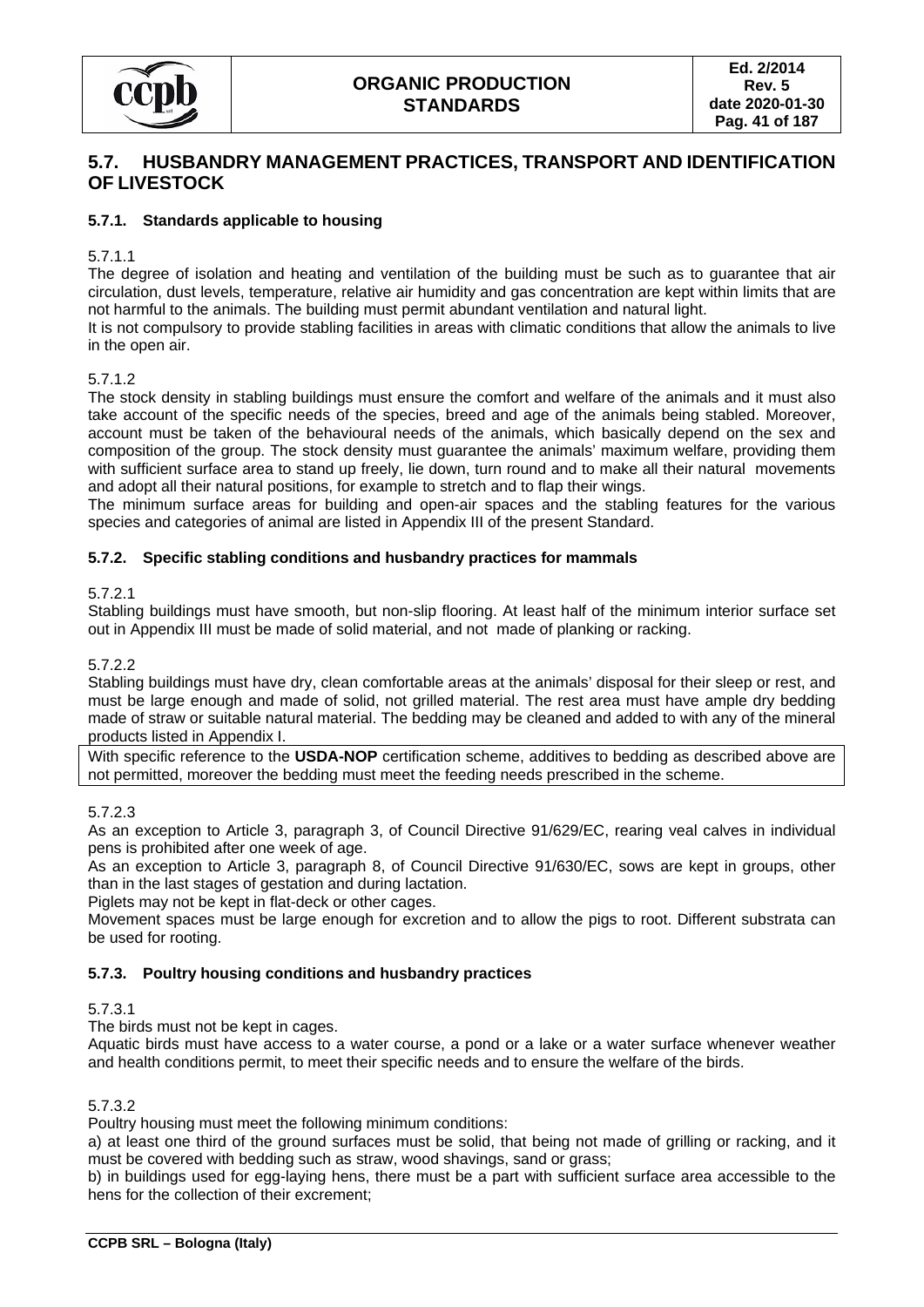

c) buildings must have a sufficient number of perches for the group of birds and of the right size for the birds, as specified in Appendix III;

d) buildings must have entry/exit ways of sufficient size for the birds, with an overall length of 4m per 100m² of the surfaces available for the birds;

e) each housing unit must not contain more than:

i) 4800 chickens,

ii) 3000 egg-laying hens or pullets,

iii) 5200 pheasants,

iv) 4000 female must, Peking or other ducks,

v) 2500 capons, geese or turkeys;

f) the total usable surface area for housing poultry reared for meat, must not exceed 1600 m<sup>2</sup> per production unit;

g) poultry housing must be built in such a way as to allow the birds easy access to the open air.

## 5.7.3.3

Natural light may be complemented with artificial lighting in such a way as to maintain the light for a maximum of 16 hours a day, with a continuous night time rest period, without artificial light of at least 8 hours.

#### 5.7.3.4

To prevent the use of intensive rearing methods, poultry shall either be reared until they reach a minimum age or else shall come from slow-growing poultry strains. Where slow-growing poultry strains are not used by the operator the following minimum age at slaughter shall be:

(a) 81 days for chickens,

(b) 150 days for capons,

(c) 49 days for Peking ducks,

(d) 70 days for female Muscovy ducks,

(e) 84 days for male Muscovy ducks,

(f) 92 days for Mallard ducks,

(g) 94 days for guinea fowl,

(h) 140 days for male turkeys and roasting geese and

(i) 100 days for female turkeys.

The competent authority shall define the criteria of slow-growing strains or draw up a list thereof and provide this information to operators, other Member States and the Commission.

# **5.7.4. Access to open-air spaces**

#### 5.7.4.1

Open-air spaces may be partially covered.

#### 5.7.4.2

Herbivores must have access to pasture whenever conditions permit.

If herbivores have access to pasture during the pasturing period and when the winter stabling facilities allows the animals freedom of movement, exemption is granted from the need for open spaces during the winter months.

As an exception, bulls that are over one year of age must have access to pasture or open-air spaces

#### 5.7.4.3

Poultry must have access to an open-air space for at least one third of their life.

Open-air spaces for poultry must be mostly covered in vegetation, be fitted with protective devices and allow sufficient access to a sufficient number of food and drink dispensers.

#### 5.7.4.4

Poultry kept inside and subject to restrictions or obligations imposed by EU law must have permanent access to sufficient quantities of rough forage and materials suitable for their behavioural needs.

With specific reference to the **USDA-NOP and COR** certification schemes, the provisions of this section do not apply.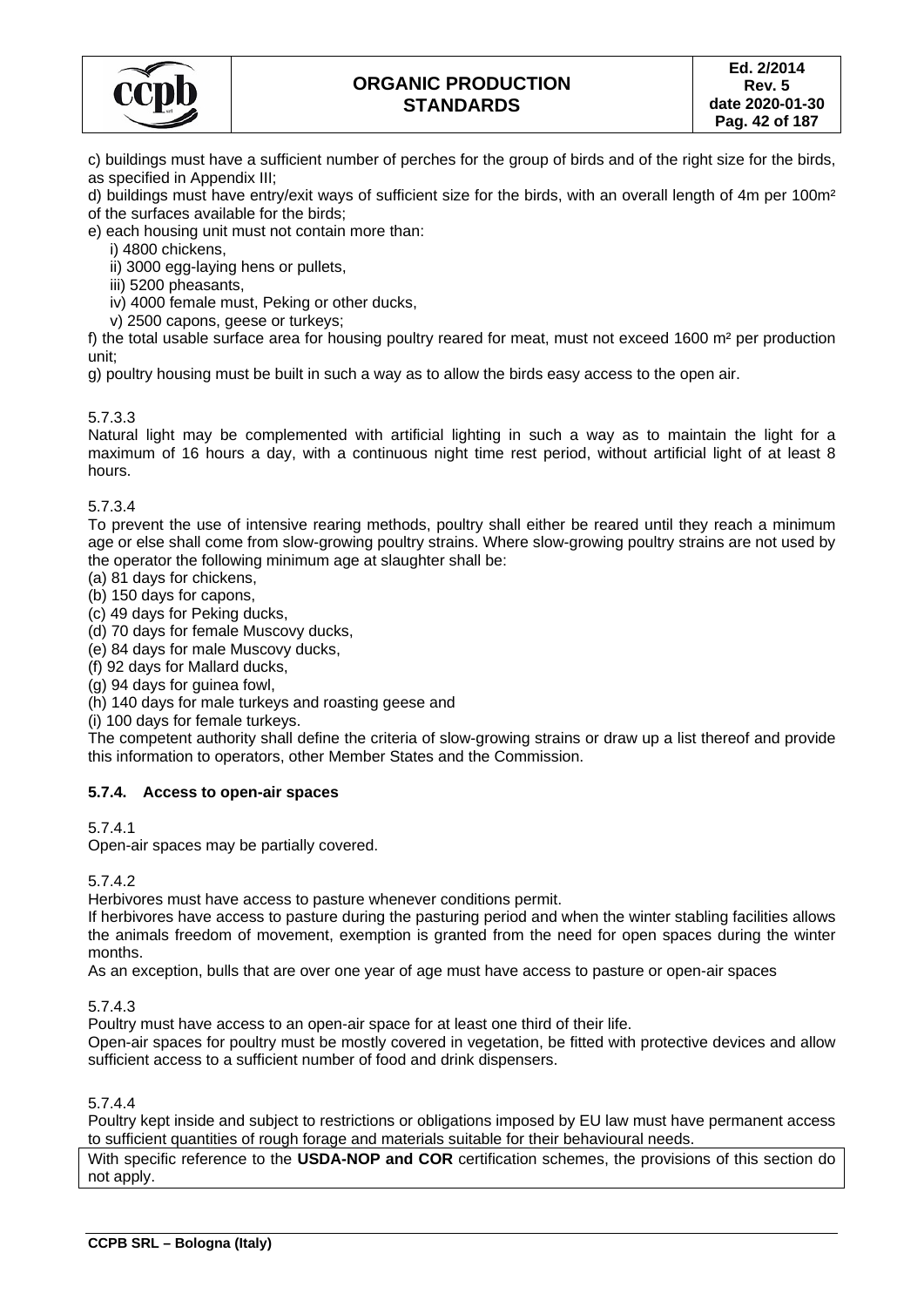

# 5.7.4.5

Fixed stabling on small farms is permitted, with a total consistency of fifty (50) animals, if it is not possible to rear animals in groups of sufficient size to meet their behavioural needs, provided that they have access to pasture during the pasturing period and at least twice a week they have access to free open-air spaces when access to pasture is not possible.

# 5.7.4.6

The final fattening stage of adult bovine species can take place in a stall, provided the animals do not spend more than one fifth of their life in the stall and in all cases, this is limited to a maximum period of three months.

# **5.7.5. Stock density**

# 5.7.5.1

Total stock density must be such that it does not exceed the limit of 170kg of nitrogen per year/hectare of the agricultural surface area used.

To determine the appropriate stock density, the competent authorities fix the number of adult livestock units equivalent to the above limit, taking into account the table in Appendix IV of the present Standard or the national regulations adopted in applying Directive 91/676/EEC.

# **5.7.6. Simultaneous production of organically and non-organically reared animals**

# 5.7.6.1

Farming companies are permitted to keep animals not reared according to the organic method, provided they are reared in different units provided with buildings and land parcels that are completely separate from the production units that comply with the organic production standards, and provided the two sets of animals are of different species.

# 5.7.6.2

Animals not reared according to the organic method may use organic pasture for a maximum period of one year, provided that they come from such agricultural systems as are listed in section 5.7.6.3, letter b), and that organically reared animals do use the same pasture at the same time.

# 5.7.6.3

Animals reared according to the organic method may use a common pasture area, or areas owned by public authorities, areas listed in Italian law 1766 of 16 June and its subsequent amendments, or areas subject to rights of common pastureland provided that the following conditions are met.

a) The area has not been treated with products not approved for organic production for at least three years;

b) Any animals not organically reared and that use the pasture in question originate from an agricultural system equivalent to the ones described in Article 36 of EC Reg. 1698/2005 or Article 22 or EC Reg. 1290/2005;

c) animal products obtained from animals reared according to the organic method, during the period they are using the common pasture, are not considered organic unless it can be demonstrated that the organically reared animals have been completely separated from the other non-organically reared animals.

# 5.7.6.4

During transhumance periods, the animals may use non-organic pasture when they are being moved from one pasture area to another. The nonorganic grass and other plants the animals feed on during these moving periods must not exceed 10% of their total annual ration. This percentage is calculated as a percentage of the dry substance of the feedstuffs of agricultural origin.

Operators must keep documentary records proving their need to resort to these provisions, corresponding to the ordinary company records as required by the applicable legislation.

# **5.7.7. Animal management**

# 5.7.7.1

Animals in organic agriculture must not be systematically subjected to such operations as attaching rubber rings to the tales of sheep, tail docking or removal of teeth, beak trimming or the removal of horns. However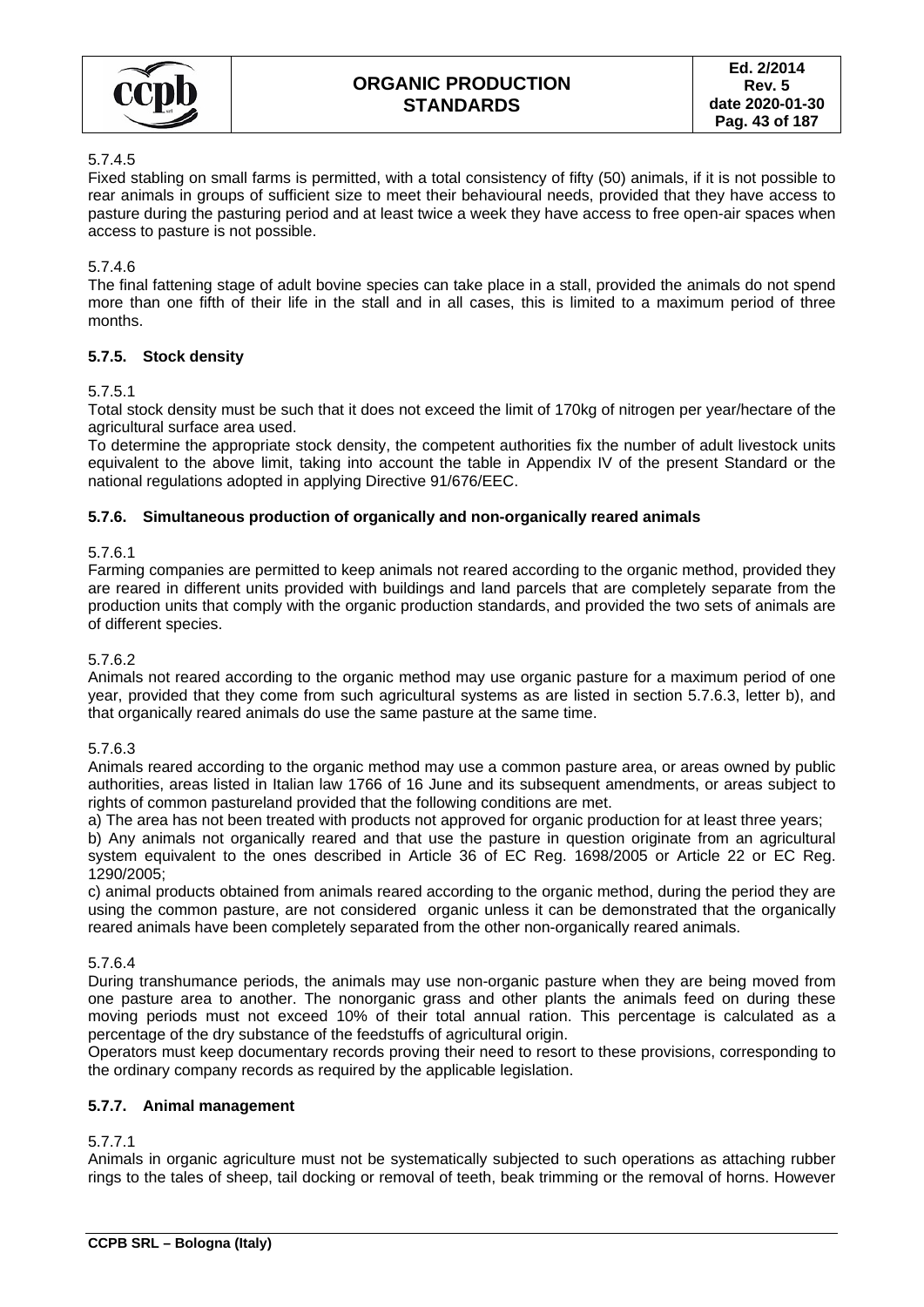

some of these operations may be approved, on a cases by case basis, by the competent authority for safety reasons or in order to improve the animal's health, hygiene or welfare.

The suffering of the animal must be reduced to the minimum through the use of sufficient anaesthetics and/or analgesics and any such operations must be done at the most suitable age and by a suitably qualified person.

Such practices are permitted following a favourable opinion expressed by a veterinarian attached to the competent local health authority. These operations must, in all circumstances, be performed in the ways permitted under the provisions of Italian Legislative Decree no. 146 of 26 March 2001, appendix provided for by Article 2 paragraph 1, letter b), section "Mutilation and other practices", and by current legislation governing animal welfare. The Certification Body the operator is subject to must be informed in advance and will check these procedures have been followed.

# 5.7.7.2

Castration is permitted to maintain the quality of the product and the traditional production practices, but only under the conditions set out in the second paragraph of the section above. During the transitional period that ends on 31 December 2011, piglets may be castrated without anaesthetic and/or analgesics.

# 5.7.7.3

Operations involving loading and unloading animals must be performed without the use of any kind of electrical stimulation to force the animals in any way. The use of allopathic tranquilisers is prohibited before or during transport. Animal transport must be arranged with respect of the need of the single animal species, in such a way as to minimise the animals' stress levels and any injury to them or their suffering, avoiding to mix different groups of animals, extreme temperature and relative humidity and the journey must be as short as possible.

Operators must ensure:

- the administration of food and water during transport and at slaughter facilities;
- the absence of contact (visual, sound, smell) between live animals and dead or being slaughtered animals;
- that each animal is effectively stunned with appropriate equipment and in good condition before being slaughtered.

# **5.7.8. Animal manure management**

# 5.7.8.1

Operators are required to draw up a manure-spreading plan to be agreed with the competent authority or Certification Body, and for the spreading operations themselves and any written agreements reached with other companies that comply with the organic production standards.

# 5.7.8.2

Farming companies that practice organic production may enter into written agreements to cooperate with other companies for the use of surplus effluents originating from organic production only if the other companies involved comply with the organic production standards. The maximum limit for effluents from livestock units of 170 kg of nitrogen per year per hectare is calculated on the basis of the entire organic production unit involved in the cooperation agreement.

# **5.7.9. Animal identification**

5.7.9.1

Animals bear permanent identification using techniques that are suitable for each species, individually for large mammals or by batch for small mammals and poultry.

# **5.8. BEEKEEPING AND BEEKEEPING PRODUCTS**

# **5.8.1. General principles**

5.8.1.1

Beekeeping is an important activity that contributes to the protection of the environment and agricultural and forestry production through the pollination action of bees.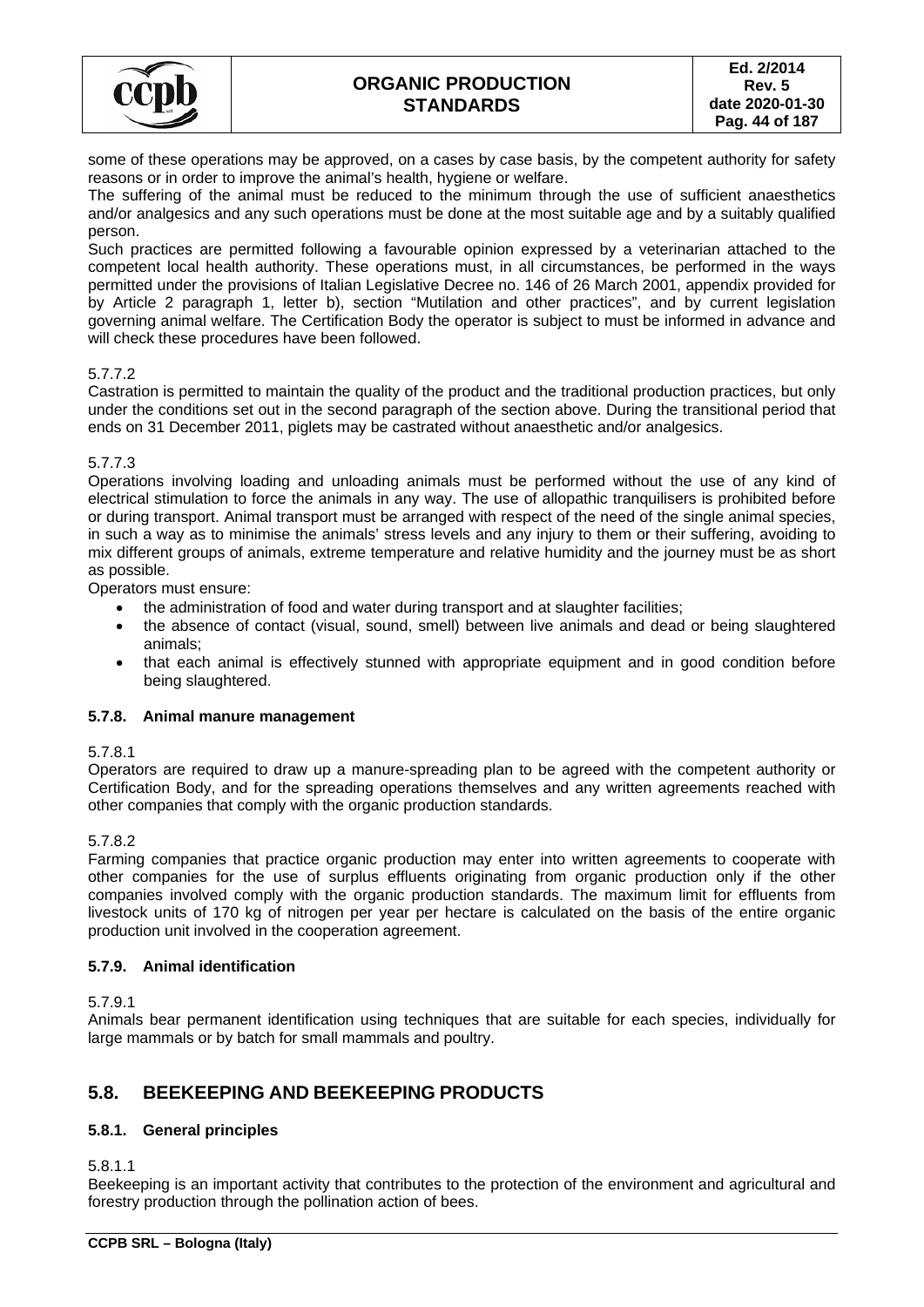

# 5.8.1.2

The qualification of beekeeping products as being from organic production is closely bound up both with the characteristic of the hives' treatments and the quality of the environment. This qualification also depends on the conditions for extraction, processing and storage of beekeeping products.

# 5.8.1.3

If an operator manages different beekeeping units in the same area, all of the units must comply with the provisions of this Standard. By derogation from such principle, an operator can manage units which do not comply with this Standard, on condition that the provisions of this Standard are observed, except for those concerning the siting of the apiaries. In this case, the product (honey and pollen) cannot be sold as organic. This means that for the same beekeeping farm the parallel management of organic and conventional apiaries is admitted. By derogation therefrom, however, provided that all the remaining provisions of this Standard are observed and after informing the Certification Body, it is allowed to take the apiaries in areas which do not comply with the requirements for siting of the apiaries, for example to carry out pollination on a conventional culture. In such case, apiaries maintain their condition of organic beekeeping apiaires, but the product derived therefrom cannot be sold as organic. Operators must keep documentary records proving their compliance with this provision, corresponding to the ordinary company records required by the applicable legislation.

# **5.8.2. Conversion period**

# 5.8.2.1

Bee products may only be sold as complaint with the organic production method if the provisions of these Standards have been complied with for at least one year. During the conversion period, the wax must be replaced with wax originating from organic apiculture.

The conversion period is considered completed when all the wax from the honeycombs in the hive has been replaced with organic wax. The wax can also be in the form of ready-to-use sheets obtained from operators that are subject to inspection systems that guarantee the origin and traceability of the wax throughout each processing phase. The conversion period does not apply if the provisions in section 5.8.2.2 have been applied.

# 5.8.2.2

For new units, or during the conversion period, nonorganic wax can only be used in the following circumstances:

a) if organically produced wax is not available on the market. The specially set-up national database can be consulted in this matter;

b) if it can be demonstrated that the nonorganic wax is free from any substances not approved for organic production, supported by appropriate analysis;

c) if the nonorganic wax used originates from operculi.

With specific reference to the **COR** certification schemes, the provisions of this section do not apply.

# **5.8.3. Origin of the bees**

5.8.3.1

When choosing a species it is necessary to take account of the animals' ability to adapt to local conditions, of their vitality and their resistance to disease. The use of European species such as *Apis mellifera* and its local subspecies are preferred.

In Italy, the preferred choice must be native species, according to the natural geographical distribution: *Apis mellifera ligustica*, *Apis mellifera sicula* (only in Sicily) and only in border zones, hybrid species resulting from the free crossing of species in border zones.

# 5.8.3.2

Apiaries must be constituted by means of the division of colonies or the acquisition of swarms or hives from units complying with the provisions laid down in this Standard.

# 5.8.3.3

By way of a first derogation, subject to the prior approval by the inspection authority or body, apiaries existing in the production unit not complying with the rules of this Regulation can be converted.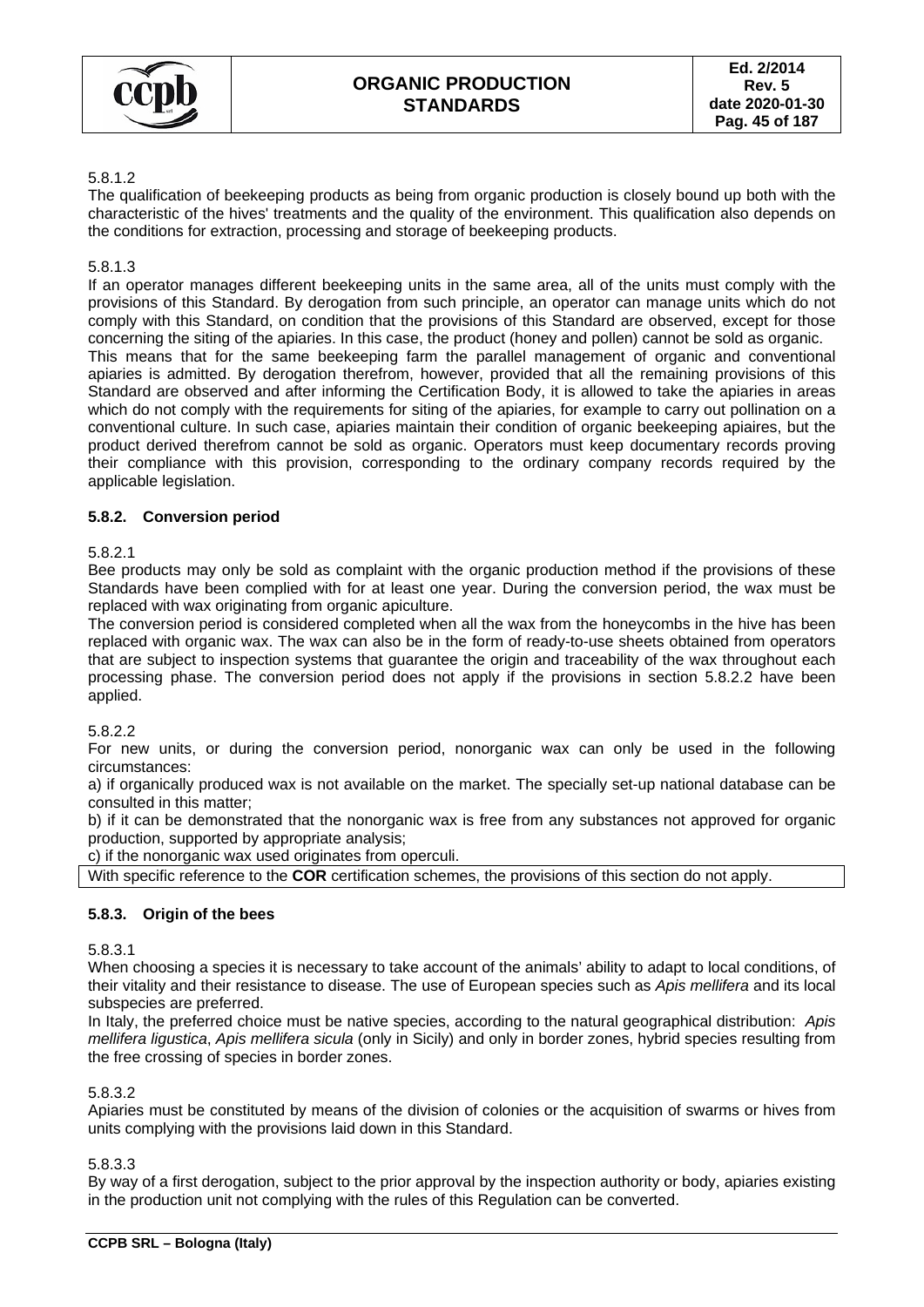

## 5.8.3.4

As second exception, restocking hives with nonorganic bees is approved by the competent authority in the event of a high mortality rate among the bees for health reasons or following catastrophic events, when no apiaries compliant with these standards are available, with the obligation to observe a conversion period. Operators must keep documentary records proving their compliance with this provision, corresponding to the ordinary company records required by the applicable legislation.

#### 5.8.3.5

By way of a third derogation, for the renovation of the apiaries 10 % per year of the queen bees and swarms not complying with this Regulation can be incorporated into the organic-production unit provided that the queen bees and swarms are placed in hives with combs or comb foundations coming from organicproduction units. In the case, the conversion period does not apply.

#### 5.8.3.6

Artificial insemination of bees is allowed for the purposes of genetic improvement and protecting local types.

# **5.8.4. Siting of the apiaries**

5.8.4.1

A map on an appropriate scale listing the location of hives must be provided to the Certification Body by the beekeeper. The map must also contain a full description of the unit and an identification of the production and storing areas, of the parcels and/or collection areas as well as, if necessary, of the areas in which certain processing and packaging operations are carried out. Where no such areas are identified, the beekeeper must provide the Certification Body with appropriate documentation and evidence, including suitable analyses if necessary, that the nectar and pollen areas accessible to his colonies meet the conditions required in these Standards.

The map of the location of hives which the beekeeper must present to the Certification Body must be provided on a 1:10.000 or 1:25.000 scale. Failing to present such map, the beekeeper must provide the Inspection Authority or Body with appropriate documentation and evidence, including suitable analyses, if necessary.

By suitable analyses, to be exhibited by the beekeeper in case the siting of the hives has not been designated, we mean product analyses (honey and wax) and evidence of bee mortality (through Gary cages).

#### 5.8.4.2

The siting of the apiaries must:

- a) ensure enough natural nectar, honeydew and pollen sources for bees and access to water;
- b) be such that, within a radius of 3km centred on the location of the hive, sources of nectar and pollen consist mainly of crops produced organically and/or wild flora, in compliance with the provisions of these standards and/or from crops subject to low environmental impact treatments such as, for example, those described in Article 36 of EC Council Reg. 1698/2005 or Article 22 of EC Council Reg. 1290/2005 that do not affect the products from the hives being classified as organically produced. The above requirements do not apply to areas that are not in flower or when the hives are inoperative.
- c) maintain enough distance from any non-agricultural production sources possibly leading to contamination, for example: urban centres, motorways, industrial areas, waste dumps, waste incinerators, etc. The inspection authorities or bodies shall establish measures to ensure compliance with this requirement.

The expression "enough distance" refers to that quantified by the Certification Body in relation to type and size of the pollution source and to the actual level of risk, in order to avoid contamination of the beekeeping products; the latter is to be verified, when necessary, by the Certification Body by analysing honey and the other products of the hive, in case these are marketed as being "organic beekeeping products".

The above requirements do not apply to areas where flowering is not taking place, or when the hives are dormant.

With specific reference to the **COR** certification scheme, a buffer zone of at least 3000 must separate the hive from sources of prohibited substances or flowering crops treated with prohibited substances.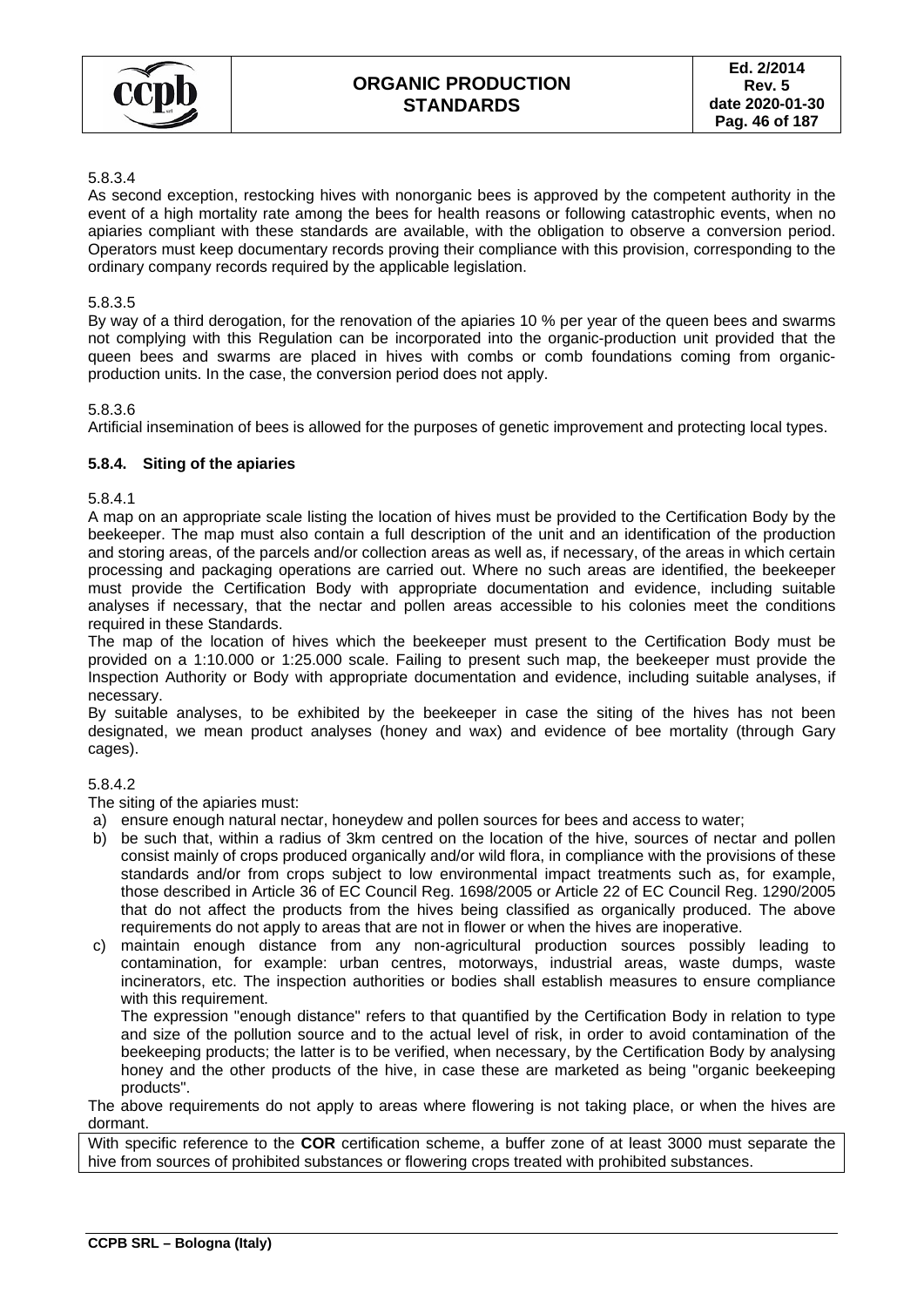

# **5.8.5. Feed**

## 5.8.5.1

At the end of the production season hives must be left with reserves of honey and pollen sufficiently abundant to survive the winter.

## 5.8.5.2

Artificial nutrition of bee colonies is approved if the survival of the bees is in danger as a result of extreme weather conditions and only between the last collection of honey and 15 days before the beginning of the availability of nectar or honeydew. The feed must be organic honey, organic sugar syrups, or organic sugar.

## **5.8.6. Disease prevention and veterinary treatment**

## 5.8.6.1

Disease prevention in beekeeping shall be based on the following principles:

- a) the selection of appropriate hardy breeds;
- b) the application of certain practices encouraging strong resistance to disease and the prevention of infections, such as: regular renewal of queen bees, systematic inspection of hives to detect any health anomalies, control of male broods in the hives, disinfecting of materials and equipment at regular intervals, destruction of contaminated material or sources, regular renewal of beeswax and sufficient reserves of pollen and honey in hives.

## 5.8.6.2

If, despite all the above preventive measures, the colonies or families become sick or infested, they must be treated immediately and, if necessary, the colonies can be placed in isolation apiaries.

The verification of the correct use of veterinary products, meeting the requirements of the present Standards, is carried out by the Certification Body by means of suitable monitoring plans based on the analysis of the wax in the hives.

# 5.8.6.3

The use of veterinary medicinal products in beekeeping which complies with this Standard shall respect the following principles:

- a) they can be used in so far as the corresponding use is authorized in the Member State in accordance with the relevant Community provisions or national provisions in conformity with Community law:
- b) for the purpose of cleaning and disinfection of frames, hives and combs, sodium hydroxide may be used. For protecting the frames, the bees and the honeycombs, in particular from parasites, the only rodent killers (to be used only in traps) and products that may be used are listed in Appendix II;
- c) for disinfecting hives, physical treatments such as steam or direct flame are permitted;
- d) the practice of removal of the male brood is only permitted to contain an infestation of *Varroa destructor*;
- e) if, despite the above preventative measures having been taken, the colonies are still diseased or infested, they must be treated immediately and possible isolated in an appropriate hive;
- f) phytotherapeutic and homeopathic products, trace elements and products listed in Annex V, Section 1 and Annex VI, Section 3 of these standards shall be used in preference to chemically-synthesised allopathic veterinary treatment or antibiotics, provided that their therapeutic effect is effective for the species of animal, and the condition for which the treatment is intended
- g) if the use of the abovementioned products should not prove, or is unlikely to be, effective to eradicate a disease or infestation which risks destroying colonies, allopathic chemically synthesised medicinal products may be used under the responsibility of a veterinarian, or other persons authorized by the Member State, without prejudice to the principles laid down above;
- h) the use of allopathic chemically synthesised medicinal products for preventive treatments is prohibited;
- i) without prejudice to the principle in a) above, formic acid, lactic acid, acetic acid and oxalic acid and the following substances: menthol, thymol, eucalyptol or camphor, can be used in cases of infestation with Varroa jacobsoni.

#### 5.8.6.4

In addition to the above principles, veterinary treatments or treatments to hives, combs etc., which are compulsory under national or Community legislation shall be authorized.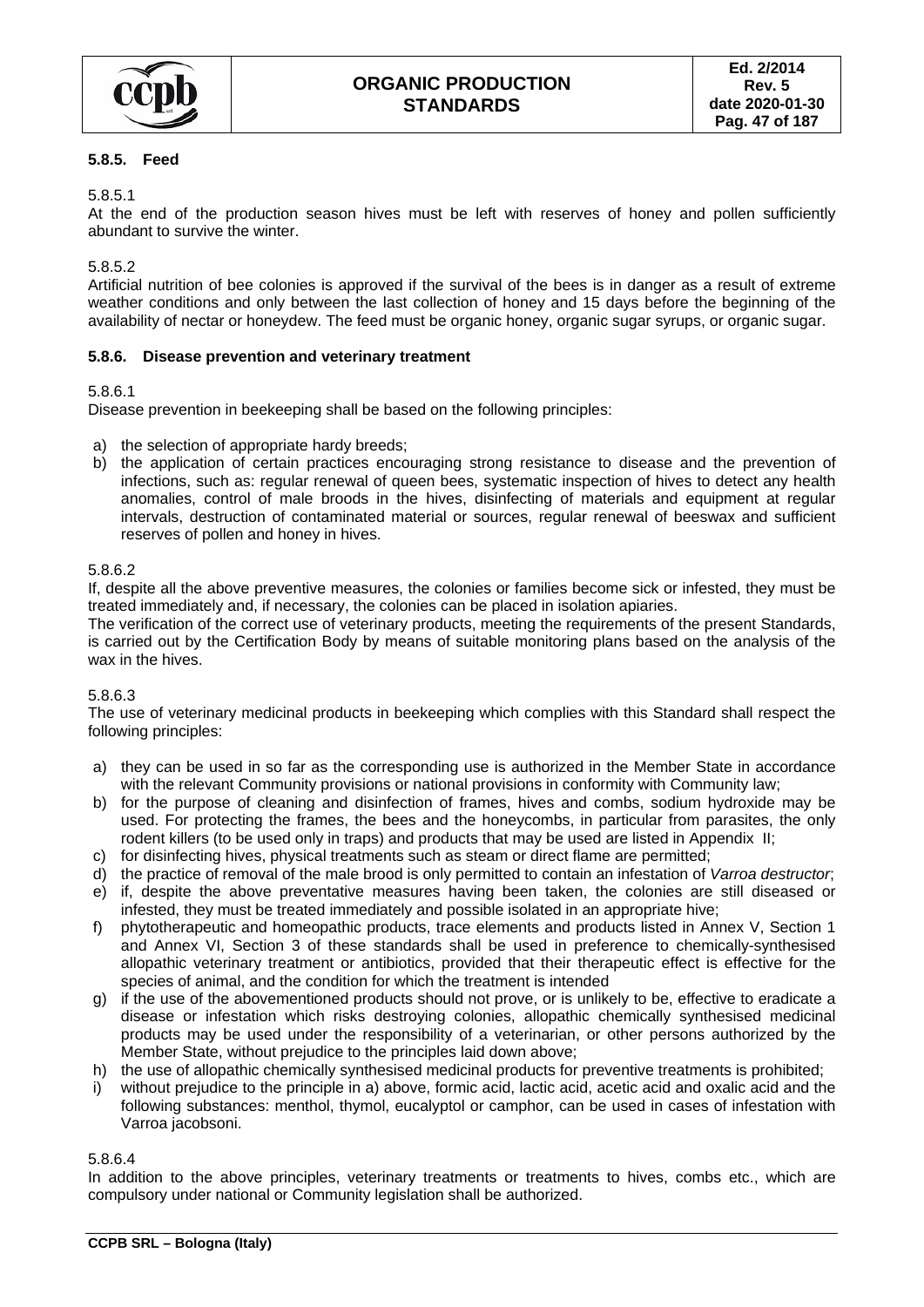

# 5.8.6.5

If a treatment is applied with chemically synthesised allopathic products, during such a period, the colonies treated must be placed in isolation apiaries and all the wax must be replaced with wax complying with the conditions laid down in this Standard. Subsequently, the conversion period of one year will apply to those colonies. During such period the product cannot be marketed as organic. The treated hives must be clearly identified.

## 5.8.6.6

The requirements laid down in the previous paragraph do not apply to products mentioned in paragraph 5.8.6.3(i).

## 5.8.6.7

Whenever veterinary medicinal products are to be used, the type of product (including the indication of the active pharmacological substance) together with details of the diagnosis, the posology, the method of administration, the duration of the treatment and the legal withdrawal period must be recorded clearly and declared to the Inspection Authority or Body before the products are marketed as organically produced.

## **5.8.7. Husbandry management practices and identification**

#### 5.8.7.1

The destruction of bees in the combs as a method associated with the harvesting of beekeeping products is prohibited.

## 5.8.7.2

Mutilation such as clipping the wings of queen bees is prohibited.

5.8.7.3

The replacement of the queen bees involving the killing of the old queen is permitted.

5.8.7.4

The use of chemical synthetic repellents is prohibited during honey extraction operations.

#### 5.8.7.5

The records must show the area in which the beekeeping area and hives are located. If the hives are moved to non-compliant areas, the certification body must be informed within 10 days of their being moved. If they are moved to other compliant areas, the PAP (Annual Production and Location Plan) needs to be filled in and sent in.

#### 5.8.7.6

Particular care shall be taken to ensure adequate extraction, processing and storage of beekeeping products. All the measures to comply with these requirements shall be recorded.

5.8.7.7

The removals of the supers and the honey extraction operations must be entered in the register of the apiary. With specific reference to the **COR** certification scheme, in order to extract the honey it must not be heated to over 35°C and the de-crystallisation temperature must not exceed 45°C

# **5.8.8. Characteristics of hives and materials used in beekeeping**

#### 5.8.8.1

The hives must be made basically of natural materials presenting no risk of contamination to the environment or the apiculture products.

5.8.8.2

With the exception of products mentioned in paragraph 5.8.6.3 in the hives can be used only natural products such as propolis, wax and plant oils. The use of smoke must be kept to a bare minimum and the materials used in smokers must be natural or comply with this standard's requirements.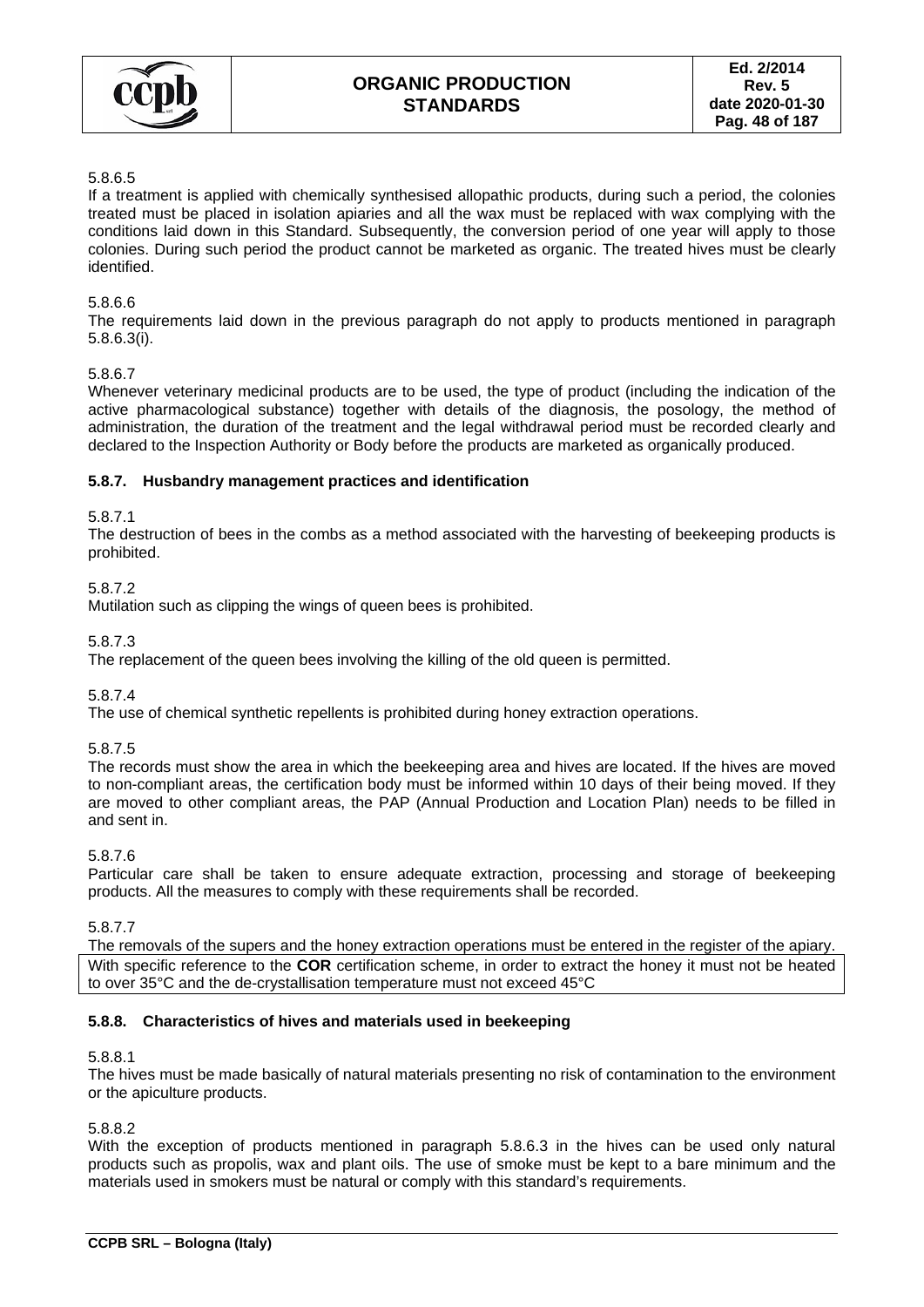

5.8.8.3

Extracting honey from combs containing broods is prohibited.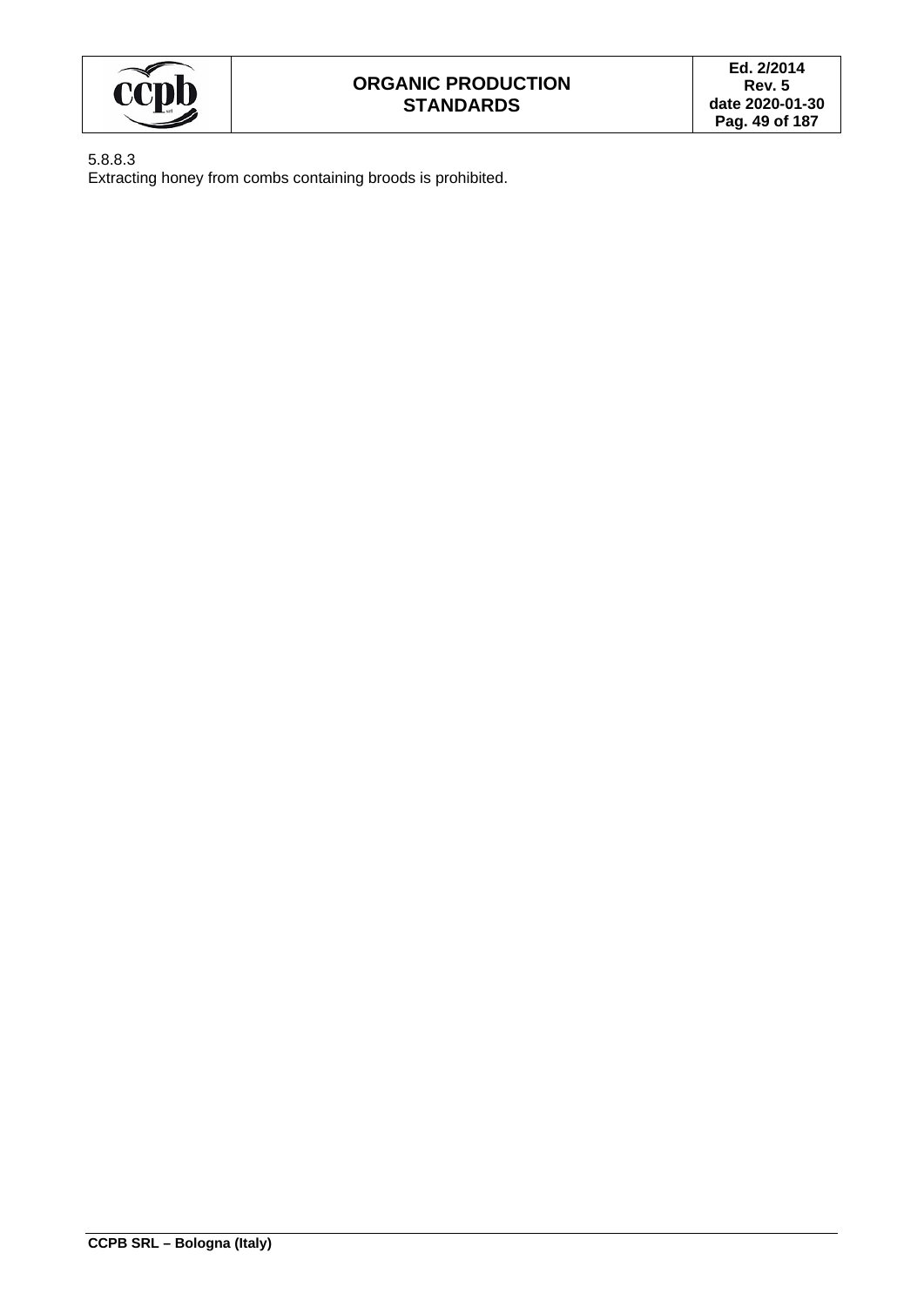

# **6. PRESERVATION, PROCESSING, PACKAGING, TRANSPORT, STORAGE AND MARKETING RULES FOR PLANT PRODUCTS AND FOODSTUFFS**

# **6.1. GENERAL CONSIDERATIONS**

6.1.1

"Fresh" and processed products obtained from organic ingredients must be produced in compliance with the following Standards.

# **6.2. GENERAL REQUIREMENTS**

6.2.1

The processing, conditioning, sales units and, in particular the packing and/or repacking and labelling and/or relabeling units, that process and/or trade organic products must draw up a suitable production notification and/or an application for certification as requested in the specific certification scheme, accompanied by a full description of such units, showing the plants used for each single process stage up to the storage of the agricultural products before and after the processing operations; all the practical measures to be taken by the producer at unit-level to ensure compliance with the production method must be indicated, too.

6.2.2

The processing and packaging units must adopt processing techniques which can guarantee the product wholeness, the preservation of a suitable quality, the limitation and control of insects and diseases. Operators of the processing sector comply with the principles of good processing practices, maintaining appropriate procedures based on risk analysis and monitoring of the critical points of the process.

# 6.2.3

This involves:

- a) the use of units destined to the processing of organic products only; if this is not possible, the products obtained by organic production methods can be prepared on units processing also products obtained by non-organic production methods, on condition that:
	- the unit has separate rooms or areas within the premises which can be easily identified and distinguished for the preservation of products obtained from organic agricultural production, before and after the processing operations;
	- operations are carried out continuously until the complete run has been dealt with, separated by space or time from similar operations performed on non-organic products;
- b) as far as transport operations are concerned, the products obtained by organic methods cannot be transported together with non-organic products, unless they are appropriately separated and labelled;
- c) raw materials of agricultural origin which are subjected to processing and packaging are obtained or imported in compliance with the rules laid down in this Standard or come from other operators subject to inspection and certified by a Certification Body operating in compliance with the same;
- d) every measure is taken to ensure identification of lots and to avoid mixtures with non-organic products;
- e) every precautionary measure is taken to ensure that during the different stages of processing cycle the product wholeness is preserved.

#### 6.2.4

The processing, packaging and trading activity must be supported by an efficient control or registration documentation system enabling the Certification Body to identify:

- a) the supplier or, if different, the seller or the exporter of the products;
- b) the nature and quantity of the organic agricultural products which have been delivered and, if the case, all the purchased materials, and their use;
- c) the nature, quantity and addressees or, if different, the buyers of the products that left the unit or the plant or the stores.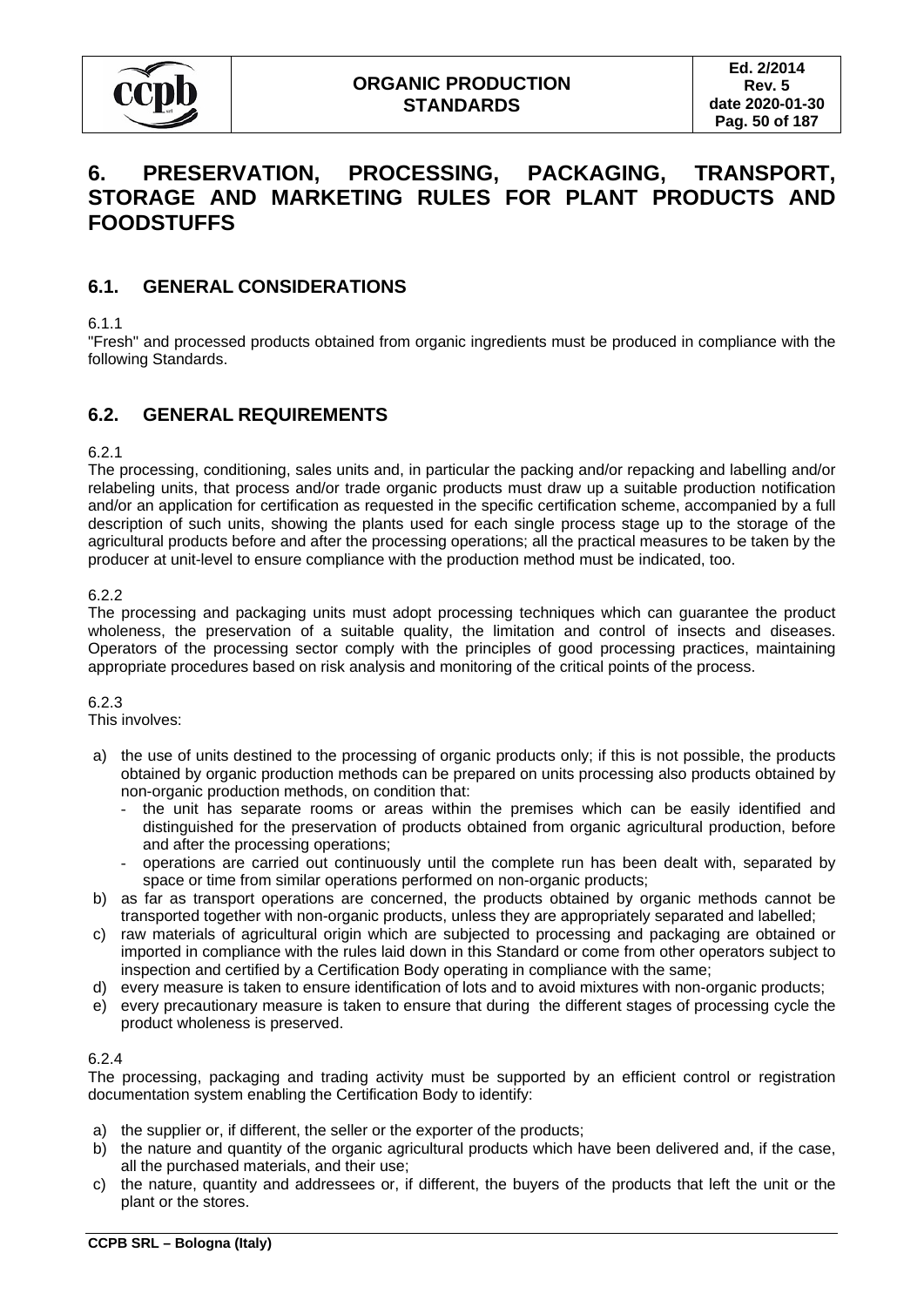

All the data must be documented and there must be coherence between the loading and downloading quantity.

## 6.2.5

In case the finished product is not completely organic, as further described in the section dedicated to labelling, the Certification Body requires the processing operator to draw up a report indicating the source of all the non-organic ingredients used in the finished product for the sake of tracing out and to verify any possible pollution sources.

## 6.2.6

Operators must implement a traceability system, identifying all the raw materials and organic semi-finished and finished products in every phase of the production process in order to avoid any possible mixing or exchange with nonorganic products.

# **6.3. REQUIREMENTS RELATING TO PROCESSING AND STORING UNITS**

## 6.3.1

The processing and packaging units must fulfil the legal requirements established by the rules in force governing the field of plant products and foodstuffs; buildings, equipment and plants must be maintained and managed so as to protect foodstuffs from any possible contamination and/or alteration.

The processing and packaging units must be equipped with storing plants as well as for the treatment and/or the agronomical management of refluents with a view to pollution prevention and to the creation of a documentary system which can give evidence thereof.

## 6.3.2

Plants and equipment coming into contact with foodstuffs must be built with easy-to-clean material so as to prevent any possible contamination thereof.

# 6.3.3

Surfaces coming into contact with foodstuffs must be smooth, with no cracks and/or splits and be built with non-porous material, suitable for the production of foodstuffs and easy to clean.

# 6.3.4

In the case of typical products (IGP-DOP-STG), which are subjected to production specifications officially approved by competent authorities, both in relation to equipment and to processing and packaging techniques, refer to said production specifications.

#### 6.3.5

The system washing and cleaning can be automated, in which case the result obtainable therefrom must be at least equivalent to the disassembling of the single components and to hand washing.

#### 6.3.6

The storing areas and the plants as well must undergo periodic cleaning programmes enabling the removal of visible residues or of any other substance capable of contaminating or threatening the wholeness of organic products. The operator must draw up a regular inspection programme permitting to identify any possible pollution sources so as to avoid contamination.

#### 6.3.7

Cleaning and/or disinfection and/or decontamination programmes must be carried out at periodic intervals and, in any case, they must be performed on the equipment before every production cycle of organic products in order to avoid the loss of integrity or any other kind of contamination thereof.

#### 6.3.8

Cleaning operations can involve the use of drinking water at different temperatures, steam, hydrogen peroxide, sodium hypochlorite, plant essences, lime, soda, and all the substances in so far as their use is allowed by the regulations in force.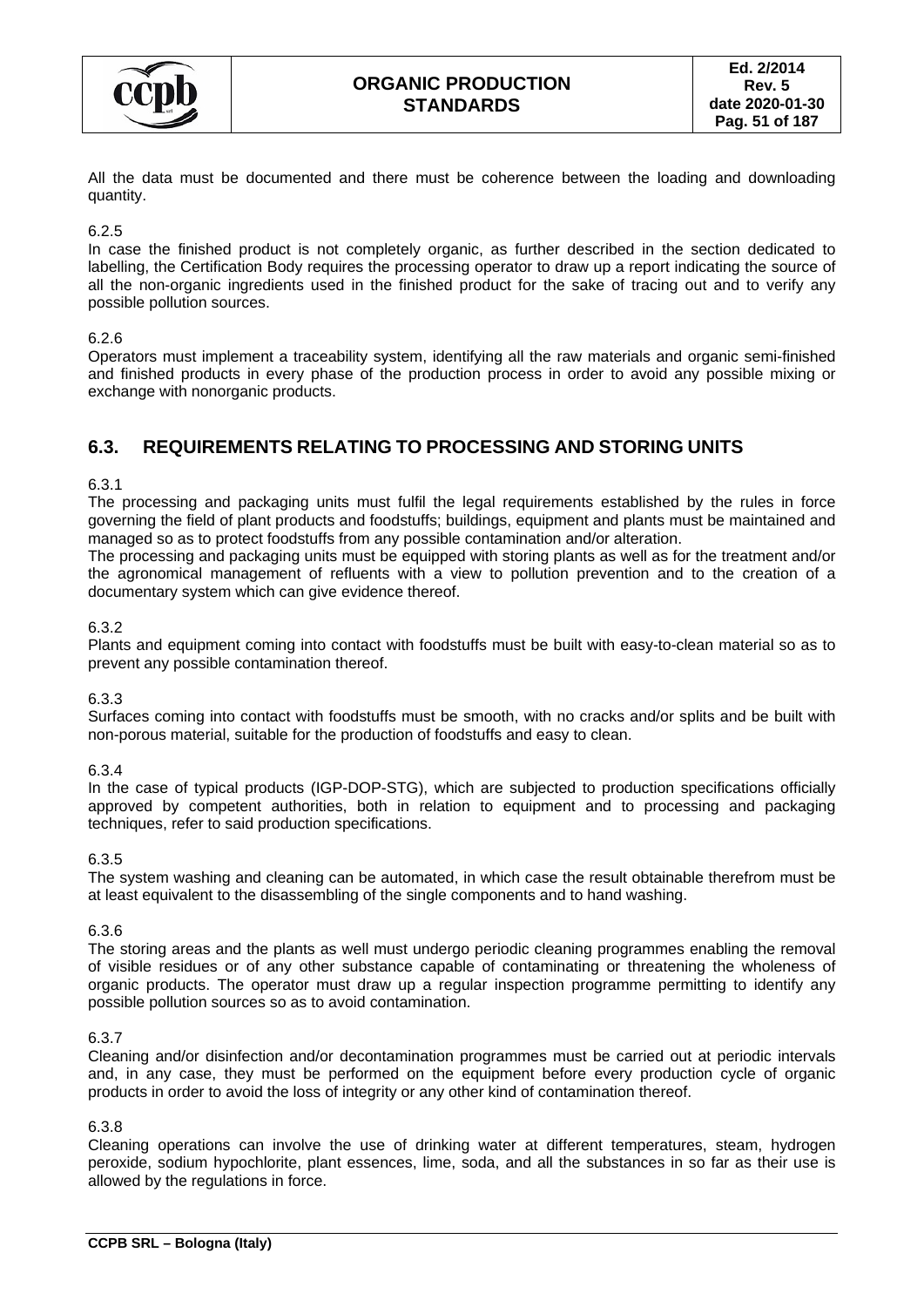

Said operations envisage physical removal as well as rinsing with plenty of water in order to ensure the noncontamination of organic products, whether these are raw materials, semifinished products or finished products coming into contact with the equipment, plants and storing areas.

## 6.3.9

The processing and packaging units must record cleaning operations indicating the date of execution, the products used and the quantities used; they must also ensure that the organic products thus obtained are not contaminated by them. The Certification Body shall check the observance of these requirements.

## 6.3.10

The surfaces that may come into contact with organic food products include all those that are permitted for use under food safety legislation.

# **6.4. CONTROL OF INSECTS AND OTHER ANIMALS**

## 6.4.1

Protection from undesired insects, diseases, rodents and other animals and the effects thereof is based on a production system accurately depending on cleaning and on the adoption of some precautionary measures aimed at preventing the presence of such unwelcome guests.

## 642

The processing and packaging unit operator must draw up an insect prevention and control programme, describing the adopted techniques, as well as the methods, controls and recordings (dates of intervention or installation, quantities, products, etc.) also in compliance with the regulations in force. Said programme must be made available to the Certification Body's inspector.

#### 6.4.3

Insect control can be based on the principle of exclusion, that is on the carrying out of all structural measures which prevent insects from entering processing and storing areas by applying anti-insect nets, double doors, different types of barriers, ultrasound repellent systems, radar detection and microwave systems, trap lamps, light traps associated with electrical grids, UV lamps, traps associated or not with bait, glued-on strips for rodents and other small animals on the edges of working structures, and removal by centrifugal force releasing certain kinds of products through appropriate equipment.

#### 6.4.4

Further control measures can be represented by CO2- and nitrogen-based fumigation, by the use of fossil flour or by the spraying of active substances listed in Annex II to these Standards (Plant protection products), on condition that commercial forms are expressly registered for insect control after harvesting.

#### 6.4.5

Anyhow, prior to any intervention, the presence of insects or other animals must be checked through cromotropical, light, pheromone or bait traps. Direct interventions are to be considered as a last resort.

#### 6.4.6

Radiation technique is not admitted (ionizing radiations).

#### 6.4.7

When using rodent traps with not admitted substances, these must not come into contact with organic products and traps must be placed in areas where the organic product runs no risk of contamination.

#### 6.4.8

If there is a need for a direct intervention with not admitted substances and, however, under control, organic products must be removed, the plant surfaces which can come into contact with said substances must be accurately washed before passing on to processing operations. In plants where organic and conventional products coexist, it is preferable to process non-organic products in the first place, and then go on the organic ones.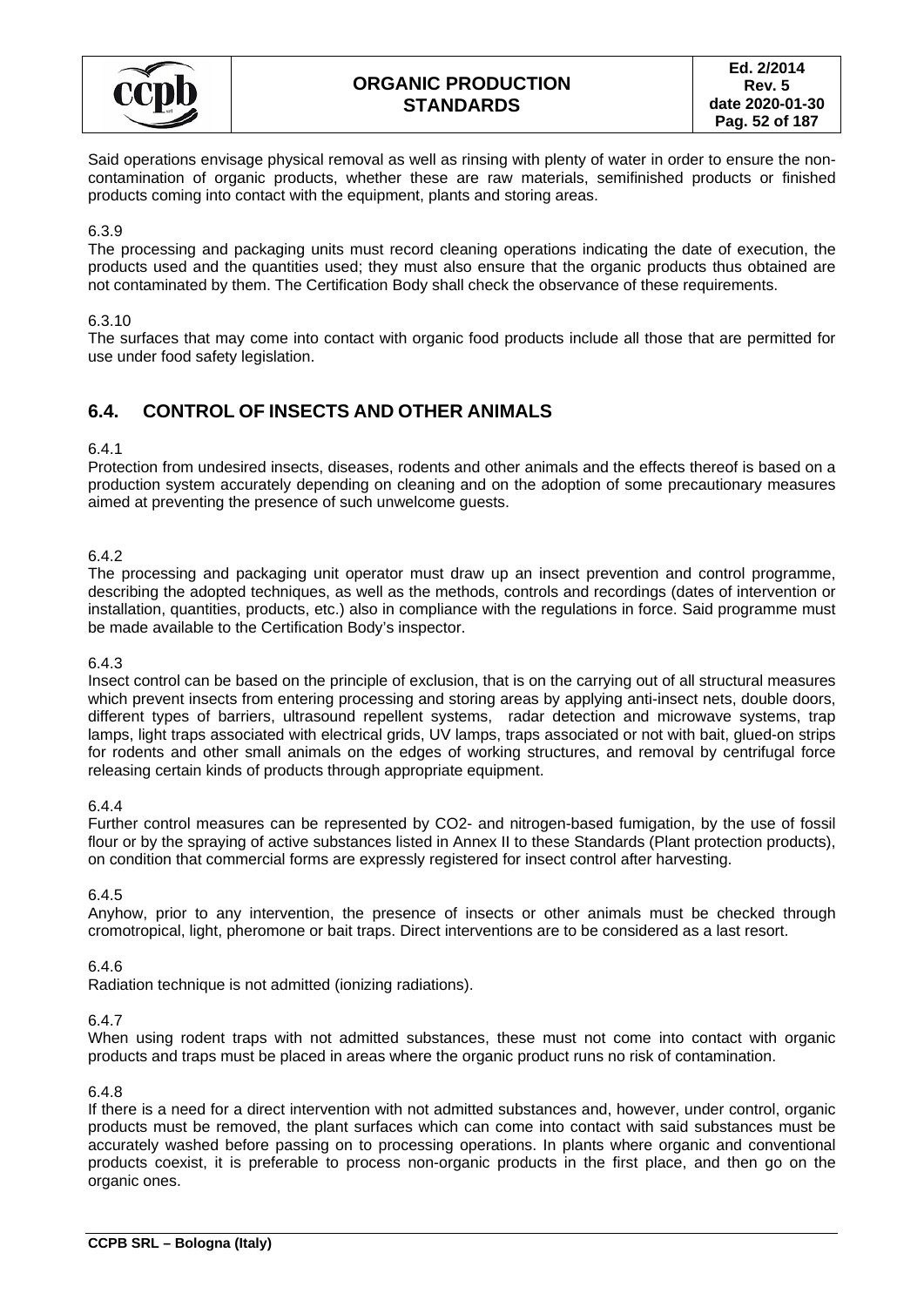

## 6.4.9

However it is, it is a good rule not to reintroduce organic products for a period at least three times higher than the recommended removal period.

## 6.4.10

All the substances used for the control of insects and other animals must be appropriately labelled and stored in a restricted area not in contact with organic products.

### 6.4.11

The processing and packaging unit operator must indicate in the self-control programme also the results of the analytic assessments carried out in order to check the presence of any residues.

# **6.5. INDREDIENTS, ADDITIVES AND PROCESSING AIDS**

## 6.5.1

The product must be obtained mainly from ingredients of agricultural origin (> 50% of ingredients of agricultural origin out of the total ingredients); in order to determine if a product has been obtaining mainly from ingredients of agricultural origin, water and added cooking salt are not taken into consideration.

## 6.5.2

Additives and processing aids must be used in order to:

- maintain the product nutritional value;
- maintain quality in time;
- strengthen the product stability;
- enable the obtaining of a product with acceptable composition, texture and appearance;
- make processing possible and efficient.

#### 6.5.3

The use of said substances must not deceive the consumer on the nature, the content and the quality of the foodstuff and, therefore, quantities higher than the minimum quantity allowed for reaching the aim for which these were admitted should not be added.

#### 6.5.4

Only the following substances may be used for processing food products, with the exception of wine:

a) the substances listed in Appendix VIII of these standards.

b) preparations based on microorganisms and enzymes that are normally used in the processing of food products. However, enzymes used as food additives must be listed in Appendix VIII, Section A.

c) substances and products listed in Article 1, paragraph 2, letter b), point i) and Article 1, paragraph 2, letter c), of Council Directive 88/388/EEC and labelled as natural aromas or natural aromatic preparations compliant with Article 9, paragraph 1, letter d) and paragraph 2 of the same Directive.

d) colorants used to stamp meat and egg shells compliant with Article 2, paragraphs 8 & 9, of EU Parliament and Council Directive 94/36/EC.

e) drinking water and salts (with sodium chloride or potassium as the base component) usually used in the processing of food products.

f) mineral substances (also trace elements), vitamins, amino acids and other micro-nutrients provided that:

(i) their use in food for normal consumption is 'directly legally required', in the meaning of being directly required by provisions of Union law or provisions of national law compatible with Union law, with the consequence that the food cannot be placed at all on the market as food for normal consumption if those minerals, vitamins, amino acids or micronutrients are not added; or

(ii) as regards food placed on the market as having particular characteristics or effects in relation to health or nutrition or in relation to needs of specific groups of consumers:

— in products referred to in points (a) and (b) of Article 1(1) of Regulation (EU) No 609/2013 of the European Parliament and of the Council, their use is authorised by that Regulation and acts adopted on the basis of Article 11(1) of that Regulation for the products concerned,

— in products regulated by Commission Directive 2006/125/EC, their use is authorised by that Directive, or — in products regulated by Commission Directive 2006/141/EC, their use is authorised by that Directive.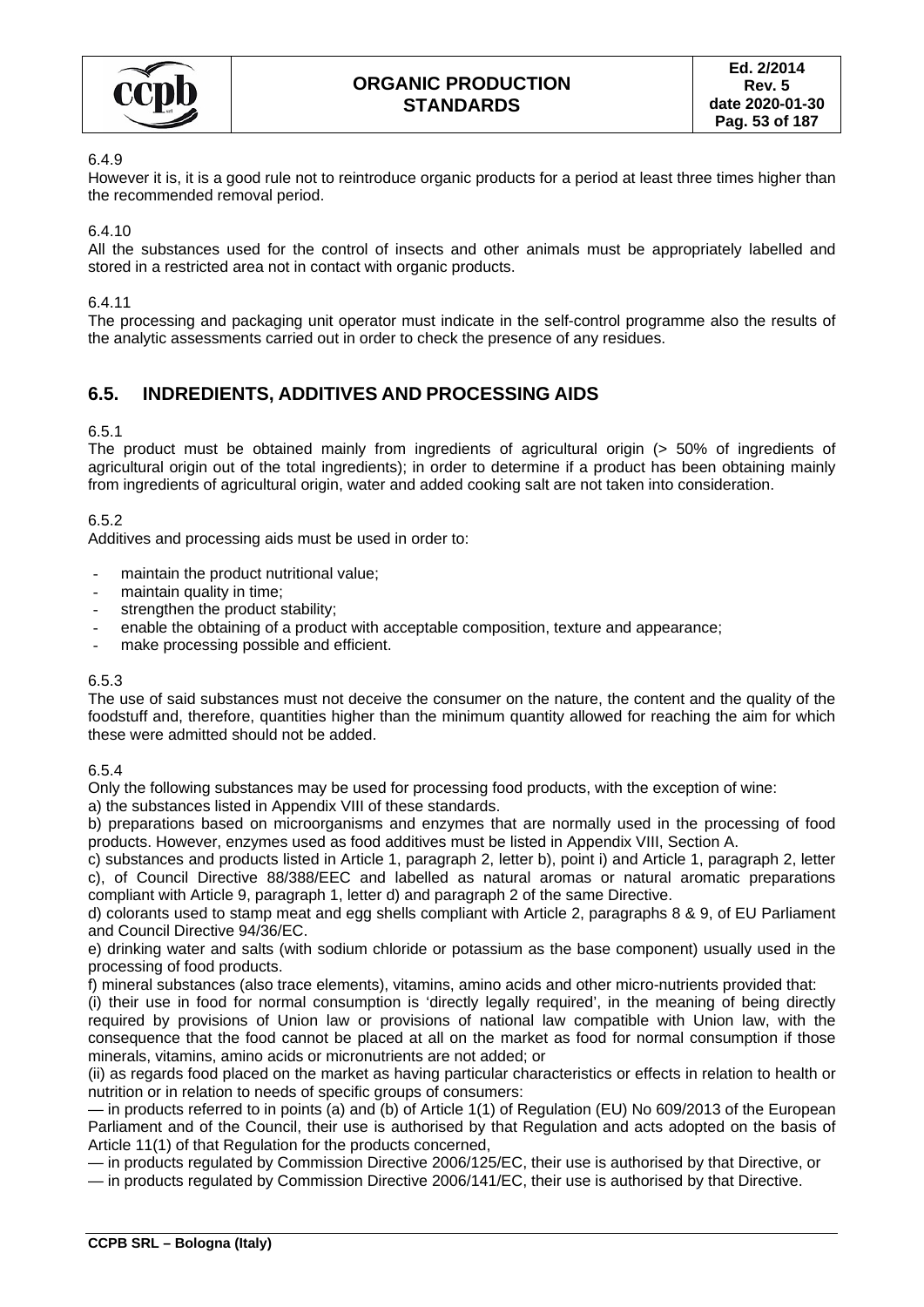

#### 6.5.5

In order to calculate the percentage:

a) the food additives listed in Appendix VIII and marked with an asterisk in the additive code column are considered ingredients of agricultural origin;

b) the preparations and substances listed in section 6.5.4, letters b), c), d), e) & f) of this document and substances not marked with an asterisk in the additive code column are not considered ingredients of agricultural origin.

c) yeast and yeast-based products are to considered ingredients of natural origin from 31 December 2013 onward.

## 6.5.6

The use of the following substances listed in Appendix VIII, is to be-examined before 31 December 2010.

(a) sodium nitrate and potassium nitrate in section A, for the purposes of eliminating these additives;

(b) sulphur dioxide and potassium meta-bisulphite in section A;

(c) hydrochloric acid in section B for processing the cheeses Gouda, Edam e Maasdammer, Boerenkaas, Friese and Leidse Nagelkaas.

The re-examination of the substances in letter a) will take account of the efforts made by EU member states to find safe alternatives to nitrites/nitrates and to conduct training programmes on alternative methods of manufacture and hygiene aimed at processors and manufacturers of organic meat.

## 6.5.7

For the traditional decorative colouring of hardboiled egg shells intended for sale at a particular time of the year, the competent authorities may, for this period, approve the use of natural colorants and natural covering materials. This approval may also be granted to synthetic forms of iron oxides and hydroxides until 31 December 2013. The EU Commission and member states are notified of any approval granted.

#### 6.5.8

Food products produced from crops in conversion must contain only one vegetable ingredient of agricultural origin.

# 6.5.9

The use of substances and techniques intended to restore properties lost during the processing and storage, or to compensate for negligent processing of organic food products or that could be otherwise misleading about the true nature of such products is prohibited.

#### 6.5.10

In an organic product the same ingredient cannot be of both organic and nonorganic origin.

# 6.5.11

Only organically produced substrata can be used for the production, preparation and formulation of organic yeast. Other products and substances can be used provided they are listed in Appendix VIII section C of these Standards, in addition to the products and substances listed in section 6.5.4 letters b) & e). Organic and non organic yeast cannot be contained in the same organic food products or feedstuffs.

#### 6.5.12

If operators are unable to obtain organic extract of or autolysed yeast for the purpose of producing organic yeast, the addition to the substratum of nonorganic extract of or autolysed yeast is approved up to a maximum content of 5% (calculated on the dry substance). This exemption is to be re-examined by 31 December 2013 for the purpose of revoking this provision.

#### 6.5.13

The nonorganic ingredients of agricultural origin listed in Appendix IX to these Standards may be used in processing organic food products within the limits and conditions of use set out in the section dealing with labelling.

# **6.6. PROCESSING, PACKAGING AND STORING**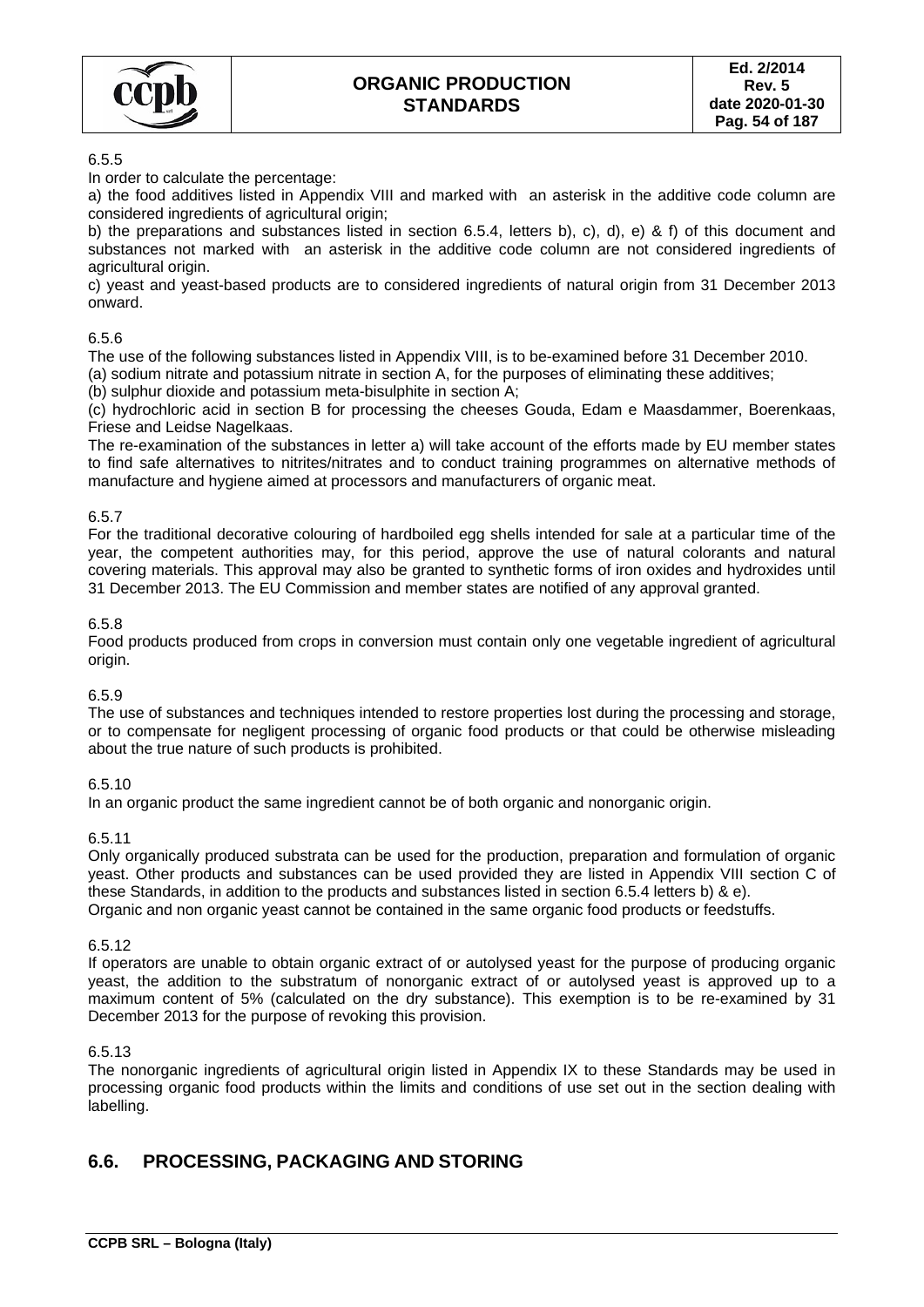

## 6.6.1

Processing techniques are based on mechanical, physical and organic processes, among which are grinding, filtering, mixing, sedimentation, floatation, centrifugation, extraction, fermentation, pasteurisation, sterilisation, maceration, distillation, crystallisation, baking, evaporation, heat or membrane concentration, cryoconcentration, drying, lyophilization, spray-drying, refrigeration and deep-freezing and congelation, treatment with membrane in juice, cencentrated and must production.

#### 6.6.2

In any case, processing techniques must be selected in such a way as to limit the number and quantity of additives and processing aids used, as well as to preserve the organoleptic characteristics and the integrity of an organic product, to the maintenance of which particular attention must be paid at all stages of processing.

## 6.6.3

Radiation technique and the use of GMOs, products derived from them and their by-products, as well as the manufacture or use of nanomaterials, are prohibited. Even the surfaces and utensils that come in contact with organic products must be free from nanomaterials, unless it is proven there is no risk of contamination.

## 6.6.4

The materials used in the filtering process must not contain asbestos, nor substances not included in Annex VIII of these Standards.

## 6.6.5

Also concerning the extraction process, only solvents must be used such as water, ethanol, carbon dioxide, nitrogenous and carboxylic acids listed in Annex VIII of these Standards.

#### 6.6.6

The personnel taking part in the processing and packaging processes must be adequately trained by attending special and documented training paths (seminars, updating courses, meetings and internal gatherings, etc.).

#### 6.6.7

All processing procedures must be socially equitable and fair, as envisaged by the principles set out in the preamble to these rules.

#### 6.6.8

The following preservation and storing techniques are admitted:

- ambient temperature:
- refrigeration;
- deep-freezing;
- freezing;
- lyophilization,
- controlled and modified atmosphere (CO2, O2, O3, N2);
- moisture variation:
- cooking:
- UV rays:
- pasteurisation;
- heat sterilisation;
- heat and vacuum concentration;
- cryoconcentration;
- membrane concentration;
- vacuum creation;
- use of salt (Annex VIII of these Standards);
- use of oils and fats (Annex VIII of these Standards);
- use of sugars (Annex VIII of these Standards);
- use of lactic acid (Annex VIII of these Standards):
- use of sulphur dioxide and products derived therefrom (only for wine within the restrictions envisaged in Annex VIII of these Standards).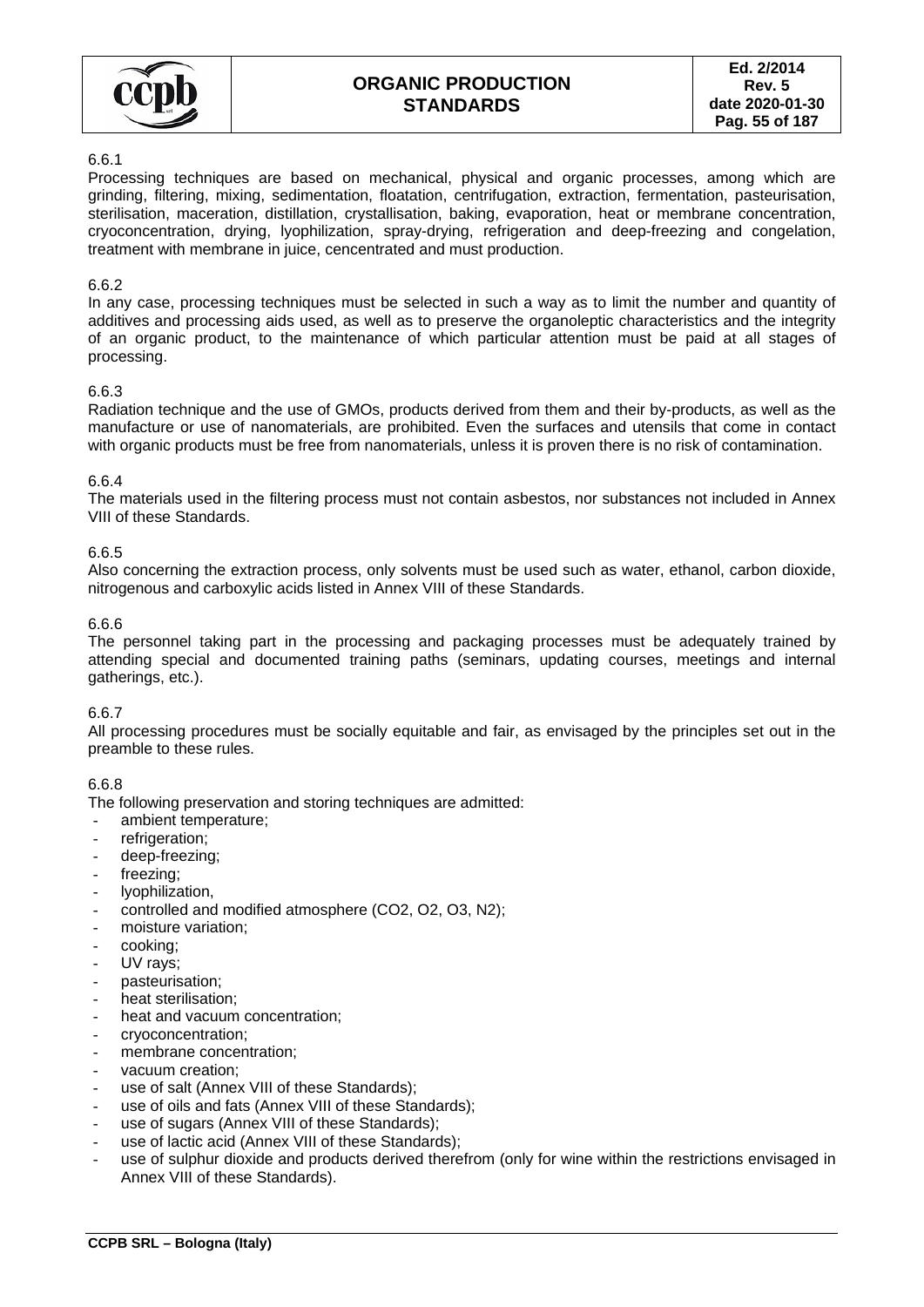

## 6.6.9

In the production units involved in organic production according to the present Standards, is forbidden the storage of technical inputs or ingredients if they are not admitted for use according to the present rules. If the production unit is also involved in non organic production, the technical inputs or ingredients for such methods must be kept separate from those used in the organic production process.

# **6.7. PACKAGING**

## 6.7.1

Whenever possible, recourse should preferably made to ecological and biodegradable packing materials.

#### 6.7.2

All the materials envisaged by the food legislation in force are admitted, provided that they are clean and not contaminated by unwelcome substances; any packaging intended for foodstuffs must be new.

#### 6.7.3

If recyclable containers are used, they must be manufactured using not-absorbing, well-preserved and clean materials, free of any unwelcome residue or contamination.

## 6.7.4

Whenever possible, the use of superfluous packing must be avoided.

## 6.7.5

The packaging must not affect the product organoleptic characteristics, neither release substances to the products which may jeopardise the integrity thereof or even endanger the consumer's health.

#### 6.7.6

All packing materials used must be stored away from floors, masonry works or any other sources of moisture and contamination. The storage place must be clean, hygienic and not moist, and here shall be implemented all parasite prevention and inspection measures, as previously stated in relation to the processing premises.

#### 6.7.7

For this purpose, it is recommended to use special containers or of absolutely uncontaminated ones.

6.7.8.

Should there be doubts about a product's conformity to the present Standard, the operator will be required to eliminate any reference whatsoever to the organic method and to inform the Certification Body, which can request that the product not be allowed on the market as "organic" until the doubts have been eliminated. When it is certain that the product cannot be considered "organic", the Certification Body can require that the operator not market the product carrying reference to organic agriculture. In case the doubts are not confirmed, the decisions as mentioned above must be annulled by the date set by the Certification Body.

# **6.8. TRANSPORT**

6.8.1

Operators must guarantee that organic products are transported to other units, including wholesalers and retailers, only in closed packaging, containers or vehicles, in order to ensure that the contents cannot be replaced, manhandled or the seals damaged and provided that they bear an appropriate label than, in addition to any information required by law, contains the following information:

a) the operator's name and address and, if different from the former, of the owner or vendor of the product.

b) the name of the product, or in the case of compound feed stuffs, their description, accompanied by a reference to the organic production method.

c) the name and/or code number of the competent authority or the certification body to which the operator is subject.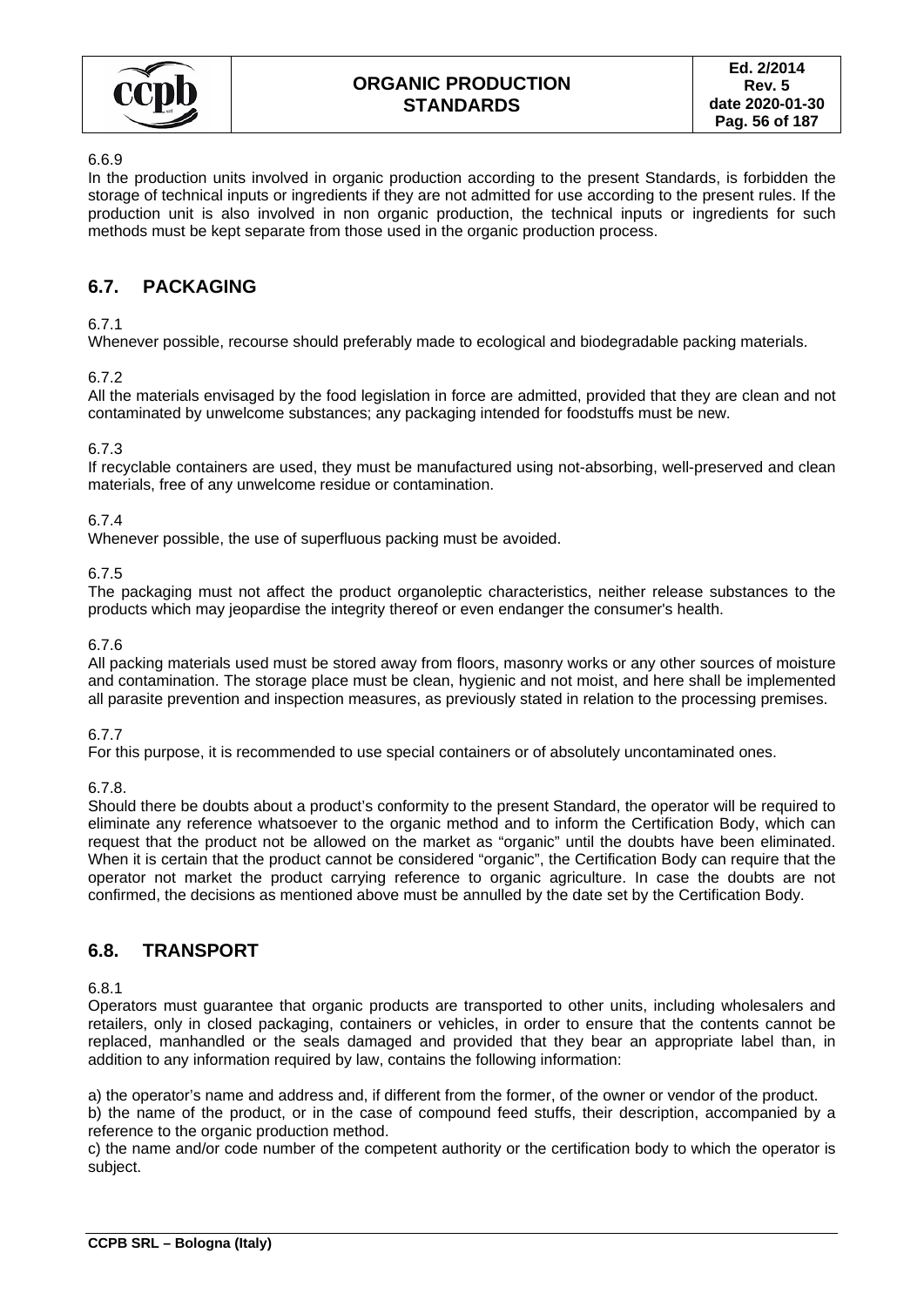

d) if necessary, the batch identification details, using a marking system approved at national level, or by the competent authority or the certification body, making it possible to relate the batch to the relevant accounting records.

The above mentioned informations, can also be written in an accompanying document, in triplicate, with a progressive sequence number (transaction document(declaration of conformity) attesting to the production method, the origin, the product, the recipient, the composition of the load, the number of items, a reference to the transport document and the date.

## 6.8.2

The information referred to in letters a) to d), may also be given in a document accompanying the load that must correspond completely to the packaging, the container or the means of transport. The accompanying document must contain information about the supplier and/or transporter.

# 6.8.3

Closed packaging, containers or vehicles are not required if:

a) transport is between two operators, both of whom are subject to the organic production control regime;

b) the products are accompanied by a document containing the information listed in section 6.8.1;

c) if both the dispatcher and recipient hold documents relating to the transport operations that are available to the competent authority or the body responsible for overseeing these operations.

# 6.8.4

When an organic product is received, the operator must check that the packaging or container is closed, if required, and also check that the information referred to in sections 6.8.1 & 6.8.2 is present. The operator must compare the information shown on the label with the information and the accompanying documents. The outcome of these checks must be explicitly indicated in the records and accounts.

# 6.8.5

Packaging for the final consumer must be provided with a label as specified in the following section.

# 6.8.6

All the vehicles used for the transport of organic products must be subject to a regular cleaning programme so as to make sure that they are generally clean and that they do not contain any unwelcome residues or non-organic products capable which may contaminate them.

# 6.8.7

If these vehicles are used to transport other goods or materials, they must be accurately washed and dried before they are used for transporting organic products.

# 6.8.8

Before loading all vehicles and the relevant equipment, these must be inspected in order to make sure that there are no residues or any other material capable of contaminating or jeopardising the integrity of the organic products to be transported.

# 6.8.9

If containers are used, these must be suitable for the transport of foodstuffs, in good conditions, clean and free of any residues which may contaminate or jeopardise the integrity of the organic products contained therein.

# 6.8.10

Any loads composed by organic and conventional products are not admitted, simultaneously, on the same vehicle, in case these products are in bulk and contained in unsealed packaging. Said loads are only admitted if contamination caused by other foodstuffs or by the packaging previously used to transport nonorganic products can be excluded with certainty.

# **6.9. LABELLING**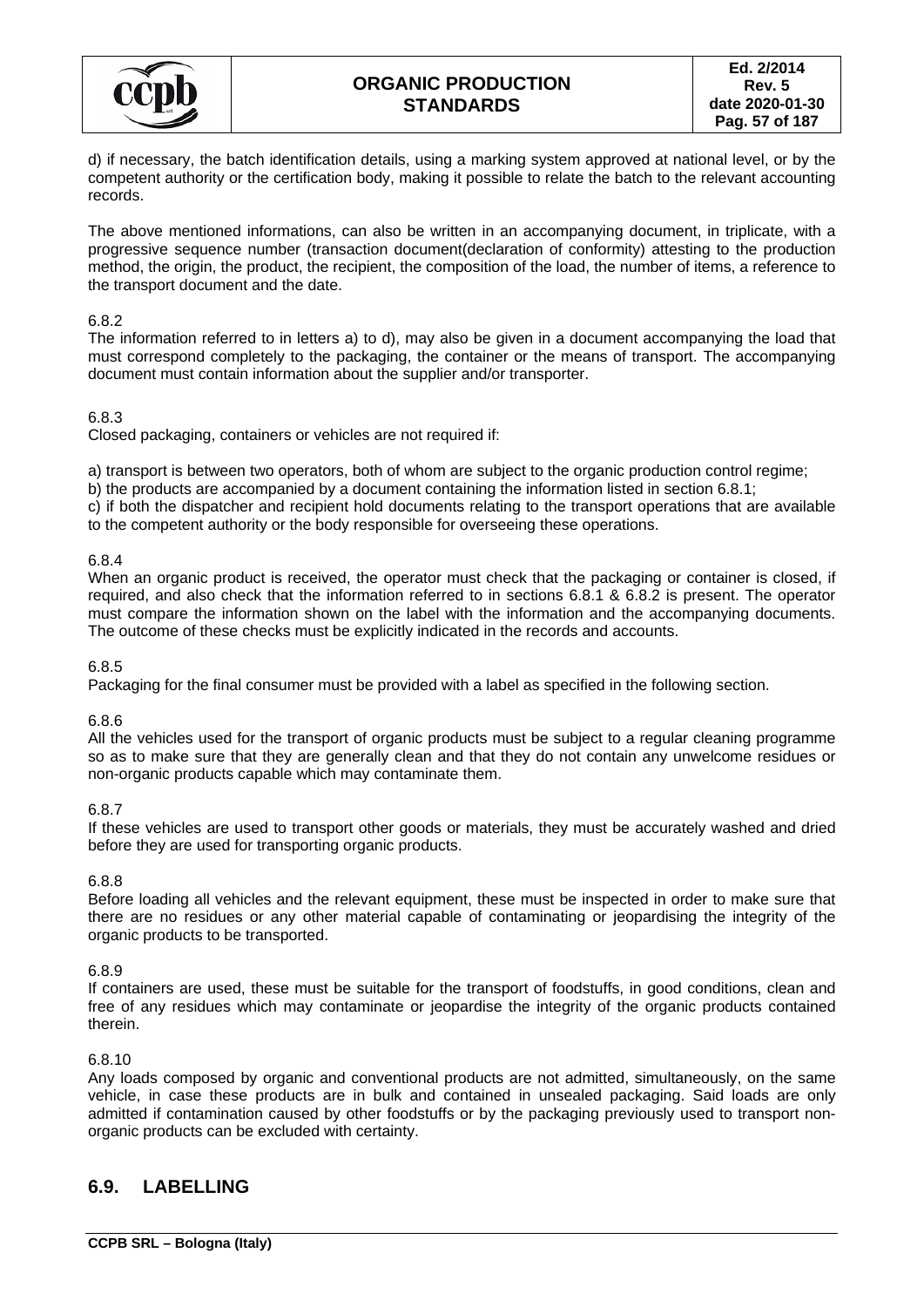

# 6.9.1

Labelling products obtained in conformity with the present Standard must be done so as to satisfy the reference requirements for each certification form (**EU Reg. 834/2007; USDA-NOP; JAS and COR**). Following are the specific requirements of each reference form, without prejudice to the requirements of the binding regulations in force and pertaining to products in the countries in which these products are intended to be marketed.

The labelling of processed products intended for human consumption, essentially composed of one or more ingredients of plant and/or animal origin, may be referred to organic production methods only if it clearly states that they refer to an organic production method.

## 6.9.2

For products conforming to EU Reg. 834/2007, in particular, the following indications are envisaged for the following product categories:

# **PRODUCTS CONFORMING TO EU REG. 834/2007**

| Tipe of products     | requirements                                                                                                                                                                           |
|----------------------|----------------------------------------------------------------------------------------------------------------------------------------------------------------------------------------|
| A) ORGANIC           | At least 95 % of the ingredients of agricultural origin are organic.<br>$\bullet$                                                                                                      |
| PRODUCT'             | All the other ingredients of nonorganic agricultural origin, of non agricultural origin and<br>$\bullet$                                                                               |
|                      | processing aids must be listed in Appendices VIII & IX of these Standards.<br>as regards processed foods, in the sales denomination the term "organic" must be used, ie                |
|                      | $\bullet$<br>the respective derivatives and abbreviations, such as "bio" and "eco". These terms must                                                                                   |
|                      | also appear in the list of ingredients to specify which ingredients are organic;                                                                                                       |
|                      | The EU organic logo and the place where the agricultural raw materials were grown must<br>$\bullet$                                                                                    |
|                      | be reported on the label of pre-packaged food using the terms "EU agriculture", "Non EU                                                                                                |
|                      | agriculture" or "EU / non-EU agriculture" EU "depending on the origin. The aforementioned<br>'EU' or 'non-EU' indication may be replaced or supplemented by a country name if all      |
|                      | agricultural raw materials of which the product is composed have been grown in that                                                                                                    |
|                      | country. For the purposes of the aforementioned indication, small quantities of ingredients                                                                                            |
|                      | may be omitted in terms of weight, provided that the total quantity of these is less than 2%                                                                                           |
|                      | of the total quantity, in terms of weight, of raw materials of agricultural origin;                                                                                                    |
|                      | The use of the EU organic logo is optional for products imported from third countries. The<br>$\bullet$<br>name of the Certification Body and its references may appear.               |
|                      | in addition to the provisions of the applicable laws on conventional products, the code<br>$\bullet$                                                                                   |
|                      | number of the control body to which the operator who has carried out the most recent                                                                                                   |
|                      | production or preparation, including labeling, must appear on the label as well as the                                                                                                 |
|                      | identification code assigned by the control body;<br>the code number of the control body is placed in the same field of vision as the EU organic<br>$\bullet$                          |
|                      | logo if it is used in labeling. The indication of the place where the agricultural raw materials                                                                                       |
|                      | of which the product is grown is immediately placed under this code number.                                                                                                            |
|                      |                                                                                                                                                                                        |
| <b>B) PRODUCT IN</b> | The product contains only one ingredient of agricultural origin and a conversion period of<br>$\bullet$                                                                                |
| <b>CONVERSION TO</b> | at least 12 months has been complied with.                                                                                                                                             |
| <b>ORGANIC</b>       | Such indications must not mislead the purchaser of the product regarding its difference<br>$\bullet$                                                                                   |
| <b>AGRICULTURE</b>   | from organic products which satisfy all the requirements; said indications must appear in<br>the same colour, size and with an identical size and style of lettering which is not more |
|                      | prominent than the sales description of the product                                                                                                                                    |
|                      | Such inscription cannot be used for zoo-technical products<br>$\bullet$                                                                                                                |
|                      | In addition to the current legal provisions for conventional products, the label must show<br>$\bullet$                                                                                |
|                      | the vendor's name followed by the "conversion to organic" reference, the certification body                                                                                            |
|                      | code, and the code of the operator under its control. The name and references of the<br>certification body may appear.                                                                 |
| C) PRODUCT           | All the other ingredients, of agricultural origin but not organically produced, of non-<br>$\bullet$                                                                                   |
| <b>WITH ORGANIC</b>  | agricultural origin and processing aids must be included in Annex VIII of these standards.                                                                                             |
| <b>INGREDIENTS</b>   | The indications referring to organic production methods appear in the list of ingredients<br>$\bullet$                                                                                 |
|                      | and only in clear relation to those ingredients.<br>$\bullet$                                                                                                                          |
|                      | The list of ingredients indicates the total percentage of organic ingredients in proportion to<br>the total quantity of ingredients of agricultural origin.                            |
|                      | The terms and the indication of the percentage referred to in the previous paragraph<br>$\bullet$                                                                                      |
|                      | appear with color, size and type of characters identical to those of the other indications in                                                                                          |
|                      | the list of ingredients;                                                                                                                                                               |
|                      | In addition to the current legal provisions for conventional products, the label must show<br>$\bullet$                                                                                |
|                      | the certification body code, and the code of the operator under its control. The name and<br>references of the certification body may appear.                                          |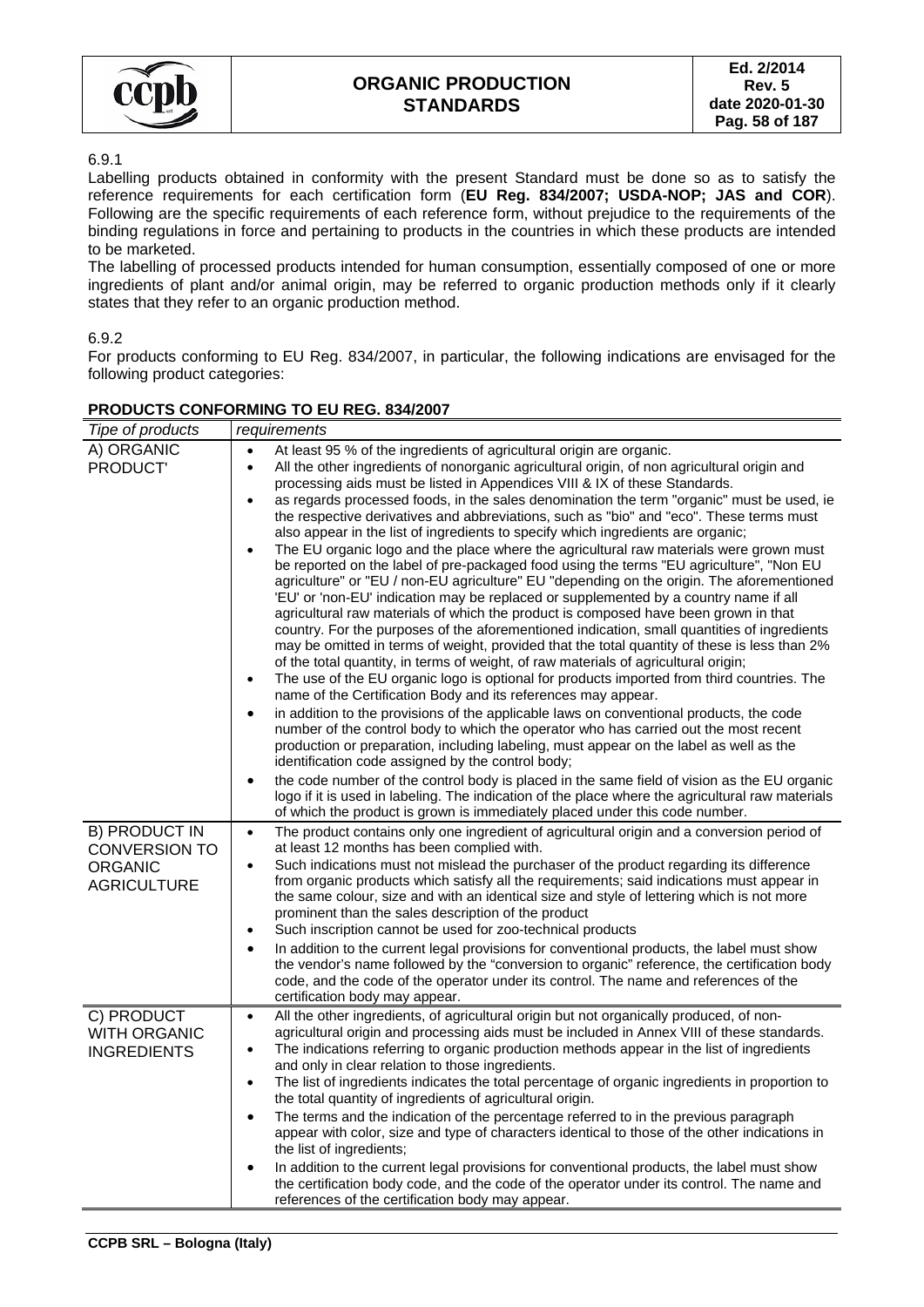|                                                                                                | <b>ORGANIC PRODUCTION</b><br><b>STANDARDS</b>                                                                                                                                                                                                                                                                                                                                                                                        |
|------------------------------------------------------------------------------------------------|--------------------------------------------------------------------------------------------------------------------------------------------------------------------------------------------------------------------------------------------------------------------------------------------------------------------------------------------------------------------------------------------------------------------------------------|
| D) PRODUCTS<br><b>FROM HUNTING</b><br>AND FISHING<br><b>WITH ORGANIC</b><br><b>INGREDIENTS</b> | The principle ingredient is from hunting or from fishing,<br>agricultural origin are organic.<br>All the processing aids must be listed in Appendix VIII<br>Information about the organic production method appea<br>$\bullet$<br>the sales name and in the list of ingredients and in clea<br>The list of ingredients indicates the total percentage of<br>$\bullet$<br>to the total quantity of ingredients of agricultural origin |

| D) PRODUCTS<br><b>FROM HUNTING</b> | The principle ingredient is from hunting or from fishing, all the other ingredients of<br>$\bullet$<br>agricultural origin are organic.                                                                                                                        |
|------------------------------------|----------------------------------------------------------------------------------------------------------------------------------------------------------------------------------------------------------------------------------------------------------------|
| <b>AND FISHING</b><br>WITH ORGANIC | All the processing aids must be listed in Appendix VIII of these standards.<br>٠<br>Information about the organic production method appears in the same field of view as<br>$\bullet$                                                                          |
| <b>INGREDIENTS</b>                 | the sales name and in the list of ingredients and in clear relation to only these.<br>The list of ingredients indicates the total percentage of organic ingredients in proportion<br>$\bullet$<br>to the total quantity of ingredients of agricultural origin. |
|                                    | The terms and the indication of the percentage referred to in the previous paragraph<br>٠<br>appear with color, size and type of characters identical to those of the other indications<br>in the list of ingredients;                                         |
|                                    | In addition to the current legal provisions for conventional products, the label must show<br>$\bullet$<br>the certification body code and the code of the operator under its control. The name and<br>references of the certification body may appear.        |

# 6.9.3

For products conforming to **USDA-NOP**, in particular the following indications are envisaged for the following product categories:

# **PRODUCTS CONFORMING TO USDA-NOP**

| Tipe of products | requirements                                                                                                                                                                                         |
|------------------|------------------------------------------------------------------------------------------------------------------------------------------------------------------------------------------------------|
| A) "100%         | 100% of the ingredients by weight or volume of the total product, must come from organic<br>$\bullet$                                                                                                |
| ORGANIC"         | farming.                                                                                                                                                                                             |
|                  | THE MAIN SIDE OF THE LABEL: The use of the term "100% organic" the logo USDA and<br>$\bullet$                                                                                                        |
|                  | that of the Certification Body are optional.                                                                                                                                                         |
|                  | THE INFORMATIVE SIDE OF THE LABEL : The use of the term "100 % organic", the logo<br>$\bullet$                                                                                                       |
|                  | USDA, the address, web site, telephone and fax number of the Certification Body is                                                                                                                   |
|                  | optional. The name of the company, and address of the transformer or the importer of the<br>finished product, the phrase "Organic production certified by " or similar is mandatory,                 |
|                  | while the name of the Certification Body must be written in full. The use of acronyms to                                                                                                             |
|                  | define the Certification Body is prohibited.                                                                                                                                                         |
|                  | THE LIST OF INGREDIENTS: It is mandatory that the list of ingredients is in scale and next<br>$\bullet$                                                                                              |
|                  | to each of these can be added the term "organic".                                                                                                                                                    |
|                  | THE OTHER PARTS OF THE LABEL: The term 100 % organic", the logo USDA and the                                                                                                                         |
|                  | logo of the Certification Body are optional.                                                                                                                                                         |
|                  | In this category of products and in the production processing used, the use of GMO, mud,                                                                                                             |
|                  | ionizing radiation, sulphite, nitrate, nitrite and non-organic ingredients is not permitted.                                                                                                         |
| B) "ORGANIC"     | At least 95 % of the ingredients by weight or volume of the total product must come from<br>$\bullet$                                                                                                |
|                  | organic farming.                                                                                                                                                                                     |
|                  | The remaining 5 % can include ingredients not originating from farms (additives and<br>$\bullet$                                                                                                     |
|                  | coadjuvants of transformation foreseen in Annex IX of the present standard and ingredients<br>coming from farms but not organic if the same organic type is not available.                           |
|                  | THE MAIN SIDE OF THE LABEL: The term "organic production", reference to the<br>$\bullet$                                                                                                             |
|                  | percentage of the organic contents of the product, the USDA logo and the logo of the                                                                                                                 |
|                  | Certification Body are optional.                                                                                                                                                                     |
|                  | THE INFORMATIVE SIDE OF THE LABEL: The use of the term "organic production",<br>$\bullet$                                                                                                            |
|                  | reference to the percentage of the contents, the logo USDA, the address, the web site,                                                                                                               |
|                  | telephone and fax numbers of the Certification Body are optional. It is mandatory to state the                                                                                                       |
|                  | name of the company and the address of the transformer or importer of the finished product,                                                                                                          |
|                  | the phrase "Organic production certified by " or similar terms while the name of the                                                                                                                 |
|                  | Certification Body must be writen in full. The use of only acronyms to define the Certification                                                                                                      |
|                  | Body is prohibited.                                                                                                                                                                                  |
|                  | THE LIST OF INGREDIENTS: It is mandatory to carry the list of ingredients in scale and<br>$\bullet$<br>next to each of these can be added the term "organic production" or an asterix that refers to |
|                  | the term "organic production" can be added.                                                                                                                                                          |
|                  | THE OTHER PARTS OF THE LABEL: The term "organic production", reference to the<br>$\bullet$                                                                                                           |
|                  | percentage of the organic product, the contents, the USDA logo and the logo of the                                                                                                                   |
|                  | Certification Body are optional.                                                                                                                                                                     |
|                  | In this category of products and in the production processing used, the use of GMO, mud,                                                                                                             |
|                  | ionizing radiation, sulphate, nitrate, nitrite and the presence at the same time of ingredients in                                                                                                   |
|                  | organic form and non-organic form are not permitted.                                                                                                                                                 |
|                  | * The size of the words must not be superior to half of the wordings in big print on the main side                                                                                                   |
|                  | of the label. The sentence must be written with an identical style of lettering, colour and letters                                                                                                  |
|                  | without being prominent.                                                                                                                                                                             |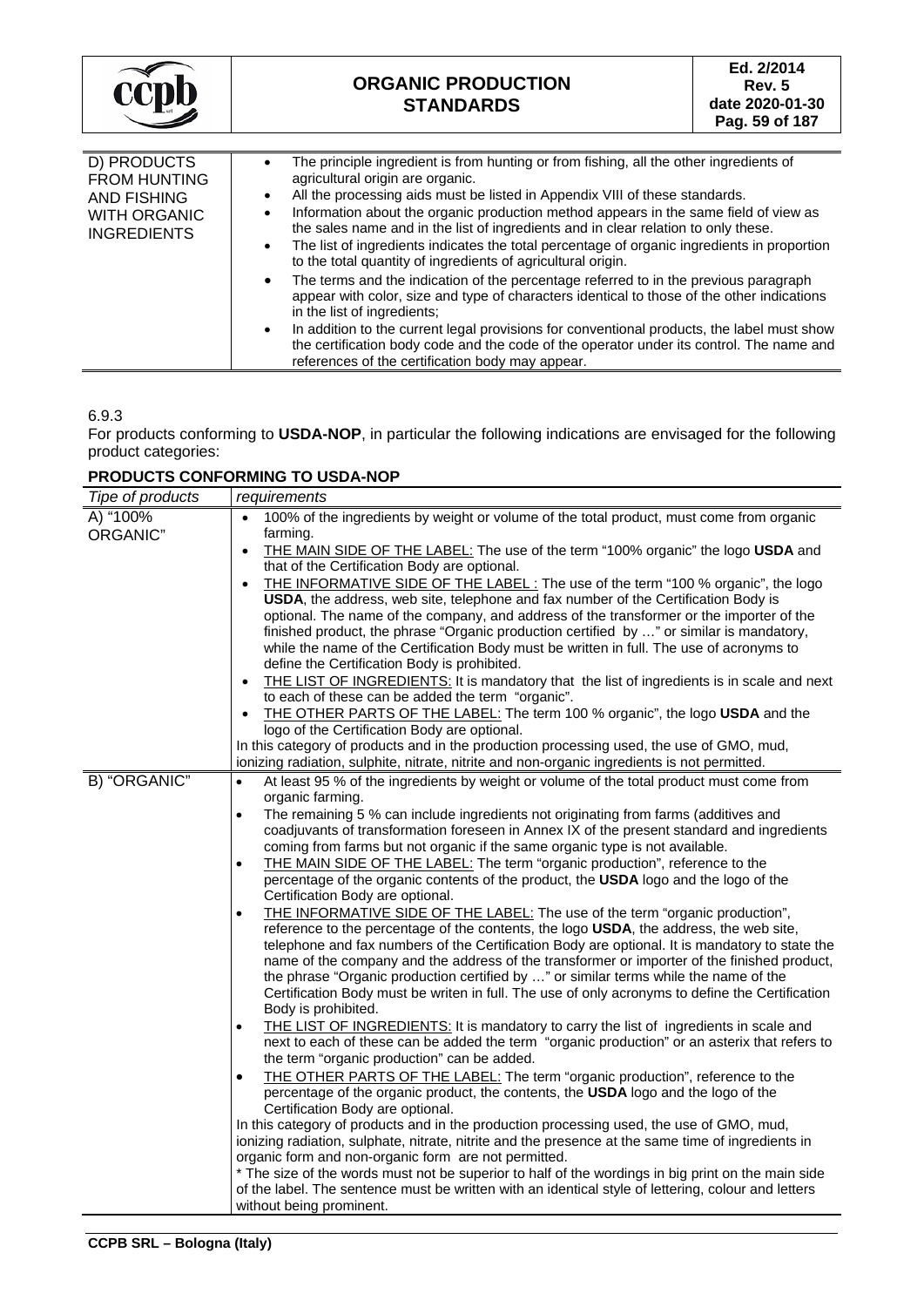|                            | <b>ORGANIC PRODUCTION</b><br><b>STANDARDS</b>                                                                                                                                                                                                                                                                                                                                                                                                                                                                                                                                                                                                                                                                                                                                                                                                                                                                                                                                                                                                                                                                                                                                                                                                                                                                                                                                                                                                                                                                                                                                                                                                                                                                                                                                                                                                                                                                                                                                                                                                                                                                                                                                                                                                                                                                                                                                                                          | Ed. 2/2014<br><b>Rev. 5</b><br>date 2020-01-30<br>Pag. 60 of 187 |
|----------------------------|------------------------------------------------------------------------------------------------------------------------------------------------------------------------------------------------------------------------------------------------------------------------------------------------------------------------------------------------------------------------------------------------------------------------------------------------------------------------------------------------------------------------------------------------------------------------------------------------------------------------------------------------------------------------------------------------------------------------------------------------------------------------------------------------------------------------------------------------------------------------------------------------------------------------------------------------------------------------------------------------------------------------------------------------------------------------------------------------------------------------------------------------------------------------------------------------------------------------------------------------------------------------------------------------------------------------------------------------------------------------------------------------------------------------------------------------------------------------------------------------------------------------------------------------------------------------------------------------------------------------------------------------------------------------------------------------------------------------------------------------------------------------------------------------------------------------------------------------------------------------------------------------------------------------------------------------------------------------------------------------------------------------------------------------------------------------------------------------------------------------------------------------------------------------------------------------------------------------------------------------------------------------------------------------------------------------------------------------------------------------------------------------------------------------|------------------------------------------------------------------|
|                            |                                                                                                                                                                                                                                                                                                                                                                                                                                                                                                                                                                                                                                                                                                                                                                                                                                                                                                                                                                                                                                                                                                                                                                                                                                                                                                                                                                                                                                                                                                                                                                                                                                                                                                                                                                                                                                                                                                                                                                                                                                                                                                                                                                                                                                                                                                                                                                                                                        |                                                                  |
| C) "MADE WITH<br>ORGANIC " | This includes the category of products that contain between 70 and 95 % of the<br>$\bullet$<br>ingredients by weight or volume of the total product from organic farming.<br>The remaining 30% can include non-agricultural ingredients and ingredients of non-organic<br>$\bullet$<br>agricultural origin providing the same type in organic form is not available. The use of<br>coadjuvants of transformation is possible providing it is authorized in conventional<br>production.<br>THE MAIN SIDE OF THE LABEL: The term "made with organic substances." is optional<br>$\bullet$<br>when up to three ingredients, or organic food groups, reference to the percentage in<br>contents of organic production, or the logo of the Certification Body can be listed. It is<br>prohibited to use the logo USDA.<br>THE INFORMATIVE SIDE OF THE LABEL. It is optional to refer to the percentage of the<br>$\bullet$<br>contents of the organic ingredients, address, web site, telephone or fax number of the<br>Inspection Body. It is mandatory to carry the name of the company and address of the<br>transformer or importer of the finished product, the phrase "Organic certification by " or a<br>similar phrase, while the name of the Certification Body must be written in full. It is<br>prohibited to use only acronyms to define the Certification Body and the logo USDA.<br>THE LIST OF INGREDIENTS: It is mandatory to list the ingredients in scale and the term<br>$\bullet$<br>"organic production" must be stated at the side of each item or an asterix that refers to the<br>term "organic production" can be used.<br><b>OTHER PARTS OF THE LABEL:</b> Reference to the percentage of the organic ingredients<br>$\bullet$<br>contents and the logo of the Certification Body is optional. It is prohibited to carry the logo<br>USDA.<br>In this category of products and the production processing used, the use of GMO, mud, ionizing<br>radiation, and the presence of ingredients in organic or non-organic form is not permitted.<br>* The size of the words must not be superior to half of the wordings in big print on the side of the<br>label and the phrase must be written in an identical style of lettering, colour and letters without<br>being prominent.<br>In this category wine containing sulphurous anhydride can be labelled providing this does not<br>exceed 100 ppm |                                                                  |

## *General notes for USDA-NOP:*

\*\* For all the categories above mentioned, water and salt must not be calculated in the percentage of the organic agricultural products ingredients and must not be referred to as of organic origin or "organic production".

The main side of the label: the side of the label that is more visible, is normally exposed to the consumer. The informative side of the label: is that immediately to the left of the product.

The list of ingredients: The list of ingredients contained in a product is in scale.

Other parts of the label: Whatever other part of the label with the exception of the main side, the informative side and the list of ingredients.

#### 6.9.4

For **COR** compliant products the following wording are required for the following product categories.

| Type of product                                                | Requirements                                                                                                                                                                                                                                                                                                                                                                                                                                                                                                                                                                                                                                                                              |
|----------------------------------------------------------------|-------------------------------------------------------------------------------------------------------------------------------------------------------------------------------------------------------------------------------------------------------------------------------------------------------------------------------------------------------------------------------------------------------------------------------------------------------------------------------------------------------------------------------------------------------------------------------------------------------------------------------------------------------------------------------------------|
| A) ORGANIC<br><b>PRODUCT</b>                                   | At least 95 % of the ingredients out of the total (*) in the product, including additives,<br>$\bullet$<br>originate from organic agriculture, in compliance with the COR standard.<br>Use of the COR logo is optional.<br>$\bullet$<br>In addition to the current legal provisions for conventional products, the label must show<br>$\bullet$<br>the name of the product followed a reference to the fact that it was produced according to<br>the organic method, the name of the certification body, the list of ingredients.                                                                                                                                                         |
| <b>B) PRODUCT</b><br><b>WITH ORGANIC</b><br><b>INGREDIENTS</b> | At least 70 % of the ingredients out of the total $(*)$ in the product, including additives,<br>$\bullet$<br>originate from organic agriculture, in compliance with the COR standard.<br>Use of the COR logo is prohibited.<br>$\bullet$<br>Information about the organic production method appears in the list of ingredients and in<br>$\bullet$<br>clear relation to only these.<br>This information appears in the same colour using the same font size and type as the<br>$\bullet$<br>other information in the list of ingredients and it must appear in the same visual field as the<br>description of the product in which the percentage is shown of ingredients of agricultural |

# **COR COMPLIANT PRODUCTS**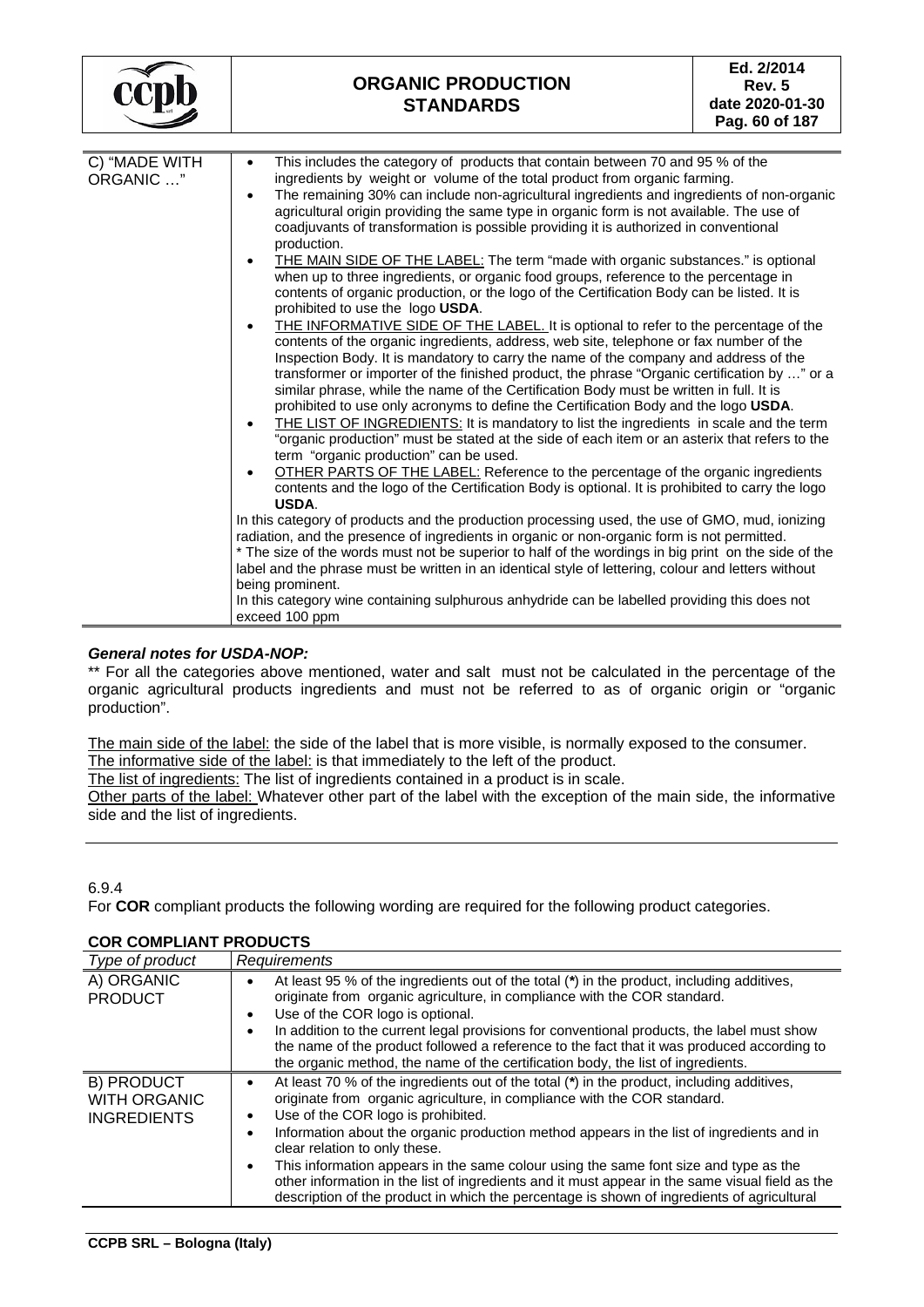

| origin or derived from these that have been produced using the organic method.<br>These phrases may not appear in a colour, format or font that gives more prominence than<br>that given to the product. |
|----------------------------------------------------------------------------------------------------------------------------------------------------------------------------------------------------------|
|----------------------------------------------------------------------------------------------------------------------------------------------------------------------------------------------------------|

### *General notes for the COR scheme*

(\*) For both categories of product, water and added salt must not be included in the calculation for the percentage of ingredients originating from organic agriculture.

All the ingredients are to be listed in order of weight, and those from agriculture and those that are not (if present) must be clearly indicated and additives must be listed using their full name.

The wine can be labelled only with the indication "organic products" or "organic wine"; the indications that refer to the organic origin of the grapes is not admitted.

For products imported into Canada, when the COR logo is used, the information "Produced in…." or "Imported by …" must appear immediately next to this.

# **6.10. WINE-MAKING**

## **6.10.1. General considerations**

#### 6.10.1.1

Except for the prescriptions and advice mentioned in the previous paragraphs of this section dedicated to the processing of agricultural products and foodstuffs obtained by organic production methods, hereinafter shall be examined the main stages of the wine-making process from organically produced grapes.

# **6.10.2. Grape origin**

6.10.2.1

Grapes grown to be processed into wine, in accordance with this subparagraph, must be ORGANIC obtained in compliance with these Standards.

# **6.10.3. Vintage**

#### 6.10.3.1

Grapes must be harvested at the right stage of ripening according to the species of vine and the following processing stages.

#### 6.10.3.2

Manual harvesting is recommended. Mechanical harvesting is tolerated, provided that grapes are crushed as soon as possible, in order to avoid unwelcome oxidation and fermentation episodes.

#### 6.10.3.3

Grapes may be harvested into boxes, baskets, not very high gondolas, palletised or auger and dump selfemptying trailers. As far as packaging and transport conditions of grapes are concerned, reference must be made to paragraphs 6.8 and 6.9.

# **6.10.4. Harvest Crushing**

#### 6.10.4.1

Horizontal and/or vertical and roller grape crushing and picking equipment is used, as well as draining equipment enabling a first separation of must from the solid matter.

# **6.10.5. Pressing**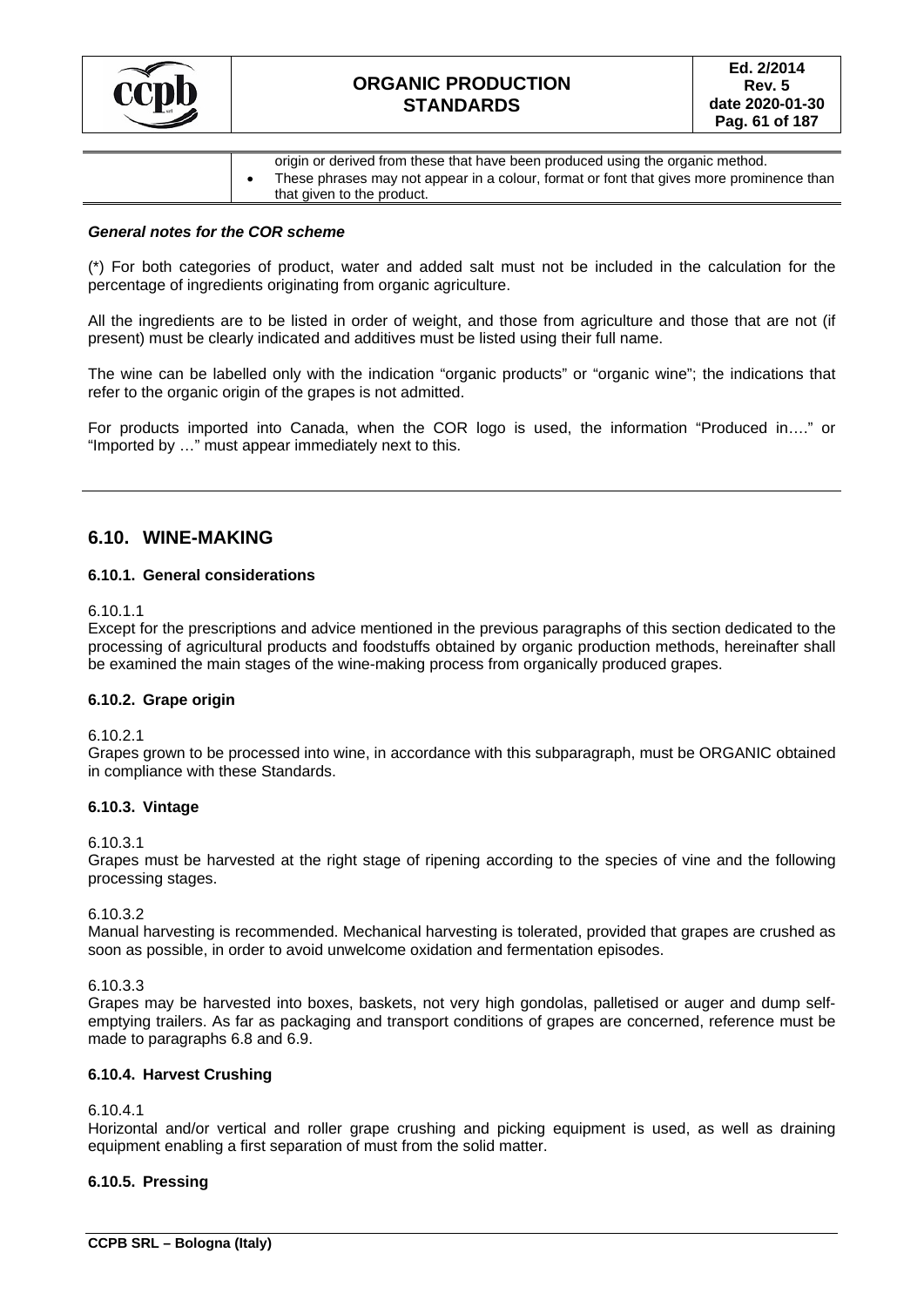

6.10.5.1

Pressing may be performed with air or water pneumatic discontinuous machines by means of a decanter; it is also possible to make use of mechanical horizontal or vertical discontinuous machines. The use of continuous presses is tolerated, provided that, as for all the other equipment involved in the wine-making process, they satisfy the requirements under point 6.3 and that there is no risk of contamination due to the presence of unauthorized products or substances.

## **6.10.6. Maceration**

### 6.10.6.1

Wine-making having recourse to maceration is admitted, where must, during fermentation, remains in contact with the solid fraction for a certain period (barks and grape-seeds).

#### 6.10.6.2

Hot and carbon maceration is also admitted. In these cases, the use of micro-organisms (enzymes and yeasts) is also tolerated, as envisaged in Part A.2 Annex VIII of these Standards.

## **6.10.7. Store vessels and equipment**

#### 6.10.7.1

The features that wine-making equipment and store vessels must have are described under previous point 6.3. As far as wine-making equipment is concerned (pumps, augers, ducts, valves, filters, etc..) and, in particular, regarding parts which are in direct contact with wine, the use of materials such as iron, bronze, copper or any other alloy containing the latter element is prohibited.

#### 6.10.7.2

Wine storage vessels may be made of wood, glass, stainless steel and concrete lined with epoxy resins. In any case, such vessels should preferably be used only in organic production. In the case of wooden vessels, these must be accurately cleanable in order to avoid any possible contamination.

#### 6.10.7.3

The use of cloths or fibrous material is tolerated, provided that these are only used for the purpose of winemaking and are appropriately sanitised before each use.

#### 6.10.7.4

By derogation therefrom, the use of materials other than those recommended and admitted is tolerated, provided that these have already been used in the factory for no more than five years since the implementation of the inspection system.

#### **6.10.8. Alcoholic fermentation**

#### 6.10.8.1

In order to enhance the fermentation process, it is recommended to oxygenate must, to trigger fermentation using musts obtained from organically grown grapes, i.e. which are under active fermentation, and to prepare the "pied de cuve". The use of indigenous yeasts, selected and guaranteed yeasts is admitted, as envisaged in Annex VIII bis to these Standards.

#### 6.10.8.2

The use of sulphur dioxide depends on the maximum quantities fixed in the addendum to Annex VIII to these Standards. These levels are admitted exclusively for must that undergo in wine-making process and not for the production of grape-juice, fruit-juice, drinks or sweeteners for food, for which is not admitted the use of sulphur dioxide.

#### 6.10.8.3

If necessary for the nutrition of yeasts, the use of the substances listed in the addendum to Annex VIII to these Standards is admitted.

As an aid to fermentation it is possible to have recourse to yeast crust and cellulose, with the limitation set in the Annex VIII bis to these Standards.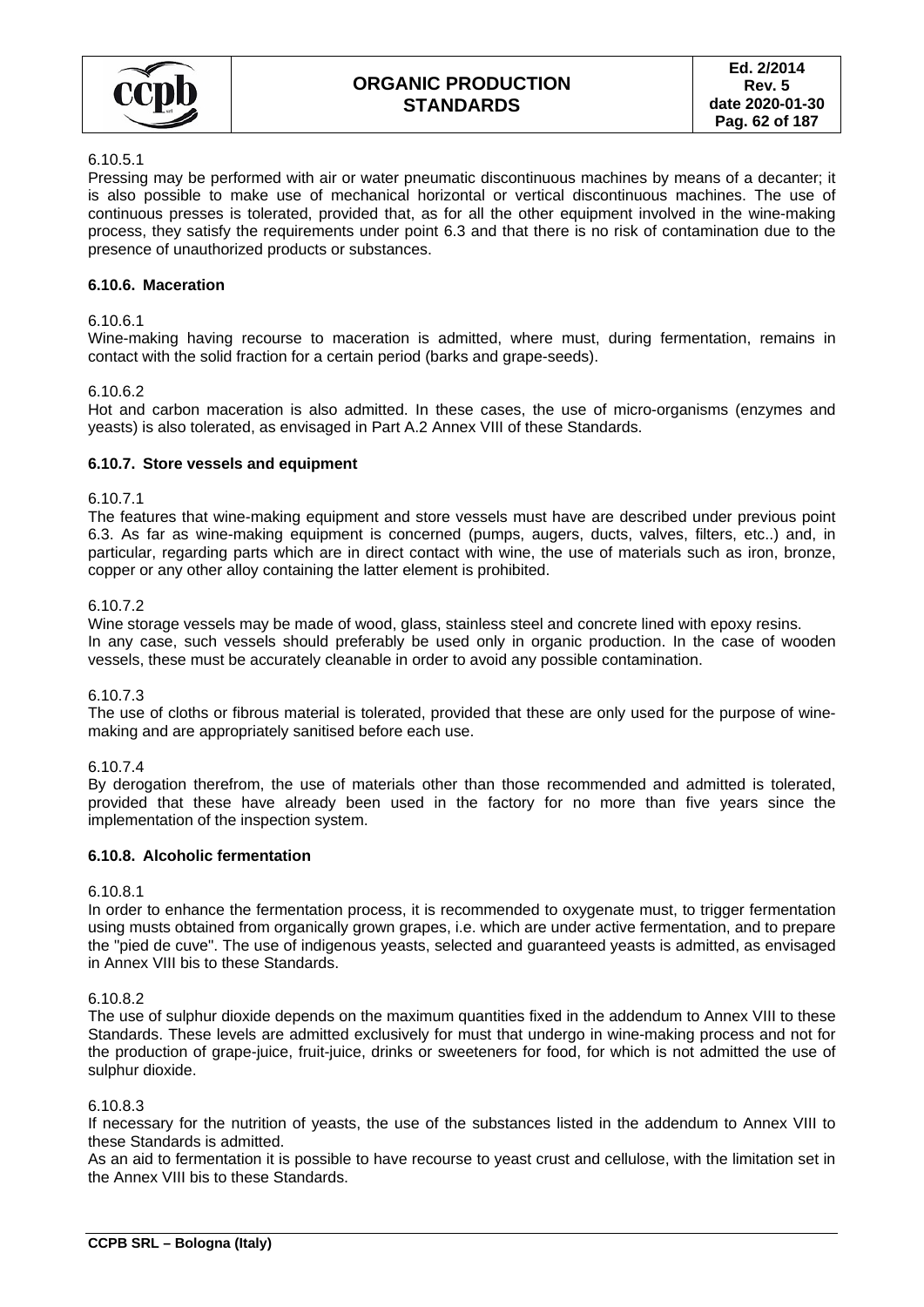

## **6.10.9. Malolactic fermentation**

### 6.10.9.1

This kind of fermentation, advised for overly acid wines and quality red wines, may be enhanced by selected lactic bacteria cultures with pre-multiplying over part of the must and/or of the wine belonging to the same lot obtained form organically grown grapes.

# **6.10.10. Sulphatization**

## 6.10.10.1

This practice has been used since ancient times to reclaim wine vessels, to prevent unwelcome colour and taste alterations and to inspect grape microflora activity. However, since the toxicological effects of such practice are well known, it is mandatory to implement all possible alternative methods in order to minimise the use thereof.

## 6.10.10.2

Sulphur dioxide may be used in the following forms: in its gas state, as potassium meta-bisulphite and as pressed sulphur. Sulphur dioxide may be added immediately after harvest crushing and/or pressing, according to the quality of wine concerned, during maceration, if performed, after alcoholic and/or malolactic fermentation, at the same time of wine decanting, during wine clarification and stabilization, and bottling.

#### 6.10.10.3

Sulphur dioxide may be used in wines obtained from organically grown grapes in accordance with the restrictions mentioned in the addendum of Annex VIII to these Standard. These levels are admitted exclusively for must that undergo in wine-making process and not for the production of grape-juice, fruitjuice, drinks or sweeteners for food, for which is not admitted the use of sulphur dioxide.

#### **6.10.11. Racking and pressing**

#### 6.10.11.1

Through the racking process, must-wine is separated from marc. In must-wine, turbulent fermentation makes place to slow fermentation, where sugar is definitely processed into alcohol, while marc is fed on to the pressing process in order to recover wine contained therein. The racking is performed in contact with the air and, therefore, it may be useful to add sulphur dioxide, bearing in mind the restrictions mentioned in the addendum of Annex VIII of these Standards. These levels are admitted exclusively for must that undergo in wine-making process and not for the production of grape-juice, fruit-juice, drinks or sweeteners for food, for which is not admitted the use of sulphur dioxide.

# **6.10.12. Fining of musts and wines**

#### 6.10.12.1

In order to obtain steadily clear wines, it is possible to have recourse to all physical practices such as static cold fining, the use of decanters, centrifugation, filters, ultra-filters, floaters and thermal treatments. In the case of filtration, the pore diameter can not be less than  $0.2 \mu m$ .

#### 6.10.12.2

The most suitable wine fining method is prolonged storage. In order to speed up the process, the following methods may be applied: filtration, centrifugation, clarification.

#### 6.10.12.3

Techniques for removing cloudiness may envisage the use of sulphur dioxide, of pectolithic and proteolytic enzymes and of the clarification aids listed in the addendum of Annex VIII of these Standards, with respect of the limitation provided.

# **6.10.13. Stabilization**

#### 6.10.13.1

Clarifying and filtering practises are not enough to keep wine clear until the time for consumption has come. It is advised, therefore, to allow for a prolonged fermentation on fermentation lees as well as for an induced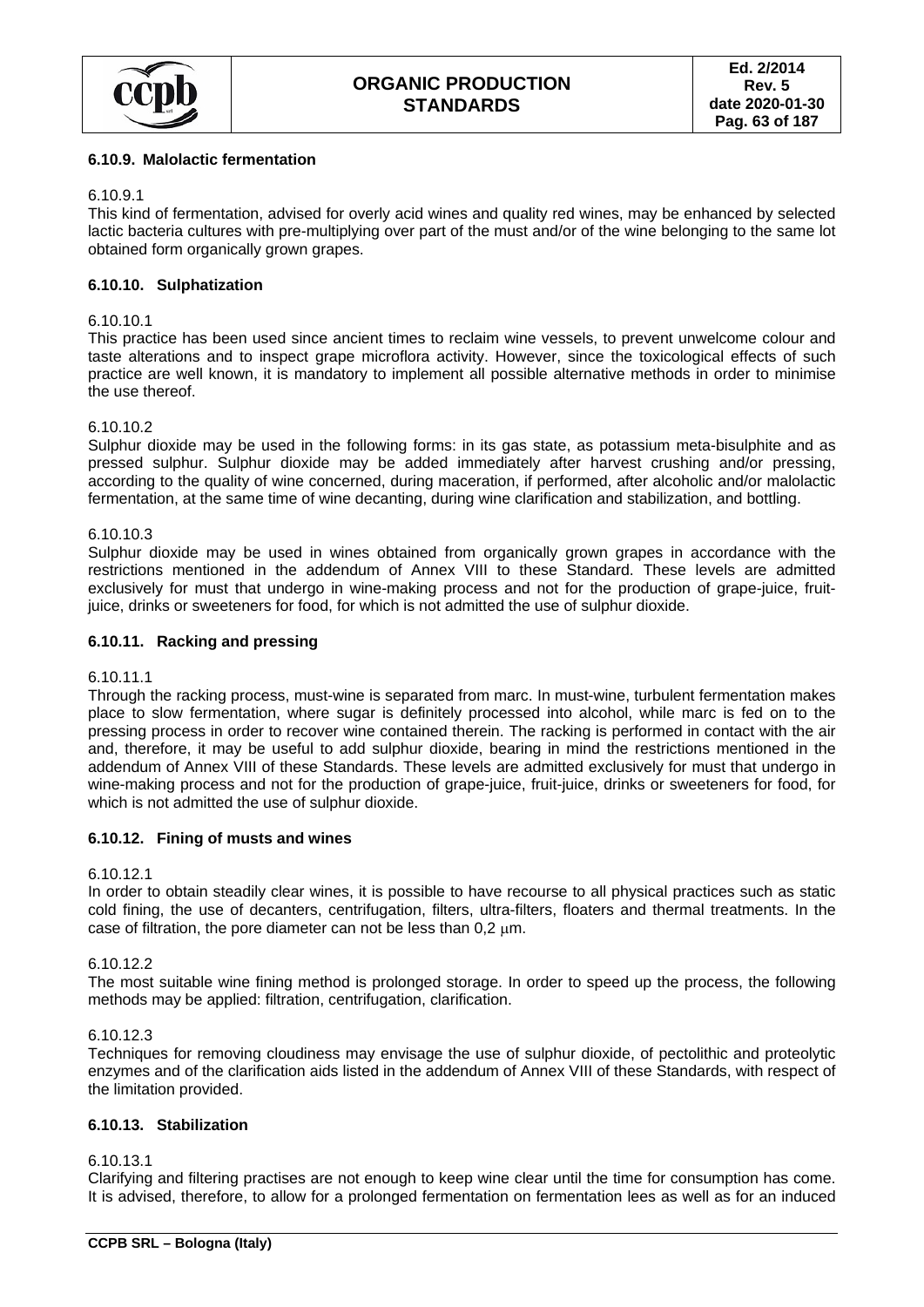

malolactic fermentation. Artificial refrigeration, pasteurisation, filtration by means of front-flow or tangentialflow membrane filters are allowed.

6.10.13.2

The addition of the substances listed in the addendum of Annex VIII of these Standards is allowed, with respect of the limitation provided.

## **6.10.14. Packaging**

6.10.14.1

It is recommended to carry out packaging under aseptic conditions with wine saturation by means of inert gases with respect of the limitation listed in the addendum of Annex VIII of these Standards.

#### 6.10.14.2

The use of sulphur dioxide is admitted in accordance with the restrictions mentioned in the addendum of Annex VIII to these Standards, in addition to substances mentioned in subparagraph 6.10.13.2.

## **6.10.15. Natural alcoholic strength increase**

6.10.15.1

It is advised to increase wine alcoholic content by selecting, thinning out and mixing grapes. It is also admitted, as well as the use Rectified Concentrated Must (RCM) or Concentrated Must (CM) obtained from organically grown grapes.

In this case and for the purposes of the certification of products in equivalence to the reg. EC 834/2007, the increase in natural alcoholic strength by volume may not exceed 1,5% by volume; this limit may be raised to 2% by volume in years characterized by extremely unfavorable weather conditions. To this end, the operator must submit to CCPB appropriate reasoned request.

The use of MCR or MC can take place on fresh crushed grapes, grape must, grape must in fermentation or new wine still in fermentation.

In any case, the addition of MCR or MC can not have the effect of increasing the initial volume of fresh crushed grapes, grape must, grape must in fermentation or new wine still in fermentation by more than 6,5%.

6.10.15.2

In any case, sugar must not be used in the wine-making process.

#### **6.10.16. Acidity correction**

6.10.16.1. Acidification

6.10.16.1.1

The use of tartaric acid and citric acid is allowed.

#### 6.10.16.2. Deacidification

6.10.16.2.1

In chemical deacidification may be used the substances listed in the addendum of Annex VIII of these Standards, with respect of the limitation provided.

In the case of organic deacidification, malolactic fermentation and the use of selected yeasts and lactic bacteria play an essential role.

# **6.10.17. Colour correction**

6.10.17.1

This practice allows for mixing two wines with organically grown grapes or using more coloured wines or very red wines produced from organically grown grapes.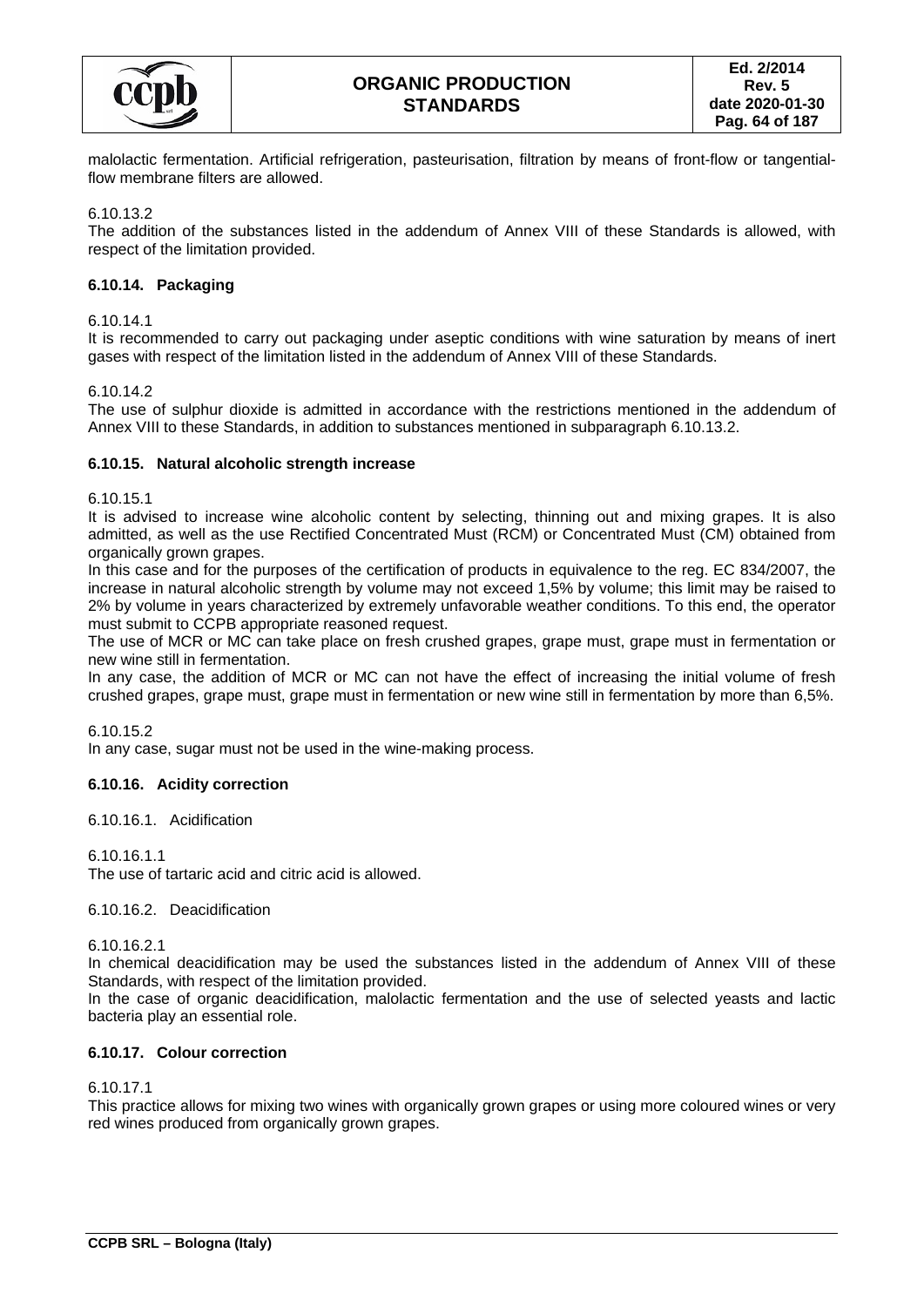

6.10.17.2

If there is a need to decolour wine, recourse to decolouring carbon is admitted, provided that this is subsequently removed by the clarifying and filtering processes, and with respect of the limitation provided in the addendum of Annex VIII of these Standards.

# **6.10.18. Packaging/Bottling**

6.10.18.1

Materials for containing wine or coming in contact with it must comply with the requirements established under point 6.7.

6.10.18.2

Bottles may be closed using single-item silicon corks or composite corks, provided that the part coming in contact with wine is made of natural cork and with a thickness not lower than 5 mm, or metal crown or screw caps.

## **6.10.19. Winery cleaning, disinfecting and disinfesting agents**

6.10.19.1

Products used for cleaning and sanitising wineries, bottling and storage premises and the equipment used must comply with the requirements under subparagraphs 6.3.5-6.3.6-6.3.7-6.3.8-6.3.9.

6.10.19.2

Disinfestation must be performed in accordance with the requirements under paragraph 6.4.

# **6.10.20. Other conditions**

6.10.20.1

Any wine heat treatments exceeding a temperature of 65°C are not permitted.

6.10.20.2

The use of ion-exchange resin is only permitted for must to be used in the production of concentrated, rectified must (CRM).

With particular reference to the **USDA-NOP** certification scheme, substances used for the cleaning/regeneration of the resins must be included in the national lists of permitted substances.

# **6.11. PREPARATION AND SERVING OF MEALS**

# **6.11.1.General**

6.11.1.1

Except for the requirements and advice given in the previous paragraphs of the present chapter devoted to the transformation of agri-food products obtained by organic methods, this section takes into consideration the activities of preparing and serving food, otherwise known by the term 'catering', and analyses below the main steps which comprise the preparation and serving of food obtained from organic farming.

6.11.1.2

For the purposes of this Standard can be defined as:

a) organic dish: dish composed of at least 95% organic ingredients of agricultural origin (by weight, excluding water and salt);

b) dish with organic ingredients: dish consisting of at least one organic ingredient of agricultural origin. It is also forbidden to use the same organic and non-organic ingredient in the same production unit, unless the production units is equipped with a single flat-level accounting system (loading / unloading register).

# **6.11.2. Kinds of facilities**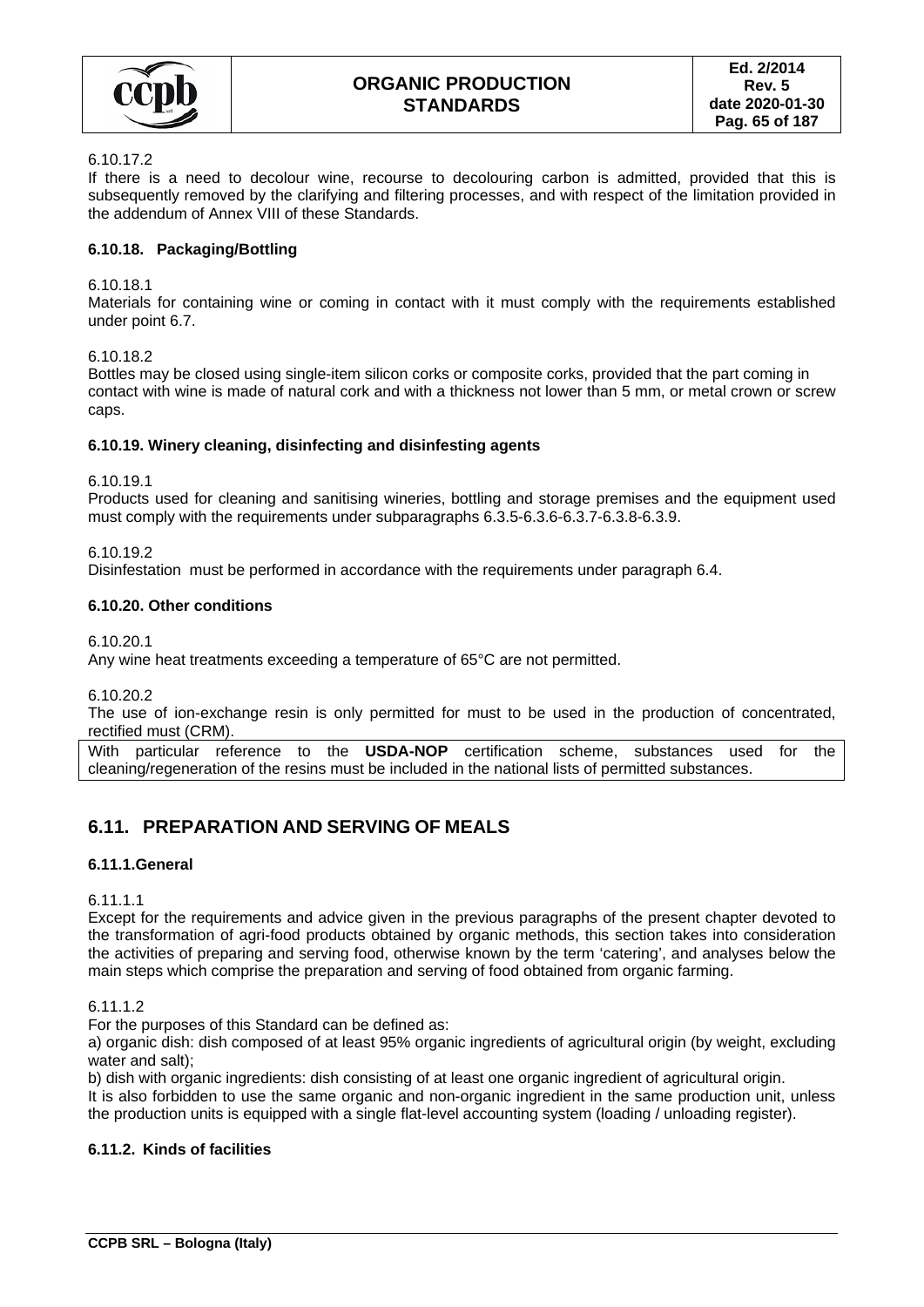

# 6.11.2.1

The buildings and/or facilities for food preparation to which the rules of this section are applicable are comparable to any facility for the transformation and conditioning of agri-food products.

- These can be subdivided into the following categories:
- cooking and preparation facilities;
- cooking, preparation and serving facilities;
- serving facilities, such as for example, canteens or areas only for serving or distribution;
- serving and conditioning facilities in which, besides the serving of food there are also conditioning activities such as portioning which can be considered as a kind of preparation activity.

# 6.11.2.2

All the facilities listed above which are for the preparation and serving of food obtained from organic farming must be subjected to the activities of inspection and certification in compliance with the present rules, with the exception of facilities destined only for the serving of food if the meals arrive already in single portions and are correctly labelled according the sense of point 6.9 of the present Standard, in other words they are not subject any kind of handling.

## **6.11.3. Acceptance of raw materials**

## 6.11.3.1

The raw materials and/or ingredients originating from organic farming and destined for use in producing the meals covered by this section must all be appropriately certified and/or labelled as required by section 6.9 of the present Standard.

# 6.11.3.2

At the time of acceptance in the preparation facilities, in addition to suitable quality and quantity checks, the certification documents and/or labelling documents must be found in order to show their identification details in the special stock book as described in paragraph 6.11.6.

#### **6.11.4. Storage**

# 6.11.4.1

All the ingredients coming from organic farming must be appropriately identified and stored separately from other ingredients that do not conform to the present regulations. The stores, refrigerator cells and all the spaces destined for storage must be provided with special areas suitably identified where raw materials and/or ingredients from organic farming are stored.

6.11.4.2

In all cases it is not allowed to simultaneously store in the same room the same product obtained from both organic and conventional farming methods unless they are in closed packaging, in which case it is necessary to resort to separate stores, rooms and/refrigerator cells.

# **6.11.5. Preparation method**

All the equipment used for the preparation of meals from organic products must be exclusively used for such products only.

6.11.5.1

The preparation of meals from organic farming products must be done in compliance with the requirements of section 6.6. All the equipment used during preparation process (worktops, pans, saucepans, casseroles, plates, kitchen utensils, domestic electrical appliances, etc.) must be suitably cleaned before their use in order to avoid the presence of residues from previous work and dedicated "in time", in other words they are used exclusively at the time in which organic products are being prepared.

#### 6.11.5.2

In the work area and in the kitchen it is permissible for the simultaneous presence of the same product in both conventional and organic form loose because there is equipment dedicated both "in time" and "in space". If this is not the case loose conventional products must be prepared and present in the kitchen at different times from the analogous organic products in order to avoid the possibility of their mixing.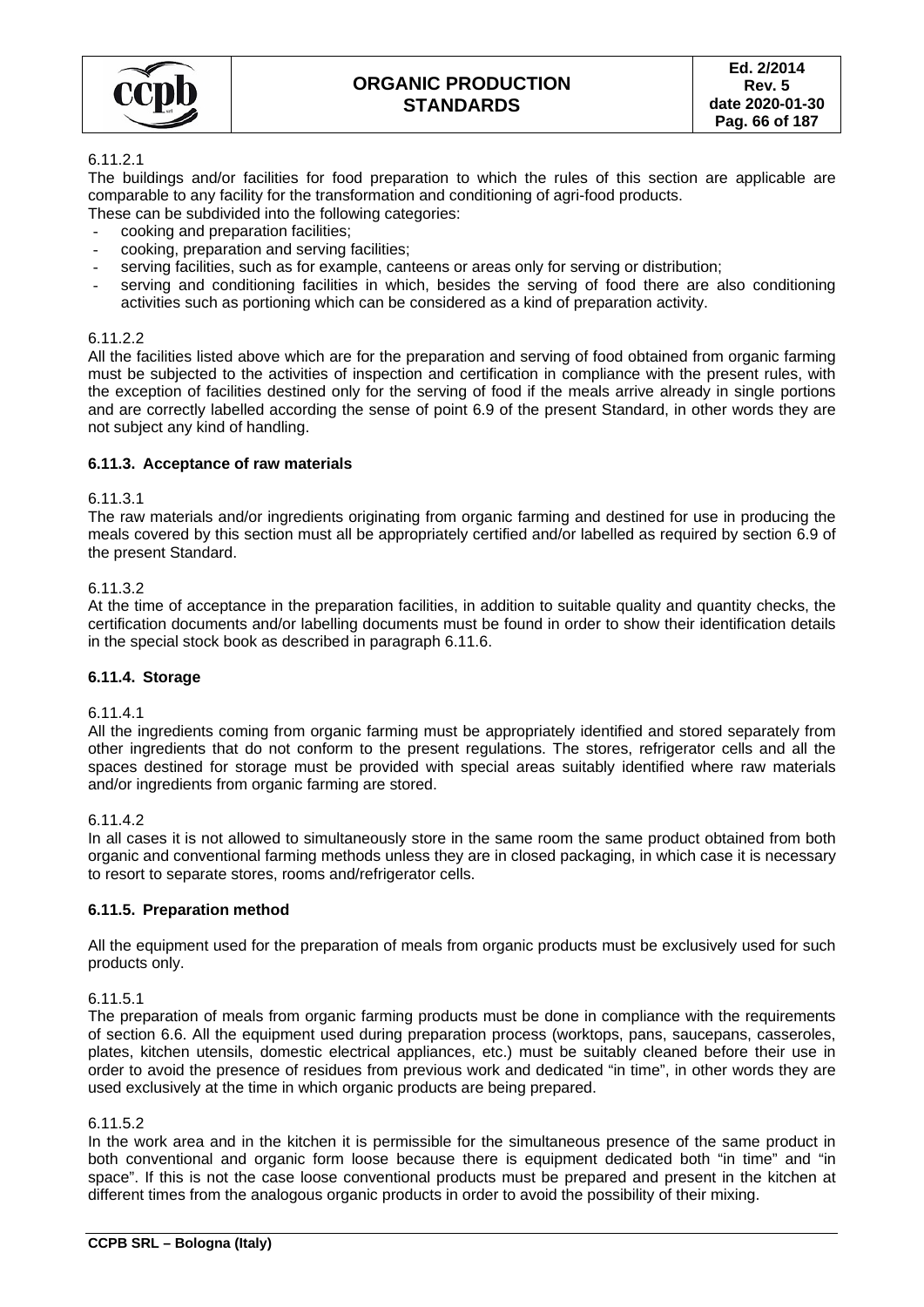

# 6.11.5.3

During the various phases of preparation, the organic farming products must be suitably identified in order to avoid the possibility of mixing with conventional products. The same can be said for cooking accessories, the same water cannot be used indiscriminately for organic foods and conventional foods. Accessories such as oil and vinegar must also be organically produced.

This means that all the containers and packaging nearest to the product are to be identified using methods given by the Certification Body.

### 6.11.5.4

All the facilities and equipment used must be completely cleaned before each session in which organic food is to be prepared in order to avoid the loss of its integrity or other types of contamination. The products that may be used are listed in paragraph 6.3.8 of the present Standard; while the surfaces which may cone into contact with the organic products are covered by paragraph 6.3.10.

## 6.11.5.5

In the serving areas in which conditioning activities such as simple portioning takes place, the organic products that form a part of the meal subject to inspection and certification may not be present at the same time as similar products of conventional farming origin.

## **6.11.6. Documents and records**

## 6.11.6.1

All the buildings and/or facilities for preparation of food which are subject to inspection and certification as required in paragraph 6.11.2 must submit the "Organic production activity notification" and/or an application for certification as requested by the specific certification scheme, including all the necessary documents, for each individual building and/or facility as required by the regulations in force.

### 6.11.6.2

The operators, in addition, are to send the recipes for each dish subject to certification to the Certification Body showing the composition by grams weight for each ingredient and the method of preparation. The preparation may take place only after authorization has been received from the inspection organisation.

#### 6.11.6.3

Every single building and/or facility must keep a record in a stock book of the date, origin, type and quantity of the organic products used in the preparation of the dishes from organic products; the same procedure is to be applied to the cooking mediums (oil, lard, etc.) that may be used and for all the products left over from previous preparations that are to be used again in the preparation of organic dishes.

#### 6.11.6.4

The buildings and/or facilities in which only the serving of food takes place, without any kind of further conditioning, in other words where the dishes are already packed and labelled according to the sense of point 6.9 of the present regulations, do not need to fill out the special stock book.

#### 6.11.6.5

In the recording of organic dishes reference must always be made to the number of plates or portions except in the case of fruit for which it is possible to refer either to the both the number of plates or portions and the weight expressed, for example, in kilograms.

#### 6.11.6.6

Every single building and/or facility must also have a work record which corresponds to collection of recipes presented to the Certification Body, required in paragraph 6.11.6.2. and which must be collected as originals or copies in each facility notified.

#### 6.11.6.7

All the documents required pertinent to each building and/or structure must be managed centrally for later transferral, on paper and/or electronically to the individual buildings and/or facilities.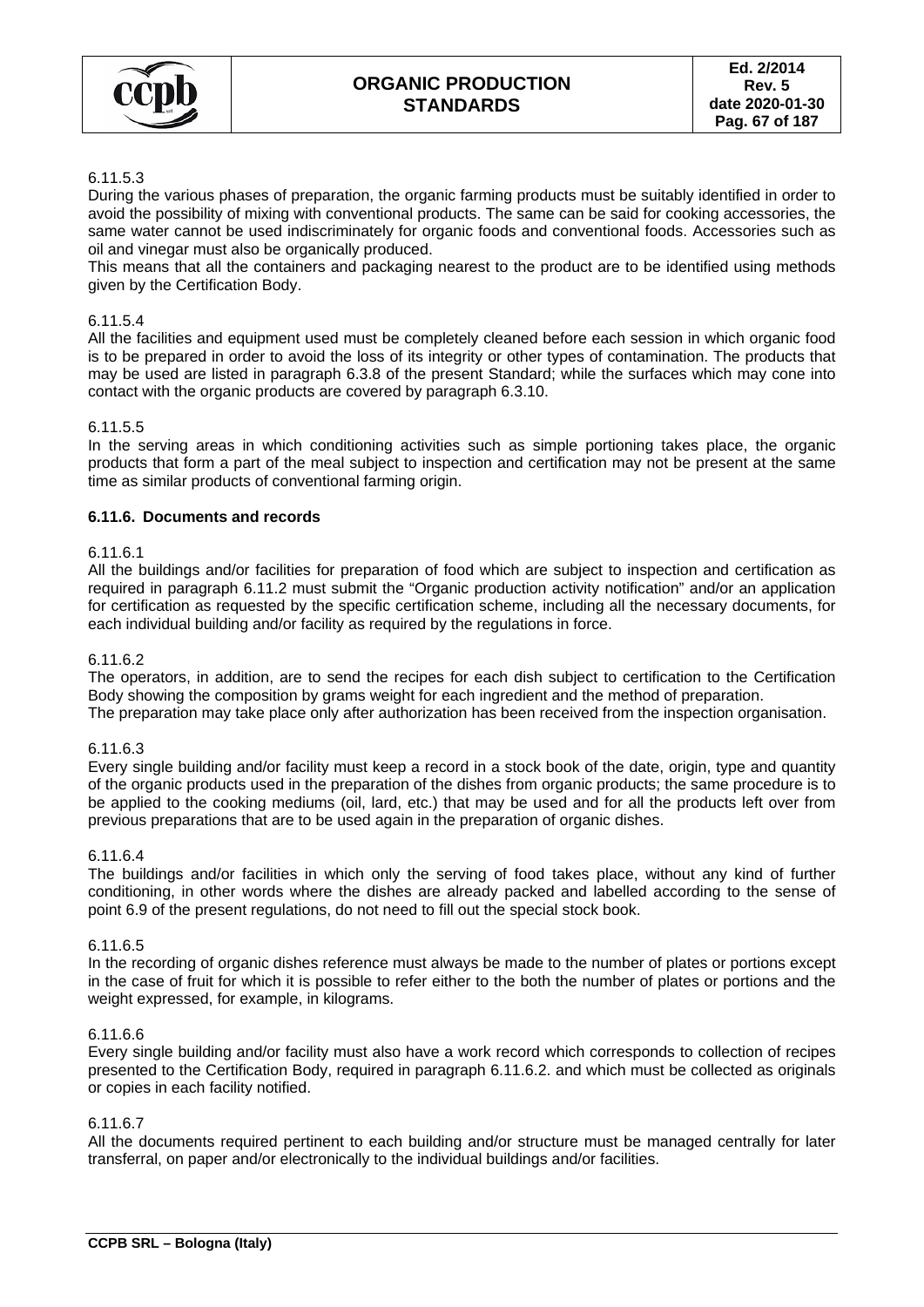

# **6.11.7. Packaging**

## 6.11.7.1

With the exceptions as required in section 6.7 of the present Standard, the dishes obtained from buildings and/or facilities subjected to inspection and certification can be packaged and transported in single or multi portion containers made of materials covered by the laws in force. These containers must be clean and not contaminated by substances that negatively influence the integrity and the quality of the products. All the containers destined for conservation and/or the transport of the organic products must be suitably identified as required in paragraph 6.11.5.3.

# 6.11.7.2

If the dishes arrive at the final consumer packed individually, these must be suitably labelled in accordance with the requirements of section 6.9 of the present Standard depending on the type to which they belong.

## **6.11.8. Transport**

## 6.11.8.1

The dishes placed in single or multi portion containers can be transported to other buildings and/or facilities for serving and/or conditioning provided that these containers have been suitably identified and are accompanied by documentation containing at least the following details:

- name and address of the person responsible for preparing the food;
- name of the dish accompanied by the indication of the organic production method;
- document numbered sequentially that attests to the method of production, origin, the dish, the addressee, the composition of the load, the number of parcels, reference to the shipping documents and the date.

## 6.11.8.2

In regard to the management of vehicles assigned to transport, reference is made to the provisions of paragraphs from 6.8.4 to 6.8.8 inclusive specifying that, in the case of dishes, the simultaneous transport of organically produced and conventional products is permitted also when the containers destined to contain organic dishes are not sealed but suitably identified and so that it is possible to ensure the absence of contamination caused by other products transported or by packaging and/or containers previously used for the transport of products that do not conform to the present regulations.

#### **6.11.9. Issue of certificates**

#### 6.11.9.1

The document that attests to conformity with the present rules in regard to dishes obtained in the preparation buildings and/or facilities notified in compliance with the regulations in force is the certificate of conformity showing a list for each individual building and/or facility of the dishes prepared.

#### 6.11.9.2

The issue of the certificate of conformity, results from the operator concerned sending a request specifying the production units involved, the dishes for which the release of a certificate is requested, the recipes showing all the ingredients and relative weights in grams and the method of preparation for every single dish as well as the preparation and serving plan for every single building and/or facility involved.

#### 6.11.9.3

The certificate of conformity must be on display as it was issued by the Certification Body in a visible place and accessible to whoever intends to examine it in the buildings and/or facilities for serving and/or preparing at the times the serving and/or preparation takes place of the dishes referred to in the certificate in order to avoid deceptive publicity or the incorrect use of the certificates released.

#### 6.11.9.4

The certificate of conformity must refer to the organic product or the product with ingredients originating in organic farming as required in section 6.9 of the present Standard depending on the category in which the dish certified falls.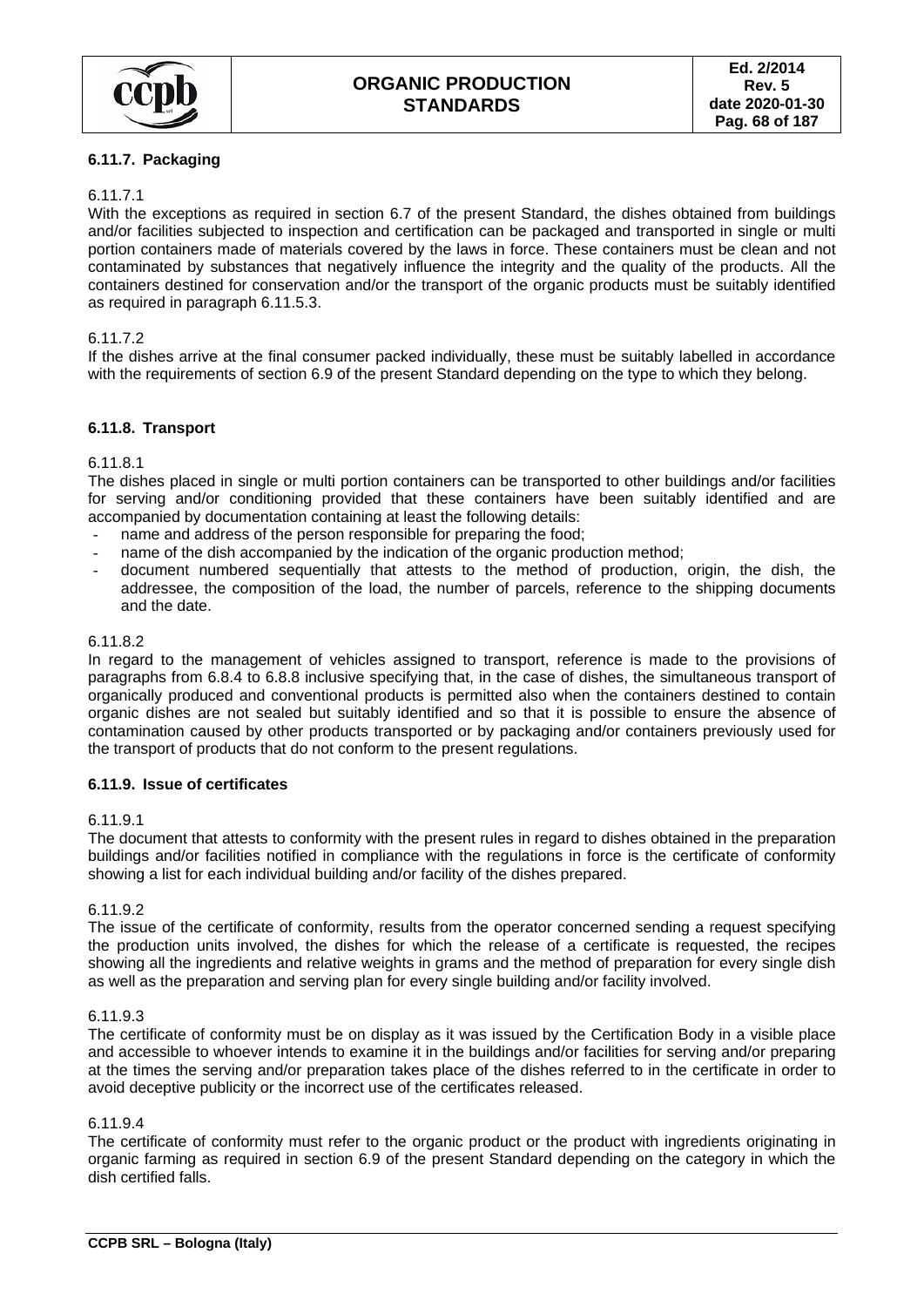

# 6.11.9.5

The operator, on the basis of the records referred to in paragraph 6.11.6, is required to give evidence to the consumer, through signs and / or flyers and / or equivalents means, of the total % usage of organic ingredients of the total ingredients of agricultural origin purchased by it.

# **6.12. PREPARATION AND MARKETING IN RETAIL OUTLETS**

## **6.12.1. General comments**

## 6.12.1.1

Aside from the provisions and recommendations given in the previous paragraphs of this section dealing with the processing, packaging and trading of organic products, this section will examine the activities of preparing and marketing of organic products, whether these are fresh or processed, in retail outlets and it will then present an analysis of the principal stages of the preparation and marketing process.

## 6.12.1.2

Retail outlets that wish to prepare and market organic products, must accept being subject to inspection and certification activities in compliance with these Standards.

## **6.12.2. Acceptance**

## 6.12.2.1

Organically produced raw materials, ingredients and/or finished products intended for preparation and marketing that are the subject of this section but be appropriately certified and/or labelled as such, as required by section 6.9 of these Standards.

### 6.12.2.2

As soon as products are accepted by preparation units, in addition to the appropriate quality and quantity checks, operators much verify that the certification documents and/or labels are present, in order to keep the necessary records.

#### **6.12.3. Storage**

#### 6.12.3.1

All organically produced products must be clearly labelled as such and stored separately from other products that to not comply with these Standards.

#### 6.12.3.2

Packaged and labelled organic products need not be stored in a special dedicated area. Loose products, appropriately labelled, must be stored in, special dedicated areas, clearly identified as such.

#### **6.12.4. Preparation and packaging: general comments**

#### 6.12.4.1

Organic products must be prepared in compliance with the provisions of section 6 of these regulations. All equipment (machines, work surfaces, utensils, domestic appliances, casseroles, plates, containers etc.) used in an area where mixed food is prepared, or where both organic and conventional products are prepared, must be dedicated to organic products or managed in order to avoid contamination following working instructions developed on the basis of a risk analysis of such events. All equipment must be thoroughly cleaned before use in order avoid any residue remaining from previous preparing activities and dedicated to the preparation of organic products while these are being prepared.

## 6.12.4.2

During the different preparation stages, organic products must be suitably identified to avoid any risk of their being mixed with conventional products. In order to do this, all containers and packaging must be labelled in ways that is reported to the Certification Body.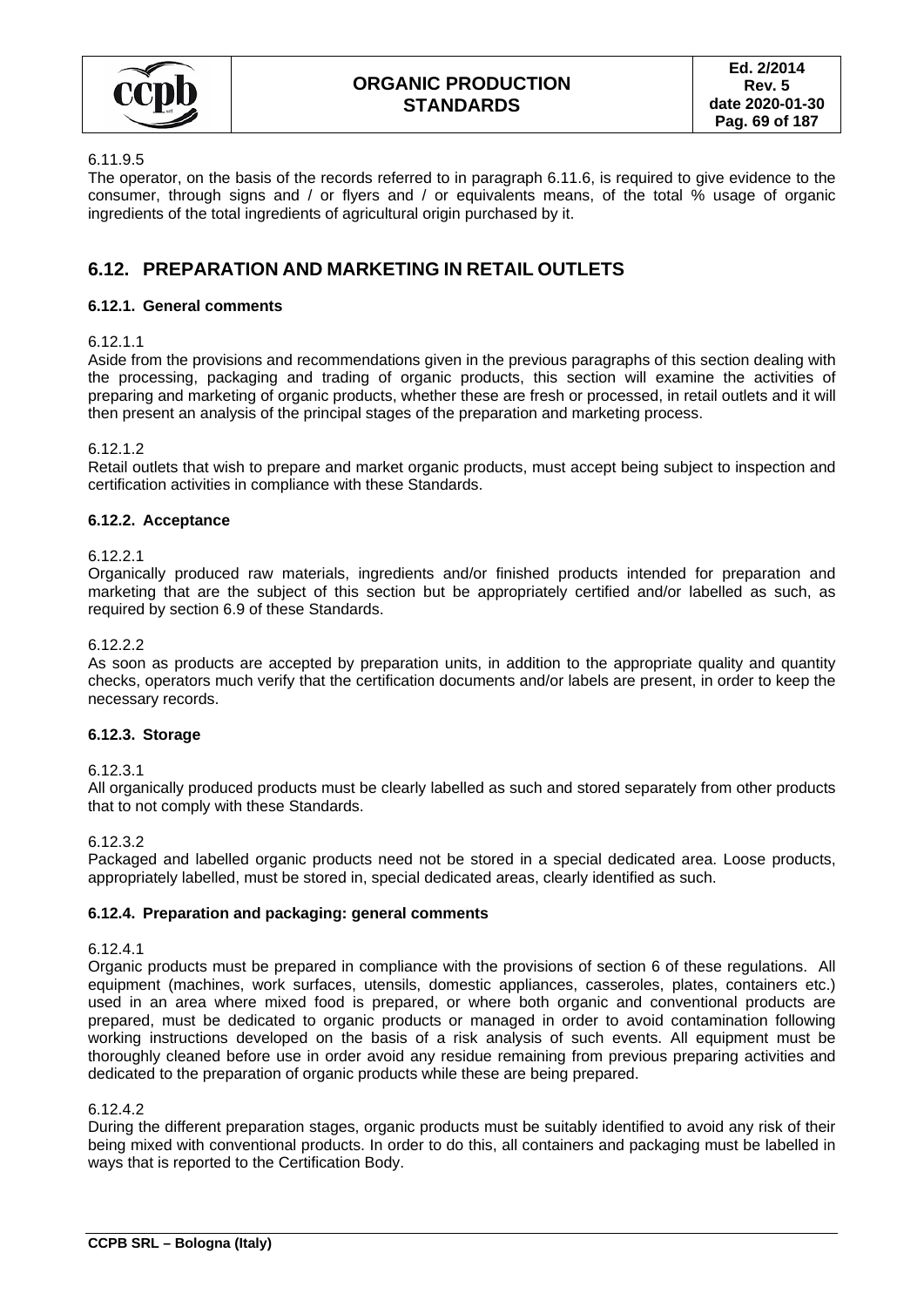

6.12.4.3

All the areas and equipment used for the preparation of organic products must be thoroughly cleaned before the preparation cycle begins in order not to damage the integrity of the products or risk any other type of contamination. All the usable products are listed in paragraph 6.3.8. of these Standards and the surfaces that may come into contact with organic products are given in paragraph 6.3.10.

## **6.12.5. Bread and pastries department**

### 6.12.5.1

In the event of its not being possible to dedicate all the equipment to organic products during preparation, a risk analysis must be performed that takes into account the risks of cross-contamination of tools, containers and equipment (e.g. ovens) and that provides for adequate identification of the containers used.

During the production processes, all flour dusting should be done using organic flour and the lubricating oil in the mixing bowls and/or baking tins must come from an organic source. If both organic and conventional products are being prepared at the same time, the organic products must be given different shapes from those produced with conventional flour.

## **6.12.6. Salami and cheese department**

## 6.12.6.1

If both organic and conventional products are present in the preparation department, organic cheese must be cut in a specially dedicated area using dedicated utensils, as is also the case for cooked and cured meats which must have their own slicer. If it is not possible to use dedicated tools and equipment throughout such operations, a risk analysis must be performed that takes into account the risks of cross-contamination of tools and containers and that provides for adequate identification of the containers used.

## **6.12.7. Butchery department**

6.12.7.1

If both organic and conventional products are present in the preparation department, organic meas must be cut in a specially dedicated area using dedicated utensils, as is also the case for cooked and cured meats which must have their own slicer. If it is not possible to use dedicated tools and equipment throughout such operations, a risk analysis must be performed that takes into account the risks of cross-contamination of tools and containers and that provides for adequate identification of the containers used.

# 6.12.7.2

Packaging for organically produced meat should preferably use trays of a different colour from those used for the same conventionally produced products. If this is not possible, a risk analysis must be performed and the necessary precautionary measures taken, including adequate training of departmental staff.

#### **6.12.8. Fruit and vegetable department**

6.12.8.1

In performing an appropriate risk analysis for this department, the following points must be taken into consideration:

- risks of cross-contamination of tools, containers;
- clear unmistakable identification of containers.

However, the following precautions must be taken:

- in non-exclusive sales outlets, sales of loose organic product must always be supervised (product served to the public by a shop assistant) or sales must be done on clearly separated areas that are easily identifiable by the consumers and with a dedicated set of scales. In order to avoid the risk of any mixing with conventional products, measures must be taken to make it possible to identify unequivocally references to organic products (e.g. by stamping) and that arrange for the use of dedicating packaging materials (different colour bags) that are different from those normally used for conventional products;
- if shopkeepers remove or alter the original labelling and/or the original packaging, this must maintain the product's traceability as required by law;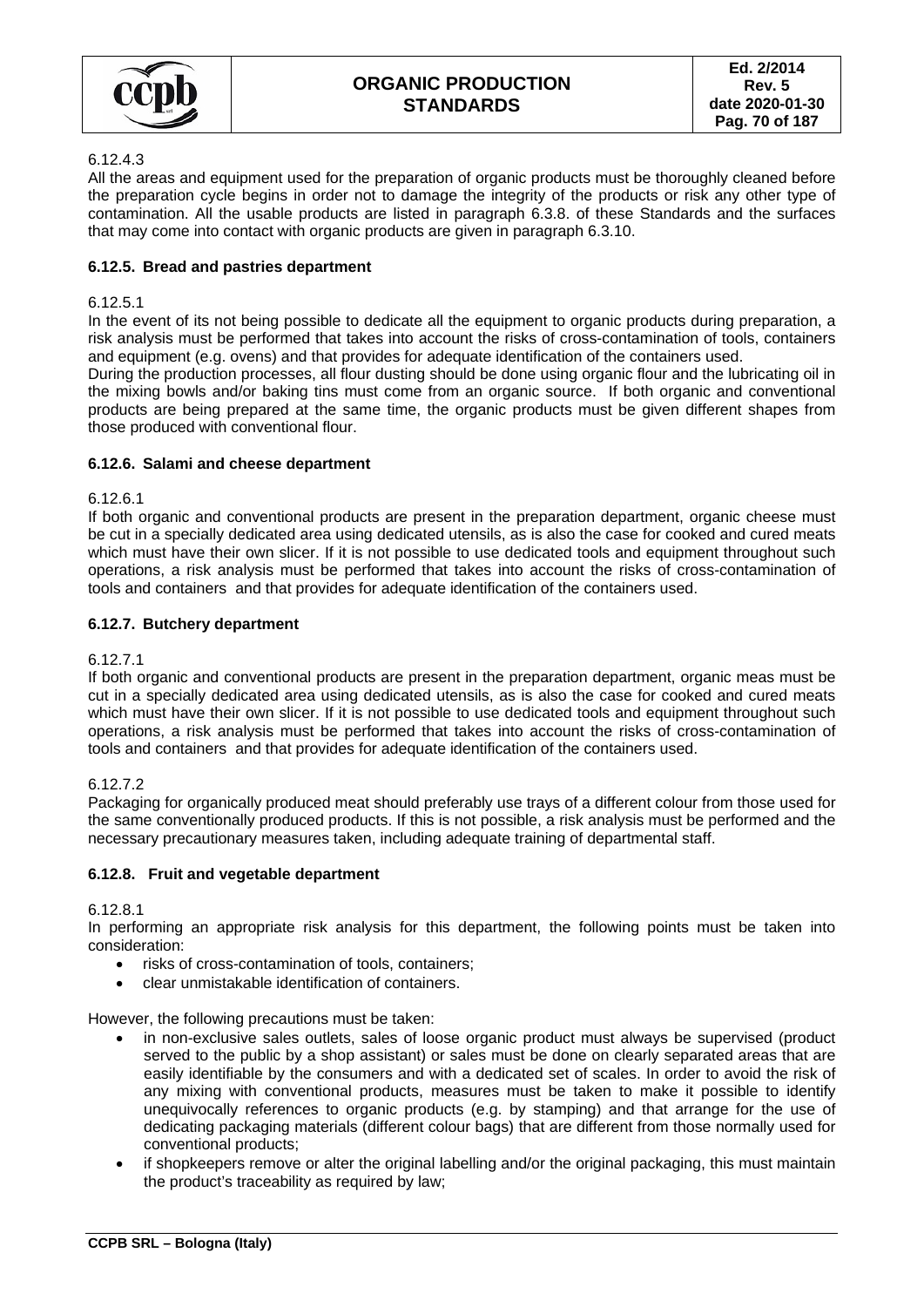

 if sold in non-exclusive outlets displays (posters, chalkboards etc.)for organic products must be clearly distinguishable from those used for conventional products. Such displays must be placed in direct proximity to the shelves or part of the shelves dedicated to organic agriculture products.

## **6.12.9. Labelling**

6.12.9.1

Packs of products intended for the end consumer must be suitably labelled in terms of the provisions of Section 6.9 of these Standard, according to the class of product to which they belong.

## **6.12.10. Documents and records**

#### 6.12.10.1

Sales outlets that are subject to control and certification as set out in paragraph 6.12.1.2, must submit the "Organic production activity notification" or application for certification, as required by the particular type of certification, for each retail outlet, accompanied by all the required documents.

#### 6.12.10.2

In order to guarantee the traceability of every product, records of every raw material and/or ingredient used in these processes must be kept by the company in question in the following ways:

- records of products entering and leaving the premises, and the flow of goods, by filling in the record forms supplied by the Certification Body for each relevant department in the outlet. The records may be kept on paper or in electronic form.
- the required record forms supplied by the Certification Body are the work record and the loading/unload schedule.

#### 6.12.10.3

From the loading/unloading schedule it must be possible to check the date, origin, nature and quantity of organic products entering the outlet, for both ready for sale products and those to be processed. For processed products, it is necessary to keep a record system that can analyse show the production flows, in order to ensure goods remain traceable and that quantities remain consistent. Furthermore, it should be possible to check from these records that the quantities of outgoing products match the quantities of those processed.

The loading/unloading schedules must be updated at least every fifteen days for products bought, intermediate products and for products sold and processed and for the labels used.

#### 6.12.10.4

Record forms supplied by the Certification Body, including print-outs, must be suitably and safely filed on the premises of the outlet, under the supervision of the person responsible for organic production. Records produced as part of the management system used by operators may be used, and copies of such records may also be filed electronically provided that the information referred to above is readily available and accessible.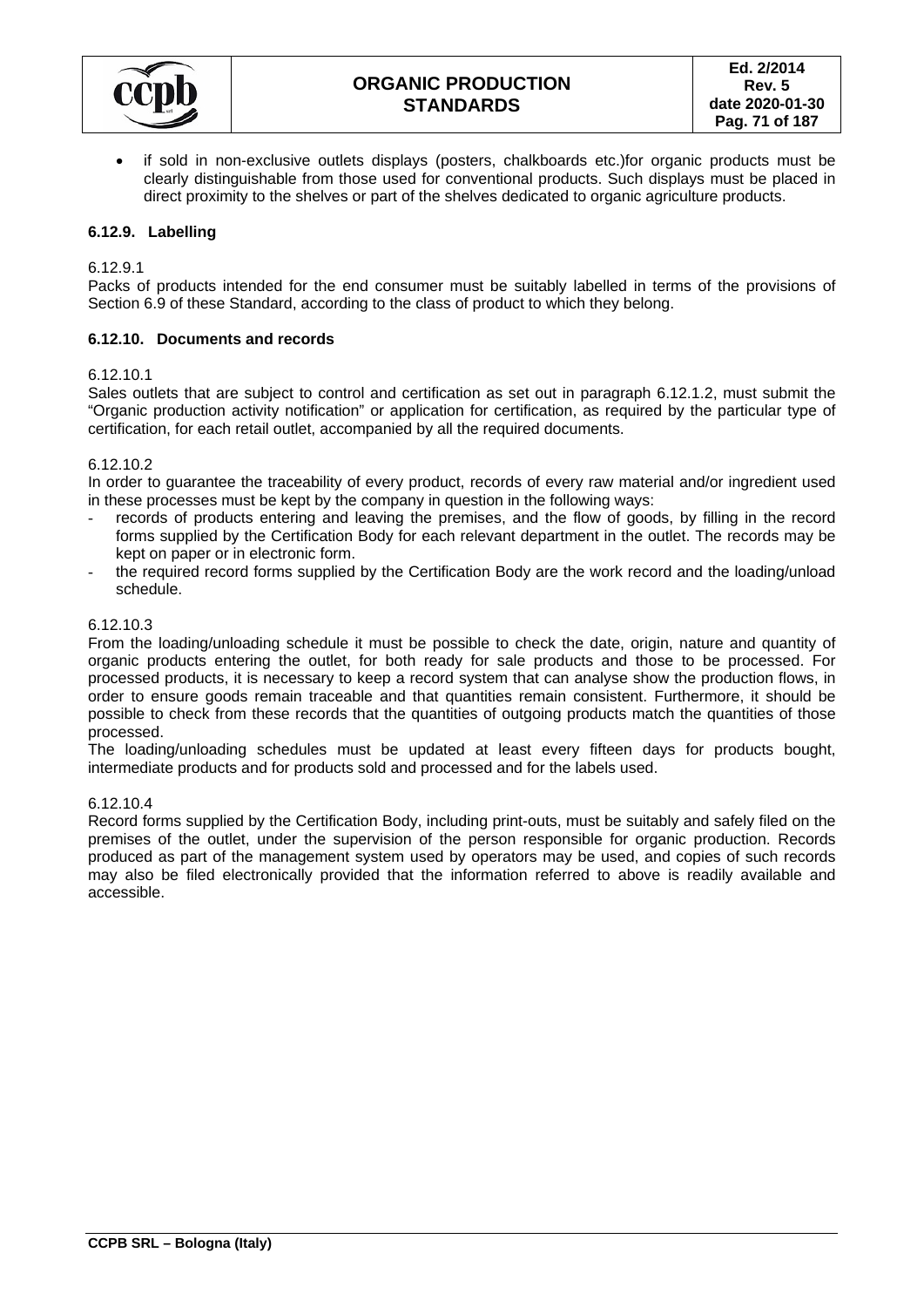

# **7. STANDARDS FOR PET-FOOD**

## **7.1. GENERAL CONSIDERATIONS**

7.1.1

With the exception of the requirements of the regulations in force, the present chapter takes into consideration the activity of preparing, labelling and marketing feed stuffs from organic farming intended for domestic animals (pet-food).

For the purposes of this Standard, for organic food for pets is intended any food to be fed to pets, as defined in the EC Reg. 767/2009, art. 3.2, d and f, such as animals belonging to a species not normally used for human consumption in the European Union.

This section does not apply to the **JAS and COR** certification schemes since the production of pet food is not included in the scope of the standards for these schemes.

## 7.1.2

The operator which intends to produce, prepare, market and label organic food for pets must conform its activities to the provisions of applicable Union legislation, national and regional levels and to the provisions of these Standards regarding:

• definitions, principles and objectives of organic farming;

• rules on production, processing, packaging, transport, storage, marketing and import of organic products;

• labeling of organic products;

• inspections and certification of organic production.

## **7.2. PREPARATION, CONDITIONING, STORAGE AND PACKAGING**

## 7.2.1

The units in which preparation, conditioning, storage and packaging of pet-food must comply with the requirements of the present Standards and in particular with chapter 6.

## 7.2.2

As for the production, organic food for pets can contain all products and ingredients obtained in accordance with organic production and raw materials. Additives, products, substances and ingredients listed in Annexes V, VI, VIII and IX of this Standard, in accordance with the provisions of the EC Reg. No. 1831/2003 and EC Reg. No. 767/2009.

The raw materials listed in Annex V and non-organic ingredients of agricultural origin listed in Annex IX of this Standard may also be used in its hydrolyzed form, in accordance with Reg. EU n. 68/2013, provided that the hydrolysis process does not involve chemical modifications (treatment with acids/alkalis) and that the enzymes, possibly used, are not produced with microorganisms genetically modified.

#### 7.2.3

The identification of organic food for pets shall be guaranteed for the whole cicle of their production, preparation, transport and marketing. Traceability shall be guaranteed for lots.

The operator shall keep stock accounts which, in addition to the mandatory information, contains the following data:

a) the supplier and, where different, the seller, or the exporter of the products;

b) the type and quantities of organic products delivered to the unit and, where relevant, of all materials bought and the use of such materials, and, where relevant, the composition of organic food for pets;

c) the nature and the quantities of organic products stored on site;

d) the nature, the quantities and the consignees and, where different, the buyers - other than the final consumers - of all products which have left the unit or the facilities or the warehouses of the first consignee;

e) in the case of operators who do not store or physically handle such organic products in question, the nature and quantities of organic products bought and sold, and the suppliers, and where different, the sellers or the exporters and the buyers, if different, the consignees.

The records also includes the results of the verification at reception of organic products and any other information relevant to the certification body for the purpose of proper inspection. The data in the accounts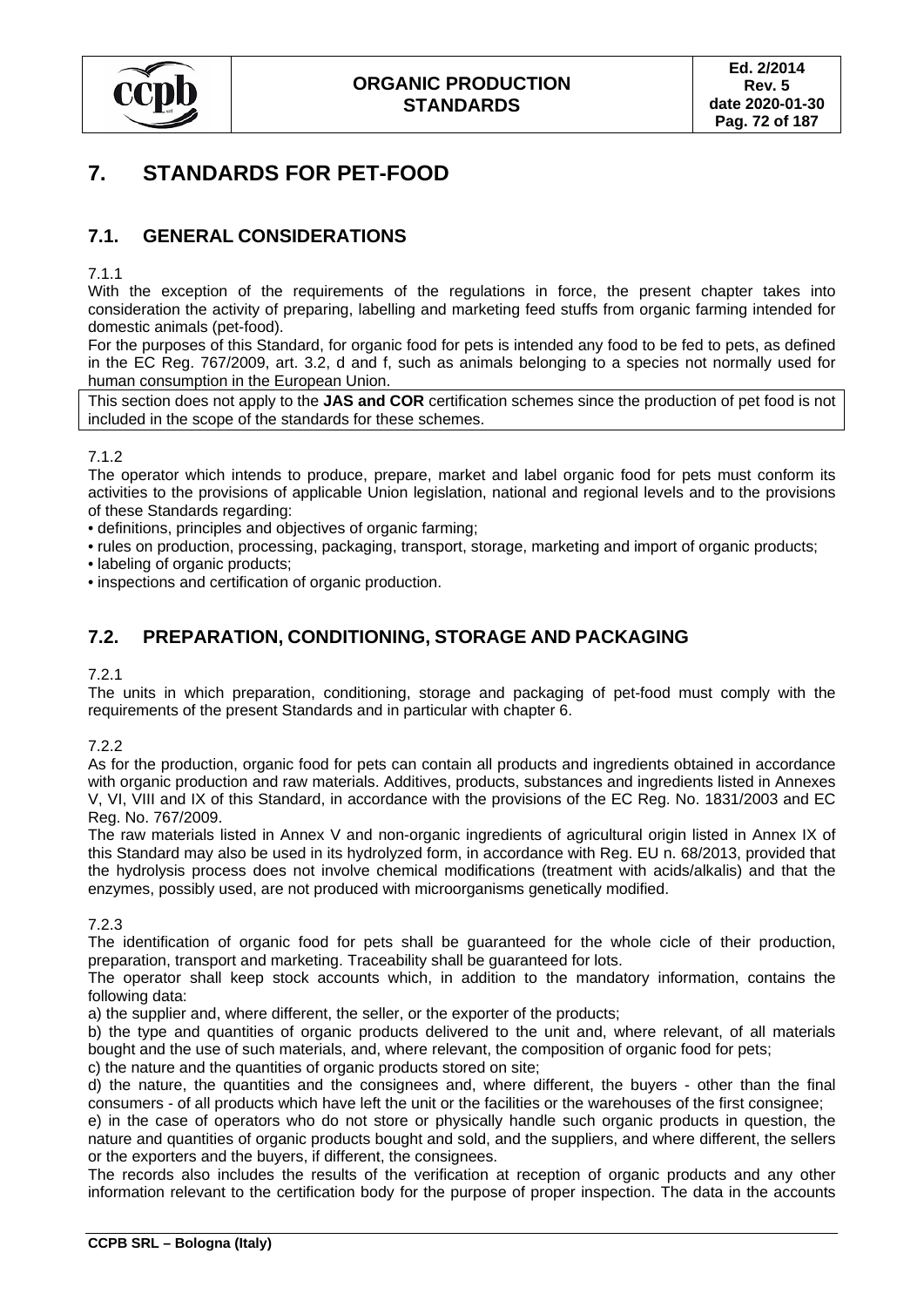

must be documented with appropriate justification. The accounts shall demonstrate the balance between the input and the output.

For the purpose of proper inspection of the operations, the documentary accounts include data on the origin, nature and quantities of feed materials, additives, sales and finished products of organic food for pets.

## **7.3. LABELLING**

7.3.1

For the labelling of organic food for pets, as well as the provisions laid down by applicable laws of similar conventional products, the indications provided by the European and national legislation on the labeling of organic products must be followed.

Particularly, pet-food must be labelled in accordance with the requirements of section 6.9 of the present Standard and, more precisely, with reference to the following categories.

7.3.2

For products obteined with raw materials conforming to EU Reg. 834/2007, in particular, the following indications are envisaged for the following product categories:

## **PRODUCTS OBTEINED WITH RAW MATERIALS CONFORMING TO EU REG. 834/2007**

| Tipe of products                                        | requirements                                                                                                                                                                                                                                                                                                                                                                                                                                                                                                                                                                                                                                                                                                                                                                                                                                                                                                                                                                                                                                                                                                                                                                                                                                                                                                                                       |
|---------------------------------------------------------|----------------------------------------------------------------------------------------------------------------------------------------------------------------------------------------------------------------------------------------------------------------------------------------------------------------------------------------------------------------------------------------------------------------------------------------------------------------------------------------------------------------------------------------------------------------------------------------------------------------------------------------------------------------------------------------------------------------------------------------------------------------------------------------------------------------------------------------------------------------------------------------------------------------------------------------------------------------------------------------------------------------------------------------------------------------------------------------------------------------------------------------------------------------------------------------------------------------------------------------------------------------------------------------------------------------------------------------------------|
| A) ORGANIC<br><b>PRODUCT</b>                            | At least 95% by weight of the dry contents of the products while the remaining 5% may<br>$\bullet$<br>come from conventional agriculture provided that it is listed in Annex IX or in Annex V. In the<br>latter case the ingredient of agricultural origin may not be simultaneously present in the<br>feedstuff both as an organic product and as a conventional product.<br>the ingredients of non agricultural origin, the processing aids and products of mineral origin<br>$\bullet$<br>may form a part of the makeup of the feedstuffs from organic farming intended for pets<br>provided that they are included in Annex VIII or in point 3 of Annex V or in Annex VI;<br>the term ORGANIC or BIO can be used in the sales description of this category of products.<br>$\bullet$                                                                                                                                                                                                                                                                                                                                                                                                                                                                                                                                                           |
| C) PRODUCT<br><b>WITH ORGANIC</b><br><b>INGREDIENTS</b> | less than 95% of the ingredients originating from agriculture must be organic while the<br>$\bullet$<br>remaining may come from conventional agriculture provided that it is listed in Annex IX or in<br>Annex V. In the latter case the ingredient of agricultural origin may not be simultaneously<br>present in the feedstuff both as an organic product and as a conventional product.<br>the ingredients of non agricultural origin, the processing aids and products of mineral origin<br>$\bullet$<br>may form a part of the makeup of the feedstuffs from organic farming intended for pets<br>provided that they are included in Annex VIII or in point 3 of Annex V or in Annex VI;<br>the term ORGANIC or BIO can be used only in the list of ingredients provided that the same<br>$\bullet$<br>ingredients comply with this Standard. In this case the list of ingredients shall include an<br>indication of the total percentage of organic ingredients in proportion to the total quantity of<br>ingredients of agricultural origin. The terms and the indication of the percentage of organic<br>ingredients must not be placed in more prominent than the description or the name of the<br>product and therefore must appear in a color, size and type of characters identical to those<br>of the other non-organic ingredients. |

#### *General notes*

For both categories of product and in addition to the requirements of the laws in force for similar conventional products, the label is to show the indications required in section 6.9.2 of the present standards.

The pet-food from organic farming intended for pets must have labels that show a complete list of the ingredients, for both organic and non organic ingredients, in decreasing order of quantity.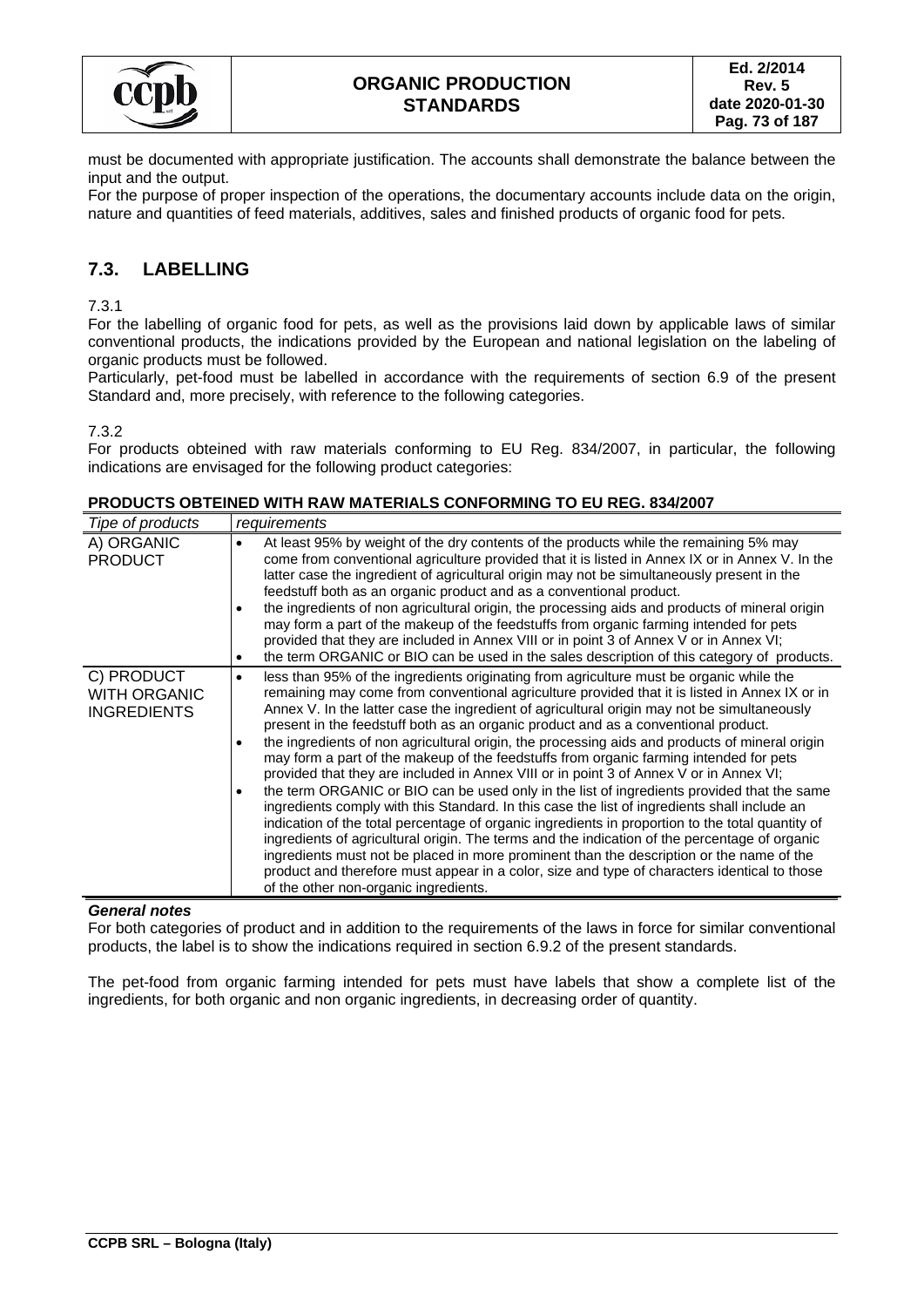

# **8. STANDARD FOR FEED**

## **8.1. GENERAL COMMENTS**

8.1.1

Aside from all the current legislation on this subject, this section will consider the activities of preparing, labelling and marketing animal feedstuffs, compound feedstuffs and the raw materials that go into feedstuffs for farm animals in of the type described in Section 5 of these Standards. Feedstuffs for domestic pets, animals farmed for skins/fur will therefore not be included in these Standards.

## **8.2. PREPARATION, CONDITIONING, STORAGE AND PACKING**

## 8.2.1

The units in which the zoo-technical products undergo the stages of preparation, conditioning, storage and packing, must all conform to these current regulations, and in particular, the conditions set out in Section 6 of these Standards.

## 822

In the preparation units that handle organic feedstuffs and raw materials for feedstuffs conforming to these current regulations and also similar conventional products, the former must be physically separated from the latter.

## 8.2.3

The plant and equipment used in the preparation units for organic feedstuffs and raw materials for feedstuffs conforming to these current regulations must be completely separated from for that used for preparing similar conventional products and they must not be used for conventional products.

#### 8.2.4

As an exception to the provisions of points 8.2.2 and 8.2.3, if that preparation of both types of feedstuff can happen in the same location, but there must be a separation in time and, before starting production of the products conforming to these regulations, the area must be thoroughly cleaned and checked for any of risk of mixing or contamination. The operator must make a written record of the cleaning operations.

## **8.3. TRANSPORT**

8.3.1

Without prejudice to the provisions of section 6.8 of these standards, when transporting animal feed and raw materials for feed the following conditions must be adhered to:

a) during transport, feedstuffs obtained according to the organic production method, feedstuffs in conversion to organic agriculture and nonorganic feedstuffs must by physically separated in an effective manner.

b) vehicles and /or containers that have been used to transport nonorganic products may be used for the transport of organic products provided the following measures are taken:

i) they have been adequately cleaned and the effectiveness of the cleaning has been checked before any organic products are transported. Operators must record these operations.

ii) the necessary measures have been taken, depending on the potential risks to the compliance of the products from mixing with non-compliant products and, if necessary, operators should ensure that nonorganic products cannot not be put on sale with any reference to organic agriculture.

iii) operators must keep the documents relating to transport operations at the disposal of the competent authority or Certification Body.

c) the transport of organic finished products is kept separate, either physically or over time, from the transport of nonorganic finished product.

d) during transport, the quantity of product at the beginning of the operation and the quantity delivered at every stop is recorded.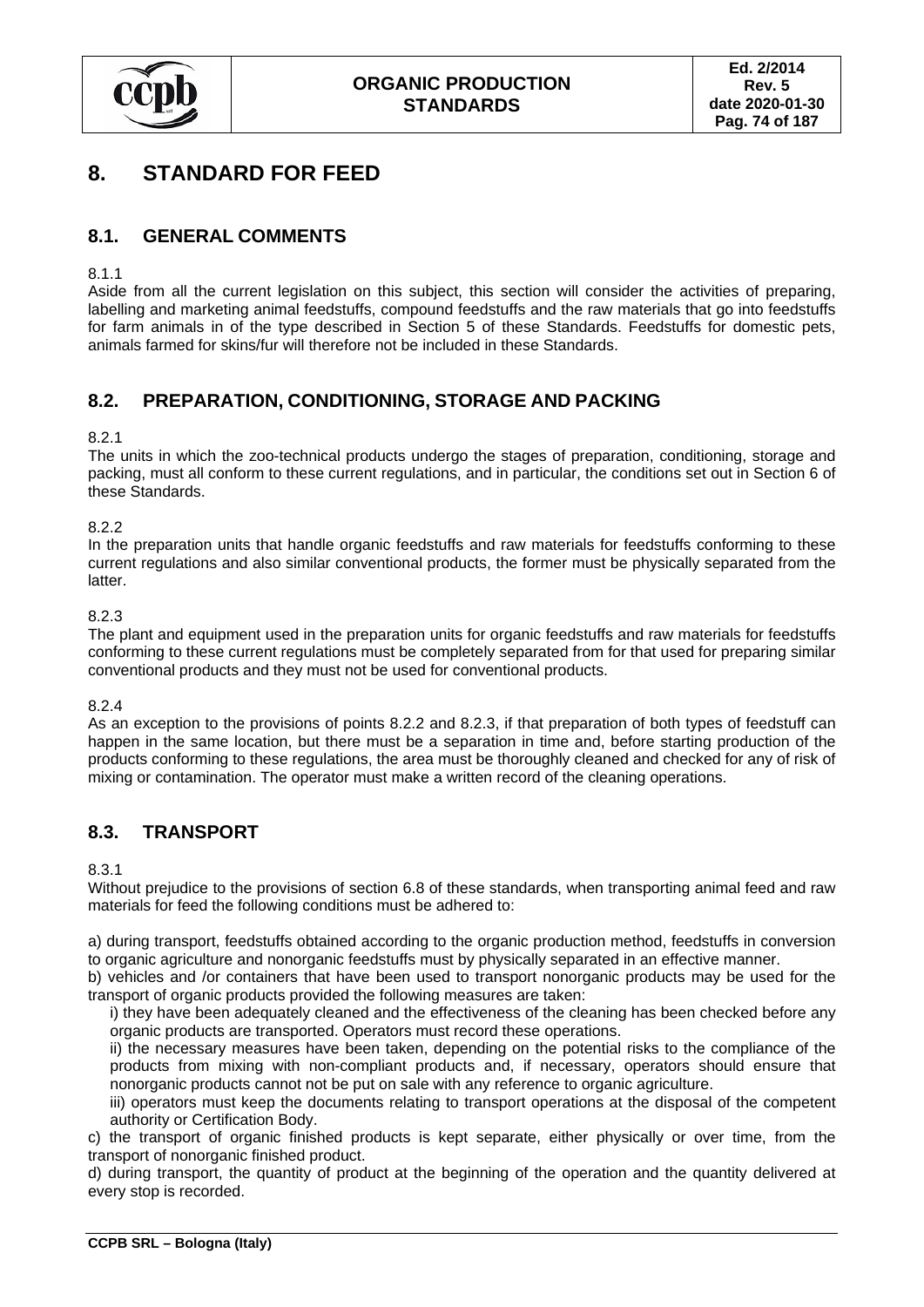

## **8.4. LABELLING**

## 8.4.1

Feedstuffs, made of one or more basic ingredients of animal and/or vegetable origin may only bear a label indicating organic production methods if this clearly identifies an agricultural production method, that the products have been produced by operators that are subject to the control and certification measures prescribed by the present Standards and the products, including the raw materials they are produced from and any other substances used during preparation have not been subjected to ionising radiation, are not GMOs or derived from GMOs or they products. In addition:

- all organic raw materials of animal origin and mineral origin must be listed in attachment V according to the requirements therein.
- all non-organic raw materials of vegetable and animal origin are listed in attachment V and used in accordance with the requirements listed in paragraph 5.5.7. of this standard;
- fish products and by-products may be used in organic agriculture only if they are listed in attachment V and if they comply with the requirements therein;
- additives for feed, certain products used in animal feed and manufacturing aids are listed in attachment VI and whether or not the limitations contained therein have been complied with;
- the same product may not contain at the same time raw materials from organic (organic or conversion) agriculture and similar ones from conventional agriculture.

#### 8.4.2

For products conforming to EU Reg. 834/2007, in particular, the following indications are envisaged for the following product categories:

| Tipe of products                                                                                                        | requirements                                                                                                                                                                                                                                                                                                                                                                                                                                                                                                                                                                                                                                                                                                                                                                                                                                                                                                                                                                                                                                                                                                                                                                                                                                                                                                                                                                                                                                                                                                                                                                                                                                                                                                                                                                                                                                                                                                                                                                                                                                                                                                                                                                                                                                                                                                                  |  |  |  |
|-------------------------------------------------------------------------------------------------------------------------|-------------------------------------------------------------------------------------------------------------------------------------------------------------------------------------------------------------------------------------------------------------------------------------------------------------------------------------------------------------------------------------------------------------------------------------------------------------------------------------------------------------------------------------------------------------------------------------------------------------------------------------------------------------------------------------------------------------------------------------------------------------------------------------------------------------------------------------------------------------------------------------------------------------------------------------------------------------------------------------------------------------------------------------------------------------------------------------------------------------------------------------------------------------------------------------------------------------------------------------------------------------------------------------------------------------------------------------------------------------------------------------------------------------------------------------------------------------------------------------------------------------------------------------------------------------------------------------------------------------------------------------------------------------------------------------------------------------------------------------------------------------------------------------------------------------------------------------------------------------------------------------------------------------------------------------------------------------------------------------------------------------------------------------------------------------------------------------------------------------------------------------------------------------------------------------------------------------------------------------------------------------------------------------------------------------------------------|--|--|--|
| A) ORGANIC<br><b>PRODUCT</b>                                                                                            | At least 95% of the dry contents of the products are made of raw materials for feedstuffs<br>$\bullet$<br>produced by organic methods;<br>The words "organic" must be separated from the wording prescribed in Article 5 of Directive<br>$\bullet$<br>79/373/EEC or Article 5, paragraph 1, of directive 96/25/EC;<br>This wording must be presented in the same colour, format or graphic style in such a way as<br>$\bullet$<br>not to be more prominent than those already provided for in the current legislation or than the<br>name of feedstuff:<br>The wording must be accompanied, in the same visual field, by an indication of the weight of<br>$\bullet$<br>the dry content in terms of:<br>o percentage of the content of organic raw material;<br>percentage of the content of organic in-conversion raw material;<br>$\Omega$<br>o percentage of the content of raw material, not listed in the previous point;<br>o total percentage of the content of agricultural origin.<br>Must be accompanied by a list of the names of the organically produced raw materials for<br>$\bullet$<br>feedstuffs;<br>Reference may be made to the obligation to use the feedstuff in compliance with the<br>$\bullet$<br>provisions of articles 21 and 22 of the EU Reg. 834/2007 with relation to the composition of<br>the daily ration;<br>In addition to the current legal provisions for conventional products, the label must show the<br>$\bullet$<br>EU logo, the vendor's name followed by the organic reference, the list of ingredients indicating<br>which are organic, the Certification Body code, and the code of the operator under its control<br>and an indication as to the place in which the agricultural raw materials were cultivated using<br>the wording "EU Agriculture", "non-EU Agriculture EU" or "EU/non-EU Agriculture" according<br>to the product's origin. This wording may be replaced with the name of a country if all the<br>agricultural raw materials originate from a certain country. This wording may be omitted for<br>small qualities of ingredients provided that the total quantity makes up $<$ 2% by weight. The<br>use of the EU marking is compulsory for products imported from third party countries. The<br>name and references of the Certification Body may appear. |  |  |  |
| <b>B) CAN BE USED</b><br><b>IN ORGANIC</b><br>PRODUCTION,<br>IN COMPLIANCE<br>WITH EU REGG.<br>834/2007 AND<br>889/2008 | The product(s) contain(s) organically produced raw materials and/or other raw material in<br>$\bullet$<br>conversion to organic production and/or conventionally produced raw materials in variable<br>quantities;<br>The wording "can be used in organic farming" in compliance with EU Regg. 834/2007 and<br>$\bullet$<br>889/2008 must be separated from the wording prescribed in Article 5 of Directive 79/373/EEC<br>or Article 5, paragraph 1 of Directive 96/25/EC;<br>This wording must be presented in the same colour, format or graphic style in such a way as<br>$\bullet$                                                                                                                                                                                                                                                                                                                                                                                                                                                                                                                                                                                                                                                                                                                                                                                                                                                                                                                                                                                                                                                                                                                                                                                                                                                                                                                                                                                                                                                                                                                                                                                                                                                                                                                                       |  |  |  |

## **PRODUCTS CONFORMING TO EU REG. 834/2007**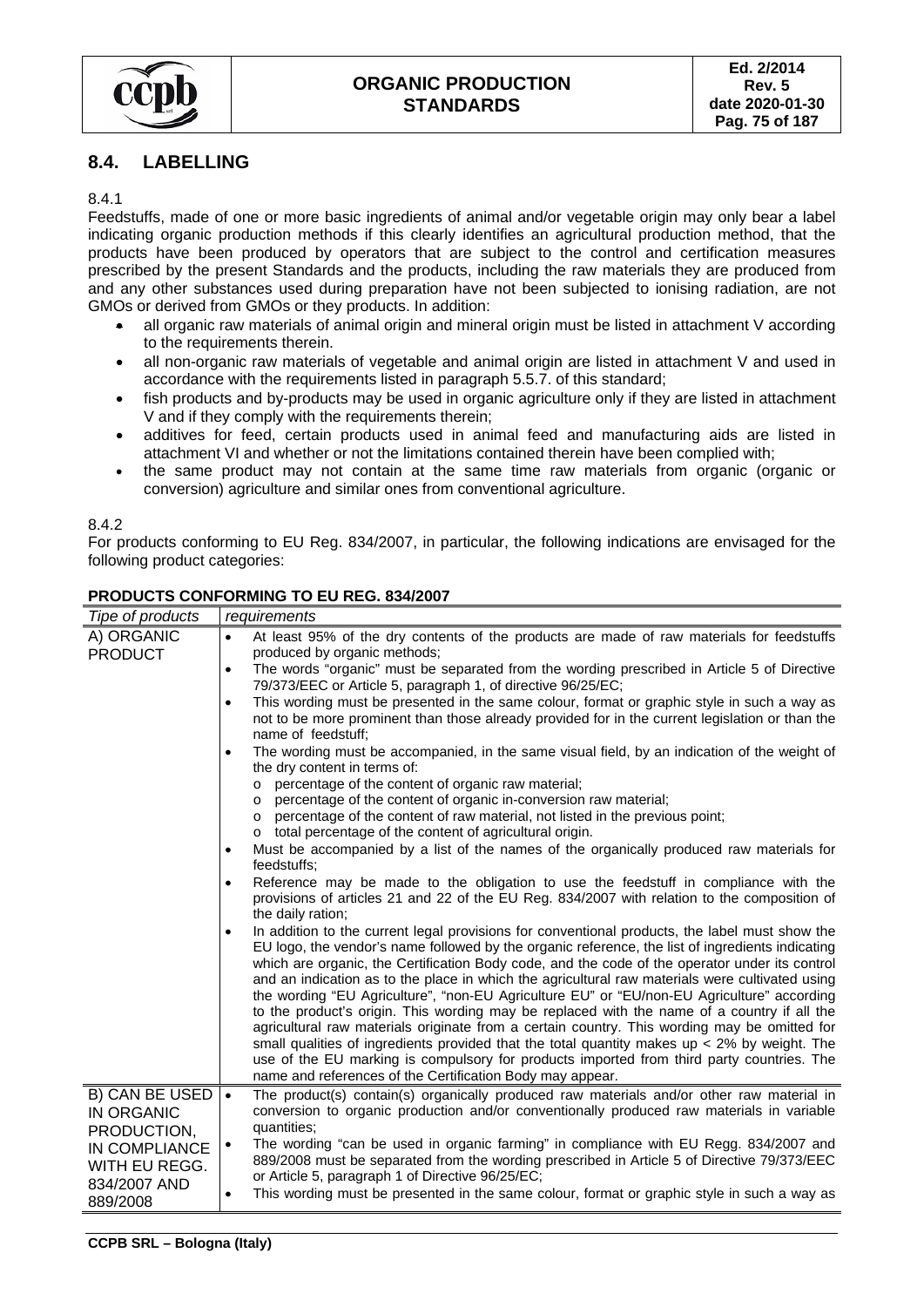

not to be more prominent than the wording prescribed in current legislation, or than the name of the feedstuff;

- The wording must be accompanied, in the same visual field, by an indication of the weight of the dry content in terms of:
	- o percentage of the content of organic raw material;
	- o percentage of the content of raw material in-conversion raw material;
	- o percentage of the content of raw material, not listed in the previous point;
	- o total percentage of the content of agricultural origin.
- Must be accompanied by a list of the names of the organically produced raw materials for feedstuffs and those in conversion to organic production
- Reference may be made to the obligation to use the foodstuff in compliance with the provisions of articles 21 and 22 of EU Reg. 834/2007 with relation to the composition of the daily ration;
- In addition to the provisions of current legislation, the name of the product must be given followed by the wording "can be used in organic farming in compliance with EU Regg. 834/2007 and 889/2008", the code number of the Certification Body, the code number of the operator subject to such control. The name and references of the Certification Body may appear.

## *General notes for EU Reg. 834/2007:*

Moreover, the labelling may not refer to the fact that the products are "GMO-free" or that they do not contain GMO.

## **PRODUCTS CONFORMING TO USDA-NOP**

For the USDA-NOP certification programme, feedstuffs, compound feedstuffs and raw materials for feedstuffs must only be labelled "100 % organic" or "organic" in terms of the limits and requirements given in Section 6.9.4 of these Standards, in the paragraph dealing with USDA-NOP labelling.

#### **PRODUCTS CONFORMING TO JAS**

*General comment:* For the JAS certification scheme, feedstuffs and compound feedstuffs and the raw materials for feedstuffs may only be labelled organic and they must contain at least 95% in weight, calculated on the dry substance. When measuring the dry substance in order to calculate the required percentage, the following substances may not be taken into consideration: added salt, limestone, fossilised animal shells, dolomite, phosphate rocks, diatomaceous earth, calcium carbonate, magnesium carbonate, bi-calcium and tri-calcium phosphate, silicic acid and feed additives that are natural substances or derived from these without chemical treatment and not containing GMOs.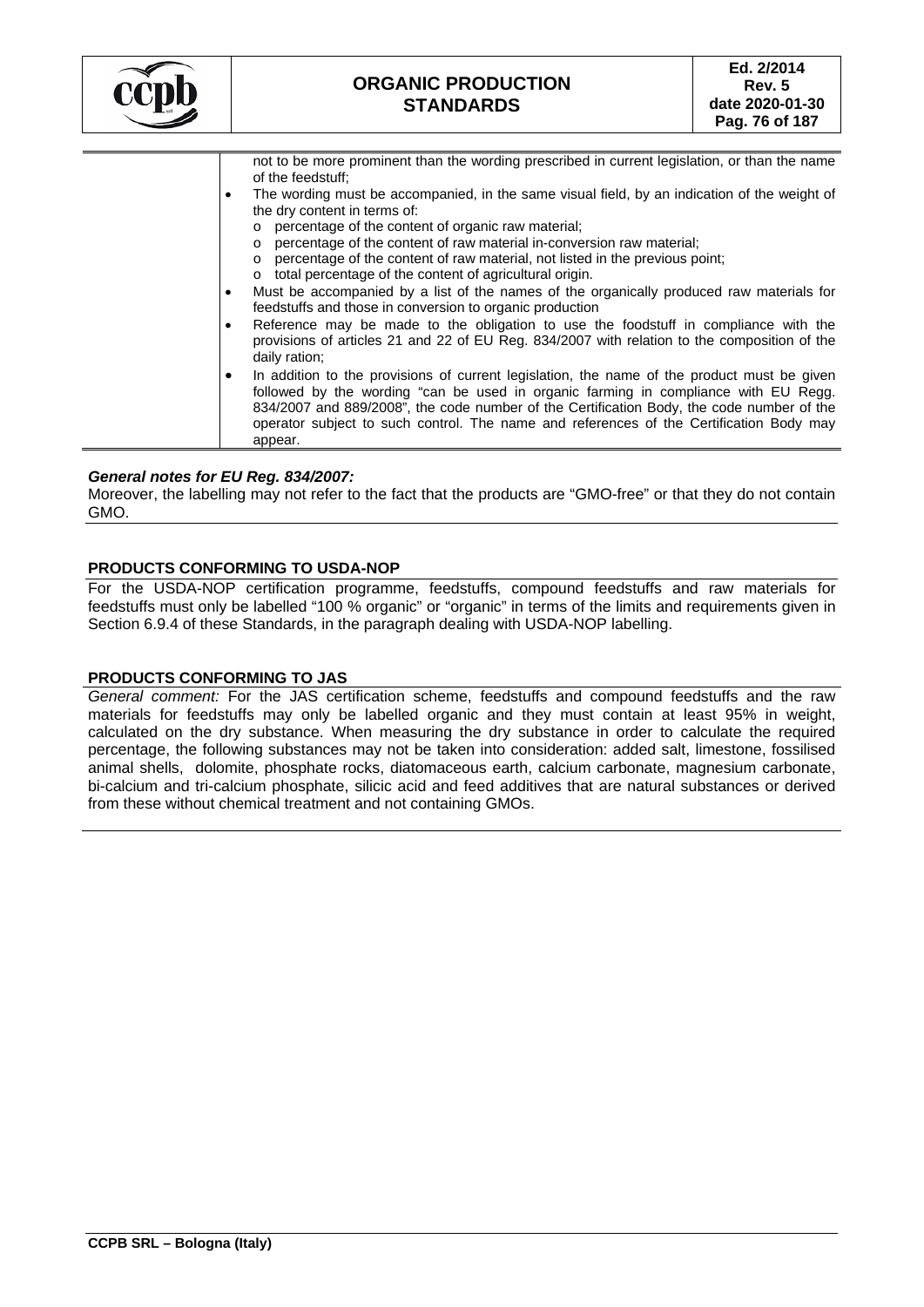

# **9. STANDARD FOR PRODUCTS DERIVED FROM AQUACULTURE**

## **SECTION A: PRODUCTION OF SEAWEED**

## **9.1. GENERALITIES**

This section does not apply to the **USDA-NOP, JAS and COR certification schemes,** since the production of marine algae in not within the scope of the reference standards for these schemes.

## 9.1.1

The collection of wild seaweeds and parts thereof, growing naturally in the sea, is considered as an organic production method provided that:

- a) the growing areas are of high ecological quality as specified under European Parliament Directive 2000/60/EC, of 23 October 2000, introducing a framework for EU action on water, and in anticipation of its implementation, if the quality is designated as equivalent to the provisions of EU Parliament and Council Directive 2006/113/EC, of 12 December 2006, relating to the quality requirements of water destined for mollusc-culture, and that it is not deemed unsuitable in terms of health. In anticipation of more specific standards to be introduced into the implementation standards, edible wild seaweeds must not be collected in areas that do not meet the criteria laid down for class A or B zones, as set out in Appendix II of European Council and Parliament Reg. 854/2004 of 29 April 2004, that sets out the standards for organising official monitoring of products of animal origin destined for human consumption;
- b) the collection must not cause long-term damage to the natural habitat of threaten protection of species in the harvest area.

## 9.1.2

The farming of seaweeds shall take place in coastal areas with environmental and health characteristics at least equivalent to those outlined in section 9.1.1 in order to be considered organic. In addition to this:

- a) sustainability practices must be implemented in all stages in the production and harvesting processes of young seaweeds;
- b) to ensure that a wide gene-pool is maintained, the collection of juvenile seaweed in the wild should take place on a regular basis to supplement indoor culture stock;
- c) fertilisers shall not be used except in indoor facilities and only if they are listed in Appendix I to these standards.

## **9.2. CONVERSION**

9.2.1

The production unit should be converted according to these standards in its entirety.

9.2.2

If the production unit is not converted in its entirety, and if all the sites do not use the organic method, there must be adequate separation of the organic and nonorganic production sites, regardless of species, which be the same.

9.2.3

In the above case all the units must be completely separated and easily distinguishable, keeping all the production equipment, input materials and finished products apart and this separation must be duly documented.

9.2.4

The conversion period for a seaweed harvesting site is six months.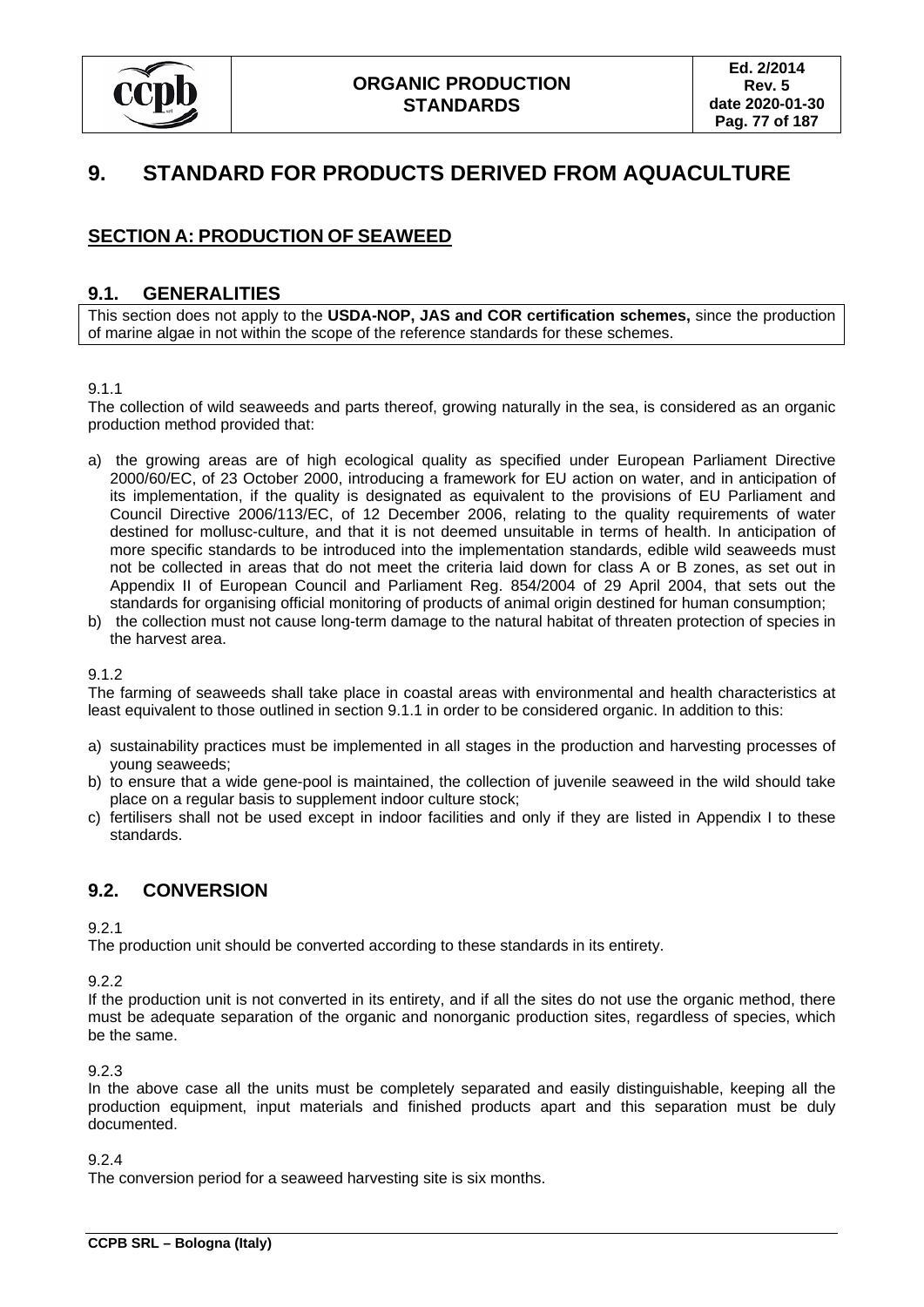

## 9.2.5

The conversion period for a seaweed cultivation unit is six months or an entire production cycle if the latter is over six months.

#### 9.2.6

The production unit may not be switched at will and repeatedly from the organic method to the conventional method and vice versa. In all cases, if the unit returns to the organic from the conventional production method, this may only be done after it has undergone the conversion period.

## **9.3. PRODUCTION OF SEAWEED**

#### 9.3.1

This section sets out the detailed production standards for the cultivation and harvesting of seaweed. This section applies to the production seaweed includes multi-cellular marine algae, phytoplankton and microalgae.

9.3.2

Operations shall be situated in locations that are not subject to contamination by products or substances not authorised for organic production, or pollutants that would compromise the organic nature of the products.

9.3.3

Organic and non-organic production units shall be separated adequately. Such separation measures shall be based on the natural situation, separate water distribution systems, distances, the tidal flow, the upstream and the downstream location of the organic production unit. Member State authorities may designate locations or areas which they consider to be unsuitable for organic aquaculture or seaweed harvesting and may also set up minimum separation distances between organic and non-organic production units.

#### $9.3<sub>4</sub>$

An environmental assessment proportionate to the production unit shall be required for all new operations applying for organic production and producing more than 20 tonnes of aquaculture products per year to ascertain the conditions of the production unit and its immediate environment and likely effects of its operation. The operator shall provide the environmental assessment to the control body. The content of the environmental assessment shall be based on Annex IV to Council Directive 85/337/EEC (OJ L 175, 5.7.1985, p. 40). If the unit has already been subject to an equivalent assessment, then its use shall be permitted for this purpose.

#### 9.3.5

The operator shall provide a sustainable management plan proportionate to the production unit for aquaculture and seaweed harvesting.

The plan shall be updated annually and shall detail the environmental effects of the operation, the environmental monitoring to be undertaken, and list measures to be taken to minimise negative impacts on the surrounding aquatic and terrestrial environments, including, where applicable, nutrient discharge into the environment per production cycle or per annum. The plan shall record the surveillance and repair of technical equipment.

#### 9.3.6

Aquaculture and seaweed business operators shall by preference use renewable energy sources and recycle materials and shall draw up as part of the sustainable management plan a waste reduction schedule to be put in place at the commencement of operations. Where possible, the use of residual heat shall be limited to energy from renewable sources.

## 9.3.7

For seaweed harvesting a once-off biomass estimate shall be undertaken at the outset.

## 9.3.8

Documentary accounts shall be maintained in the unit or premises and shall enable the operator to identify and the control body to verify that the harvesters have supplied only wild seaweed produced in accordance with this standard.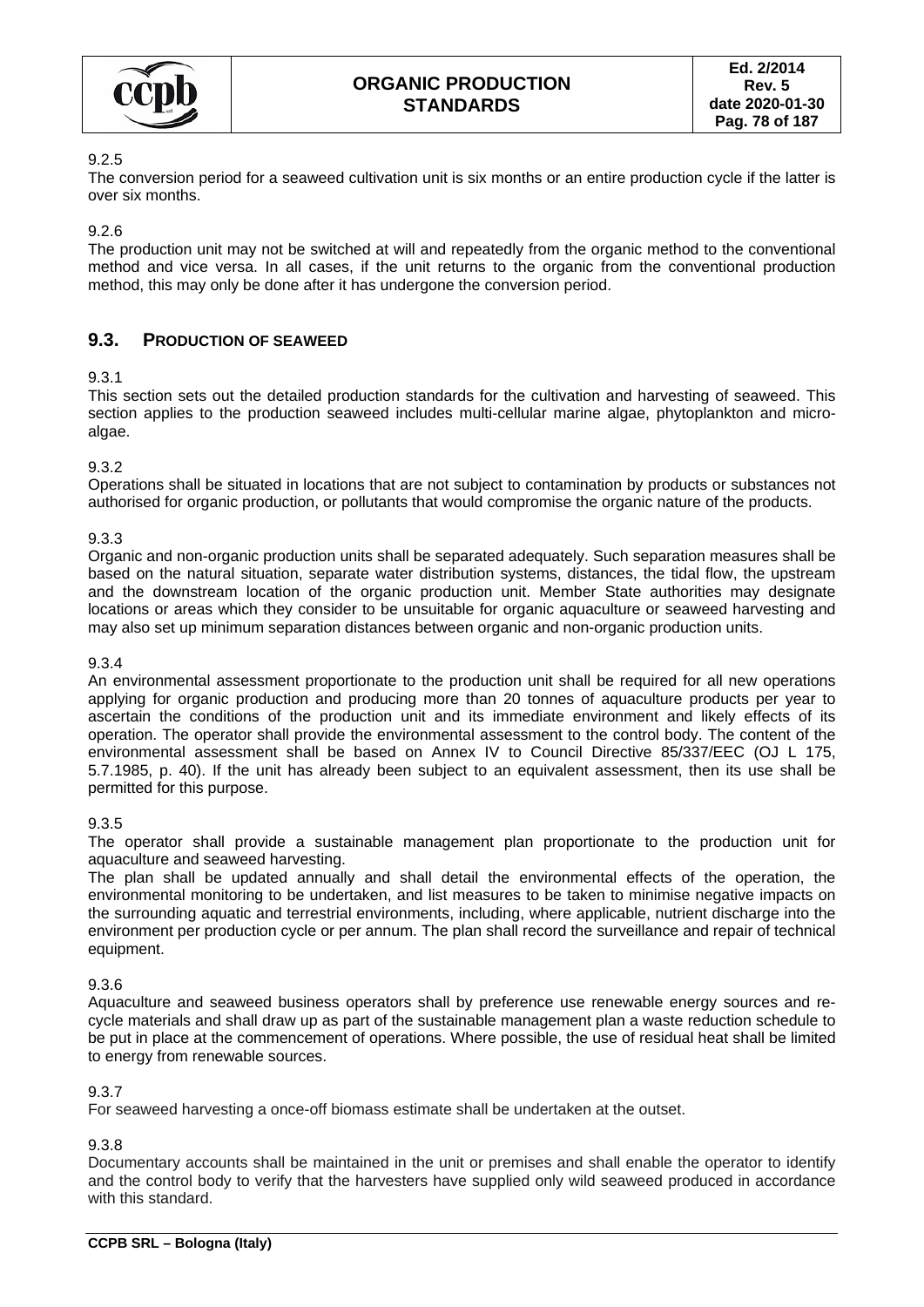

## 9.3.9

Harvesting shall be carried out in such a way that the amounts harvested do not cause a significant impact on the state of the aquatic environment. Measures shall be taken to ensure that seaweed can regenerate, such as harvest technique, minimum sizes, ages, reproductive cycles or size of remaining seaweed.

#### 9.3.10

If seaweed is harvested from a shared or common harvest area, documentary evidence shall be available that the total harvest complies with this standard.

#### 9.3.11

These records must provide evidence of sustainable management and of no long-term impact on the harvesting areas.

#### 9.3.12

Seaweed culture at sea shall only utilise nutrients naturally occurring in the environment, or from organic aquaculture animal production, preferably located nearby as part of a polyculture system.

#### 9.3.13

In facilities on land where external nutrient sources are used the nutrient levels in the effluent water shall be verifiably the same, or lower, than the inflowing water. Only nutrients of plant or mineral origin and as listed in Appendix I of this standard may be used.

#### 9.3.14

Culture density or operational intensity shall be recorded and shall maintain the integrity of the aquatic environment by ensuring that the maximum quantity of seaweed which can be supported without negative effects on the environment is not exceeded.

#### 9.3.15

Ropes and other equipment used for growing seaweed shall be re-used or recycled where possible.

#### 9.3.16

Bio-fouling organisms shall be removed only by physical means or by hand and where appropriate returned to the sea at a distance from the farm.

Cleaning of equipment and facilities shall be carried out by physical or mechanical measures. Where this is not satisfactory only substances as listed in Section 2 of Appendix VII of this standard may be used.

#### 9.3.17

If the finished product consists of fresh seaweed, the newly harvested seaweed must be rinsed with sea water.

If the finished product consists of dried seaweed, they may also be rinsed with drinking water. Salt can be used to remove dampness.

#### 9.3.18

Drying seaweed by putting them in direct contact with flame is prohibited. If the drying process used ropes or other equipment, these must not have been treated with anti-vegetation substances, detergents or disinfectants other than those products listed for this usage in Appendix VII.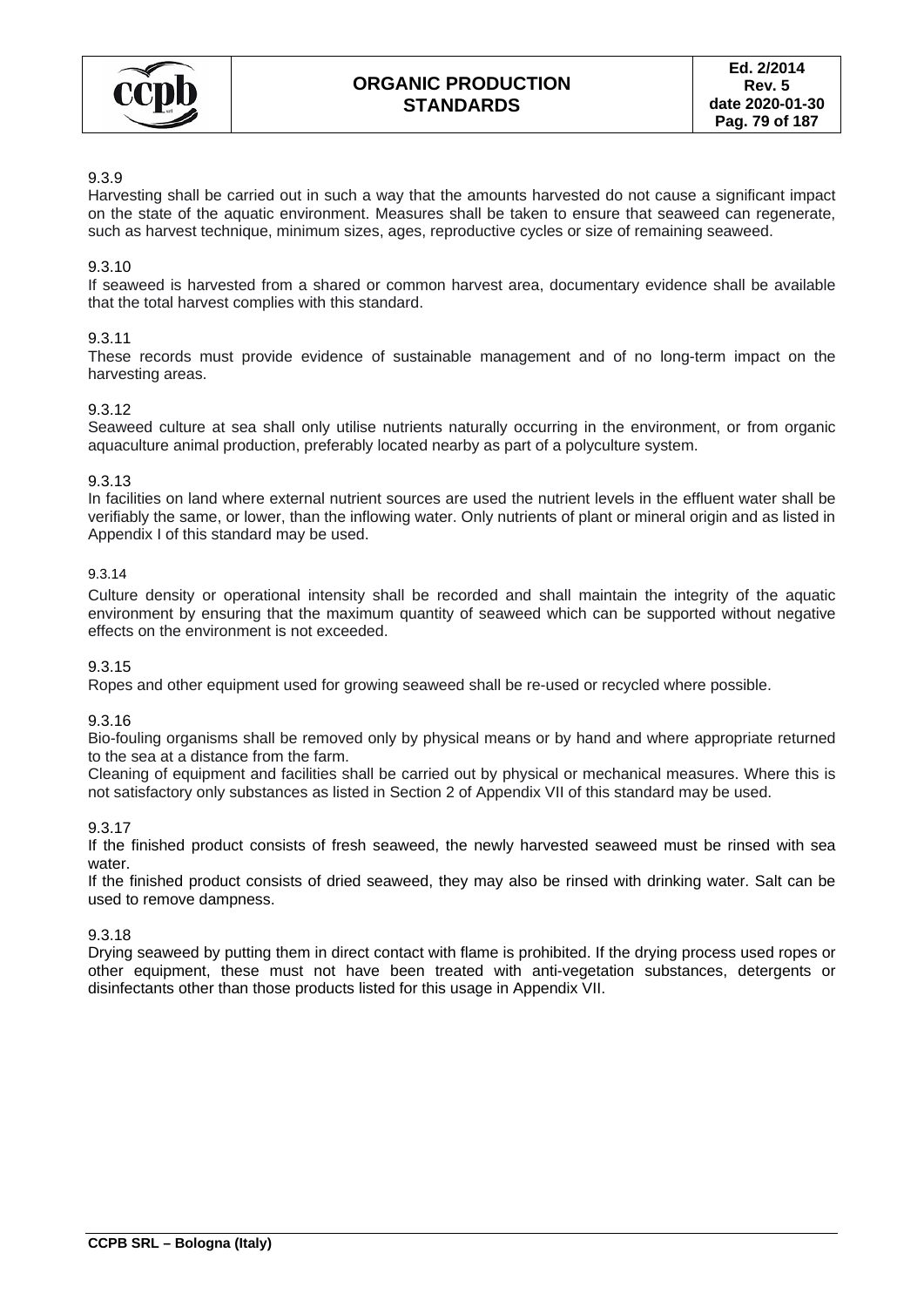

## **SECTION B: PRODUCTION OF AQUACULTURE ANIMAL SPECIES**

## **9.4. GENERAL INFORMATION**

This section does not apply to the **USDA-NOP, JAS and COR certification schemes,** since the production of animals from aquaculture is not within the scope of the reference standards for these schemes.

## 9.4.1

The following standards apply to aquaculture animal production:

- a) with regard to the origin of the aquaculture animals:
	- i) organic aquaculture is based on rearing of young stock originating from organic broodstock or organic companies;
	- ii) when young stock originating from organic broodstock or organic companies are not available, non-organically produced young animals may be introduced into a company under certain conditions;
- b) with regard to husbandry techniques:
	- i) persons appointed to case for the animals must possess the necessary knowledge and skills in terms of the health and welfare of the animals;
	- ii) husbandry practices, including feeding, plant design, stock density and water quality must guarantee that animals' developmental, physiological and behavioural needs are met;
	- iii) husbandry practices must limit to the minimum the negative environmental impact caused by the company, including the escape of stock;
	- iv) organic animals must be kept separate from other aquaculture animals;
	- v) operators must ensure that the animals' welfare is maintained during transport;
	- vi) the animals are spared as much suffering as possible when they are slaughtered;
- c) with regard to breeding:
	- i) artificial induction in polyploid animals, artificial hybridisation, cloning and the production of mono-sexual strain are prohibited, with the exception of manual selection;
	- ii) appropriate strain types are chosen;
	- iii) specific conditions have been established to suit the species for managing breeding stock, for breeding and the production of seed;
- d) with regard to the nutrition of fish and crustaceans:
	- i) all animals are fed on a diet that meets their nutritional need in the various stages of their development;
	- ii) the vegetable content of the feed originates from organic production and the content from aquatic fauna comes from sustainable fisheries;
	- iii) raw materials for non-organic feed of vegetable origin, raw materials got feed of animal and mineral origin, feed additives and some products used as production aids, may only be used if they are listed in Appendices V & VI of these standards;
	- iv) the use of growth stimulants and synthetic amino acids is not permitted;
- e) with regard to bivalve molluscs that are not fed by human beings but that feed on natural plankton:
	- i) such animals use filtration to meet their nutritional needs from nature except in the case of juveniles raised in hatcheries and nurseries;
	- ii) they develop in water that must meet the criteria laid down for class A or B zones, as set out in the Appendix to EC Reg. 854/2004;
	- iii) the developmental areas must be of high ecological quality as specified under Directive 2000/60/EC, and in anticipation of its implementation, of a quality designated as equivalent to the provisions of Directive 2006/113/EC;
- f) with regard to the prevention of disease and veterinary treatments:
	- i) disease prevention is to be achieved by maintaining the animals in excellent condition by means of the correct location and design of the production unit, the application of good husbandry practices, and good management including the regular cleaning and disinfection of the production areas, providing the stock with high quality feed, maintaining appropriate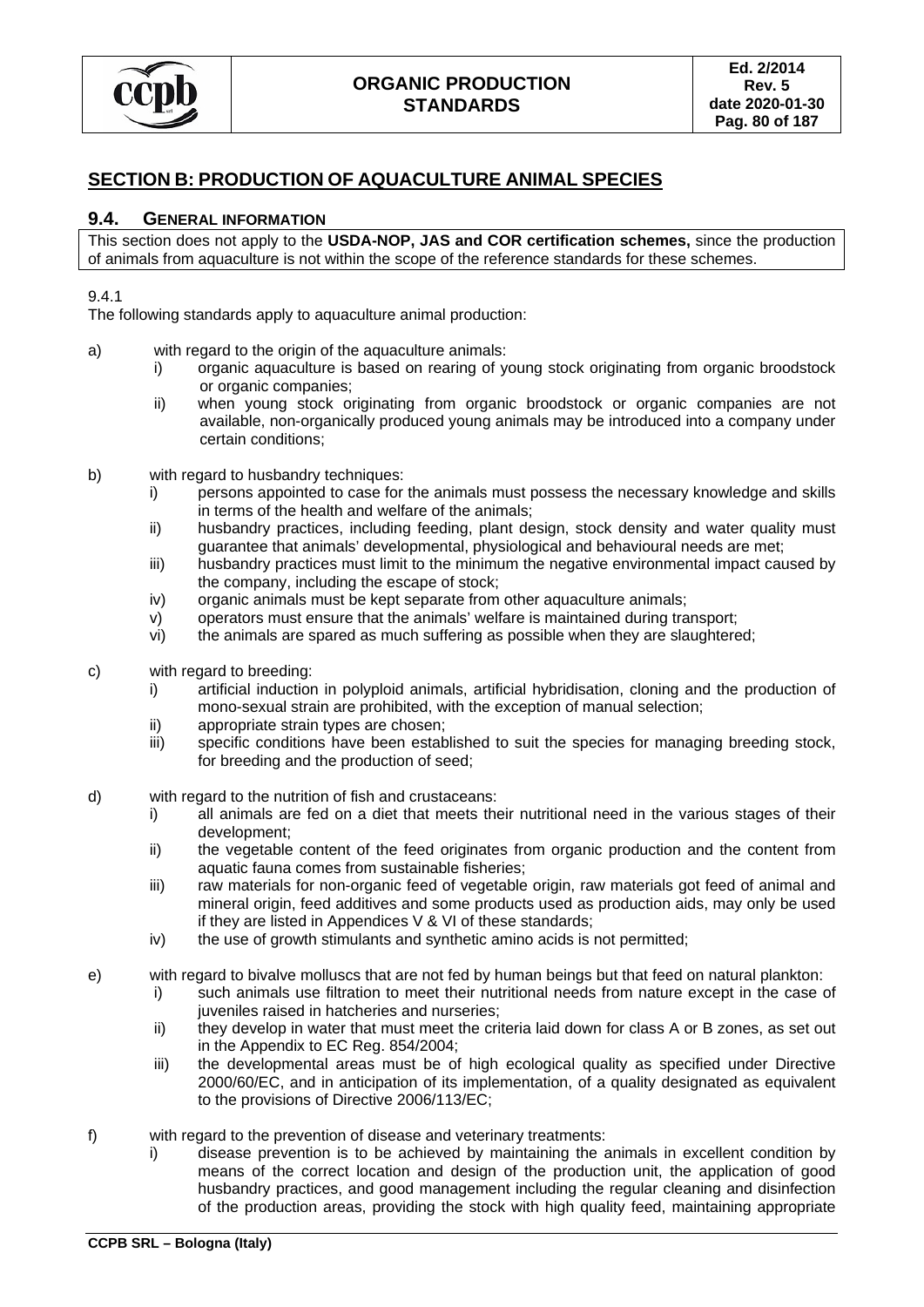

- stock density and the selection of the breeds and stock;
- ii) diseases are to be treated immediately to avoid the animals' suffering; chemically synthesised allopathic veterinary medicines, including antibiotics, may be used in cases of necessity and under strict conditions when homeopathic, phytotherapy and other products are deemed inappropriate; special restrictions are imposed on treatment cycles and waiting times;
- iii) veterinary medicine with an immunological action is permitted;
- iv) treatments associated with the care of human and animal life and imposed under EU law, are permitted;
- g) With regard to cleaning and disinfection, the only products to be used in ponds, cages, buildings and installations, are those listed in section 2 of Appendix VII.

## **9.5. CONVERSION**

## 9.5.1

The production unit should be converted to be compliance with these Standards in its entirety.

## 9.5.2

If the production unit is not converted in its entirety at the same time and if all the sites do not use the organic method, there must be adequate separation of the organic and nonorganic production sites and the organic and nonorganic species must be different.

## 9.5.3

In the above case all the units must be completely separated and easily distinguishable, keeping all the production equipment, input materials and finished products and this separation must be duly documented.

## 9.5.4

Aquaculture production units equipped with the aquatic animal containers listed below are subject to the following conversion periods:

a) 24 months for units with containers than cannot be dried out, cleaned and disinfected;

b) 12 months for units with containers that have been dried out and stood down;

c) 6 months for units with that have been dried out, cleaned and disinfected;

d) 3 months for units in open waters including those designed for mollusc-culture.

## 9.5.5

The competent authorities may acknowledge retroactively as part of the conversion period, any previously documented period during which the units have not been treated and have not come into contact with any products not approved for organic production.

## **9.6. PRODUCTION OF AQUACULTURE ANIMALS**

## **9.6.1. General information**

## 9.6.1.1

This section sets out the detailed production standards for the species of fish, crustaceans, echinoderms and molluscs listed in Appendix XIII *bis*. These standards apply to zooplankton, micro-crustaceans, rotifers, worms and other aquatic animals used as feed.

## 9.6.1.2

The provisions of previous paragraphs 9.3.2 to 9.3.6 shall apply to the following paragraphs.

Defensive and preventive measures taken against predators under Council Directive 92/43/EEC and national rules shall be recorded in the sustainable management plan.

Verifiable coordination shall take place with the neighbouring operators in drawing up their management plans where applicable.

For aquaculture animal production in fishponds, tanks or raceways, farms shall be equipped with either natural-filter beds, settlement ponds, biological filters or mechanical filters to collect waste nutrients or use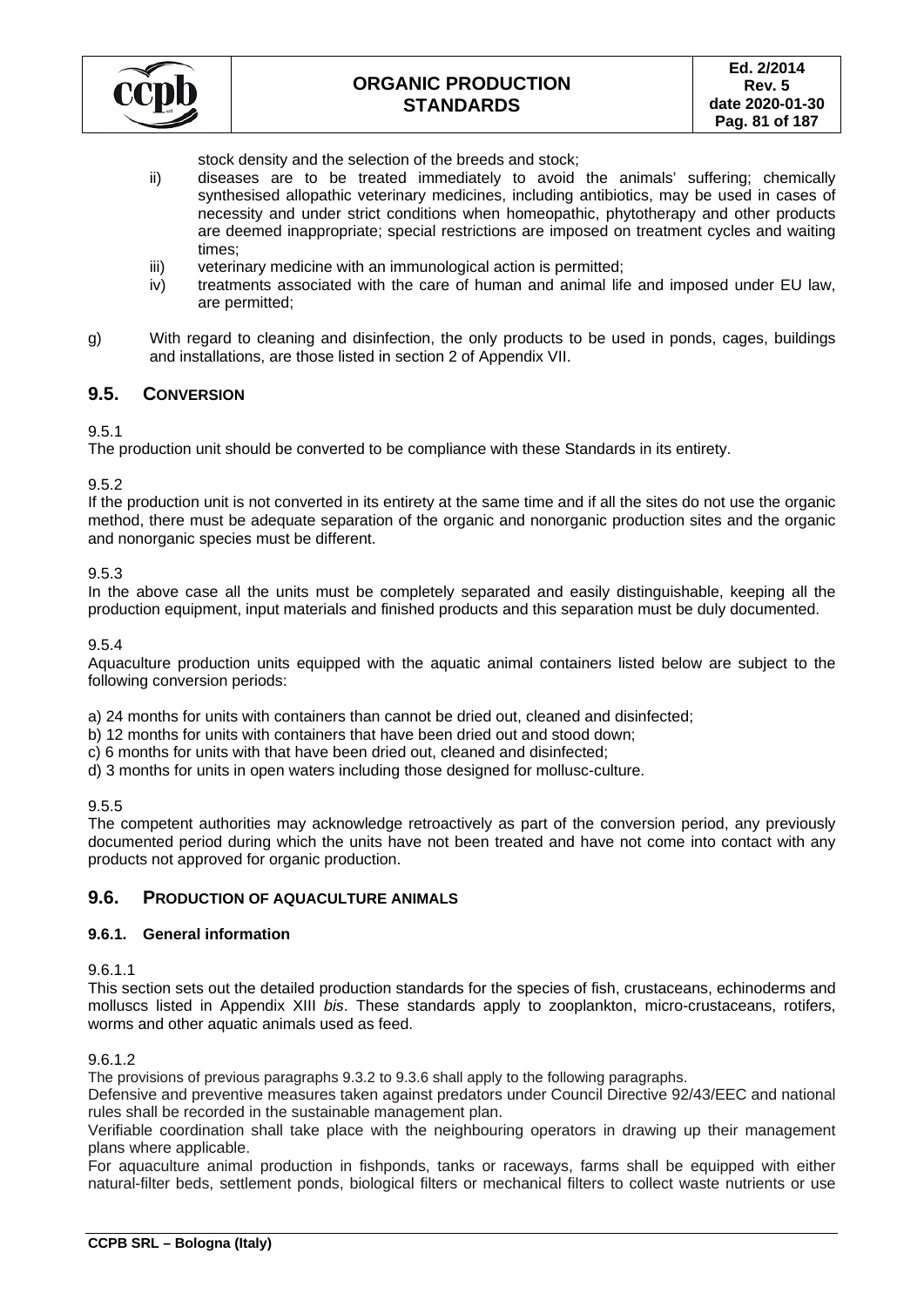

seaweeds and/or animals (bivalves and algae) which contribute to improving the quality of the effluent. Effluent monitoring shall be carried out at regular intervals where appropriate.

## 9.6.1.3

The competent authority may permit hatcheries and nurseries to rear both organic and non-organic juveniles in the same holding provided there is clear physical separation between the units and a separate water distribution system exists.

#### 9.6.1.4

In case of grow-out production, the competent authority may permit organic and non-organic aquaculture animal production units on the same holding provided that paragraph 9.3.3 of this standard is complied with and where different production phases and different handling periods of the aquaculture animals are involved.

## 9.6.1.5.

Operators shall keep documentary evidence of the use of provisions referred to in previous paragraph.

## **9.6.2. Origin of aquaculture animals**

## 9.6.2.1

Locally grown species shall be used and breeding shall aim to give strains which are more adapted to farming conditions, good health and good utilisation of feed resources. Documentary evidence of their origin and treatment shall be provided for the control body.

Species must chosen that can be raised without causing significant damage to wild stocks.

## 9.6.2.2

For breeding purposes or for improving genetic stock and when organic aquaculture animals are not available, wild caught or non-organic aquaculture animals may be brought into a holding. Such animals shall be kept under organic management for at least three months before they may be used for breeding.

## 9.6.2.3

For on-growing purposes and when organic aquaculture juvenile animals are not available non-organic aquaculture juveniles may be brought into a holding. At least the latter two thirds of the duration of the production cycle shall be managed under organic management.

The maximum percentage of nonorganic aquaculture juveniles introduced into the unit amounts to 80% until 31 December 2011, 50% until 31 December 2014 and 0 % by 31 December 2016.

For on-growing purposes the collection of wild aquaculture juveniles is specifically restricted to the following cases:

(a) natural influx of fish or crustacean larvae and juveniles when filling ponds, containment systems and enclosures;

(b) European glass eel, provided that an approved eel management plan is in place for the location and artificial reproduction of eel remains unsolved;

c) the collection of wild juveniles of species other than European eel for on-growing in traditional extensive aquaculture farming inside wetlands, such as brackish water ponds, tidal areas and costal lagoons, closed by levees and banks, provided that:

(i) the restocking is in line with management measures approved by the relevant authorities in charge of the management of the fish stocks in question to ensure the sustainable exploitation of the species concerned, and

(ii) the fish are fed exclusively with feed naturally available in the environment.

## 9.6.2.4

The competent authority may grant temporary approval in the case of high mortality of aquaculture animals caused by circumstances listed in Article 57(1)(a) to (d) of Regulation (EU) No 508/2014 [=(a) natural disasters; (b) adverse climatic events; (c) sudden water quality and quantity changes for which the operator is not responsible; (d) diseases in aquaculture, failure or destruction of production facilities for which the operator is not responsible], the renewal or reconstitution of the aquaculture stock with non-organic aquaculture animals, when organically reared animals are not available and provided that at least the latter two thirds of the duration of the production cycle are managed under organic management.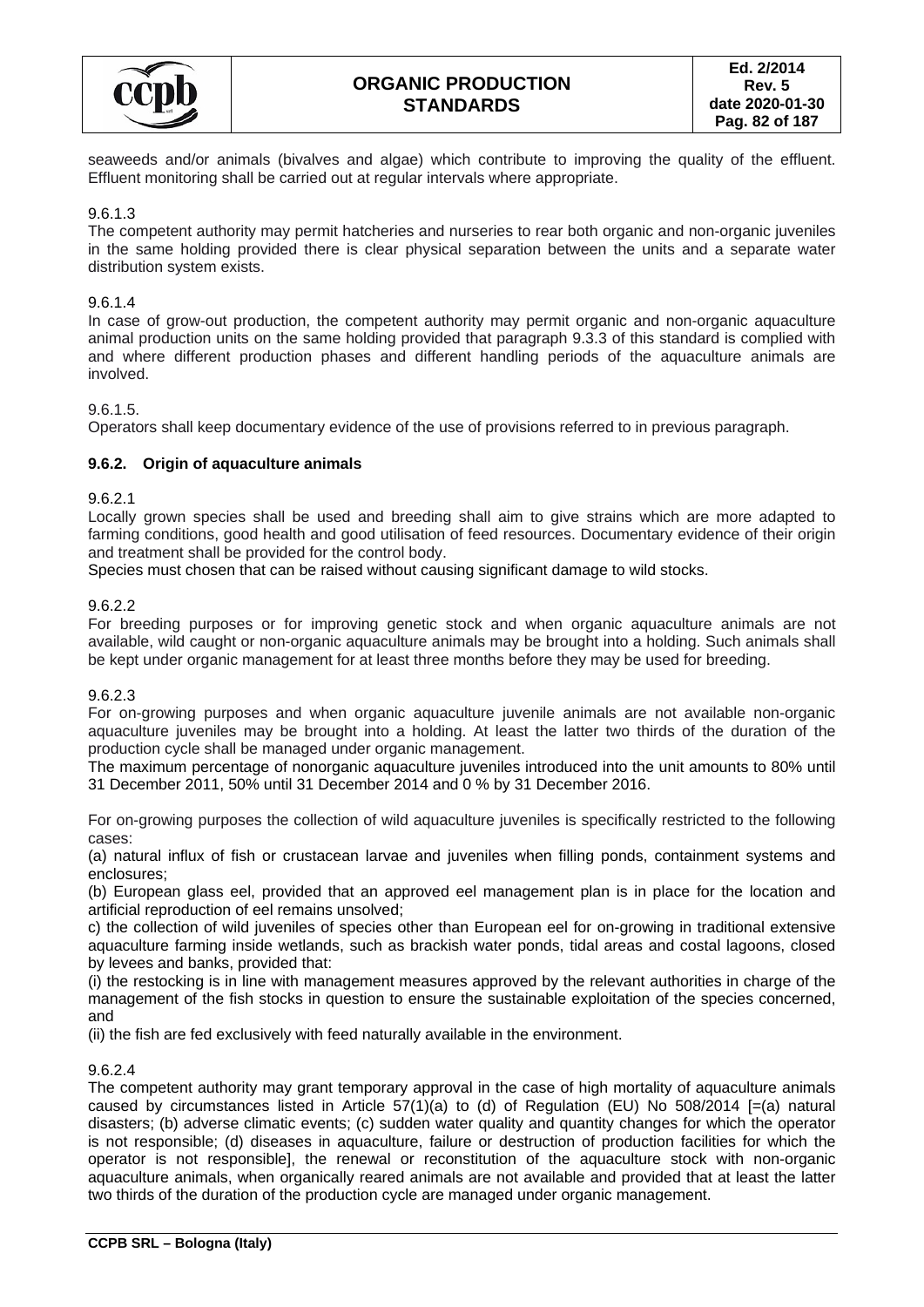

## **9.6.3. General aquaculture husbandry rules**

#### 9.6.3.1

The husbandry environment of the aquaculture animals shall be designed in such a way that, in accordance with their species specific needs, the aquaculture animals shall:

(a) have sufficient space for their wellbeing;

(b) be kept in water of good quality with sufficient oxygen levels, and

(c) be kept in temperature and light conditions in accordance with the requirements of the species and having regard to the geographic location;

(d) in the case of freshwater fish the bottom type shall be as close as possible to natural conditions;

(e) in the case of carp the bottom shall be natural earth.

## 9.6.3.2

Stocking density and husbandry practices are set out in Appendix XIII bis of these standards by species or group of species. In considering the effects of stocking density and husbandry practices on the welfare of farmed fish, the condition of the fish (such as fin damage, other injuries, growth rate, behaviour expressed and overall health) and the water quality shall be monitored.

#### 9.6.3.3

The design and construction of aquatic containment systems shall provide flow rates and physiochemical parameters that safeguard the animals' health and welfare and provide for their behavioural needs. Containment systems shall be designed, located and operated to minimize the risk of escape incidents.

## 9.6.3.4

If fish or crustaceans escape, appropriate action must be taken to reduce the impact on the local ecosystem, including recapture, where appropriate. Documentary evidence shall be maintained.

#### 9.6.3.5

Closed recirculation aquaculture animal production facilities are prohibited, with the exception of hatcheries and nurseries or for the production of species used for organic feed organisms.

#### 9.6.3.6

Rearing units on land shall meet the following conditions:

(a) for flow-through systems it shall be possible to monitor and control the flow rate and water quality of both in-flowing and out-flowing water;

(b) at least 5% of the perimeter ("land-water interface") area shall have natural vegetation.

## 9.6.3.7

Containment systems at sea shall:

(a) be located where water flow, depth and water-body exchange rates are adequate to minimize the impact on the seabed and the surrounding water body;

(b) shall have suitable cage design, construction and maintenance with regard to their exposure to the operating environment.

#### 9.6.3.8

Artificial heating or cooling of water shall only be permitted in hatcheries and nurseries. Natural borehole water may be used to heat or cool water at all stages of production.

#### 9.6.3.9

Handling of aquaculture animals shall be minimised, undertaken with the greatest care and proper equipment and protocols used to avoid stress and physical damage associated with handling procedures. Broodstock shall be handled in a manner to minimize physical damage and stress and under anaesthesia where appropriate. Grading operations shall be kept to a minimum and as required to ensure fish welfare.

#### 9.6.3.10

The following restrictions shall apply to the use of artificial light: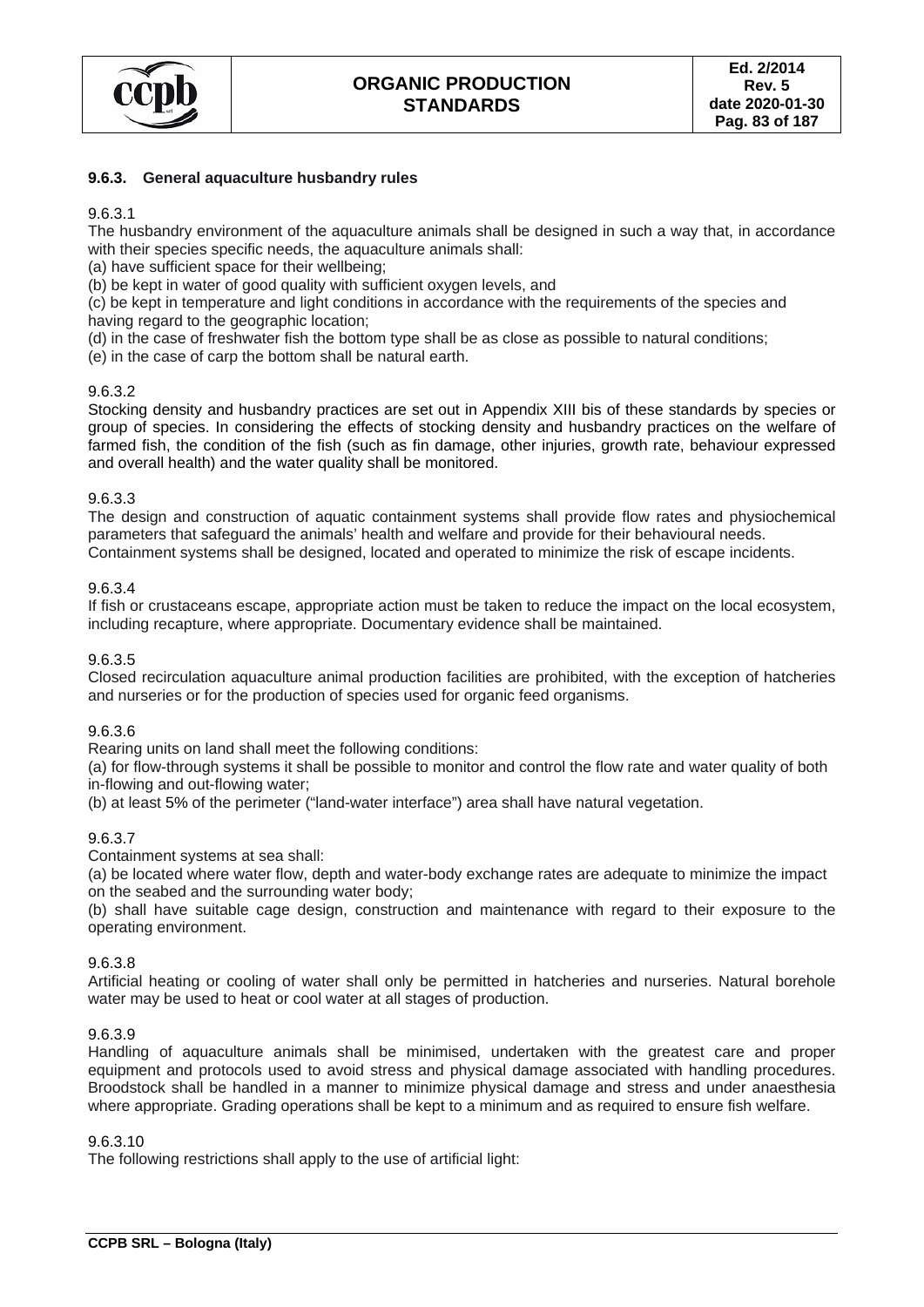

(a) for prolonging natural day-length it shall not exceed a maximum that respects the ethological needs, geographical conditions and general health of farmed animals, this maximum shall not exceed 16 hours per day, except for reproductive purposes;

(b) Abrupt changes in light intensity shall be avoided at the changeover time by the use of dimmable lights or background lighting.

## 9.6.3.11

Aeration is permitted to ensure animal welfare and health, under the condition that mechanical aerators are preferably powered by renewable energy sources.

All such use is to be recorded in the aquaculture production record.

## 9.6.3.12

The use of oxygen is only permitted for uses linked to animal health requirements and critical periods of production or transport, in the following cases:

(a) exceptional cases of temperature rise or drop in atmospheric pressure or accidental pollution,

(b) occasional stock management procedures such as sampling and sorting,

(c) in order to assure the survival of the farm stock.

Documentary evidence shall be maintained.

## 9.6.3.13

Slaughter techniques shall render fish immediately unconscious and insensible to pain. Differences in harvesting sizes, species, and production sites must be taken into account when considering optimal slaughtering methods.

## **9.6.4. Breeding**

9.6.4.1

The use of hormones and hormone derivatives is prohibited.

## **9.6.5. Fish, crustacean and echinoderm nutrition**

9.6.5.1

Feeding regimes shall be designed with the following priorities:

(a) animal health;

(b) high product quality, including the nutritional composition which shall ensure high quality of the final edible product;

(c) low environmental impact.

## 9.6.5.2

Feed for carnivorous aquaculture animals shall be sourced with the following priorities:

(a) organic feed products of aquaculture origin;

(b) fish meal and fish oil from organic aquaculture trimmings;

(c) fish meal and fish oil and ingredients of fish origin derived from trimmings of fish already caught for human consumption in sustainable fisheries;

(d) organic feed materials of plant origin and of animal origin;

(e) feed products derived from whole fish caught in fisheries certified as sustainable under a scheme recognised by the competent authority in line with the principles laid down in Regulation (EU) No 1380/2013 of the European Parliament and of the Council.

#### 9.6.5.3

The feed ration for carnivorous aquaculture animals must include at least 60% of organically produced vegetable products.

#### 9.6.5.4

Astaxanthin derived from organic sources, such as the shells of crustaceans, may be used in the daily feed ration of salmon and trout, within the limits of their physiological needs. If organic sources of astaxanthin are not available, natural sources, such as Phaffia yeast, may be used.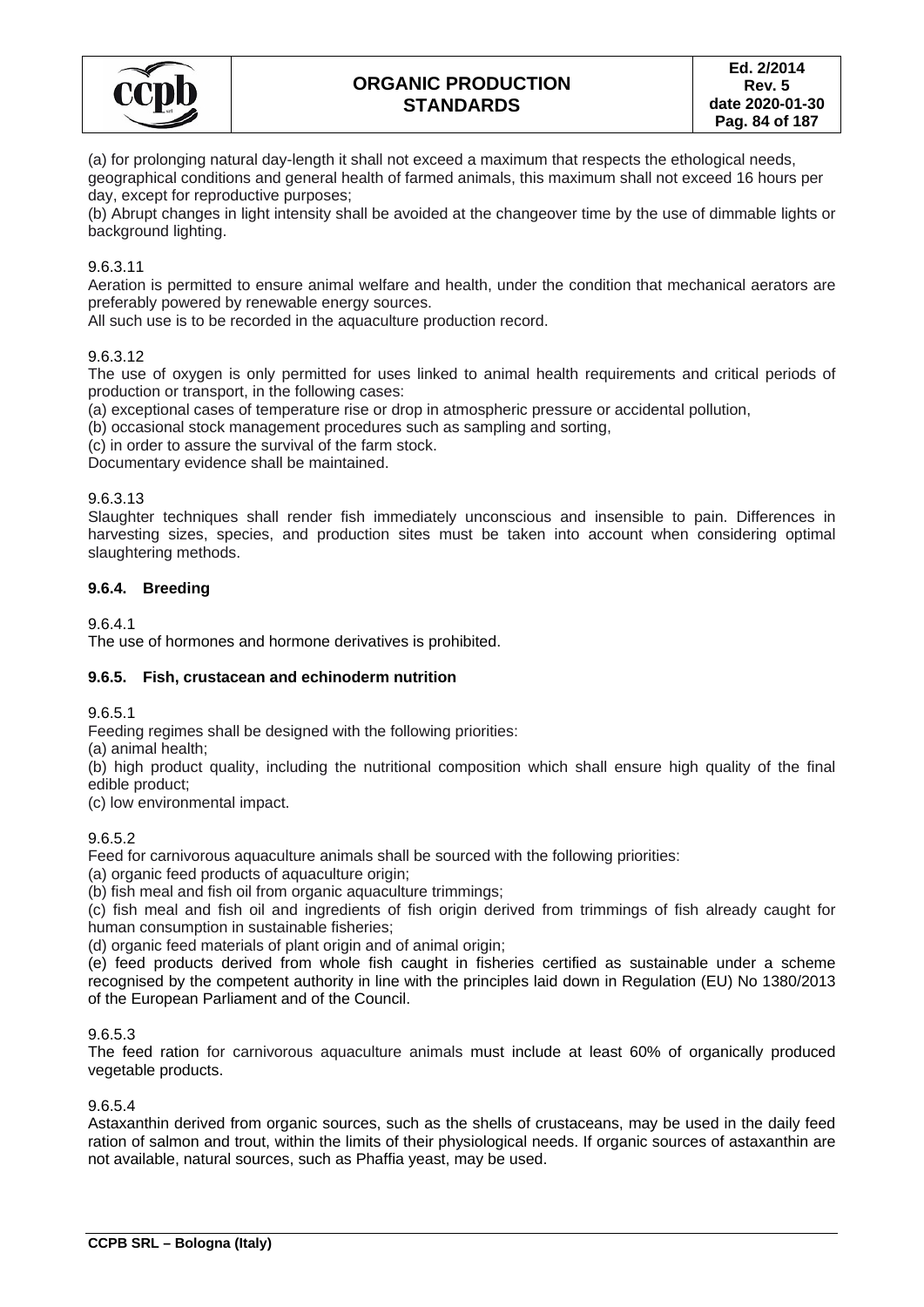

Histidine produced through fermentation may be used in the feed ration for salmonid fish when the feed sources listed in paragraph 9.6.5.2 do not provide a sufficient amount of histidine to meet the dietary needs of the fish and prevent the formation of cataracts.

This paragraph applies only to carnivorous aquaculture animals.

## 9.6.5.5

In the grow-out stages, the aquaculture animals listed in Appendix XIII bis of the present standard, sections 6, 7 & 9, shall be fed with feed naturally available in ponds and lakes.

If sources of the above natural nutrients are not available in sufficient quantities, organic feedstuffs of vegetable origin may be used, preferably feedstuffs produced in-house, or seaweed. Operators must keep documentary records justifying their use of feed supplements.

If natural feedstuffs are supplemented as described above, the following apply:

a) the feed ration of siamese catfish (*Pangasius spp*.) as referred to in Section 9 of Annex XIII bis may comprise a maximum of 10 % fishmeal or fish oil derived from sustainable fisheries;

b) the feed ration of penaeid shrimps and freshwater prawns (Macrobrachium spp.) referred to in Section 7 of Annex XIIIa may comprise a maximum of 25 % fishmeal and 10 % fish oil derived from sustainable fisheries. In order to secure the quantitative dietary needs of those shrimps and prawns, organic cholesterol may be used to supplement their diets. Where organic cholesterol is not available, non-organic cholesterol derived from wool, shellfish or other sources may be used. The option to supplement their diet with cholesterol applies both in the grow-out stage and in earlier life stages in nurseries and hatcheries.

## 9.6.5.6

In the larval rearing of organic juveniles, conventional phytoplankton and zooplankton may be used as feed.

## 9.6.5.7

Feed materials of mineral origin may be used in organic aquaculture, only if listed in Appendix V of the present Standard.

## 9.6.5.8

Feed additives, certain products used in animal nutrition and processing aids may be used if listed in Appendix VI of the present Standard and the restrictions laid down therein are complied with.

#### **9.6.6. Specific standards for molluscs**

#### 9.6.6.1

Bivalve mollusc farming may be carried out in the same area of water as organic finfish and seaweed farming in a polyculture system to be documented in the sustainable management plan. Bivalve molluscs may also be grown together with gastropod molluscs, such as periwinkles, in polyculture.

## 9.6.6.2

Organic bivalve mollusc production shall take place within areas delimited by posts, floats or other clear markers and shall, as appropriate, be restrained by net bags, cages or other man made means.

Organic shellfish farms shall minimise risks to species of conservation interest. If predator nets are used their design shall not permit diving birds to be harmed.

#### 9.6.6.3

Provided that there is no significant damage to the environment and if permitted by local legislation, wild seed from outside the boundaries of the production unit can be used in the case of bivalve shellfish provided it comes from:

(a) settlement beds which are unlikely to survive winter weather or are surplus to requirements, or

(b) natural settlement of shellfish seed on collectors.

Records shall be kept of how, where and when wild seed was collected to allow traceability back to the collection area.

However, the maximum percentage of seed from non- organic bivalve shellfish hatcheries that may be introduced to the organic production units shall be: 80% until 31 December 2011, 50% until 31 December 2014, and 0% by 31 December 2016.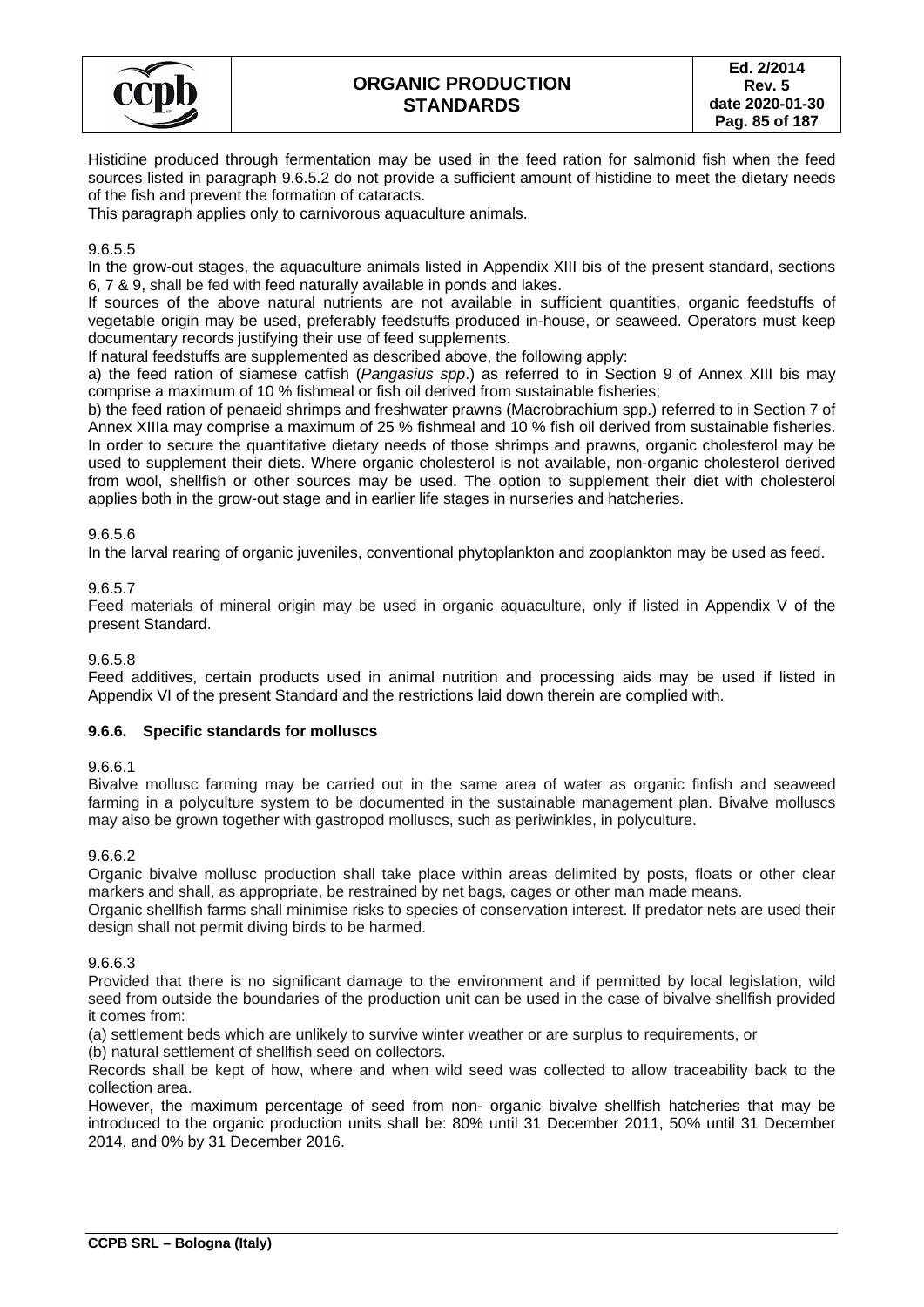

## 9.6.6.4

For the cupped oyster, Crassostrea gigas, preference shall be given to stock which is selectively bred to reduce spawning in the wild.

## 9.6.6.5

Production shall use a stocking density not in excess of that used for non-organic shellfish in the locality. Sorting, thinning and stocking density adjustments shall be made according to the biomass and to ensure animal welfare and high product quality.

## 9.6.6.6

Biofouling organisms shall be removed by physical means or by hand and where appropriate returned to the sea away from shellfish farms. Shellfish may be treated once during the production cycle with a lime solution to control competing fouling organisms.

## 9.6.6.7

Mussel-rearing on ropes and the other methods listed in Appendix XIII *bis*, section 8, may be practised in the organic production regime.

## 9.6.6.8

Bottom cultivation of molluscs is only permitted where no significant environmental impact is caused at the collection and growing sites. The evidence of minimal environmental impact shall be supported by a survey and report on the exploited area to be provided by the operator to the control body. The report shall be added as a separate chapter to the sustainable management plan.

## 9.6.6.9

Cultivation in bags on trestles is permitted. These or other structures in which the oysters are contained shall be set out so as to avoid the formation of a total barrier along the shoreline. Stock shall be positioned carefully on the beds in relation to tidal flow to optimise production. Production shall meet the criteria listed in the Appendix XIII bis, section 8.

## **9.6.7. Prophylaxis and veterinary treatments**

#### 9.6.7.1

The animal health management plan in conformity with Article 9 of Directive 2006/88/EC shall detail biosecurity and disease prevention practices including a written agreement for health counselling, proportionate to the production unit, with qualified aquaculture animal health services who shall visit the farm at a frequency of not less than once per year and not less than once every two years in the case of bivalve shellfish.

#### 9.6.7.2

Holding systems, equipment and utensils shall be properly cleaned and disinfected. Only products listed in Appendix VII, sections 2.1 & 2.2 may be used.

9.6.7.3

With regard to fallowing:

(a) the competent authority shall determine whether fallowing is necessary and the appropriate duration which shall be applied and documented after each production cycle in open water containment systems at sea. Fallowing is also recommended for other production methods using tanks, fishponds, and cages; (b) it shall not be mandatory for bivalve mollusc cultivation;

(c) during fallowing the cage or other structure used for aquaculture animal production is emptied, disinfected and left empty before being used again.

#### 9.6.7.4

Where appropriate, uneaten fish-feed, faeces and dead animals shall be removed promptly to avoid any risk of significant environmental damage as regards water status quality, minimize disease risks, and to avoid attracting insects or rodents.

9.6.7.5

Ultraviolet light and ozone may be used only in hatcheries and nurseries.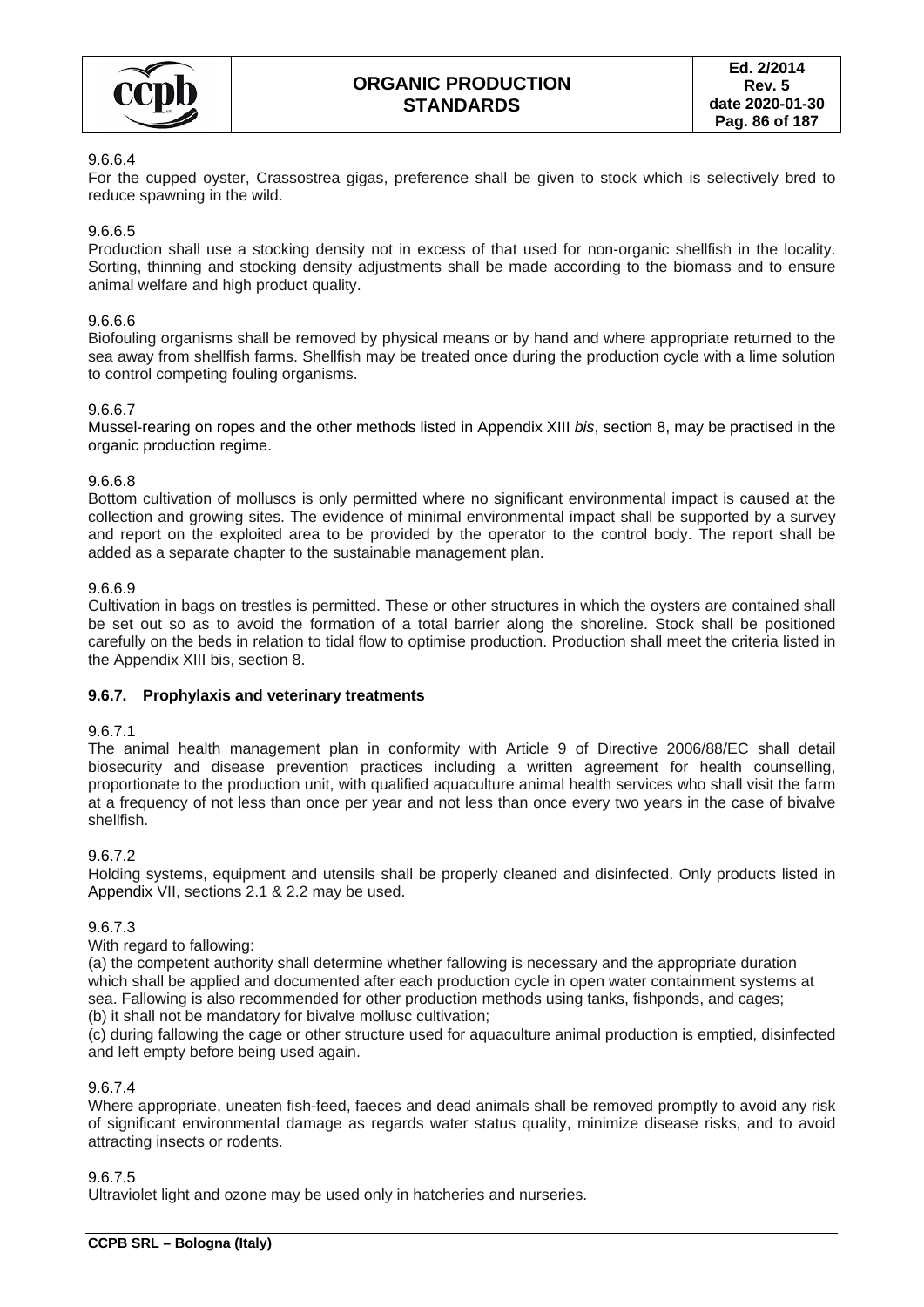

## 9.6.7.6

For biological control of ectoparasites, preference shall be given to the use of cleaner fish and to the use of freshwater, marine water and sodium chloride solutions.

## 9.6.7.7

When despite preventive measures to ensure animal health, a health problem arises, veterinary treatments may be used in the following order of preference:

(a) substances from plants, animals or minerals in a homoeopathic dilution;

- (b) plants and their extracts not having anaesthetic effects, and
- (c) substances such as: trace elements, metals, natural immunostimulants or authorised probiotics.

## 9.6.7.8

The use of allopathic treatments is limited to two courses of treatment per year, with the exception of vaccinations and compulsory eradication schemes. However, in the cases of a production cycle of less than a year a limit of one allopathic treatment applies. If the mentioned limits for allopathic treatments are exceeded the concerned aquaculture animals can not be sold as organic products.

## 9.6.7.9

The use of parasite treatments, not including compulsory control schemes operated by member states, shall be limited to twice per year or once per year where the production cycle is less than 18 months.

## 9.6.7.10

The withdrawal period for allopathic veterinary treatments and parasite treatments according to paragraph 9.6.7.9 including treatments under compulsory control and eradication schemes shall be twice the legal withdrawal period as referred to in Article 11 of Directive 2001/82/EC or in a case in which this period in not specified 48 hours.

#### 9.6.7.11

Whenever veterinary medicinal products are used, such use is to be declared to the control body before the animals are marketed as organic. Treated stock shall be clearly identifiable.

## **9.7. IDENTIFICATION**

9.7.1

Identification of batches of animals and products derived from them must be guaranteed throughout the entire production, processing, transport and sales cycle.

## **9.8. TRANSPORT**

#### 9.8.1

In addition to what is specified in section 6 of these standards, live fish must be transported in suitable tanks containing clean water at the right temperature and with the right concentration of dissolved oxygen to satisfy the animals' physiological needs.

9.8.2

Before transport of organic fish and fish products, tanks shall be thoroughly cleaned, disinfected and rinsed. The necessary precautions must be taken to reduce stress. Stock density during transport must not reach such a level as to be detrimental for the species.

Operators must keep documentary records of the application of the above practices.

## **9.9. LABELLING**

9.9.1

Algae and aquatic organisms obtained in compliance with these standards and the products derived from them must be labelled according to the specifications given in section 6.9 of these standards.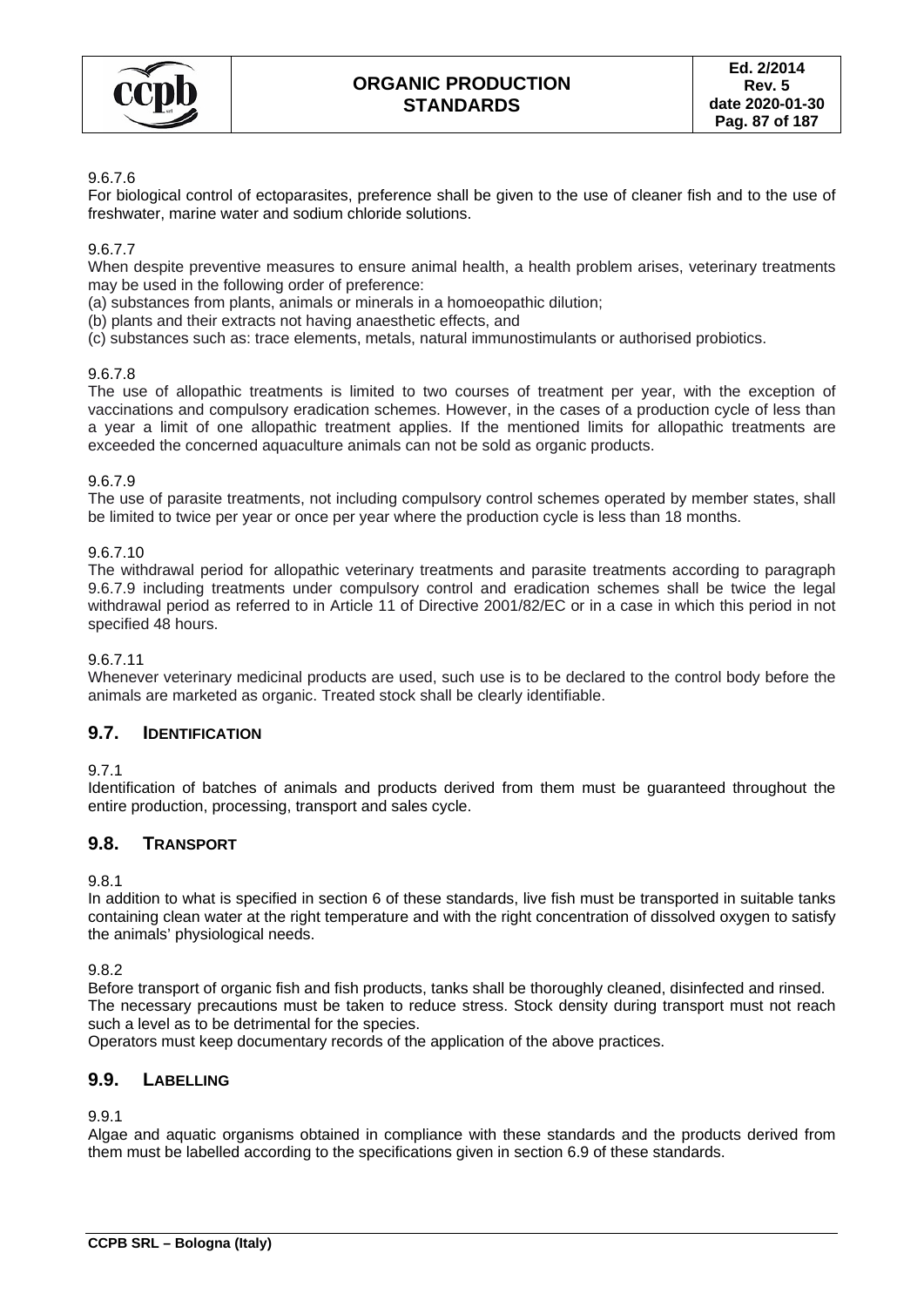

# **10. STANDARD FOR THE PRODUCTION AND MARKETING OF SPIRULINA ALGAE**

## **10.1. GENERAL COMMENTS**

10.1.1

Aside from the current legislation in this matter, this section will deal with the activities of production, preparation, marketing, import and labelling of organic spirulina algae.

10.1.2

This type of production must also comply with the relevant rules on algae, in particular in relation to water quality requirements and fertilisers, contained in section 9 A of this standard.

## **10.2. PRODUCTION, PREPARATION, STORAGE AND PACKAGING**

10.2.1

The units where the production, preparation, storage and packaging of spiruline take place have to abide by European and domestic rules, especially as regards the conditioning, processing and commercialization of organic agro-food products, as well as by this standard with specific reference the provisions contained in chapter 6.

10.2.2

Spirulina production may take place under cover or in the open air.

10.2.3

Both covered and open-air organic spirulina preparation and packaging units must make the appropriate notificiation of activity for certification accompanied by a full description of the unit, with an indication of the plant and equipment used for each individual stage of the process, including storage of the spirulina both before and after preparation. The application must also contain a description of the practical measures to be taken in the unit to guarantee the regulations governing production methods are observed.

10.2.4

Preparation and packaging units must adopt working practices that will guarantee the integrity of the products, that adequate quality levels are maintained and ensure containment and control of any insect or disease infestation.

10.2.5

The above regulations require that:

- a) units are exclusively used for the preparation of organic spirulina. Where this is not possible, products obtained by organic production methods may be prepared in units that also deal with products obtained by non-organic production methods, provided that:
	- the unit has separate rooms or areas that can be appropriately identified and set aside only for storage of organically produced products, before and after preparation operations;
	- operations are carried out in production cycles that are completely separated, physically or in time, from similar operations carried out on non-organic products
- b) for transport operations: organically produced spirulina is not transported together with non-organic products unless these are suitably separated and labelled;
- c) the spirulina that is being prepared and packaged has been obtained or imported according to these regulations or has been sourced from other operators that are controlled and certified by a Certification Body operating in compliance with these regulations;
- d) all the necessary measures are taken to guarantee identification of the goods in order to avoid their being mixed with non-organic products;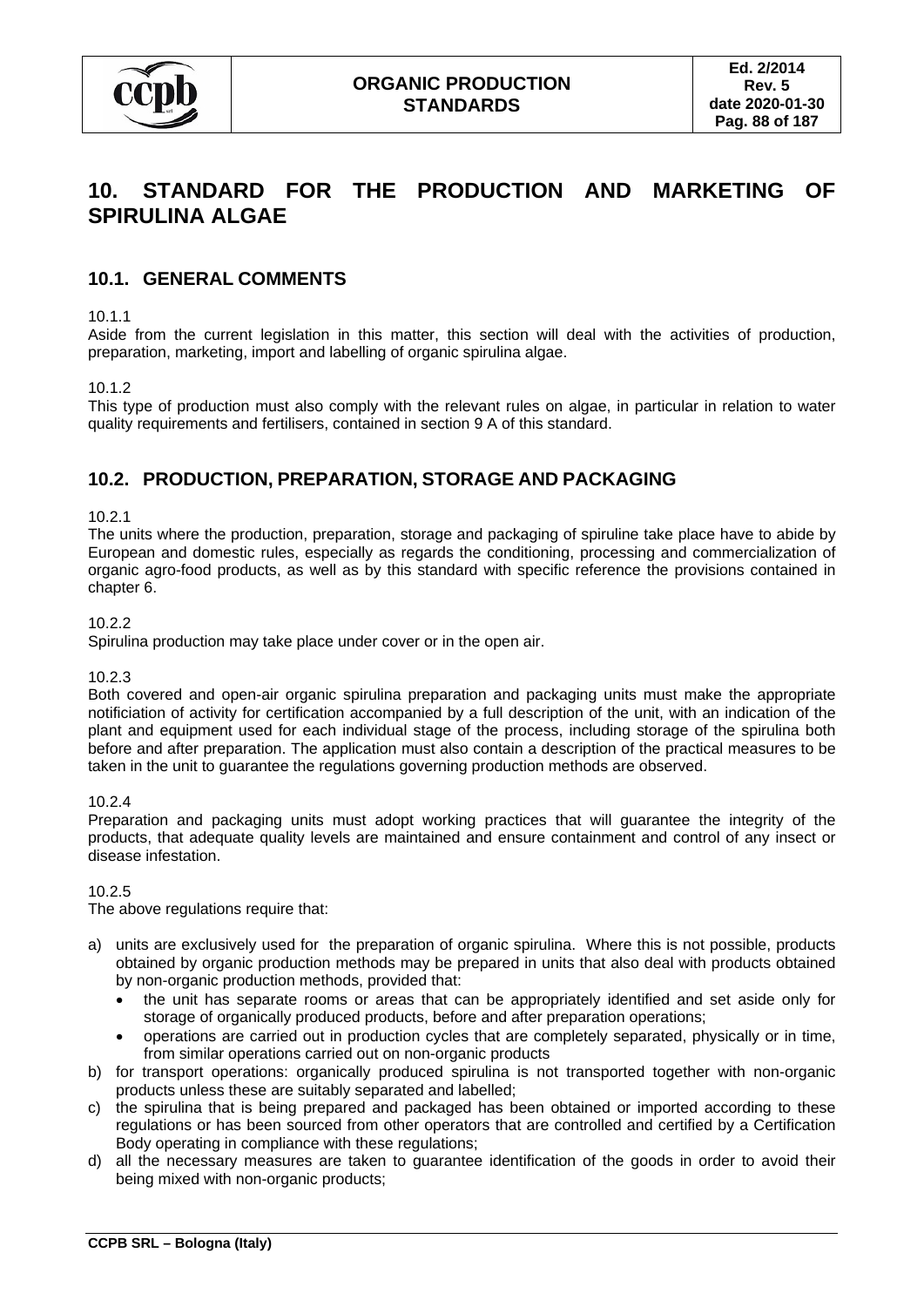

- e) all precautions have been taken to ensure that the spirulina is not damaged or contaminated during the various production cycles;
- f) the Certification Body is informed of the production date well before this actually starts.

## 10.2.6

Preparation and packaging activities must be supported by an efficient record system for documenting control that allows the Certification Body to identify:

- a) the supplier, or if different, the seller or exporter of the spirulina;
- b) the nature and quantity of spirulina that has been delivered and, if relevant, all the materials acquired from that supplier with an indication of the destination of such materials;
- c) the nature, quantity and final destination and, if this is different, the buyers of the spirulina that has left the production unit or storage facility of the first consignee.

The stock control data must be documented with any required explanatory notes and must be a true record of the in- and outgoing quantities.

## 10.2.7

If the finished product is not entirely organic, the labelling instructions being given in the following section, the Certification Body requires the processor to document the sources of all the non-organic ingredients used in the finished products. This is necessary to uphold the principle of traceability in order to identify any possible sources of contamination.

## 10.2.8

The general requirements for the facilities used, to clean and reclaim the equipment used, and for the methods used to control insects and other animals have to comply with the existing provisions contained in European and domestic regulations as regards agro-food produce and with the contents of sections 6.3 and 6.4 in this Standard, with specific reference to the control of insects and other animals.

#### 10.2.9

The preparation, storage, packaging and transport operations of organic spiruline have to comply with the existing provisions contained in European and domestic regulations as regards agro-food produce and with the contents of sections 6.6, 6.7 and 6.8 in this Standard with specific reference to such operations.

## 10.2.10

In order to meet the requirements of organic spirulina production it is possible to use only the nutrients listed in annex I of the present Standard.

With specific reference to the **USDA-NOP certification scheme**, the following substances cannot be applied: calcium chloride.

## **10.3. LABELLING**

10.3.1

For labeling purposes of the "organic spirulina", in addition to the provisions laid down by the applicable laws of similar conventional products, are to be reported the specific indication required by the European and national legislation on labeling of organic products.

10.3.2

Spirulina, obtained in accordance with this Standard may be indicated as an organic ingredient in organic products in accordance with Reg. 834/2007.

Spirulina may be labelled with the following wording:

|  | ipirulina |  |
|--|-----------|--|
|  |           |  |

| Type of product                | Reauirements                                                                                                                                                                                                                                                                                                                           |
|--------------------------------|----------------------------------------------------------------------------------------------------------------------------------------------------------------------------------------------------------------------------------------------------------------------------------------------------------------------------------------|
| A) ORGANIC<br><b>SPIRULINA</b> | at least 95% by weight of the ingredients of agricultural origin must come from organic<br>sources, the remaining 5% may come from conventional sources provided these are<br>listed in Annex IX. In this case, the ingredients of agricultural origin may not be present in<br>both the organically and conventionally produced form; |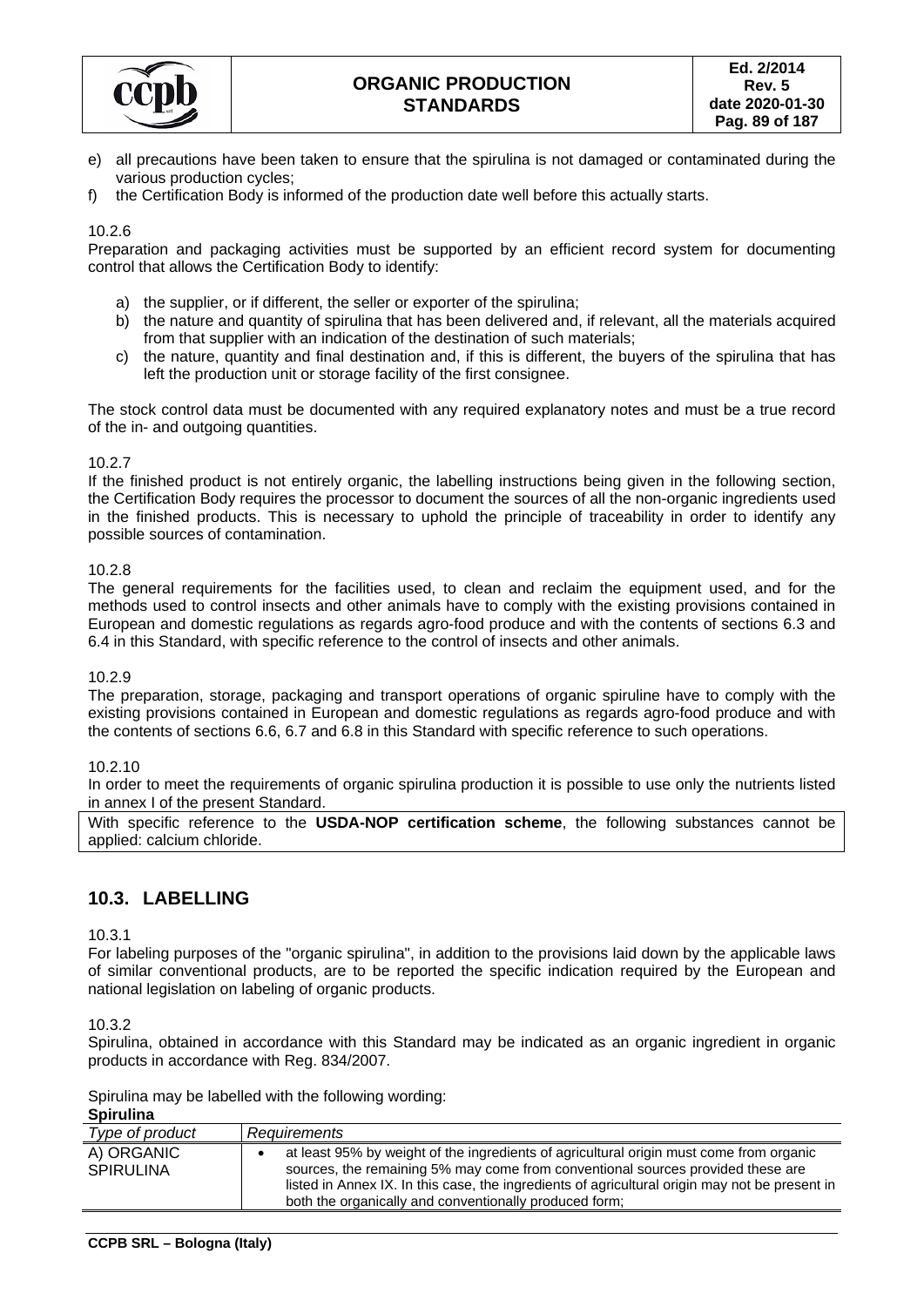| DI<br>U. |
|----------|
|          |
|          |

|                                                                  | ingredients of non-agricultural origin, manufacturing additives and products of mineral<br>$\bullet$<br>origin may be part of the product make-up but only if they are listed in Annex VIII;<br>the term ORGANIC or BIO can be used in the sales description of this category of<br>products.                                                                                                                                                                                                                                                                                                                                                                                                                                                                                                                                                                                                                                                                                                                                                                                             |
|------------------------------------------------------------------|-------------------------------------------------------------------------------------------------------------------------------------------------------------------------------------------------------------------------------------------------------------------------------------------------------------------------------------------------------------------------------------------------------------------------------------------------------------------------------------------------------------------------------------------------------------------------------------------------------------------------------------------------------------------------------------------------------------------------------------------------------------------------------------------------------------------------------------------------------------------------------------------------------------------------------------------------------------------------------------------------------------------------------------------------------------------------------------------|
| <b>B) SPIRULINA WITH</b><br><b>ORGANIC</b><br><b>INGREDIENTS</b> | organic ingredients are less then 95%; the remaining part may come from conventional<br>$\bullet$<br>agricultural sources. In this case, the ingredients of agricultural origin may not be present<br>in both the organically and conventionally produced form;<br>ingredients of non-agricultural origin, manufacturing additives and products of mineral<br>origin may be part of the product make-up but only if they are listed in Annex VIII;<br>he term ORGANIC or BIO can be used only in the list of ingredients provided that the<br>same ingredients comply with this Standard. In this case the list of ingredients shall<br>include an indication of the total percentage of organic ingredients in proportion to the<br>total quantity of ingredients of agricultural origin. The terms and the indication of the<br>percentage of organic ingredients must not be placed in more prominent than the<br>description or the name of the product and therefore must appear in a color, size and<br>type of characters identical to those of the other non-organic ingredients. |

*General notes* 

Labels of both category products, in addition to conforming to the provisions of the current legislation governing similar conventional products, observe the provisions of Section 6.9.2 of this Standard.

10.3.3

Spirulina produced in compliance with the provisions of this section, may not be shown as an organically ingredient in organic products conforming to the **USDA NOP programme** if, for the latter programme, calcium chloride has been used as a nutrient, as stated in paragraph 10.2.10.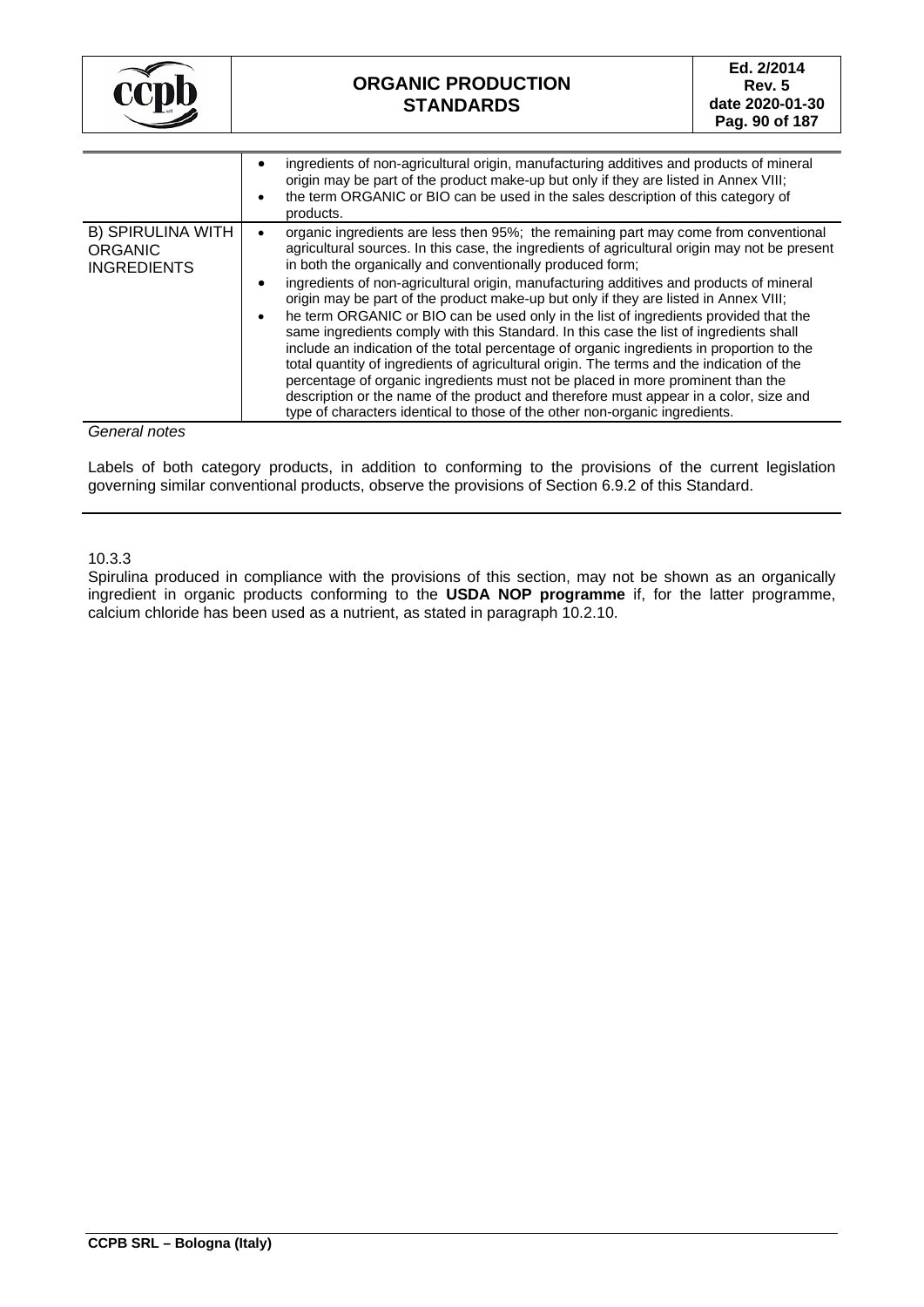

# **11. STANDARDS FOR OSTRICH FARMING**

## **11.1. GENERAL INFORMATION**

11.1.1

While the provisions of current legislation on this subject still apply, this section addresses organic ostrich farming for meat, as well as processing, storing, transport, marketing and import of organic ostriches. For any aspects of the subject not covered in this section, please refer to section 5 of the present standard.

This section applies to the **USDA-NOP** and **to EC Reg. 834/2007** scheme but not to the **JAS & COR schemes,** since the ostrich farming is not included within the scope of the reference standards for these schemes.

## **11.2. LIVESTOCK DENSITY**

11.2.1

The maximum number of animals per hectare of agricultural land surface is consistent with the criteria given in section 5.8 of the present standard, and in order to observe the permitted total quantity of animal manure used by the company, which must not exceed 170 kg/ha/year of nitrogen, this number must be below 15 head per hectare of land surface used for organic agriculture.

11.2.2

CCPB may request a subsequent reduction in the number of head per hectare, depending on the degree to which the grass surface is subject to trampling.

## **11.3. EXERCISE AREAS AND HOUSING**

## 11.3.1

The animals must have access to enclosures with a minimum width of 15 m and a minimum length of 60m. The soil inside enclosure must be dry and permanently stony with a sandy area also available, the remaining area may be grass. In any case, the surface available for each individual adult breeder must be no less than  $250$  m<sup>2</sup>; in the case of animals starting from five months of age until they are slaughtered, the available surface must be no smaller than  $40 \text{ m}^2$ .

It is advisable to move the enclosures every two years to land surfaces areas that have not housed animals of the same species for at least two years.

## 11.3.2

Depending on the climate conditions, the enclosure must include a covered shelter area closed on three sides. Moreover a shaded zone must always be available in the enclosure. It is preferable to use strong but flexible rope for the fencing, in order to avoid trauma to the animals.

#### 11.3.3

The chicks must be raised on the ground and be allowed access to the open, the litter inside the housing must be made of vegetable matter.

#### 11.3.4

Outside the egg laying period, during which multiple enclosures may used, for all the other husbandry stages, a single enclosure must be used in order to permit the adult animals to live as a flock.

## 11.3.5

The farmers have put in place adequate measures of isolation from external noise factors and stress through green barriers, surfaces of respect, noise barriers, etc. in order to safeguard the welfare of animals. Farmers must also prepare the appropriate areas and structures that do not lead capture stress in the animals destined for slaughter and / or control.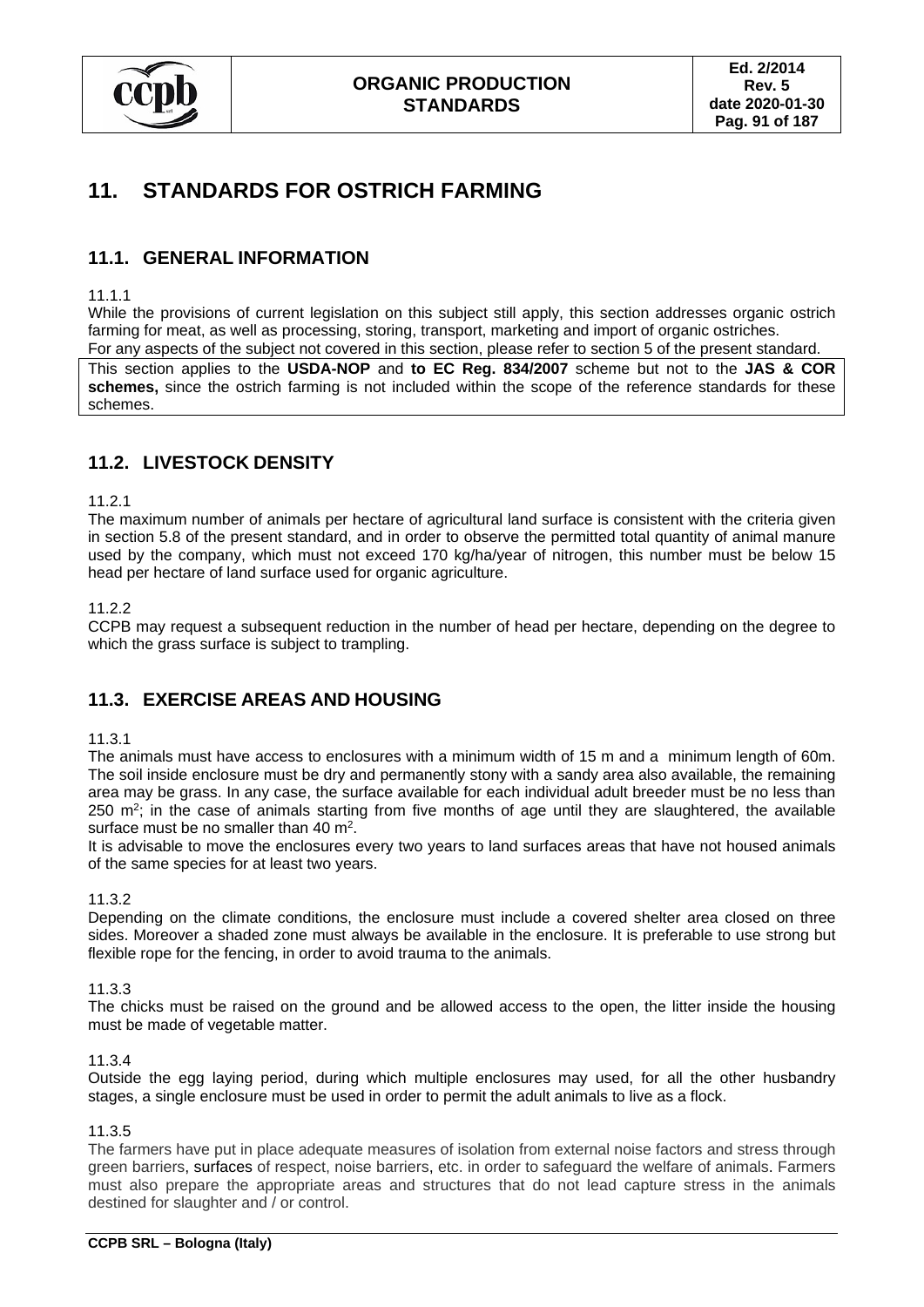

## **ORGANIC PRODUCTION STANDARDS**

## **11.4. FEED**

11.4.1

At least 75% of the dry content making up the daily ration must consist of fresh or dried forage or from silos. Fresh chopped alfalfa is recommended, but the dried variety nay be used during the winter months.

## 11.4.2

To observe the maximum percentage of concentrate (25% of the dry content) rule, a maximum variation of 10% is permitted 10% (= 27.5% of the dry content) for no more than two months, corresponding to an increase in the daylight hours, and a maximum variation of  $20\%$  (=  $30\%$  of the dry content) in the finishing phase.

## **11.5. ROOM AND EQUIPMENT CLEANING**

11.5.1

Any facilities and equipment used for egg incubation and hatching shall be kept in the appropriate health and sanitary conditions at all times. If cleaning or disinfection should become necessary for any reason, then only the use of products which are listed in annex VII.1 to this document shall be allowed.

## **11.6. LABELLING**

11.6.1

For labeling purposes of the "organic ostriches", in addition to the provisions laid down by the applicable laws of similar conventional products, are to be reported the specific indication required by the European and national legislation on labeling of organic products.

11.6.2

Products obtained by organic ostriches in accordance with this Standard may be indicated as organic ingredients in organic products in accordance with Reg. 834/2007.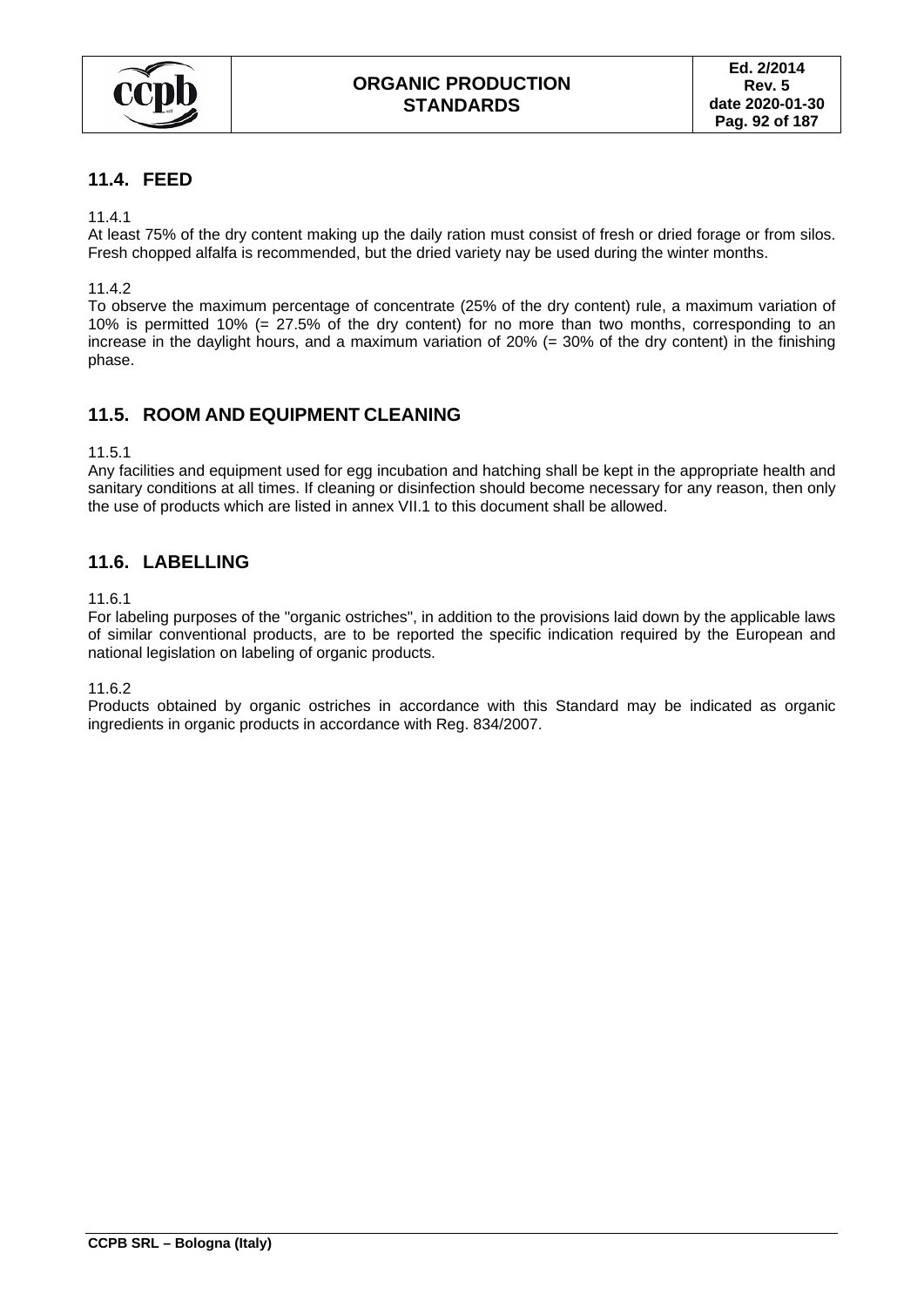

# **12. CERTIFICATION OF GROUPS OF PRODUCERS**

## **12.1. OBJECTIVES AND PRINCIPLES**

12.1.1

To overcome the economic difficulties in relation to the inspection of small operators in developing countries (as defined by OECD, see www.oecd.org).

The Grower Group program supports trade in certified organic products from small producers, without compromising or diluting the strict requirements of the organic standards.

## 12.12

The certification of a group of small producers is possible when a substantial part of the inspection work is carried out by internal inspectors in the framework of the internal control system (ICS) set up by the group.

## 12.1.3

The external inspection body verifies and evaluates the effectiveness of the internal control system (ICS) and certifies the group as a whole. The certification issued to the group do not authorize the individual members of the group to make reference to the certification (i.e. marketing as individual producers outside of the group).

| Grower Group                     | It is an organised grouping of producers (referred to as growers) with similar farming and<br>production systems. It may be organised as a grower co-operative, or as a structured group of<br>growers affiliated to a processor/exporter. The Grower Group is organized as a single entity.                                                                                                   |
|----------------------------------|------------------------------------------------------------------------------------------------------------------------------------------------------------------------------------------------------------------------------------------------------------------------------------------------------------------------------------------------------------------------------------------------|
| Grower group<br>certification    | It refers to the certification of a group of producers: group member farms are uniform in most ways<br>and are organized under one management and marketing system. Historically has been used for<br>the certification of cooperatives or groups of producers located in a geographical or social region,<br>whose crops are marketed collectively. The Certification is issued for the group |
| <b>Production Unit</b>           | The portion of an organic operation where products are produced and/or handled post-harvest,<br>including any sub-units located within geographic proximity. A production unit is managed by the<br>group through an internal control system to ensure compliance with all applicable provisions of the<br>reference Standard                                                                  |
| Internal Control<br>System (ICS) | A written quality assurance system that sets forth the practice standards, recordkeeping and audit<br>trail requirements applicable at each production unit, facility or site and that identifies the internal<br>verification methods used                                                                                                                                                    |
| Internal<br>Inspection           | The inspection carried by the personnel charged by the group                                                                                                                                                                                                                                                                                                                                   |
| External<br>Inspection           | The inspection carried by the certification body, also called re-inspection                                                                                                                                                                                                                                                                                                                    |

## **12.2. SPECIFIC DEFINITION**

## **12.3. SCOPE (WHO CAN BE CONSIDERED AS A GROUP)**

12.3.1

In principle only small farmers can be members of the group covered by group certification. Larger farms (i.e. farms that if individually certified should bear an external certification cost that is lower than 2 % of their turnover) can also belong to the group but have to be inspected annually by the Certification Body. Processors and exporters can be part of the structure of the group, but have to be inspected annually by the Certification Body.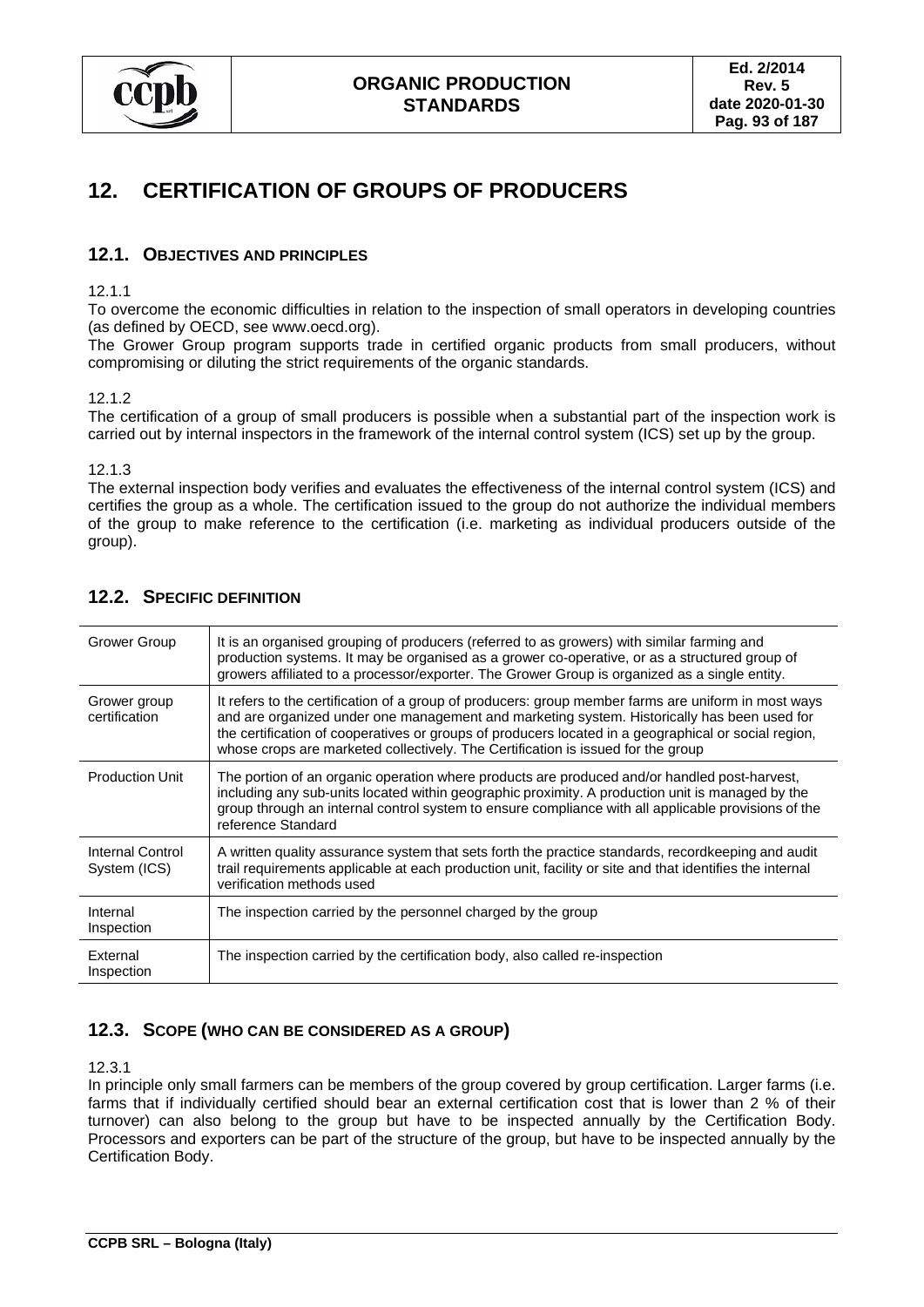

## 12.3.2

The farmers of the group must apply similar production systems (i.e. same inputs). This means that all members:

- are unified by a training schedule;
- operate together under the group's organic system plan including inputs used, fertility management, pest & disease practices and record keeping/audit trail system;
- work in compliance with the Internal Control System (ICS);
- use documented group collection, handling, post-harvest facilities and processing systems;
- produce similar products;
- are within reasonable geographical proximity.

## 12.3.3

A group may be organised on itself, i.e. as a co-operative, or as a structured group of producers affiliated to a processor or an exporter.

## 12.3.4

The group must be established formally, based on written agreements with its members: this agreement shall include the commitment of the individuals to respect and apply the production standard and to accept inspections (internal and external, the latter carried by the Certification Body). The group shall have central management, established decision procedures and legal capacity. The management of the group shall guarantee and document how the individual members have access to a copy of the production standard (or to the relevant applicable sections), in a way adapted to their language and knowledge.

The grower group must develop and maintain an effective internal quality assurance system known as an Internal Control System (ICS). This ICS must systematically integrate all sites and production units to provide the assurances of the respect of the applicable requirements, in order to reduce the need for direct observation by external inspection.

## 12.3.5

When intended for export, the marketing of the products must be carried out as a group.

#### 12.3.6

The producer group operation composed of production units, sites, or facilities, must be organized as a "sigle entity" in the meaning of "an individual, partnership, corporation, association, cooperative, or other entity". For this scope:

- the group shall demonstrate documented compliance with the relevant Standard/s when applying for certification;
- the group will develop, implement and maintain a documented management system plan for the whole operation;
- the certification is owned by the group, not by any individual member, which may not represent itself as certified other than through the group;
- the practices of the producer group operation must be uniform and reflect a consistent process or methodology, using the same inputs/processes;
- participation in the producer group operation is limited to those group members who market their organic production only through the group, unless the member is individually certified;
- producer group operations must utilize centralized processing, distribution, marketing facilities and systems;
- record-keeping protocols must be consistent; it is not acceptable that individual production units, sites, or facilities differ in their methodology of record keeping;
- the internal control system (ICS) staff will act as coordinator of the group and are responsible for the groups' day-to-day compliance with the Standard/s and requirements of certification;
- the ICS must demonstrate completion of 100% internal inspection for all members and for all production units, at least once annually.

## **12.4. THE INTERNAL CONTROL SYSTEM (ICS)**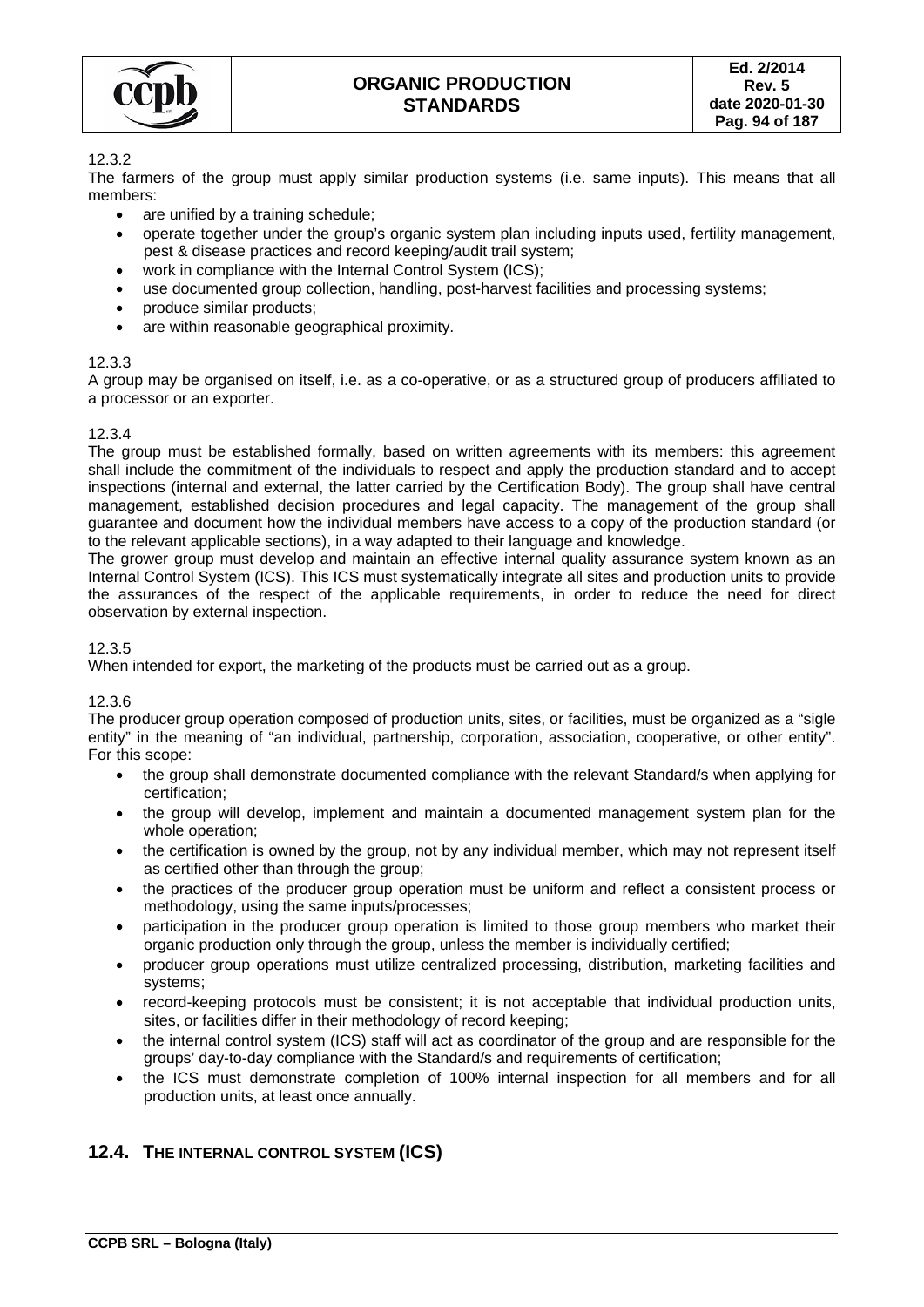

## 12.4.1

The internal control system of the group is a documented internal quality system that includes a contractual arrangement with each individual member of the group.

The ICS must include policy and procedures for certified activities, and identify record keeping and audit trail systems for all production units, facilities or sites included in the grower group activities. It must also include decision making procedures and a risk management system, as well as a training schedule for all group members, ICS staff and internal inspectors.

The ICS must have sufficient and competent personnel, financial and technical resources to manage and implement a management system and to maintain conformity with the relevant Standard/s that the group is applying for certification.

It is the role of the ICS to safeguard the certified status of the entire operation and thus the eligibility of the group as a whole for certification.

## 12.4.2 Requirements for ICS personnel

Requirements for ICS personnel shall include the following:

- i. fluency in the local language of the group members;
- ii. reading & writing skills to report in the chosen ICS language;
- iii. understanding of the applicable Standards for which certification has been applied/achieved including how those principles apply in the local conditions;
- iv. familiarity with the local agricultural production systems and cultural norms;
- v. familiarity/understanding of relevant critical control points relating to all grower sites, production units, post-harvest handling processes and other sites of the group;
- vi. understanding of the ICS procedures and regulations;
- vii. current declaration of conflicts of interest and confidentiality statements;
- viii. a contract specifying employment parameters including a clause that defines staff member rights and responsibilities in reporting noncompliance.

## 12.4.3

Internal inspectors are designated by the group and carry out internal controls. They must receive suitable training. The internal quality system sets out rules to avoid or limit potential conflicts of interest of the internal inspectors.

The internal inspectors carry out at least one annual inspection visit to each individual operator including visits to fields and facilities.

#### 12.4.4

The internal control system keeps appropriate documentation including at least a description of the farms and the facilities, the production plans, the products harvested, the contractual arrangement with each individual member and internal inspection reports.

#### 12.4.5

The internal control system shall include the application of sanctions to individual members who do not comply with the production standards. It shall inform the Certification Body of the irregularities and noncompliances found, as well as of the corrective actions imposed with agreed time for completion.

#### 12.4.6

The internal control system's documentation, for the purpose to satisfy the requirements of this section, must include al least the following:

- a) records related to the comptence of the personnel responsible of the implementation of the internal control system and responsible of the internal audits;
- b) maps/sketches of the fields; list of the members of the group; farm and processing records; agreements signed by each individual member; products' yeld estimate;
- c) procedure for carrying out internal audit to each individual member (including record and filing of the internal audit);
- d) description of the sanctions system, including the mechanism to remove non-compliant group members from the list in place;
- e) procedure for accepting new members in the group (possible only after the internal inspection of each new member);
- f) risk assessment.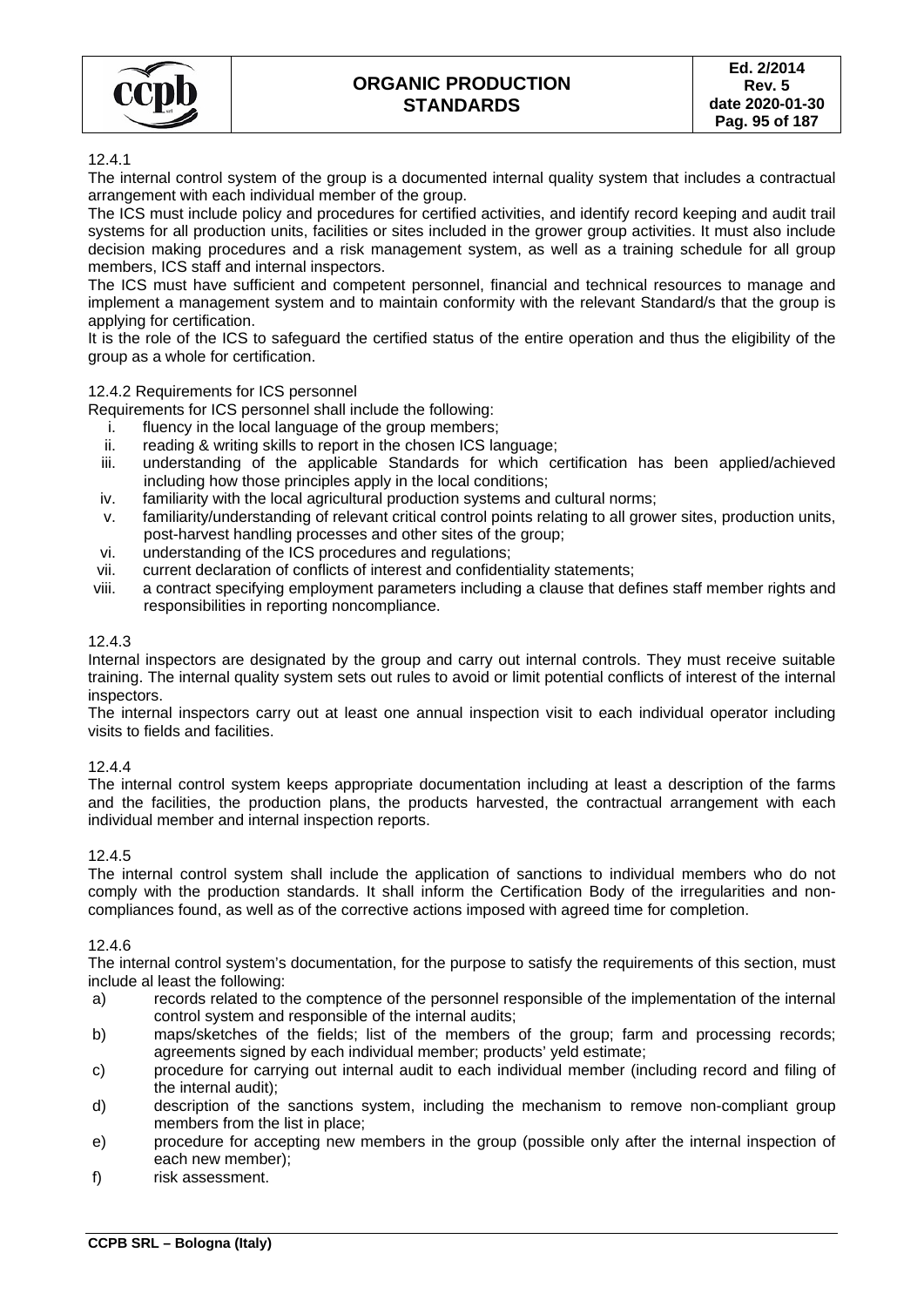

## **12.4.7 Training Requirements**

The success of an ICS is greatly enhanced by consistent and continuous training for all members and all ICS personnel. For most organizations, internal personnel will carry out the majority of training of members, but at least one training per year by an external specialist is recommended for ICS personnel.

## 12.4.8 Access requirements for grower members

a) A conversion period of at least two years will be applied before growers members can be considered for inclusion in the certified organic grower group list. Specific timing includes two years before sowing, or, in the case of grassland or perennial forage, at least two years before its use as feed from organic farming, or, in the case of perennial crops other than forage, at least three years before the first harvest of organic products.

b) The ICS must develop and follow a procedure to verify and record management practices in the conversion period ensuring:

i) products used on the applicant land for 36 months prior to certification were acceptable;

ii) management practices for the time specified in point (a) above were in line with the Standard/s.

c) Satisfactory evidence for the verification of conditions noted in point (b) above must be provided to the ICS. In order to decide to recognise retroactively as being part of the conversion period any previous period, the member must provide to the ICS sufficient records of proof that should include the following:

i) official declarations from local or regional authorities, competent for agricultural matters, of traditional and acceptable practices in at least the three years leading up to the application for organic certification; the statement must give some detail of the prohibition e.g. cannot just say no use of any inputs – but could say no chemical or artificial fertilisers or pesticides with a reference to organic agriculture or a specific organic scheme;

ii) written grower member declarations regarding the land management of the previous 36 months;

iii) relevant third party signed declarations confirming individual and/or regional land management practices in at least the three years leading up to the application for certification;

iv) comprehensive soil analysis;

v) if these evidences cannot be provided, the member must remain in conversion for the relevant period with recorded oversight by the ICS.

## **12.4.9 Legal relationships requirements**

- a) The grower group shall be established formally, based on written (contractual or associative) agreements with its members. It shall have central management, established decision making procedures and legal capacity.
- b) The certified entity is the group as a whole. The grower group must agree to be legally bound by written contract with the certification body. The group entity must be a corporation, association, cooperative or other entity.
- c) Production units, sites and facilities within the certified organic grower group do not own individual certificates. A certificate is issued to the group as a whole only and products from that group can only be sold with the group. Individual members of the group may not represent themselves as certified other than through the group.
- d) The grower group must have a written contract with each member operator, confirming the member operator's understanding and compliance with the applicable Standard, permitting internal inspections by the ICS and external inspections by the certification body.
- e) The contract must have a clause requiring the group member to report to the ICS any changes that might affect the operation's compliance, including intentional or accidental chemical spray drift or application of a prohibited substance.
- f) The members should have received a copy of the contract they have signed.

## **12.4.10 Record-keeping requirements**

The internal control system (ICS) shall develop and maintain all the following items:

- a) an organizational chart defining ICS's staff roles and responsibilities;
- b) job descriptions with roles and responsibilities for all ICS personnel;
- c) a protocol for assessing and managing risks associated with the group;
- d) a procedure for managing annual internal and follow-up inspections for all group members;
- e) a template for recording internal inspection, which includes risk control points and level of understanding of standards and requirements;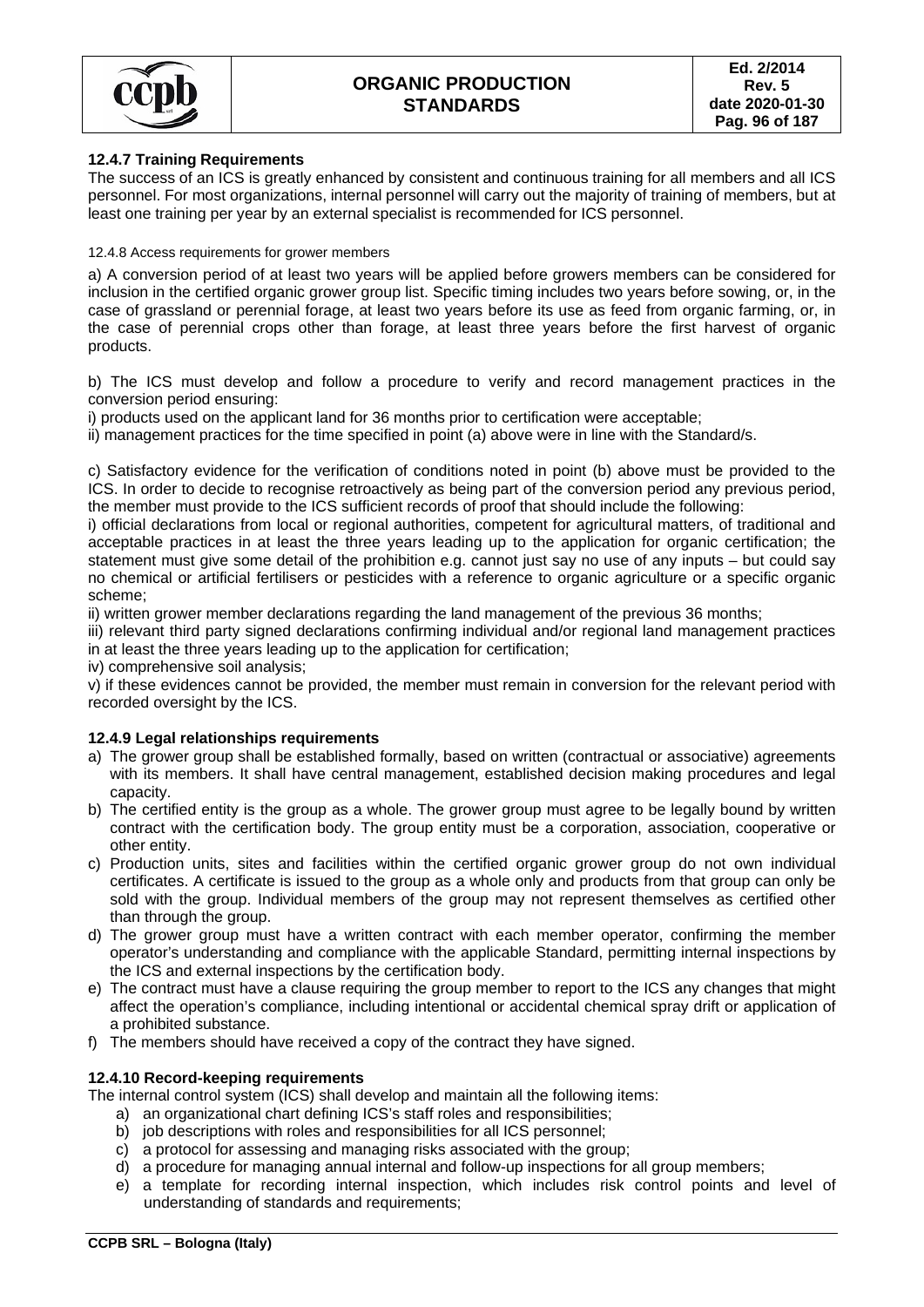

- f) a documented procedure to identify and manage conflicts of interest within the group;
- g) management and recording of noncompliance, and resulting sanction;
- h) a procedure for ensuring that the certification body is notified of major non-compliances within the group;
- i) a procedure for accepting new members to the group and for the updating of the register of the group's members. In the register are also identified the kind of activities of each member (eg.: production; processing, trading) and the dimension/surfaces as well.

The ICS shall maintain grower/unit operator records as part of the management system. The record keeping system must be consistent across production units. Records shall include at least the following:

- a) List of all members in the group by name and identification number;
- b) The Organic System Plan;
- c) Contractual arrangements with individual members and the date when each member/unit joined the group;
- d) Description and location of the parcels and the facilities; adequate detailed maps of individual sites and regional locations for all production units;
- e) Production plans;
- f) Records of inputs used, such as seeds and soil amendments/fertilizers;
- g) Records of pest management materials and practices;
- h) Internal inspection reports (Internal inspection of each member);
- i) Records of products harvested;
- j) Records of production, processing, sales, and inventory;
- k) Annual training conducted for ensuring certification compliance;
- l) Records of all non-compliances detected in the group including the agreed time for completion of corrective actions.

## **12.4.11 Internal inspection requirements**

- a) Internal inspectors designated by the group management shall be qualified, competent and participate in ongoing training relevant to the requirements of the position.
- b) Inclusion of new members to the group shall only be after internal inspection is completed and approved within the groups procedures for accepting new applicants (see 12.4.8 (a) & (b) of this document).
- c) Internal inspectors shall carry out at least one annual inspection visit to each member including visits to all fields and facilities associated with that member. Internal inspections must document all noncompliances and verification of corrective actions.
- d) The ICS must communicate in writing with individual group members regarding all non-compliances found, including the corrective actions imposed with agreed time for completion.

## **12.5. THE CERTIFICATION BODY**

12.5.1

The Certification Body evaluates the effectiveness of the internal control system, with the final aim to assess compliance with the production standards by all individual operators.

12.5.2

The Certification Body has a contractual agreement with the group.

12.5.3

The Certification Body carries out at least one annual inspection of the group. The inspection shall include an inspection visit (re-inspection) of a number of individual farms with the aim to inspect for compliance with the standards and to evaluate the effectiveness of the internal control system.

Prior to onsite inspection the certification body will review information provided by the group. Inspection should not proceed until the certification body is satisfied by this desk review that the group is in compliance and ready for inspection. This information includes:

- a) management plan update/s;
- b) evidence of correction of any non-compliance from the previous external inspection or from deficiencies in the application documents;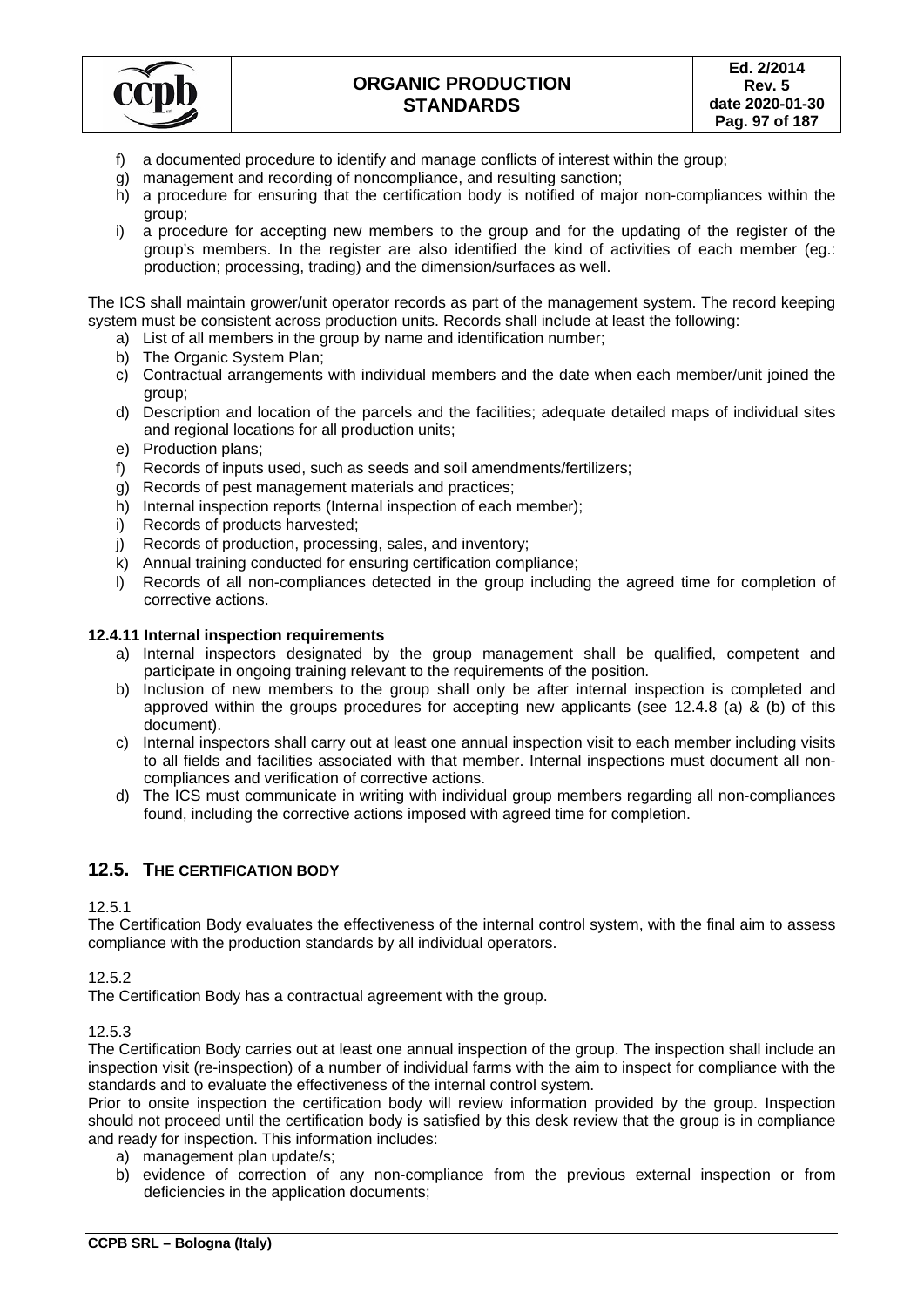

c) group readiness for external inspection.

At the onsite inspection the following information provided by the group will be assessed:

- a) verification of the management plan/s for relevance and compliance;
- b) internal control documentation including implementation of required procedures;
- c) verification that internal inspections of all members have been carried out at least annually;
- d) records indicating that instances of non-compliance have been managed appropriately;
- e) the members of the group understand the Standard and that risks to the organic integrity of the group are managed effectively;

The onsite inspection shall include the verification (re-inspection) of several internal inspections undertaken by the ICS.

In the case that the group's internal control system is identified as not having detected major noncompliance, the certification body has the prerogative of suspension or withdrawal of certification of the entire grower group.

In the case that the group fails to act on noncompliance's issued by the certification body, suspension or decertification will be applied to the whole group. Intentionally violation will result in decertification.

12.5.4

Each year the Certification Body shall define and justify a risk-orientated sample of farms subject to their annual inspections (re-inspections). The number of farms subject to annual external inspection (reinspection) shall in any case not be lower than 10. For a normal risk situation, it shall not be lower than the square root of the number of farms in the group (the result must always rouded up). For medium or high-risk situations, the Certification Body shall define a risk factor of at least 1.2 to 1.4 respectively. The farms visited by the Certification Body must be predominantly different from one year to the other.

| Minimum number of farms to be inspected by the external Certification Body |                    |                    |                  |  |
|----------------------------------------------------------------------------|--------------------|--------------------|------------------|--|
| Number of group                                                            | Normal risk factor | Medium risk factor | High risk factor |  |
| members $= n$                                                              |                    | 1.2                | 1.4              |  |
| Minimum (*)                                                                | 10                 | 12                 | 14               |  |
|                                                                            | ง n                | $1.2 \sqrt{n}$     | $1.4 \vee n$     |  |

*(\*) in any case the minimum number of farms re-inspected shall not be lower than 10.* 

## 12.5.5

Factors to define the risk of the group should include:

a) factors related to the size of the farms and to the number of sites and units

- size of the holdings
- number of production units, sites and facilities
- value of the products
- difference in value between the organic and the conventional products
- b) factors related to the characteristics of the holdings
	- degree of similarity of the production systems and the crops within thegroup
	- risks for intermingling and/or contamination
	- complexity of the production system and of the products
	- split and/or parallel production
- c) experience gained
	- number of years the group has functioned
	- management structure of the internal control system (ICS)
	- number of new members of the group registered yearly and the growth rate of the new members

– nature of the problems encountered during controls in previous years (i.e. NC and use of non admitted substances) and results of previous evaluations of the effectiveness of the internal control system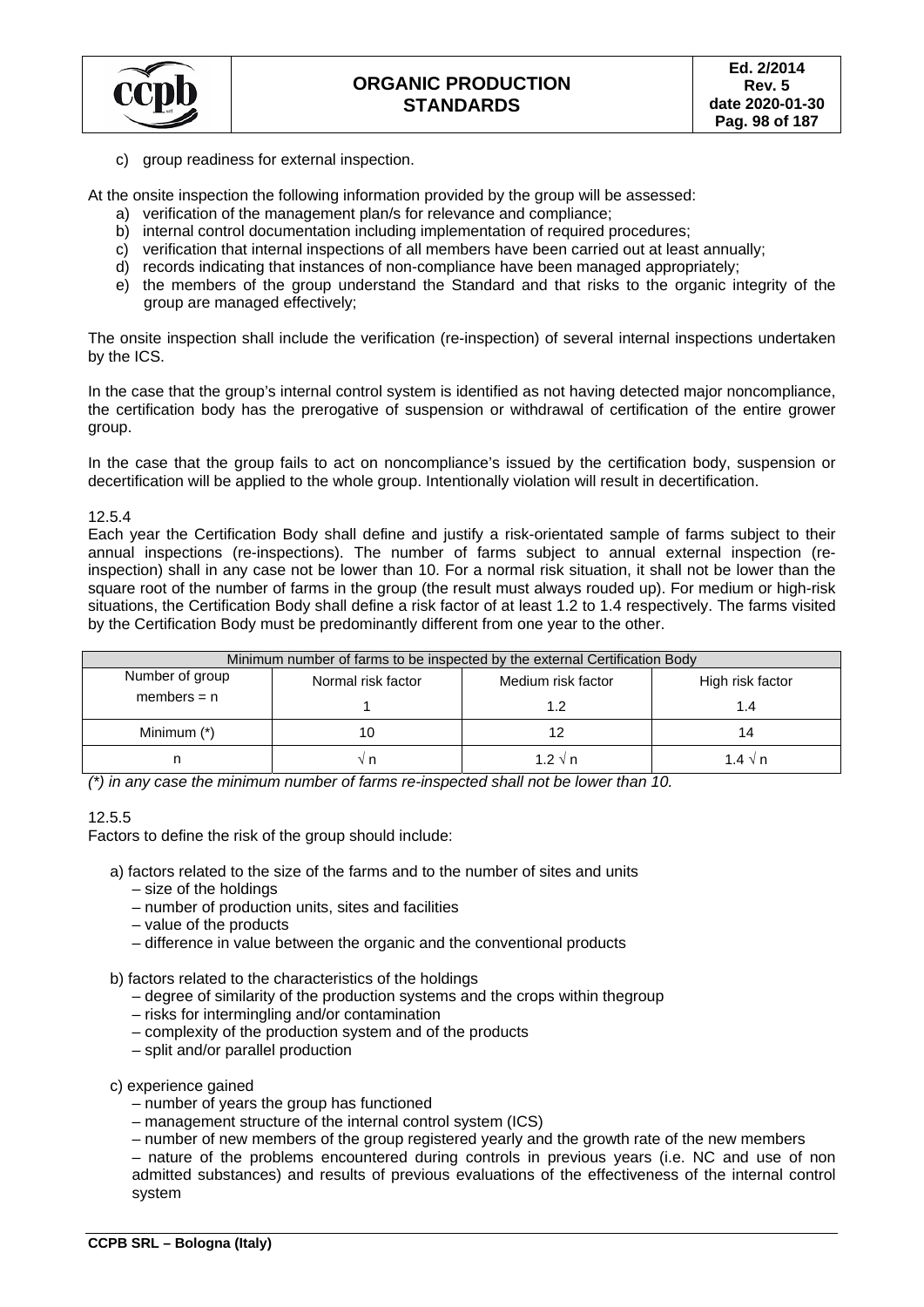

- management of potential conflicts of interest of the internal inspectors
- staff turnover.

## 12.5.6

Larger farms, processors and exporters shall be inspected annually by the Certification Body. In any case on-site inspections must include:

- the group's headquarters
- a thorough testing of the ICS
- all post-harvest handling facilities
- a sample of new group members
- high risk group members
- a meaningful sample of continuing members
- overall consideration of risk factors

## 12.5.7

In evaluating the internal control system, the Certification Body shal determine whether:

- a) all internal control documentation is in place;
- b) internal inspections of all group members have been carried out at least annually;
- c) new group members are only included after internal inspections, according to procedures defined for the internal control system;
- d) instances of non-compliance have been dealt with appropriately by the internal control and according to a documented system of sanctions;
- e) adequate records of inspections have been set and maintained by the internal control system;
- f) the individual members of the group understand the production standards.

## 12.5.8

During the inspections (re-inspections), the relavent documents of the internal control system must be available so the methods and results of the internal control shall be comparedd with the methods and results of the inspections (re-inspections) in order to determine whether the internal inspectionshave adequately addressed the compliance of the individual members of the group.

## 12.5.9

The Certification Body shall maintain records of the inspections (re-inspections) so as to ensure that over time the inspections (re-inspections) are representative of the group as a whole and take into account any previously identified risk.

## 12.5.10

During the inspection (re-inspection) must be observed one or more internal inspections, depending on the size of the group.

#### 12.5.11

In case the Certification Body finds the internal control system to seriously lack reliability and effectiveness, it shall increase the number of farms subject to their annual inspection (re-inspection) to at least three times the square root of the number of farms in the group.

#### 12.5.12

The Certification Body shall have a documented sanctions policy vis-à-vis groups. In cases it finds the internal control system to lack reliability and effectiveness, the Certification Body shall apply sanctions to the group as a whole, including, in case of serious deficiencies, the withdrawal of the certification of the group.

## 12.5.13

In their report to the relevant supervising authorities, the Certification Body shall refer to all the elements of this guidance document.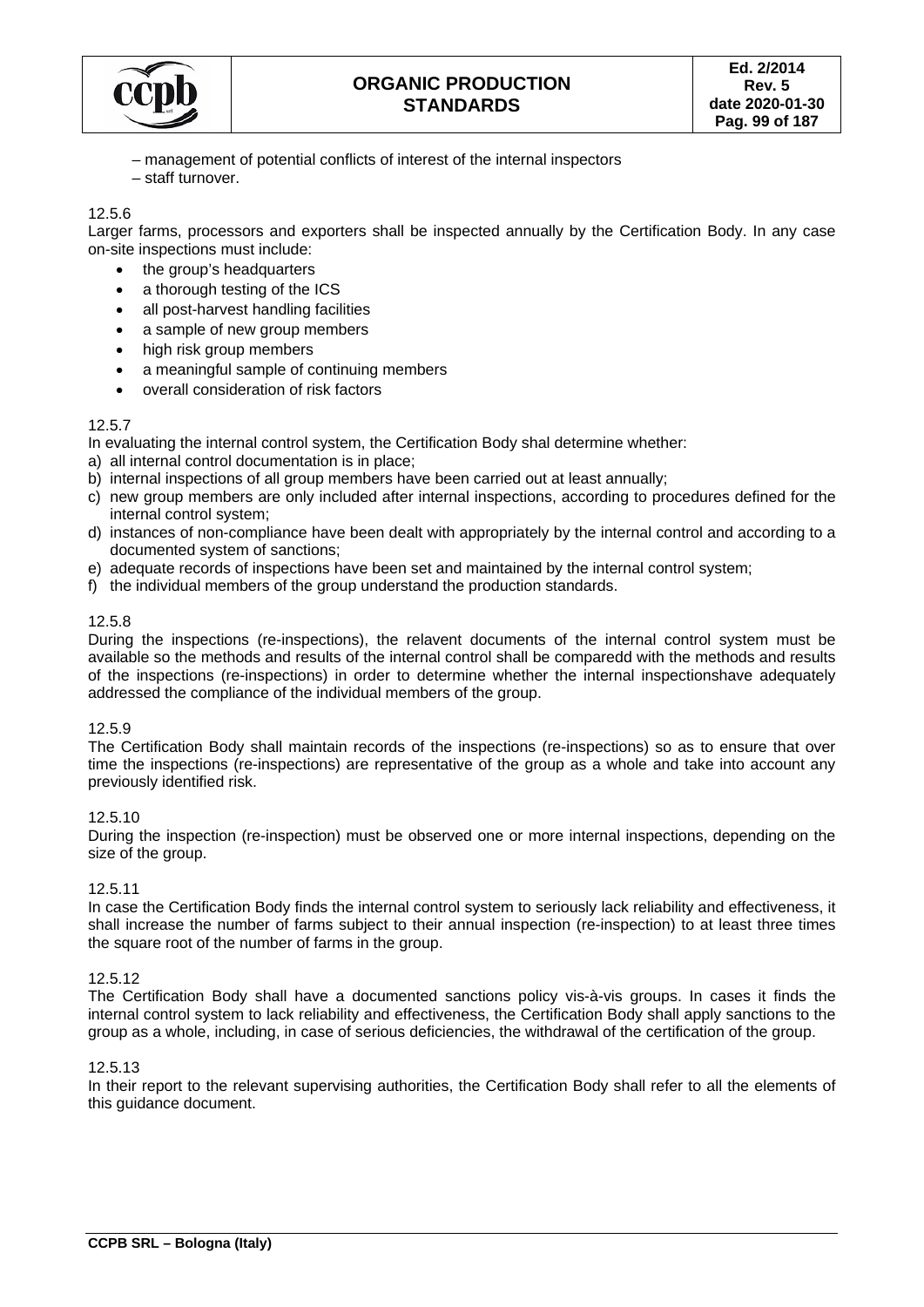

# **13. SNAIL FARMING STANDARDS**

## **13.1. GENERALITIES**

13.1.1

Notwithstanding the regulations in force on the subject, this chapter is dedicated to farming activities of organic snails (genus *Helix*).

For any aspect which is not dealt with in this chapter, reference should be made to chapter 5 of this Standard.

This section is applicable to **USDA-NOP** but not to the certification procedures required by **JAS and COR,** because snail farming is not included within the scope of the reference standards for the said procedures.

#### 13.1.2

The operator who intends to breed snails in compliance with the organic production method must bring its activities to the provisions of applicable Union legislation, national and regional levels and to the provisions of these Standards regarding:

• definitions, principles and objectives of organic farming;

- rules on production, processing, packaging, transport, storage, marketing and import of organic products;
- labeling of organic products;
- inspections and certification of organic production.

## **13.2. ANIMAL ORIGIN AND CONVERSION**

#### 13.2.1

The choice of species to breed must be adopted giving preference to any native ecotypes, their characteristics of hardiness, vitality, longevity, adaptability to local conditions and resistance to diseases or any other health problem associated with livestock issues. In farm management it must be paid special attention to the maintenance of genetic variability. It is prohibited the introduction of animals produced using transgenic techniques or other techniques of genetic engineering.

#### 13.2.2

When choosing the species and in selecting the activities, preference should be given, apart from local species and varieties, to the following: *Helix aspersa, Helix maxima, Helix pomata, Helix vermiculata*. In the case of construction or expansion of animal heritage biological snails must be introduced.

In case of first constitution can be introduced conventional snails or those already present in the company can be converted. In this case the conversion has a duration of one full production cycle, including the reproduction cycle which may also be in covered structures and outdoor breeding or in tunnels.

#### 13.2.3

Despite what is stated in the preceding paragraph, the snails may be considered organic only two years after land conversion. In the reproduction and fattening enclosures, seeds and/or planting material it must met the requirements of this Standard (organic material or with derogation).

For reproductive purposes, may be introduced on the farm for breeding snails from conventional breedings respecting the following ways:

a) the operator sends a request for the supply of organic broodstock at least three biological operators;

b) where requests are unsuccessful, the operator is allowed to use for the aforementioned demand for supply, non-organic broodstock;

c) the operator forwards the requests above by regular mail, fax, e-mail, certified mail and keep with all the documentation relating to the answers, making it available to the Certification Body.

In this case the conversion of snails lasts for at least six months.

For the renewal or reconstitution of the livestock (in the case of a death of animals more than 30%, or other catastrophic event) and in the absence of organic snails they can be introduced in the company every year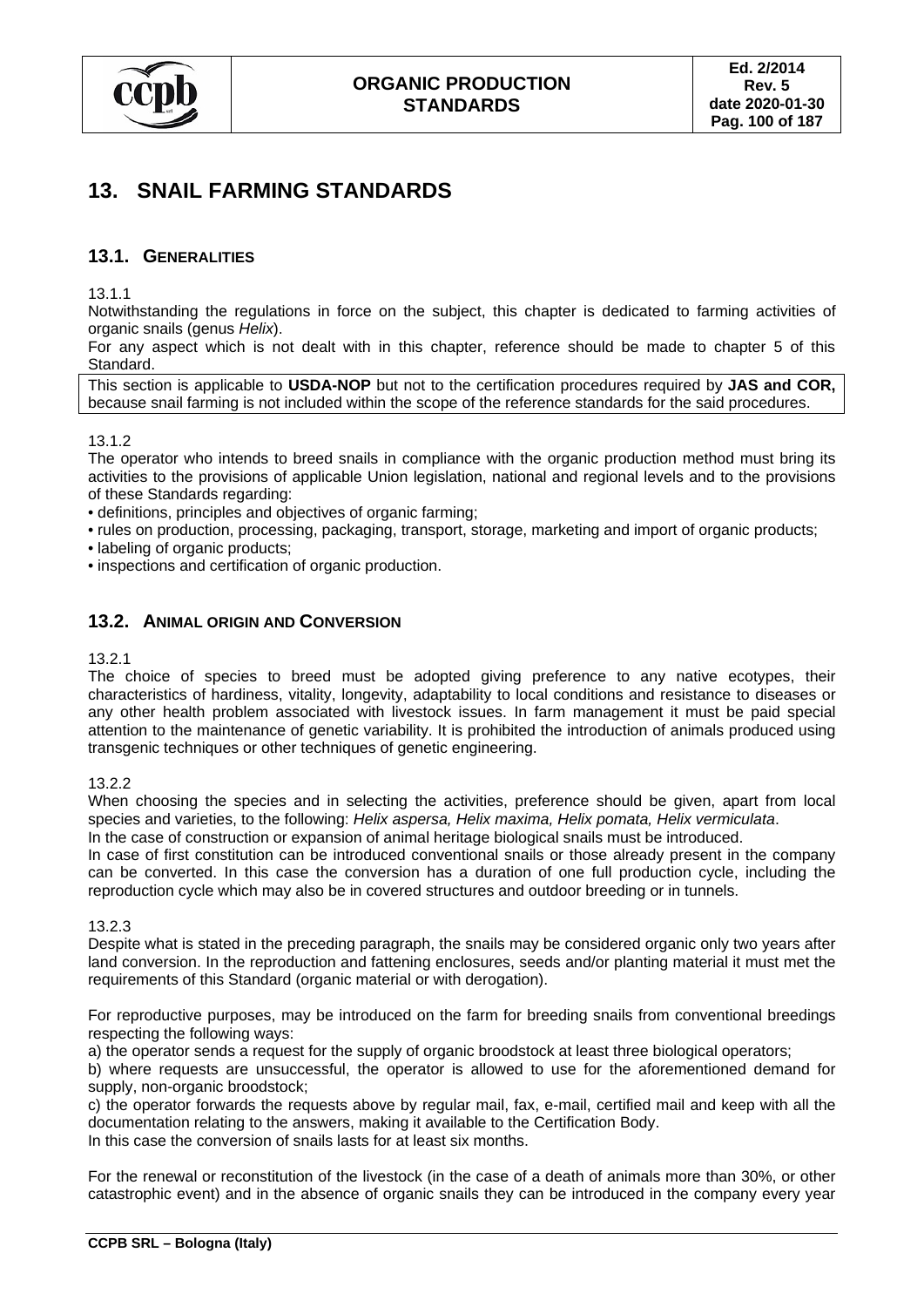

## **ORGANIC PRODUCTION STANDARDS**

and at the time of breeding renew a maximum of 20% of conventional snails intended for breeding. In this case none of these breeding snails can be sold as organic.

This percentage can be increased up to 40% in the following special cases:

- significant extension of the livestock activity
- change of species
- new livestock specialization
- endangered species of abandonment.

## 13.2.4

Farming using the closed organic cycle (reproduction and fattening) may be allowed, and only if free range. The breeding of organic snail needs to be managed on surfaces, including those intended for breeding and fattening pens, conducted in accordance with the organic production rules.

## 13.2.5

The breeding of organic snails must be upheld as far as possible to their natural living conditions. Therefore it must be conducted in open spaces, possibly covered with a cold greenhouse, and the number of animals should be restricted. With the exception of breeding periods, hibernate and incubation, rearing conducted indoors it is prohibited. Breedings without land are also prohibited.

## **13.3. FEEDING**

13.3.1

The farm must be part of an organic farming setting, which means that all the activities in the area must be entirely conducted using organic methods and notified to the certification body in accordance with EC Reg. CE 834/2007.

Snails must be fed with fodder coming from breeding farms, or, if this is not possible, by fodder produced in an area in cooperation with other organic land, mostly in the same region.

The feeding of the snails must be based preferably on pasture parks and possibly on a mixture of cereals, oilseeds and protein crops, distributed in the form of flour, granulated or pelleted, also as a formulated feed. These feeds should be placed on surfaces that allow to check their status and, if necessary, withdraw them in the event that they will not be eaten or in the appearance of mold or other degrading agents.

13.3.2

Raw materials and feed used for feeding should be in accordance with organic standards set out in this Standard. It is authorized for use in the feed ration feed in conversion under the conditions provided for in section 5.5.6 of this Standard.

Any food supplements, i.e. portions of fruit, vegetables or other feed, shall have to be certified as organic produce.

It is forbidden to incorporate animal raw materials or feed derived from animal protein.

13.3.3

To encourage shell formation, it is possible to use ground stone.

## **13.4. FARM MANAGEMENT AND PROPHYLAXIS**

## 13.4.1

The farmer shall draft and implement a crop rotation plan within the enclosures in order to reduce the presence of pests harmful to the crops and to farming.

## 13.4.2

The breeding of organic snails must be located at a suitable distance from urban centers, industrial areas, highways and high intensity roads, landfills and waste incinerators.

Furthermore, the farm must be placed at a distance of at least 10 m from any sources of accidental contamination (element which may possibly cause pollution and/or be subject to drifting effects). Such distance may be reduced only if green or artificial barriers are provided to protect the area in question.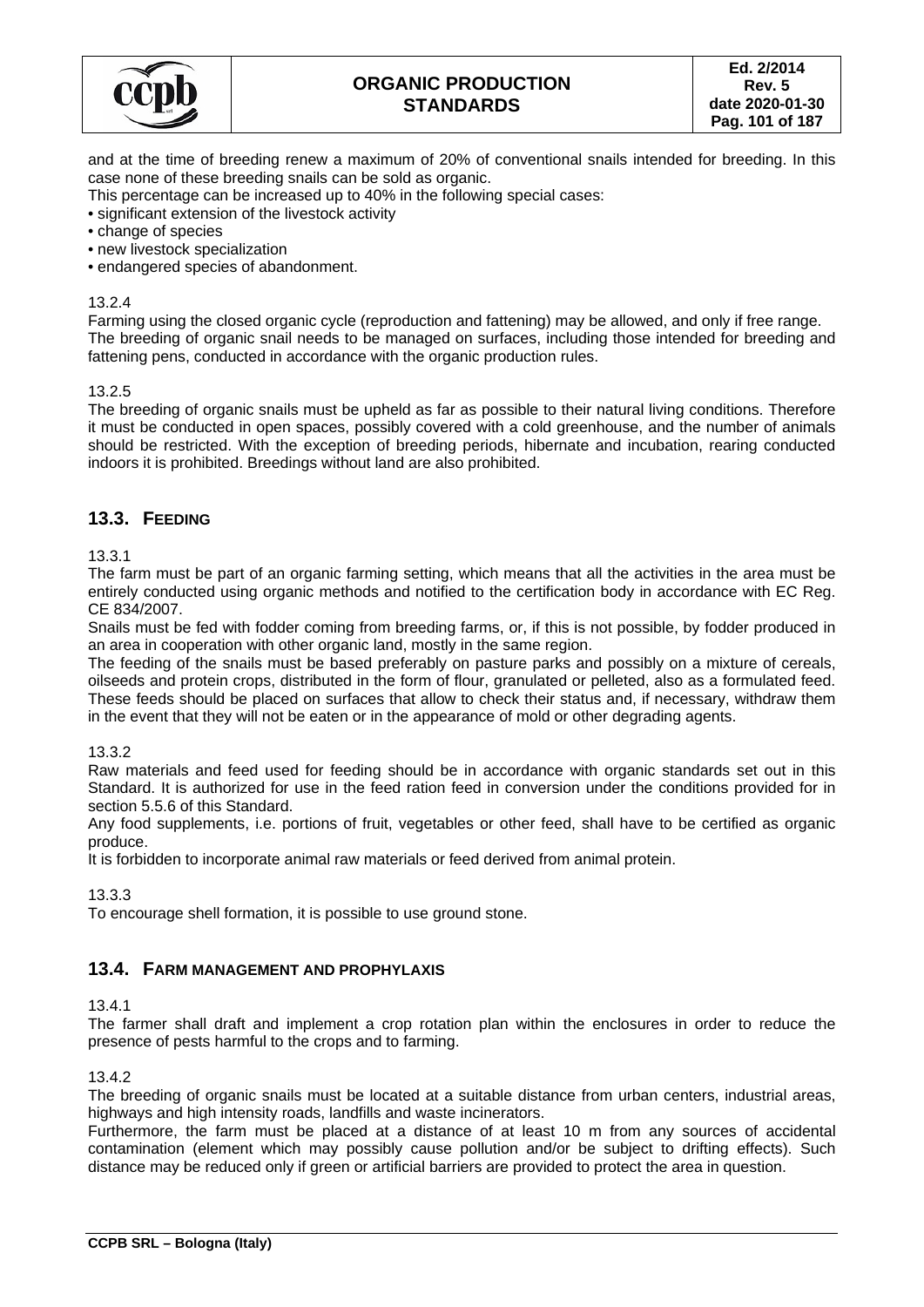

## 13.4.3

In order to protect health on the farm, it is necessary to keep the areas around the farm itself clean, thus preventing the possible presence of pests harmful to health.

The perimeter fence should protect the livestock from predators, divide the different stages of the life cycle, to prevent the escape of snails and facilitate their proper breathing.

## 13.4.4

It is forbidden to use herbicides and rat poison, with the exception of suitable traps with bait which may be placed all around the outside of the enclosure.

Protection from predators of snails (rodents, insects, etc.) is based only on mechanical practices or on biological control.

## 13.4.5

Parallel organic-conventional farming is not allowed.

## 13.4.6

Disease prevention is based on the selection of the race, on optimal farm management practices that ensure animal density and adequate sanitary conditions, and on food quality.

#### 13.4.7

For cleaning and disinfecting of rooms and equipment are used the products listed in Annex VII to this Standard.

#### 13.4.8

It is forbidden any preventive or curative veterinary treatment with synthetic chemical allopathic veterinary medicines.

## 13.4.9

In the case where veterinary treatments otherwise become necessary, the product obtained from breeding loses the organic qualification, for the duration of the biological cycle in which the treatments were carried out.

#### **13.5. REQUIREMENTS FOR BREEDING, HIBERNATE, INCUBATION AND SHELTER ESTABLISHMENTS**

#### 13.5.1

Reproduction in closed plants is authorized provided the youth (little helix or snails) are not fed before reaching the external parks.

#### 13.5.2

All reproduction, hibernation, incubation and shelter operations (for extreme weather conditions) of the snails must be held in sufficiently ventilated area, with a maximum density of 100 kg of snails/m3.

#### 13.5.3

In the case of reproduction in closed establishments, it is forbidden any phytosanitary treatment. Only physical and mechanical weed and harmful animals control practices are authorized. For daily cleaning it is only permitted the use of pressurized water. Inside the plants the net volume available for the snails/slugs must be 0,005 m<sup>3</sup>/capita.

#### 13.5.4

In the case of hibernation in closed establishments, this should be carried out during the corresponding winter period, in the region of breeding, of natural hibernation. To maintain a constant temperature is authorized the use of artificial cold commensurate with the natural temperature of every race hibernation.

#### 13.5.5

Only in case of extreme weather conditions, which can impair the breeding of snails during the growing season, these can be moved temporarily in closed establishments provided, that, they are not fed during the same period. However, for the purposes of animal welfare, this practice is not recommended.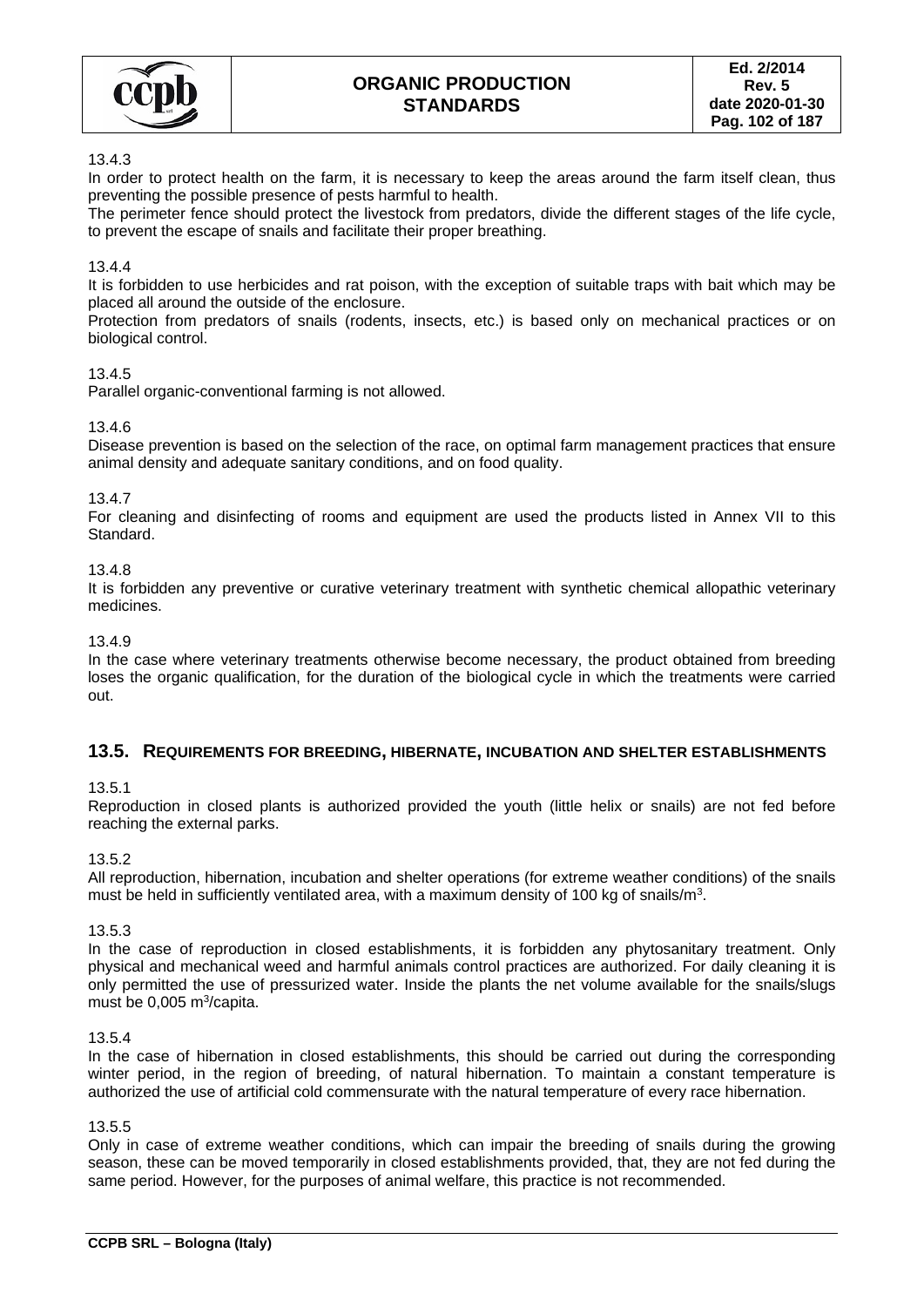

## 13.5.6

In the absence of snails and in the case of underfloor space, in the plants can be used the products listed in Annex II of this Standard.

## **13.6. REQUIREMENTS FOR EXTERNAL PARKS**

#### 13.6.1

External parks must have a dense and permanent vegetation cover, in order to ensure the snails with nourishment, shadow and suitable humidity. The humidity must be ensured by the sprinkling of water on the parks. For better management (nutrition, cleaning, protection, collection, etc.) of the external surfaces of the parks are recommended surfaces' dimensions of approximately 160 m<sup>2</sup> (fence from 3.5 m X 45 m).

## 13.6.2

External parks and any subdivisions of these must be designed so as to identify and isolate the lots. Are allowed nets planted in soil, edges equipped with electric fences or natural products with repellent effect with products identified in the Annexes to this Standard. It is allowed the use of containment networks in non-toxic polyethylene (PE).

#### 13.6.3

Plant protection treatments are prohibited, except those repulsive on the edges of the parks referred to in the preceding paragraph. It shall also be prohibited the use of fertilizers or soil amendments on the parks during the production phase. Outside of these periods, and up to 30 days before the start of the snails in the park, it is admitted the use of products authorized in accordance with the provisions of Annexes I and II of this Standard.

## 13.6.4

It is forbidden the use of cover sheets of plastic and it is recommended the use of non-woven cloths. Other possible shelters are made from untreated materials, natural or inert.

## 13.6.5

The maximum number of animals per unit area is about  $25/35$  adults/m<sup>2</sup> in reproductive enclosures and about 150/250 adults/ $m^2$  in pens for fattening.

#### 13.6.6

It is required a sanitary break of at least four months every two snails cycles.

## **13.7. IDENTIFICATION AND TRACKING OF ANIMALS**

#### 13.7.1

The identification of animals and animal products must be guaranteed throughout the production cycle, preparation, transport and marketing and traceability must be managed by lots.

13.7.2

The breeder is obliged to compile a register of animals that, in addition to the mandatory information, contains the following data associated with the individual batch of snails:

- the number of the park, or of any subdivision thereof, which includes the single lot;
- the date of introduction of the snails in the park lot;
- the snail collection date;
- the possible purchase of youth (slugs or snails);
- any selection or purchase of breeding.

## **13.8. COLLECTION, PURGING, SLAUGHTER AND TRANSPORT**

#### 13.8.1

The collection must be performed by hand.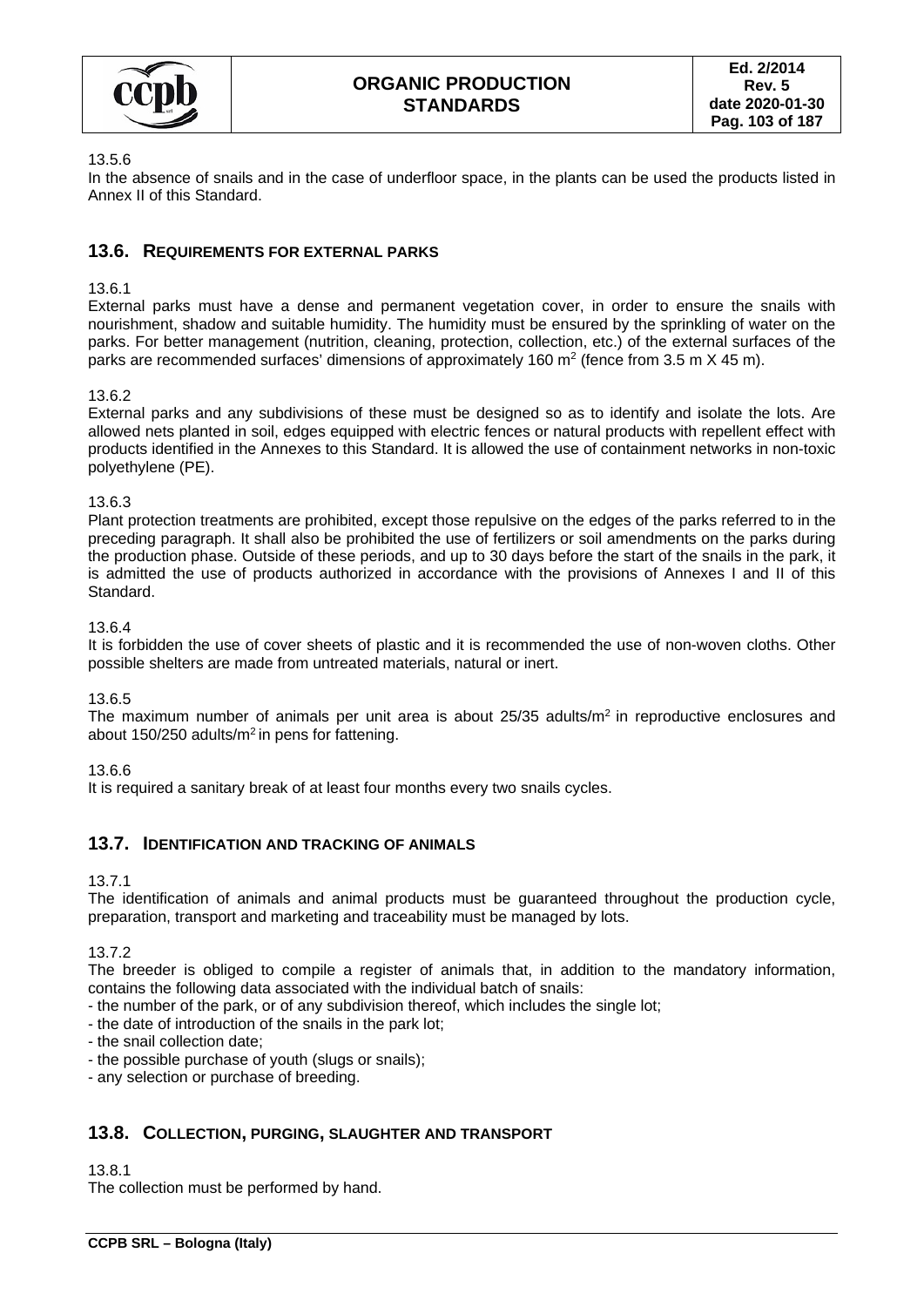

## 13.8.2

Before killing, snails must be withdrawn from the outer parks and made fast for no more than 5 days (purging).

13.8.3

During the purging snails must be put in properly ventilated containers in which the volume occupied by the animals does not exceed 15% of the total capacity of the container.

#### 13.8.4

In the purging phase it is not allowed the use of any substance.

## 13.8.5

After purging the animals must be maintained in a suitable condition and avoid humidity and wetting practices.

#### 13.8.6

If snails are cut down without the formation of the "border" (the necessary hardening of the shell at the end of the same strength in transport and marketing stages) they must have spent at least 90 days in an outdoor park.

#### 13.8.7

In consumer preparation for the processed product, the slaughter can only be made in water preheated not less than 70C °. Practices of previous salting before slaughtering are prohibited.

13.8.8

The transport must be executed quickly, never more than 48 hours after the packaging step and respecting the general conditions of welfare for the animal.

13.8.9

For the packaging of snails is allowed the use of containers made of non-toxic polyethylene (PE).

## **13.9. ROOM AND EQUIPMENT REQUIREMENTS**

#### 13.5.6

All the rooms used for storage, purging and subsequent processing of the snails shall be notified in accordance with EC Reg. 834/2007; they also need to abide by the general mandatory regulations, at Community and domestic level, with regard to agro-food businesses.

13.5.7

As regards all post-harvest work, reference shall be made to the requirements contained in chapter 6 of this **Standard** 

## **13.10. LABELLING**

13.6.1

The products from snail processing may be labelled with the following wording:

13.6.2

| . <u>.</u>        |                                                                                                                                                                                                                                                                                                                                                                                                                                                                                                                                                                                                                                            |
|-------------------|--------------------------------------------------------------------------------------------------------------------------------------------------------------------------------------------------------------------------------------------------------------------------------------------------------------------------------------------------------------------------------------------------------------------------------------------------------------------------------------------------------------------------------------------------------------------------------------------------------------------------------------------|
| Product type      | <b>Requirements</b>                                                                                                                                                                                                                                                                                                                                                                                                                                                                                                                                                                                                                        |
| A) ORGANIC SNAILS | at least 95% by weight of the ingredients of farming origin must come from organic<br>agriculture, the remaining 5% may be produced using conventional farming methods,<br>provided that these are included in annex IX or in annex V. In the latter case, the<br>ingredient of agricultural origin shall never be included at the same time in the feed<br>both as a product from organic agriculture and as a product from conventional<br>farming:<br>the ingredients of non-agricultural origin, any processing aid and products of mineral<br>origin may be included in the composition of the products provided that they are listed |
|                   |                                                                                                                                                                                                                                                                                                                                                                                                                                                                                                                                                                                                                                            |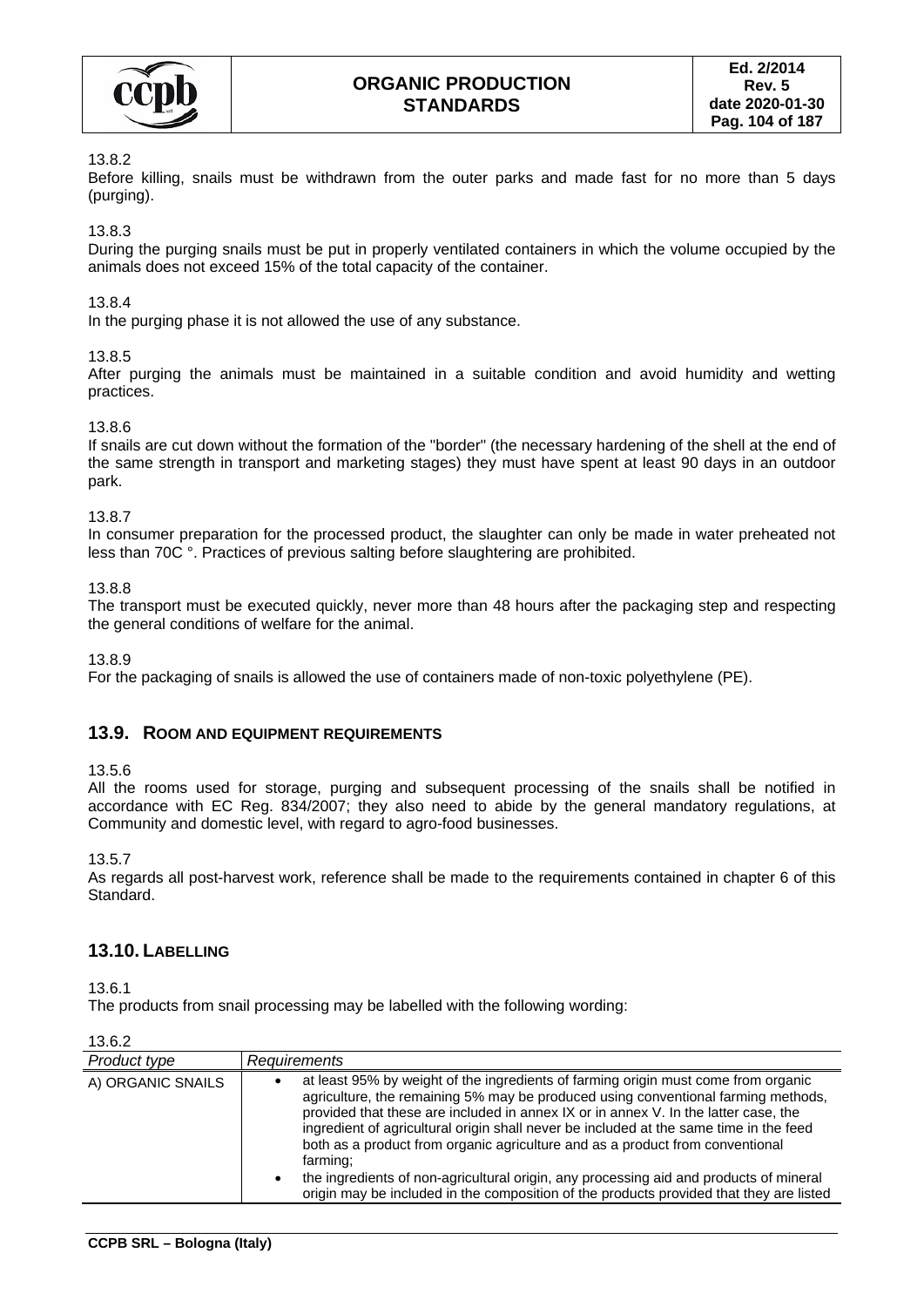

|                                                                               | in annex VIII:<br>the term ORGANIC or BIO can be used in the sales description of this category of<br>٠<br>products.                                                                                                                                                                                                                                                                                                                                                                                                                                                                                                                                                                                                                                                                                                                                                                                                                                                                                                                                                                                                                                                                            |
|-------------------------------------------------------------------------------|-------------------------------------------------------------------------------------------------------------------------------------------------------------------------------------------------------------------------------------------------------------------------------------------------------------------------------------------------------------------------------------------------------------------------------------------------------------------------------------------------------------------------------------------------------------------------------------------------------------------------------------------------------------------------------------------------------------------------------------------------------------------------------------------------------------------------------------------------------------------------------------------------------------------------------------------------------------------------------------------------------------------------------------------------------------------------------------------------------------------------------------------------------------------------------------------------|
| <b>B) SNAILS</b><br><b>CONTAINING</b><br><b>ORGANIC</b><br><b>INGREDIENTS</b> | the organic ingredient content is no higher than 95%; the remaining part may come<br>from conventional farming. In the latter case, the ingredient of agricultural origin shall<br>never be included at the same time in the feed both as a product from organic<br>agriculture and as a product from conventional farming:<br>ingredients of non-agricultural origin, any processing aid and products of mineral<br>$\bullet$<br>origin may be included in the composition of the products provided that they are listed<br>in annex VIII;<br>he term ORGANIC or BIO can be used only in the list of ingredients provided that the<br>$\bullet$<br>same ingredients comply with this Standard. In this case the list of ingredients shall<br>include an indication of the total percentage of organic ingredients in proportion to the<br>total quantity of ingredients of agricultural origin. The terms and the indication of the<br>percentage of organic ingredients must not be placed in more prominent than the<br>description or the name of the product and therefore must appear in a color, size and<br>type of characters identical to those of the other non-organic ingredients. |

## General remarks

The label, for both product categories, apart from the provisions stipulated by the laws in force on the subject of similar conventional products, shall include the indications required by section 6.9.2 of this Standard.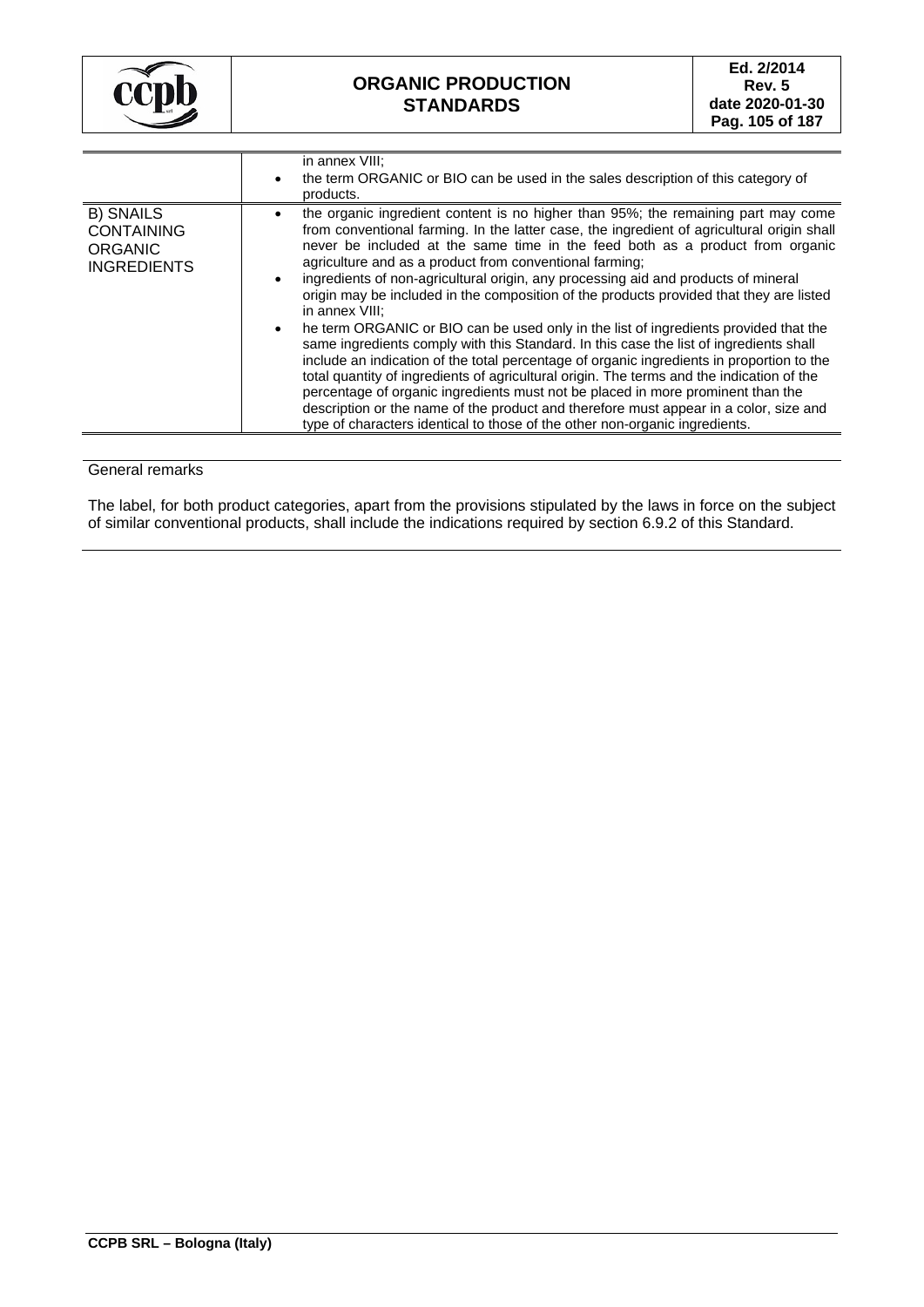

# **14. STANDARDS FOR RABBIT BREEDING**

## **14.1. GENERALITIES**

14.1.1

With the exception of the regulations in force on the subject, this chapter is dedicated to the breeding of organic rabbits for meat. The breeding of pets or animals for fur is not included in the scope of the present standard.

For any aspect which is not dealt with in this chapter, reference should be made to chapter 5 of this Standard.

This section is applicable to **USDA-NOP and EC Reg 834/2007** but not to the certification procedures required by **JAS and COR,** because rabbit breeding is not included within the scope of the reference standards for the said procedures.

## 14.1.2

A cage is defined as a structure, also organized in battery that does not permit any autonomous transfer of the animal in another site (little garden or ground hole).

The production of the organic rabbit respects the following principles:

- use of rustic breeding or local breeding, resistant to sicknesses, not unripe and with a reduction of the aggressiveness episodes;
- prohibition of use of reproductive red eyed rabbits and of commercial crossbred selected for the fast growth, the easy food conversion and the adjustment for production in narrow spaces;
- maintenance of the integrity of the broods at the moment of the transfer in the feedlot in order to respect the settled hierarchies and to reduce aggressiveness episodes;
- adoption of food diet with low food energy;
- prohibition of breeding of lone animals, except the reproducers and the brood rabbits during the gestation and breastfeeding.

## **14.2. ORIGIN OF THE ANIMALS AND CONVERSION**

#### 14.2.1

It should be used breed and colored genetic types with medium growth.

## 14.2.2

The fattened animals need to be born and breaded in compliance with the present Standard.

#### 14.2.3

For reproduction purposes, in the company are introduced animals from organic livestock. In absence of organic livestock, it is possible to introduce reproductive animals from conventional livestock, in compliance with the following procedures:

- the operator sends a request for the supply of organic reproductive animals to a minimum of three organic operators;
- if the requests have a negative response the operator is authorized to use for the supply mentioned above non organic reproducers;
- the operator forwards the requests mentioned above through mail, fax, registered email and files them together with the relative answers, making the entire documentation available for the control activity.

If conventional animals are introduced with the procedures mentioned above, the animals need to be purchased not after the 12<sup>th</sup> week of age, they need to be identified and can be considered organic only after being breaded in compliance with this Standard for a minimum of three months since the introduction date in the organic livestock.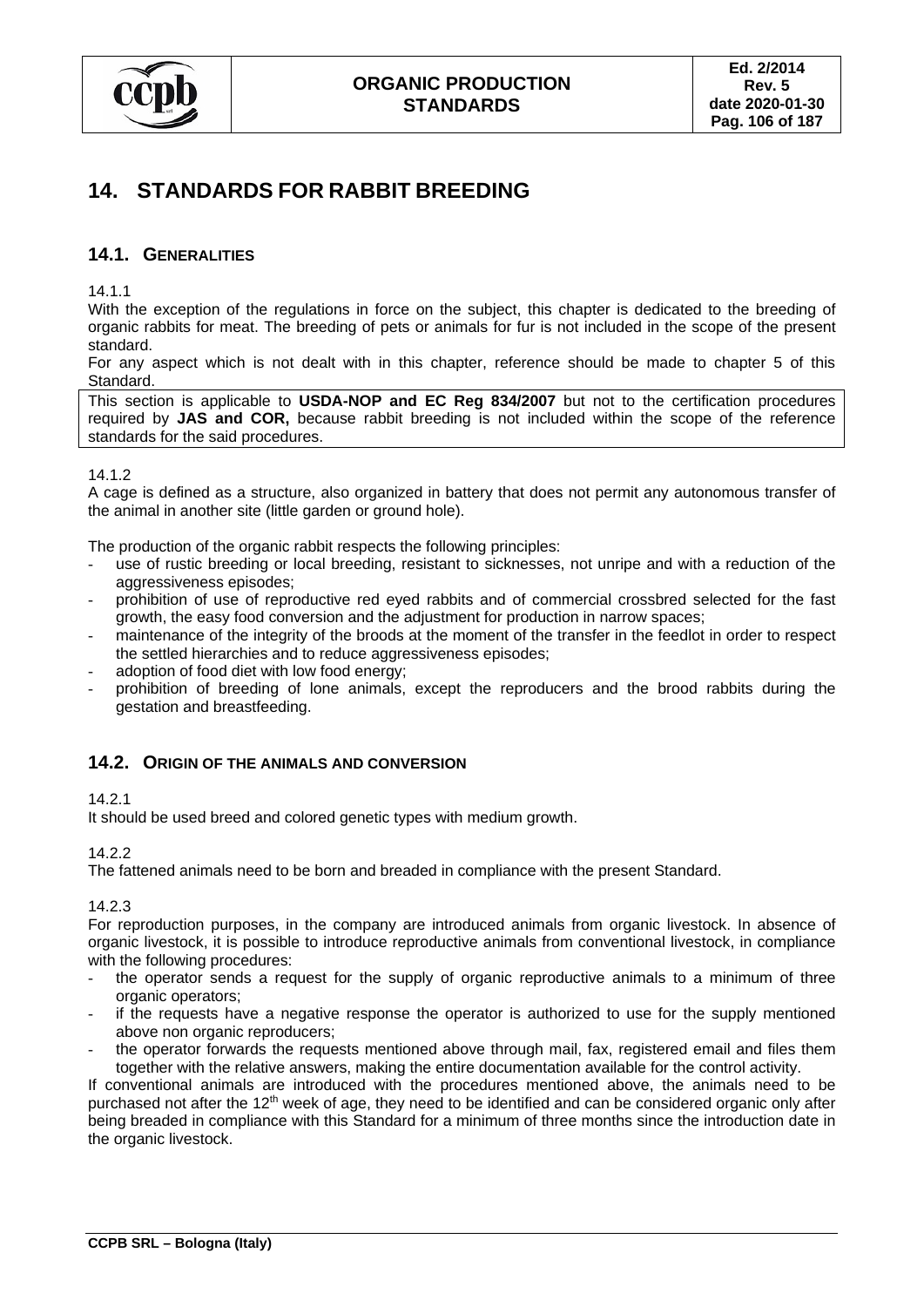

## **14.3. SHELTER AND ANIMAL LOAD**

## 14.3.1

It is forbidden to fatten the animals in cages.

## 14.3.2

The reproductive females can be breaded in single cages as long as there is enough space for the nests and for special platform in order to let the rabbit be able to stay away from the brood.

## 14.3.3

In general the access to the nests has to be granted at least a week before the delivery and there has to be some straw or wood shaving provided to the animal. It is always allowed to the rabbit to stay away from the brood or to re – enter in the nest for the breastfeeding.

## 14.3.4

The fattening rabbit can be breaded on pasture land with different procedures, in tunnels or mobile cages of various type leaning on the grass ground without floor (only the metal net is admitted as a floor), in a fenced area outdoor or indoor as long as there are outdoor small parks to which the animals can have free access.

#### 14.3.5

In case of livestock kept in fixed fenced opena areas, the protection from bad weather comes from artificial covering systems (ground cloths or roofing) or natural covering systems (arboreal vegetation). It is forbidden to cover completely the fenced areas. The floor has to be made in a material that fits for the paws wellbeing and it can be lifted up for the recurring cleaning of the underlying floor. The structure has in any case to permit the access to the small park with a minimum area in compliance to what is considered for the outdoor spaces.

#### 14.3.6

In case of indoor livestock with outdoor small parks, the shelter needs to have air ventilation structures in order to maintain adequate temperature and to avoid heat stresses. The project of the structure also needs to avoid the possible exposition of the rabbits to dangerous gas (ammonia, carbon monoxide, and exc.) concentration.

#### 14.3.7

The brood is the starting livestock group and it needs to remain intact. In any case the groups are formed only with young rabbits and it has to be avoided the introduction of rabbits in already existing groups.

#### 14.3.8

The pasture land and the small parks need to be organic and and there have to be suitable structures that can be a shelter from sun, bad weather and predators; moreover the access to food and water has to be granted.

## 14.3.9

The soil of the indoor shelters needs to be covered with a litter made of organic straw or wooden untreated material or it can be made by a net lifted by the ground for the recurrent cleaning of the underlying floor.

#### 14.3.10

For the covered and uncovered surfaces, must be respected the minimum measures reported in the table:

|                        | Covered surfaces<br>(nests and platforms excluded) | Uncovered surfaces<br>(m <sup>2</sup> /animal of available surface in rotation in the small<br>parks) |            |
|------------------------|----------------------------------------------------|-------------------------------------------------------------------------------------------------------|------------|
|                        | $m^2$ /animal                                      | Rabbit Warren (outdoor livestock<br>excluded mobile fenced areas)                                     | Small park |
| Females with offspring | 0,7                                                |                                                                                                       |            |
| Females in gestation   | 0.5                                                | 5                                                                                                     |            |
| Fattening animals      | 0,2                                                |                                                                                                       |            |

Minimum height of the shelter structures (cages) of the reproductive animals: 0,6 meters.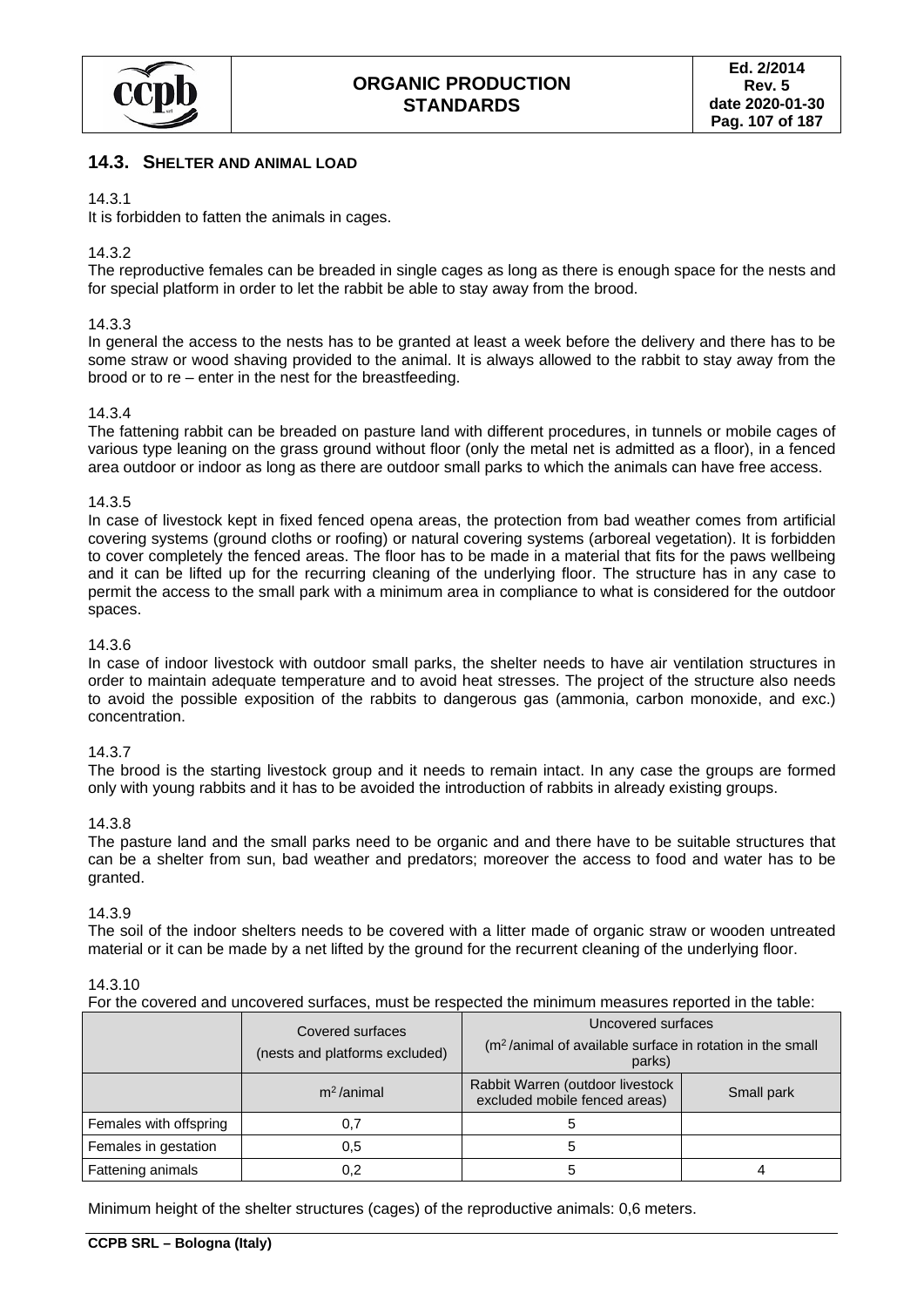

Minimum dimension of the nests: 30 cm x 30 cm Minimum platforms dimension: 25 cm x 35 cm

### 14.3.11

The maximum number of animal per hectare of organic agricultural surface needs to respect the parameters fixed by the reference regulations, in particular it is forbidden to exceed 170 kg of nitrogen per hectare per year that correspond to 100 reproductive female rabbits per hectare and 680 fattened rabbits per hectare.

### 14.3.12

For a temporary period that ends on 31 December 2017, and only for national territory, the Italian Region and autonomous Provinces can allow derogations to the requirements mentioned at points 14.3.1, 14.3.2, 14.3.3 and 14.3.10, only to the companies with facilities and structures built before 24 December 2012. That chance is not applicable to the indoor in cage livestock.

## **14.4. CLEANING OF THE FACILITIES AND HYGIENE SUSPENSION PERIOD**

14.4.1

The admitted products for cleaning and disinfection of the facilities are indicated in attachment VII.1 of the present Standard.

14.4.2

For hygiene reasons, the shelters need to respect the suspension criteria for the cleaning and disinfection of the facilities and tools. For the same reasons, in order to support the grass growth, the small parks are also left empty for a minimum of 30 days if alternative agronomic techniques are not available.

## **14.5. OTHER MANAGEMENT PROCEDURES**

14.5.1

The number of annual deliveries per female rabbit in livestock cannot be major of 6, excluding the rabbit warren livestock.

14.5.2

The maximum number per livestock production unit is 500 female reproductive rabbits.

14.5.3

Castration is forbidden.

14.5.4

The minimum age for slaughtering is 100 days, rabbit warren livestock excluded.

## **14.6. FEEDING**

14.6.1

The rabbits need to be fed with organic feed in compliance with nutrition needs of the animal in the various physiological steps; the nutrition has the aim of maintaining the wellbeing of the animals.

14.6.2

Considering that the rabbits are herbivorous and that in semi-natural conditions the feed and oral activity covers from 30 to 70 % of the day, the feeding of adults and young rabbits after weaning must be based also on the prevalent use of forage, from pasture or from fresh or dry harvest. At least 15% of the dry material of which is composed the daily portion of the rabbits need to be made by gross forage to be fresh or dry. In any case, the rabbits need to be provided with vegetal material (straw, hay, etc.) that permits the oral activity.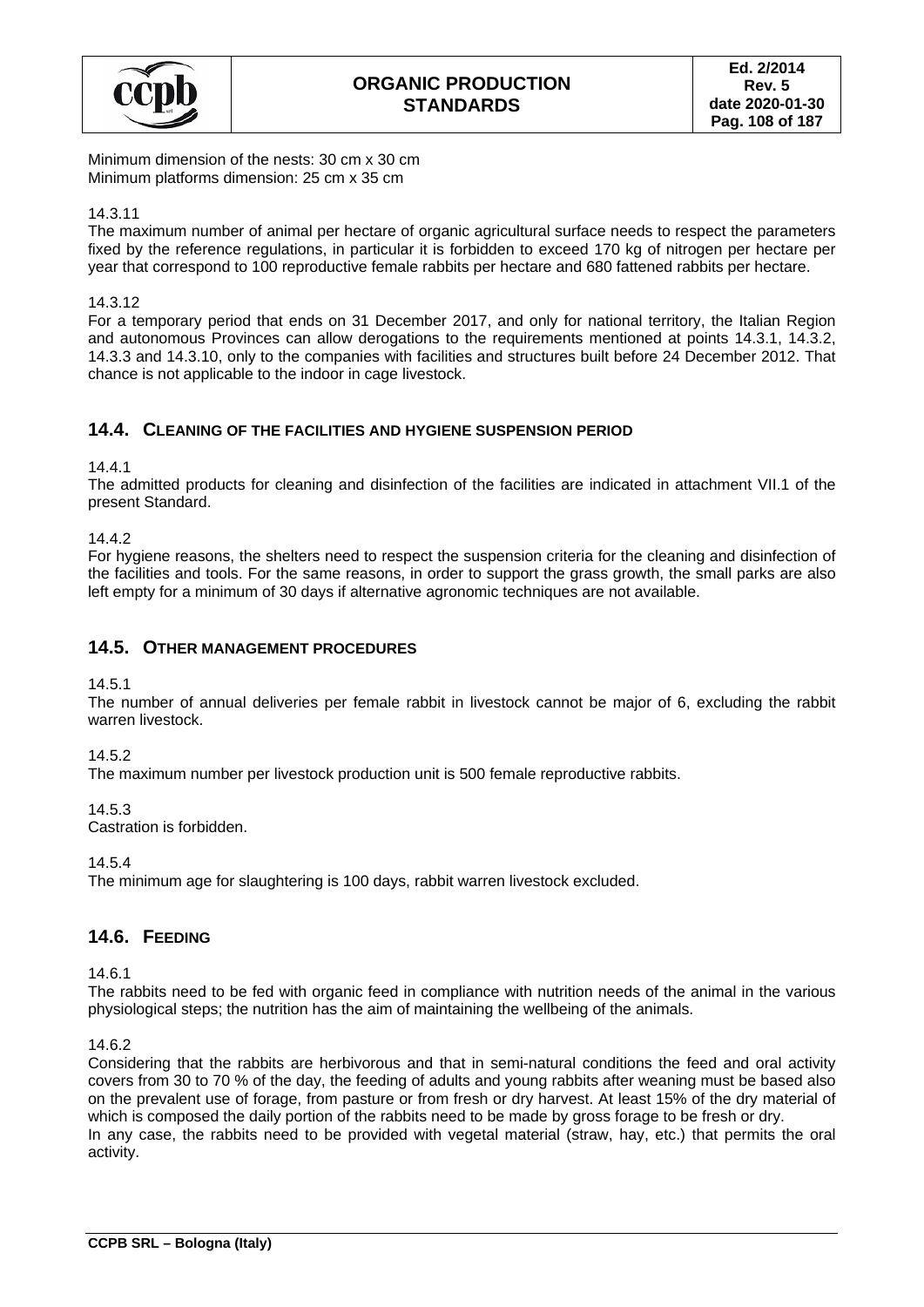

### 14.6.3

At least 20% of the feed comes from the same production unit or, if that is not possible, the feed is obtained in the same region in cooperation with other organic companies or organic animal feed producers.

14.6.4

The nutrition of the baby rabbits is maternal milk and weaning cannot happen before 35 days.

14.6.5

For a temporary period that ends on 31 December 2017, and only for national territory, the Italian Region and autonomous Provinces can allow derogations to the requirements mentioned at point 6.2 exclusively for companies with outdoor cages livestock pre-existing before 24 December 2012.

### **14.7. PROPHYLAXIS AND VETERINARY TREATMENTS**

In case a fattening rabbit is undergoing more than one treatment cycle with veterinary allopathic treatments obtained via chemical synthesis or with antibiotics in 12 months (or two cycles in case of reproductive animals), such animals, and the derived products, cannot be put on sale as organic before 8 weeks from the end of the treatment.

## **14.8. LABELLING**

14.8.1

For labeling purposes of the "organic rabbits", in addition to the provisions laid down by the applicable laws of similar conventional products, are to be reported the specific indication required by the European and national legislation on labeling of organic products.

14.8.2

Organic rabbit and products obtained by organic rabbits in accordance with this Standard may be indicated as organic ingredients in organic products in accordance with Reg. 834/2007.

|  | The products from rabbit processing may be labelled with the following wording: |  |  |  |
|--|---------------------------------------------------------------------------------|--|--|--|
|  |                                                                                 |  |  |  |

| Product type                                           | Requirements                                                                                                                                                                                                                                                                                                                                                                                                                                                                                                                                                                                                                                                                                                                                                                                                                                                                                                                                                                                                                                                                                                                                                                                                 |
|--------------------------------------------------------|--------------------------------------------------------------------------------------------------------------------------------------------------------------------------------------------------------------------------------------------------------------------------------------------------------------------------------------------------------------------------------------------------------------------------------------------------------------------------------------------------------------------------------------------------------------------------------------------------------------------------------------------------------------------------------------------------------------------------------------------------------------------------------------------------------------------------------------------------------------------------------------------------------------------------------------------------------------------------------------------------------------------------------------------------------------------------------------------------------------------------------------------------------------------------------------------------------------|
| A) ORGANIC RABBIT                                      | at least 95% by weight of the ingredients of farming origin must come from organic<br>agriculture, the remaining 5% may be produced using conventional farming methods,<br>provided that these are included in annex IX or in annex V. In the latter case, the<br>ingredient of agricultural origin shall never be included at the same time in the feed<br>both as a product from organic agriculture and as a product from conventional<br>farming;<br>the ingredients of non-agricultural origin, any processing aid and products of mineral<br>origin may be included in the composition of the products provided that they are listed<br>in annex VIII;<br>the term ORGANIC or BIO can be used in the sales description of this category of<br>products.                                                                                                                                                                                                                                                                                                                                                                                                                                                |
| B) RABBIT WITH<br><b>ORGANIC</b><br><b>INGREDIENTS</b> | the organic ingredient content is no higher than 95%; the remaining part may come<br>$\bullet$<br>from conventional farming. In the latter case, the ingredient of agricultural origin shall<br>never be included at the same time in the feed both as a product from organic<br>agriculture and as a product from conventional farming;<br>ingredients of non-agricultural origin, any processing aid and products of mineral<br>$\bullet$<br>origin may be included in the composition of the products provided that they are listed<br>in annex VIII;<br>he term ORGANIC or BIO can be used only in the list of ingredients provided that the<br>$\bullet$<br>same ingredients comply with this Standard. In this case the list of ingredients shall<br>include an indication of the total percentage of organic ingredients in proportion to the<br>total quantity of ingredients of agricultural origin. The terms and the indication of the<br>percentage of organic ingredients must not be placed in more prominent than the<br>description or the name of the product and therefore must appear in a color, size and<br>type of characters identical to those of the other non-organic ingredients. |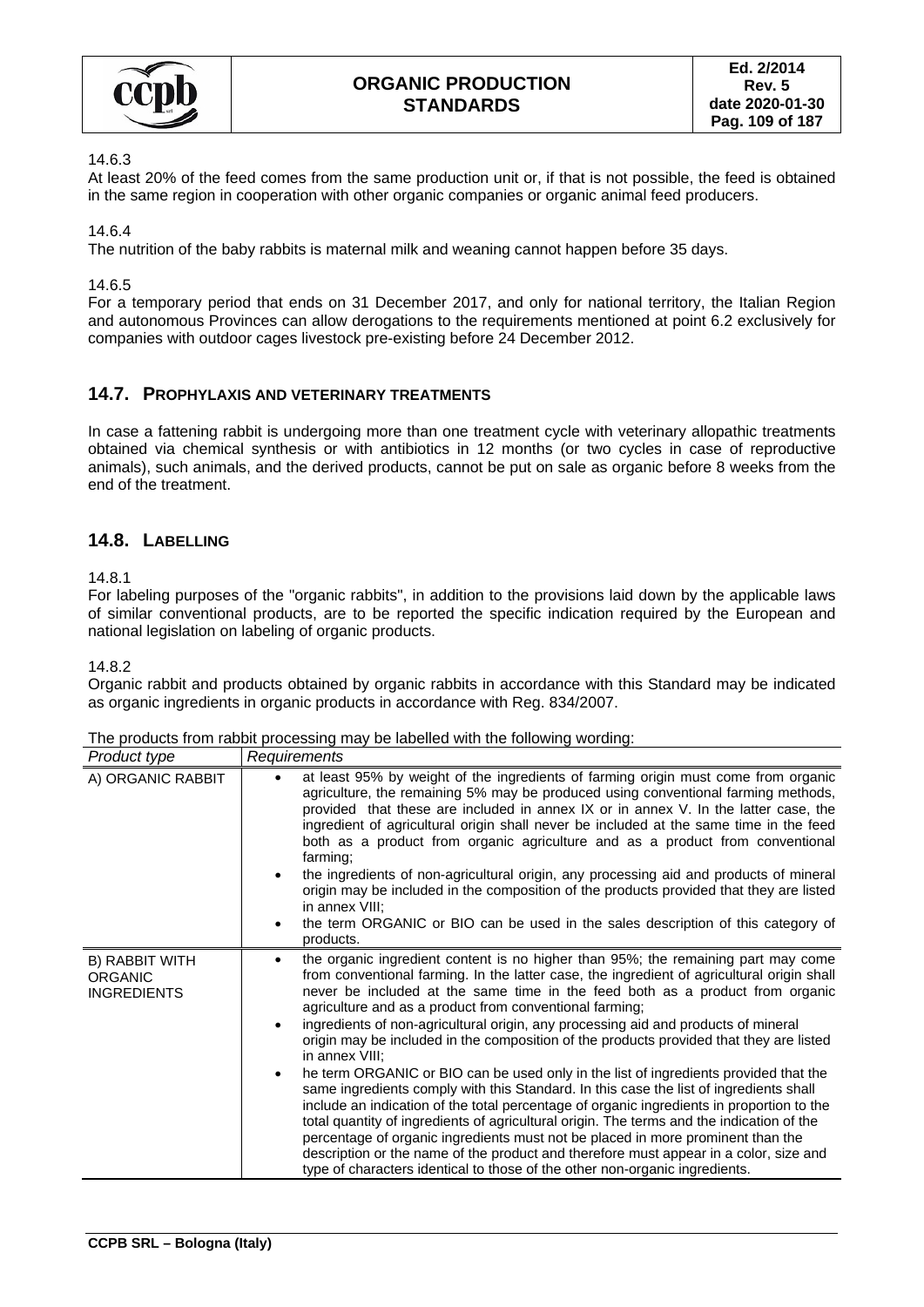

General remarks

The label, for both product categories, apart from the provisions stipulated by the laws in force on the subject of similar conventional products, shall include the indications required by section 6.9.2 of this Standard.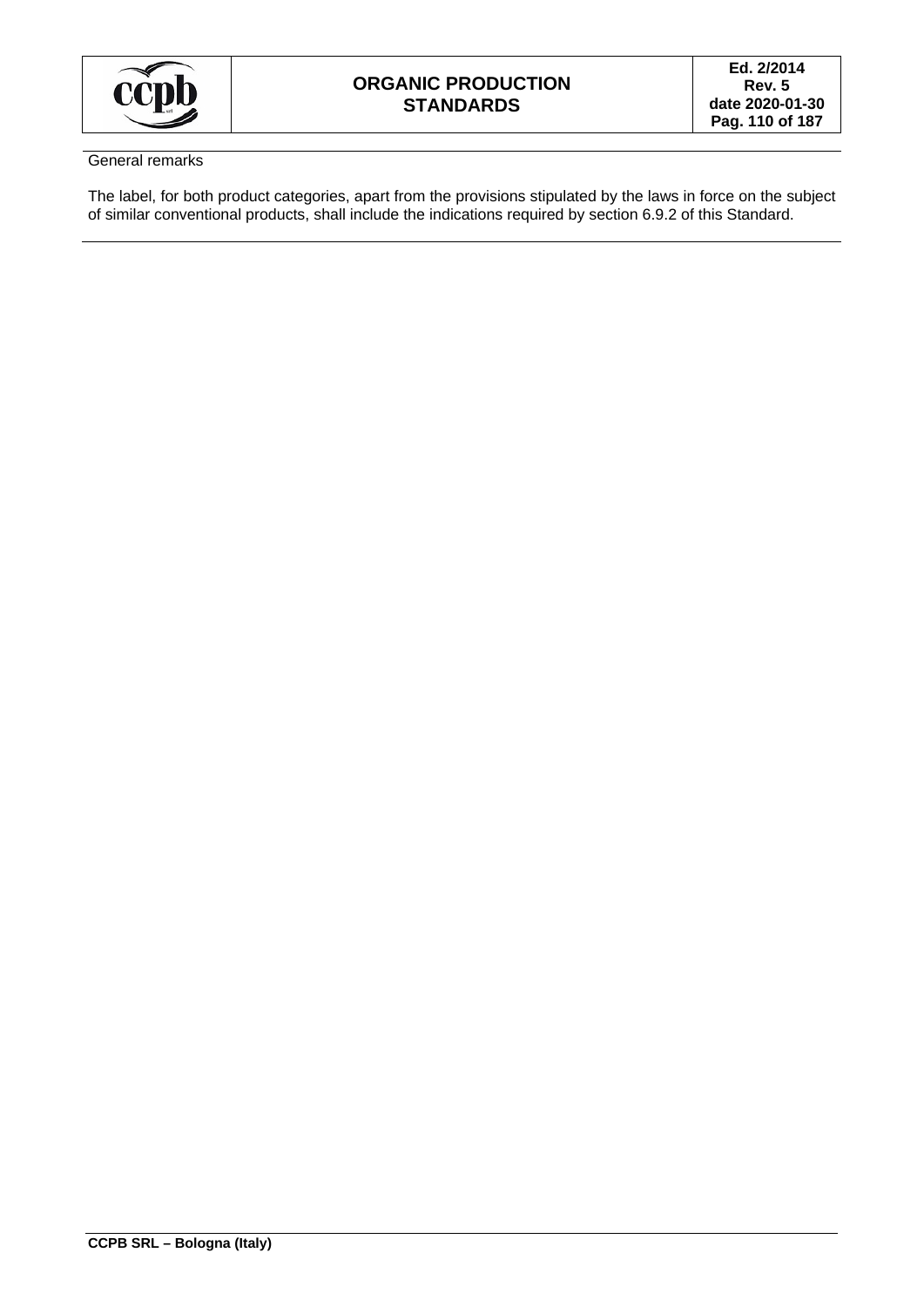

# **15. RULES FOR ORGANIC MULBERRY GROWING AND SILKWORM BREEDING**

## **15.1. GENERALITY**

15.1.1

Except as required by current legislation, this chapter looks at the activities of organic mulberry growing and silkworm breeding.

In all matters not covered in this chapter should refer to what is contemplated in chapter 5 of this Standard. This section is applicable to the **USDA-NOP and to the Reg. EC 834/2007** but not to the JAS and COR certification schemes, because silkworm breeding is not included in the scope of the reference standards of these schemes.

#### 15.1.2

The "silkworm", in their quality of "live or unprocessed agricultural products", included in Section 1 "Animals and the animal kingdom products," Chapter 1 "Live animals", CN code 01 06 49 00 "Other live animals - Insects - Other" of the common tariff nomenclature contained in Annex I of Regulation (EEC) No. 2658/1987 of the Council on the tariff and statistical nomenclature and on the Common Customs Tariff as last amended by Reg. No. 1101/2014 of the Commission, are products included in organic production under Reg. (EC) n. 834/2007 of the Council and also in this Standard for the equivalent import purposes.

## **15.2. SPECIFIC DEFINITIONS**

| silkworm                        | the larva of the Bombyx mori butterfly species belonging to the family of Bombycidae                                                                                                                                                                                                 |
|---------------------------------|--------------------------------------------------------------------------------------------------------------------------------------------------------------------------------------------------------------------------------------------------------------------------------------|
| poly-hybrid                     | silkworm derived from a cross of 4 parental lines and intended for the production of cocoon for<br>commercial use                                                                                                                                                                    |
| silkworm-seed                   | eggs from which are obtained the docks at the first larval age                                                                                                                                                                                                                       |
| fresh cocoon with<br>alive pupa | the cocoon from which can born the butterfly, as the pupa is not undergone to the drying process                                                                                                                                                                                     |
| frame with<br>silkworm-seed     | international measure unit of silkworm eggs, usually packaged as boxes with wooden structure,<br>covered with gauze, and containing about 20,000 silkworm-seed, suitable for hatching. This unit<br>is the reference for determining the welfare conditions and density of silkworms |

### **15.3. PURPOSE AND SCOPE**

Except as required by applicable legislation on organic farming, this standard governs the breeding of silkworms in accordance with art. 42, second paragraph, of Reg. (EC) n. 834/2007.

The breeding of silkworms and the resulting products must conform to Union, national and regional policies in the field of organic production.

The certification applies to the entire breeding process and the certifiable products are the "fresh cocoon with alive pupa" and the "silkworm-seed."

### **15.4. MULBERRY GROWING**

The mulberries cultivation must be in compliance with organic production rules set out in this Standard. For fertilization and soil amendment of mulberries are encouraged return practices of crop residues and silkworm breeding residue through appropriate mulching, composting and landfill practices.

## **15.5. SILKWORM BREEDING**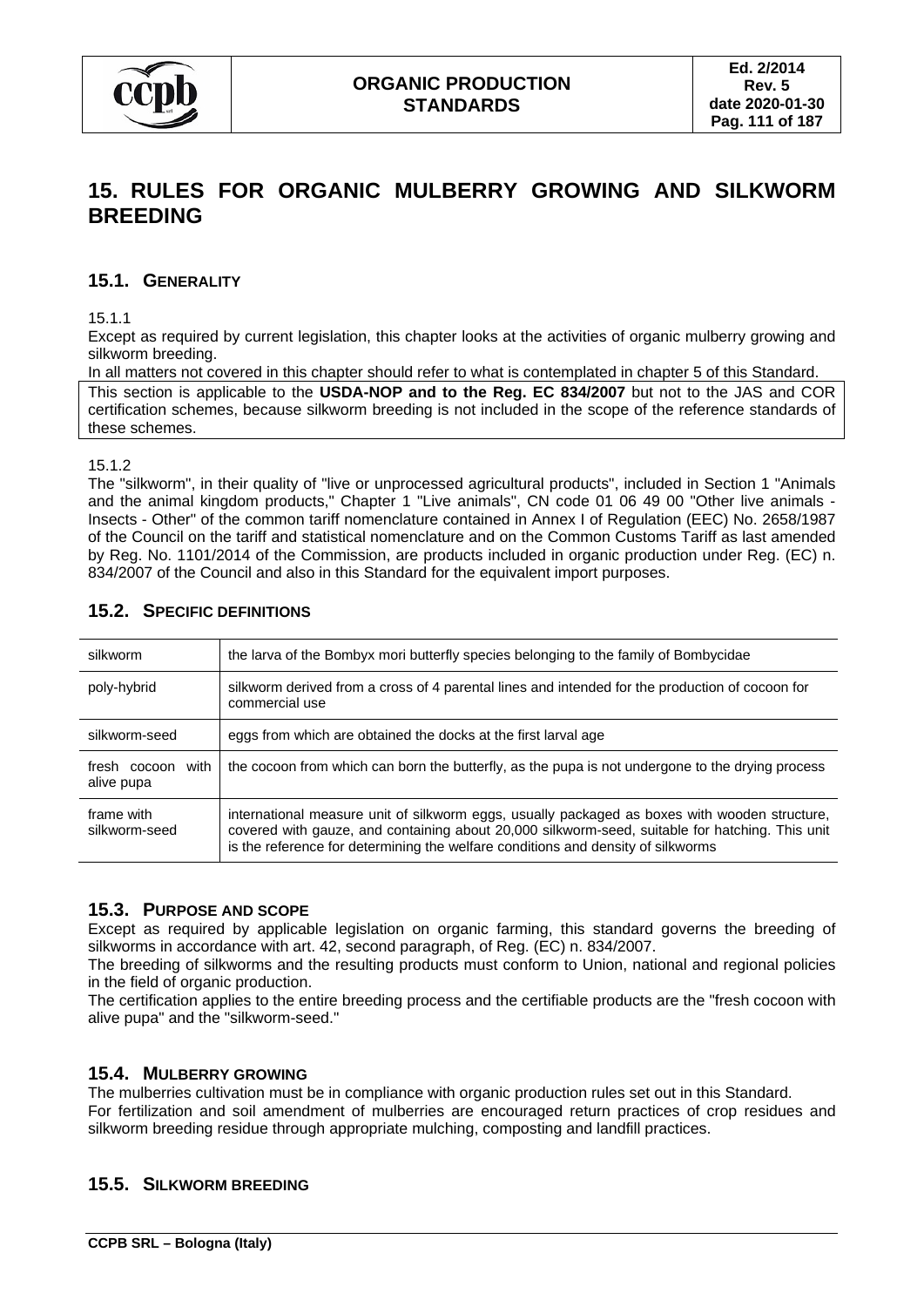

### **15.5.1. Origin of insects**

It is preferable the use of silkworm-seed resulting from acclimatized breeds in the context in which they will be reared.

The silkworm-seed has to be deposed by mothers butterflies reared organically.

## **15.5.2. Silkworm-seed production**

Production of silkworm-seed belonging to pure breeds or parental lines: the silkworm-seed derived from the reproduction of mothers butterflies belonging to breeds in purity at retention centers of germplasm and reproduced here. At the centers of conservation of germplasm, at each breeding season, among the various races are formed of the parental lines for the production of poly-hybrid silkworm-seed.

Production of poly-hybrid silkworm-seed: the poly-hybrid silkworm-seed derived from the reproduction, for crossing of mothers butterflies belonging to different parental lines, grown in purity at the centers of conservation of germplasm or, alternatively and for multiplication on a larger scale, whose breeding can be entrusted by the centers to specialized farmers.

Mothers butterflies must be free of diseases transmittable in hereditary way. In the absence of additional evidence at the scientific level, it is considered transmittable in a hereditary way only pebrine (Nosema bombycis).

To avoid microbiological contamination on the surface of the silkworm-seed these may be disinfected using the products listed in Annex VII to this Standard with the exception of formaldehyde.

The silkworm-seed ready for sale is packaged in frames (silkworm boxes) containing approximately 20,000 silkworm-seed with weight of about 11-12 g.

#### **15.5.3. Structures for the incubation of the silkworm-seed**

The incubation of the silkworm-seed must take place under appropriate conditions of temperature, humidity and photoperiod (depending on the type of raised poly-hybrid silkworm) and in special spaces, separated from the breeding rooms of subsequent larval age.

The incubation rooms must ensure complete control of temperature and humidity, as well as proper ventilation to remove harmful gases. They should be also easy to disinfect.

#### **15.5.4. Breeding facilities**

The breeding facilities must be equipped for the control of environmental temperature and humidity, as well as to have a structure which facilitates the exchange of air.

It is preferable that the breeding of the first three larval ages and the last two are carried out in different spaces. However, for farmers who carry out only one annual breeding cycle it is also admitted the breeding of various ages in the same place, provided that there are no larvae simultaneously at different ages of the larval cycle or subsequent larval cycles are completed without regard to the range of empty health of at least 3 days including the disinfection period.

Area for the breeding of about 20,000 larvae

| <b>Larval stages</b> | Area occupied at the end of ages (sqm) |
|----------------------|----------------------------------------|
| l age                | $0.4 - 0.8$                            |
| II age               | $1.0 - 1.8$                            |
| III age              | $2.0 - 3.6$                            |
| IV age               | $4.0 - 10$                             |
| V age                | 15-20                                  |

The breeder, shall keep stock accounts on registration of the start date and duration of each larval age, as well as the moult date.

**15.5.5. Breeding management of the fourth and fifth age** 

The following types of breeding are possible: a) on racks or shelves;

b) ground breeding;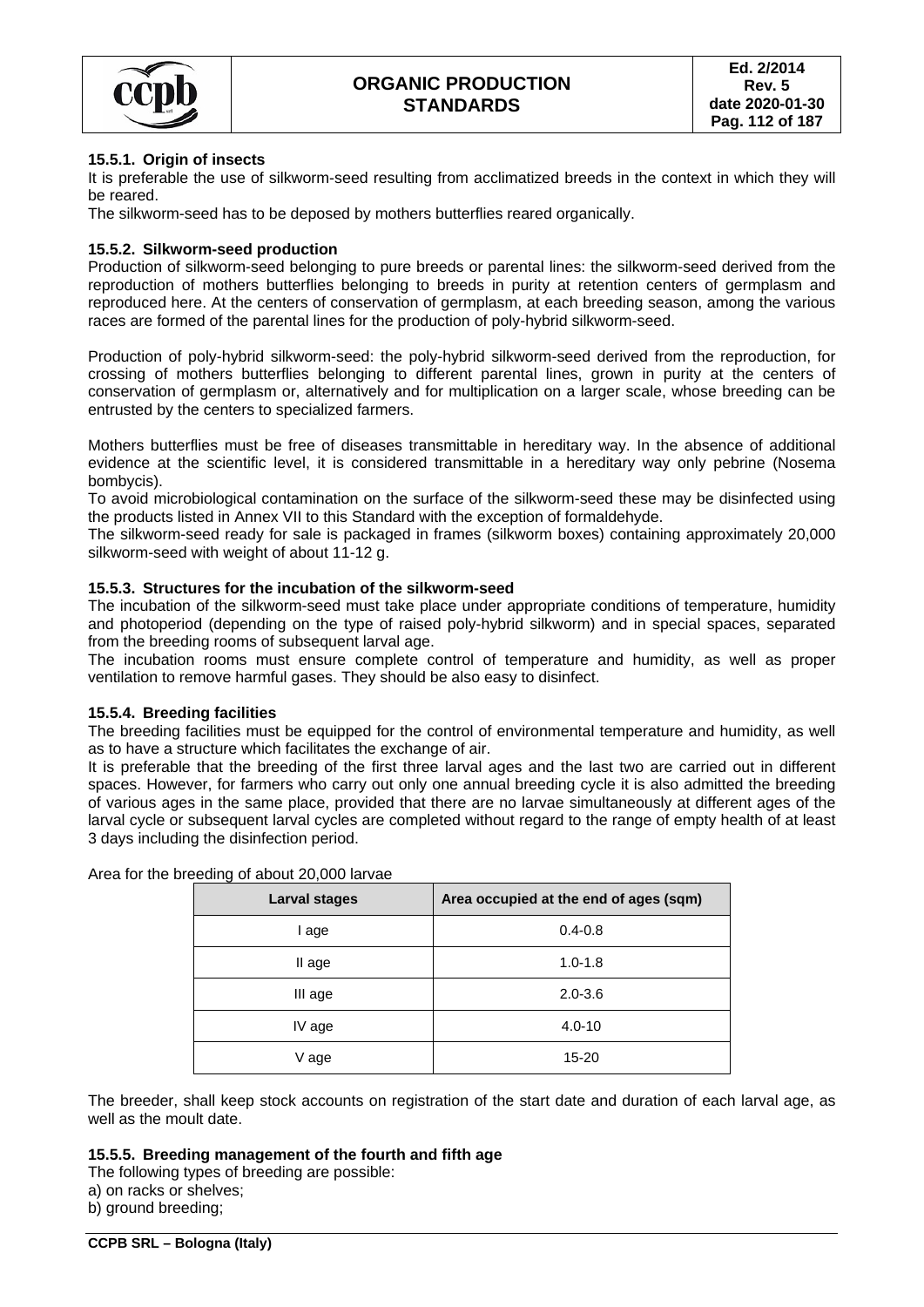

c) mechanized breeding.

#### **15.5.6. Silkworm wellbeing**

In order to avoid the development of epidemics the silkworm must be raised, depending on the method used, in the respect of density referred to in the table above.

Particular attention to the density must be placed in the fifth phase of age.

#### **15.5.7. Feeding**

Raw materials and feed used for feeding should be in accordance with organic production rules set out in this Standard. It is allowed the use of:

a) mature and fresh mulberry leaves from organic mulberries;

b) feed composed of mulberry leaf and organic raw materials (such as soybean and cereals flour);

c) all the feed additives used in animal feeding set out in Annex VI to this Standard;

d) in addition to feed additives, used in animal feeding referred to in item c) of this paragraph, it is authorized the use of the following thickening agents (also present in Annex VIII of this Standard):

i. agar agar,

ii. carrageenan,

iii. potassium alginate.

It is forbidden the use of antibiotics in the feeds.

#### **15.5.8. Prophylaxis and veterinary treatments**

**Prophylaxis** 

In order to avoid cross contamination and proliferation of pathogenic organisms the breeding rooms and the facilities for the conservation of the leaves, the equipment and utensils must be properly cleaned and disinfected.

For cleaning and disinfection are used the products listed in Annex VII to this Standard with the exception of formaldehyde.

In order to inhibit the proliferation of bacteria and fungi, the distribution of the lime on the leaves during the larval mute is allowed.

#### Veterinary treatments

All veterinary treatments are prohibited because, due to the brevity of the larval cycle, they are ineffective to safeguard the production of cocoon. It must be, however, respected the sanitary vacuum time between one cycle and the other, and must be implemented the destruction of any material result infected, through the high temperature composting, incineration or burial in the company.

In the case where veterinary treatments otherwise become necessary, the product obtained from breeding loses the organic qualification, for the duration of the production cycle in which the treatments were carried out.

### **15.6. LABELLING**

For the labelling of certified products (fresh cocoon with alive pupa and the silkworm-seed), in addition to the provisions required by the current laws of similar conventional products, are used the conformity indications according to organic production rules.

As for the certification of the finished product (silk), being outside the scope of application of this Standard, the same shall be certified in accordance with specific standards such as the Global Organic Textile Standard (GOTS) or Organic Content Standard (OCS) of Textile Exchange, which should be consulted for the specific requirements.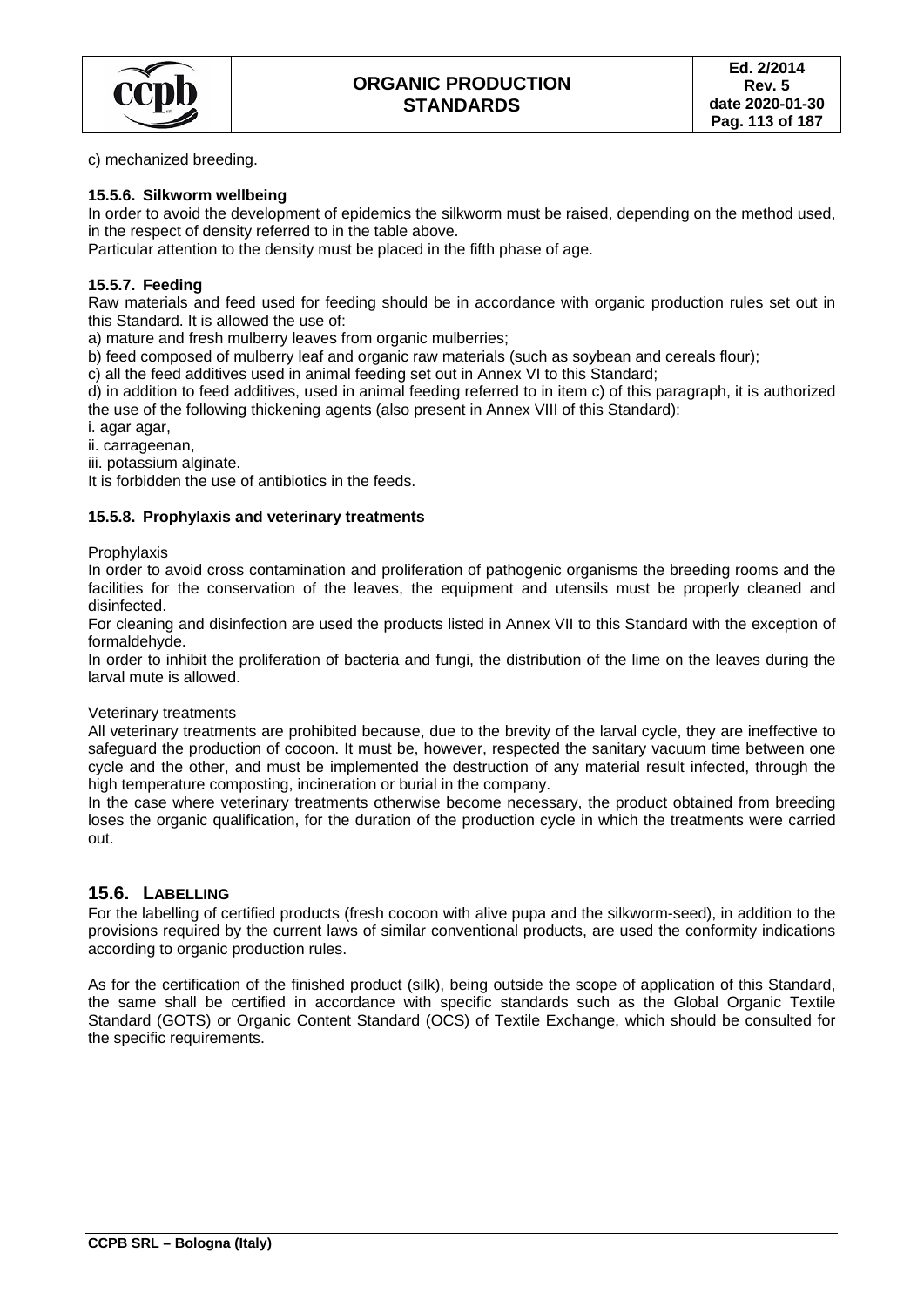

# **ORGANIC PRODUCTION STANDARDS**

# **ANNEXES**

| <b>ANNEX I</b>                   | FERTILIZERS, SOIL CONDITIONERS AND NUTRIENTS AS ARTICLE 3(1) AND ARTICLE 6d(2) OF<br>EC REG. N. 889/2008                                                                                   |
|----------------------------------|--------------------------------------------------------------------------------------------------------------------------------------------------------------------------------------------|
| <b>ANNEX II</b>                  | PESTICIDES - PLANT PROTECTION PRODUCTS REFERRED TO IN ART. 5, PAR. 1 (EC REG.<br>889/2008)                                                                                                 |
| <b>ANNEX III</b>                 | MINIMUM SURFACE AREAS INDOORS AND OUTDOORS AND OTHER CHARACTERISTICS OF<br>HOUSING IN THE DIFFERENT SPECIES AND TYPES OF PRODUCTION REFERRED TO IN ART.<br>10, PAR. 4 (EC REG. 889/2008)   |
| <b>ANNEX IV</b>                  | MAXIMUM NUMBER OF ANIMALS PER HECTARE REFERRED TO IN ART. 15, PAR. 2 (EC REG.<br>889/2008)                                                                                                 |
| <b>ANNEX V</b>                   | FEED MATERIALS REFERRED TO IN ART. 22 (D), AND ART. 25 M PAR.1 (EC REG. 889/2008)                                                                                                          |
| <b>ANNEX VI</b>                  | FEED ADDITIVES USED IN ANIMAL NUTRITION REFERRED TO IN ART. 22 (G), ART. 24(2) AND IN<br>ART. 25 M PAR.2 (EC REG. 889/2008)                                                                |
| <b>ANNEX VII</b>                 | PRODUCTS FOR CLEANING AND DISINFECTION                                                                                                                                                     |
| <b>ANNEX VIII</b>                | CERTAIN PRODUCTS AND SUBSTANCES FOR USE IN PRODUCTION OF PROCESSED ORGANIC<br>FOOD, YEAST AND YEAST PRODUCTS REFERRED TO IN ART. 27, PAR. 1.A) AND IN ART.<br>27BIS, A) (EC REG. 889/2008) |
| <b>ANNEX VIII</b><br><b>bis</b>  | PRODUCTS AND SUBSTANCES FOR USE OR ADDITION TO ORGANIC PRODUCTS OF THE WINE<br><b>SECTOR</b>                                                                                               |
| ANNEX VIII -<br><b>ADDENDUM1</b> | SULPHUR DIOXIDE LEVELS RECOMMENDED AND ADMITTED IN MUSTS AND WINES READY<br><b>FOR CONSUMPTION</b>                                                                                         |
| <b>ANNEX IX</b>                  | INGREDIENTS OF AGRICULTURAL ORIGIN WHICH HAVE NOT BEEN PRODUCED ORGANICALLY<br>REFERRED TO IN ART. 28 (EC REG. 889/2008)                                                                   |
| <b>ANNEX XIII</b>                | MODEL OF A VENDOR DECLARATION REFERRED TO IN ARTICLE 69 (EC REG. 889/2008)                                                                                                                 |
| <b>ANNEX XIII</b><br><b>BIS</b>  | SPECIES WHICH CAN BE RAISED IN COMPLIANCE WITH SECTION 9 OF THIS STANDARD                                                                                                                  |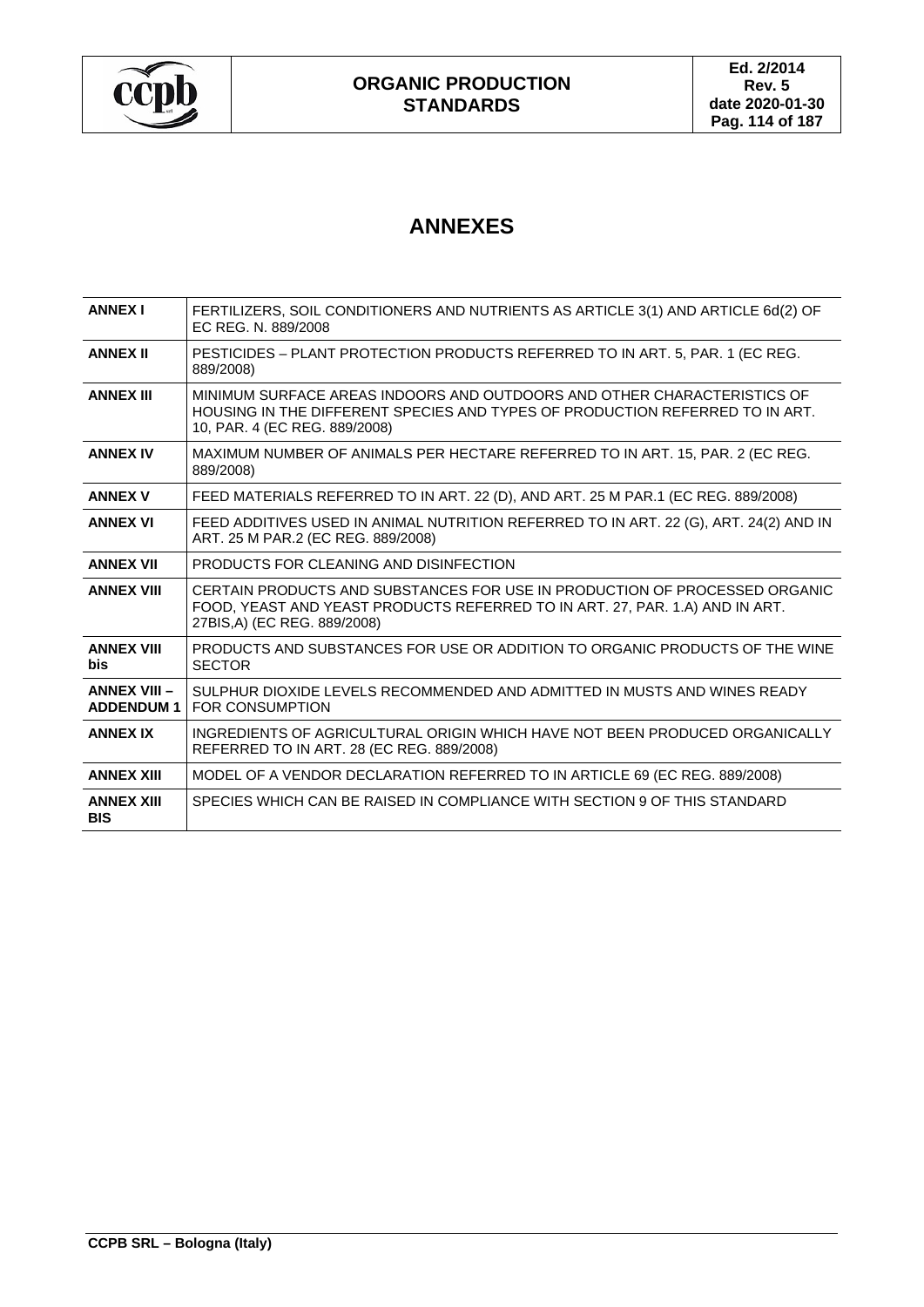# **ANNEX I**

# **FERTILIZERS, SOIL CONDITIONERS AND NUTRIENTS AS ARTICLE 3(1) AND ARTICLE 6(d)2 OF EC REG. N. 889/2008**

## **GENERAL NOTE**

The following tables are drawn up on the basis of national legislation (Legislative Decree no. 75 of 29 April 2010), transposing the European legislation on fertilizers, and in particular of Annex XIII of the said Decree.

It should be noted that with EU Reg. No. 2164 of 17 December 2019, some changes have been made to Annex I of the EC Reg. 889/2008, with the introduction of some new products in the list which, at the date of this revision of the CCPB Organic Production Standards, were not still been included in national legislation. In particular, these are: Mollusk shells; Egg shells; Humic and fulvic acids; Biochar (produced by pyrolysis obtained from a wide range of organic materials of plant origin and used as a soil conditioner).

# **INTRODUCTION (ex DM January 17, 2017)**

1. In compliance with the provisions of Reg. (CE) 834/07 to the art. 4 letter b) and to the art. 16 point 2 letter d), the use of fertilizers listed in this annex should be limited to cases where specific nutritional needs of the crops exist and no agronomic practices or sufficient natural resources within the crop systems are available as an alternative to their use.

2. In compliance with the provisions of annex 8, point 9 of this Legislative Decree (NDR: DLGS No. 75 of 29 April 2010), all fertilizers permitted in organic farming must show the list of raw materials used for the fertilizer production and, where appropriate, additional requirements in column 4 of this Table.

3. In compliance with the general and technical principles dictated by the European regulations for organic production, the use of fertilizers based on micronutrients is not allowed as per reg. (EC) 2003/2003 if produced from salts containing primary elements of fertilization such as nitrogen and phosphorus. It follows the obligation of labeling the salt from which the declared microele derives.

### **1) EC FERTILIZERS (with reference to the Annex I of EC Reg. n. 2003/2003)**

Phosphate fertilizers (with reference to chapter A.2 of Annex I of EC Reg. n. 2003/2003)

| Denomination of the kind as per EC Reg.<br>n. 2003/2003 | Denomination of the product as per EC<br>Reg. n. 889/2008 | Additional requirements for use in<br>organic agricolture complying with EC<br>Reg. n. 889/2008 and complying with<br>national legislation | Conditions for use complying with EC<br>Reg. n. 889/2008 and requirements of<br>other certification schemes (USDA-NOP;<br>COR) |
|---------------------------------------------------------|-----------------------------------------------------------|--------------------------------------------------------------------------------------------------------------------------------------------|--------------------------------------------------------------------------------------------------------------------------------|
|                                                         |                                                           |                                                                                                                                            |                                                                                                                                |
| Basic slag:<br>Thomas phosphates<br>Thomas slags        | Basic slag                                                |                                                                                                                                            | <b>COR:</b> not allowed                                                                                                        |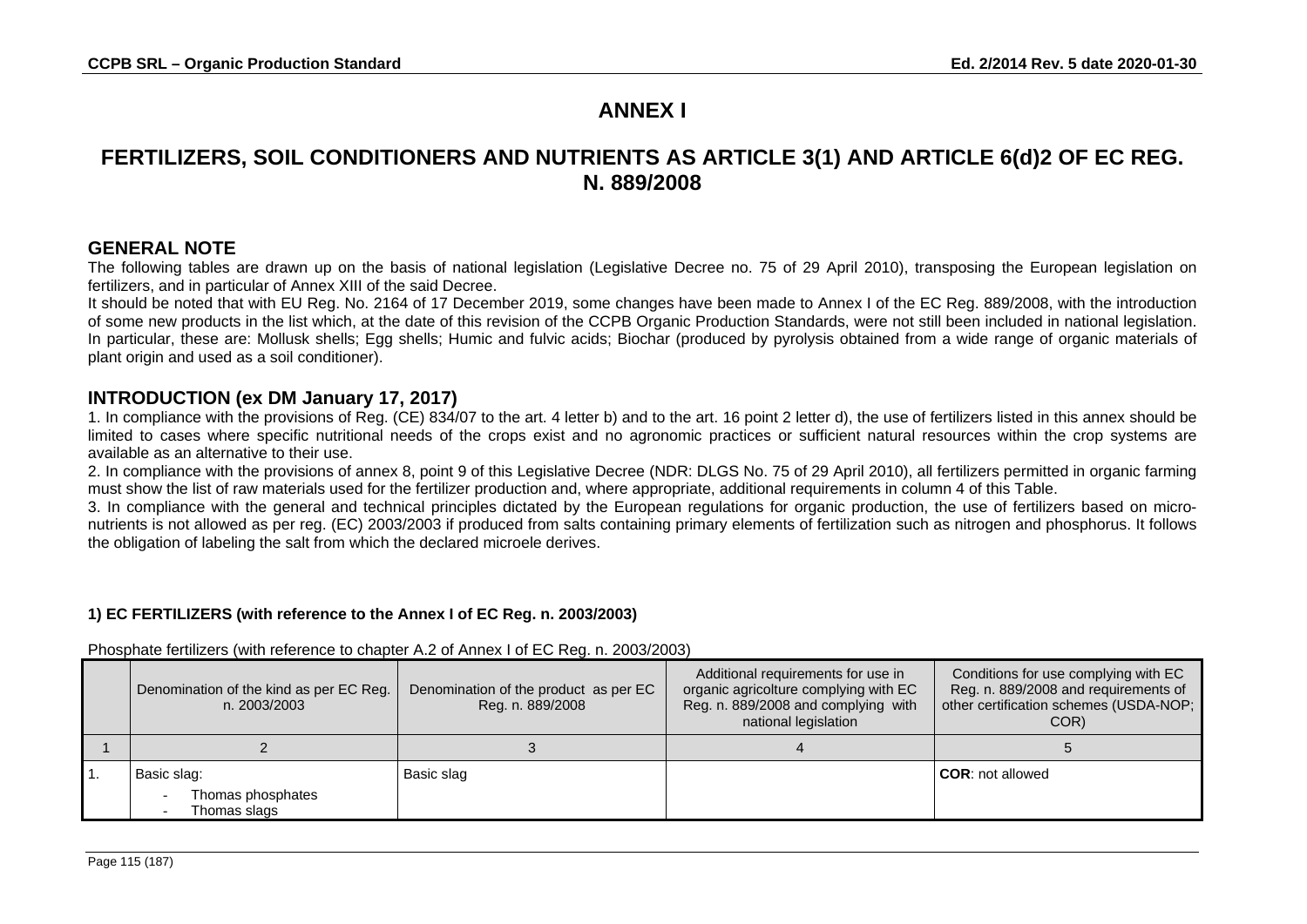| 6. | Aluminium-calcium phosphate | Aluminium-calcium phosphate | Cadmium content less than or equal to<br>90 mg/kg of $P_2O_5$ | Reg. CE 889/2008: Use limited to basic<br>soils (pH $>$ 7.5)                                                                                          |
|----|-----------------------------|-----------------------------|---------------------------------------------------------------|-------------------------------------------------------------------------------------------------------------------------------------------------------|
|    |                             |                             |                                                               | COR: not allowed                                                                                                                                      |
|    | Soft ground rock phosphate  | Soft ground rock phosphate  | Cadmium content less than or equal to<br>90 mg/kg of $P_2O_5$ | COR: allowed as rock phosphate not<br>enriched nor processed withsyntetic<br>chemicals. Cadmium content less than or<br>equal to 90 mg/kg of $P_2O_5$ |

### Potassium fertilizers (with reference to chapter A.3 of Annex I of EC Reg. n. 2003/2003)

|    | Denomination of the kind as per EC Reg.<br>n. 2003/2003 | Denomination of the product as per EC<br>Reg. n. 889/2008                                   | Additional requirements for use in<br>organic agricolture complying with EC<br>Reg. n. 889/2008 and complying with<br>national legislation            | Conditions for use complying with EC<br>Reg. n. 889/2008 and requirements of<br>other certification schemes (USDA-NOP;<br>COR)            |
|----|---------------------------------------------------------|---------------------------------------------------------------------------------------------|-------------------------------------------------------------------------------------------------------------------------------------------------------|-------------------------------------------------------------------------------------------------------------------------------------------|
|    |                                                         |                                                                                             |                                                                                                                                                       |                                                                                                                                           |
|    | Crude potassium salt                                    | Crude potassium salt or kainit                                                              |                                                                                                                                                       | <b>COR:</b> shall not cause buildup of salts in<br>soil overe repeated applications.                                                      |
| 5. | Potassium sulphate                                      | Potassium sulphate, possibly containing<br>magnesium salt                                   | Product obtained from crude potassium<br>salt by a physical extraction process and<br>which can also contain magnesium salt                           | <b>COR:</b> only from Langbeinite or natural<br>sources                                                                                   |
| 6. | Potassium sulphate containing<br>magnesium salt         | Potassium sulphate, possibly containing<br>magnesium salt                                   | Product obtained from crude potassium<br>salt by a physical extraction process and<br>which can also contain magnesium salt                           | <b>COR:</b> also called Langbeinite                                                                                                       |
|    | Kieserite with potassium sulphate                       | Magnesium sulphate (Kieserite)<br>Potassium sulphate, possibly containing<br>magnesium salt | Product obtained from crude potassium<br>salt by a physical extraction process and<br>which can also contain magnesium salt<br>Only of natural origin | <b>USDA-NOP e COR: magnesium</b><br>sulphate allowed with a documented soil<br>deficiency (COR: extracted as epsom salt<br>or kieserite,) |

# PK fertilizers (with reference to chapter B.4 of Annex I of EC Reg. n. 2003/2003)

| Denomination of the kind as per EC Reg.<br>n. 2003/2003 | Denomination of the product as per EC<br>Reg. n. 889/2008 | Additional requirements for use in<br>organic agricolture complying with EC<br>Reg. n. 889/2008 and complying with<br>national legislation | Conditions for use complying with EC<br>Reg. n. 889/2008 and requirements of<br>other certification schemes (USDA-NOP;<br>COR) |
|---------------------------------------------------------|-----------------------------------------------------------|--------------------------------------------------------------------------------------------------------------------------------------------|--------------------------------------------------------------------------------------------------------------------------------|
|                                                         |                                                           |                                                                                                                                            |                                                                                                                                |
| PK fertilizer                                           |                                                           | Product obtained only by PK fertilizers<br>"admitted in organic agriculture"                                                               | EC Reg. 889/2008: report the conditions<br>of use and additional requirements for                                              |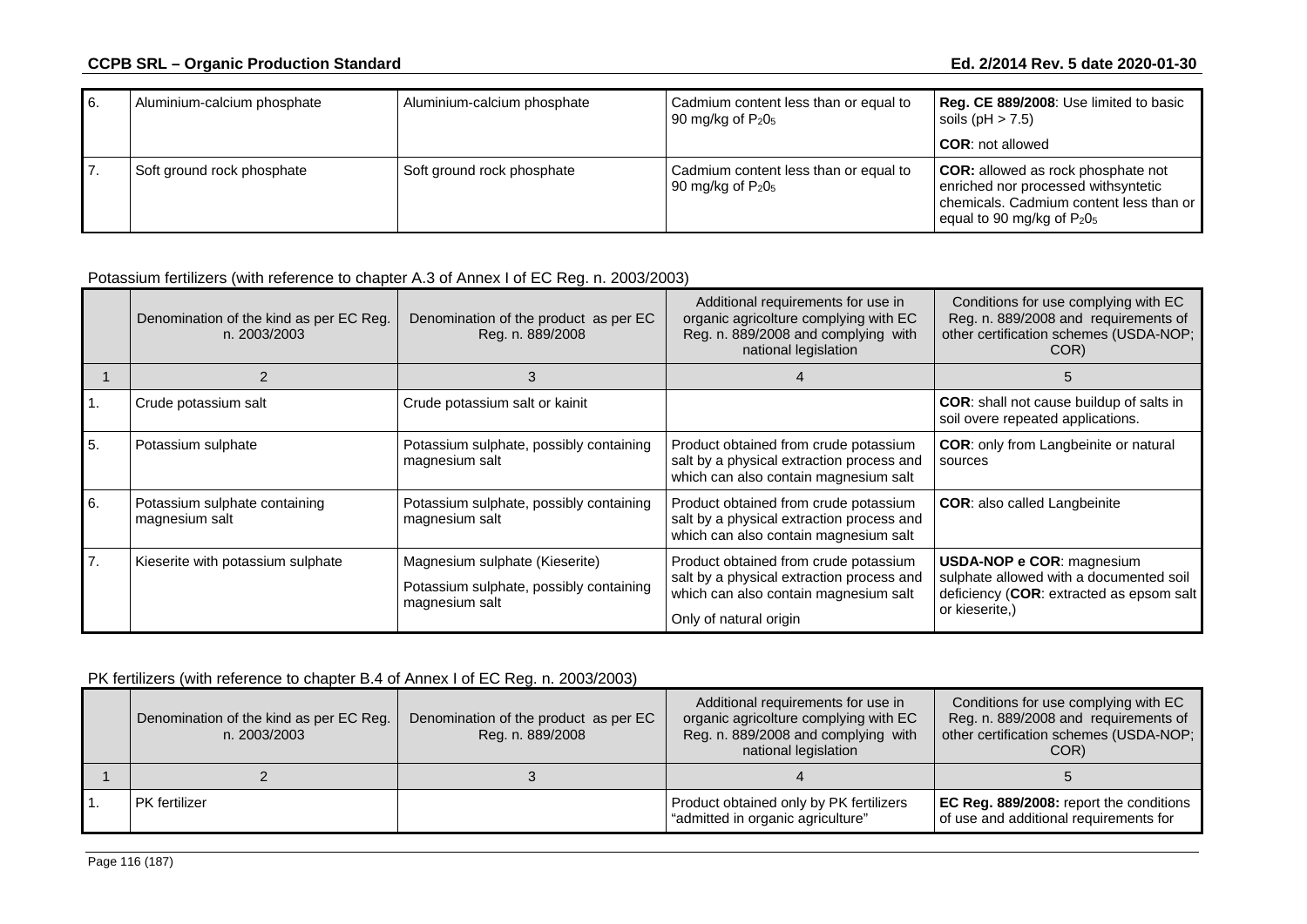|  |  | fertilizers that compose it                                                                      |
|--|--|--------------------------------------------------------------------------------------------------|
|  |  | Other certification schemes: are<br>applied the conditions required for each<br>single component |

## Mineral fertilizers bringing secondary nutrition elements (with reference to chapter D of Annex I of EC Reg. n. 2003/2003)

|             | Denomination of the kind as per EC Reg.<br>n. 2003/2003 | Denomination of the product as per EC<br>Reg. n. 889/2008 | Additional requirements for use in<br>organic agricolture complying with EC<br>Reg. n. 889/2008 and complying with<br>national legislation | Conditions for use complying with EC<br>Reg. n. 889/2008 and requirements of<br>other certification schemes (USDA-NOP;<br>COR)                                                                                                                                                                          |
|-------------|---------------------------------------------------------|-----------------------------------------------------------|--------------------------------------------------------------------------------------------------------------------------------------------|---------------------------------------------------------------------------------------------------------------------------------------------------------------------------------------------------------------------------------------------------------------------------------------------------------|
| $\mathbf 1$ | 2                                                       | 3                                                         | 4                                                                                                                                          | 5                                                                                                                                                                                                                                                                                                       |
| 1.          | Calcium sulphate                                        | Calcium sulphate (gypsum)                                 | Only of natural origin                                                                                                                     | <b>COR:</b> mined source; for correcting<br>calcium and sulphur deficiencies and for<br>amending soil salinity problems<br>documented by soil and plant tissue<br>testing.                                                                                                                              |
| 2.          | Calcium chloride solution                               | Calcium chloride solution                                 |                                                                                                                                            | Reg. CE 889/2008: foliar treatment of<br>apple trees, after identification of deficit<br>of calcium                                                                                                                                                                                                     |
|             |                                                         |                                                           |                                                                                                                                            | COR: Natural sources only. May be used<br>to adjust nutrient deficiencies and<br>physiological disorders. Shall not cause<br>buildup of salts in soil over repeated<br>applications.                                                                                                                    |
| 3.          | Elemental sulphur                                       | Elemental sulphur                                         |                                                                                                                                            | COR: sulphur may be used as a soil<br>amendment where more buffered<br>sources of sulphur are not appropriate,<br>and as a foliar application. Natural<br>substances or those derived from natural<br>substances without the addition of<br>chemically synthesized substances or<br>chemical treatment. |
| 4.          | Kieserite                                               | Magnesium sulphate (Kieserite)                            | Only of natural origin                                                                                                                     | <b>USDA-NOP e COR: magnesium</b><br>sulphate allowed with a documented soil<br>deficiency                                                                                                                                                                                                               |
| $\sqrt{5}$  | Magnesium sulphate                                      | Magnesium sulphate (Kieserite)                            | Only of natural origin                                                                                                                     | <b>USDA-NOP e COR: magnesium</b><br>sulphate allowed with a documented soil<br>deficiency                                                                                                                                                                                                               |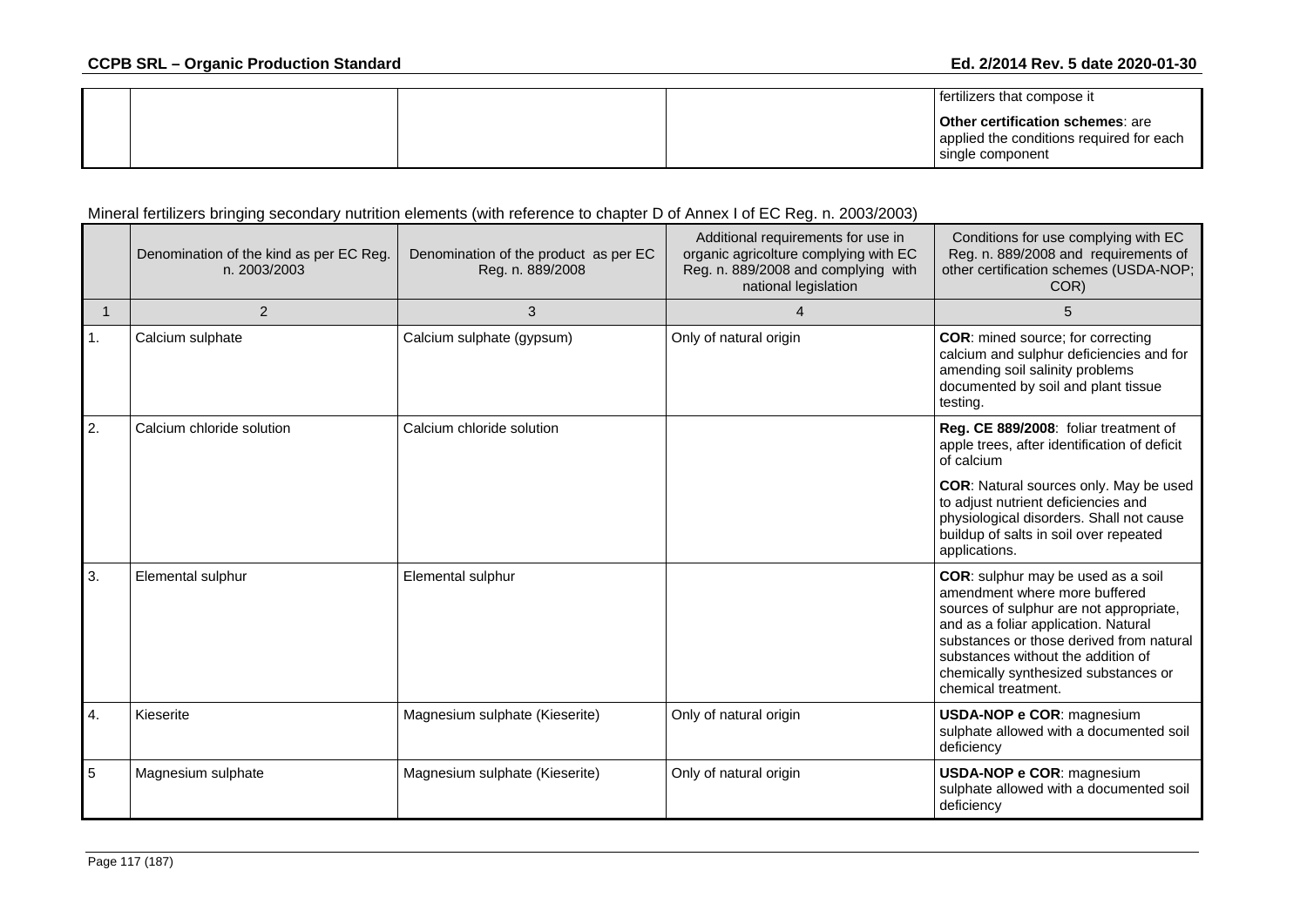Mineral fertilizers bringing microelements (with reference to chapter E of Annex I of EC Reg. n. 2003/2003)

All fertilizers based on the micro-elements included in Amendment I, letter E, of EC Reg. n. 2003/2003.

Complexing agents:

• hydrolysates of animal proteins (the fertilizer is not applicable to edible parts of the crop)

• plant extract containing tannins only if of natural origin

**COR**: include micro-nutrients from natural sources that are non chelates or chelates from the list of allowed substances. To use when soil and plant shortages are documented by tests of soil and plants.

## **2) NAZIONAL FERTILIZERS (with reference to chapter 5 of Annex I of Dlgs. 29/4/2010, n. 75)**

|  | Nitrogen organic fertilizers (with reference to chapter 5.1 of Annex I of Dlgs. 29/4/2010, n. 75) |  |
|--|---------------------------------------------------------------------------------------------------|--|
|  |                                                                                                   |  |

|                | Denomination of the kind as per the<br>Decree | Denomination of the product as per EC<br>Reg. n. 889/2008   | Additional requirements for use in<br>organic agricolture complying with EC<br>Reg. n. 889/2008 and complying with<br>national legislation | Conditions for use complying with EC<br>Reg. n. 889/2008 and requirements of<br>other certification schemes (USDA-NOP;<br>COR) |
|----------------|-----------------------------------------------|-------------------------------------------------------------|--------------------------------------------------------------------------------------------------------------------------------------------|--------------------------------------------------------------------------------------------------------------------------------|
|                | $\overline{2}$                                | 3                                                           | 4                                                                                                                                          | 5                                                                                                                              |
| $\mathbf{1}$ . | Feathers                                      | Feathers                                                    |                                                                                                                                            | <b>COR:</b> allowed as feathers meal                                                                                           |
| 2.             | Roasted hoofs and horns                       | Horn powder<br>Hoof powder                                  |                                                                                                                                            | <b>COR:</b> allowed as animal by-products as<br>raw materials for composting feedstocks                                        |
| 3.             | Natural hoofs and horns                       | Horn powder<br>Hoof powder                                  |                                                                                                                                            | COR: allowed as animal by-products as<br>raw materials for composting feedstocks                                               |
| 4.             | Fur and hair                                  | Fur and hair                                                | In the presence of leather: maximum<br>concentration in mg/kg of dry matter of<br>chromium (VI): not detectable                            | <b>COR:</b> allowed as animal by-products as<br>raw materials for composting feedstocks                                        |
| 7.             | Fur and hair                                  | Fur                                                         | Maximum concentration in mg/kg of dry<br>matter of chromium (VI): not detectable                                                           | <b>COR:</b> not allowed                                                                                                        |
| 9.             | Dry blood                                     | Blood meal                                                  |                                                                                                                                            | <b>COR:</b> allowed only if sterilized                                                                                         |
| 10.            | Meat meal                                     | Meat meal                                                   |                                                                                                                                            | <b>COR:</b> allowed as animal by-products as<br>raw materials for composting feedstocks                                        |
| 11.            | Cakes                                         | Products and by-products of plant origin<br>for fertilizers |                                                                                                                                            | <b>COR:</b> allowed as plant by-products as<br>raw materials for composting feedstocks                                         |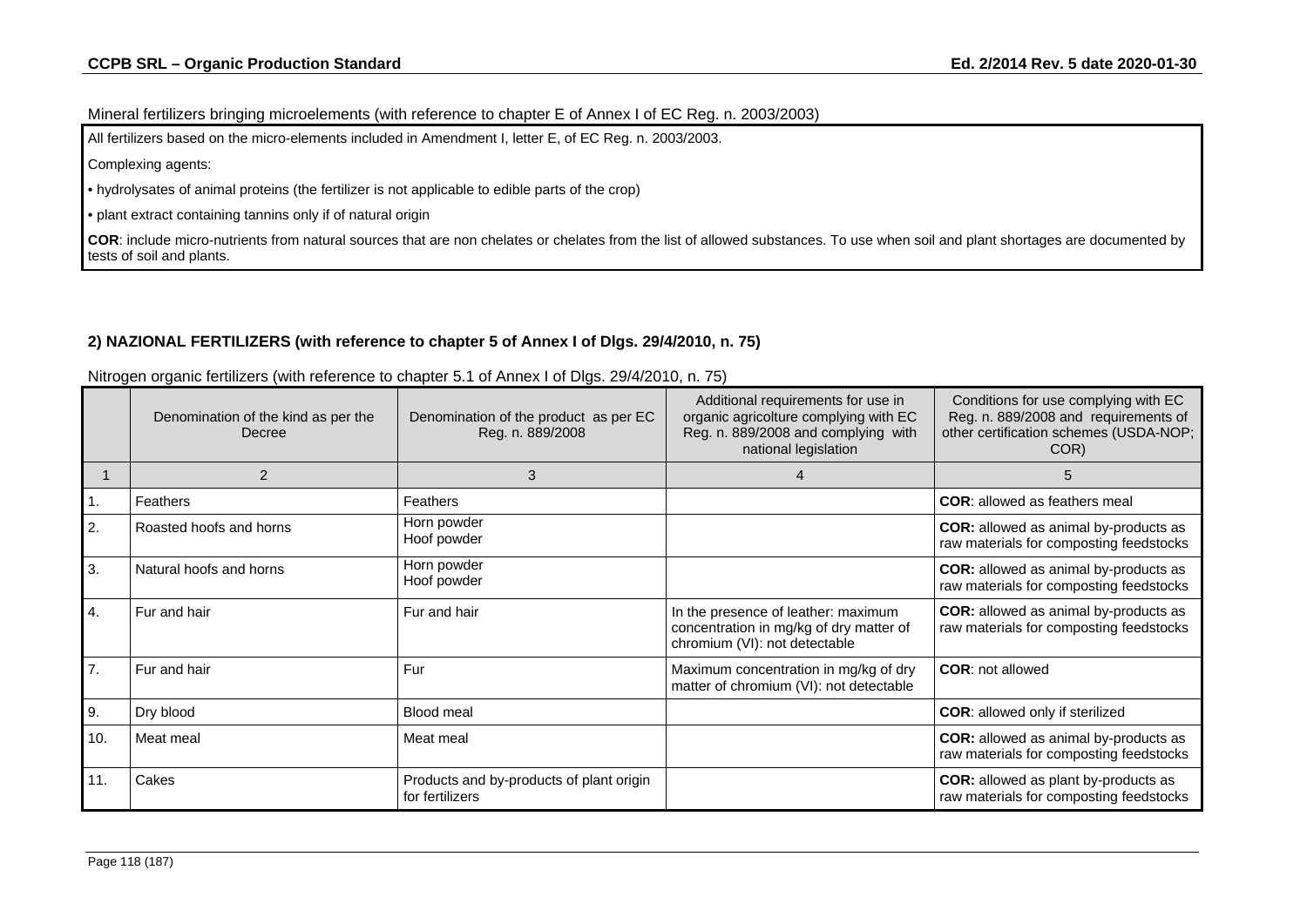| 12. | Dried stillage                                             | Stillage and stillage extract                                                                               | Ammonium stillage excluded                                                                                                                                                                                     | <b>COR:</b> allowed as plant by-products as<br>raw materials for composting feedstocks                                                                                                     |
|-----|------------------------------------------------------------|-------------------------------------------------------------------------------------------------------------|----------------------------------------------------------------------------------------------------------------------------------------------------------------------------------------------------------------|--------------------------------------------------------------------------------------------------------------------------------------------------------------------------------------------|
| 13. | Dried wine-making stillage                                 | Stillage and stillage extract                                                                               | Ammonium stillage excluded                                                                                                                                                                                     | <b>COR:</b> allowed as plant by-products as<br>raw materials for composting feedstocks                                                                                                     |
| 14. | Wool waste                                                 | Wool                                                                                                        |                                                                                                                                                                                                                | <b>COR:</b> allowed as animal by-products as<br>raw materials for composting feedstocks                                                                                                    |
| 15. | Mixture of nitrogenous compost                             |                                                                                                             | Product obtained only by nitrogen<br>organic fertilizers "admitted in organic<br>agriculture"                                                                                                                  | Reg. CE 889/2008: are applied the<br>condition for use of each single<br>component                                                                                                         |
|     |                                                            |                                                                                                             |                                                                                                                                                                                                                | Other certification schemes: are<br>applied the conditions required for each<br>single component                                                                                           |
| 16. | Hydrolyzed animal epithelium                               | Meat meal and/or Fur                                                                                        | In the presence of leather: maximum in<br>mg/kg of dry matter of chromium (VI): not                                                                                                                            | EC Reg. 889/2008: not applicable to<br>edible parts of the crop                                                                                                                            |
|     |                                                            | Hydrolyzed protein                                                                                          | detectable                                                                                                                                                                                                     | COR: allowed as animal by-products as<br>raw materials for composting feedstocks                                                                                                           |
| 17. | Dried farmyard manure                                      | Dried farmyard manure and dehydrated<br>poultry manure                                                      | Factory farming origin forbidden                                                                                                                                                                               |                                                                                                                                                                                            |
| 18. | Hydrolized leathers and hides                              | Fur                                                                                                         | Maximum concentration in mg/kg of dry<br>matter of chromium (VI): not detectable                                                                                                                               | EC Reg. 889/2008: not applicable to<br>edible parts of the crop                                                                                                                            |
|     |                                                            | Hydrolyzed protein                                                                                          |                                                                                                                                                                                                                | <b>COR: not allowed</b>                                                                                                                                                                    |
| 19. | Nitrogen organic fertilizers of plant and<br>animal origin | Wool, Stillage and stillage extract,<br>organic products and by-products of plant<br>origin for fertilizers | Ammonium stillage excluded                                                                                                                                                                                     | COR: allowed as animal and plant by-<br>products as raw materials for composting<br>feedstocks                                                                                             |
| 20. | Solid extract from seaweeds                                | Seaweeds and seaweeds product                                                                               | As far as directly obteined by:<br>physical processes including<br>i)<br>dehidratation, freezing and grinding<br>extraction with water or aqueous<br>ii)<br>acid and/or alcaline solution<br>iii) fermentation | <b>COR:</b> aquatic plant products are<br>prohibited if they contain other synthetic<br>preservatives, such as formaldehyde, or<br>are fortified with other prohibited plant<br>nutrients. |
| 21. | Hydrolyzed gelatine for farm use                           | Fur                                                                                                         | Maximum concentration in mg/kg of dry<br>matter of chromium (VI): not detectable                                                                                                                               | EC Reg. 889/2008: not applicable to<br>edible parts of the crop                                                                                                                            |
|     |                                                            | Hydrolyzed protein                                                                                          |                                                                                                                                                                                                                | <b>COR:</b> allowed as animal by-products as<br>raw materials for composting feedstocks                                                                                                    |
| 22. | Amino acids and peptides                                   | Meat meal                                                                                                   |                                                                                                                                                                                                                | EC Reg. 889/2008: not applicable to<br>edible parts of the crop                                                                                                                            |
|     |                                                            | Hydrolyzed protein                                                                                          |                                                                                                                                                                                                                | COR: allowed as animal by-products as<br>raw materials for composting feedstocks                                                                                                           |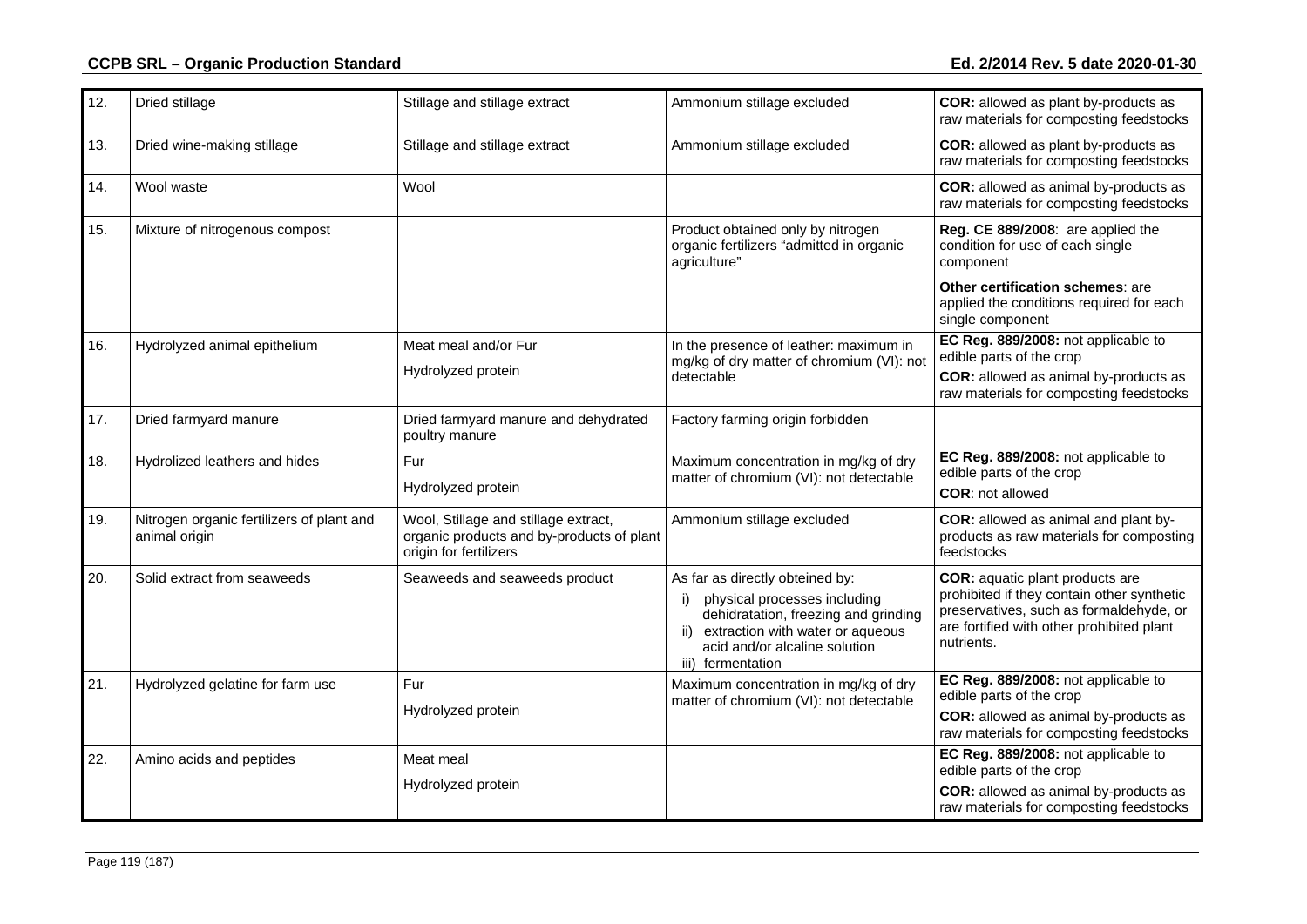|                | Denomination of the kind as per the<br>Decree       | Denomination of the product as per EC<br>Reg. n. 889/2008                                    | Additional requirements for use in<br>organic agricolture complying with EC<br>Reg. n. 889/2008 and complying with<br>national legislation                                                                        | Conditions for use complying with EC<br>Reg. n. 889/2008 and requirements of<br>other certification schemes (USDA-NOP;<br>COR)                             |
|----------------|-----------------------------------------------------|----------------------------------------------------------------------------------------------|-------------------------------------------------------------------------------------------------------------------------------------------------------------------------------------------------------------------|------------------------------------------------------------------------------------------------------------------------------------------------------------|
| $\overline{1}$ | $\overline{2}$                                      | 3                                                                                            | 4                                                                                                                                                                                                                 | 5                                                                                                                                                          |
| 1.             | Fluid stillage                                      | Stillage and stillage extract                                                                | Ammonium stillage excluded                                                                                                                                                                                        | <b>COR:</b> allowed as plant by-products as<br>raw materials for composting feedstocks                                                                     |
| 2.             | Fluid wine-making stillage                          | Stillage and stillage extract                                                                | Ammonium stillage excluded                                                                                                                                                                                        | COR: allowed as plant by-products as<br>raw materials for composting feedstocks                                                                            |
| 3.             | Fluid agri-food stillage of fruit and cereals       | Stillage and stillage extract                                                                | Ammonium stillage excluded                                                                                                                                                                                        | <b>COR:</b> allowed as plant by-products as<br>raw materials for composting feedstocks                                                                     |
| 4.             | Fluid suspension of meat meal                       | Meat meal and/or fur<br>Hydrolyzed protein                                                   | If used furs: maximum concentration in<br>mg/Kg of dry matter of chromium(VI): not<br>detectable                                                                                                                  | EC Reg. 889/2008: not applicable to<br>edible parts of the crop<br><b>COR:</b> allowed as animal by-products as<br>raw materials for composting feedstocks |
| 5.             | Fluid blood                                         | <b>Blood meal</b>                                                                            |                                                                                                                                                                                                                   | <b>COR:</b> allowed only if sterilized                                                                                                                     |
| 6.             | Fluid hydrolyzed animal epithelium                  | Meat meal and/or fur<br>Hydrolyzed protein                                                   | If used furs: maximum concentration in<br>mg/Kg of dry matter of chromium(VI): not<br>detectable                                                                                                                  | EC Reg. 889/2008: not applicable to<br>edible parts of the crop<br>COR: allowed as animal by-products as<br>raw materials for composting feedstocks        |
| 7.             | Fluid extract of yeast and brown algae              | Products and by-products of plant origin<br>for fertilizers<br>Seaweeds and seaweeds product | As far as directly obteined by:<br>physical processes including<br>i)<br>dehidratation, freezing and grinding<br>extraction with water or aqueous<br>ii)<br>acid and/or alcaline solution<br>fermentation<br>III) | <b>COR:</b> allowed as plant by-products as<br>raw materials for composting feedstocks                                                                     |
| 8.             | Mixture of fluid nitrogenous organic<br>fertilizers |                                                                                              | Product obtained only by PK fertilizers<br>"admitted in organic agriculture"                                                                                                                                      | EC Reg. 889/2008: report the conditions<br>of use and additional requirements for<br>fertilizers that compose it                                           |
|                |                                                     |                                                                                              |                                                                                                                                                                                                                   | Other certification schemes: are<br>applied the conditions required for each<br>single component                                                           |
| 9.             | Amino acids and peptides                            | Meat meal<br>Hydrolyzed protein                                                              |                                                                                                                                                                                                                   | EC Reg. 889/2008: not applicable to<br>edible parts of the crop<br>COR: allowed as animal by-products as<br>raw materials for composting feedstocks        |

Nitrogen organic fluid fertilizers (with reference to chapter 5.1.1 of Annex I of Dlgs. 29/4/2010, n. 75)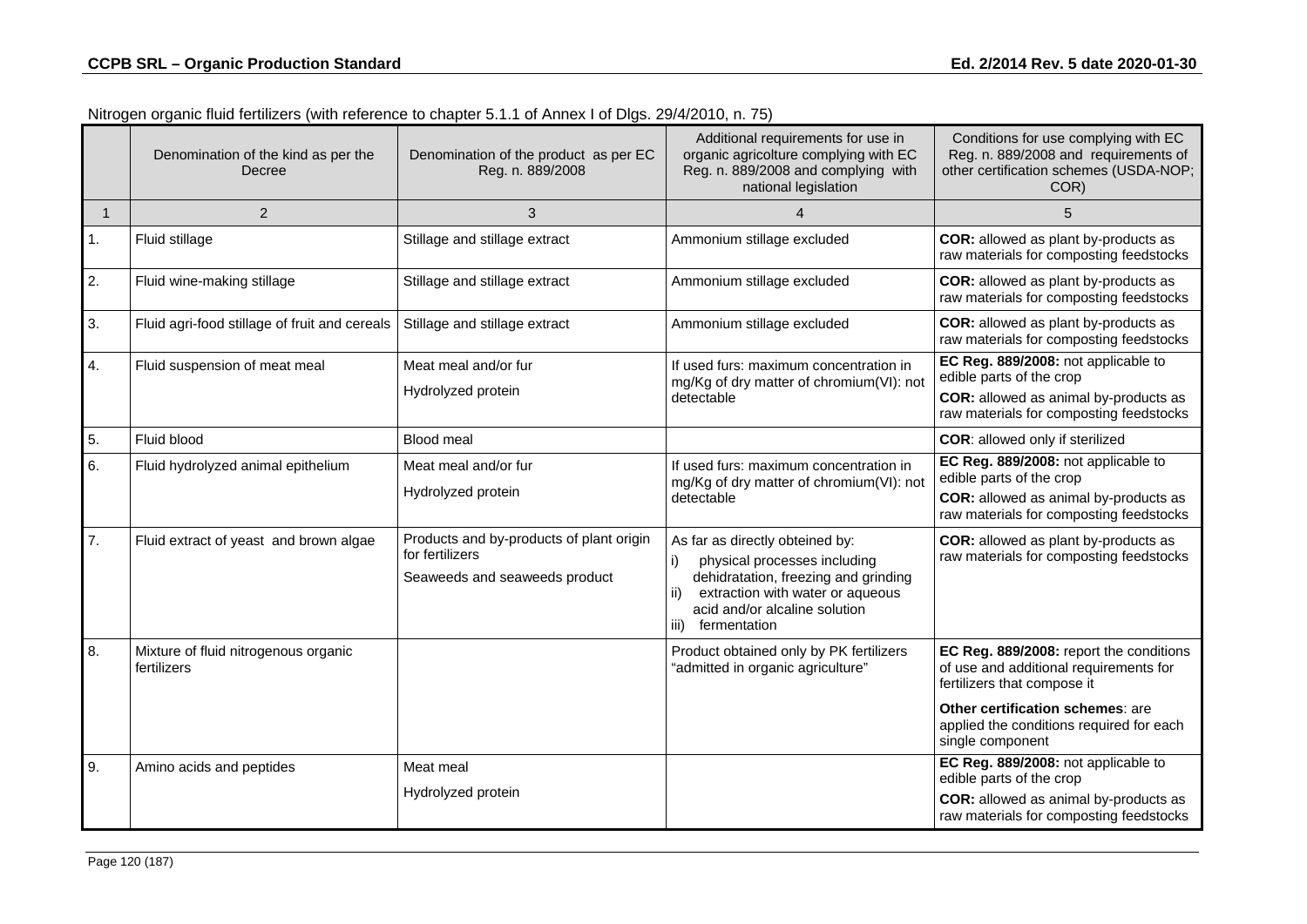# **CCPB SRL – Organic Production Standard CCPB SRL – Organic Production Standard CCPB SRL – Organic Production Standard**

|              | Denomination of the kind as per the<br>Decree | Denomination of the product as per EC<br>Reg. n. 889/2008 | Additional requirements for use in<br>organic agricolture complying with EC<br>Reg. n. 889/2008 and complying with<br>national legislation | Conditions for use complying with EC<br>Reg. n. 889/2008 and requirements of<br>other certification schemes (USDA-NOP;<br>COR)                                                                                                                                                                                                                                                           |
|--------------|-----------------------------------------------|-----------------------------------------------------------|--------------------------------------------------------------------------------------------------------------------------------------------|------------------------------------------------------------------------------------------------------------------------------------------------------------------------------------------------------------------------------------------------------------------------------------------------------------------------------------------------------------------------------------------|
| $\mathbf{1}$ | $\overline{2}$                                | 3                                                         | $\overline{4}$                                                                                                                             | 5                                                                                                                                                                                                                                                                                                                                                                                        |
| 1.           | Guano                                         | Guano                                                     |                                                                                                                                            | COR: shall be decomposed, dried<br>deposits from wild bats or birds.<br>Domesticated fowl excrement is<br>considered manure, not guano.                                                                                                                                                                                                                                                  |
| 2.           | Fish meal                                     | Fish meal                                                 |                                                                                                                                            | <b>COR:</b> natural substances or those<br>derived from natural substances, without<br>the addition of ethoxyquin or other<br>chemically synthesized substances or<br>chemical treatment.                                                                                                                                                                                                |
| 3.           | Bone meal                                     | Bone meal or degelatinized bone meal                      |                                                                                                                                            | <b>COR:</b> permitted only if guaranteed free of<br>specified risk materials including the<br>skull, brain, trigeminal ganglia (nerves<br>attached to the brain), eyes, tonsils,<br>spinal cord and dorsal root ganglia<br>(nerves attached to the spinal cord) of<br>cattle aged 30 months or older; and the<br>distal ileum (portion of the small intestine)<br>of cattle of all ages. |
| 4.           | Degelatinized bone meal                       | Bone meal or degelatinized bone meal                      |                                                                                                                                            | COR: as above point n. 3                                                                                                                                                                                                                                                                                                                                                                 |
| 5.           | Bone meal or degelatinized bone meal          | Bone meal or degelatinized bone meal                      |                                                                                                                                            | COR: as above point n. 3                                                                                                                                                                                                                                                                                                                                                                 |
| 7.           | Dehydrated poultry manure                     | Dried farmyard manure and dehydrated<br>poultry manure    | Factory farming origin forbidden                                                                                                           |                                                                                                                                                                                                                                                                                                                                                                                          |
| 8.           | Mixture of NP organic fertilizers             |                                                           | Product obtained only by NP or NP+N<br>organic fertilizers "admitted in organic<br>agriculture"                                            | EC Reg. 889/2008: report the conditions<br>of use and additional requirements for<br>fertilizers that compose it                                                                                                                                                                                                                                                                         |
|              |                                               |                                                           | Report the conditions of use and the<br>additional requirements for the fertilizers<br>that compose it                                     | <b>Other certification schemes: are</b><br>applied the conditions required for each<br>single component                                                                                                                                                                                                                                                                                  |
| 9.           | Hydrolyzed slaughter residues                 | Meat meal                                                 |                                                                                                                                            | EC Reg. 889/2008: not applicable to<br>edible parts of the crop                                                                                                                                                                                                                                                                                                                          |
|              |                                               | Hydrolyzed protein                                        |                                                                                                                                            | COR: allowed as animal by-products as<br>raw materials for composting feedstocks                                                                                                                                                                                                                                                                                                         |

NP organic fertilizers (with reference to chapter 5.2 of Annex I of Dlgs. 29/4/2010, n. 75)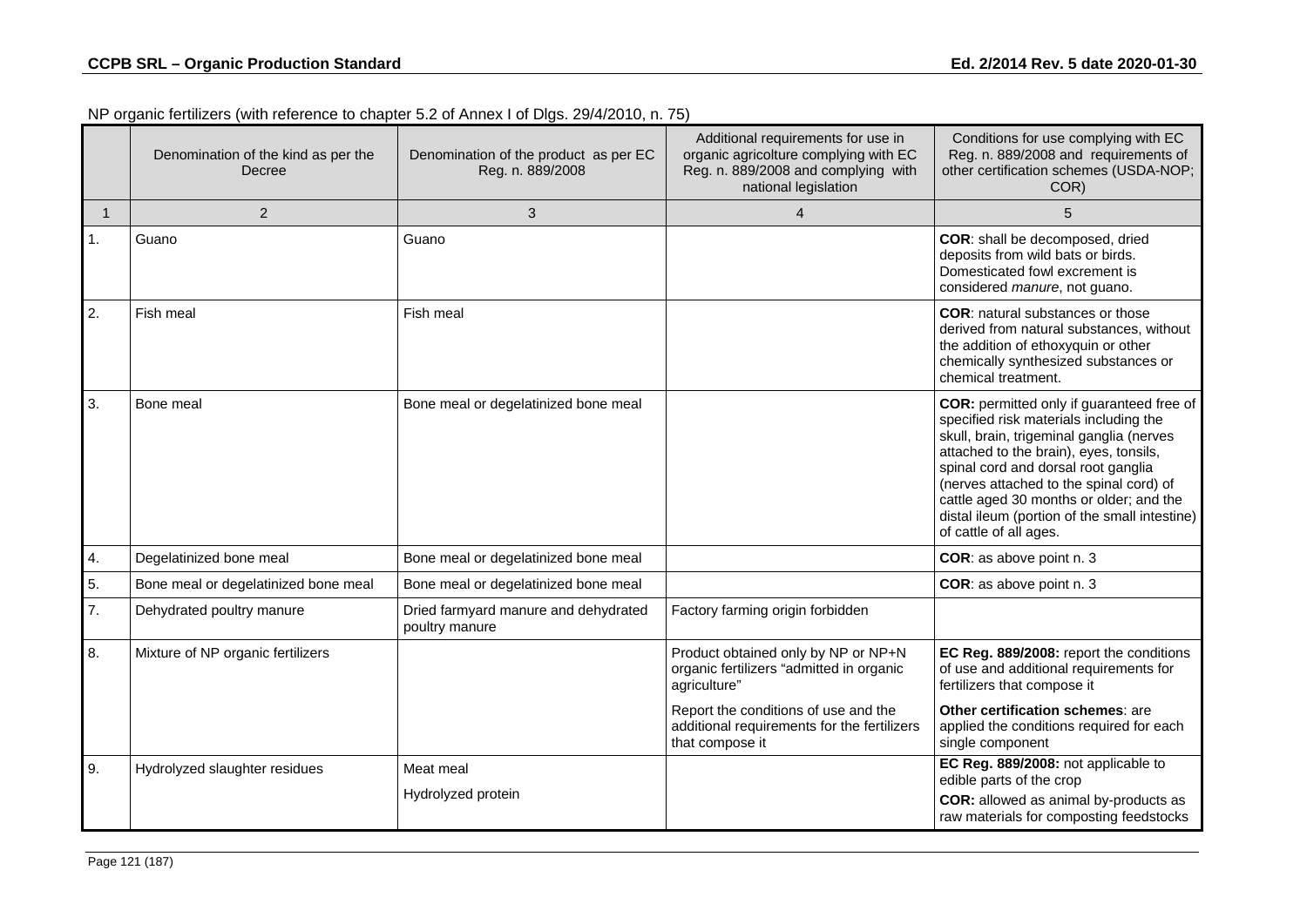| 10. | Dried pig manure                                                                                                          | Dried farmyard manure and dehydrated<br>poultry manure                                                                                                                                                               | Factory farming origin forbidden                                                                                                                           |  |
|-----|---------------------------------------------------------------------------------------------------------------------------|----------------------------------------------------------------------------------------------------------------------------------------------------------------------------------------------------------------------|------------------------------------------------------------------------------------------------------------------------------------------------------------|--|
| 11. | NP organic fertilizer of animal and<br>vegetable origin                                                                   | Manure<br>Dried manure and dehydrated poultry<br>manure, composted animal dejecta,<br>including fowl-dung and manure<br>Stillage and stillage extract<br>Products and by-products of plant origin<br>for fertilizers | Manure, poultry manure and livestock<br>flow: factory farming origin forbidden<br>Ammonium stillage excluded                                               |  |
| 13. | Dried vegetable digestate                                                                                                 | Composted or fermented mixture of<br>vegetable matter                                                                                                                                                                | Product obtained from mixtures of<br>vegetable matter, which have been<br>submitted to composting or to<br>anaerobic fermentation for biogas<br>production |  |
| 14. | Solid separated from dried digestate of<br>bovine and porcine mixed with ash<br>from combustion of virgin wood<br>biomass | Manure<br>Biogas digestate containing animal by-<br>products co-digested with material of<br>plant or animal origin as listed in this<br>Annex<br>Sawdust and wood chips<br>Wood ash                                 | Manure: factory farming origin forbidden<br>Ash from wood not treated after felling                                                                        |  |

Organic-mineral fertilizers (with reference to chapter 6 of Annex I of Dlgs. 29/4/2010, n. 75)

Organic-mineral fertilizers produced by reaction or mixing of one or more organic fertilizers and/or one or more organic matrices with one or more mineral fertilizers allowed in organic farming are exclusively allowed.

Organic-mineral fertilizers should have the same additional requisites as each fertilizer that it is composed of (this requisite also applies to the **other certification schemes)**.

## **3) SOIL CONDITIONERS (with reference to Annex 2 of Dlgs. 29/4/2010, n. 75)**

| Denomination of the kind as per the<br>Decree | Denomination of the product as per EC<br>Reg. n. 889/2008 | Additional requirements for use in<br>organic agricolture complying with EC<br>Reg. n. 889/2008 and complying with<br>national legislation | Conditions for use complying with EC<br>Reg. n. 889/2008 and requirements of<br>other certification schemes (USDA-NOP;<br>COR) |
|-----------------------------------------------|-----------------------------------------------------------|--------------------------------------------------------------------------------------------------------------------------------------------|--------------------------------------------------------------------------------------------------------------------------------|
|                                               |                                                           |                                                                                                                                            |                                                                                                                                |
| Manure                                        | Manure                                                    | Factory farming origin forbidden                                                                                                           | $\mathsf{\sim}$ COR: see conditions in § 5.5. CAN                                                                              |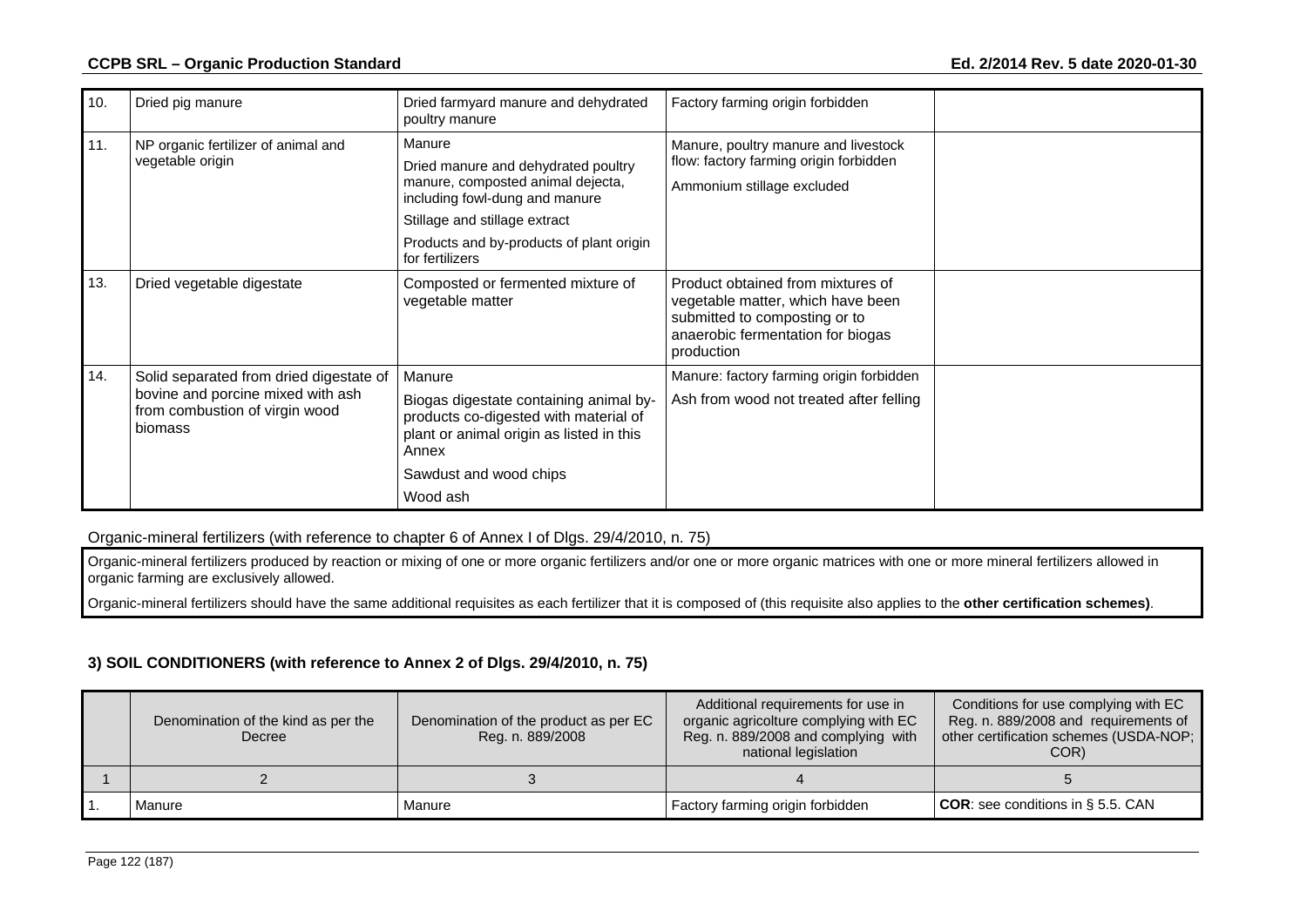# **CCPB SRL – Organic Production Standard CCPB SRL – Organic Production Standard CCPB SRL – Organic Production Standard**

|    |                                                     |                                                                                                                                                                                       |                                                                                    | 32.310                                                                                                                      |
|----|-----------------------------------------------------|---------------------------------------------------------------------------------------------------------------------------------------------------------------------------------------|------------------------------------------------------------------------------------|-----------------------------------------------------------------------------------------------------------------------------|
| 3. | Non-composted, simple vegetable soil<br>conditioner | Products and by-products of plant origin<br>for fertilizers                                                                                                                           | Wood not chemically treated after felling                                          | COR: allowed as plant by-products as<br>raw materials for composting feedstocks<br>and in the chapter plants and plants by- |
|    |                                                     | Sawdust and wood chips                                                                                                                                                                |                                                                                    | products                                                                                                                    |
| 4. | Green composted soil conditioner                    | Mixed composted and fermented<br>vegetable matter                                                                                                                                     | Product obtained from mixtures of<br>vegetable matter, which have been             | COR: allowed as plant by-products as<br>raw materials for composting feedstocks                                             |
|    |                                                     | Products and by-products of plant origin<br>for fertilizers                                                                                                                           | submitted to composting or to anaerobic<br>fermentation for biogas production      | and in the chapter plants and plants by-<br>products                                                                        |
|    |                                                     | Sawdust and wood chips                                                                                                                                                                | Wood not chemically treated after felling                                          |                                                                                                                             |
|    |                                                     | Composted bark                                                                                                                                                                        |                                                                                    |                                                                                                                             |
| 5. | Mixed composted soil conditioner                    | Composted or fermented mixture of<br>household waste                                                                                                                                  | Manure, poultry manure and livestock<br>flow: factory farming origin forbidden     | COR: allowed as animal and plant by-<br>products as raw materials for composting                                            |
|    |                                                     | Mixed composted and fermented<br>vegetable matter                                                                                                                                     | Waste only when produced in a closed<br>and monitored collection system,           | feedstocks and in the chapter plants and<br>plants by-products                                                              |
|    |                                                     | Manure                                                                                                                                                                                | accepted by the Member State.                                                      |                                                                                                                             |
|    |                                                     | Maximum limits are fixed in mg/Kg of dry<br>Composted animal excrements, including<br>poultry manure and composted farmyard<br>25, lead 45, zinc 200, mercury 0.4,<br>manure included | material: cadmium 0.7, copper 70, nickel<br>chromium (total) 70, chromium (VI) not |                                                                                                                             |
|    |                                                     | Liquid animal excrements                                                                                                                                                              | detectable                                                                         |                                                                                                                             |
|    |                                                     | Composted or fermented household<br>waste                                                                                                                                             |                                                                                    |                                                                                                                             |
|    |                                                     | Dejects of worms (Vermicompost) and<br>insects                                                                                                                                        |                                                                                    |                                                                                                                             |
|    |                                                     | Dairy products                                                                                                                                                                        |                                                                                    |                                                                                                                             |
|    |                                                     | Products and by-products of plant origin<br>for fertilizers                                                                                                                           |                                                                                    |                                                                                                                             |
|    |                                                     | Sawdust and wood chips                                                                                                                                                                |                                                                                    |                                                                                                                             |
|    |                                                     | Composted bark                                                                                                                                                                        |                                                                                    |                                                                                                                             |
| 6. | Peat composted soil conditioner                     | Peat                                                                                                                                                                                  | Product obteined only from peat and                                                | EC Reg. 889/2008: report the conditions<br>of use and additional requirements for<br>fertilizers that compose it            |
|    |                                                     | Composted or fermented mixture of<br>household waste                                                                                                                                  | green and/or mixed soil conditioner<br>"admitted in organic agriculture"           |                                                                                                                             |
|    |                                                     | Manure                                                                                                                                                                                | Manure, poultry manure and livestock<br>flow: factory farming origin forbidden     | Reg. CE 889/2008: use limited to<br>orticulture (market gardening, floricolture,                                            |
|    |                                                     | Composted animal excrements, including                                                                                                                                                |                                                                                    | arboricolture, nursery)                                                                                                     |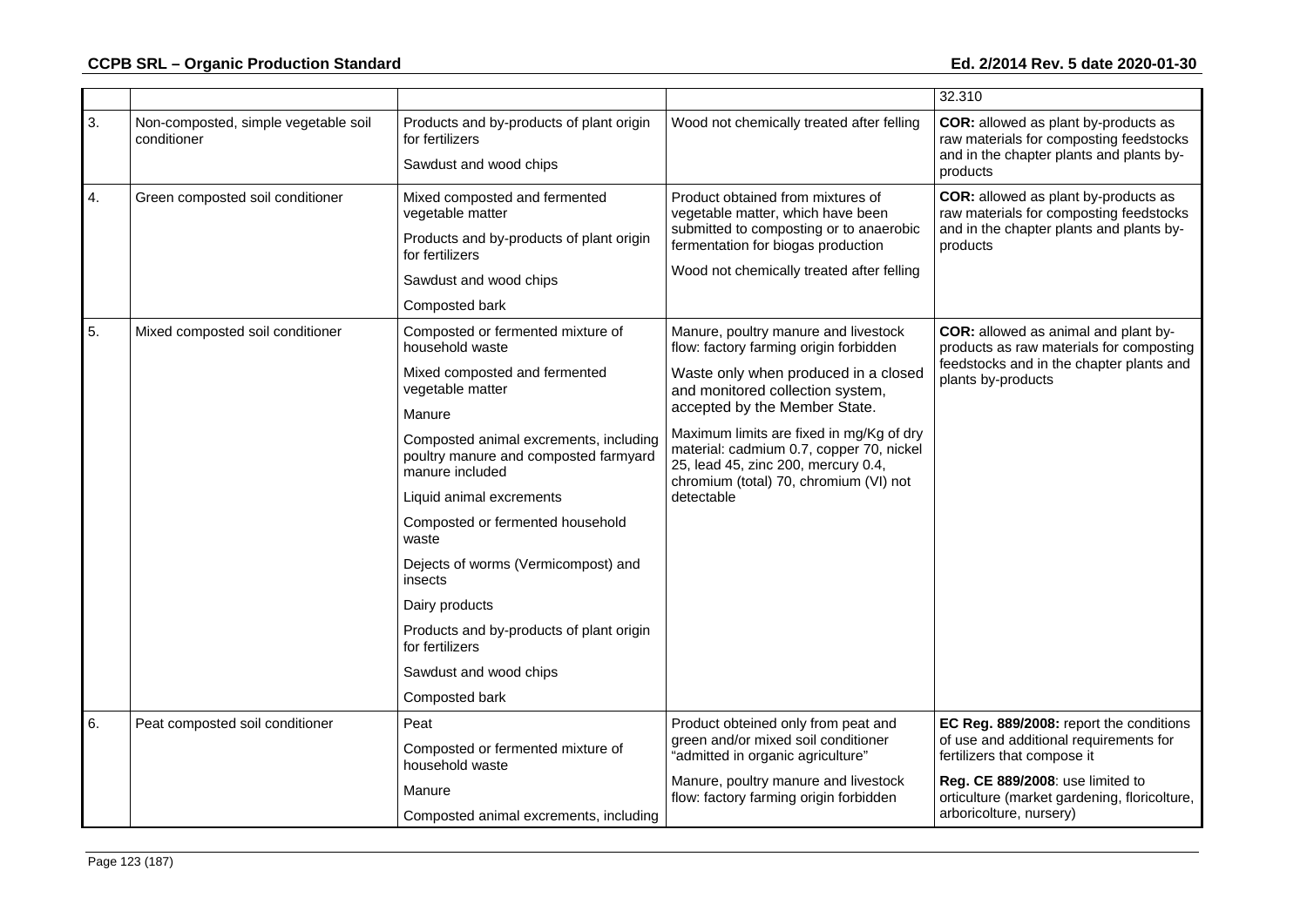|                  |                          | poultry manure and composted farmyard<br>manure included<br>Liquid animal excrements<br>Composted or fermented household<br>waste<br>Mixed composted and fermented<br>vegetable matter<br>Dejects of worms (Vermicompost) and<br>insects<br>Dairy products<br>Products and by-products of plant origin<br>for fertilizers<br>Sawdust and wood chips<br>Composted bark | The use of sludge is not permitted                                             | COR: allowed as animal and plant by-<br>products as raw materials for composting<br>feedstocks and in the chapter plants and<br>plants by-products                                                                                                                                                                                                                                                                                                                                                                                                                                                                                                                             |
|------------------|--------------------------|-----------------------------------------------------------------------------------------------------------------------------------------------------------------------------------------------------------------------------------------------------------------------------------------------------------------------------------------------------------------------|--------------------------------------------------------------------------------|--------------------------------------------------------------------------------------------------------------------------------------------------------------------------------------------------------------------------------------------------------------------------------------------------------------------------------------------------------------------------------------------------------------------------------------------------------------------------------------------------------------------------------------------------------------------------------------------------------------------------------------------------------------------------------|
| $\overline{7}$ . | Acid peat                | Peat                                                                                                                                                                                                                                                                                                                                                                  |                                                                                | Reg. CE 889/2008: use limited to<br>orticulture (market gardening, floricolture,<br>arboricolture, nursery)                                                                                                                                                                                                                                                                                                                                                                                                                                                                                                                                                                    |
| 8.               | Neutral peat             | Peat                                                                                                                                                                                                                                                                                                                                                                  |                                                                                | Reg. CE 889/2008: use limited to<br>orticulture (market gardening, floricolture,<br>arboricolture, nursery)                                                                                                                                                                                                                                                                                                                                                                                                                                                                                                                                                                    |
| 9.               | Humificated peat         | Peat                                                                                                                                                                                                                                                                                                                                                                  |                                                                                | Reg. CE 889/2008: use limited to<br>orticulture (market gardening, floricolture,<br>arboricolture, nursery)                                                                                                                                                                                                                                                                                                                                                                                                                                                                                                                                                                    |
| 11.              | Vermicompost from manure | Dejects of worms (Vermicompost) and<br>insects<br>Manure<br>Dried farmyard manure and dehydrated<br>poultry manure<br>Composted animal excrements, including<br>poultry manure and composted farmyard<br>manure included                                                                                                                                              | Manure, poultry manure and livestock<br>flow: factory farming origin forbidden | COR: worm castings (also called<br>vermicompost, worm compost, vermicast,<br>worm humus or worm manure) are the<br>end product of the breakdown of organic<br>matter and compounds by some<br>earthworm species. Feedstocks for these<br>earthworms shall meet the criteria in<br>Composting feedstocks. The operator<br>shall be able to demonstrate that worm<br>castings produced on the farm and<br>obtained from off-farm sources meet the<br>limits for acceptable levels (MPN/g total<br>solids) of human pathogens specified in<br>the Canadian Council of Ministers of the<br>Environment publication Guidelines for<br><b>Compost Quality OR that best practices</b> |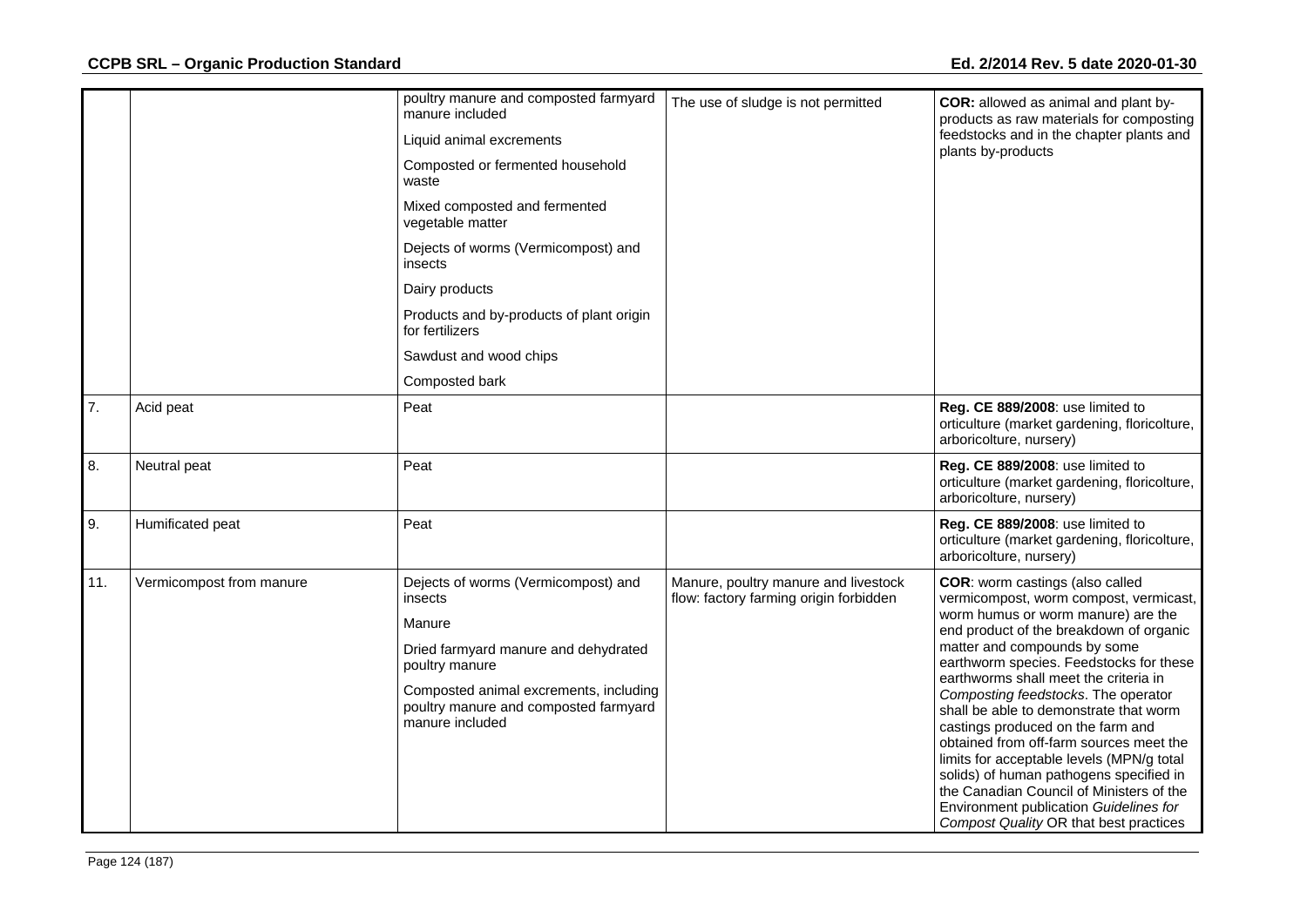|          |            |                                                                                   | known to eliminate human pathogens<br>I during vermicomposting have been used. |
|----------|------------|-----------------------------------------------------------------------------------|--------------------------------------------------------------------------------|
| Zeolites | Stone meal | Only if they are of natural origin and<br>neither treated nor chemically enriched |                                                                                |

## **4) CORRECTIV AGENTS (with reference to Annex 3 of Dlgs. 29/4/2010, n. 75)**

Calcium and magnesium corrective agents (with reference to chapter 2.1 of Annex 3 of Dlgs. 29/4/2010, n. 75)

|                | Denomination of the kind as per the<br>Decree | Denomination of the product as per EC<br>Reg. n. 889/2008                                                 | Additional requirements for use in<br>organic agricolture complying with EC<br>Reg. n. 889/2008 and complying with<br>national legislation | Conditions for use complying with EC<br>Reg. n. 889/2008 and requirements of<br>other certification schemes (USDA-NOP;<br>COR)                                                                                                                                                                                                                                                                                   |
|----------------|-----------------------------------------------|-----------------------------------------------------------------------------------------------------------|--------------------------------------------------------------------------------------------------------------------------------------------|------------------------------------------------------------------------------------------------------------------------------------------------------------------------------------------------------------------------------------------------------------------------------------------------------------------------------------------------------------------------------------------------------------------|
|                | $\overline{2}$                                | 3                                                                                                         | 4                                                                                                                                          | 5                                                                                                                                                                                                                                                                                                                                                                                                                |
| $\mathbf{1}$ . | Calcareous corrective agent                   | Calcium carbonate origin (chalk, marl,<br>ground limestone, Breton ameliorant,<br>maerl, phosphate chalk) | Only of natural origin                                                                                                                     | <b>COR:</b> Magnesium carbonate and calcium<br>carbonate. May cause buildup of<br>magnesium. Use with caution. Shall be<br>from a natural source. Oyster shell flour,<br>limestone, dolomite (not slaked),<br>aragonite, eggshell meal, lime from sugar<br>processing and mined calcium carbonate<br>are acceptable. Calcium products that<br>have been used in controlled atmosphere<br>storage are prohibited. |
| 2.             | Marl                                          | Calcium carbonate origin (chalk, marl,<br>ground limestone, Breton ameliorant,<br>maerl, phosphate chalk) | Only of natural origin                                                                                                                     | <b>COR:</b> as above point n. 1                                                                                                                                                                                                                                                                                                                                                                                  |
| 3.             | Magnesium limestone corrective agent          | Magnesium and calcium carbonate (e.g.<br>magnesian chalk, ground magnesium,<br>limestone)                 | Only of natural origin                                                                                                                     | COR: as above point n. 1                                                                                                                                                                                                                                                                                                                                                                                         |
| 4.             | Dolomite                                      | Magnesium and calcium carbonate (e.g.<br>magnesian chalk, ground magnesium,<br>limestone)                 | Only of natural origin                                                                                                                     | <b>COR:</b> as above point n. 1                                                                                                                                                                                                                                                                                                                                                                                  |
| 11.            | Defecation lime                               | Industrial lime from sugar production.                                                                    | By-product of sugar production from                                                                                                        | <b>USDA-NOP: not allowed</b>                                                                                                                                                                                                                                                                                                                                                                                     |
|                |                                               |                                                                                                           | sugar beet                                                                                                                                 | <b>COR:</b> as above point n. 1                                                                                                                                                                                                                                                                                                                                                                                  |
| 12.            | Gypsum for agricultural use                   | Calcium sulphate (gypsum)                                                                                 | Only of natural origin                                                                                                                     | <b>COR:</b> mined source; for correcting<br>calcium and sulphur deficiencies and for<br>amending soil salinity problems<br>documented by soil and plant tissue                                                                                                                                                                                                                                                   |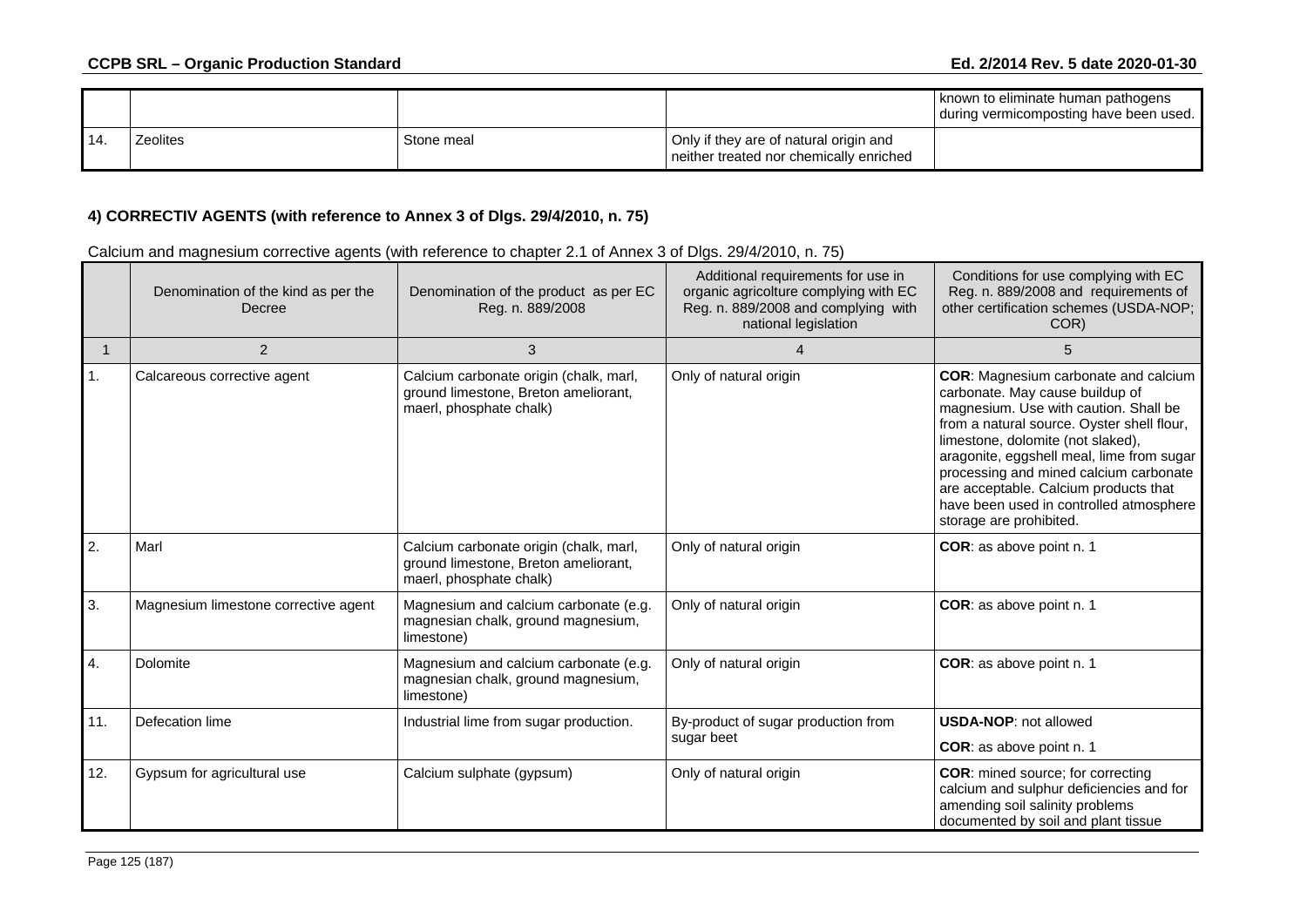|     |                                         |                                                                                                           |                        | testing.                                                                                  |
|-----|-----------------------------------------|-----------------------------------------------------------------------------------------------------------|------------------------|-------------------------------------------------------------------------------------------|
| 13. | Anhydrite                               | Calcium sulphate (gypsum)                                                                                 | Only of natural origin | <b>COR:</b> as above point n. 1                                                           |
| 16. | Calcium carbonate suspension            | Calcium carbonate origin (chalk, marl,<br>ground limestone, Breton ameliorant,<br>maerl, phosphate chalk) | Only of natural origin | <b>COR:</b> as above point n. 1                                                           |
| 17. | Magnesium sulphate for agricultural use | Magnesium sulphate (Kieserite)                                                                            | Only of natural origin | <b>USDA-NOP e COR: magnesium</b><br>sulphate allowed with a documented soil<br>deficiency |

# Different corrective agents (with reference to chapter 2.2 of Annex 3 of Dlgs. 29/4/2010, n. 75)

|    | Denomination of the kind as per the<br>Decree      | Denomination of the product as per EC<br>Reg. n. 889/2008                                                                                                                                                                                | Additional requirements for use in<br>organic agricolture complying with EC<br>Reg. n. 889/2008 and complying with<br>national legislation | Conditions for use complying with EC<br>Reg. n. 889/2008 and requirements of<br>other certification schemes (USDA-NOP;<br>COR)                                                                                                                                                                          |
|----|----------------------------------------------------|------------------------------------------------------------------------------------------------------------------------------------------------------------------------------------------------------------------------------------------|--------------------------------------------------------------------------------------------------------------------------------------------|---------------------------------------------------------------------------------------------------------------------------------------------------------------------------------------------------------------------------------------------------------------------------------------------------------|
|    | 2                                                  | 3                                                                                                                                                                                                                                        | $\overline{4}$                                                                                                                             | 5                                                                                                                                                                                                                                                                                                       |
| 2. | Calcium, sulphur and magnesium<br>corrective agent | Magnesium sulphate (Kieserite)<br>Calcium carbonate origin (chalk, marl,<br>ground limestone, Breton ameliorant,<br>maerl, phosphate chalk)<br>Magnesium and calcium carbonate (e.g.<br>magnesian chalk, ground magnesium,<br>limestone) | Only of natural origin                                                                                                                     | USDA-NOP e COR: magnesium<br>sulphate allowed with a documented soil<br>deficiency<br><b>COR:</b> as above (previous table) point n. 1                                                                                                                                                                  |
| 3. | Sulphur for agricultural use                       | Elemental sulphur                                                                                                                                                                                                                        | Only if obtained with sulphur or soil<br>conditioners and/or clays "admitted in<br>organic agriculture"                                    | COR: sulphur may be used as a soil<br>amendment where more buffered<br>sources of sulphur are not appropriate,<br>and as a foliar application. Natural<br>substances or those derived from natural<br>substances without the addition of<br>chemically synthesized substances or<br>chemical treatment. |
| 4. | Sulphur suspension in water                        | Elemental sulphur                                                                                                                                                                                                                        |                                                                                                                                            | COR: as above point n. 3                                                                                                                                                                                                                                                                                |
| 6. | solid extract of chestnut tannins                  | Sawdust and wood chips                                                                                                                                                                                                                   | Wood not chemically treated after felling                                                                                                  |                                                                                                                                                                                                                                                                                                         |
|    |                                                    | Products and by-products of plant origin<br>for fertilizers                                                                                                                                                                              |                                                                                                                                            |                                                                                                                                                                                                                                                                                                         |
| 7. | liquid extract of chestnut tannins                 | Sawdust and wood chips                                                                                                                                                                                                                   | Wood not chemically treated after felling                                                                                                  |                                                                                                                                                                                                                                                                                                         |
|    |                                                    | Products and by-products of plant origin                                                                                                                                                                                                 |                                                                                                                                            |                                                                                                                                                                                                                                                                                                         |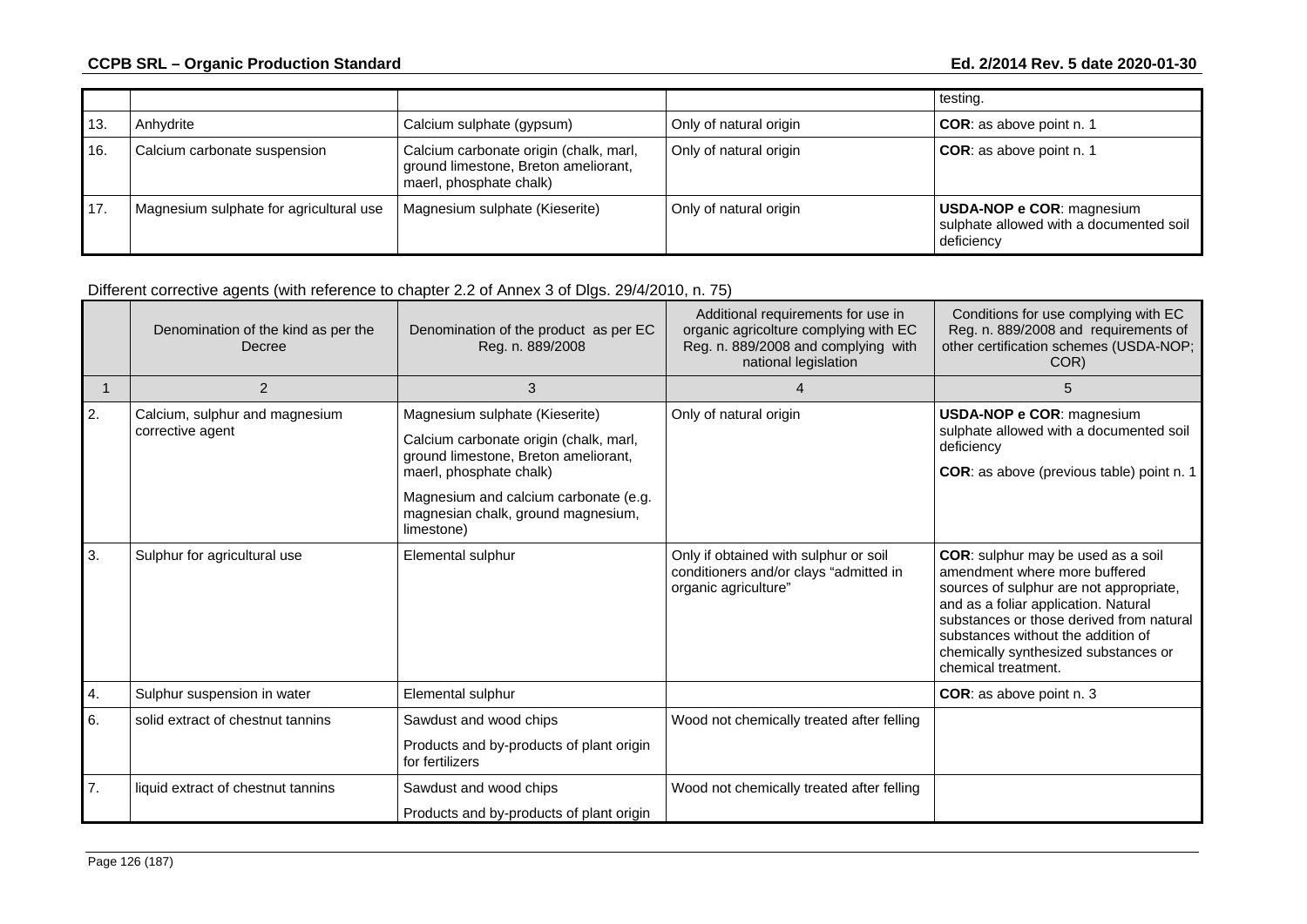for fertilizers

# **4) CULTIVATION SUBSTRATES (with reference to Annex 4 ofDlgs. 29/4/2010, n. 75)**

Cultivation substrates (with reference to chapter 2 of Annex 4 ofdlgs. 29/4/2010, n. 75)

|                | Denomination of the kind as per the<br>Decree | Denomination of the product as per EC<br>Reg. n. 889/2008                                                                                                                                                                                                                                                                                                      | Additional requirements for use in<br>organic agricolture complying with EC<br>Reg. n. 889/2008 and complying with<br>national legislation                                                                                                                                                                                                                                                                                                   | Conditions for use complying with EC<br>Reg. n. 889/2008 and requirements of<br>other certification schemes (USDA-NOP;<br>COR)                                                                                                                                                                               |
|----------------|-----------------------------------------------|----------------------------------------------------------------------------------------------------------------------------------------------------------------------------------------------------------------------------------------------------------------------------------------------------------------------------------------------------------------|----------------------------------------------------------------------------------------------------------------------------------------------------------------------------------------------------------------------------------------------------------------------------------------------------------------------------------------------------------------------------------------------------------------------------------------------|--------------------------------------------------------------------------------------------------------------------------------------------------------------------------------------------------------------------------------------------------------------------------------------------------------------|
| $\mathbf 1$    | $\overline{2}$                                | 3                                                                                                                                                                                                                                                                                                                                                              | 4                                                                                                                                                                                                                                                                                                                                                                                                                                            | 5                                                                                                                                                                                                                                                                                                            |
| $\mathbf{1}$ . | <b>Basic cultivation substrate</b>            | Mixed composted and fermented<br>vegetable matter<br>Products and by-products of plant origin<br>for fertilizers<br>Sawdust and wood chips<br>Composted bark<br>Peat<br>Manure<br>Leonardite<br>Stone meal and clays                                                                                                                                           | Product obtained only from fertilizers, soil<br>improvers, corrective and products with<br>specific action "Allowed in organic<br>farming"<br>Among the matrices provided for in<br>annex 4 the following names are not<br>allowed: artificial manure, lignite, rock<br>wool and polyurethane foams.<br>Zeolites only if they are of natural origin<br>and neither treated nor chemically<br>enriched                                        | Reg. CE 889/2008: use limited to<br>orticulture (market gardening, floricolture,<br>arboricolture, nursery)<br>Reg. CE 889/2008: report the conditions<br>of use and additional requirements for<br>each of the components for<br>amendments, corrective, fertilizers and<br>products with a specific action |
| 2.             | Mixed cultivation substrate                   | Mixed composted and fermented<br>vegetable matter<br>Composted or fermented mixture of<br>household waste<br>Composted animal excrements, including<br>poultry manure and composted farmyard<br>manure included<br>Liquid animal excrements<br>Products and by-products of plant origin<br>for fertilizers<br>Sawdust and wood chips<br>Composted bark<br>Peat | Product obtained only from fertilizers, soil<br>improvers, corrective and products with<br>specific action "Allowed in organic<br>farming"<br>Among the matrices provided for in<br>annex 4 the following names are not<br>allowed: artificial manure, lignite, rock<br>wool and polyurethane foams.<br>Zeolites only if they are of natural origin<br>and neither treated nor chemically<br>enriched<br>The use of sludge is not permitted. | Reg. CE 889/2008: use limited to<br>orticulture (market gardening, floricolture,<br>arboricolture, nursery)<br>Reg. CE 889/2008: report the conditions<br>of use and additional requirements for<br>each of the components for<br>amendments, corrective, fertilizers and<br>products with a specific action |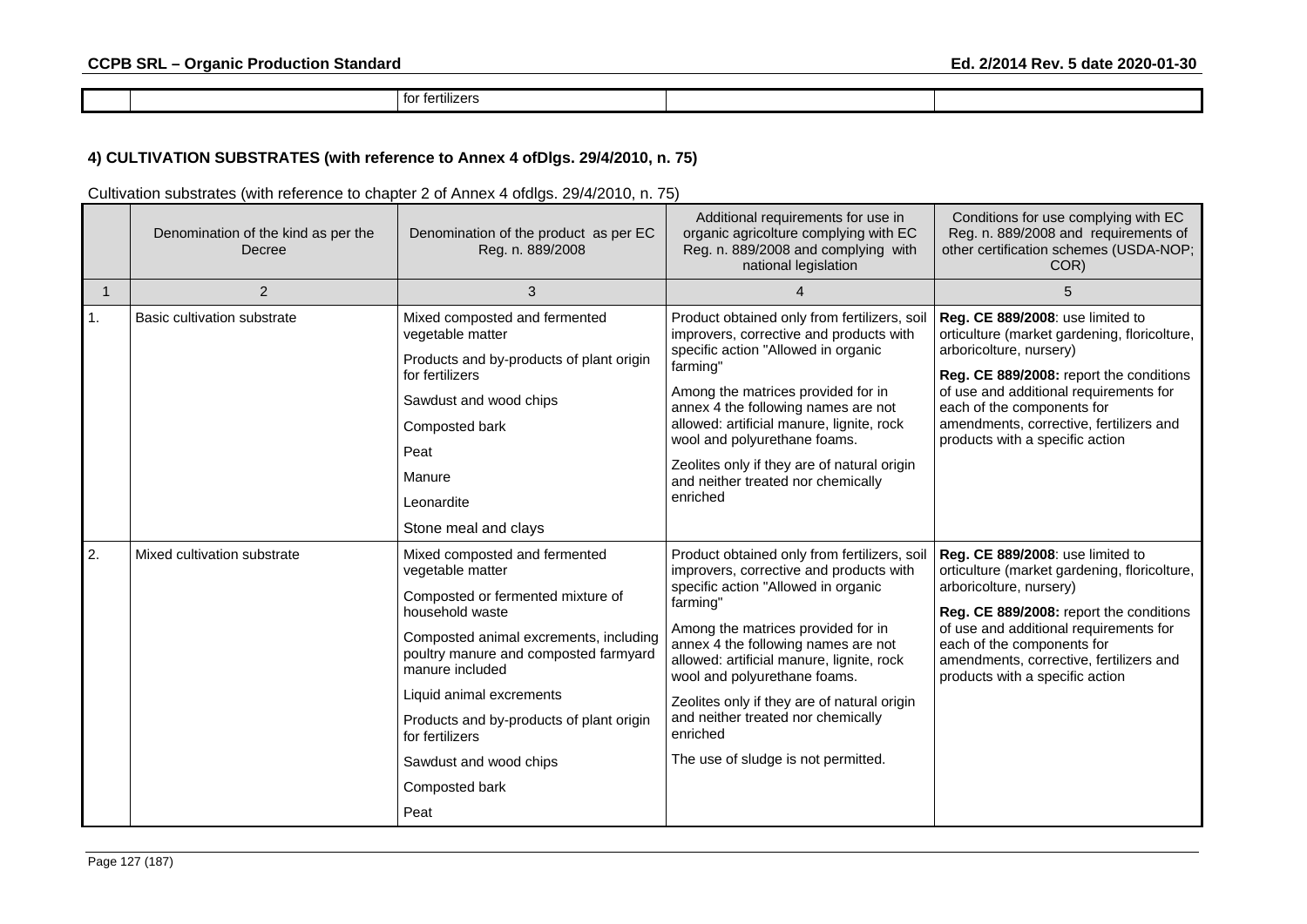### **CCPB SRL – Organic Production Standard CCPB SRL – Organic Production Standard CCPB SRL – Organic Production Standard**

| Denomination of the kind as per the<br>Decree | Denomination of the product as per EC<br>Reg. n. 889/2008 | Additional requirements for use in<br>organic agricolture complying with EC<br>Reg. n. 889/2008 and complying with<br>national legislation | Conditions for use complying with EC<br>Reg. n. 889/2008 and requirements of<br>other certification schemes (USDA-NOP;<br>COR) |
|-----------------------------------------------|-----------------------------------------------------------|--------------------------------------------------------------------------------------------------------------------------------------------|--------------------------------------------------------------------------------------------------------------------------------|
|                                               |                                                           |                                                                                                                                            |                                                                                                                                |
|                                               | Manure                                                    |                                                                                                                                            |                                                                                                                                |
|                                               | Leonardite                                                |                                                                                                                                            |                                                                                                                                |
|                                               | Stone meal and clays                                      |                                                                                                                                            |                                                                                                                                |

## **5) ORGANIC MATRICES ASSIGNED TO THE PRODUCTION OF ORGANIC-MINERAL FERTILIZERS (with reference to Annex 5 of Dlgs. 29/4/2010, n. 75)**

|                  | Denomination of the kind as per the<br>Decree       | Denomination of the product as per EC<br>Reg. n. 889/2008                                                                                  | Additional requirements for use in<br>organic agricolture complying with EC<br>Reg. n. 889/2008 and complying with<br>national legislation                                                           | Conditions for use complying with EC<br>Reg. n. 889/2008 and requirements of<br>other certification schemes (USDA-NOP;<br>COR)          |
|------------------|-----------------------------------------------------|--------------------------------------------------------------------------------------------------------------------------------------------|------------------------------------------------------------------------------------------------------------------------------------------------------------------------------------------------------|-----------------------------------------------------------------------------------------------------------------------------------------|
|                  | 2                                                   | 3                                                                                                                                          |                                                                                                                                                                                                      | 5                                                                                                                                       |
| I 1.             | Acid peat                                           | Peat                                                                                                                                       |                                                                                                                                                                                                      | Reg. CE 889/2008: use limited to<br>orticulture (market gardening, floricolture,<br>arboricolture, nursery)                             |
| $\overline{2}$ . | Neutral peat                                        | Peat                                                                                                                                       |                                                                                                                                                                                                      | Reg. CE 889/2008: use limited to<br>orticulture (market gardening, floricolture,<br>arboricolture, nursery)                             |
| 3.               | Humificated peat                                    | Peat                                                                                                                                       |                                                                                                                                                                                                      | Reg. CE 889/2008: use limited to<br>orticulture (market gardening, floricolture,<br>arboricolture, nursery)                             |
| 5.               | Non-composted, simple vegetable soil<br>conditioner | Products and by-products of plant origin<br>for fertilizers<br>Sawdust and wood chips                                                      | Wood not chemically treated after felling                                                                                                                                                            | COR: allowed as plant by-products as<br>raw materials for composting feedstocks<br>and in the chapter plants and plants by-<br>products |
| 6.               | Green composted soil conditioner                    | Mixed composted and fermented<br>vegetable matter<br>Products and by-products of plant origin<br>for fertilizers<br>Sawdust and wood chips | Product obtained from mixtures of<br>vegetable matter, which have been<br>submitted to composting or to anaerobic<br>fermentation for biogas production<br>Wood not chemically treated after felling | COR: allowed as plant by-products as<br>raw materials for composting feedstocks<br>and in the chapter plants and plants by-<br>products |

Organic matrices (with reference to chapter 3 of Annex 5 of Dlgs. 29/4/2010, n. 75)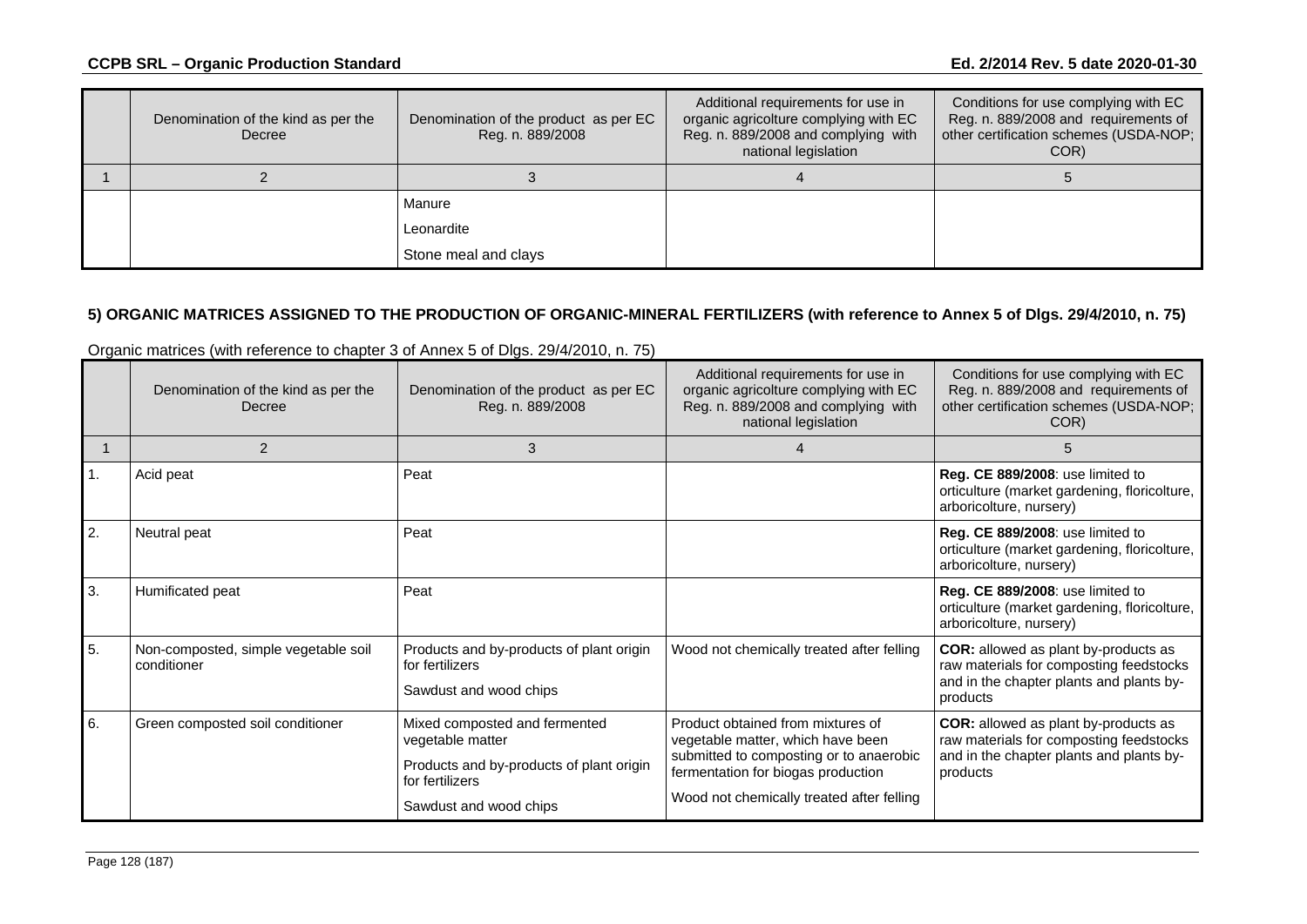Composted bark

# **6) PRODUCTS FOR SPECIFIC PURPOSES (with reference to Annex 6 of Dlgs. 29/4/2010, n. 75)**

|    | Denomination of the kind as per the<br>Decree | Denomination of the product as per EC<br>Reg. n. 889/2008 | Additional requirements for use in<br>organic agricolture complying with EC<br>Reg. n. 889/2008 and complying with<br>national legislation | Conditions for use complying with EC<br>Reg. n. 889/2008 and requirements of<br>other certification schemes (USDA-NOP;<br>COR) |
|----|-----------------------------------------------|-----------------------------------------------------------|--------------------------------------------------------------------------------------------------------------------------------------------|--------------------------------------------------------------------------------------------------------------------------------|
|    |                                               |                                                           |                                                                                                                                            |                                                                                                                                |
| 6. | High molecular weight protein<br>hydrolyzate  | Fur<br>Hydrolyzed protein                                 | Maximum concentration in mg/Kg of dry<br>matter of chromium(VI): not detectable                                                            | <b>COR:</b> allowed as animal by-products as<br>raw materials for composting                                                   |

# Coformulants (with reference to chapter 2.3 of Annex 6 of Dlgs. 29/4/2010, n. 75)

## Products for the soil (with reference to chapter 3 of Annex 6 of Dlgs. 29/4/2010, n. 75)

|    | Denomination of the kind as per the<br>Decree         | Denomination of the product as per EC<br>Reg. n. 889/2008                                                                                                                                                                          | Additional requirements for use in<br>organic agricolture complying with EC<br>Reg. n. 889/2008 and complying with<br>national legislation | Conditions for use complying with EC<br>Reg. n. 889/2008 and requirements of<br>other certification schemes (USDA-NOP;<br>COR)                                                                                                  |
|----|-------------------------------------------------------|------------------------------------------------------------------------------------------------------------------------------------------------------------------------------------------------------------------------------------|--------------------------------------------------------------------------------------------------------------------------------------------|---------------------------------------------------------------------------------------------------------------------------------------------------------------------------------------------------------------------------------|
|    |                                                       |                                                                                                                                                                                                                                    |                                                                                                                                            |                                                                                                                                                                                                                                 |
| 6. | Inoculate of mycorrhizal fungi                        | Products authorized by Art. 3 point 4 (use<br>of appropriate preparations based on<br>microrganisms to improve the general<br>conditions of the soil or availability of<br>nutritive elements in the soils or crops is<br>allowed) |                                                                                                                                            | <b>COR:</b> allowable microbial products<br>include rhizobium bacteria, mycorrhizal<br>fungi, azolla, yeast and other micro-<br>organisms on compost, plants, seeds,<br>soils and other components of the<br>organic operation. |
| 8. | Humic extract obtained from olive<br>vegetation water | Products and by-products of plant origin<br>for fertilizers                                                                                                                                                                        |                                                                                                                                            | <b>COR:</b> allowed as plant by-products as<br>raw materials for composting feedstocks<br>and in the chapter plants and plants by-<br>products                                                                                  |

# Products for plants - Biostimulants (with reference to chapter 4.1 of Annex 6 of Dlgs. 29/4/2010, n. 75)

|  | Denomination of the kind as per the<br>Decree | Denomination of the product as per EC<br>Reg. n. 889/2008 | Additional requirements for use in<br>organic agricolture complying with EC<br>Reg. n. 889/2008 and complying with<br>national legislation | Conditions for use complying with EC<br>Reg. n. 889/2008 and requirements of<br>other certification schemes (USDA-NOP;<br>COR) |
|--|-----------------------------------------------|-----------------------------------------------------------|--------------------------------------------------------------------------------------------------------------------------------------------|--------------------------------------------------------------------------------------------------------------------------------|
|--|-----------------------------------------------|-----------------------------------------------------------|--------------------------------------------------------------------------------------------------------------------------------------------|--------------------------------------------------------------------------------------------------------------------------------|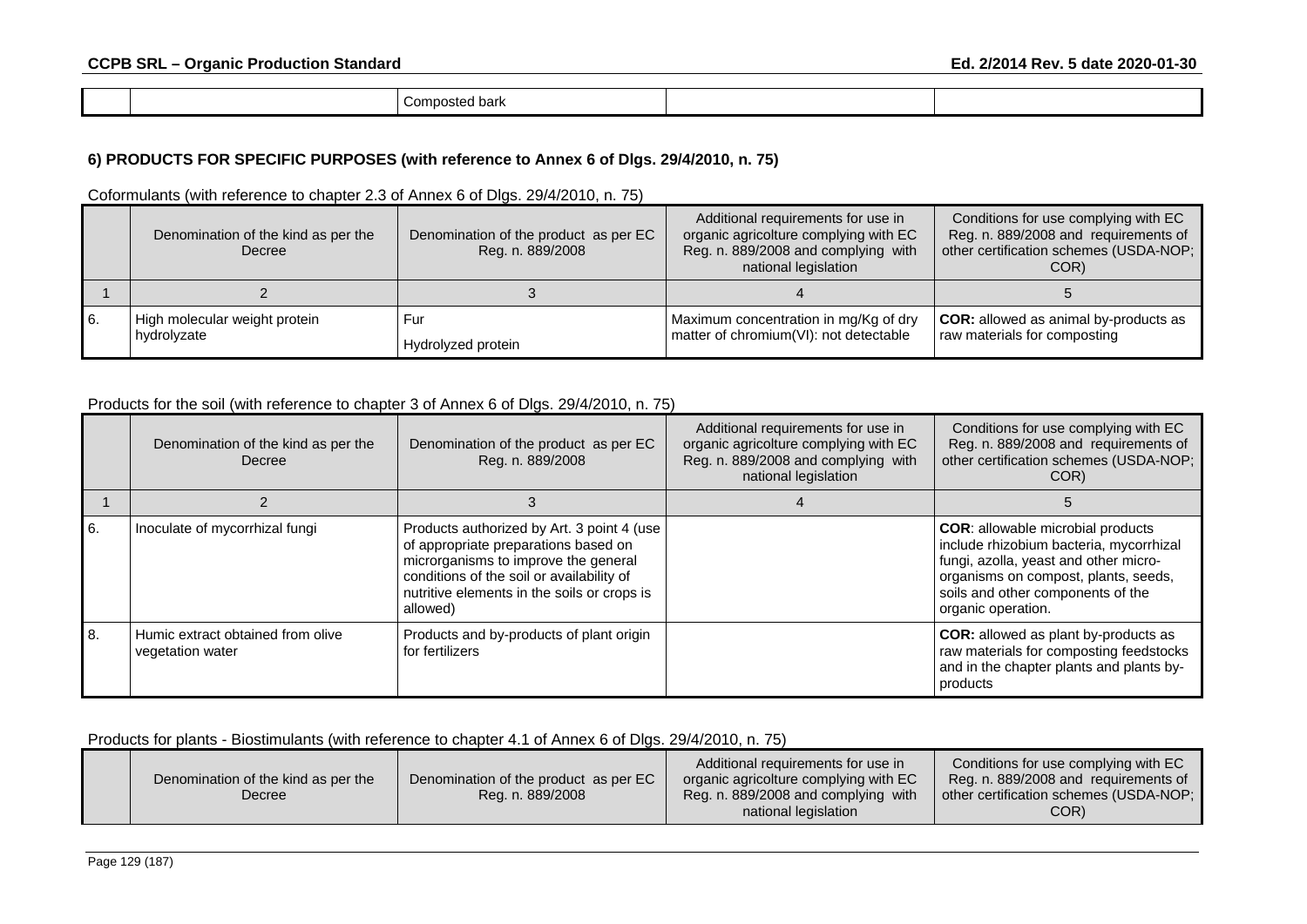## **CCPB SRL – Organic Production Standard CCPB SRL – Organic Production Standard CCPB SRL – Organic Production Standard**

| $\mathbf{1}$ | 2                                                       | 3                                                                                                                                                                                                                      | $\overline{4}$                                                                                                                                                                                                                           | 5                                                                                                                                                                                                         |
|--------------|---------------------------------------------------------|------------------------------------------------------------------------------------------------------------------------------------------------------------------------------------------------------------------------|------------------------------------------------------------------------------------------------------------------------------------------------------------------------------------------------------------------------------------------|-----------------------------------------------------------------------------------------------------------------------------------------------------------------------------------------------------------|
| 1.           | Hydrolyzed animal soil conditioner                      | Meat meal<br>Hydrolyzed protein                                                                                                                                                                                        |                                                                                                                                                                                                                                          | EC Reg. 889/2008: not applicable to<br>edible parts of the crop                                                                                                                                           |
| 1.           | Proteic hydrolyzed of alpha-alpha                       | Products and by-products of plant origin<br>for fertilizers                                                                                                                                                            |                                                                                                                                                                                                                                          | <b>COR:</b> allowed as plant by-products as<br>raw materials for composting feedstocks<br>and in the chapter plants and plants by-<br>products                                                            |
| 2.           | Hydrolyzed animal epithelium (solid or<br>fluid)        | Meat meal and/or fur<br>Hydrolyzed protein                                                                                                                                                                             | If used furs: maximum concentration in<br>mg/Kg of dry matter of chromium(VI): not<br>detectable                                                                                                                                         | EC Reg. 889/2008: not applicable to<br>edible parts of the crop<br>COR: allowed as animal by-products as<br>raw materials for composting feedstocks                                                       |
| 3.           | Liquid extract of alpha-alpha, seaweeds<br>and molasses | Products and by-products of plant origin<br>for fertilizers<br>Seaweeds and seaweeds product<br>Stillage and stillage extract                                                                                          | As far as directly obteined by:<br>i)<br>physical processes including<br>dehidratation, freezing and grinding<br>extraction with water or aqueous acid<br>and/or alcaline solution<br>iii) fermentation<br>Ammonium stillage excluded    | <b>COR:</b> allowed as plant by-products as<br>raw materials for composting feedstocks<br>and in the chapter plants and plants by-<br>products                                                            |
| 4.           | Solid extract of alpha-alpha, seaweeds<br>and molasses  | Products and by-products of plant origin<br>for fertilizers<br>Seaweeds and seaweeds product<br>Stillage and stillage extract                                                                                          | As far as directly obteined by:<br>physical processes including<br>i)<br>dehidratation, freezing and grinding<br>extraction with water or aqueous<br>acid and/or alcaline solution<br>fermentation<br>iii)<br>Ammonium stillage excluded | <b>COR:</b> allowed as plant by-products as<br>raw materials for composting feedstocks<br>and in the chapter plants and plants by-<br>products                                                            |
| 5.           | Sea algae extract from the "Fucales"<br>family          | Seaweeds and seaweed products                                                                                                                                                                                          | As far as directly obtained by:<br>(i) physical processes including<br>dehydration, freezing and grinding<br>(ii) extraction with water or aqueous acid<br>and/or alkaline solution<br>(iii) fermentation                                | <b>COR:</b> allowed as plant by-products as<br>raw materials for composting feedstocks<br>and in the chapter plants and plants by-<br>products                                                            |
| 6.           | Inoculate of mycorrhizal fungi                          | Products authorized by Art. 3 point 4 (use<br>of appropriate preparations based on<br>microrganisms to improve the general<br>conditions of the soil or availability of<br>nutritive elements in the soils or crops is |                                                                                                                                                                                                                                          | <b>COR:</b> allowable microbial products<br>include rhizobium bacteria, mycorrhizal<br>fungi, azolla, yeast and other micro-<br>organisms on compost, plants, seeds,<br>soils and other components of the |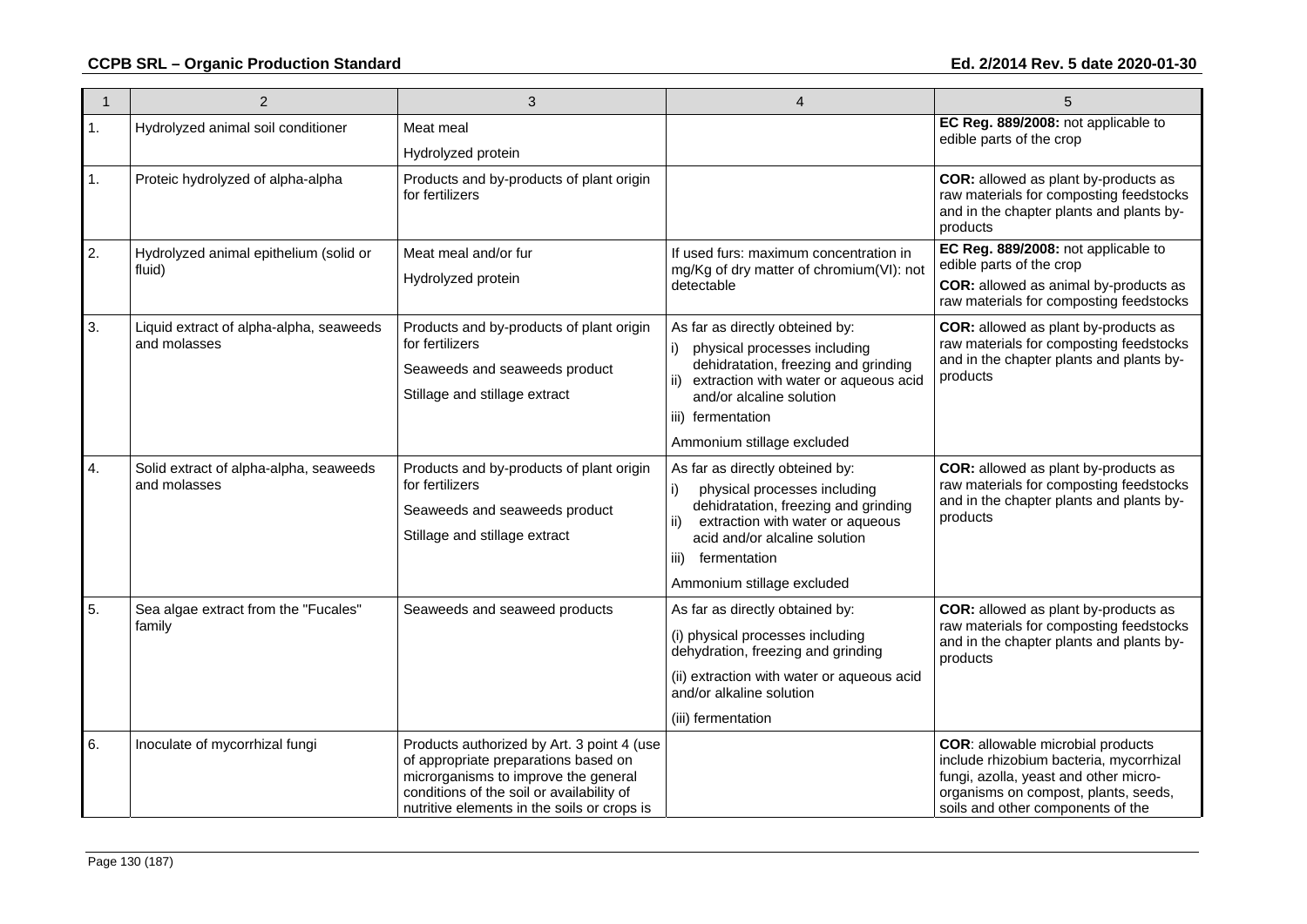|     |                                                                        | allowed)                                                    |                                                                                                                                                                                                           | organic operation.                                                                                                                             |
|-----|------------------------------------------------------------------------|-------------------------------------------------------------|-----------------------------------------------------------------------------------------------------------------------------------------------------------------------------------------------------------|------------------------------------------------------------------------------------------------------------------------------------------------|
| 7.  | Enzymatic hydrolyzate of fabaceae                                      | Products and by-products of plant origin<br>for fertilisers |                                                                                                                                                                                                           | <b>COR:</b> allowed as plant by-products as<br>raw materials for composting feedstocks<br>and in the chapter plants and plants by-<br>products |
| 8.  | a) algae cream filtrate<br>b) solution of algae cream filtrate         | Seaweeds and seaweed products                               | As far as directly obtained by:<br>(i) physical processes including<br>dehydration, freezing and grinding                                                                                                 | <b>COR:</b> allowed as plant by-products as<br>raw materials for composting feedstocks<br>and in the chapter plants and plants by-<br>products |
|     |                                                                        |                                                             | (ii) extraction with water or aqueous acid<br>and/or alkaline solution<br>(iii) fermentation                                                                                                              |                                                                                                                                                |
| 10. | Nitrogenous fluid extract based on<br>seaweed Macrocystis integrifolia | Seaweeds and seaweed products                               | As far as directly obtained by:<br>(i) physical processes including<br>dehydration, freezing and grinding<br>(ii) extraction with water or aqueous acid<br>and/or alkaline solution<br>(iii) fermentation | <b>COR:</b> allowed as plant by-products as<br>raw materials for composting feedstocks<br>and in the chapter plants and plants by-<br>products |

NOTE: Table n. 2 of Annex XIII of Dlgs. 29/4/2010, n. 75, amended with DM of 26/05/2015 (GU n. 175 of 30/07/2015).

The use of livestock refluents is allowed in compliance with national and/or regional laws regarding the use of livestock refluents and the protection of water from nitrate pollution.

Use of animal excrement and livestock effluents from industrial livestock raising is prohibited (NDR: see definition below).

The total amount of farm effluent used on the holding may not exceed 170 kg of nitrogen per year / hectare of utilized agricultural area. This limit applies only to the use of fertilizers produced from animal effluents.

For the application of the above, the provisions of art. 3 point 3 of Reg. (CE) 889/08: "Companies engaged in organic production can stipulate written cooperation agreements for the use of excess effluents from organic production only with other companies and companies that comply with production standards biological. The maximum limit referred to in paragraph 2 (170 kg of nitrogen per year / hectare of UAA) shall be calculated on the basis of all the biological production units involved in the aforementioned cooperation "

The total amount of farm effluent used on the holding may not exceed 170 kg of nitrogen per year / hectare of utilized agricultural area. This limit applies only to the use of fertilizers produced from animal effluents.

For the application of the above, the provisions of art. 3 point 3 of Reg. (CE) 889/08: "Companies engaged in organic production can stipulate written cooperation agreements for the use of excess effluents from organic production only with other companies and companies that comply with production standards biological. The maximum limit referred to in paragraph 2 (170 kg of nitrogen per year / hectare of UAA) shall be calculated on the basis of all the biological production units involved in the aforementioned cooperation."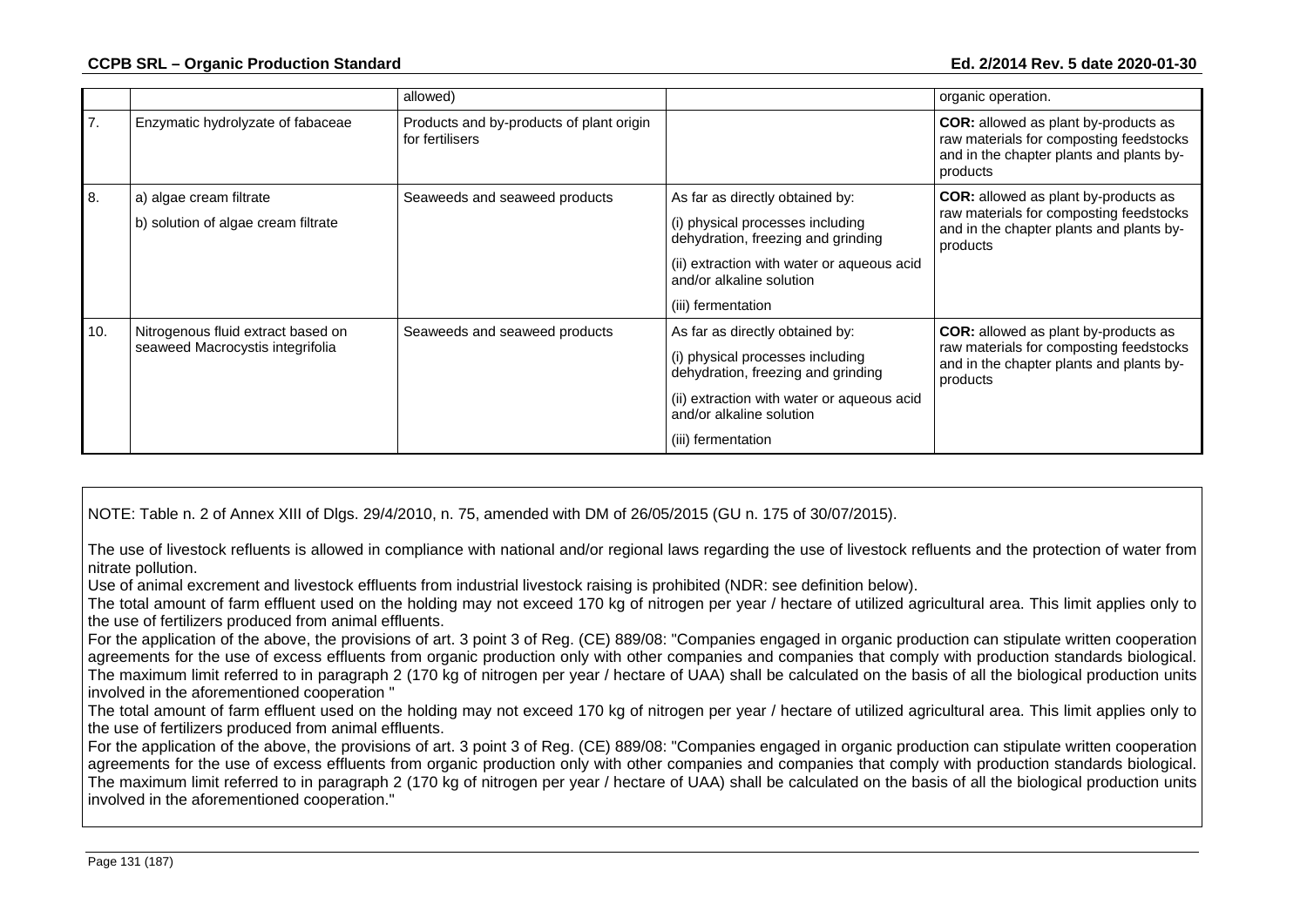#### **CCPB SRL – Organic Production Standard Ed. 2/2014 Rev. 5 date 2020-01-30**

Use of amurca and residue from olive-mills is allowed in compliance with Law no. 574 of 11/11/1996 "New law on agronomic use of amurca and residue from olive-mills" Official Gazzette of the Republic of Italy no. 265 (general series) 12/11/1996, pages 4-6 and to the subsequent Decree of the Ministry of Agricultural, Food and Forestry Policies of July 2005 laying down rules on "General technical criteria and standards for the regional regulation of agronomic use of vegetation waters and discharges from oil mills, as referred to in Article 38 of the Legislative Decree 11 May 1999, n. 152".

For " industrial livestock raising", definition relevant for the following products consisting of or containing only materials listed below:

- manure;

- dried manure and poultry manure;

- composted manure including poultry manure and composted manure;

- liquid manure:

it is inteded a breeding farms where apply at least one the following conditions:

a)-the animals are kept in the absence of natural light or artificial lighting conditions controlled for the duration of their breeding cycle;

b)-the animals are housed or permanently bound exclusively on grilled pavement, in any case during the duration of their breeding cycle do not have a resting area with vegetale litter.

Products referred above may be used in organic farming only if accompanied by an appropriate statement from the supplier, stating that the production of the same did not occur in herds where the above conditions a) or b) are verified.

### **USDA-NOP**: NOTE FOR COMPOST OF ANIMAL AND VEGETABLE ORIGIN:

Compost of animal or vegetable origin must be produced by techniques that involve an initial carbon/nitrogen ratio (C/N) between 25:1 and 40:1 and reaching initial temperatures between 55°C and 77°C.

In techniques that involve the use of aerated compost heaps or in containers, the range of temperature variation must be maintained for at least three days; for composting techniques in andana the temperature range must be maintained for at least 15 days during which the compost must be turned over at least five times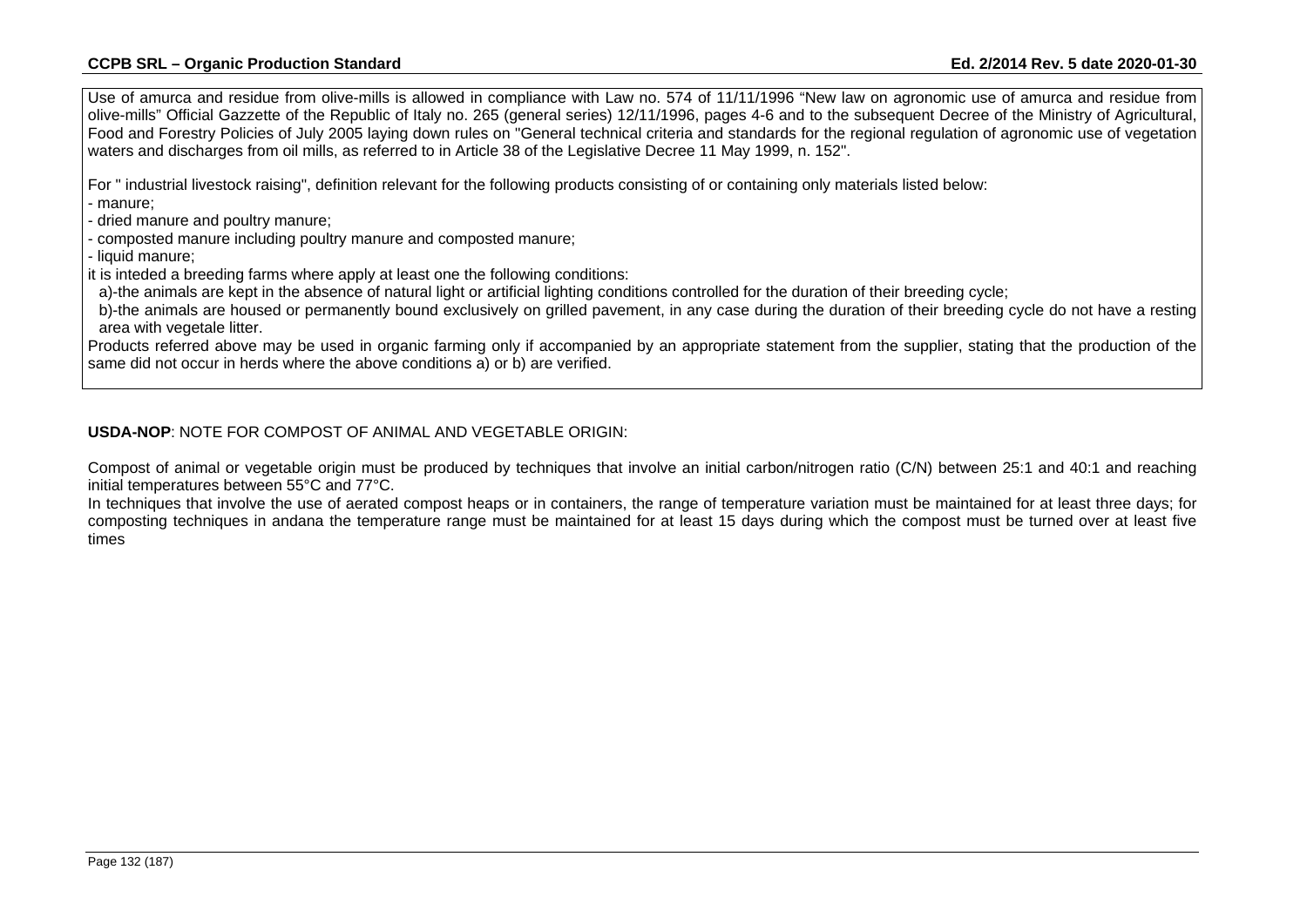# **ANNEX II**

# **PESTICIDES – PLANT PROTECTION PRODUCTS REFERRED TO IN ART. 5, PAR. 1 (EC REG. 889/2008)**

All the substances listed in this Annex have to comply at least with the conditions for use as specified in the Annex to Commission Implementing Regulation (EU) No 540/2011 (1). More restrictive conditions for use for organic production are specified in the second column of each table.

| Name                                                         | Description, compositional requirements, conditions for<br>use                                                                              | Admissibility for other certification schemes                                                                                                                |
|--------------------------------------------------------------|---------------------------------------------------------------------------------------------------------------------------------------------|--------------------------------------------------------------------------------------------------------------------------------------------------------------|
| Allium sativum (Garlic extract)                              |                                                                                                                                             |                                                                                                                                                              |
| Azadiractin extracted from Azadirachta indica (Neem<br>tree) |                                                                                                                                             | <b>COR:</b> extraction with synthetic solvents is prohibited                                                                                                 |
| <b>Beeswax</b>                                               | Only as pruning agent/wound protectant.                                                                                                     |                                                                                                                                                              |
| <b>COS-OGA</b>                                               |                                                                                                                                             |                                                                                                                                                              |
| <b>Hydrolysed proteins excluding gelatine</b>                |                                                                                                                                             | <b>USDA-NOP: not allowed</b>                                                                                                                                 |
| <b>Laminarin</b>                                             | Kelp shall be either grown organically in accordance with<br>Article 6d or harvested in a sustainable way in accordance<br>with Article 6c. |                                                                                                                                                              |
| <b>Pheromones</b>                                            | Only in traps.                                                                                                                              | COR: Synthetic and non-synthetic pheromones and<br>semiochemicals are permitted. For pest control. Use in<br>pheromone traps or passive dispensers.          |
| <b>Plant oils</b>                                            | All uses authorised, except herbicide.                                                                                                      | COR: spreader-stickers, surfactants and carriers. Plant<br>oils shall not contain synthetic pesticides. Extraction with<br>synthetic solvents is prohibited. |
| <b>Pyrethrins</b>                                            |                                                                                                                                             | <b>USDA NOP and COR:</b> the use of the sinergist piperonil<br>butoxide is not allowed.                                                                      |
|                                                              |                                                                                                                                             | <b>COR:</b> extraction with synthetic solvents is prohibited, may<br>only be combined with acceptable formulants listed in this<br>paragraph                 |
| Quassia extracted from Quassia amara                         | Insecticide, repellent                                                                                                                      | <b>COR:</b> extraction with synthetic solvents is prohibited                                                                                                 |
| Repellents by smell of animal or plant origin/sheep fat      | Only on non-edible parts of the crop and where crop<br>material is not ingested by sheep or goats.                                          |                                                                                                                                                              |

#### **1. SUBSTANCES OF PLANT OR ANIMAL ORIGIN**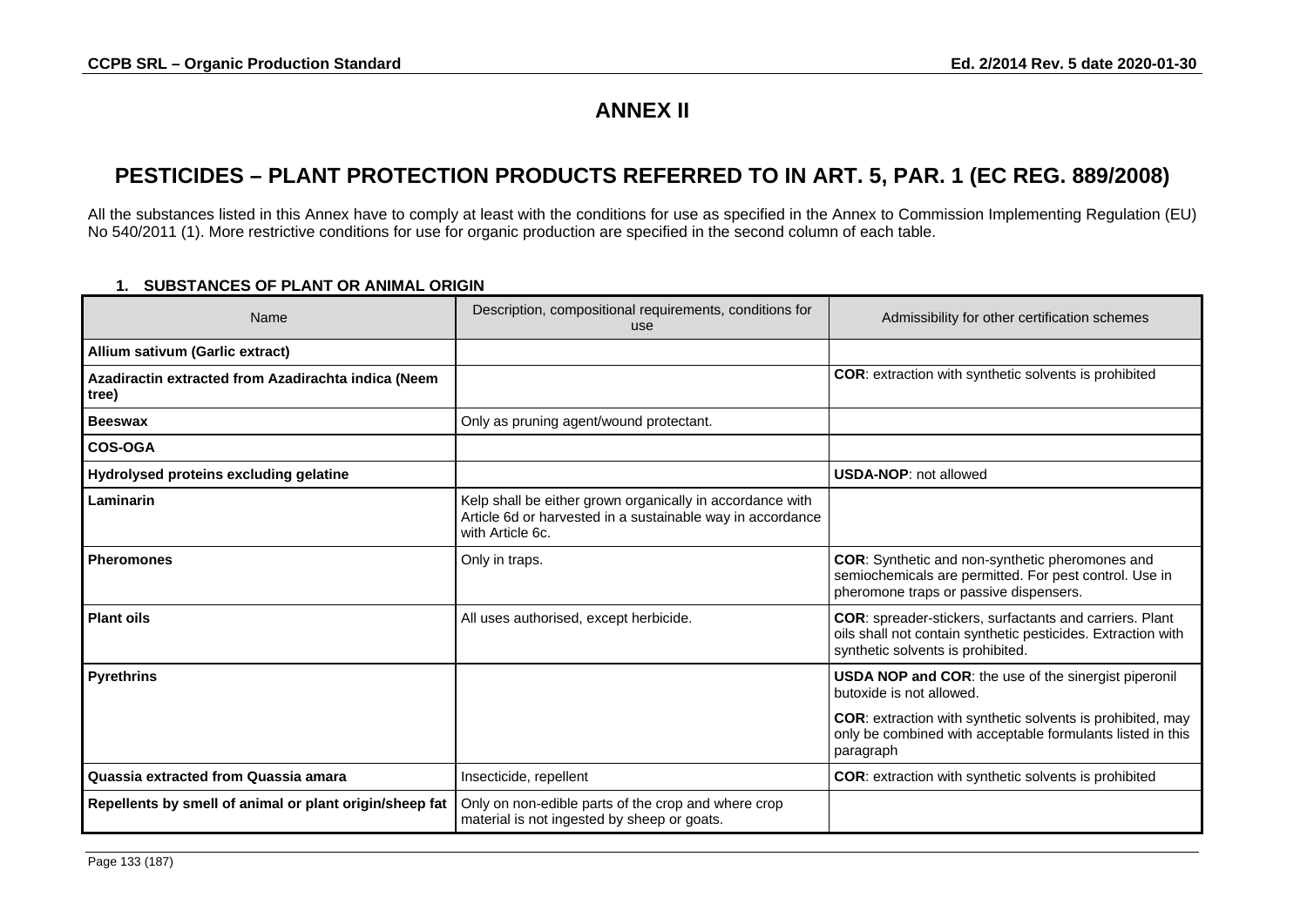#### **CCPB SRL – Organic Production Standard CCPB SRL – Organic Production Standard CCPB SRL – Organic Production Standard**

| Name                                        | Description, compositional requirements, conditions for<br>use | Admissibility for other certification schemes |
|---------------------------------------------|----------------------------------------------------------------|-----------------------------------------------|
| Salix spp. Cortex (aka willow bark extract) |                                                                |                                               |

COR – general note on pesticides of vegetable origin: they should be used according to a coordinated program of monitoring and control of animal parasites but should not be the farm's primary method of controlling animal pests. Less toxic substances of vegetable origin shall be used so as to have the least ecological impact. All the limitations and instructions on the label, including limitations regarding crops, livestock, animal pests being treated, safety precautions, harvesting intervals and reintroducing workers should be followed.

#### **2. BASIC SUBSTANCES**

| Name                                                                                                                                                  | Description, compositional requirements, conditions for<br><b>use</b>                                                                                                                                                                                                                                                                                                                                                                                                                                         | Admissibility for other certification schemes |
|-------------------------------------------------------------------------------------------------------------------------------------------------------|---------------------------------------------------------------------------------------------------------------------------------------------------------------------------------------------------------------------------------------------------------------------------------------------------------------------------------------------------------------------------------------------------------------------------------------------------------------------------------------------------------------|-----------------------------------------------|
| Basic substances based on food (including: Lecithins,<br>sucrose, fructose, vinegar, whey, chitosan<br>hydrochloride (1), and Equisetum arvense etc.) | Only those basic substances within the meaning of Article<br>23(1) of Regulation (EC) No 1107/2009 of the European<br>Parliament and of the Council that are covered by the<br>definition of "foodstuff" in Article 2 of Regulation (EC) No<br>178/2002 of the European Parliament and of the Council<br>and have plant or animal origin.<br>Substances not to be used as herbicides, but only for the<br>control of pests and diseases.<br>(1) Obtained from sustainable fisheries or organic<br>aquaculture |                                               |

#### **3. MICRO-ORGANISMS OR SUBSTANCES PRODUCED BY MICRO-ORGANISMS**

| Name            | Description, compositional requirements, conditions for<br>use | Admissibility for other certification schemes                                |
|-----------------|----------------------------------------------------------------|------------------------------------------------------------------------------|
| Micro-organisms | Not from GMO origin.                                           | <b>COR:</b> organisms from genetic engineering are not allowed               |
| <b>Spinosad</b> |                                                                | <b>COR:</b> Used to benefit plant production by reducing pest<br>populations |
| l Cerevisane    |                                                                |                                                                              |

#### **4. SUBSTANCES OTHER THAN THOSE MENTIONED IN SECTIONS 1 & 2**

| Description, compositional requirements, conditions for<br>Admissibility for other certification schemes<br>Name<br>use |  |
|-------------------------------------------------------------------------------------------------------------------------|--|
|-------------------------------------------------------------------------------------------------------------------------|--|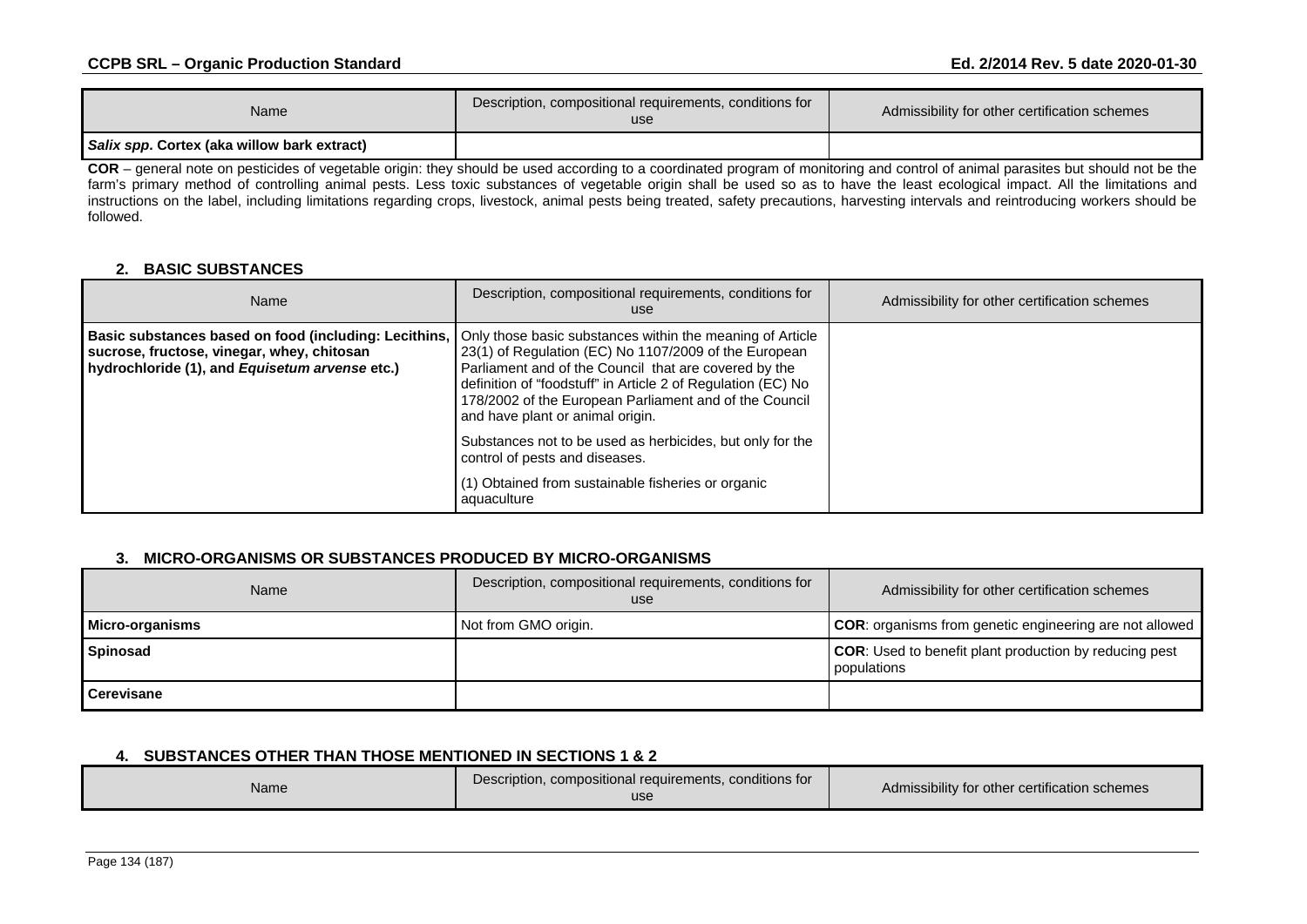# **CCPB SRL – Organic Production Standard CCPB 30 and 2020-01-30 CCPB SRL – Organic Production Standard**

| Name                                                                                                                                      | Description, compositional requirements, conditions for<br>use                                         | Admissibility for other certification schemes                                                                                                                                       |
|-------------------------------------------------------------------------------------------------------------------------------------------|--------------------------------------------------------------------------------------------------------|-------------------------------------------------------------------------------------------------------------------------------------------------------------------------------------|
| Aluminium silicate (Kaolin)                                                                                                               |                                                                                                        | COR: Shall be used to protect plants from harsh<br>environmental conditions, such as frost and sunburn,<br>infection, the buildup of dirt on leaf surfaces, or injury by a<br>pest. |
| Calcium hydroxide                                                                                                                         | When used as fungicide, only in fruit trees, including<br>nurseries, to control Nectria galligena.     |                                                                                                                                                                                     |
| <b>Carbon dioxide</b>                                                                                                                     |                                                                                                        |                                                                                                                                                                                     |
| Copper compounds in the form of: copper hydroxide,<br>copper oxychloride, copper oxide, Bordeaux mixture,<br>and tribasic copper sulphate |                                                                                                        |                                                                                                                                                                                     |
| Diammonium phosphate                                                                                                                      | Only as attractant in traps                                                                            |                                                                                                                                                                                     |
| <b>Ethylene</b>                                                                                                                           |                                                                                                        |                                                                                                                                                                                     |
| <b>Fatty acids</b>                                                                                                                        | All uses authorised, except herbicide.                                                                 |                                                                                                                                                                                     |
| Ferric phosphate (iron (III) orthophosphate)                                                                                              | Preparations to be surface-spread between cultivated<br>plants.                                        | COR: Permitted as a molluscicide. Shall be used in such a<br>manner that runoff into water bodies is prevented. Contact<br>with crops is prohibited.                                |
| Hydrogen peroxide                                                                                                                         |                                                                                                        |                                                                                                                                                                                     |
| Kieselgur (diatomaceous earth)                                                                                                            |                                                                                                        | COR: Shall be used to protect plants from harsh<br>environmental conditions, such as frost and sunburn,<br>infection, the buildup of dirt on leaf surfaces, or injury by a<br>pest. |
| Lime sulphur (calcium polysulphide)                                                                                                       |                                                                                                        | COR: Permitted on plants as: a) a fungicide; b) an<br>insecticide; and c) an acaricide (mite control).                                                                              |
| <b>Paraffin oil</b>                                                                                                                       |                                                                                                        |                                                                                                                                                                                     |
| Potassium and sodium hydrogen carbonate (aka<br>potassium/sodium bicarbonate)                                                             |                                                                                                        |                                                                                                                                                                                     |
| Pyrethroids (only deltamethrin or lambdacyhalothrin)                                                                                      | Only in traps with specific attractants; only against<br>Bactrocera oleae and Ceratitis capitate Wied. | USDA-NOP, COR: not allowed                                                                                                                                                          |
| <b>Quartz sand</b>                                                                                                                        |                                                                                                        |                                                                                                                                                                                     |
| Sodium chloride                                                                                                                           | All uses authorised, except herbicide                                                                  |                                                                                                                                                                                     |
| <b>Sulphur</b>                                                                                                                            |                                                                                                        | <b>COR:</b> For foliar use.                                                                                                                                                         |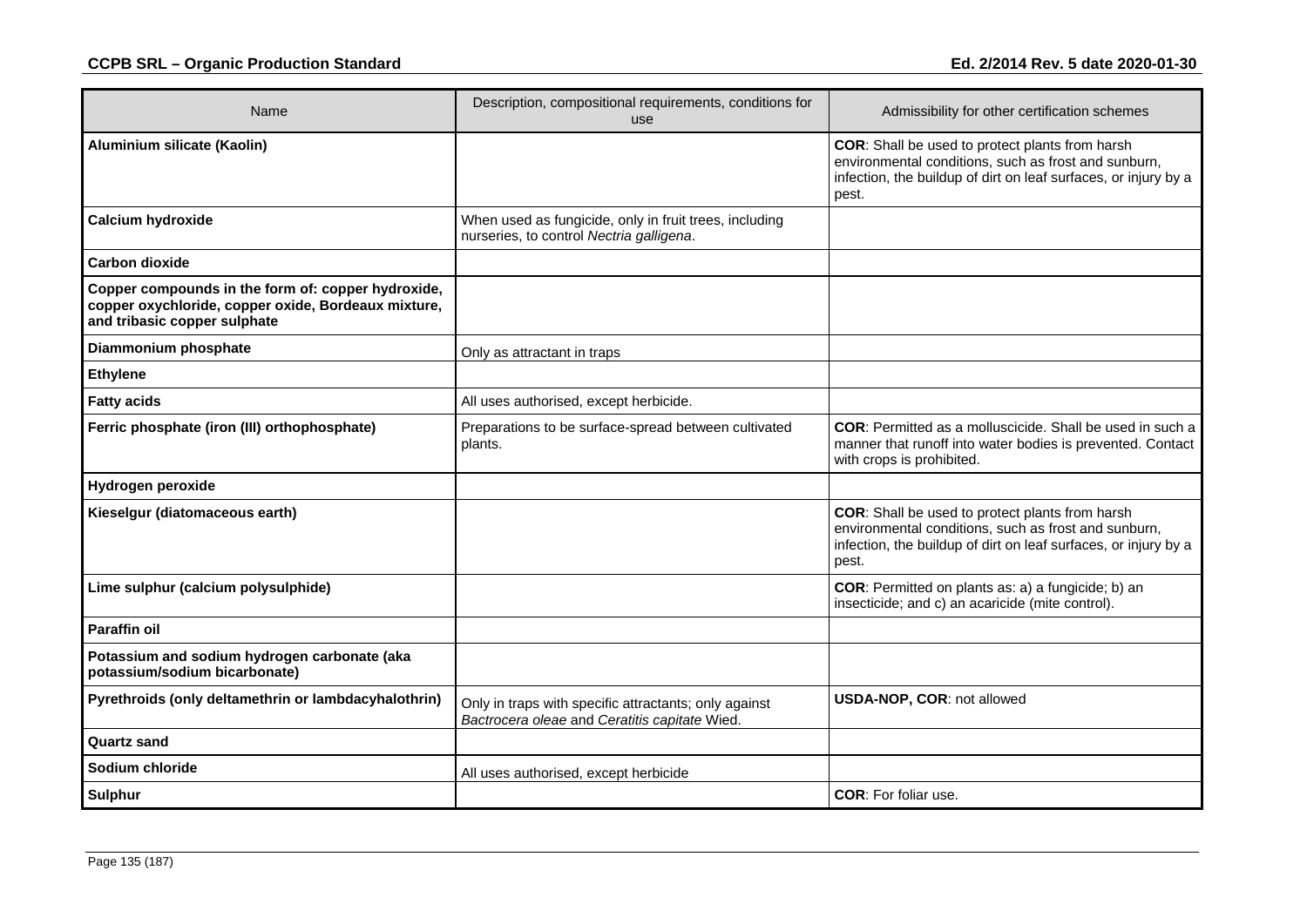#### **5. CORROBORANT SUBSTANCES ALLOWED IN ITALY AS PER DM no. 6793 of 18/07/2018**

### **List of the types of "Corroborative enhancers of plant defenses"**

| Name of the type of product                                                                                                                                                                                                                                                      | Description, composition qualifiante et formulation<br>commerciale, modalité et précautions d'utilisation                                                                                                                                                                                                                                                                                                                                                                                                                                                                       | Admissibility for other certification schemes                                                                                                                                                                         |
|----------------------------------------------------------------------------------------------------------------------------------------------------------------------------------------------------------------------------------------------------------------------------------|---------------------------------------------------------------------------------------------------------------------------------------------------------------------------------------------------------------------------------------------------------------------------------------------------------------------------------------------------------------------------------------------------------------------------------------------------------------------------------------------------------------------------------------------------------------------------------|-----------------------------------------------------------------------------------------------------------------------------------------------------------------------------------------------------------------------|
| <b>Propolis</b>                                                                                                                                                                                                                                                                  | Product deriving from bees' gathering, processing and<br>modification of substances produced by plants. The<br>substance is extracted in water or hydroalcoholic or oily<br>solution (in the latter case it is emulsified exclusively with<br>products contained in this amendment). The label must<br>indicate the contents in flavonoids, expressed in<br>galangins, at the time of packaging.<br>Weight/weight or weight/volume percentage of propolis in                                                                                                                    | <b>COR: not allowed</b><br>NOP: allowed as substance of botanical oro organic origin<br>in § 205.206 (e)                                                                                                              |
|                                                                                                                                                                                                                                                                                  | finished product                                                                                                                                                                                                                                                                                                                                                                                                                                                                                                                                                                |                                                                                                                                                                                                                       |
| Rock or stone dust                                                                                                                                                                                                                                                               | Product obtained by mechanically grinding various types<br>of rock, the original composition of which must be<br>specified. Does not contain polluting elements.                                                                                                                                                                                                                                                                                                                                                                                                                |                                                                                                                                                                                                                       |
| Sodium bicarbonate                                                                                                                                                                                                                                                               | Product must present a minimum of 99.5% of active<br>ingredient.                                                                                                                                                                                                                                                                                                                                                                                                                                                                                                                | COR: Allowed for pest and disease control in<br>greenhouses and other crops.                                                                                                                                          |
|                                                                                                                                                                                                                                                                                  |                                                                                                                                                                                                                                                                                                                                                                                                                                                                                                                                                                                 | <b>USDA-NOP: not allowed</b>                                                                                                                                                                                          |
| Silicic gel                                                                                                                                                                                                                                                                      | Product obtained by treating amorphous silicates, quartz<br>sand, diatomaceous earth and the like                                                                                                                                                                                                                                                                                                                                                                                                                                                                               | NOP, COR: not allowed                                                                                                                                                                                                 |
| <b>Biodynamic preparations</b>                                                                                                                                                                                                                                                   | Preparations contained in EC regulation no. 834/07, art.<br>12 letter c.                                                                                                                                                                                                                                                                                                                                                                                                                                                                                                        | NOP: allowed (§ 205.203 (d.5)) as material of plant or<br>animal, that has been chemically altered by a<br>manufacturing process, provided that the substances used<br>are included in the national lists.            |
| Edible vegetable oils (peanut, safflower, cotton,<br>sunflower seed, linseed, corn, olive, coconut,<br>mustard, sesame, soy, grape-seed, argan, avocado,<br>hemp seeds (1), borage, black cumin, evening<br>primrose, almond, macadamia, hazel, poppy, walnut,<br>rice, pumpkin) | Products obtained by mechanical pressing and<br>subsequent filtration and dilution in water with possible<br>addition of natural food co-formulation. In the production<br>process there are no chemical synthesis processes and<br>GMOs should not be used. The label must indicate the<br>percentage of oil in water. The use of Polysorbate 80<br>(Tween 80) as an emulsifier is permitted. (1): Hemp oil<br>must derive exclusively from seeds and comply with the<br>provisions of Reg. (CE) n. 1122/2009 and the Ministry of<br>Health circular no. 15314 of 22 May 2009. | <b>NOP:</b> allowed ( $\S$ 205.203 (d.5)) as material of plant or<br>animal, that has been chemically altered by a<br>manufacturing process, provided that the substances used<br>are included in the national lists. |
| Lecithyn                                                                                                                                                                                                                                                                         | The commercial product for agricultural use must have a<br>total phospholipid contents of no less than 95% and in<br>phosphatidylcholines of no less than 15%.                                                                                                                                                                                                                                                                                                                                                                                                                  | <b>COR: not allowed</b><br>NOP: allowed (§ 205.203 (d.5)) as material of plant or<br>animal, that has been chemically altered by a                                                                                    |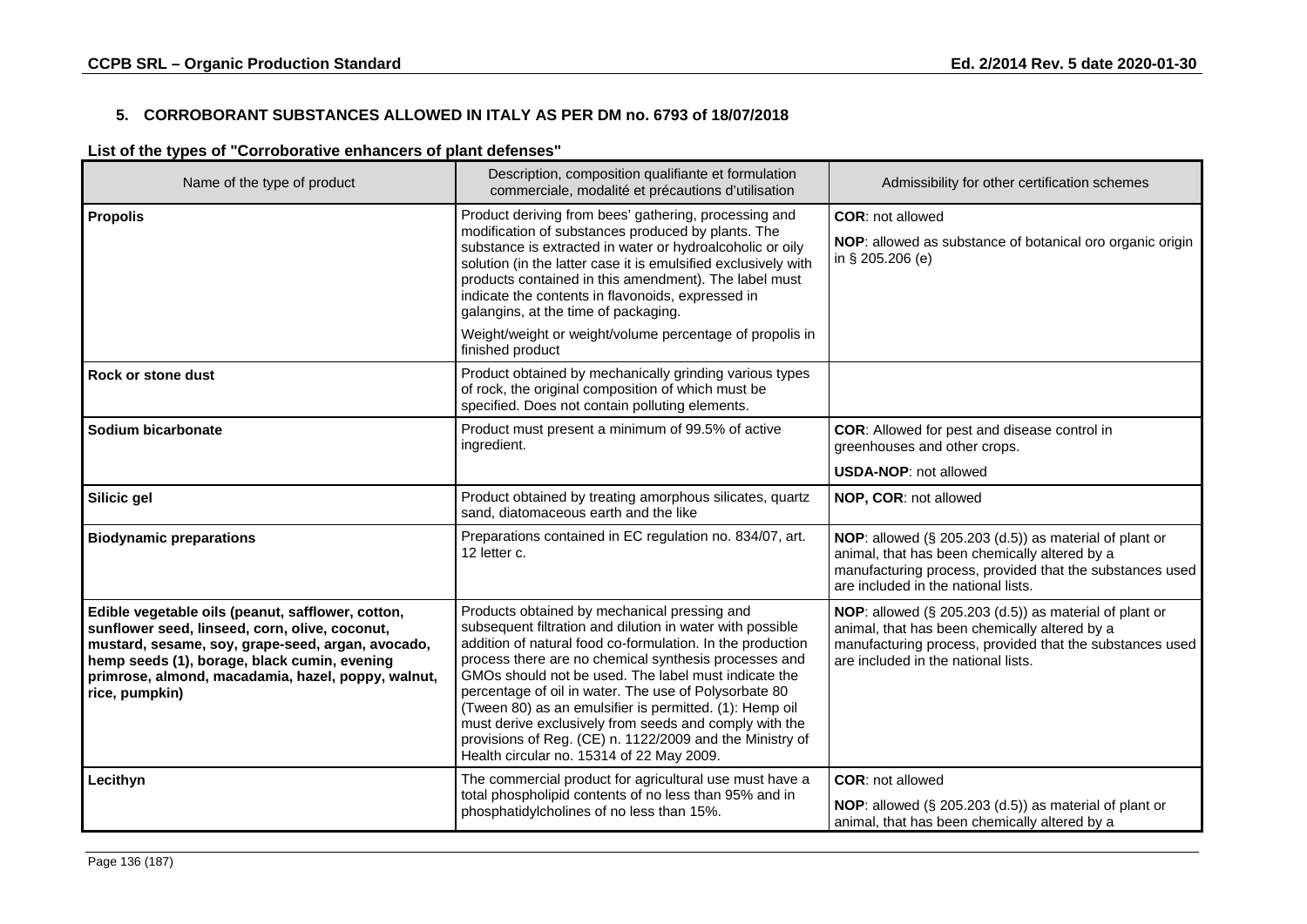| Name of the type of product                 | Description, composition qualifiante et formulation<br>commerciale, modalité et précautions d'utilisation                                                                                                                                                                                    | Admissibility for other certification schemes                                                                                                                                                              |
|---------------------------------------------|----------------------------------------------------------------------------------------------------------------------------------------------------------------------------------------------------------------------------------------------------------------------------------------------|------------------------------------------------------------------------------------------------------------------------------------------------------------------------------------------------------------|
|                                             |                                                                                                                                                                                                                                                                                              | manufacturing process, provided that the substances used<br>are included in the national lists.                                                                                                            |
| Vinegar                                     | From wine or fruits                                                                                                                                                                                                                                                                          | <b>COR:</b> as an adjuvant and pH regulator.                                                                                                                                                               |
|                                             |                                                                                                                                                                                                                                                                                              | NOP: allowed (§ 205.203 (d.5)) as material of plant or<br>animal, that has been chemically altered by a<br>manufacturing process, provided that the substances used<br>are included in the national lists. |
| Soft soap and/or Marseilles soap            | Only useable in this form                                                                                                                                                                                                                                                                    |                                                                                                                                                                                                            |
| <b>Quick lime</b>                           | Only useable in this form                                                                                                                                                                                                                                                                    | <b>COR:</b> Also known as calcium oxide. Prohibited as a<br>fertilizer or soil amendment.                                                                                                                  |
|                                             |                                                                                                                                                                                                                                                                                              | <b>USDA-NOP: not allowed</b>                                                                                                                                                                               |
| Whole chestnut extract based on tannin      | Product derived from aqueous extraction of chestnut wood<br>obtained exclusively with physical procedures. The label<br>must indicate the percentage content in tannins.                                                                                                                     |                                                                                                                                                                                                            |
| Aqueous solution of ascorbic acid           | Product derived from enzymatic hydrolysis of vegetable<br>starches and subsequent fermentation. The production<br>process does not include chemical synthesis processes<br>and GMOs must not be used in fermentation. The product<br>must have an ascorbic acid content of not less than 2%. |                                                                                                                                                                                                            |
|                                             | The product is used exclusively in post-harvest on fruit and<br>vegetables to reduce and delay browning due to<br>mechanical damage.                                                                                                                                                         |                                                                                                                                                                                                            |
| Vegetable oil treated with ozone            | Product derived from the treatment for insufflation with<br>ozone of food oil (olive oil and / or sunflower oil).                                                                                                                                                                            |                                                                                                                                                                                                            |
|                                             | Treatment permitted on crop in the field                                                                                                                                                                                                                                                     |                                                                                                                                                                                                            |
| <b>Glycolic extract based on flavonoids</b> | Product derived from the extraction of wood not chemically<br>treated with water and glycerine of natural origin. The<br>product may contain lecithin (max 3%) not derived from<br>GMOs as an emulsifier.                                                                                    |                                                                                                                                                                                                            |
|                                             | Treatment permitted on crop in the field                                                                                                                                                                                                                                                     |                                                                                                                                                                                                            |

### **Note**: art. 2.14 of Ministerial Decree no. 6793 of 18/07/2018

"*The products listed in amendment 2 (editor's note: amendment 2 of the Ministerial Decree corresponds to the above table) of this decree are not subject to authorization for issuance on the market, as set out in Legislative Decree no. 194 of March 17, 1995, provided that they are used as corroborants, biostimulants or to strengthen plant resistance and if they are not sold with fantasy-like names.* 

*The single commercial product can not contain any component not explicitly authorized for the type of product.*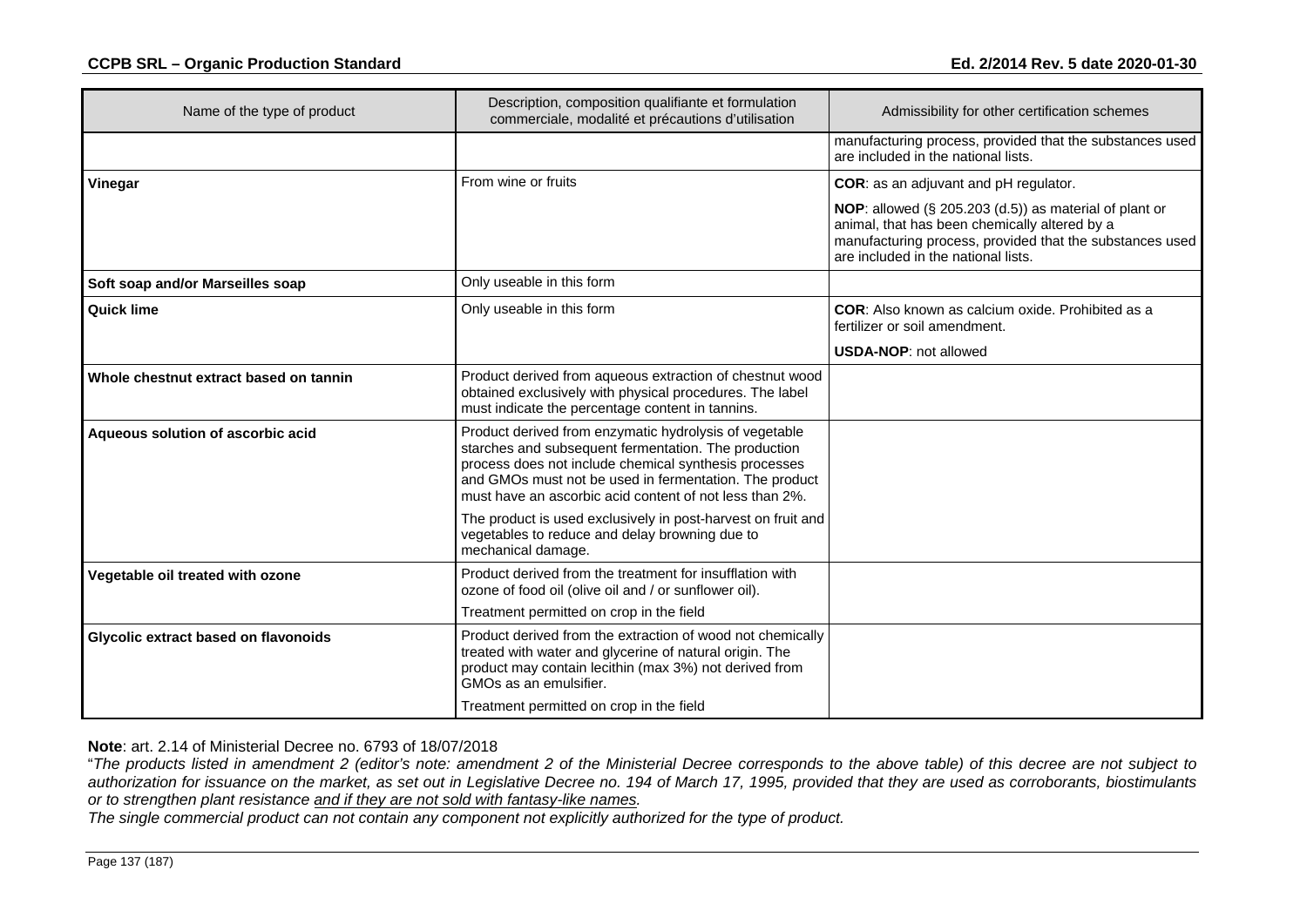*The types of products listed in annex 2 may be sold on the market with labels bearing instructions concerning the qualitative-quantitative composition, use and precautions, identification of the person legally responsible for issuing it on the market and the production and packaging plant, as well as use destination, which in any case should not be traceable back to the plant protection product as per art. 2 of Reg. (EC) no. 1107/2009.*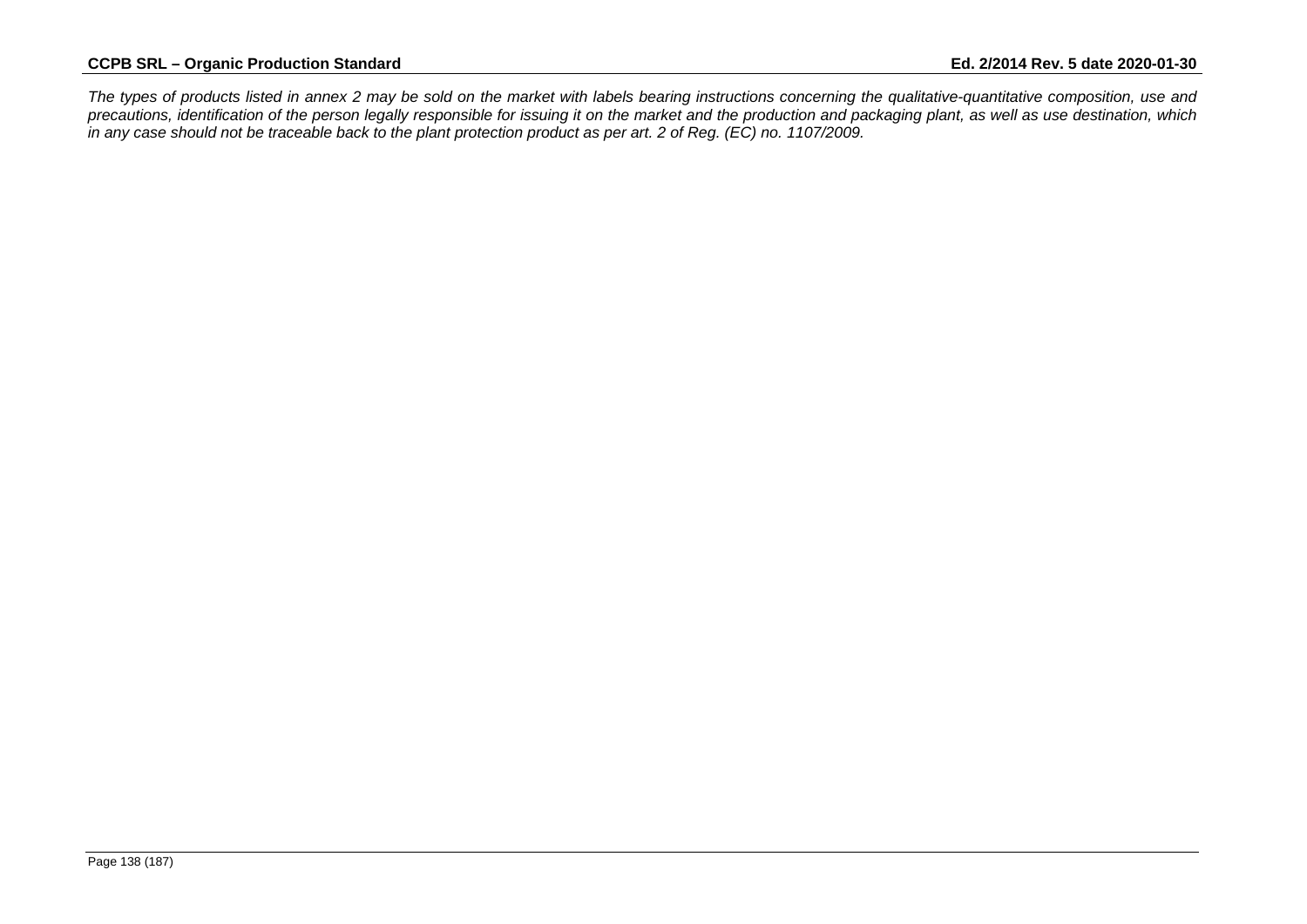# **ANNEX III**

# **MINIMUM SURFACE AREAS INDOORS AND OUTDOORS AND OTHER CHARACTERISTICS OF HOUSING IN THE DIFFERENT SPECIES AND TYPES OF PRODUCTION REFERRED TO IN ART. 10, PAR. 4 (EC REG. 889/2008)**

# **1. BOVINES, EQUIDAE, OVINE, CAPRINE AND PORCINE**

|                                             | Indoors area                    |                                                                                          | Outdoors area                                              |
|---------------------------------------------|---------------------------------|------------------------------------------------------------------------------------------|------------------------------------------------------------|
|                                             | (net area available to animals) |                                                                                          | (exercise area, excluding<br>pasturage)                    |
|                                             | Live weight minimum (kg)        | (m <sup>2</sup> /head)                                                                   | (m <sup>2</sup> /head)                                     |
| Breeding and                                | Up to 100                       | 1,5                                                                                      | 1,1                                                        |
| fattening bovine and                        | Up to 200                       | 2,5                                                                                      | 1,9                                                        |
| equide                                      | Up to 350                       | 4,0                                                                                      | 3                                                          |
|                                             | Over 350                        | 5 with a min. of 1 $m^2/100$ kg                                                          | 3,7 with a min. of 0,75 m <sup>2</sup> /100 kg             |
|                                             | (per il JAS bovini oltre 340)   | $(JAS:$ equidae 13 m <sup>2</sup> /head)                                                 | $(JAS = 5,0)$                                              |
|                                             |                                 |                                                                                          | $(JAS:$ equidae 13 m <sup>2</sup> /head)                   |
|                                             | COR (see side)                  | Starting from 2,5 and<br>progressively up to 5 (at one<br>years old) for beef and heifer | from 5 to 9 with regard to the<br>dimension of the animals |
| Dairy cows                                  |                                 | 6                                                                                        | 4,5 ( $COR = 9$ )                                          |
| Bulls for breeding                          |                                 | 10                                                                                       | 30                                                         |
| Sheep and goats                             |                                 | 1,5 sheep/goat                                                                           | 2,5                                                        |
|                                             |                                 | $(JAS = 2,2)$                                                                            |                                                            |
|                                             |                                 | 0,35 lamb/kid                                                                            | 0,5                                                        |
| Farrowing sow with<br>piglets up to 40 days |                                 | 7,5 sow                                                                                  | 2,5                                                        |
| Fattening pigs                              | Up to 50                        | 0,8                                                                                      | 0,6                                                        |
|                                             | Up to 85                        | 1,1                                                                                      | 0,8                                                        |
|                                             | Up to 110                       | 1,3                                                                                      | 1                                                          |
|                                             | Over 110 kg                     | 1,5                                                                                      | 1,2                                                        |
|                                             | $(JAS > 40$ kg)                 | 1,1                                                                                      | 1,1                                                        |
| Piglets                                     | Over 40 days and up to 30<br>kg | 0,6                                                                                      | 0,4                                                        |
| Brood pigs                                  |                                 | 2,5 female                                                                               | 1,9                                                        |
|                                             |                                 | $(COR e JAS = 3)$                                                                        | $(COR e JAS: = 3)$                                         |
|                                             |                                 | 6 male                                                                                   | 8,0                                                        |
|                                             |                                 | if pens are used for natural<br>service:10 m <sup>2</sup> /boar                          |                                                            |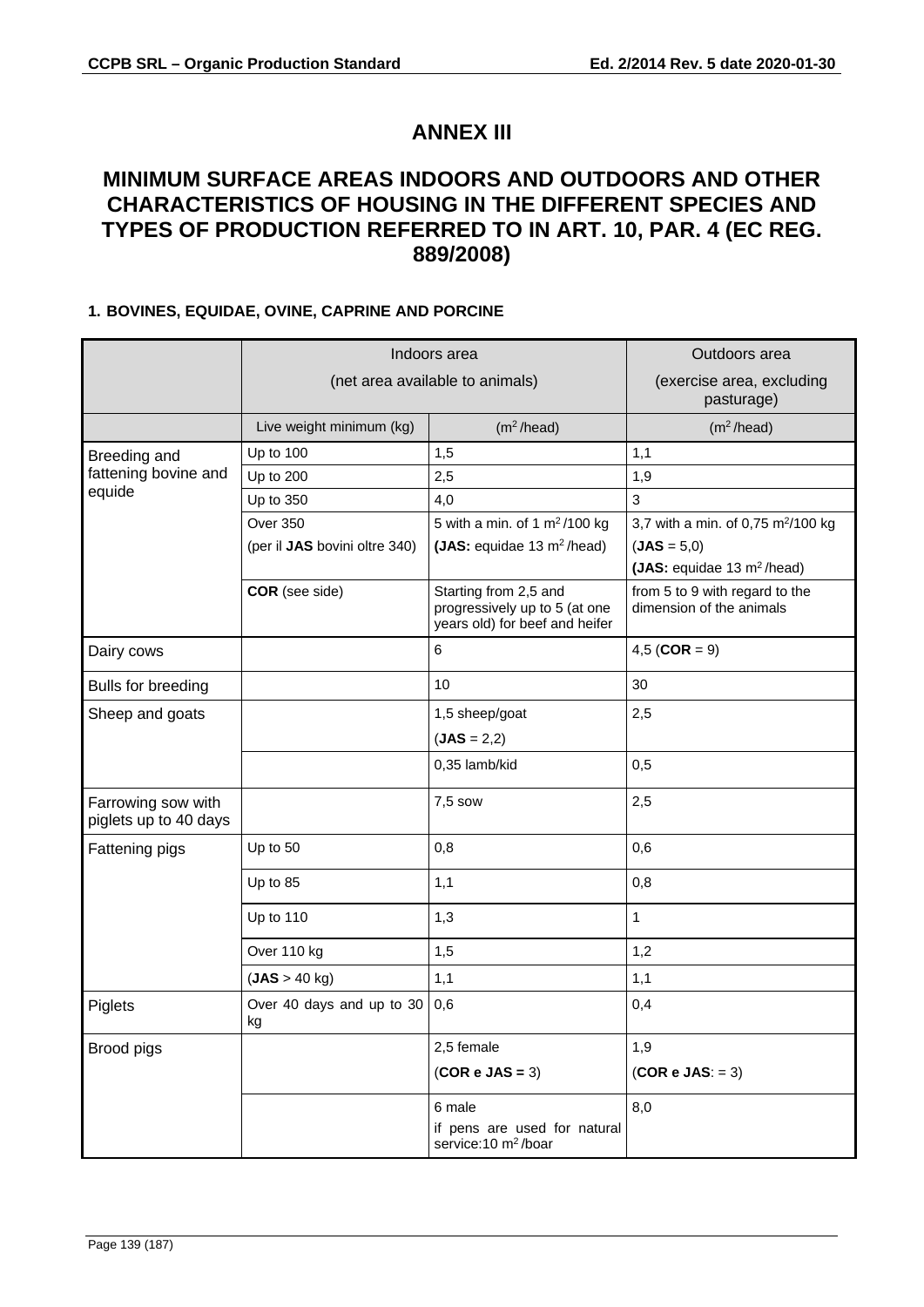## **2. POULTRY**

|                                       | Indoors area<br>(net area available to animals) |                    |                                                                                     | Outodoors area                                                                      |
|---------------------------------------|-------------------------------------------------|--------------------|-------------------------------------------------------------------------------------|-------------------------------------------------------------------------------------|
|                                       | No animals/ $m2$                                | cm<br>perch/animal | nest                                                                                | $(m2$ of area available in<br>rotation/head)                                        |
| Laying hens                           | 6                                               | 18                 | 7 laying hens per<br>nest or in case of<br>common nest 120<br>cm <sup>2</sup> /bird | 4, provided that the limit of 170 kg of<br>N/ha/year is not exceeded                |
| Fattening poultry                     | 10, with a maximum                              | 20 (for guinea     |                                                                                     | 4 broiler and guinea fowl                                                           |
| (in fixed housing)                    | of 21 kg liveweight/ $m2$                       | fowl only)         |                                                                                     | 4,5 ducks (JAS: minimum 1 wild<br>duck/33,3 $m2$ of rise field)                     |
|                                       |                                                 |                    |                                                                                     | 10 turkey (COR: max 17 kg/ m <sup>2</sup> )                                         |
|                                       |                                                 |                    |                                                                                     | 15 geese (COR: max 17 kg/ $m^2$ )                                                   |
|                                       |                                                 |                    |                                                                                     | In all the species mentioned above the<br>limit of 170 kg N/ha/year is not exceeded |
| <b>Fattening poultry</b><br>in mobile | 16 $(*)$ in mobile<br>poultry house with a      |                    |                                                                                     | 2,5 provided that the limit of 170 kg of<br>N/ha/year is not exceeded               |
| housing                               | maximum of 30 kg<br>lifeweight/ $m2$            |                    |                                                                                     | <b>COR:</b> maximum n. of animals/ha:                                               |
|                                       |                                                 |                    |                                                                                     | 2500 poultry                                                                        |
|                                       |                                                 |                    |                                                                                     | 1300 big birds (turkey/geese)                                                       |

( $*$ ) Only in the case of mobile houses not exceeding 150  $m<sup>2</sup>$  floor space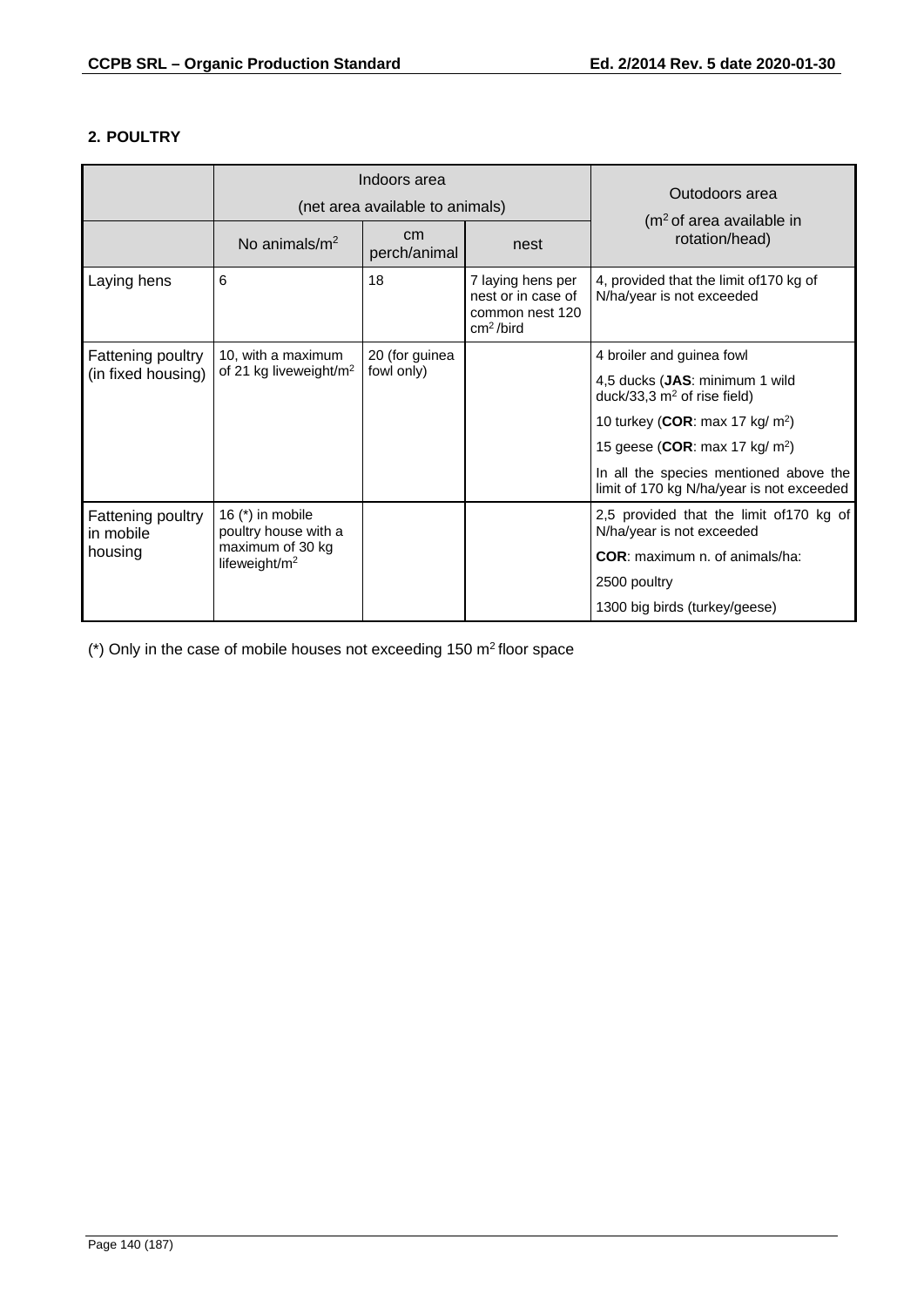# **ANNEX IV**

# **MAXIMUM NUMBER OF ANIMALS PER HECTARE REFERRED TO IN ART. 15, PAR. 2 (EC REG. 889/2008)**

|                                                           | Maximum number of animals per ha |  |
|-----------------------------------------------------------|----------------------------------|--|
| <b>Class or species</b>                                   | equivalent to 170 kg N/ha/year   |  |
| Equines over six months old                               | $\overline{2}$                   |  |
| Calves for fattening                                      | 5                                |  |
| Other bovine animals less than one year old               | 5                                |  |
| Male bovine animals from one to less than two years old   | 3,3                              |  |
| Female bovine animals from one to less than two years old | 3,3                              |  |
| Male bovine animals two years old or over                 | $\overline{2}$                   |  |
| <b>Breeding heifers</b>                                   | 2,5                              |  |
| Heifers for fattening                                     | 2,5                              |  |
| Dairy cows                                                | $\overline{2}$                   |  |
| Cull dairy cows                                           | $\overline{2}$                   |  |
| Cull dairy cows                                           | 2,5                              |  |
| Female breeding rabbits                                   | 100                              |  |
| Ewes                                                      | 13,3                             |  |
| Goats                                                     | 13,3                             |  |
| Piglets                                                   | 74                               |  |
| <b>Breeding sows</b>                                      | 6,5                              |  |
| Pigs for fattening                                        | 14                               |  |
| Other pigs                                                | 14                               |  |
| Table chickens                                            | 580                              |  |
| Laying hens                                               | 230                              |  |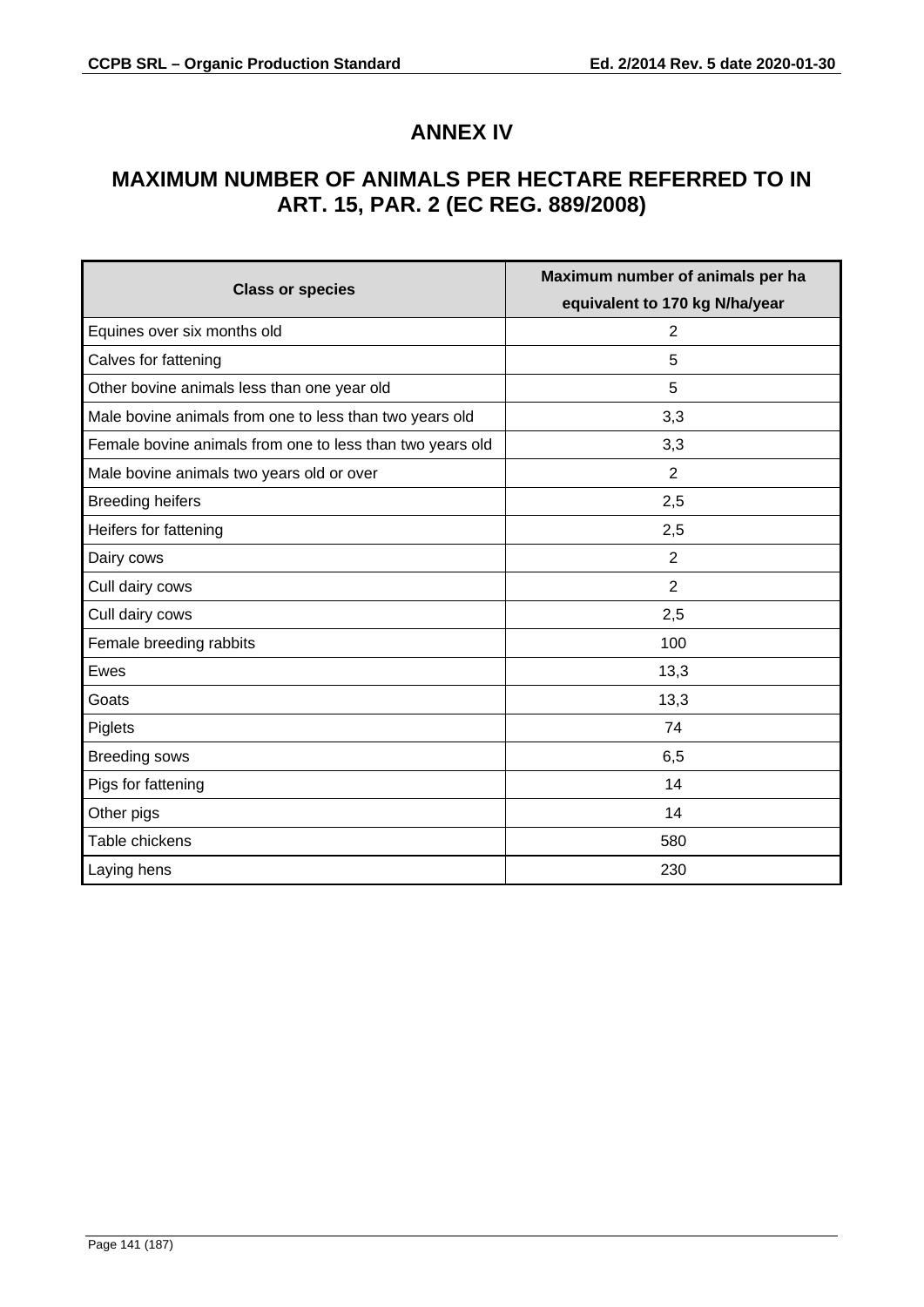# **ANNEX V**

# **FEED MATERIALS AS REFERRED TO IN ARTICLE 22(D), ARTICLE 24(2) AND ARTICLE 25M(1) REG. 889/2008**

## **1. FEED MATERIALS OF MINERAL ORIGIN**

| A | Calcareous marine shells             |  |  |
|---|--------------------------------------|--|--|
| A | Maerl                                |  |  |
| A | Lithotamn                            |  |  |
| A | Calcium gluconate                    |  |  |
| A | Calcium carbonate                    |  |  |
| A | Defluorinated monocalciumphosphate   |  |  |
| A | Defluorinated dicalciumphosphate     |  |  |
| A | Magnesium oxide (anhydrous magnesia) |  |  |
| A | Magnesium sulphate                   |  |  |
| A | Magnesium chloride                   |  |  |
| A | Magnesium carbonate                  |  |  |
| A | Calcium magnesium phosphate          |  |  |
| A | Magnesium phosphate                  |  |  |
| A | Monosodium phosphate                 |  |  |
| A | Calcium sodium phosphate             |  |  |
| A | Sodium chloride                      |  |  |
| A | Sodium bicarbonate                   |  |  |
| A | Sodium carbonate                     |  |  |
| Α | Sodium sulphate                      |  |  |
| A | Potassium chloride                   |  |  |

## 2. **OTHER FEED MATERIALS**

Fermentation (by-) products from microorganisms the cells of which have been inactivated or killed:

| Saccharomyces cerevisiae      |  |
|-------------------------------|--|
| Saccharomyces carlsbergiensis |  |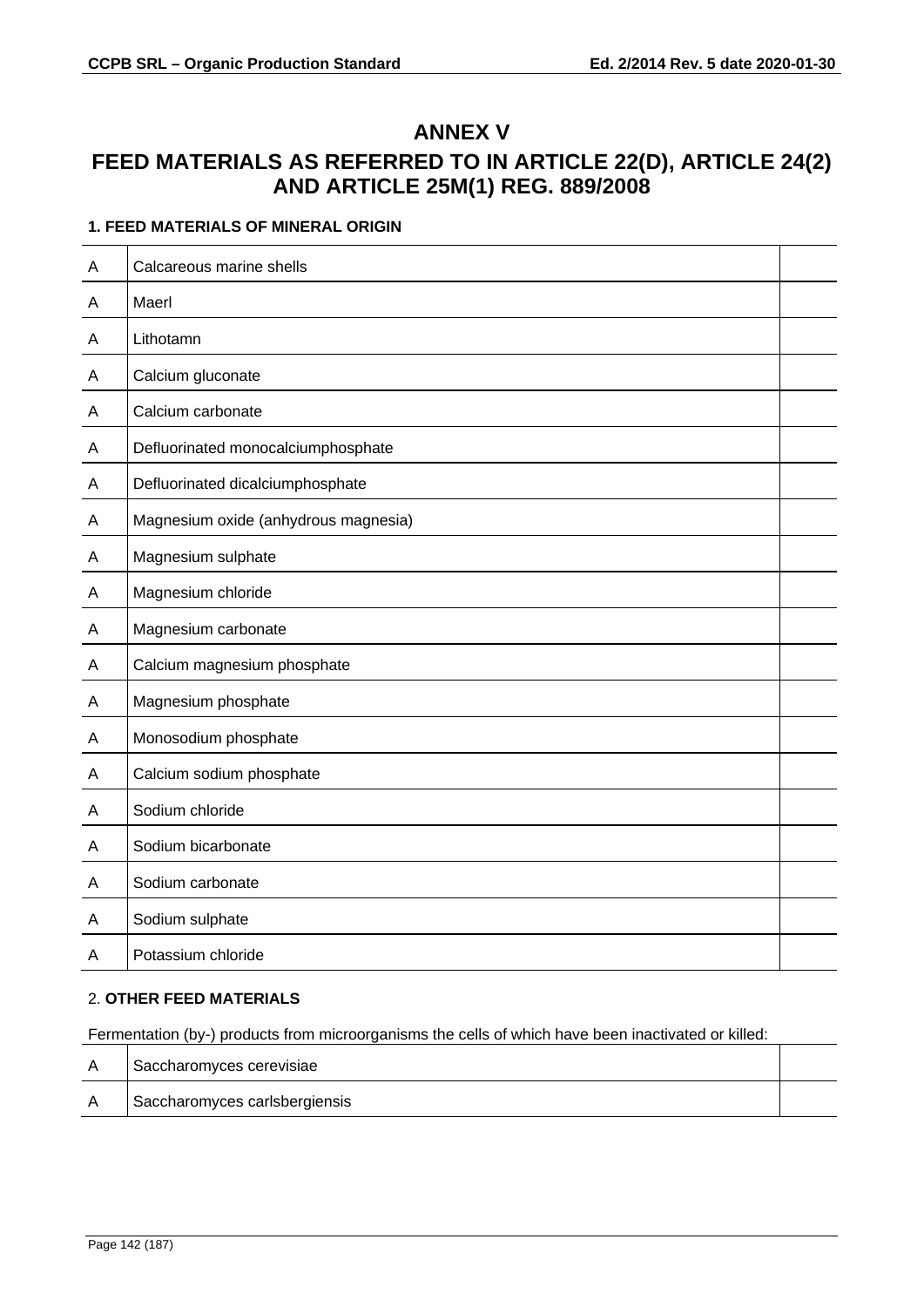# **ANNEX VI FEED ADDITIVES USED IN ANIMAL NUTRITION REFERRED TO IN ARTICLE 22(G), ARTICLE 24(2) AND ARTICLE 25M(2) (EC REG. 889/2008)**

Feed additives listed in this Annex must be authorised under Regulation (EC) No 1831/2003 of the European Parliament and of the Council

## **1. TECHNOLOGICAL ADDITIVES**

#### (a) Preservatives

| <b>ID</b> numbers or<br>Functional groups | Substance      | Description, condition for use |
|-------------------------------------------|----------------|--------------------------------|
| E 200                                     | Sorbic acid    |                                |
| E 236                                     | Formic acid    |                                |
| E 237                                     | Sodium formate |                                |
| E 260                                     | Acetic acid    |                                |
| E 270                                     | Lactic acid    |                                |
| E 280                                     | Propionic acid |                                |
| E 330                                     | Citric acid    |                                |

With specific reference to the **USDA-NOP** certification scheme, is not allowed the use of the substances listed in the above paragraph 1.a)

#### (b) Antioxidants

| ID numbers or<br>Functional groups | Substance                                                     | Description, condition for use |
|------------------------------------|---------------------------------------------------------------|--------------------------------|
| 1b306(i)                           | Tocopherol extracts from vegetable oils                       |                                |
| 1b306(ii)                          | Tocopherol-rich extracts from vegetable oils (delta)<br>rich) |                                |

#### (c) Emulsifiers, stabilisers, thickeners and gelling agents

| ID numbers or<br>Functional groups | Substance | Description, condition for use                  |
|------------------------------------|-----------|-------------------------------------------------|
| 1c322                              | Lecithins | Only when derived from organic raw<br>material. |
|                                    |           | Use restricted to aquaculture animal feed.      |

With specific reference to the **USDA-NOP** certification scheme, is not allowed the use of the substances listed in the above paragraph 1.c)

#### (d) Binders and anti-caking agents

| <b>ID</b> numbers or<br>Functional groups |                    | Substance                                | Description, condition for use                                          |
|-------------------------------------------|--------------------|------------------------------------------|-------------------------------------------------------------------------|
|                                           | E 412              | Guar gum                                 |                                                                         |
|                                           | E 535              | Sodium ferrocyanide                      | Maximum dose rate of 20 mg/kg NaCl<br>calculated as ferrocyanide anion. |
|                                           | E 551b             | Colloidal silica                         |                                                                         |
|                                           | E 551c             | Kieselgur (diatomaceous earth, purified) |                                                                         |
|                                           | 1m <sub>558i</sub> | Bentonite                                |                                                                         |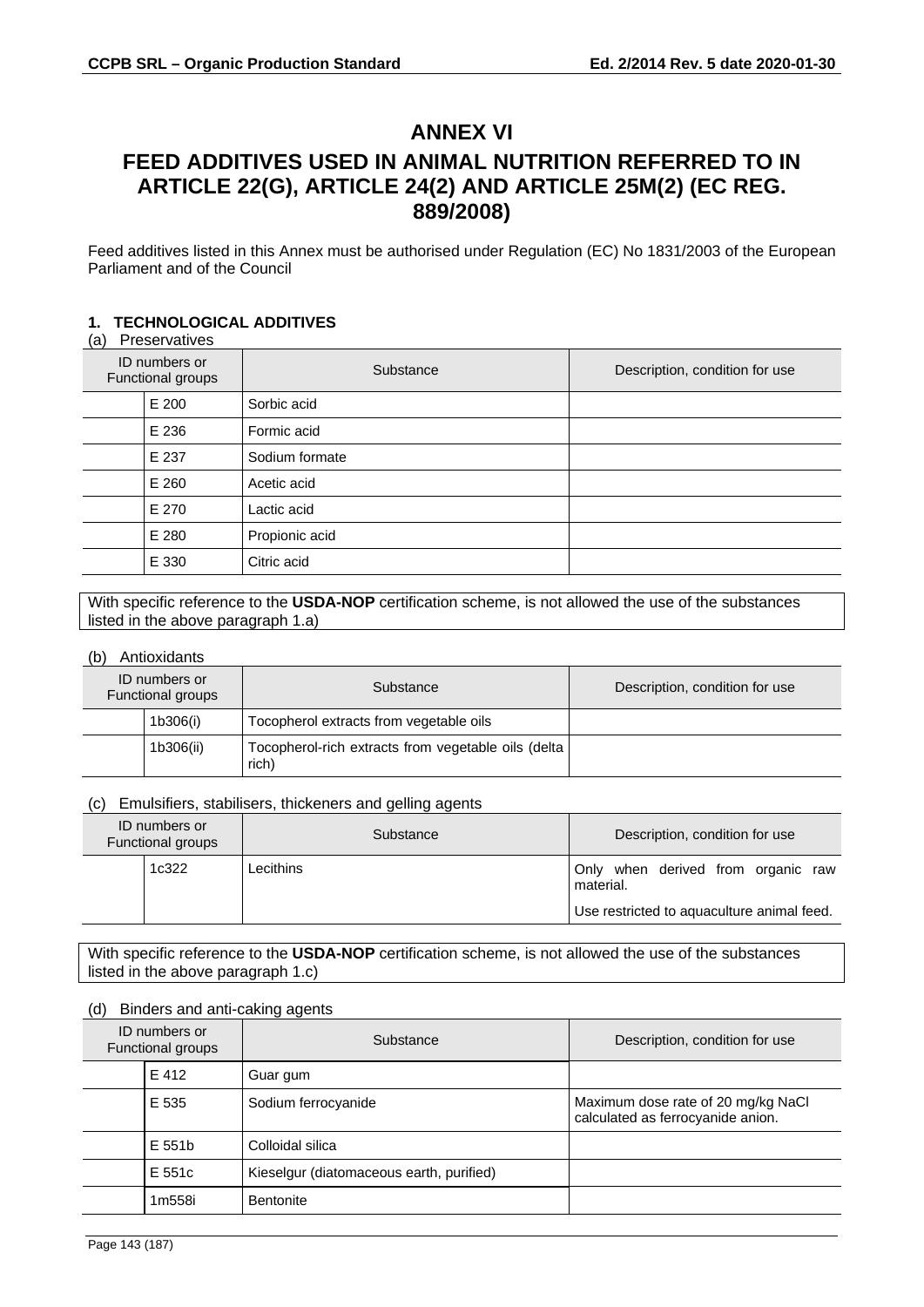| ID numbers or<br>Functional groups | Substance                                  | Description, condition for use |
|------------------------------------|--------------------------------------------|--------------------------------|
| E 559                              | Kaolinitic clays, free of asbestos         |                                |
| E 560                              | Natural mixtures of stearites and chlorite |                                |
| E 561                              | Vermiculite                                |                                |
| E 562                              | Sepiolite                                  |                                |
| E 566                              | Natrolite-Phonolite                        |                                |
| 1g568                              | Clinoptilolite of sedimentary origin       |                                |
| E 599                              | Perlite                                    |                                |

#### (e) Silage additives

| <b>ID</b> numbers or<br>Functional groups | Substance                                  | Description, condition for use                                                     |
|-------------------------------------------|--------------------------------------------|------------------------------------------------------------------------------------|
| 1k<br>1k236                               | Enzymes and micro-organisms<br>Formic acid | Use restricted to production of silage<br>when weather conditions do not allow for |
| 1k237                                     | Sodium formate                             | adequate fermentation.<br>The use of formic, propionic acid and their              |
| 1k280                                     | Propionic acid                             | sodium salts in the production of silage<br>shall only be permitted when weather   |
| 1k281                                     | Sodium propionate                          | conditions do not allow for adequate<br>fermentation                               |

#### **2. SENSORY ADDITIVES**

| ID numbers or<br>Functional groups | Substance                               | Description, condition for use            |
|------------------------------------|-----------------------------------------|-------------------------------------------|
| 2b                                 | Flavouring compounds                    | Only extracts from agricultural products. |
| 2b                                 | Castanea sativa Mill.: Chestnut extract |                                           |

## **3. NUTRITIONAL ADDITIVES**

(a) Vitamins, pro-vitamins and chemically well-defined substances having similar effect

| ID numbers or<br><b>Functional groups</b> | Substance                | Description, condition for use                                                                                                                                                                                                                                                                                                                                                       |
|-------------------------------------------|--------------------------|--------------------------------------------------------------------------------------------------------------------------------------------------------------------------------------------------------------------------------------------------------------------------------------------------------------------------------------------------------------------------------------|
| 3a                                        | Vitamins and provitamins | - Derived from agricultural products.                                                                                                                                                                                                                                                                                                                                                |
|                                           |                          | If derived synthetically, only those<br>identical to vitamins derived<br>from<br>agricultural products may be used for<br>monogastric animals and aquaculture<br>animals.                                                                                                                                                                                                            |
|                                           |                          | - If derived synthetically, only vitamins A,<br>D and E identical to vitamins derived from<br>agricultural products may be used for<br>ruminants; the use is subject to prior<br>authorisation of the Member States based<br>on the assessment of the possibility for<br>organic ruminants to obtain the necessary<br>quantities of the said vitamins through<br>their feed rations. |
| 3a920                                     | Betaine anhydrous        | Only for monogastric animals                                                                                                                                                                                                                                                                                                                                                         |
|                                           |                          | Only from natural origin and<br>when<br>available from organic origin                                                                                                                                                                                                                                                                                                                |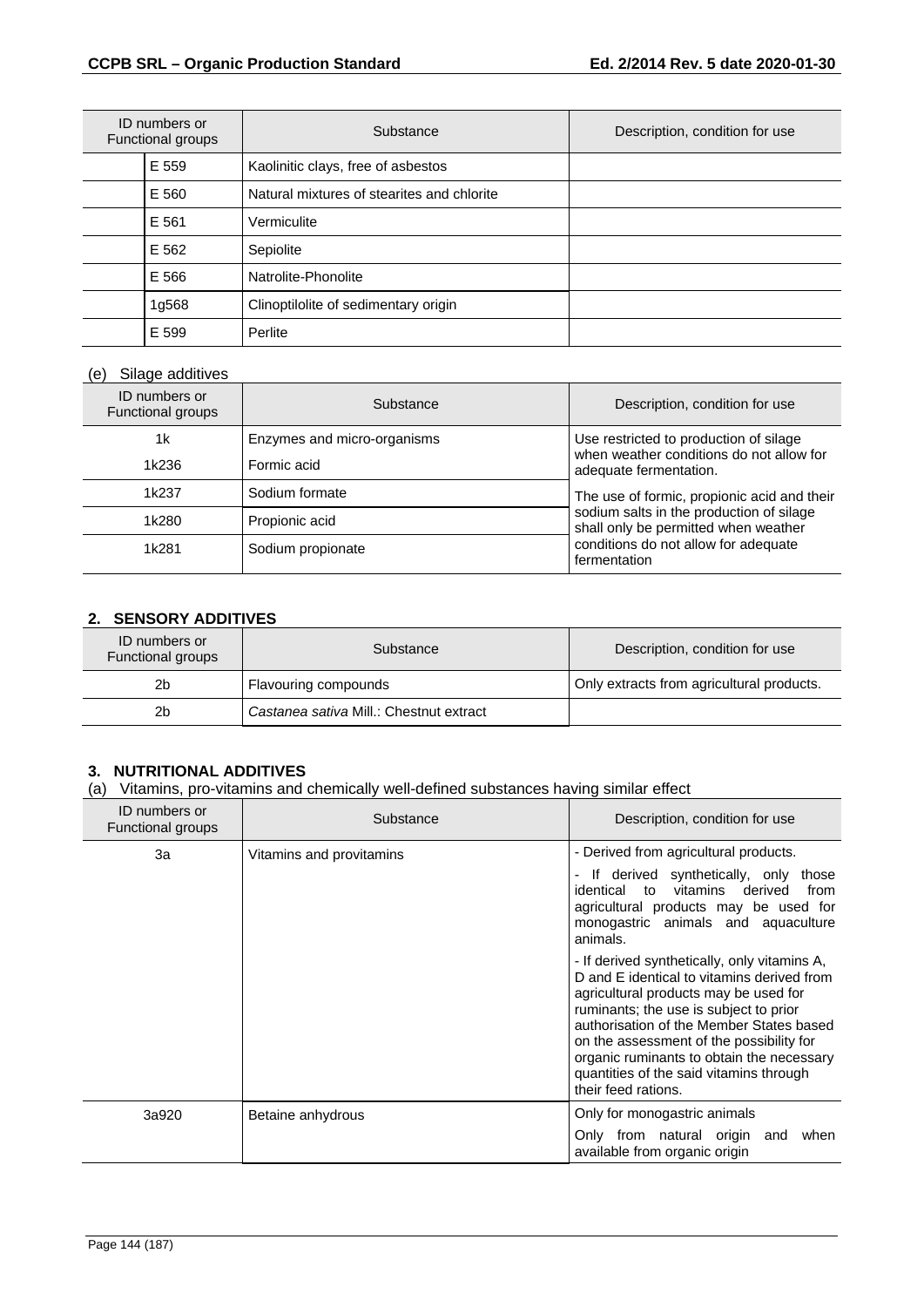| . <b>.</b><br>ID numbers or<br><b>Functional groups</b> | Substance                                                             | Description, condition for use |
|---------------------------------------------------------|-----------------------------------------------------------------------|--------------------------------|
| E1 Iron                                                 |                                                                       |                                |
| 3b101                                                   | Iron(II) carbonate (siderite)                                         |                                |
| 3b103                                                   | Iron(II) sulphate monohydrate                                         |                                |
| 3b104                                                   | Iron(II) sulphate heptahydrate                                        |                                |
| 3b201                                                   | Potassium iodide                                                      |                                |
| 3b202                                                   | Calcium iodate, anhydrous                                             |                                |
| 3b203                                                   | Coated granulated calcium iodate anhydrous                            |                                |
| 3b301                                                   | Cobalt(II) acetate tetrahydrate                                       |                                |
| 3b302                                                   | Cobalt(II) carbonate                                                  |                                |
| 3b303                                                   | Cobalt(II) carbonate hydroxide (2:3) monohydrate                      |                                |
| 3b304                                                   | Coated granulated cobalt(II) carbonate hydroxide<br>(2:3) monohydrate |                                |
| 3b305                                                   | Cobalt(II) sulphate heptahydrate                                      |                                |
| 3b402                                                   | Copper(II) carbonate dihydroxy monohydrate                            |                                |
| 3b404                                                   | Copper (II) oxide                                                     |                                |
| 3b405                                                   | Copper(II) sulphate pentahydrate                                      |                                |
| 3b409                                                   | Dicopper chloride trihydroxide (TBCC)                                 |                                |
| 3b502                                                   | Manganese (II) oxide                                                  |                                |
| 3b503                                                   | Manganous sulfate, monohydrate                                        |                                |
| 3b603                                                   | Zinc oxide                                                            |                                |
| 3b604                                                   | Zinc sulphate heptahydrate                                            |                                |
| 3b606                                                   | Zinc sulphate monohydrate                                             |                                |
| 3b609                                                   | Zinc chloride hydroxide monohydrate (TBZC)                            |                                |
| 3b701                                                   | Sodium molybdate dihydrate                                            |                                |
| 3b801                                                   | Sodium selenite                                                       |                                |
| 3b810,<br>3b811,<br>3b812, 3b813<br>and 3b817           | Selenised yeast inactivated                                           |                                |

#### (b) Compounds of trace elements

## **4.ZOOTECHNICAL ADDITIVES**

| ID numbers or<br>Functional groups | Substance                                                                | Description, condition for use |
|------------------------------------|--------------------------------------------------------------------------|--------------------------------|
| 4a, 4b, 4c and 4d                  | Enzymes and microorganism in the category of<br>"Zootechnical additives" |                                |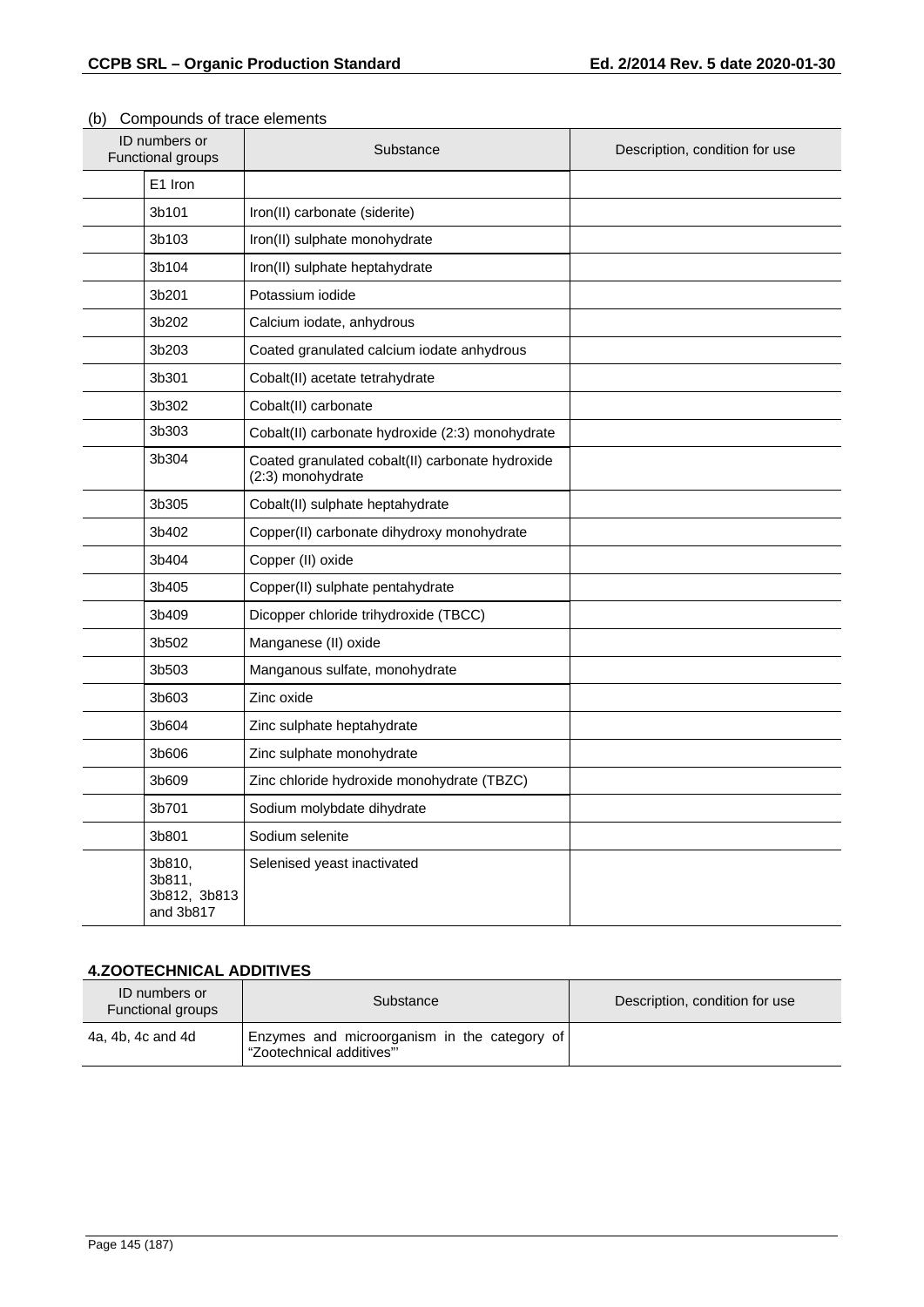# **ANNEX VII PRODUCTS FOR CLEANING AND DISINFECTION**

#### **1. Products for cleaning and disinfection of buildings and installations for animal production referred to in Art. 23, Par. 4 (EC Reg. 889/2008):**

| Potassium and sodium soap                                           |                                               |
|---------------------------------------------------------------------|-----------------------------------------------|
| Water and steam                                                     |                                               |
| Milk of lime                                                        |                                               |
| Lime                                                                |                                               |
| Quicklime                                                           |                                               |
| Sodium hypochlorite (e.g. as liquid bleach)                         |                                               |
| Caustic soda                                                        |                                               |
| Caustic potash                                                      | <b>USDA-NOP: not allowed</b>                  |
| Hydrogen peroxide                                                   |                                               |
| Natural essences of plants                                          | <b>USDA-NOP: not allowed</b>                  |
| Citric, peracetic acid, formic, lactic, oxalic and acetic acids     | <b>USDA-NOP and JAS: not allowed</b>          |
| Alcohol                                                             | <b>USDA-NOP:</b> only ethanol and isopropanol |
| Nitric acid (dairy equipment)                                       | <b>USDA-NOP, JAS: not allowed</b>             |
| Phosphoric acid (dairy equipment)                                   | <b>JAS: not allowed</b>                       |
| Formaldehyde                                                        | <b>USDA-NOP: not allowed</b>                  |
| Cleaning and disinfection products for teats and milking facilities | <b>USDA-NOP: not allowed</b>                  |
| Sodium carbonate                                                    | <b>USDA-NOP: not allowed</b>                  |

#### **2. Products for cleaning and disinfection for aquaculture animals and seaweed production referred to in Articles 6** *sexies***(2), 25** *vicies***(2) and 29** *bis* **(EC Reg. 889/2008).**

2.1 Subject to compliance with relevant Union and national provisions as referred to in Article 16(1) of Regulation (EC) No 834/2007, and in particular with Regulation (EU) No 528/2012 of the European Parliament and of the Council products used for cleaning and disinfection of equipment and facilities in the absence of aquaculture animals may contain the following active substances:

- ozone
- sodium hypochlorite
- calcium hypochlorite
- calcium hydroxide
- calcium oxide)
- caustic soda
- alcohol
- copper sulphate: only until 31 December 2015
- potassium permanganate
- tea seed cake made of natural camelia seed (use restricted to shrimp production)
- mixtures of potassium peroxomonosulphate and sodium chloride producing hypochlorous acid.

2.2. Subject to compliance with relevant Union and national provisions as referred to in Article 16(1) of Regulation (EC) No 834/2007, and in particular with Regulation (EU) No 528/2012 and Directive 2001/82/EC of the European Parliament and of the Council, products used for cleaning and disinfection of equipment and facilities in the presence as well as in the absence of aquaculture animals may contain the following active substances:

- limestone (calcium carbonate) for pH control
- dolomite for pH correction (use restricted to shrimp production)
- sodium chloride
- hydrogen peroxide
- sodium percarbonate
- organic acids (acetic acid, lactic acid, citric acid)
- humic acid
- peroxyacetic acids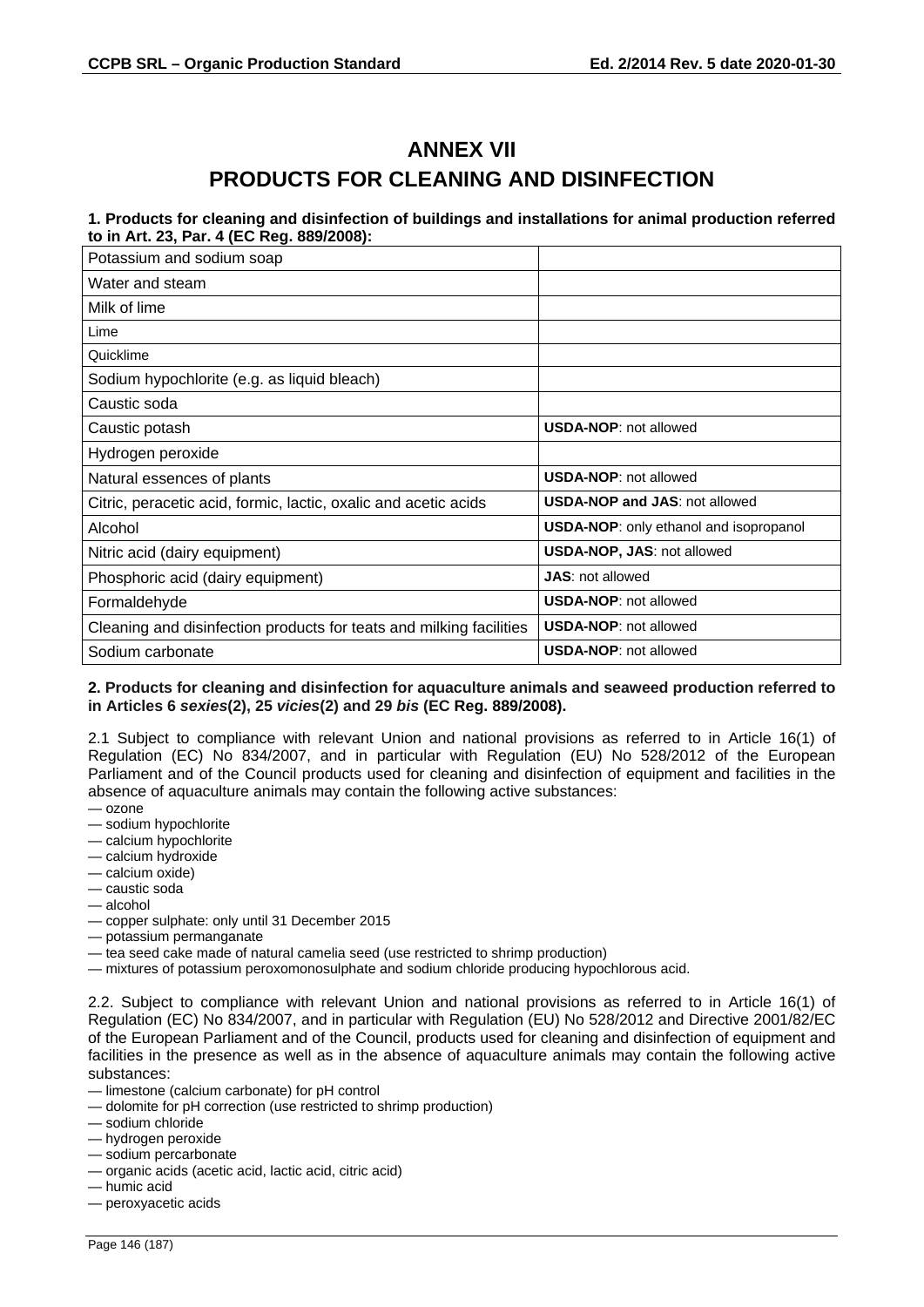— peracetic and peroctanoic acids

— iodophores (only in the presence of eggs).

**3. In the processing equipments and installations**, in compliance with **USDA-NOP** regulation, are admitted only the following products: sodium hypochlorite, hydrogen peroxide, alcohol (only ethanol and isopropanol), phosphoric acid. With reference to the COR regulation, are admitted only the substances listed in paragraphs 7.3 and 7.4 of the Standard CAN(CGSB-32.311 – Permitted Substances Lists.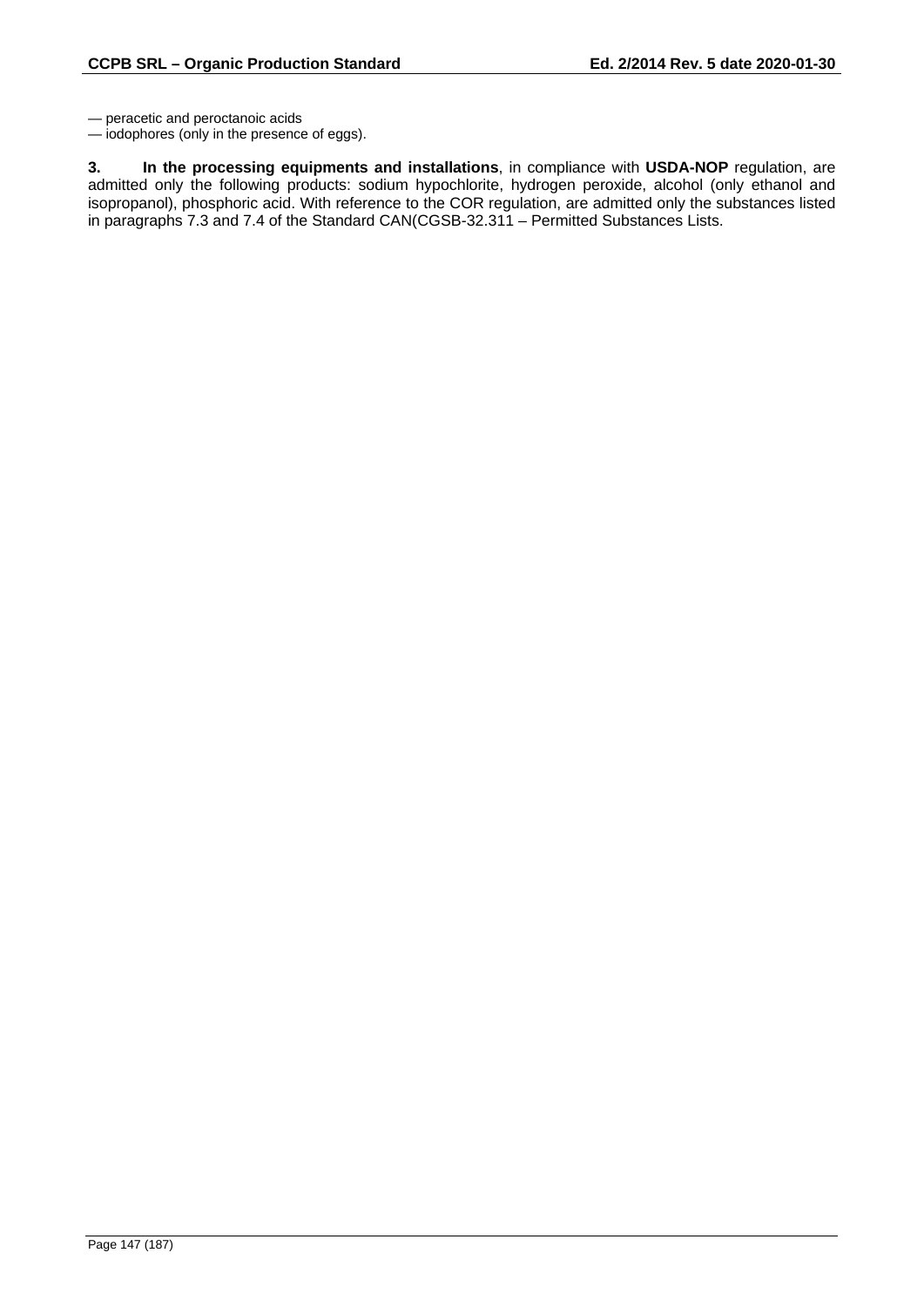

## **ANNEX VIII**

# **CERTAIN PRODUCTS AND SUBSTANCES FOR USE IN PRODUCTION OF PROCESSED ORGANIC FOOD, YEAST AND YEAST PRODUCTS REFERRED TO IN ART. 27, PAR. 1.A) AND IN ART. 27BIS,A) (EC REG. 889/2008)**

*Warning: the tables below are mainly based on the amendments of EC Reg. 889/2008, which implement EC Reg. 834/2007. For all the products in these amendments they contain the conditions for use in compliance with European regulations for organic production, and any specifications required by other reference guidelines cited for each standard. It should be noted that the reference guidelines applicable in other countries also allow the use of other additives and/or supplements, which however may not be legitimately used on products allowed on the European market. Therefore please refer to the specific guidelines for complete lists.* 

*These tables also include the lists of additives and supplements which can be used in wine-making, with reference to the same guidelines.* 

*The tables comparitive tables have been compiled based on the following reference guidelines:* 

- *EC Reg. 834/2007, EC Reg. 889/2008*
- *IFOAM Basic Standard*
- 8 *USDA National Organic Programme - NOP*
- 8 *Japanese Agricultural Standard – JAS*
- 8 *Canadian Organic Regime – COR*

*In specific reference to wine-making, please consult the two addenda at the end of the tables in amendment VIII.*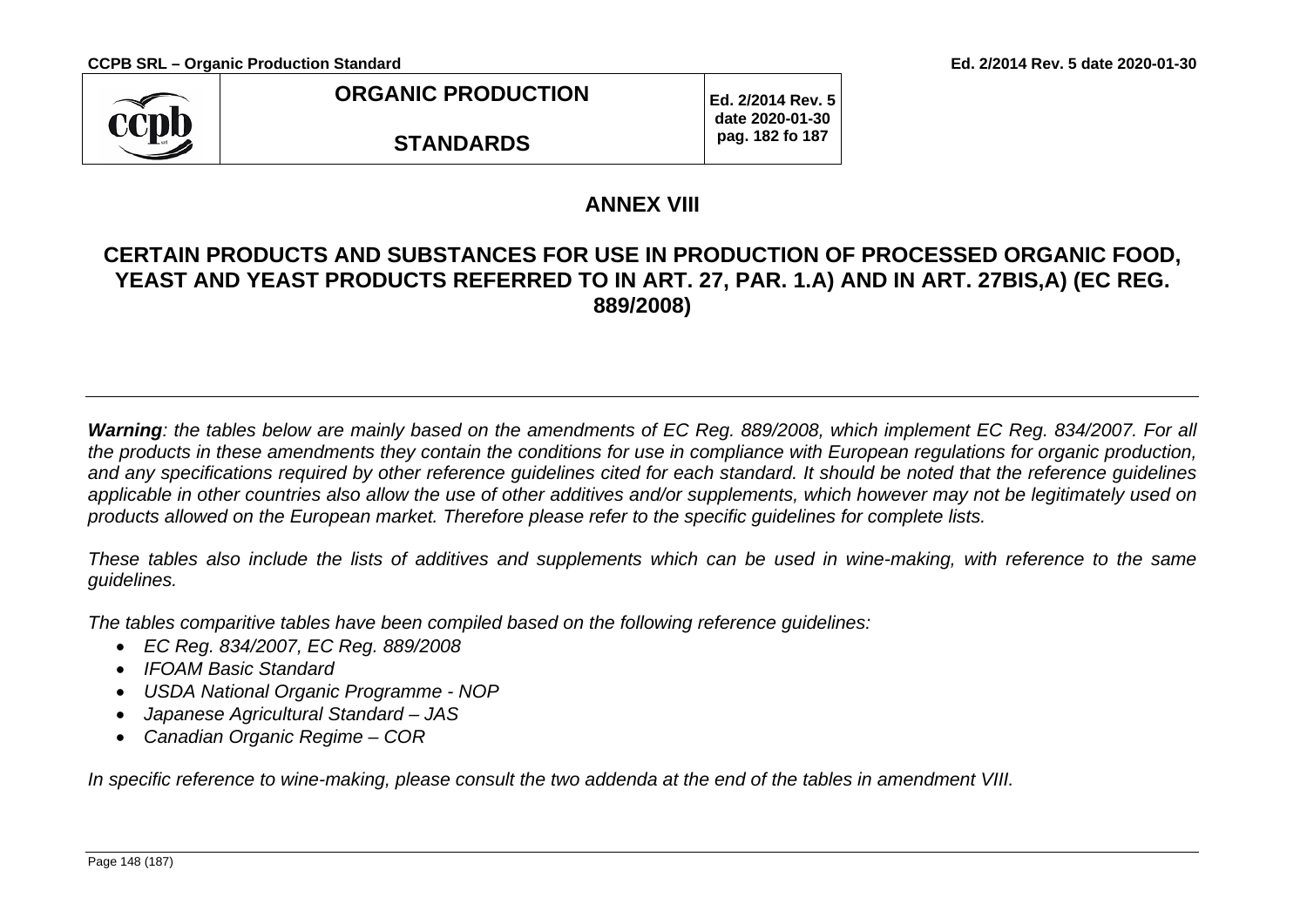

## **ORGANIC PRODUCTION**

**STANDARDS**

**Ed. 2/2014 Rev. 5 date 2020-01-30 pag. 182 fo 187** 

# **ANNEX VIII - SECTION A OF EC REG. 889/2008**

EC Reg. 834/2007 – EC Reg. 889/2008, Annex VIII – non agricultural ingredients IFOAM BS: Appendix 4 – Table 2 USDA-NOP, national lists of allowed and prohibited substances (§§ 205.605 and 205.606) JAS – Notification n. 1606 of MAFF 27/10/2005 COR – Canadian Organic Regime – CAN/CGSB-32.311

#### **SEZIONE A -- FOOD ADDITIVES, INCLUDING CARRIERS**

#### **A = Preparation of foodstuff of plant origin**

#### **B = Preparation of foodstuff of animal origin**

| Code       |                               |         | <b>REG CE 834/2007</b> |                                                                                   | <b>USDA-NOP</b>                                                                                 | <b>IFOAM Basic</b> | <b>JAS</b>                                                                                                                          | <b>COR</b>                                                             |  |
|------------|-------------------------------|---------|------------------------|-----------------------------------------------------------------------------------|-------------------------------------------------------------------------------------------------|--------------------|-------------------------------------------------------------------------------------------------------------------------------------|------------------------------------------------------------------------|--|
|            | <b>Name</b>                   |         | $A$ $B$                | <b>Specific condition</b>                                                         |                                                                                                 | <b>Standard</b>    |                                                                                                                                     |                                                                        |  |
| E 153      | Vegetable carbon              |         | $\times$               | Ashy goat cheese                                                                  | NON ALLOWED                                                                                     | NON ALLOWED        | NON ALLOWED                                                                                                                         | NON ALLOWED                                                            |  |
|            |                               |         |                        | Morbier cheese                                                                    |                                                                                                 |                    |                                                                                                                                     |                                                                        |  |
| E<br>160b* | Annatto, Bixin,<br>Norbixin * |         | X                      | Red Leicester cheese<br>Double Gloucester<br>cheese<br>Ceddar<br>Mimolette cheese | <b>Allowed Annatto</b><br>extract color<br>(pigment CAS#1393-<br>63-1) water and oil<br>soluble | NON ALLOWED        | NON ALLOWED                                                                                                                         | NON ALLOWED                                                            |  |
| E.<br>170  | Calcium<br>carbonate          | $X$ $X$ |                        | Shall not be used for<br>colouring or calcium<br>enrichment of products           |                                                                                                 |                    | Used when necessary<br>for products of animal<br>origin, dairy products<br>(except for coloration)<br>and cheese as a<br>coagulant. | Prohibited if used as a<br>colorant or an anti-<br>agglomerating agent |  |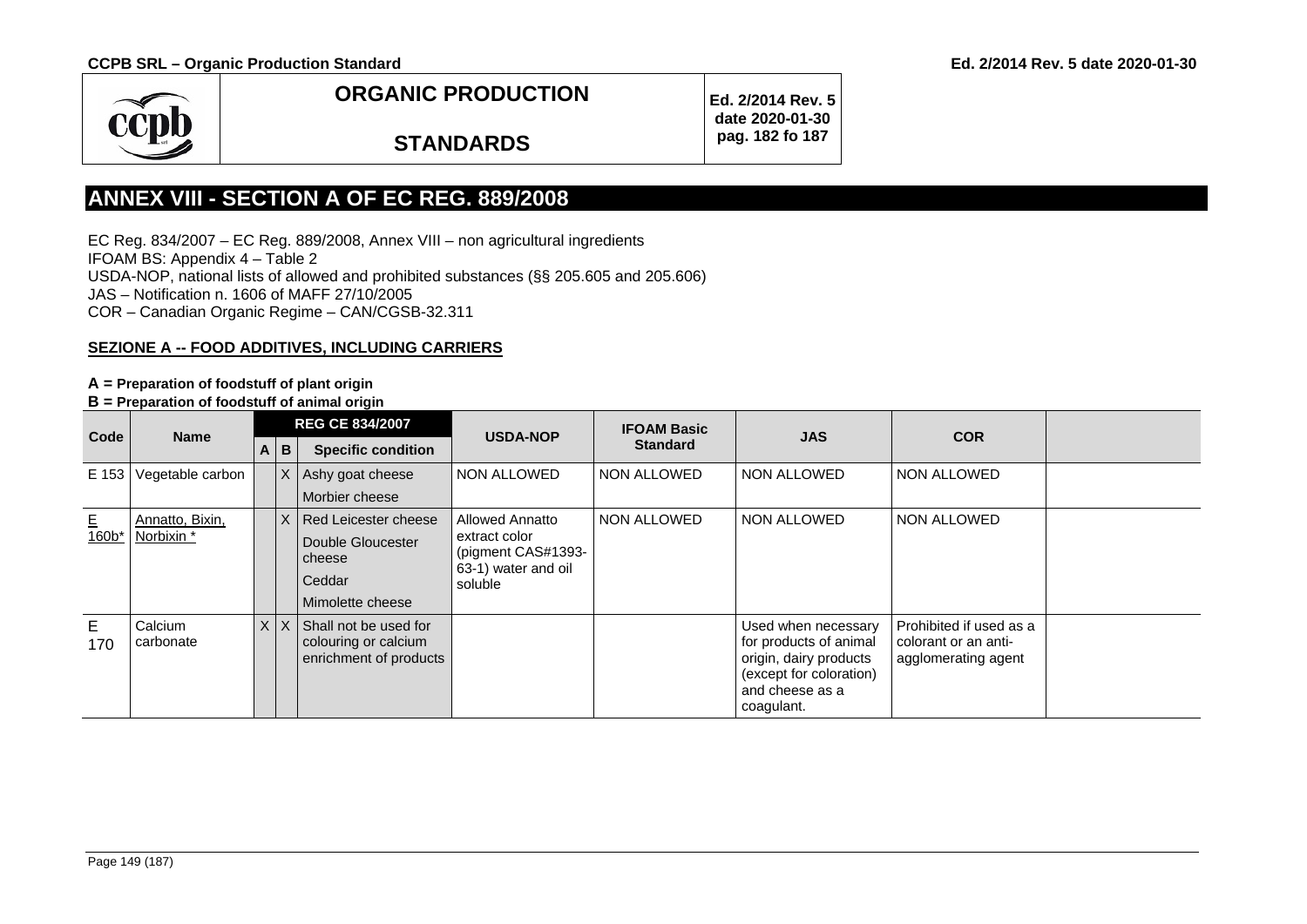|       |                             |                              |                                                                                                                                                                                                                                                                                                       | <b>ORGANIC PRODUCTION</b>                                                                                                                                                                    |                                       |  | Ed. 2/2014 Rev. 5<br>date 2020-01-30 |                                     |  |
|-------|-----------------------------|------------------------------|-------------------------------------------------------------------------------------------------------------------------------------------------------------------------------------------------------------------------------------------------------------------------------------------------------|----------------------------------------------------------------------------------------------------------------------------------------------------------------------------------------------|---------------------------------------|--|--------------------------------------|-------------------------------------|--|
|       |                             |                              |                                                                                                                                                                                                                                                                                                       | <b>STANDARDS</b>                                                                                                                                                                             |                                       |  | pag. 182 fo 187                      |                                     |  |
| Code  | <b>Name</b>                 |                              | REG CE 834/2007                                                                                                                                                                                                                                                                                       | <b>USDA-NOP</b>                                                                                                                                                                              | <b>IFOAM Basic</b><br><b>Standard</b> |  | <b>JAS</b>                           | <b>COR</b>                          |  |
| E 220 | Sulphur dioxide             | $A \mid B$<br>$X$ $\mid$ $X$ | <b>Specific condition</b><br>(the B Only for mead)<br>In fruit wines (wine<br>made from fruits other<br>than grapes (including<br>cider and perry)) and<br>mead with and without<br>added sugar):100 mg<br>(Maximum levels<br>available from all<br>sources, expressed as<br>SO <sub>2</sub> in mg/l) | Only as sulphur<br>dioxide, and only in<br>wine to be labelled<br>as "obtained from<br>organic grapes",<br>provided that the<br>maximum level of<br>total sulphites do not<br>exceed 100 ppm | Only for wine-making                  |  | <b>NON ALLOWED</b>                   | See note at the end of<br>the table |  |
| E 223 | Sodium<br>metabisolphite    | $\times$                     | Crustaceans                                                                                                                                                                                                                                                                                           | NON ALLOWED                                                                                                                                                                                  | NON ALLOWED                           |  | NON ALLOWED                          | NON ALLOWED                         |  |
| E 224 | Potassium<br>metabisulphite | $X$ $X$                      | (the B Only for mead)<br>In fruit wines (wine<br>made from fruits other<br>than grapes (including<br>cider and perry)) and<br>mead with and without<br>added sugar):100 mg<br>(Maximum levels<br>available from all<br>sources, expressed as<br>SO <sub>2</sub> in mg/l)                              | NON ALLOWED                                                                                                                                                                                  |                                       |  | Only for wine-making   NON ALLOWED   | See note at the end of<br>the table |  |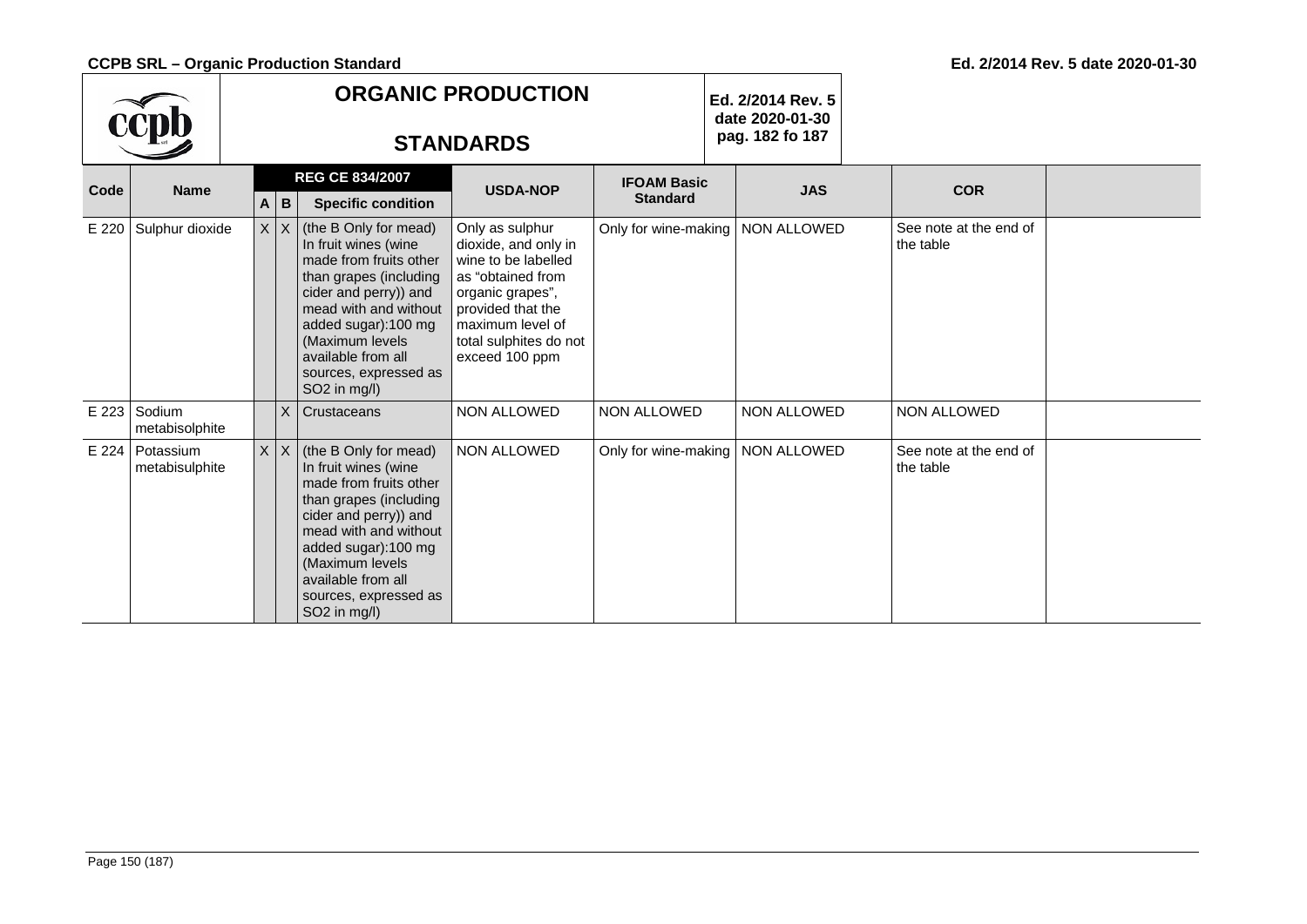|      |                        |  |            |                                                                                                                                                                                                                                                                                                                                                                                                                                                                      | <b>ORGANIC PRODUCTION</b> |                    |            | Ed. 2/2014 Rev. 5<br>date 2020-01-30 |             |  |
|------|------------------------|--|------------|----------------------------------------------------------------------------------------------------------------------------------------------------------------------------------------------------------------------------------------------------------------------------------------------------------------------------------------------------------------------------------------------------------------------------------------------------------------------|---------------------------|--------------------|------------|--------------------------------------|-------------|--|
|      |                        |  |            |                                                                                                                                                                                                                                                                                                                                                                                                                                                                      | <b>STANDARDS</b>          |                    |            | pag. 182 fo 187                      |             |  |
| Code | <b>Name</b>            |  |            | <b>REG CE 834/2007</b>                                                                                                                                                                                                                                                                                                                                                                                                                                               | <b>USDA-NOP</b>           | <b>IFOAM Basic</b> | <b>JAS</b> |                                      | <b>COR</b>  |  |
|      |                        |  | $A \mid B$ | <b>Specific condition</b>                                                                                                                                                                                                                                                                                                                                                                                                                                            |                           | <b>Standard</b>    |            |                                      |             |  |
|      | $E$ 250 Sodium nitrite |  | $\times$   | For meat products.<br>May only be used, if it<br>has been<br>demonstrated to the<br>satisfaction of the<br>competent authority<br>that no technological<br>alternative, giving the<br>same guarantees<br>and/or allowing to<br>maintain the specific<br>features of the<br>product, is available.<br>Not in combination<br>with E252. Indicative<br>ingoing amount<br>expressed as NaNO2:<br>80 mg/kg, maximum<br>residual amount<br>expressed as NaNO2:<br>50 mg/kg | NON ALLOWED               | NON ALLOWED        |            | NON ALLOWED                          | NON ALLOWED |  |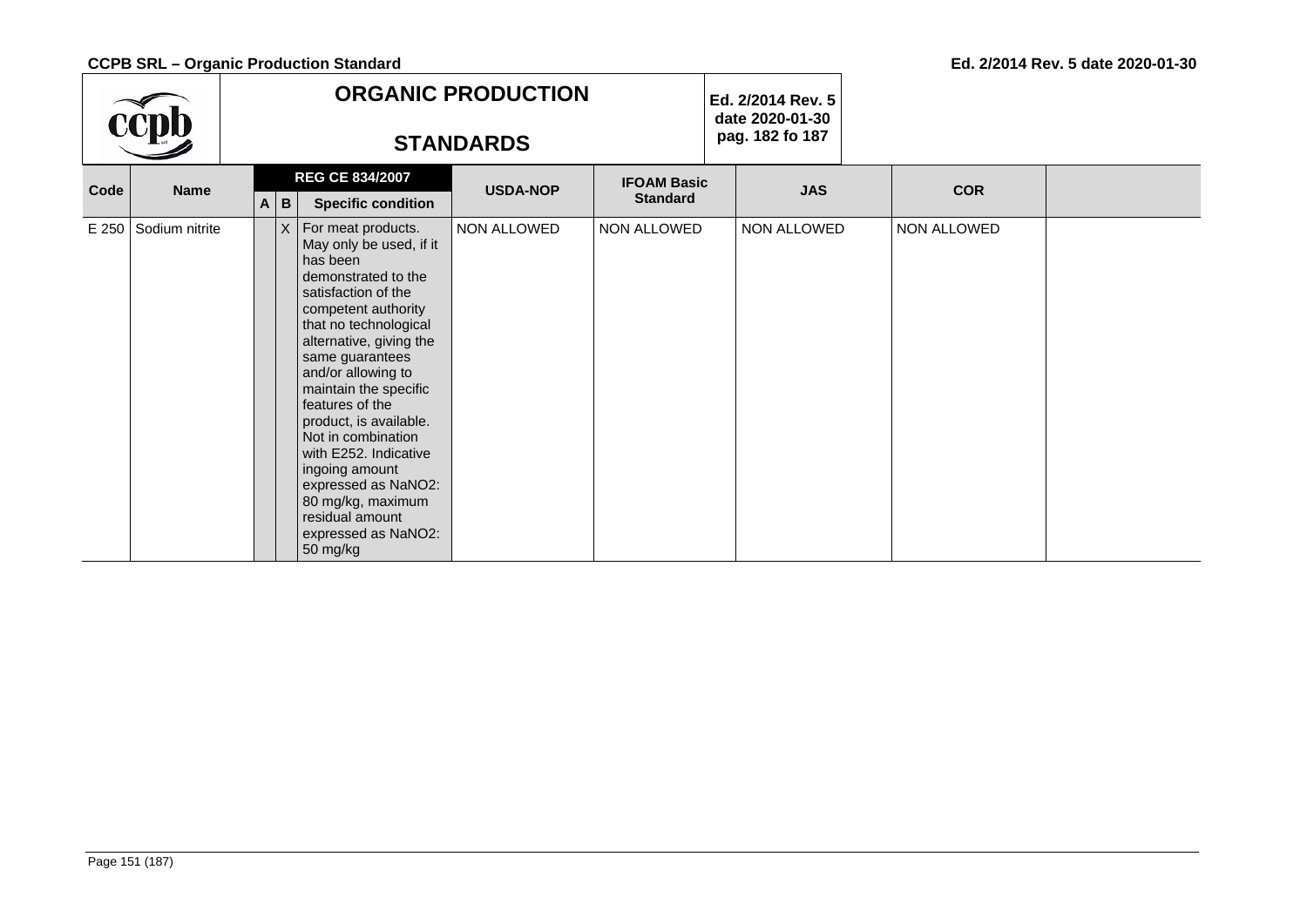|       |                     |             |              |                                                                                                                                                                                                                                                                                                                                                                                                                                                                      | <b>ORGANIC PRODUCTION</b><br><b>STANDARDS</b> |                                       | Ed. 2/2014 Rev. 5<br>date 2020-01-30<br>pag. 182 fo 187                                                                                                                                            |                                                                |  |
|-------|---------------------|-------------|--------------|----------------------------------------------------------------------------------------------------------------------------------------------------------------------------------------------------------------------------------------------------------------------------------------------------------------------------------------------------------------------------------------------------------------------------------------------------------------------|-----------------------------------------------|---------------------------------------|----------------------------------------------------------------------------------------------------------------------------------------------------------------------------------------------------|----------------------------------------------------------------|--|
| Code  | <b>Name</b>         | A           | $\, {\bf B}$ | REG CE 834/2007<br><b>Specific condition</b>                                                                                                                                                                                                                                                                                                                                                                                                                         | <b>USDA-NOP</b>                               | <b>IFOAM Basic</b><br><b>Standard</b> | <b>JAS</b>                                                                                                                                                                                         | <b>COR</b>                                                     |  |
| E 252 | Potassium nitrate   |             | $\mathsf{X}$ | For meat products.<br>May only be used, if it<br>has been<br>demonstrated to the<br>satisfaction of the<br>competent authority<br>that no technological<br>alternative, giving the<br>same guarantees<br>and/or allowing to<br>maintain the specific<br>features of the<br>product, is available.<br>Not in combination<br>with E250. Indicative<br>ingoing amount<br>expressed as NaNO3:<br>80 mg/kg, maximum<br>residual amount<br>expressed as NaNO3:<br>50 mg/kg | NON ALLOWED                                   | NON ALLOWED                           | NON ALLOWED                                                                                                                                                                                        | NON ALLOWED                                                    |  |
|       | $E$ 270 Lactic acid | X           | $\mathsf{X}$ |                                                                                                                                                                                                                                                                                                                                                                                                                                                                      |                                               |                                       | Used only for<br>processed vegetable-<br>based products, for<br>sausages as a skin<br>(i.e. as casing), for<br>dairy products as a<br>coagulant, and for<br>cheese in salting as a<br>pH regulator | For fermented<br>vegetable products, or<br>casings for sausage |  |
| E 290 | Carbon dioxide      | $\mathsf X$ | $\mathsf X$  |                                                                                                                                                                                                                                                                                                                                                                                                                                                                      |                                               |                                       |                                                                                                                                                                                                    |                                                                |  |
|       | E 296   Malic acid  | X           |              |                                                                                                                                                                                                                                                                                                                                                                                                                                                                      | Allowed as L-Malic<br>Acid                    |                                       | Used solely for<br>processed agricultural<br>products                                                                                                                                              |                                                                |  |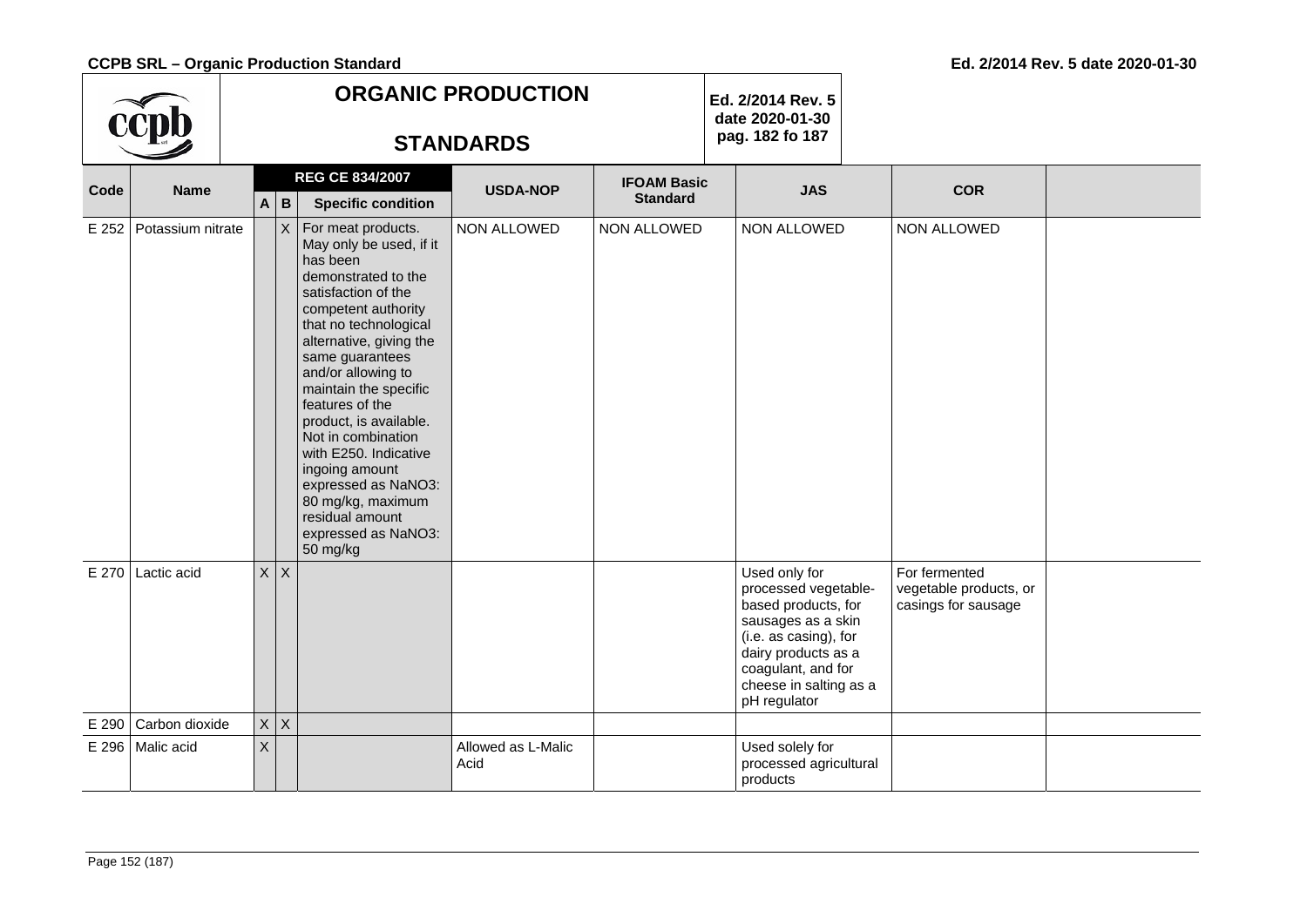|                |                              |                  |                           |                                                                                                                                                                                                                                | <b>ORGANIC PRODUCTION</b>                                                                              |                                       |  | Ed. 2/2014 Rev. 5<br>date 2020-01-30                                                                                                                                                                                                                                             |                                                                                                                                                   |  |
|----------------|------------------------------|------------------|---------------------------|--------------------------------------------------------------------------------------------------------------------------------------------------------------------------------------------------------------------------------|--------------------------------------------------------------------------------------------------------|---------------------------------------|--|----------------------------------------------------------------------------------------------------------------------------------------------------------------------------------------------------------------------------------------------------------------------------------|---------------------------------------------------------------------------------------------------------------------------------------------------|--|
|                |                              | <b>STANDARDS</b> |                           |                                                                                                                                                                                                                                |                                                                                                        |                                       |  | pag. 182 fo 187                                                                                                                                                                                                                                                                  |                                                                                                                                                   |  |
| Code           | <b>Name</b>                  | A                | $\mathbf B$               | REG CE 834/2007<br><b>Specific condition</b>                                                                                                                                                                                   | <b>USDA-NOP</b>                                                                                        | <b>IFOAM Basic</b><br><b>Standard</b> |  | <b>JAS</b>                                                                                                                                                                                                                                                                       | <b>COR</b>                                                                                                                                        |  |
|                | $E$ 300 Ascorbic acid        | X.               | $\boldsymbol{\mathsf{X}}$ | With regard to<br>foodstuffs of animal<br>origin: Meat products                                                                                                                                                                |                                                                                                        |                                       |  | Used solely for<br>processed agricultural<br>products                                                                                                                                                                                                                            | Both natural and<br>synthetic; the synthetic<br>product is allowed for<br>fruit and vegetables<br>only if it is not available<br>in natural form. |  |
| E 301          | Sodium ascorbate             |                  | $\times$                  | With regard to<br>foodstuffs of animal<br>origin: Meat products<br>in connection with<br>nitrates and nitrites                                                                                                                 | NON ALLOWED                                                                                            | NON ALLOWED                           |  | Used exclusively for<br>processed meat                                                                                                                                                                                                                                           | NON ALLOWED                                                                                                                                       |  |
| E<br>$306*$    | Tocopherol rich<br>extract * |                  | $X$ $X$                   | Antioxidant                                                                                                                                                                                                                    | Only if derived from<br>vegetal oils, when<br>the rosemary extract<br>is not a valid<br>alternative    |                                       |  | Used exclusively for<br>processed meat, if<br>necessary, for<br>processed agricultural<br>products                                                                                                                                                                               | Only if derives from<br>vegetable oils, when<br>rosemary extract is not<br>a valid alternative                                                    |  |
| $rac{E}{322*}$ | Lecithins*                   | $\mathsf{X}$     | $\times$                  | With regard to<br>foodstuffs of animal<br>origin: Milk products<br>Only when derived<br>from organic<br>production. Applicable<br>as of 1 January 2022.<br>Until that date, only<br>when derived from<br>organic raw material. | Decolorized<br>synthetic forms<br>allowed. If of<br>agricultural origin,<br>may not be<br>decolorized. |                                       |  | Only those produced<br>without bleach or<br>treated with organic<br>solvent, used<br>exclusively for dairy<br>products, baby foods<br>derived from milk, fat-<br>or oil-based products,<br>or mayonnaise, and if<br>necessary used for<br>processed products of<br>animal origin | Bleached form allowed<br>only when non-<br>bleached is not<br>available. Only or<br>organic origin.                                               |  |
|                | E 325   Sodium lactate       |                  | X                         | Milk-based and meat<br>products                                                                                                                                                                                                | NON ALLOWED                                                                                            | NON ALLOWED                           |  | NON ALLOWED                                                                                                                                                                                                                                                                      | NON ALLOWED                                                                                                                                       |  |
|                | E 330 Citric acid            |                  | $X$ $X$                   |                                                                                                                                                                                                                                | Product from<br>microbic<br>fermentation of<br>carbohydrates                                           |                                       |  | Used only as a pH<br>regulator or for<br>processed fruit- or<br>vegetable-based<br>products                                                                                                                                                                                      | Product from microbic<br>fermentation of<br>carbohydrates                                                                                         |  |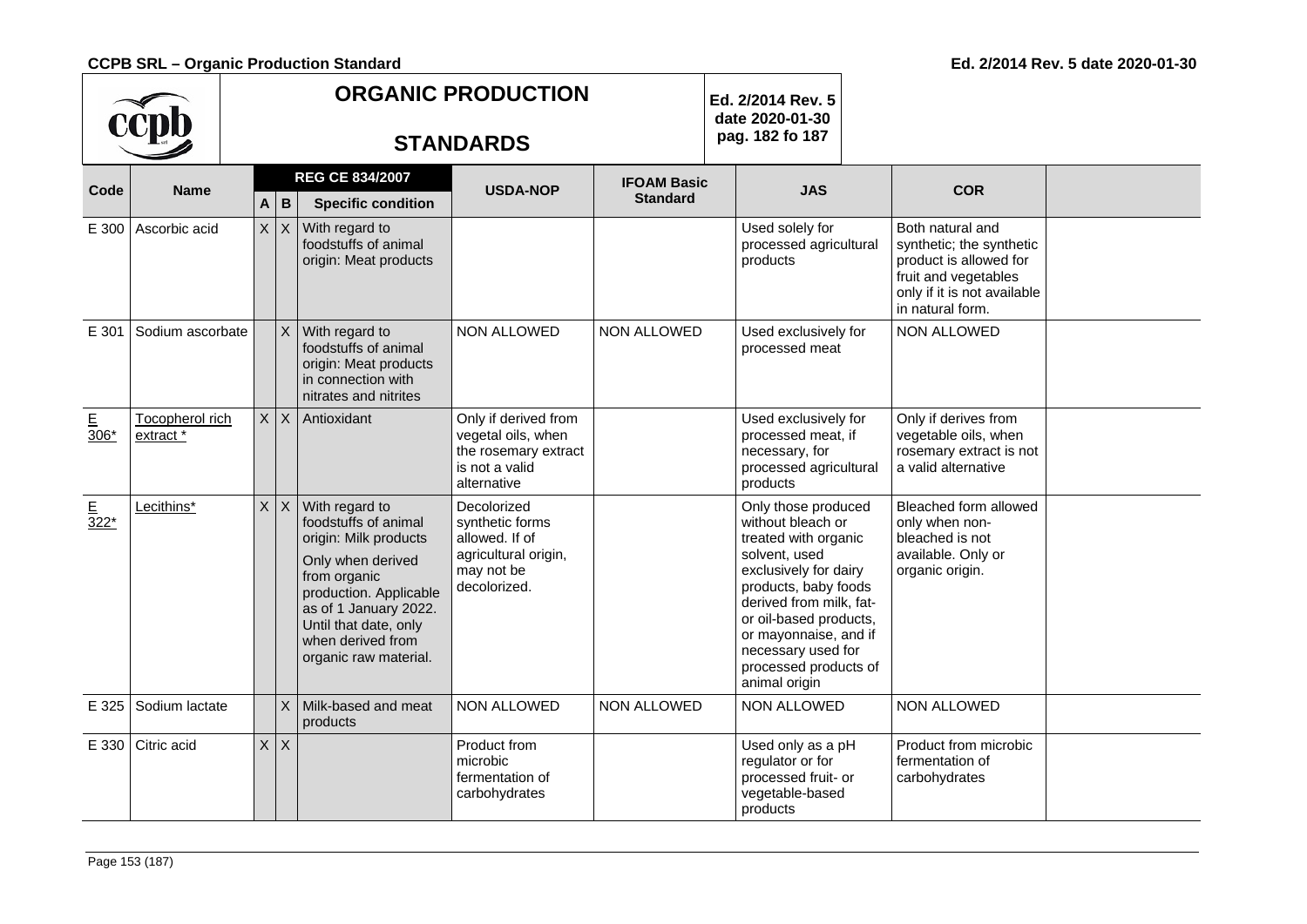|                                            |                                |                           | <b>ORGANIC PRODUCTION</b><br><b>STANDARDS</b> |                                                                                     |                                                                                                                                                              |                                                                                                                                                              |  | Ed. 2/2014 Rev. 5<br>date 2020-01-30                                                                                                                      |                                                                                                                                                                                                                                                   |  |
|--------------------------------------------|--------------------------------|---------------------------|-----------------------------------------------|-------------------------------------------------------------------------------------|--------------------------------------------------------------------------------------------------------------------------------------------------------------|--------------------------------------------------------------------------------------------------------------------------------------------------------------|--|-----------------------------------------------------------------------------------------------------------------------------------------------------------|---------------------------------------------------------------------------------------------------------------------------------------------------------------------------------------------------------------------------------------------------|--|
|                                            |                                |                           |                                               |                                                                                     |                                                                                                                                                              |                                                                                                                                                              |  | pag. 182 fo 187                                                                                                                                           |                                                                                                                                                                                                                                                   |  |
| Code                                       | <b>Name</b>                    | A                         | $\, {\bf B}$                                  | REG CE 834/2007<br><b>Specific condition</b>                                        | <b>USDA-NOP</b>                                                                                                                                              | <b>IFOAM Basic</b><br><b>Standard</b>                                                                                                                        |  | <b>JAS</b>                                                                                                                                                | <b>COR</b>                                                                                                                                                                                                                                        |  |
| E 331                                      | Sodium citrate                 | $\mathsf{X}$              | $\boldsymbol{\mathsf{X}}$                     |                                                                                     |                                                                                                                                                              |                                                                                                                                                              |  | Used only for dairy<br>products or albumin<br>and casings for low<br>temperature<br>pasteurization                                                        | Only for casings and<br>milk-based products                                                                                                                                                                                                       |  |
| E 333                                      | Calcium citrates               | $\boldsymbol{\mathsf{X}}$ |                                               |                                                                                     |                                                                                                                                                              |                                                                                                                                                              |  | NON ALLOWED                                                                                                                                               |                                                                                                                                                                                                                                                   |  |
| E 334<br><b>Tartaric acid</b><br>$(L(+)-)$ |                                | X                         | $\boldsymbol{\mathsf{X}}$                     | With regard to<br>foodstuffs of animal<br>origin: Mead. (The B is<br>only for mead) | From grape wine, in<br>non-synthetic form.<br>From malic acid, in                                                                                            | Only for wine-making                                                                                                                                         |  | Used only for<br>processed agricultural<br>products                                                                                                       | NON ALLOWED                                                                                                                                                                                                                                       |  |
|                                            |                                |                           |                                               |                                                                                     | synthetic form                                                                                                                                               |                                                                                                                                                              |  |                                                                                                                                                           |                                                                                                                                                                                                                                                   |  |
| E 335                                      | Sodium tartrates               | $\mathsf{X}$              |                                               |                                                                                     | NON ALLOWED                                                                                                                                                  |                                                                                                                                                              |  | Used only for<br>confectionary products                                                                                                                   | NON ALLOWED                                                                                                                                                                                                                                       |  |
|                                            | E 336   Potassium<br>tartrates | X                         |                                               |                                                                                     | As potassium tartaric<br>acid                                                                                                                                |                                                                                                                                                              |  | Used exclusively for<br>cereal-based<br>processed products<br>and confectionary                                                                           | As potassium tartaric<br>acid<br>If potassium tartar<br>obtained from tartaric<br>acid is allowed for<br>cereal-based products,<br>cakes and<br>confectionary<br>products. Allowed as<br>an additive in cider and<br>in "many" dairy<br>products. |  |
| E 341<br>(i)                               | Monocalcium<br>phosphate       | $\boldsymbol{\mathsf{X}}$ |                                               | Raising agent for self<br>raising flour                                             |                                                                                                                                                              | Only for self raising<br>flour                                                                                                                               |  | Used only for powders<br>as a dilating agent                                                                                                              |                                                                                                                                                                                                                                                   |  |
| $rac{E}{392*}$                             | Rosemary<br>extract*           | X                         | $\mathsf X$                                   | Only when from<br>organic sources                                                   | NON ALLOWED AS<br>ADDICTIVE; if used<br>as flavouring agent it<br>must satisfies the<br>specific<br>requirements of the<br>scheme (ref. to point<br>3 below) | NON ALLOWED AS<br>ADDICTIVE; if used<br>as flavouring agent it<br>must satisfies the<br>specific<br>requirements of the<br>scheme (ref. to point<br>3 below) |  | NON ALLOWED AS<br>ADDICTIVE; if used as<br>flavouring agent it<br>must satisfies the<br>specific requirements<br>of the scheme (ref. to<br>point 3 below) | NON ALLOWED AS<br>ADDICTIVE; if used as<br>flavouring agent it<br>must satisfies the<br>specific requirements<br>of the scheme (ref. to<br>point 3 below)                                                                                         |  |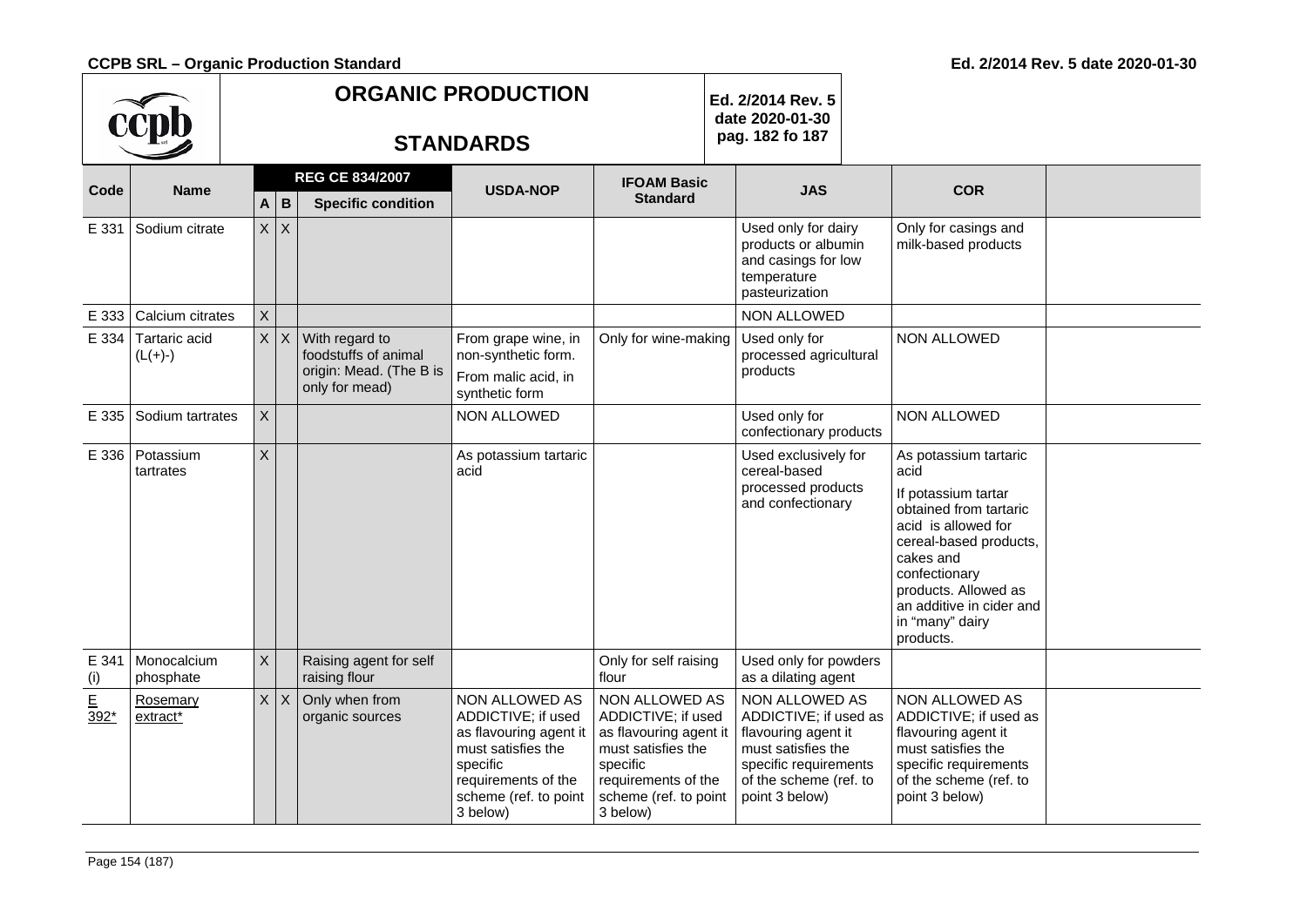|              |                       |                        |            |                                                                                   | <b>ORGANIC PRODUCTION</b> |                    |  | Ed. 2/2014 Rev. 5<br>date 2020-01-30                                                                  |                                                                               |  |
|--------------|-----------------------|------------------------|------------|-----------------------------------------------------------------------------------|---------------------------|--------------------|--|-------------------------------------------------------------------------------------------------------|-------------------------------------------------------------------------------|--|
|              |                       |                        |            |                                                                                   | <b>STANDARDS</b>          |                    |  | pag. 182 fo 187                                                                                       |                                                                               |  |
| Code         | <b>Name</b>           | <b>REG CE 834/2007</b> |            |                                                                                   | <b>USDA-NOP</b>           | <b>IFOAM Basic</b> |  | <b>JAS</b>                                                                                            | <b>COR</b>                                                                    |  |
|              |                       |                        | $A \mid B$ | <b>Specific condition</b>                                                         |                           | <b>Standard</b>    |  |                                                                                                       |                                                                               |  |
|              | $E$ 400 Alginic acid  |                        | $X$ $X$    | With regard to<br>foodstuffs of animal<br>origin: Milk based<br>products          |                           |                    |  | Used only for<br>processed agricultural<br>products                                                   |                                                                               |  |
| E 401        | Sodium alginate       |                        | $X$ $X$    | With regard to<br>foodstuffs of animal<br>origin: Milk based<br>products          |                           |                    |  | Used only for<br>processed agricultural<br>products                                                   |                                                                               |  |
| E 402        | Potassium<br>alginate |                        | $x \mid x$ | With regard to<br>foodstuffs of animal<br>origin: Milk based<br>products          |                           |                    |  | <b>NON ALLOWED</b>                                                                                    |                                                                               |  |
| $E$ 406 Agar |                       |                        | $X$ $X$    | With regard to<br>foodstuffs of animal<br>origin: Milk based and<br>meat products |                           |                    |  |                                                                                                       | Extracts in water,<br>alcohol, acids and<br>bases allowed by this<br>standard |  |
| E 407        | Carrageenan           |                        | $X$ $X$    | With regard to<br>foodstuffs of animal<br>origin: Milk based<br>products          |                           |                    |  | Used exclusively for<br>dairy products, if<br>necessary for<br>processed products of<br>animal origin |                                                                               |  |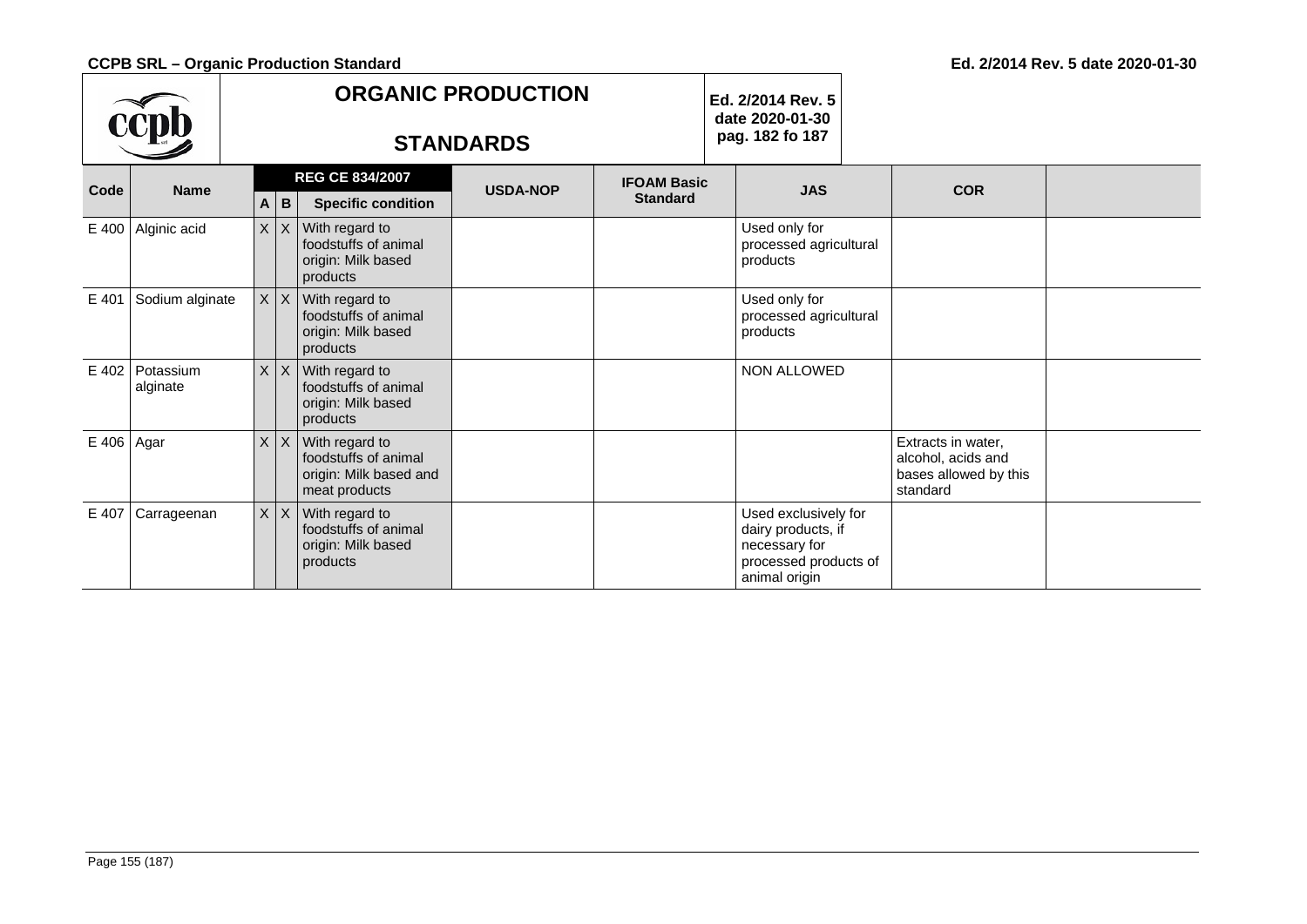| ccpb                     |                   | <b>ORGANIC PRODUCTION</b><br><b>STANDARDS</b> |              |                 |                                                                                      |                                                                                                                        |                                                                                            |                                                                                                                                           | Ed. 2/2014 Rev. 5<br>date 2020-01-30<br>pag. 182 fo 187                                                                                            |                                                                                                                                                                                                    |                                                                                                                                                                                             |  |
|--------------------------|-------------------|-----------------------------------------------|--------------|-----------------|--------------------------------------------------------------------------------------|------------------------------------------------------------------------------------------------------------------------|--------------------------------------------------------------------------------------------|-------------------------------------------------------------------------------------------------------------------------------------------|----------------------------------------------------------------------------------------------------------------------------------------------------|----------------------------------------------------------------------------------------------------------------------------------------------------------------------------------------------------|---------------------------------------------------------------------------------------------------------------------------------------------------------------------------------------------|--|
| Code                     | <b>Name</b>       |                                               |              | $A \mid B$      | REG CE 834/2007<br><b>Specific condition</b>                                         | <b>USDA-NOP</b>                                                                                                        | <b>IFOAM Basic</b><br><b>Standard</b>                                                      |                                                                                                                                           | <b>JAS</b>                                                                                                                                         |                                                                                                                                                                                                    | <b>COR</b>                                                                                                                                                                                  |  |
| E<br>$\frac{1}{4}10^{*}$ | Locust bean gum*  |                                               |              | $X$ $X$         | Only when derived<br>from organic<br>production. Applicable<br>as of 1 January 2022. | Allowed only if<br>extracted with water<br>(ndr: as carob gum;<br>Locust bean gum or<br>Carob bean gum $=$<br>INS 410) |                                                                                            | (ndr: as carob gum)<br>Used only for dairy<br>products or processed<br>meats, if necessary,<br>for processed products<br>of animal origin |                                                                                                                                                    | Only allowed if<br>extracted from water.<br>For products made<br>from milk, fat,<br>sweetstuffs, canned<br>meat and egg<br>products. For meat<br>products: gelatine,<br>agar and gum<br>tragacanth |                                                                                                                                                                                             |  |
| $rac{E}{412*}$           | Guar gum *        |                                               | $x \mid x$   |                 | Only when derived<br>from organic<br>production. Applicable<br>as of 1 January 2022. | Allowed only if<br>extracted with water                                                                                |                                                                                            |                                                                                                                                           | Used exclusively for<br>dairy products or<br>canned meat or egg-<br>based products, if<br>necessary for<br>processed products of<br>animal origin. |                                                                                                                                                                                                    | Allowed only if<br>extracted from water.<br>For products made<br>from milk, fat,<br>sweetstuffs, canned<br>meats and egg<br>products. For canned<br>meat: gelatine, agar<br>and Irish musk. |  |
| $rac{E}{414*}$           | Arabic gum *      |                                               | $X$ $X$      |                 | Only when derived<br>from organic<br>production. Applicable<br>as of 1 January 2022. | Allowed only if<br>extracted with water                                                                                | Only for products<br>made from milk, fats<br>sweetstuffs, and<br>eggs                      |                                                                                                                                           | Used only for dairy<br>products, products<br>made from fats or<br>edible oil or<br>confectionary products                                          |                                                                                                                                                                                                    | Allowed only if<br>extracted from water.<br>For products made<br>from milk, fat,<br>sweetstuffs, canned<br>meats and egg<br>products. For canned<br>meat: gelatine, agar<br>and Irish musk. |  |
|                          | E 415 Xanthan gum |                                               | $\mathsf{X}$ | $\vert x \vert$ |                                                                                      |                                                                                                                        | Only for products<br>made from fats, fruit,<br>vegetables,<br>sweetstuffs, and<br>biscuits |                                                                                                                                           | Used exclusively for<br>dairy products or<br>confectionary<br>products; if necessary<br>for processed products<br>of animal origin.                |                                                                                                                                                                                                    | Extracted in water, for<br>products made with<br>fat, horticultural<br>products, cakes and<br>biscuits, salads                                                                              |  |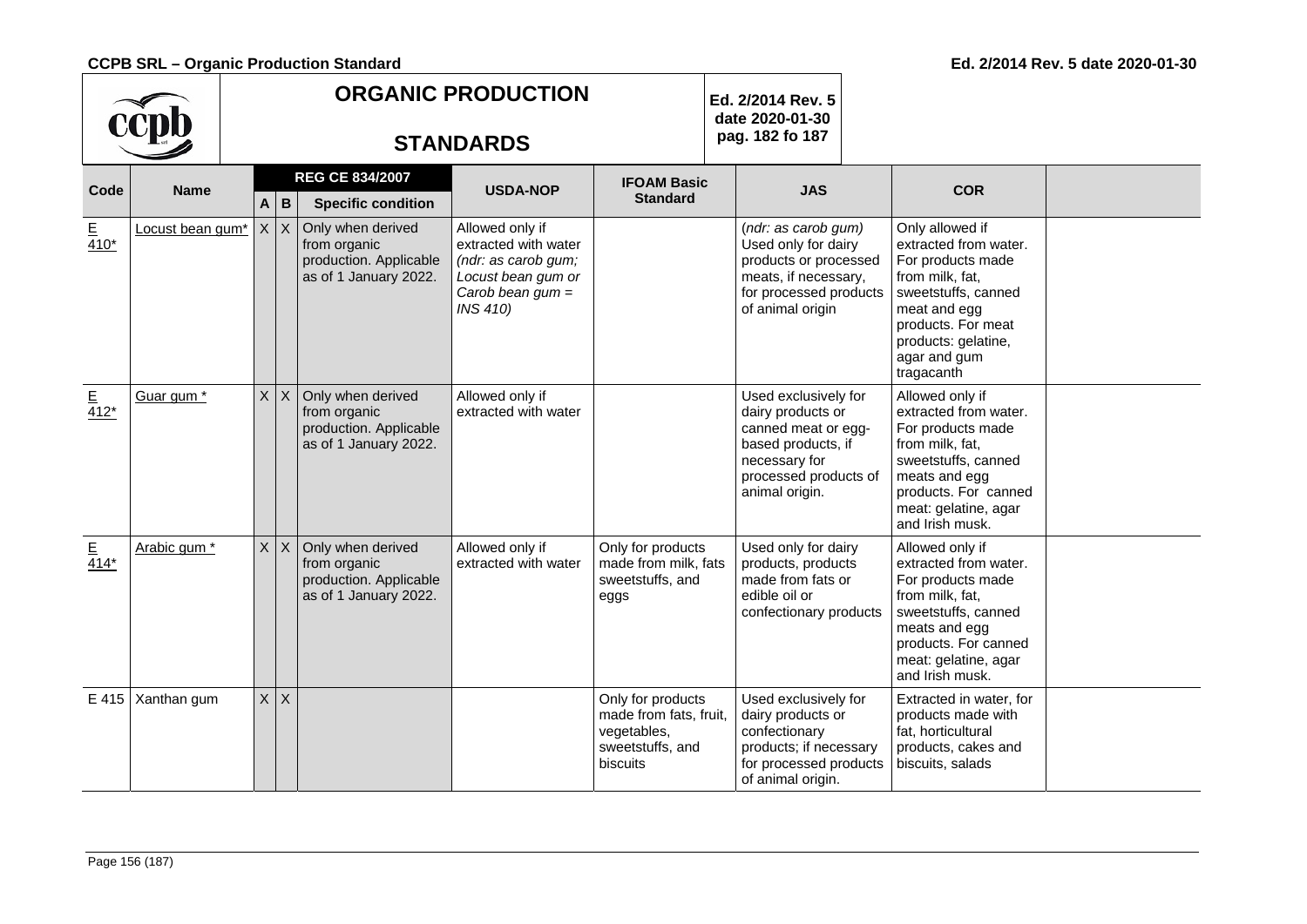|                       |                                           |                           |                |                                                                                                                                                                                                                          | <b>ORGANIC PRODUCTION</b>                                                                                   |                                       |  | Ed. 2/2014 Rev. 5<br>date 2020-01-30<br>pag. 182 fo 187                                 |                                                                                                                                                                                                                                         |  |
|-----------------------|-------------------------------------------|---------------------------|----------------|--------------------------------------------------------------------------------------------------------------------------------------------------------------------------------------------------------------------------|-------------------------------------------------------------------------------------------------------------|---------------------------------------|--|-----------------------------------------------------------------------------------------|-----------------------------------------------------------------------------------------------------------------------------------------------------------------------------------------------------------------------------------------|--|
|                       |                                           |                           |                |                                                                                                                                                                                                                          | <b>STANDARDS</b>                                                                                            |                                       |  |                                                                                         |                                                                                                                                                                                                                                         |  |
| Code                  | <b>Name</b>                               | $\boldsymbol{\mathsf{A}}$ | $\, {\bf B}$   | REG CE 834/2007<br><b>Specific condition</b>                                                                                                                                                                             | <b>USDA-NOP</b>                                                                                             | <b>IFOAM Basic</b><br><b>Standard</b> |  | <b>JAS</b>                                                                              | <b>COR</b>                                                                                                                                                                                                                              |  |
| E 417                 | Tara gum powder                           | $\mathsf{X}$              | $\overline{X}$ | Thickener<br>Only when derived<br>from organic<br>production. Applicable<br>as of 1 January 2022.                                                                                                                        |                                                                                                             |                                       |  |                                                                                         |                                                                                                                                                                                                                                         |  |
|                       | $E$ 418 Gellan gum                        |                           | $x \mid x$     | High-acyl form only<br>Only when derived<br>from organic<br>production. Applicable<br>as of 1 January 2022.                                                                                                              | High-acyl form only.                                                                                        |                                       |  |                                                                                         | Shall be derived using<br>substances listed in<br>Table 6.3 of "Permitted<br>substances lists".<br>Extraction solvents,<br>carriers and<br>precipitation aids. By<br>exception, isopropyl<br>alcohol may also be<br>used to derive gums |  |
|                       | E 422 Glycerol                            | $\mathsf{X}$              |                | From plant origin. Only<br>when derived from<br>organic production.<br>Applicable as of 1<br>January 2022.<br>For plant extracts,<br>flavourings, humectant<br>in gel capsules and as<br>a surface coating of<br>tablets | By hydrolysis of fats<br>and oils                                                                           | NON ALLOWED                           |  | NON ALLOWED                                                                             | Obtained by hydrolysis<br>of fats and oils<br>(vegetable or animal)                                                                                                                                                                     |  |
| $\frac{E 440}{(i)^*}$ | Pectin *                                  | X                         | $\overline{X}$ | With regard to<br>foodstuffs of animal<br>origin: Milk based<br>products                                                                                                                                                 | If synthetic, with low<br>methossylic index<br>If of agricultural<br>origin, with high<br>methossylic index | Not modified                          |  | Used only for dairy<br>products, if necessary<br>for processed<br>agricultural products |                                                                                                                                                                                                                                         |  |
|                       | $E$ 464 Hydroxypropyl<br>methyl cellolose | $\mathsf X$               | Χ              | <b>Encapsulation material</b><br>for capsules                                                                                                                                                                            | NON ALLOWED                                                                                                 | NON ALLOWED                           |  | NON ALLOWED                                                                             | NON ALLOWED                                                                                                                                                                                                                             |  |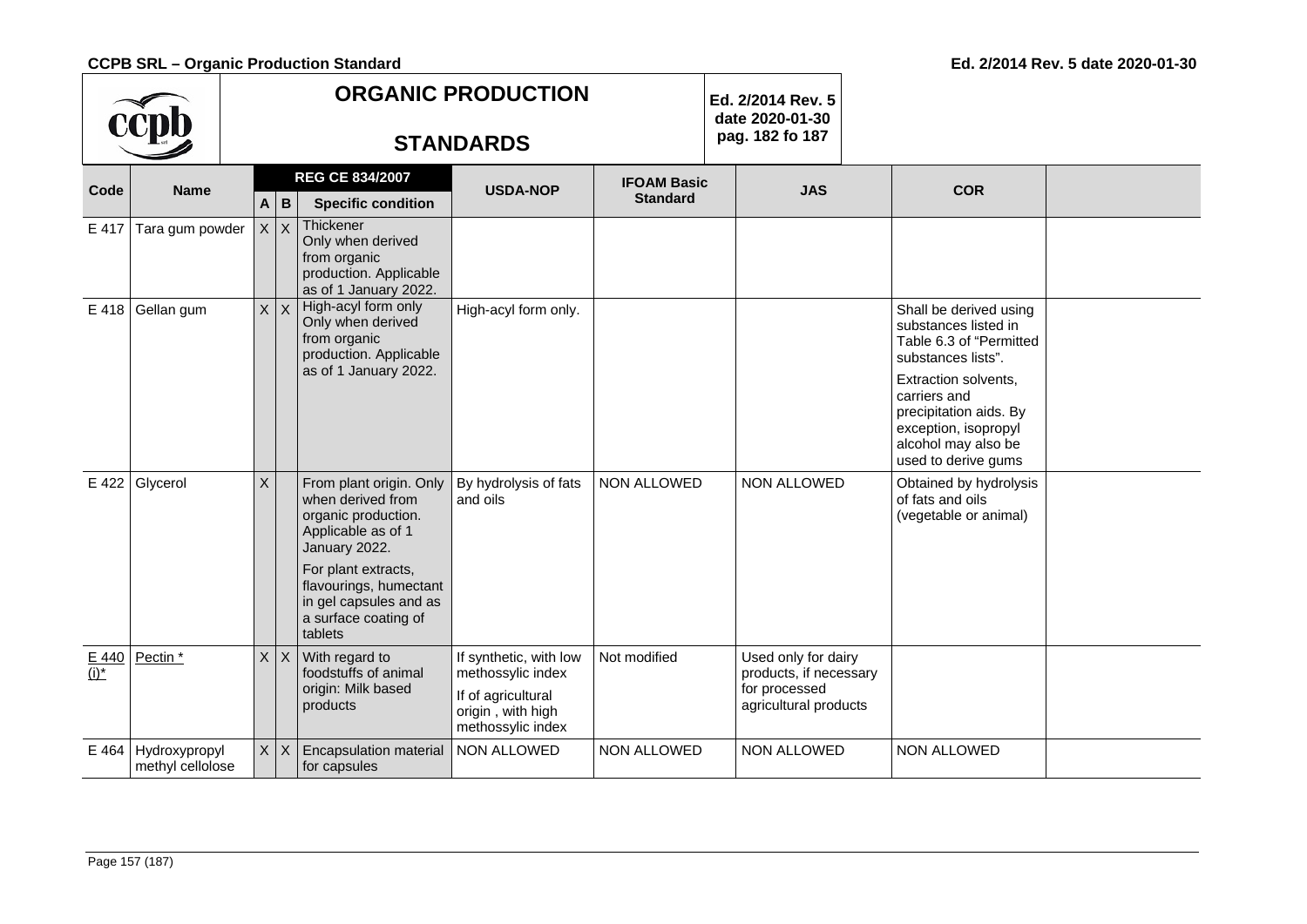|       |                                |                           |                |                           | <b>ORGANIC PRODUCTION</b><br><b>STANDARDS</b>                                                                                  |                                                                         | Ed. 2/2014 Rev. 5<br>date 2020-01-30<br>pag. 182 fo 187                                                                                                                                                     |                                                                                                                                                                                                                         |  |
|-------|--------------------------------|---------------------------|----------------|---------------------------|--------------------------------------------------------------------------------------------------------------------------------|-------------------------------------------------------------------------|-------------------------------------------------------------------------------------------------------------------------------------------------------------------------------------------------------------|-------------------------------------------------------------------------------------------------------------------------------------------------------------------------------------------------------------------------|--|
|       |                                |                           |                | REG CE 834/2007           |                                                                                                                                | <b>IFOAM Basic</b>                                                      | <b>JAS</b>                                                                                                                                                                                                  |                                                                                                                                                                                                                         |  |
| Code  | <b>Name</b>                    | $\boldsymbol{\mathsf{A}}$ | $\overline{B}$ | <b>Specific condition</b> | <b>USDA-NOP</b>                                                                                                                | <b>Standard</b>                                                         |                                                                                                                                                                                                             | <b>COR</b>                                                                                                                                                                                                              |  |
| E 500 | Sodium<br>carbonates           | $\mathsf{X}$              | $\mathsf{X}$   |                           |                                                                                                                                |                                                                         | Used exclusively for<br>confectionary<br>products, sugar,<br>processed products<br>based on legume<br>seeds, pasta and<br>bread                                                                             | Allowed for cakes,<br>biscuits and<br>confectionary<br>products.                                                                                                                                                        |  |
| E 501 | Potassium<br>carbonates        | X                         |                |                           |                                                                                                                                |                                                                         | Used exclusively for<br>drying processed fruit-<br>based products or<br>cereal-based<br>processed products, or<br>processed products<br>based on legume<br>seeds, pasta, bread or<br>confectionary products | Allowed for products<br>made from cereals,<br>baked products,<br>sweetstuffs, dairy<br>products, horticultural<br>products and wine<br>production.                                                                      |  |
|       | E 503   Ammonium<br>carbonates | $\overline{X}$            |                |                           | Only as yeast agent                                                                                                            | Only for products<br>made from cereals,<br>sweetstuffs, and<br>biscuits | Used solely for<br>processed agricultural<br>products                                                                                                                                                       | Only as yeast agent                                                                                                                                                                                                     |  |
|       | E 504 Magnesium<br>carbonates  | $\sf X$                   |                |                           | Allowed only in<br>products that are<br>labelled "made with<br>organic" and<br>prohibited in<br>products labelled<br>"organic" |                                                                         | Used only for<br>processed agricultural<br>products                                                                                                                                                         | Allowed in products<br>that contain between<br>70% and 95% percent<br>organic ingredients<br>and as an anti-<br>solidifying agent in dry<br>non-standardized<br>mixes (for ex.<br>Condiments) used in<br>meat products. |  |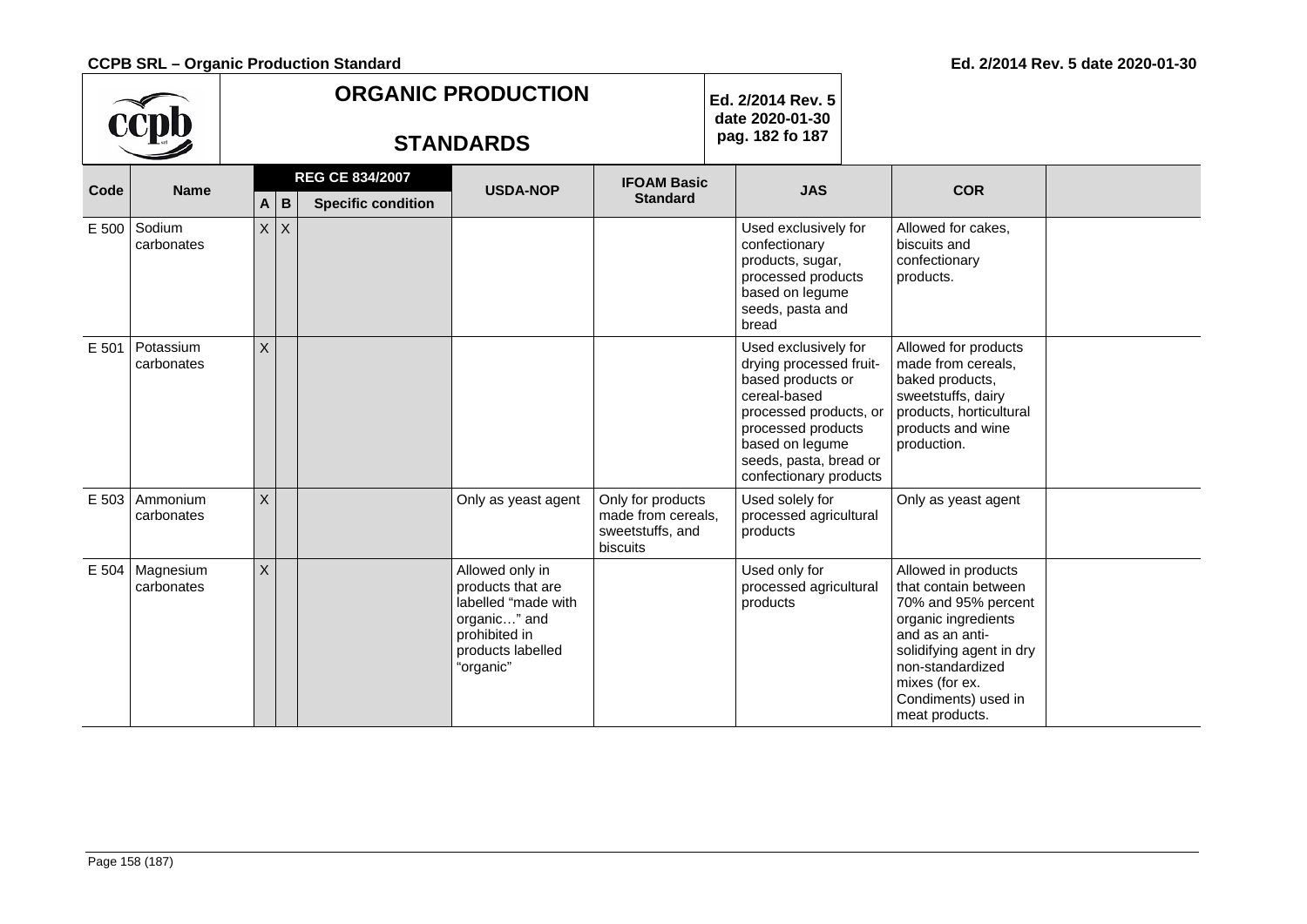|           |                  |                   |          |                                                                                               | <b>ORGANIC PRODUCTION</b>                                                  |                                                                       | Ed. 2/2014 Rev. 5<br>date 2020-01-30                                                                                                                                                                                   |                                                                                                                                                                                                                             |  |
|-----------|------------------|-------------------|----------|-----------------------------------------------------------------------------------------------|----------------------------------------------------------------------------|-----------------------------------------------------------------------|------------------------------------------------------------------------------------------------------------------------------------------------------------------------------------------------------------------------|-----------------------------------------------------------------------------------------------------------------------------------------------------------------------------------------------------------------------------|--|
|           |                  |                   |          |                                                                                               | <b>STANDARDS</b>                                                           |                                                                       | pag. 182 fo 187                                                                                                                                                                                                        |                                                                                                                                                                                                                             |  |
| Code      | <b>Name</b>      | B<br>$\mathsf{A}$ |          | REG CE 834/2007<br><b>Specific condition</b>                                                  | <b>USDA-NOP</b>                                                            | <b>IFOAM Basic</b><br><b>Standard</b>                                 | <b>JAS</b>                                                                                                                                                                                                             | <b>COR</b>                                                                                                                                                                                                                  |  |
| E 509     | Calcium chloride |                   | $\times$ | Milk coagulation                                                                              |                                                                            |                                                                       | Used only for<br>processed agricultural<br>products and cheese<br>as a coagulant, or for<br>fats and edible oils,<br>vegetable-, fruit- or<br>bean-based processed<br>products, dairy<br>products or processed<br>meat | Milk products, products<br>from fats, fruit and<br>vegetables, and soy<br>products.                                                                                                                                         |  |
| E 516     | Calcium sulphate | $\mathsf{X}$      |          | Carrier                                                                                       | From mining<br>extraction                                                  | Only for products<br>made from soy bean.<br>sweetstuffs, and<br>yeast | Used only as a<br>coagulant or for<br>confectionary<br>products, processed<br>products based on<br>legume seeds, and<br>sourdough starter (or<br>baker's yeast)                                                        | From mining<br>extraction, allowed as<br>support for cakes and<br>biscuits, soy-based<br>processed products<br>and sourdough starter<br>(or baker's yeast).<br>Sulphate products<br>using sulphuric acid<br>are prohibited. |  |
| E 524     | Sodium hydroxide | $\mathsf{X}$      |          | Surface treatment of<br>"Laugengeback" and<br>regulation of acidity in<br>organic flavourings | Not allowed peeling<br>fruit and vegetables<br>with alkaline<br>substances | Only for sugar<br>production and for<br>coating traditional<br>bread  | Used only for sugar<br>processing as pH<br>corrector or for cereal-<br>based processed<br>products                                                                                                                     |                                                                                                                                                                                                                             |  |
| E 551     | Silicon dioxide  |                   | $X$ $X$  | For herbs and spices<br>in dried powdered form<br>Flavourings and<br>propolis                 |                                                                            | Only for wine-making<br>and fruit and<br>vegetable<br>processing      | Used only for<br>processed agricultural<br>products such as gel<br>or colloidal solution                                                                                                                               |                                                                                                                                                                                                                             |  |
| E<br>553b | Talc             |                   | X X      | With regard to<br>foodstuffs of animal<br>origin: surface<br>treatment of sausages            | NON ALLOWED                                                                |                                                                       | <b>NON ALLOWED</b>                                                                                                                                                                                                     | Only as filtering aid                                                                                                                                                                                                       |  |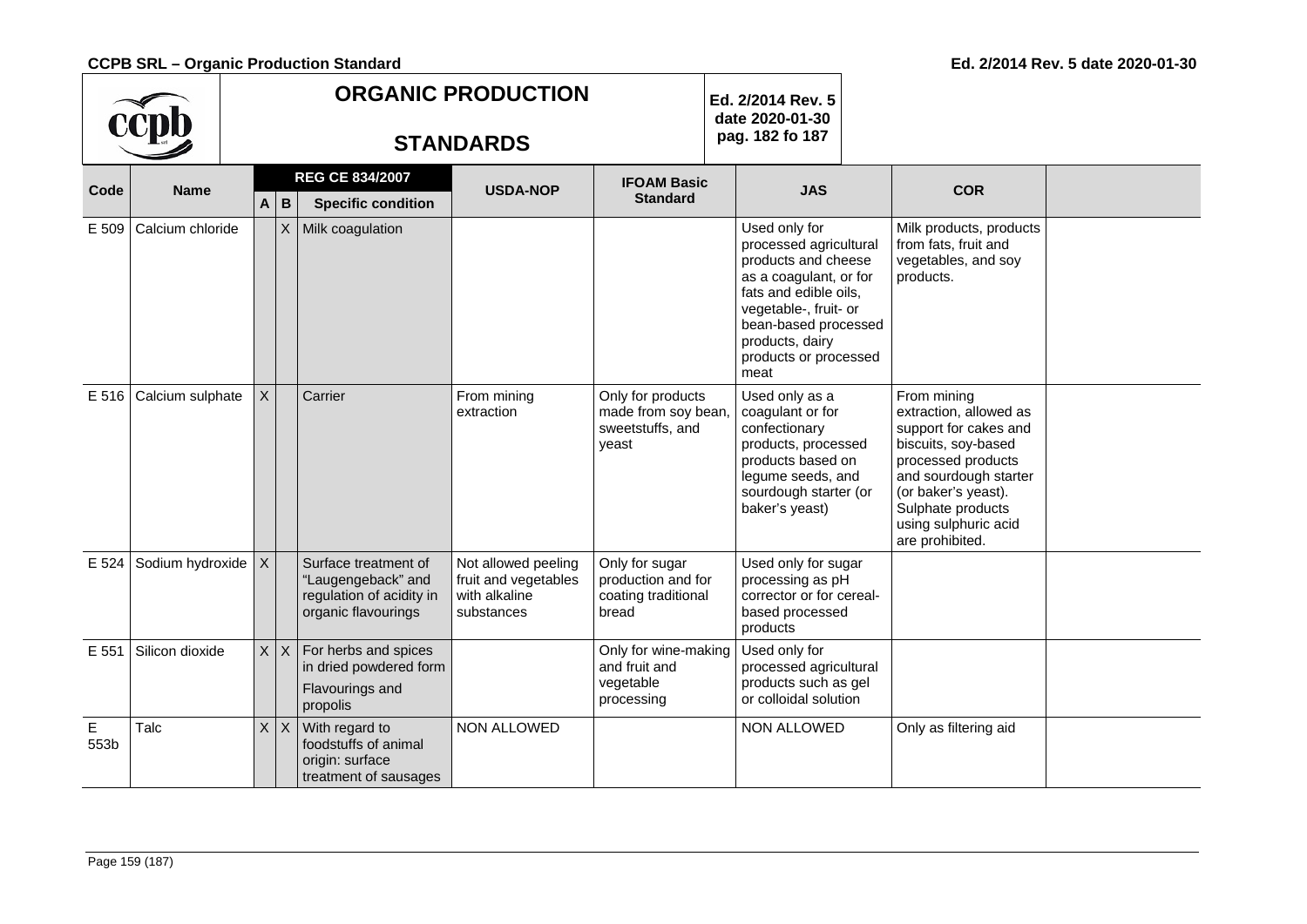|       |                |                                                   |                |                                                                                                                                                                                                                                                                                                                                                                                                                         | <b>ORGANIC PRODUCTION</b><br><b>STANDARDS</b> |                                       | Ed. 2/2014 Rev. 5<br>date 2020-01-30<br>pag. 182 fo 187 |                                                                                                                                                                                              |  |
|-------|----------------|---------------------------------------------------|----------------|-------------------------------------------------------------------------------------------------------------------------------------------------------------------------------------------------------------------------------------------------------------------------------------------------------------------------------------------------------------------------------------------------------------------------|-----------------------------------------------|---------------------------------------|---------------------------------------------------------|----------------------------------------------------------------------------------------------------------------------------------------------------------------------------------------------|--|
| Code  | <b>Name</b>    | REG CE 834/2007<br>$\boldsymbol{\mathsf{A}}$<br>B |                | <b>Specific condition</b>                                                                                                                                                                                                                                                                                                                                                                                               | <b>USDA-NOP</b>                               | <b>IFOAM Basic</b><br><b>Standard</b> | <b>JAS</b>                                              | <b>COR</b>                                                                                                                                                                                   |  |
| E 901 | Beeswax        | $\sf X$                                           |                | As a glazing agent for<br>confectionary only.<br>Beeswax from organic<br>production                                                                                                                                                                                                                                                                                                                                     |                                               |                                       |                                                         | Applications other than<br>fresh produce. If<br>organic waxes, such<br>as beeswax, are not<br>commercially<br>available, non-<br>synthetic waxes, such<br>as carnauba wax, shall<br>be used. |  |
| E 903 | Carnauba wax   | $\mathsf{X}$                                      |                | As a glazing agent for<br>confectionary.<br>As a mitigating method<br>for mandatory extreme<br>cold treatment of fruit<br>as a quarantine<br>measure against<br>harmful organisms<br>(Commission<br><b>Implementing Directive</b><br>(EU) 2017/1279).<br>Only when derived<br>from organic<br>production.<br>Applicable as of 1<br>January 2022. Until<br>that date, only when<br>derived from organic<br>raw material. |                                               |                                       |                                                         | Applications other than<br>fresh produce. If<br>organic waxes, such<br>as beeswax, are not<br>commercially<br>available, non-<br>synthetic waxes, such<br>as carnauba wax, shall<br>be used. |  |
|       | $E$ 938 Argon  | $\mathsf X$                                       | $\mathsf{X}$   |                                                                                                                                                                                                                                                                                                                                                                                                                         | NON ALLOWED                                   |                                       | NON ALLOWED                                             | NON ALLOWED                                                                                                                                                                                  |  |
|       | E 939 Helium   | $\mathsf X$                                       | $\mathsf X$    |                                                                                                                                                                                                                                                                                                                                                                                                                         | NON ALLOWED                                   | NON ALLOWED                           | NON ALLOWED                                             | NON ALLOWED                                                                                                                                                                                  |  |
|       | E 941 Nitrogen | $\sf X$                                           | $\mathsf X$    |                                                                                                                                                                                                                                                                                                                                                                                                                         | Category without oils                         |                                       |                                                         | Only food-grade                                                                                                                                                                              |  |
|       | E 948 Oxygen   | $\overline{\mathsf{x}}$                           | $\overline{X}$ |                                                                                                                                                                                                                                                                                                                                                                                                                         | Category without oils                         |                                       |                                                         | Category without oils                                                                                                                                                                        |  |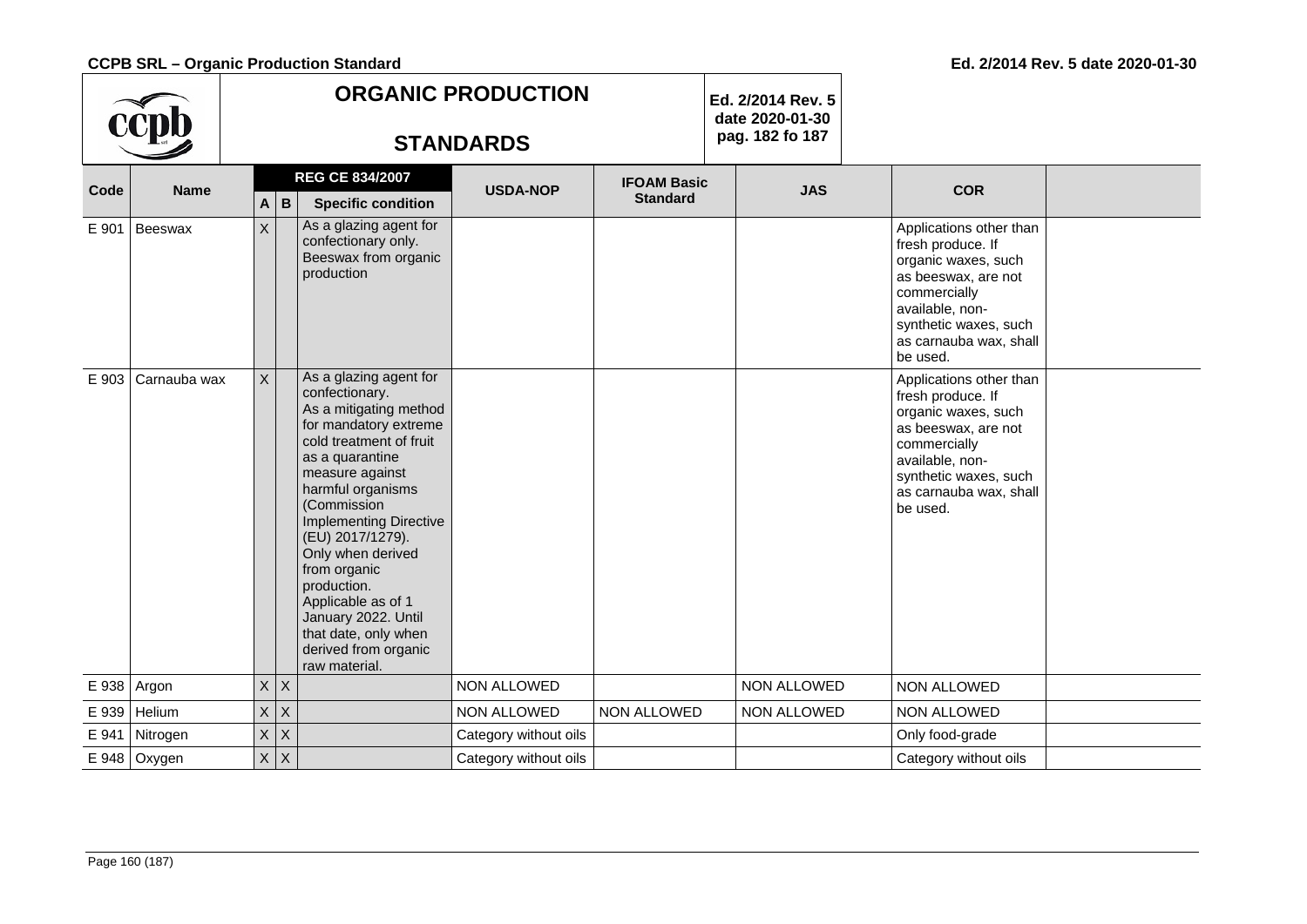**CCPB SRL – Organic Production Standard Ed. 2/2014 Rev. 5 date 2020-01-30** 

|      |                  | <b>ORGANIC PRODUCTION</b><br><b>STANDARDS</b> |         |                                                                                                       |                 |                                       |  | Ed. 2/2014 Rev. 5<br>date 2020-01-30<br>pag. 182 fo 187 |            |  |
|------|------------------|-----------------------------------------------|---------|-------------------------------------------------------------------------------------------------------|-----------------|---------------------------------------|--|---------------------------------------------------------|------------|--|
| Code | <b>Name</b>      |                                               | $A$ $B$ | <b>REG CE 834/2007</b><br><b>Specific condition</b>                                                   | <b>USDA-NOP</b> | <b>IFOAM Basic</b><br><b>Standard</b> |  | <b>JAS</b>                                              | <b>COR</b> |  |
|      | E 968 Erythritol |                                               |         | $X$   X   Only when derived<br>from organic<br>production without<br>using ion exchange<br>technology |                 |                                       |  |                                                         |            |  |

NDR: products that are underlined and marked with \*, as noted in article 27.2.a of EC Reg. 889/2008, in order to calculate the percentage of organic/non-organic ingredients in the product, should be considered of agricultural origin starting from July 1, 2010. Yeast and yeast-based products are considered ingredients of agricultural origin starting from December 31, 2013.

NOTE COR for sulphur dioxide: As sulphur dioxide (listed as sulphuric acid); for use as a preservative only in alcoholic beverages made from grapes or other fruit; minimal use of  $SO<sub>2</sub>$  is recommended. The maximum allowed level of  $SO<sub>2</sub>$  for alcoholic beverages with less than 5% sugar residue and 100 parts per million and 30 parts per million respectively for the total of sulphites and free sulphites; for alcoholic beverages with sugar residue between 5% and 10%, 150 parts per million and 35 parts per million respectively; and for alcoholic beverages with more than 10% sugar residue, 250 parts per million and 45 parts per million respectively. Use of sulphites as bottled SO<sub>2</sub> gas and liquid SO<sub>2</sub>, or released by combustion of sulphur wicks without asbestos. (Potassium metabisulphite: see sulphur dioxide)

#### **1. WATER AND SALT**

| EC Reg. 834/2007               | Drinking water and salt (with sodium chloride or potassium chloride as basic components), generally used in food processing - cfr. EC Reg. 889/2008,<br>Art. 27.1.e                                                                        |
|--------------------------------|--------------------------------------------------------------------------------------------------------------------------------------------------------------------------------------------------------------------------------------------|
|                                | Drinking water and salt (with sodium chloride or potassium chloride as basic components), generally used in food processing                                                                                                                |
| <b>IFOAM Basic</b><br>Standard | Drinking water and salt (with sodium chloride or potassium chloride as basic components), generally used in food processing                                                                                                                |
| USDA-NOP                       | Drinking water and salt (with sodium chloride or potassium chloride as basic components), generally used in food processing                                                                                                                |
| <b>JAS</b>                     | Drinking water and salt (with sodium chloride or potassium chloride as basic components), generally used in food processing (potassium chloride may be<br>used only for processed products of fruits and vegetables, condiments or soups). |
| <b>COR</b>                     | Drinking water and salt                                                                                                                                                                                                                    |

#### **2. PREPARATIONS OF MICRO-ORGANISMS AND ENZYMES**

**EC Reg. 834/2007** May be used for processing organic foods with preparations based on microorganisms and enzymes normally used in food processing; however, any enzymes used as food additives must be included in the list in amendment VIII, section A – see EC Reg. 889/2008, art. 27.1.b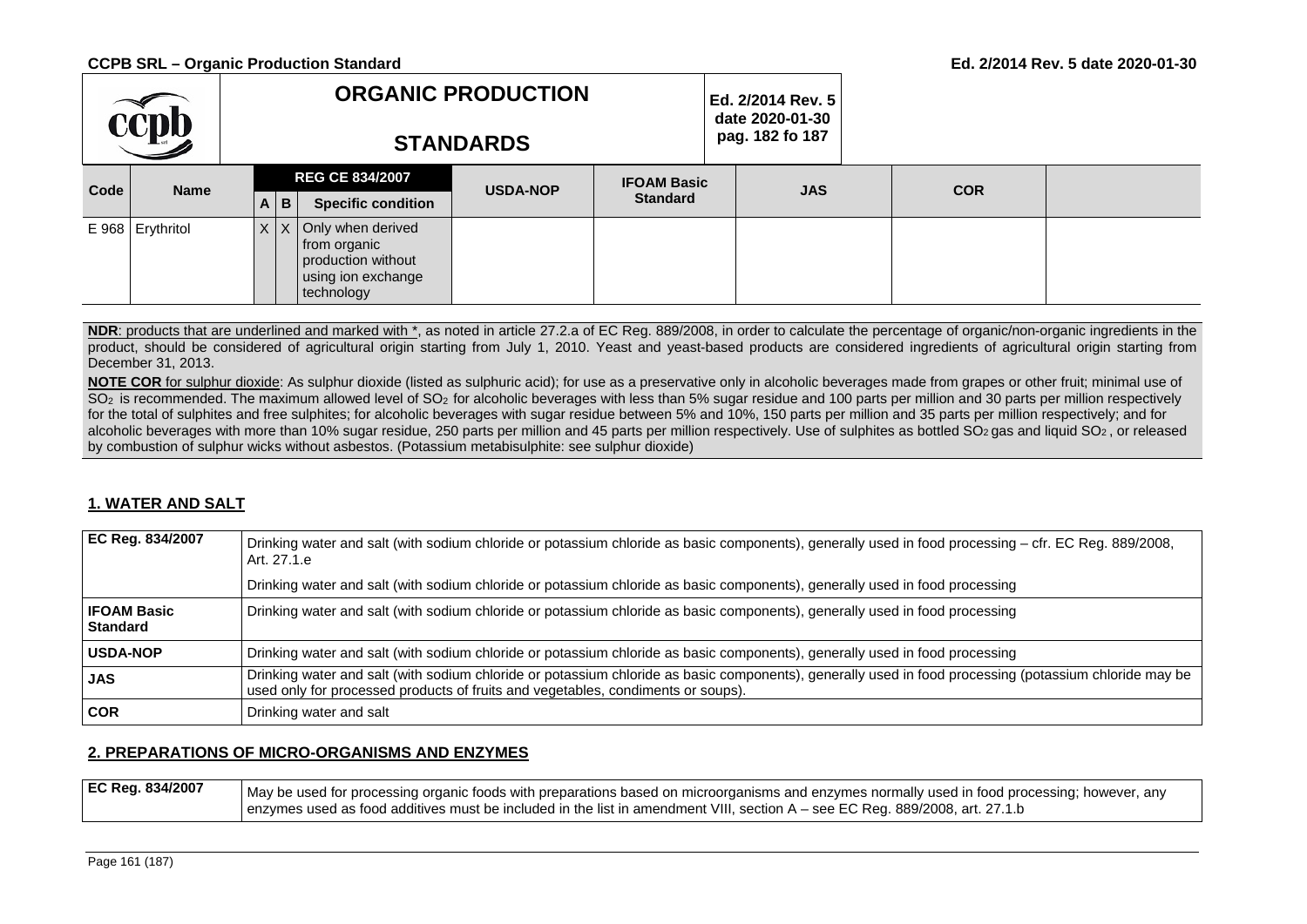|                                       | <b>ORGANIC PRODUCTION</b>                                                                                                                                                                                                                                                                                                                                              | Ed. 2/2014 Rev. 5<br>date 2020-01-30                                                                                                                                                                                                                                                                                                                                                                                                                                                                                                                                                                           |  |  |  |  |  |  |  |
|---------------------------------------|------------------------------------------------------------------------------------------------------------------------------------------------------------------------------------------------------------------------------------------------------------------------------------------------------------------------------------------------------------------------|----------------------------------------------------------------------------------------------------------------------------------------------------------------------------------------------------------------------------------------------------------------------------------------------------------------------------------------------------------------------------------------------------------------------------------------------------------------------------------------------------------------------------------------------------------------------------------------------------------------|--|--|--|--|--|--|--|
|                                       | <b>STANDARDS</b>                                                                                                                                                                                                                                                                                                                                                       | pag. 182 fo 187                                                                                                                                                                                                                                                                                                                                                                                                                                                                                                                                                                                                |  |  |  |  |  |  |  |
| <b>IFOAM Basic</b><br><b>Standard</b> | Preparations based on microorganisms must be authorized based on the criteria in Amendment 1 of the IFOAM Basic Standard. Furthermore, the<br>microorganisms must grow on substrata composed exclusively of raw material from organic agriculture, if available, and from the other substances listed<br>in parts A, B and C of this amendment.                        |                                                                                                                                                                                                                                                                                                                                                                                                                                                                                                                                                                                                                |  |  |  |  |  |  |  |
| <b>USDA-NOP</b>                       | Any microorganism, bacteria or fungus for food use is allowed; furthermore, enzymes of animal origin (rennet, catalese of beef liver, animal lipase,<br>pancreatin, pepsin and tripsin), enzymes deriving from edible and non-toxic plants, fungus and non-pathenogenic bacteria, and natural yeasts not grown<br>on petrochemical substrata or on sulphurous liquids. |                                                                                                                                                                                                                                                                                                                                                                                                                                                                                                                                                                                                                |  |  |  |  |  |  |  |
| <b>JAS</b>                            | Enzymes                                                                                                                                                                                                                                                                                                                                                                |                                                                                                                                                                                                                                                                                                                                                                                                                                                                                                                                                                                                                |  |  |  |  |  |  |  |
| <b>COR</b>                            | Microorganisms normally used for processing products with the exception of microorganisms produced by genetic engineering or enzymes deriving from<br>genetic engineering, without the addition of chemical-synthetic substances.                                                                                                                                      |                                                                                                                                                                                                                                                                                                                                                                                                                                                                                                                                                                                                                |  |  |  |  |  |  |  |
|                                       | Milk cultures should not be produced with the use of recombining DNA technology.                                                                                                                                                                                                                                                                                       |                                                                                                                                                                                                                                                                                                                                                                                                                                                                                                                                                                                                                |  |  |  |  |  |  |  |
|                                       | Enzymes used in food processing should be obtained by preparing non-toxic edible plants, non-pathogenic fungi, non-pathogenic bacteria, excluding<br>microorganisms obtained through genetic engineering or enzymes deriving from genetic engineering.                                                                                                                 |                                                                                                                                                                                                                                                                                                                                                                                                                                                                                                                                                                                                                |  |  |  |  |  |  |  |
|                                       |                                                                                                                                                                                                                                                                                                                                                                        | Animal enzymes: rennet deriving from animals; catalase - beef liver; aniaml lipase; pancreatin; pepsin; and tripsin. Enzymes deriving from animals must<br>be guaranteed to be free of specific materials at risk including cranium, brains, trigeminous ganglion (nerves connected to the brain), eyes, tonsils, spinal<br>marrow and ganglion of the dorsal root (nerves connected to the spinal marrow of ruminants 30 months old or older; and the distal ileum (part of the small<br>intestine) of ruminant of any age. They should be from organic sources unless they are not availabile on the market. |  |  |  |  |  |  |  |
|                                       | Lysozyme from egg whites.                                                                                                                                                                                                                                                                                                                                              |                                                                                                                                                                                                                                                                                                                                                                                                                                                                                                                                                                                                                |  |  |  |  |  |  |  |
|                                       | All enzymes must be extracted in water, alcohol, acid and bases which are allowed by this standard exclusively and must not contain the prohibited<br>substances listed in paragraph 1.4.1 of CAN/CGSB-32.310 or not allowed by this standard.                                                                                                                         |                                                                                                                                                                                                                                                                                                                                                                                                                                                                                                                                                                                                                |  |  |  |  |  |  |  |
|                                       | Yeast: exclusively non-synthetic: a) autolysates b) for bread (may contain lecithin, obtained without bleach or organic solvents) c) beer, d) nutritional, and<br>e) smoked. The process of non-synthetic smoked aromatization must be documented. Development on petrochemical substrata and sulphite waste water<br>is prohibited.                                   |                                                                                                                                                                                                                                                                                                                                                                                                                                                                                                                                                                                                                |  |  |  |  |  |  |  |

#### **3. NATURAL AROMAS AND NATURAL AROMATIC PREPARATIONS**

| EC Reg. 834/2007               | Substances and products defined in Article 1, paragraph 2, letter b), point i) and Article 1, paragraph 2, letter c) of Directive 88/388/CEE of the Council<br>and labeled as natural aromaticizing substances or natural aromatic preparations in compliance with Article 9, paragraph 1, letter d) and paragraph 2 of<br>the same Directive- see EC Reg. 889/2008, art. 27.1.C |
|--------------------------------|----------------------------------------------------------------------------------------------------------------------------------------------------------------------------------------------------------------------------------------------------------------------------------------------------------------------------------------------------------------------------------|
| <b>IFOAM Basic</b><br>Standard | Use of organic aromas, volatile (essential) oils obtained with solvents such as oil, water, ethanol, carbon dioxide and physical-mechanical procedures and<br>the natural aroma of smoke is allowed. Preparations of natural aromas must be authorized based on the criteria in Amendment 1 of the Ifoam Basic<br>Standard.                                                      |
| <b>USDA-NOP</b>                | Use of aromas is allowed only if deriving from non-synthetic substances and must not be produced using synthetic solvents, carriers or any artificial<br>preservative.                                                                                                                                                                                                           |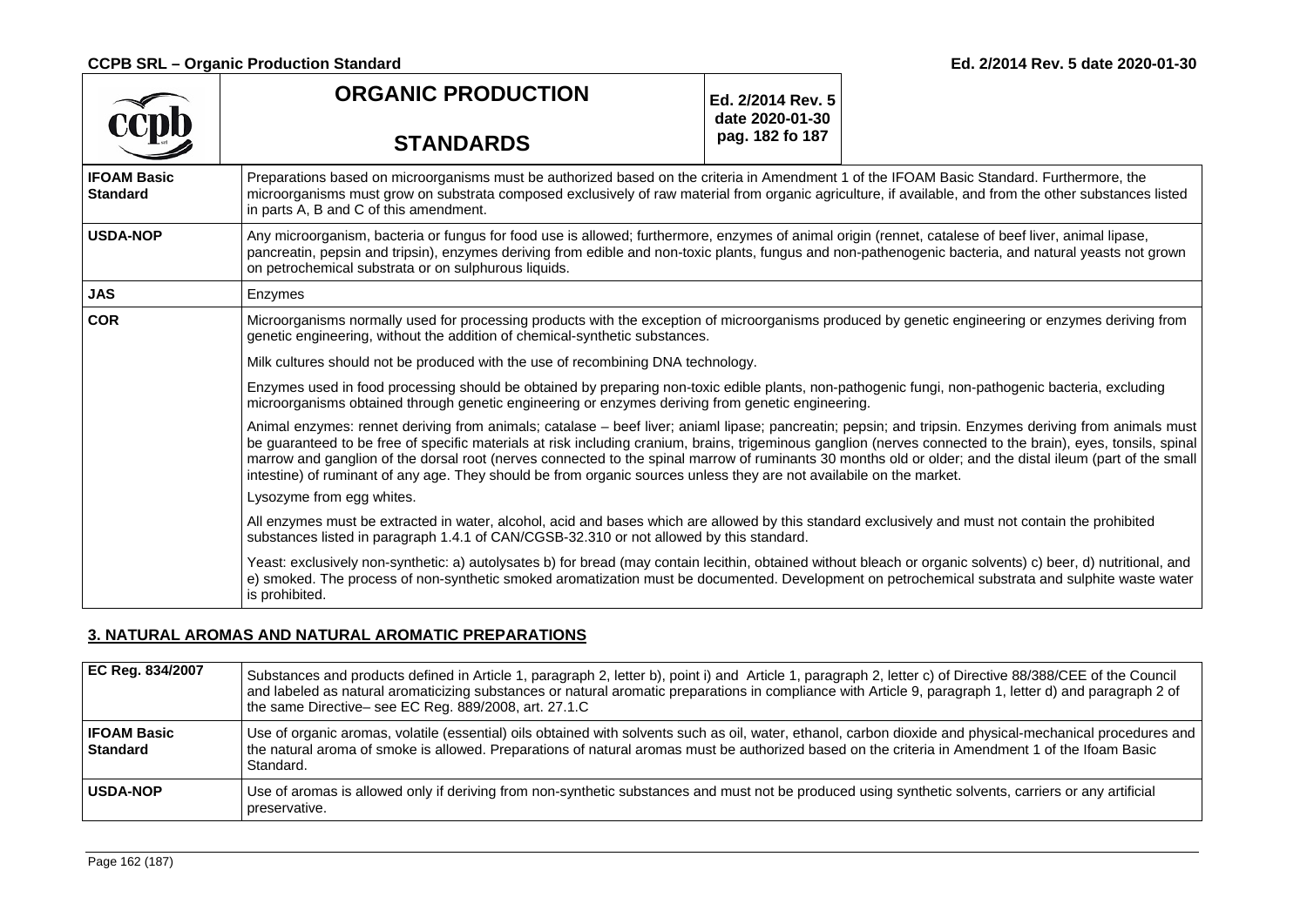| ccpb       | <b>ORGANIC PRODUCTION</b>                                                                                                                                                                                                                                       | Ed. 2/2014 Rev. 5<br>date 2020-01-30 |  |  |  |  |  |  |
|------------|-----------------------------------------------------------------------------------------------------------------------------------------------------------------------------------------------------------------------------------------------------------------|--------------------------------------|--|--|--|--|--|--|
|            | <b>STANDARDS</b>                                                                                                                                                                                                                                                | pag. 182 fo 187                      |  |  |  |  |  |  |
| <b>JAS</b> | Except for aromas from chemical synthesis                                                                                                                                                                                                                       |                                      |  |  |  |  |  |  |
| <b>COR</b> | Exclusively from non-synthetic sources; must not be products with th use of synthetic solvents or support systems or artificial preservatives. No glycol-<br>propulation support or artificial processatives, and must not be extracted with the use of beyanes |                                      |  |  |  |  |  |  |

| j propylenic support or artificial preservatives, and must not be extracted with the use of nexanes. |
|------------------------------------------------------------------------------------------------------|
| Smoked aromas: see yeast in point 2 (preparation based on microorganisms and enzymes)                |

## **4. DYES**

| EC Reg. 834/2007               | Dyes used for stamping meat and eggshells in compliance with article 2, paragraphs 8 and 9, of Directive 94/36/CE of the European Parliament and the<br>Council - see EC Reg. 889/2008, art. 27.1.d                                                                                                                                                                                                                                                                     |
|--------------------------------|-------------------------------------------------------------------------------------------------------------------------------------------------------------------------------------------------------------------------------------------------------------------------------------------------------------------------------------------------------------------------------------------------------------------------------------------------------------------------|
|                                | For traditional decorative dying of the shells of hardboiled eggs produced and destined to be marketed at a certain time of year, the competent authorities<br>may authorize, for that period, the use of natural dyes and natural covering materials. Until December 31, 2013 the authorization may include synthetic<br>forms of oxydes and ferrous hydroxides. Authorizations are communicated to the Commission and member states – see EC Reg. 889/2008, art. 27.4 |
| <b>IFOAM Basic</b><br>Standard | Not allowed                                                                                                                                                                                                                                                                                                                                                                                                                                                             |
| USDA-NOP                       | Dyes deriving only from agricultural products are allowed – see NOP Reg. 205.606.d                                                                                                                                                                                                                                                                                                                                                                                      |
| <b>JAS</b>                     | Not allowed                                                                                                                                                                                                                                                                                                                                                                                                                                                             |
| <b>COR</b>                     | Exclusively from non-synthetic sources and must not be products with synthetic solvents and support systems or artificial preservatives.                                                                                                                                                                                                                                                                                                                                |

#### **5. MINERAL SUBSTANCES (ALSO TRACE ELEMENTS), VITAMINS, AMINO ACIDS AND OTHER MICRO-NUTRIENTS.**

| EC Reg. 834/2007            | Mineral substances (also trace elements), vitamins, amino acids and other micro-nutrients authorized solely if their use is sanctioned by law in the foods<br>in which they are incorporated. - see EC Reg. 889/2008, art. 27.1.f and point 6.5.4.f of the present standard                                     |
|-----------------------------|-----------------------------------------------------------------------------------------------------------------------------------------------------------------------------------------------------------------------------------------------------------------------------------------------------------------|
| l IFOAM Basic<br>l Standard | Use of amino acids and other azotate compounds is not allowed.                                                                                                                                                                                                                                                  |
| <b>I USDA-NOP</b>           | NOP lists specifically Ferrous Sulphate (for enriching and fortifying food with iron, according to suggested requirements). Use of nutritive vitamins and<br>minerals (=trace elements) is required by the Code of Federal Regulations Chapter 21, section. 104.20, Guidelines for Nutritional Quality of Foods |
| <b>JAS</b>                  | Generic use of enzymes is allowed                                                                                                                                                                                                                                                                               |
| <b>COR</b>                  | Minerals (including trace elements), vitamins and similar isolated ingredients should not be used except as required by law or in cases in which a<br>nutritional lack can be demonstrated and documented. Vitamins should not derive from organisms obtained by genetic engineering.                           |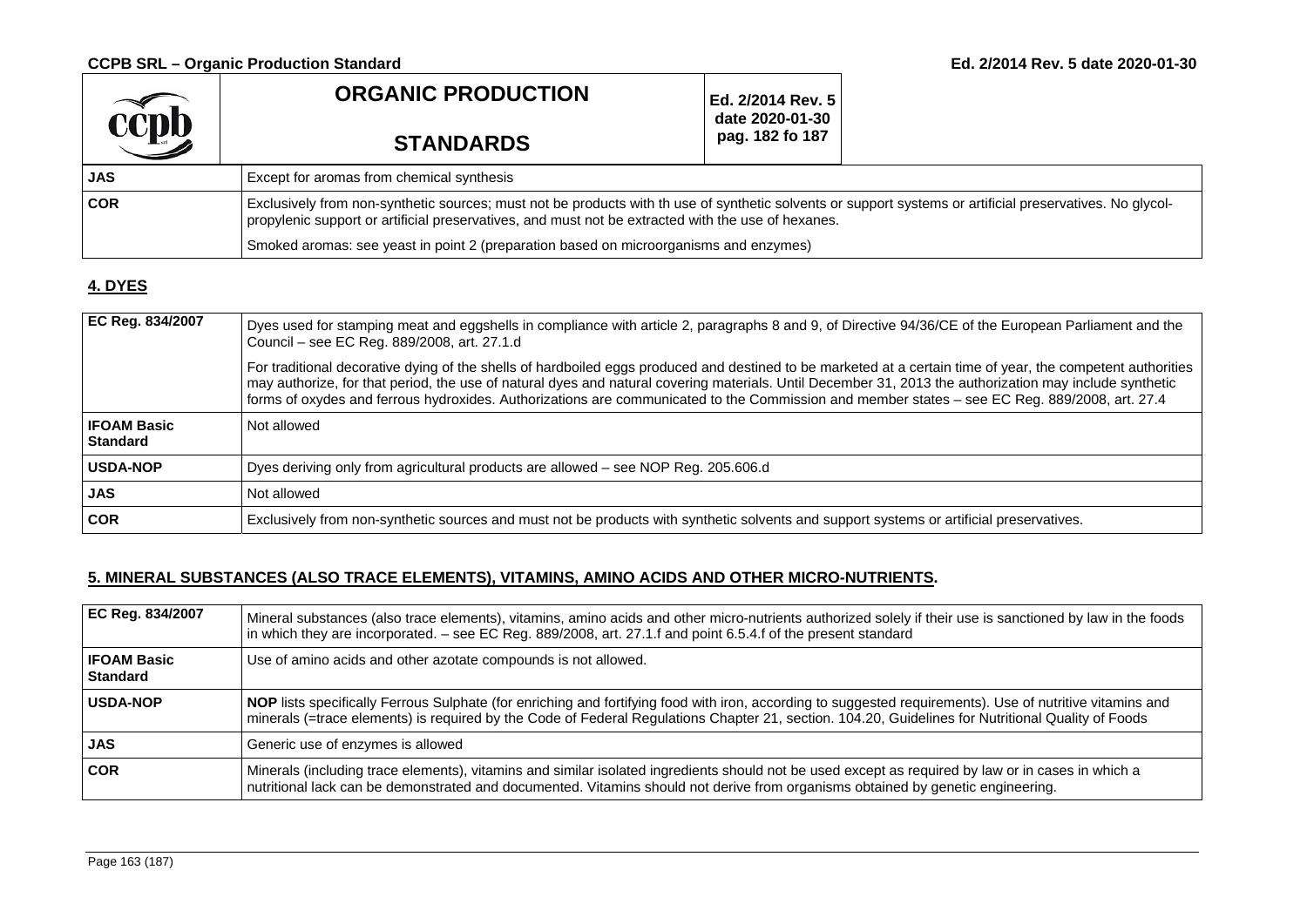

## **ORGANIC PRODUCTION**

**STANDARDS**

**Ed. 2/2014 Rev. 5 date 2020-01-30 pag. 182 fo 187** 

# **ANNEX VIII – SECTION B OF EC REG. 889/2008**

EC Reg. 834/2007 – EC Reg. 889/2008, Annex VIII – non agricultural ingredients IFOAM BS: Appendix 4 – Table 2 USDA-NOP, national lists of allowed and prohibited substances (§§ 205.605 and 205.606) JAS – Notification n. 1606 of MAFF 27/10/2005 COR – Canadian Organic Regime – CAN/CGSB-32.311

#### **SECTION B – PROCESSING AIDS AND OTHER PRODUCTS WHICH MAY BE USED FOR PROCESSING OF INGREDIENTS OF AGRICULTURAL ORIGIN FROM ORGANIC PRODUCTION**

#### **A = Preparation of feedstuffs of plant origin**

**B = Preparation of feedstuffs of animal origin**

| <b>Name</b>          |            |   | EC REG. 834/2007                                                                    | <b>USDA-NOP</b> | <b>IFOAM Basic</b> | <b>JAS</b>                                                                                                                                                                                                              | <b>COR</b>  |  |
|----------------------|------------|---|-------------------------------------------------------------------------------------|-----------------|--------------------|-------------------------------------------------------------------------------------------------------------------------------------------------------------------------------------------------------------------------|-------------|--|
|                      | A          | B | <b>Specific conditions</b>                                                          |                 | <b>Standard</b>    |                                                                                                                                                                                                                         |             |  |
| Water                | $X \mid X$ |   | Drinking water within<br>the meaning of the<br><b>Council Directive</b><br>98/83/EC |                 |                    |                                                                                                                                                                                                                         |             |  |
| Calcium chloride     | X          |   | Coagulation agent                                                                   |                 |                    | Used only for processed<br>agricultural products<br>such as cheese, as a<br>coagulant, or for fats and<br>edible oils, processed<br>vegetable-, fruit- or<br>bean-based products<br>dairy products or<br>processed meat | NON ALLOWED |  |
| Calcium<br>carbonate | X          |   |                                                                                     |                 |                    | Used as necessary for<br>products of animal<br>origin, dairy products<br>(except for dying) and<br>for cheese as a<br>coagulant                                                                                         |             |  |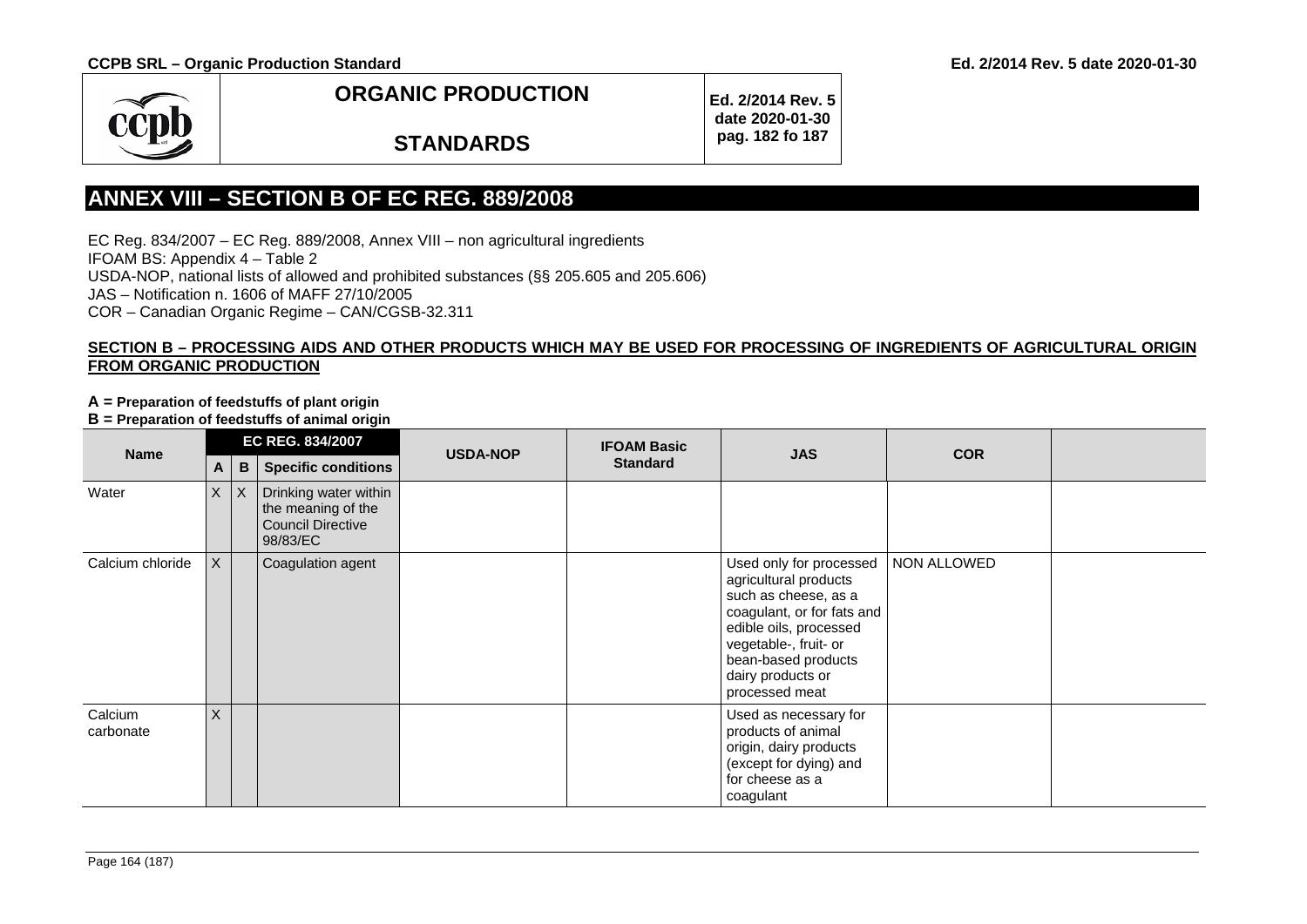# **CCPB SRL – Organic Production Standard Ed. 2/2014 Rev. 5 date 2020-01-30**

|                                   |              |             |                                                                      | <b>ORGANIC PRODUCTION</b><br><b>STANDARDS</b> | Ed. 2/2014 Rev. 5<br>date 2020-01-30<br>pag. 182 fo 187                                     |                                                                                                                                                                                                 |  |                                                                                                                                                                                                             |  |
|-----------------------------------|--------------|-------------|----------------------------------------------------------------------|-----------------------------------------------|---------------------------------------------------------------------------------------------|-------------------------------------------------------------------------------------------------------------------------------------------------------------------------------------------------|--|-------------------------------------------------------------------------------------------------------------------------------------------------------------------------------------------------------------|--|
| <b>Name</b>                       |              |             | EC REG. 834/2007                                                     | <b>IFOAM Basic</b><br><b>USDA-NOP</b>         |                                                                                             | <b>JAS</b>                                                                                                                                                                                      |  | <b>COR</b>                                                                                                                                                                                                  |  |
|                                   | A            | B           | <b>Specific conditions</b>                                           |                                               | <b>Standard</b>                                                                             |                                                                                                                                                                                                 |  |                                                                                                                                                                                                             |  |
| Calcium<br>hydroxide              | X            |             |                                                                      |                                               | Only for sugar<br>production                                                                | Used solely for<br>processed agricultural<br>products                                                                                                                                           |  |                                                                                                                                                                                                             |  |
| Calcium sulphate                  | X            |             | Coagulation agent                                                    | From mining extraction                        | For soy-based<br>products,<br>confectionary and<br>sourdough (or baker's<br>yeast products. | Used solely as a<br>coagulant or for<br>confectionary products,<br>processed products<br>based on legume seeds<br>and sourdough (or<br>baker's yeast).                                          |  | From mineral extraction;<br>allowed as a support for<br>cakes and biscuits,<br>processed soy-based<br>products and sourdough<br>(or baker's yeast).<br>Sulphates using<br>sulphuric acid are<br>prohibited. |  |
| Magnesium<br>chloride (or nigari) | $\mathsf{X}$ |             | Coagulation agent                                                    | Only if derived from sea<br>water.            | Only for products with<br>soy bean                                                          | Used exclusively for<br>processed agricultural<br>products as a coagulant<br>or for processed<br>products based on<br>legume seeds.                                                             |  | Derived from sea water.<br>for soy products                                                                                                                                                                 |  |
| Potassium<br>carbonate            | X            |             | With regard to<br>foodstuffs of plant<br>origin: Drying of<br>grapes |                                               |                                                                                             | Used exclusively for<br>drying processed fruit-<br>based products, or for<br>processed cereal-based<br>products, processed<br>legume-seed-based<br>products, pasta, bread<br>or pastry products |  | <b>NON ALLOWED</b>                                                                                                                                                                                          |  |
| Sodium<br>carbonate               | X            | $\mathsf X$ | Sugar(s) production                                                  |                                               |                                                                                             | Used exclusively for<br>pastry products, sugar,<br>processed products<br>based on legume seeds,                                                                                                 |  | Allowed for cakes,<br>biscuits and pastry<br>products                                                                                                                                                       |  |

pasta and bread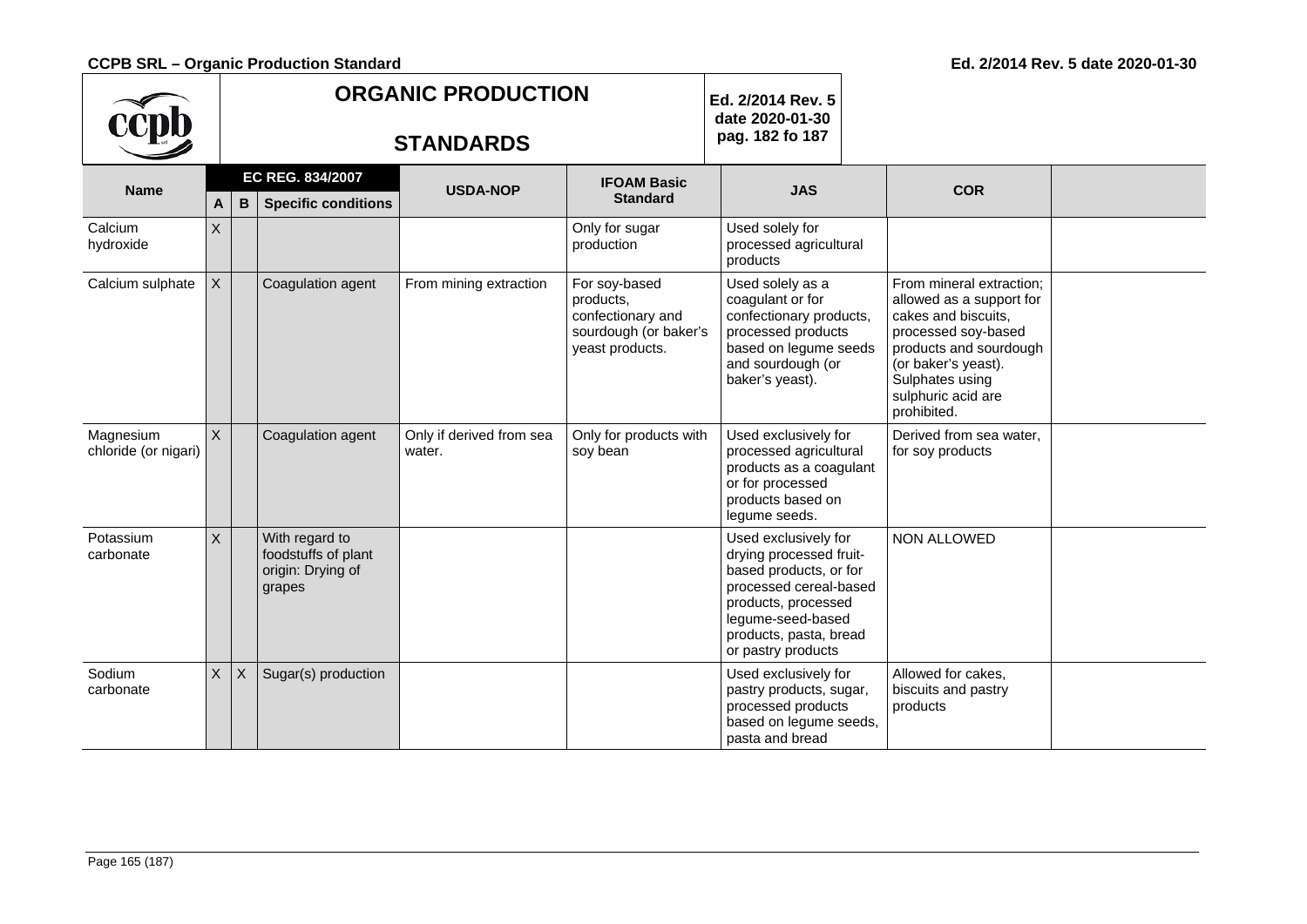|                                          |              |              |                                                                                                                                                                                           | <b>ORGANIC PRODUCTION</b><br><b>STANDARDS</b>                                 | Ed. 2/2014 Rev. 5<br>date 2020-01-30<br>pag. 182 fo 187              |                                                                                                                                                                                                   |                                                                    |  |
|------------------------------------------|--------------|--------------|-------------------------------------------------------------------------------------------------------------------------------------------------------------------------------------------|-------------------------------------------------------------------------------|----------------------------------------------------------------------|---------------------------------------------------------------------------------------------------------------------------------------------------------------------------------------------------|--------------------------------------------------------------------|--|
| <b>Name</b>                              |              |              | EC REG. 834/2007                                                                                                                                                                          | <b>USDA-NOP</b>                                                               | <b>IFOAM Basic</b>                                                   | <b>JAS</b>                                                                                                                                                                                        | <b>COR</b>                                                         |  |
|                                          | A            | $\, {\bf B}$ | <b>Specific conditions</b>                                                                                                                                                                |                                                                               | <b>Standard</b>                                                      |                                                                                                                                                                                                   |                                                                    |  |
| Lactic Acid                              |              | $\times$     | For the regulation of<br>the pH of the brine<br>bath in cheese<br>production $(1)$                                                                                                        |                                                                               |                                                                      | Used solely for<br>processed vegetable-<br>based products, for<br>casings as skin (e.g. as<br>covering), for dairy<br>products as a coagulant,<br>and for cheese in salting<br>as a pH regulator. | For fermented vegetable<br>products or coverings or<br>casings     |  |
| $L$ (+) lactic acid<br>from fermentation | X            |              | With regard to<br>foodstuffs of plant<br>origin: for the<br>preparation of plant<br>protein extracts                                                                                      |                                                                               |                                                                      |                                                                                                                                                                                                   |                                                                    |  |
| Citric acid                              | X            | $\mathsf{X}$ |                                                                                                                                                                                           | Only from microbial<br>fermentation of<br>carbohydrates                       |                                                                      | Used only as a pH<br>regulator or for<br>processed fruit- and<br>vegetable-based<br>products                                                                                                      | Only from microbial<br>fermentation of<br>carbohydrates            |  |
| Sodium hydroxide                         | $\mathsf{X}$ |              | With regard to<br>foodstuffs of plant<br>origin: for sugar(s)<br>production; for oil<br>production excluding<br>olive oil production;<br>for the preparation of<br>plant protein extracts | Not permitted for peeling<br>fruit and vegetables with<br>alkaline substances | Only for the production<br>of sugar and traditional<br>bread coating | Only for processing<br>sugar as a pH corrector<br>or for processed cereal-<br>based products                                                                                                      | Use prohibited for<br>pealing with lye of fruit<br>and vegetables. |  |
| Sulphuric acid                           | $X$   $X$    |              | Gelatin production<br>Sugar(s) production                                                                                                                                                 | <b>NON ALLOWED</b>                                                            | Only for adjusting the<br>pH of the water in<br>sugar production     | Only for extracted water<br>in sugar production asa<br>pH regulator                                                                                                                               | NON ALLOWED                                                        |  |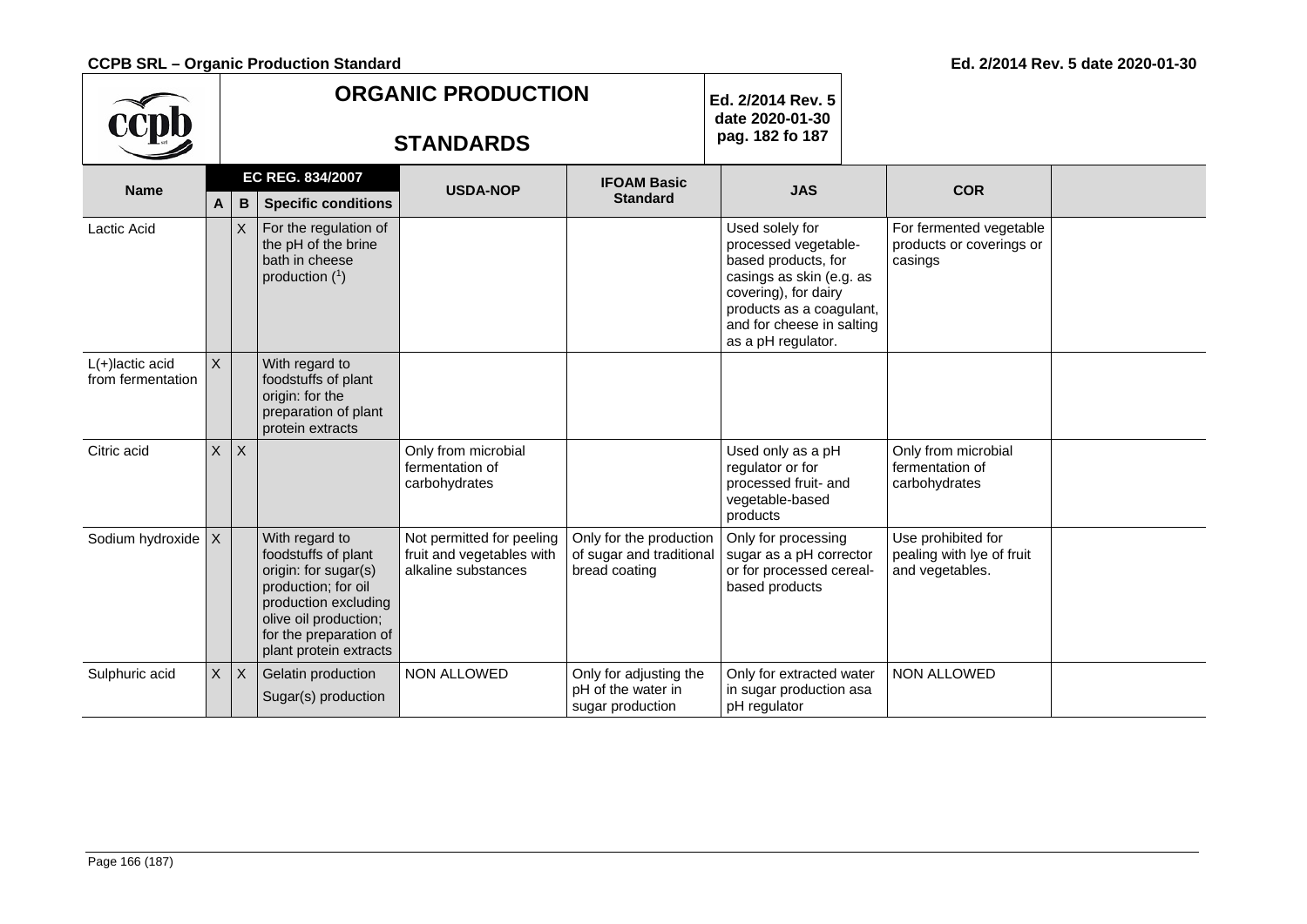|                        |              |                           |                                                                                                                                                                                               | <b>ORGANIC PRODUCTION</b> |                                       | Ed. 2/2014 Rev. 5<br>date 2020-01-30 |  |             |  |
|------------------------|--------------|---------------------------|-----------------------------------------------------------------------------------------------------------------------------------------------------------------------------------------------|---------------------------|---------------------------------------|--------------------------------------|--|-------------|--|
|                        |              |                           |                                                                                                                                                                                               | <b>STANDARDS</b>          | pag. 182 fo 187                       |                                      |  |             |  |
| <b>Name</b>            | $\mathsf{A}$ | $\, {\bf B} \,$           | EC REG. 834/2007<br><b>Specific conditions</b>                                                                                                                                                | <b>USDA-NOP</b>           | <b>IFOAM Basic</b><br><b>Standard</b> | <b>JAS</b>                           |  | <b>COR</b>  |  |
| Hop extract            | X            |                           | With regard to<br>foodstuffs of plant<br>origin: only for<br>antimicrobial<br>purposes in<br>production of sugar.<br>When available from<br>organic production                                |                           |                                       |                                      |  |             |  |
| Pine rosin extract     | $\mathsf{X}$ |                           | With regard to<br>foodstuffs of plant<br>origin: only for<br>antimicrobial<br>purposes in<br>production of sugar.<br>When available from<br>organic production                                |                           |                                       |                                      |  |             |  |
| Hydrocloridric<br>acid |              | $\mathsf X$               | Gelatin production<br>For the regulation of<br>the pH of the brine<br>bath in the<br>processing of<br>Gouda, Edam,<br>Maasdammer<br>cheeses.<br>Boerenkaas, Friese<br>and Leidse<br>Nagelkaas | NON ALLOWED               | NON ALLOWED                           | NON ALLOWED                          |  | NON ALLOWED |  |
| Ammonium<br>idroxide   |              | $\boldsymbol{\mathsf{X}}$ | With regard to<br>foodstuffs of animal<br>origin: Gelatin<br>production                                                                                                                       | NON ALLOWED               | NON ALLOWED                           | NON ALLOWED                          |  | NON ALLOWED |  |
| Hydrogen<br>peroxide   |              | X                         | With regard to<br>foodstuffs of animal<br>origin: Gelatin<br>production                                                                                                                       |                           | NON ALLOWED                           | <b>NON ALLOWED</b>                   |  | NON ALLOWED |  |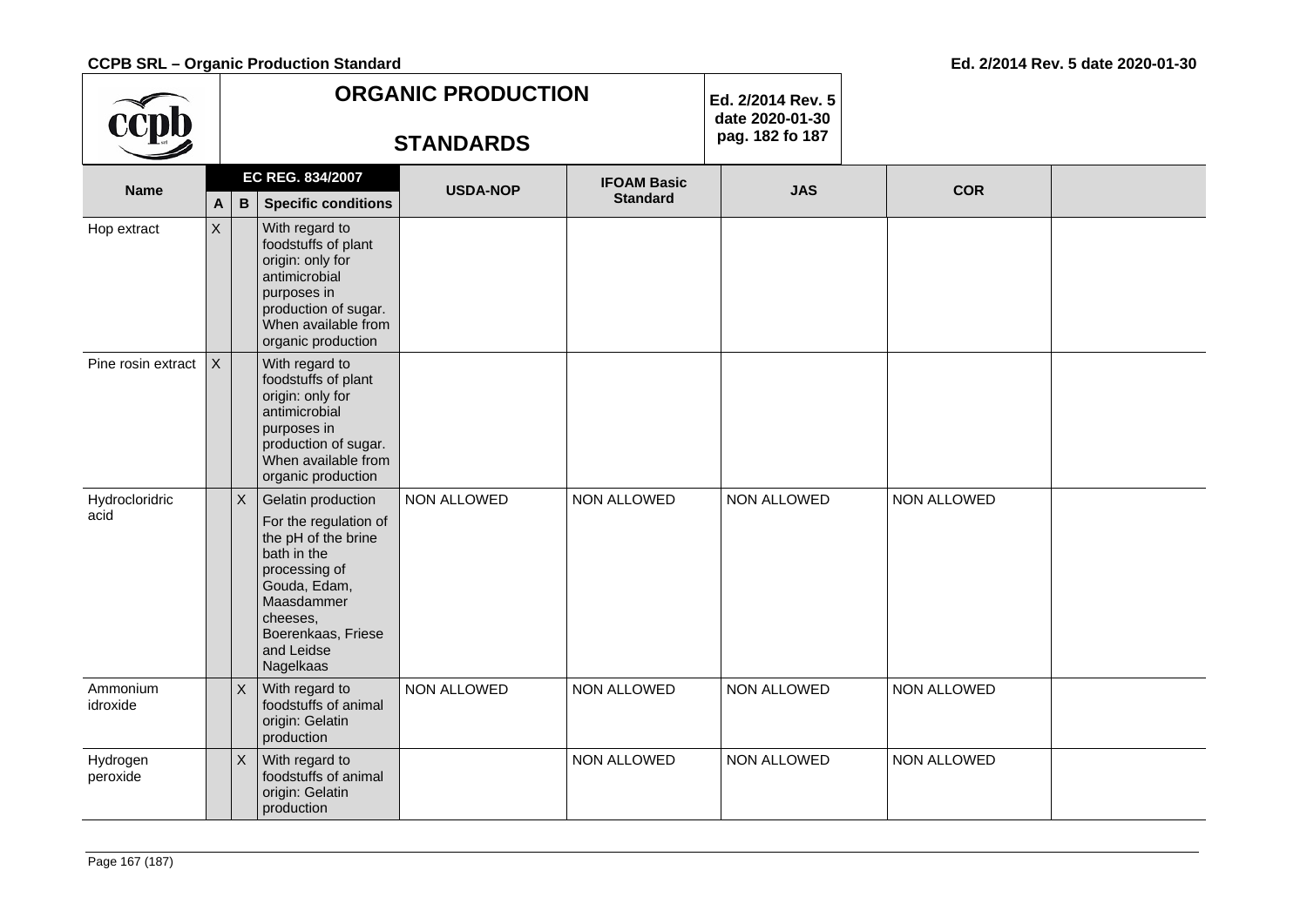# **CCPB SRL – Organic Production Standard Ed. 2/2014 Rev. 5 date 2020-01-30**

processing is prohibited.

|                                                 |                           |                           |                                                                                                    | <b>ORGANIC PRODUCTION</b><br><b>STANDARDS</b>                      |                                                |                                                                                           | Ed. 2/2014 Rev. 5<br>date 2020-01-30<br>pag. 182 fo 187 |                                                                                                       |  |
|-------------------------------------------------|---------------------------|---------------------------|----------------------------------------------------------------------------------------------------|--------------------------------------------------------------------|------------------------------------------------|-------------------------------------------------------------------------------------------|---------------------------------------------------------|-------------------------------------------------------------------------------------------------------|--|
| <b>Name</b>                                     |                           |                           | EC REG. 834/2007                                                                                   | <b>USDA-NOP</b>                                                    | <b>IFOAM Basic</b>                             | <b>JAS</b>                                                                                |                                                         | <b>COR</b>                                                                                            |  |
|                                                 | А                         | $\, {\bf B}$              | <b>Specific conditions</b>                                                                         |                                                                    | <b>Standard</b>                                |                                                                                           |                                                         |                                                                                                       |  |
| Carbon dioxide                                  | $\mathsf{X}$              | $\boldsymbol{\mathsf{X}}$ |                                                                                                    |                                                                    |                                                |                                                                                           |                                                         |                                                                                                       |  |
| Nitrogen                                        | $\boldsymbol{\mathsf{X}}$ | $\mathsf X$               |                                                                                                    | Oil-free grades                                                    |                                                |                                                                                           |                                                         | Only food-grade                                                                                       |  |
| Ethanol                                         | $\mathsf{X}$              | X                         | Solvent                                                                                            | NON ALLOWED                                                        |                                                | Used solely for<br>processed meat, if<br>necessary for processed<br>agricultural products |                                                         | Only as processing aid                                                                                |  |
| Tannic acid                                     | X                         |                           | <b>Filtration aid</b>                                                                              | NON ALLOWED                                                        | Only for wine-making,<br>as filtration aid     | Used only for processed<br>agricultural foods as a<br>filtration aid                      |                                                         | NON ALLOWED                                                                                           |  |
| Egg white<br>albumen                            | $\times$                  |                           |                                                                                                    | NON ALLOWED                                                        | Only for wine-making                           | <b>NON ALLOWED</b>                                                                        |                                                         | NON ALLOWED                                                                                           |  |
| Casein                                          | $\times$                  |                           |                                                                                                    | NON ALLOWED                                                        | Only for wine-making                           | Used only for processed<br>agricultural products                                          |                                                         | Must come from organic<br>sources unless it is not<br>available on the market.                        |  |
| Gelatin                                         | X                         |                           |                                                                                                    | Allowed, but the product<br>mut be labelled as<br>"organic"        | Only for wine-making,<br>fruits and vegetables | Used only for processed<br>agricultural products                                          |                                                         | Allowed, but the product<br>must be labeled<br>"organic"                                              |  |
| Isinglass                                       | X                         |                           |                                                                                                    | NON ALLOWED                                                        | Only for wine-making                           | NON ALLOWED                                                                               |                                                         | Allowed as a clarifying<br>agent (fish-based)                                                         |  |
| Vegetable oils                                  | $\mathsf X$               | X                         | Greasing, releasing<br>or anti-foaming<br>agent<br>Only when derived<br>from organic<br>production | NON ALLOWED                                                        | NON ALLOWED                                    | <b>NON ALLOWED</b>                                                                        |                                                         | Obtained without the<br>use of chemical<br>solvents. Can be used<br>only as a lubrification<br>spray. |  |
| Silicon dioxide gel<br>or colloidal<br>solution | $\mathsf{X}$              |                           |                                                                                                    |                                                                    | Only for wine-making,<br>fruits and vegetables | Used only for processed<br>agricultural products as<br>gel or colloidal solution          |                                                         |                                                                                                       |  |
| Activated carbon                                | X                         |                           |                                                                                                    | Only from vegetative<br>sources for use only as a<br>filtering aid |                                                | Used only for processed<br>agricultural products                                          |                                                         | Allowed only if of<br>vegetable origin to be<br>used as a filtration aid.<br>Use in maple syrup       |  |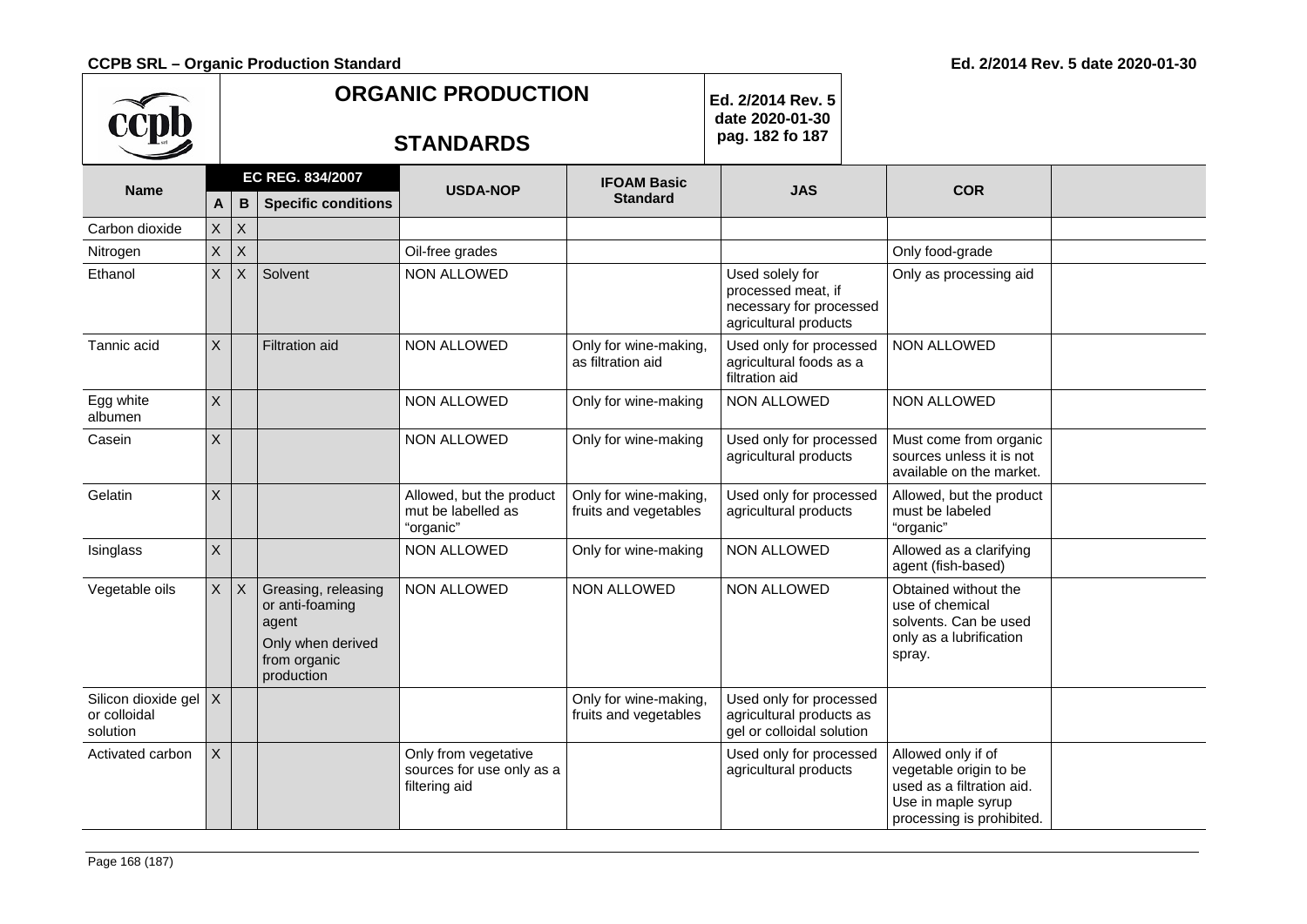|                              |                  |   |                                                                                  | <b>ORGANIC PRODUCTION</b>                                                                                           |                                        | Ed. 2/2014 Rev. 5<br>date 2020-01-30                                      | pag. 182 fo 187 |                                                 |  |  |  |
|------------------------------|------------------|---|----------------------------------------------------------------------------------|---------------------------------------------------------------------------------------------------------------------|----------------------------------------|---------------------------------------------------------------------------|-----------------|-------------------------------------------------|--|--|--|
|                              |                  |   |                                                                                  | <b>STANDARDS</b>                                                                                                    |                                        |                                                                           |                 |                                                 |  |  |  |
| <b>Name</b>                  | EC REG. 834/2007 |   |                                                                                  | <b>USDA-NOP</b>                                                                                                     | <b>IFOAM Basic</b>                     | <b>JAS</b>                                                                |                 | <b>COR</b>                                      |  |  |  |
|                              | A                | B | <b>Specific conditions</b>                                                       |                                                                                                                     | <b>Standard</b>                        |                                                                           |                 |                                                 |  |  |  |
| Talc                         | X                |   | In compliance with<br>the specific purity<br>criteria for food<br>additive E553b | NON ALLOWED                                                                                                         |                                        | Used only for processed<br>agricultural products                          |                 | Only as filtration aid                          |  |  |  |
| Bentonite                    | $X$   $X$        |   | With regard to<br>foodstuffs of animal<br>origin: Sticking agent<br>for mead     |                                                                                                                     | Only for fruits and<br>vegetables      | Used only for processed<br>agricultural products                          |                 |                                                 |  |  |  |
| Cellulose                    | $X \mid X$       |   | With regard to<br>foodstuffs of animal<br>origin: Gelatin<br>production          | Only for use in<br>regenerative casings, as<br>an anti-caking agent<br>(non-chlorine bleached)<br>and filtering aid |                                        | NON ALLOWED                                                               |                 | Only filtering aid (non-<br>chlorine bleached)  |  |  |  |
| <b>Diatomaceous</b><br>earth | $X \mid X$       |   | With regard to<br>foodstuffs of animal<br>origin: Gelatin<br>production          | Only as filtration<br>coadiuvant                                                                                    | Only for wine-making<br>and sweeteners | Used only for processed<br>agricultural products                          |                 | Only as filtering aid or<br>clarification agent |  |  |  |
| Perlit                       | $X$   $X$        |   | With regard to<br>foodstuffs of animal<br>origin: Gelatin<br>production          | Only as filtration aid                                                                                              |                                        | Used only for processed<br>agricultural products                          |                 | Only as filtration aid                          |  |  |  |
| Hazelnut shells              | X.               |   |                                                                                  | <b>NON ALLOWED</b>                                                                                                  | NON ALLOWED                            | NON ALLOWED                                                               |                 | NON ALLOWED                                     |  |  |  |
| Rice meal                    | X                |   |                                                                                  | NON ALLOWED                                                                                                         | NON ALLOWED                            | NON ALLOWED                                                               |                 | NON ALLOWED                                     |  |  |  |
| <b>Beeswax</b>               | X                |   | Releasing agent<br>Beeswax from<br>organic production                            | <b>NON ALLOWED</b>                                                                                                  |                                        | Used only for processed<br>agricultural products as<br>a separating agent |                 | NON ALLOWED                                     |  |  |  |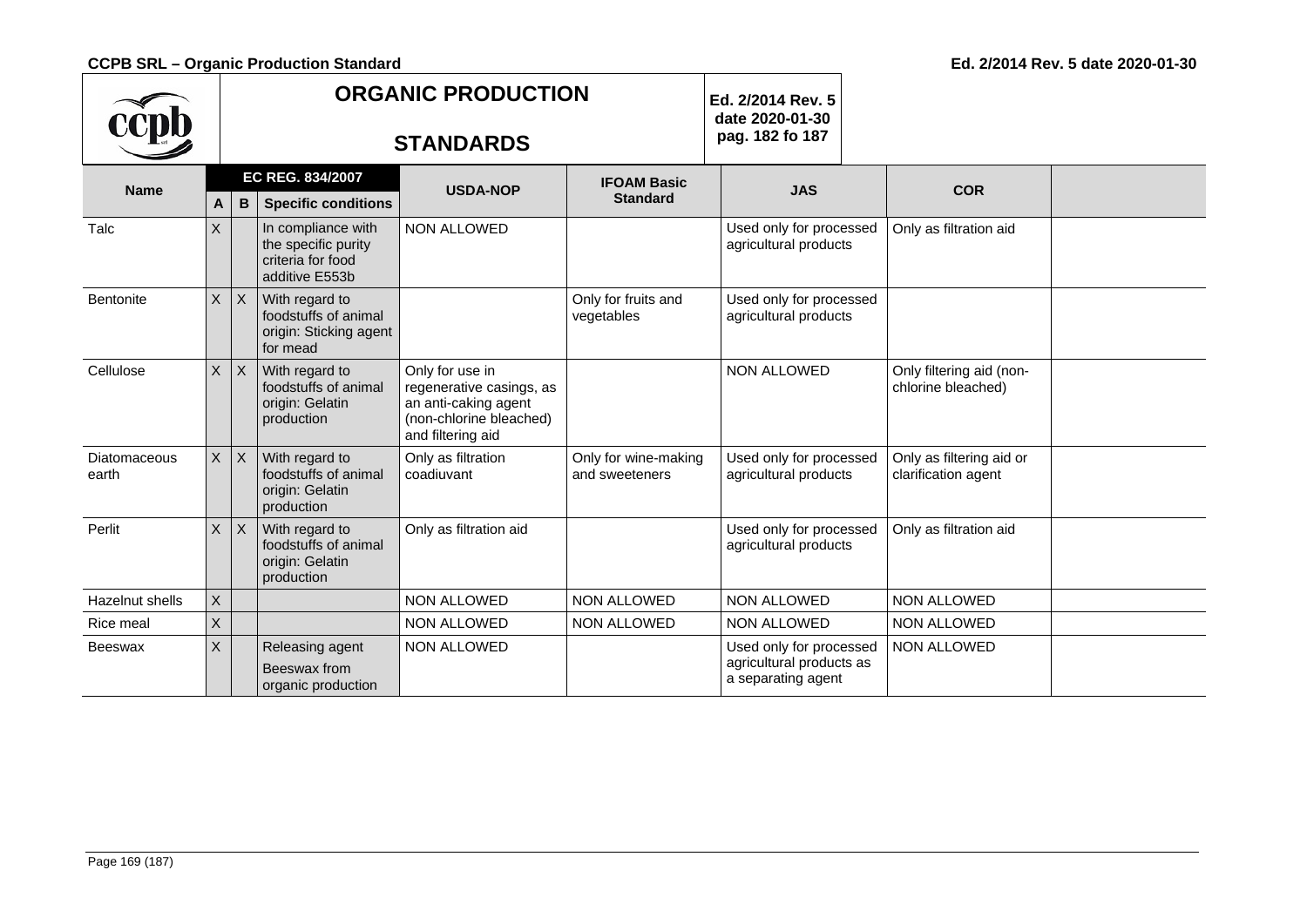|                          |            |            |                                                                                                                                                        | <b>ORGANIC PRODUCTION</b><br><b>STANDARDS</b> | Ed. 2/2014 Rev. 5<br>date 2020-01-30<br>pag. 182 fo 187 |                                                |            |  |
|--------------------------|------------|------------|--------------------------------------------------------------------------------------------------------------------------------------------------------|-----------------------------------------------|---------------------------------------------------------|------------------------------------------------|------------|--|
| <b>Name</b>              |            |            | EC REG. 834/2007                                                                                                                                       | <b>USDA-NOP</b>                               |                                                         | <b>JAS</b>                                     | <b>COR</b> |  |
|                          | A          | B          | <b>Specific conditions</b>                                                                                                                             |                                               | <b>Standard</b>                                         |                                                |            |  |
| Carnauba wax             | X          |            | Releasing agent                                                                                                                                        |                                               |                                                         | Used only for processed                        |            |  |
|                          |            |            | Only when derived<br>from organic raw<br>material.                                                                                                     |                                               |                                                         | agricultural products as<br>a separating agent |            |  |
|                          |            |            | Applicable as of 1<br>January 2022. Until<br>that date, only when<br>derived from organic<br>raw material                                              |                                               |                                                         |                                                |            |  |
| Acetic<br>acid/vinegar   |            | X          | Only when derived<br>from organic<br>production. For fish<br>processing only.<br>From natural<br>fermentation, Not to<br>be produced by or<br>from GMO |                                               |                                                         |                                                |            |  |
| Thiamin<br>hydrochloride |            | $x \mid x$ | Only for use in<br>processing of fruit<br>wines, including<br>cider and perry and<br>mead                                                              |                                               |                                                         |                                                |            |  |
| Diammonium<br>phosphate  | $x \mid x$ |            | Only for use in<br>processing of fruit<br>wines, including<br>cider and perry and<br>mead                                                              |                                               |                                                         |                                                |            |  |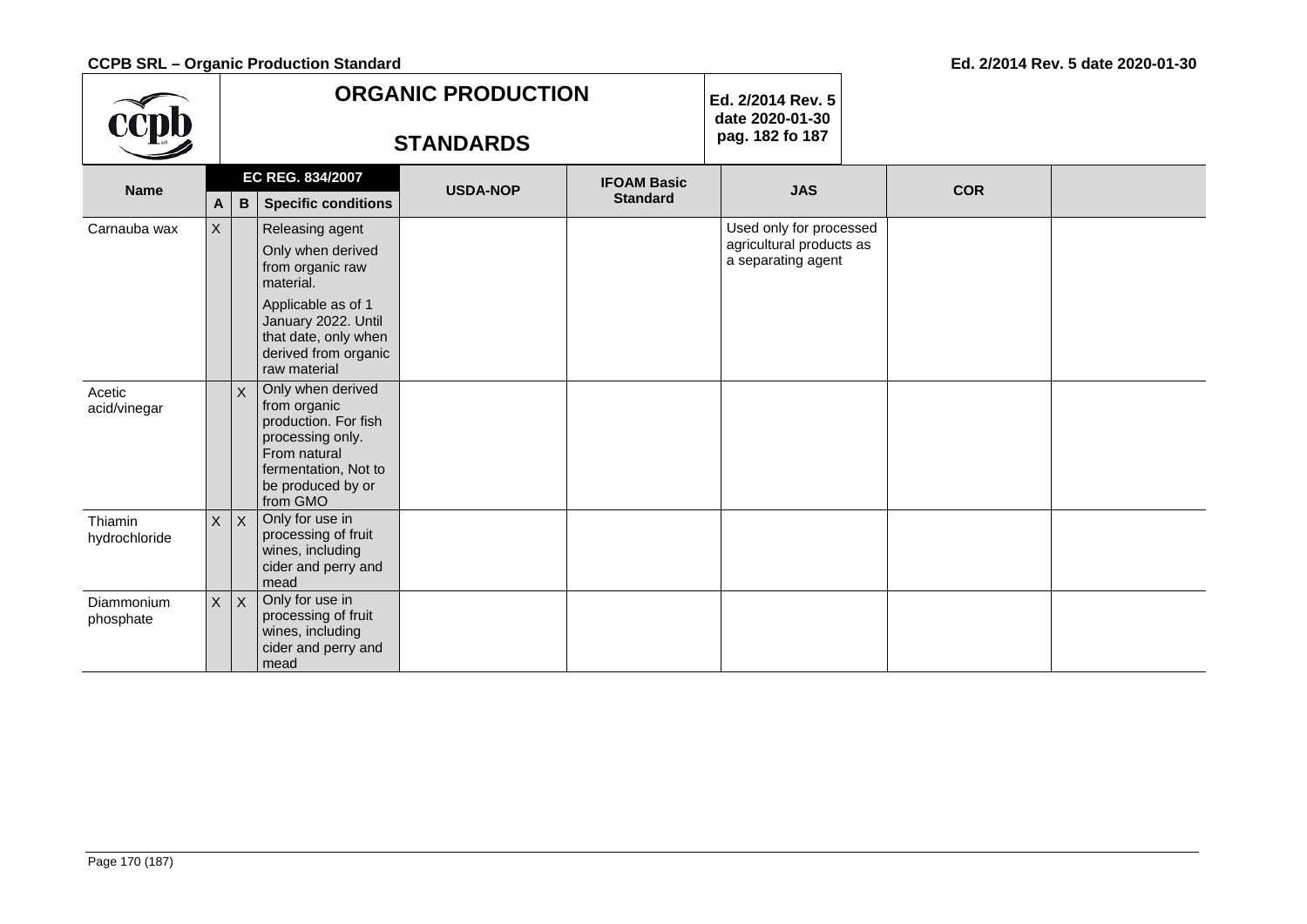|             |              |   |                                                                                                                                                                                                                                                        | <b>ORGANIC PRODUCTION</b> | Ed. 2/2014 Rev. 5<br>date 2020-01-30 |            |            |  |
|-------------|--------------|---|--------------------------------------------------------------------------------------------------------------------------------------------------------------------------------------------------------------------------------------------------------|---------------------------|--------------------------------------|------------|------------|--|
| cchn        |              |   |                                                                                                                                                                                                                                                        | <b>STANDARDS</b>          | pag. 182 fo 187                      |            |            |  |
| <b>Name</b> |              |   | EC REG. 834/2007                                                                                                                                                                                                                                       | <b>USDA-NOP</b>           | <b>IFOAM Basic</b>                   | <b>JAS</b> | <b>COR</b> |  |
|             | A            | B | <b>Specific conditions</b>                                                                                                                                                                                                                             |                           | <b>Standard</b>                      |            |            |  |
| Wood fibre  | $\mathsf{X}$ | X | The source of timber<br>should be restricted<br>to certified,<br>sustainably<br>harvested wood.<br>Wood used must not<br>contain toxic<br>components (post-<br>harvest treatment,<br>naturally occurring<br>toxins or toxins from<br>micro-organisms)' |                           |                                      |            |            |  |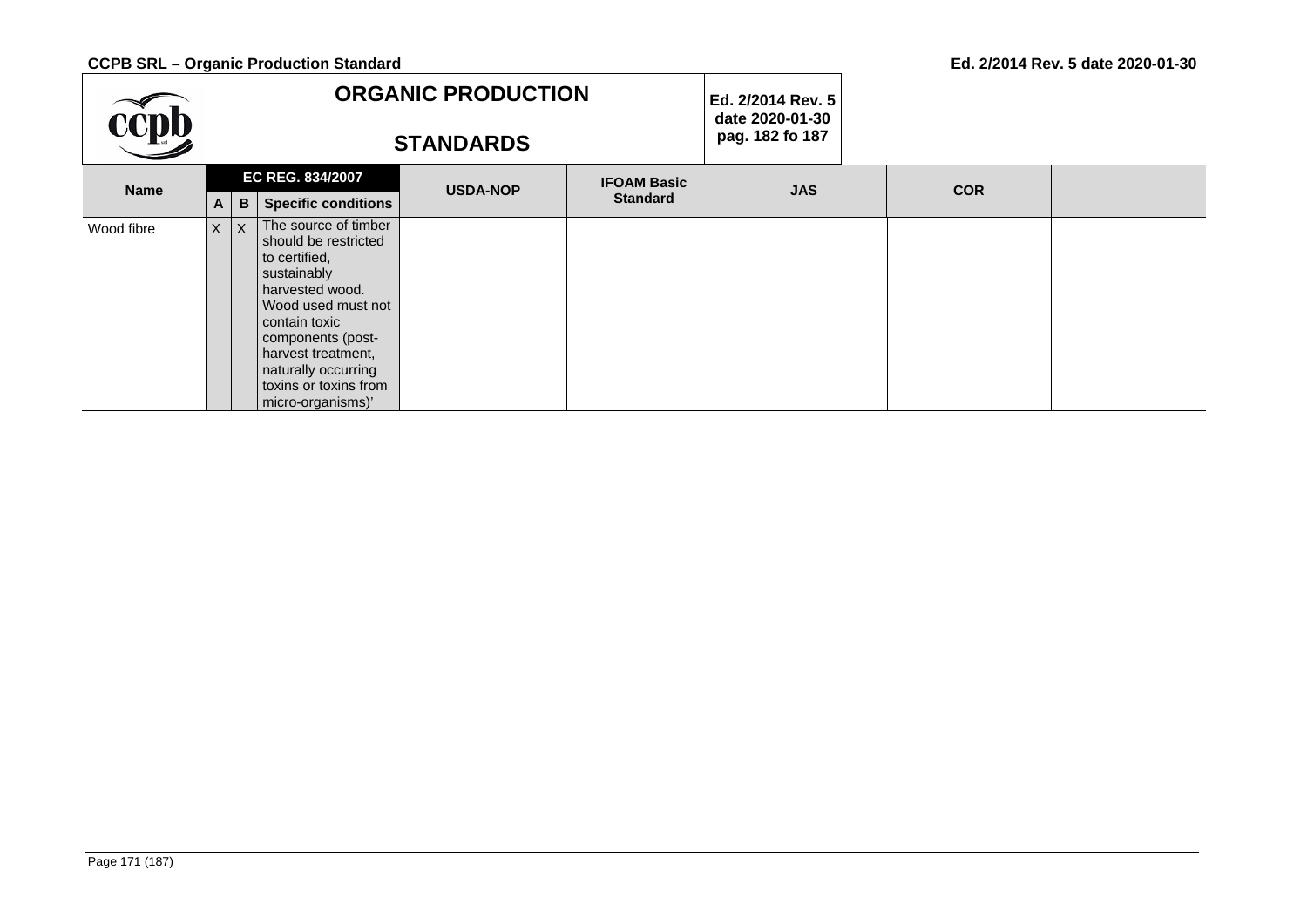

## **ORGANIC PRODUCTION**

**Ed. 2/2014 Rev. 5 date 2020-01-30 pag. 182 fo 187** 

# **STANDARDS**

# **ANNEX VIII – SECTION C OF EC REG. 889/2008**

EC Reg. 834/2007 – EC Reg. 889/2008, Annex VIII – non agricultural ingredients

IFOAM BS: Appendix 4 – Table 2

USDA-NOP, national lists of allowed and prohibited substances (§§ 205.605 and 205.606)

JAS – Notification n. 1606 of MAFF 27/10/2005

COR – Canadian Organic Regime – CAN/CGSB-32.311

#### **SECTION C – PROCESSING AIDS FOR THE PRODUCTION OF YEAST AND YEAST PRODUCTS**

#### **A = Primary yeast**

**B = Yeast confections/ formulations**

| <b>Name</b>         |              |              | <b>REG. CE 834/2007</b>                                | <b>USDA-NOP</b>                                         | <b>IFOAM Basic</b> | <b>JAS</b>  | <b>COR</b>                                                    |  |
|---------------------|--------------|--------------|--------------------------------------------------------|---------------------------------------------------------|--------------------|-------------|---------------------------------------------------------------|--|
|                     | $\mathsf{A}$ | B            | <b>Specific conditions</b>                             |                                                         | <b>Standard</b>    |             |                                                               |  |
| Calcium chloride    | X            |              |                                                        |                                                         |                    | NON ALLOWED | NON ALLOWED                                                   |  |
| Carbon dioxide      |              | $X$ $X$      |                                                        |                                                         |                    | NON ALLOWED | For warehousing in<br>controlled atmosphere                   |  |
| Citric acid         | $\mathsf{X}$ |              | For the regulation of<br>the pH in yeast<br>production | Only from microbial<br>fermentation of<br>carbohidrates |                    | NON ALLOWED | Only from microbial<br>fermentation of<br>carbohidrates       |  |
| Lactic acid         | X            |              | For the regulation of<br>the pH in yeast<br>production |                                                         |                    | NON ALLOWED |                                                               |  |
| Nitrogen            | $X$ $X$      |              |                                                        | Oil-free grade                                          |                    |             | Oil-free grade                                                |  |
| Oxygen              | X            | $\mathsf{X}$ |                                                        | Oil-free grade                                          |                    |             | Oil-free grade $-$ for<br>storage in controlled<br>atmosphere |  |
| Potato starch       | $X$   $X$    |              | For filtering                                          |                                                         |                    |             |                                                               |  |
|                     |              |              | Only when derived<br>from organic<br>production        | NON ALLOWED                                             | NON ALLOWED        | NON ALLOWED | <b>NON ALLOWED</b>                                            |  |
| Sodium<br>carbonate | $X$ $X$      |              | For the regulation of<br>the pH                        |                                                         |                    | NON ALLOWED | NON ALLOWED                                                   |  |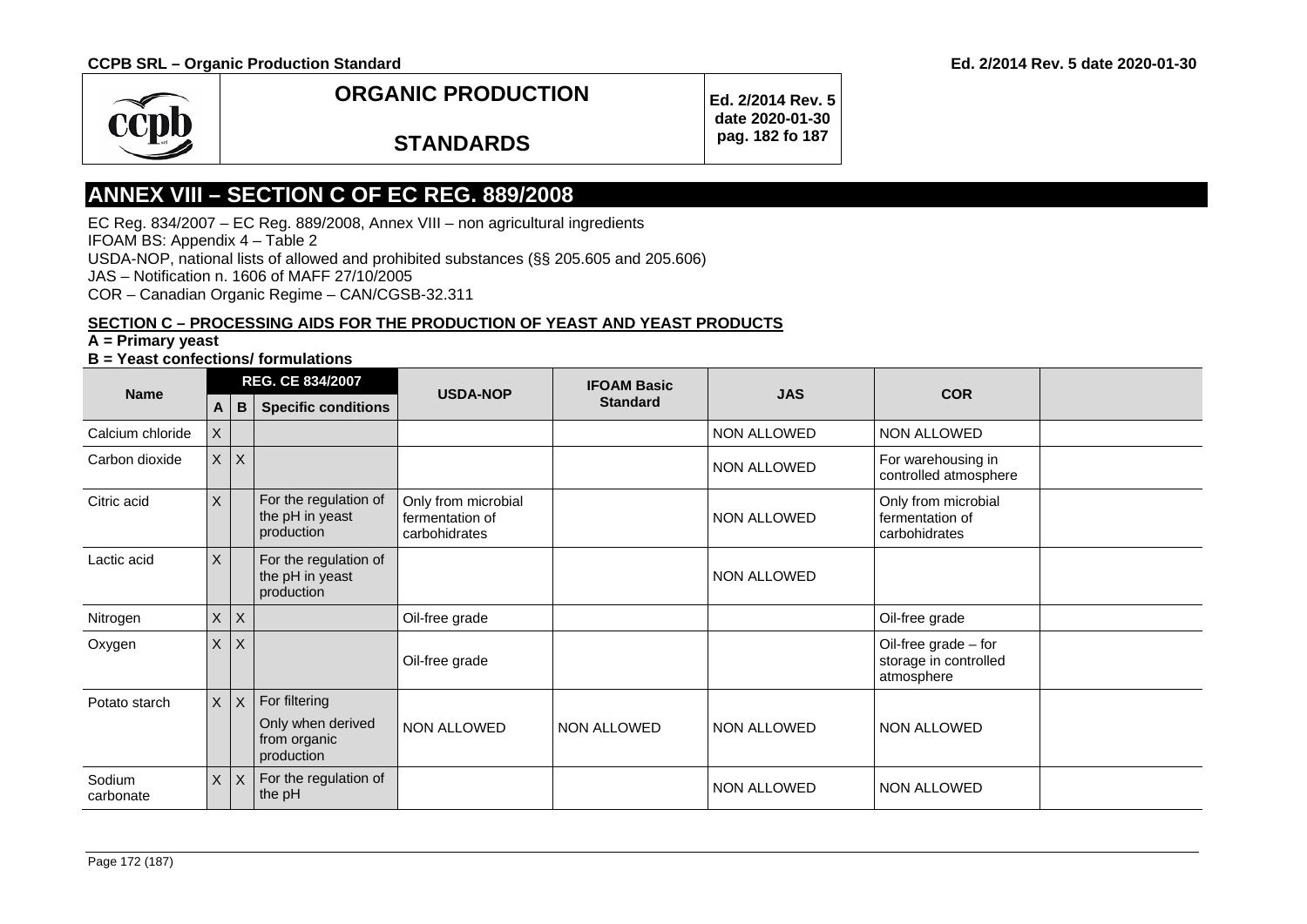| ccpb           |         | <b>ORGANIC PRODUCTION</b><br><b>STANDARDS</b> |                                                                                                 |                 |                                       | Ed. 2/2014 Rev. 5<br>date 2020-01-30<br>pag. 182 fo 187 |                                                  |  |
|----------------|---------|-----------------------------------------------|-------------------------------------------------------------------------------------------------|-----------------|---------------------------------------|---------------------------------------------------------|--------------------------------------------------|--|
| <b>Name</b>    |         | $A \mid B$                                    | <b>REG. CE 834/2007</b><br><b>Specific conditions</b>                                           | <b>USDA-NOP</b> | <b>IFOAM Basic</b><br><b>Standard</b> | <b>JAS</b>                                              | <b>COR</b>                                       |  |
| Vegetable oils | $X$ $X$ |                                               | Greasing, releasing<br>or anti-foaming agent<br>Only when derived<br>from organic<br>production | NON ALLOWED     | NON ALLOWED                           | NON ALLOWED                                             | Obtained without the aid<br>of chemical solvents |  |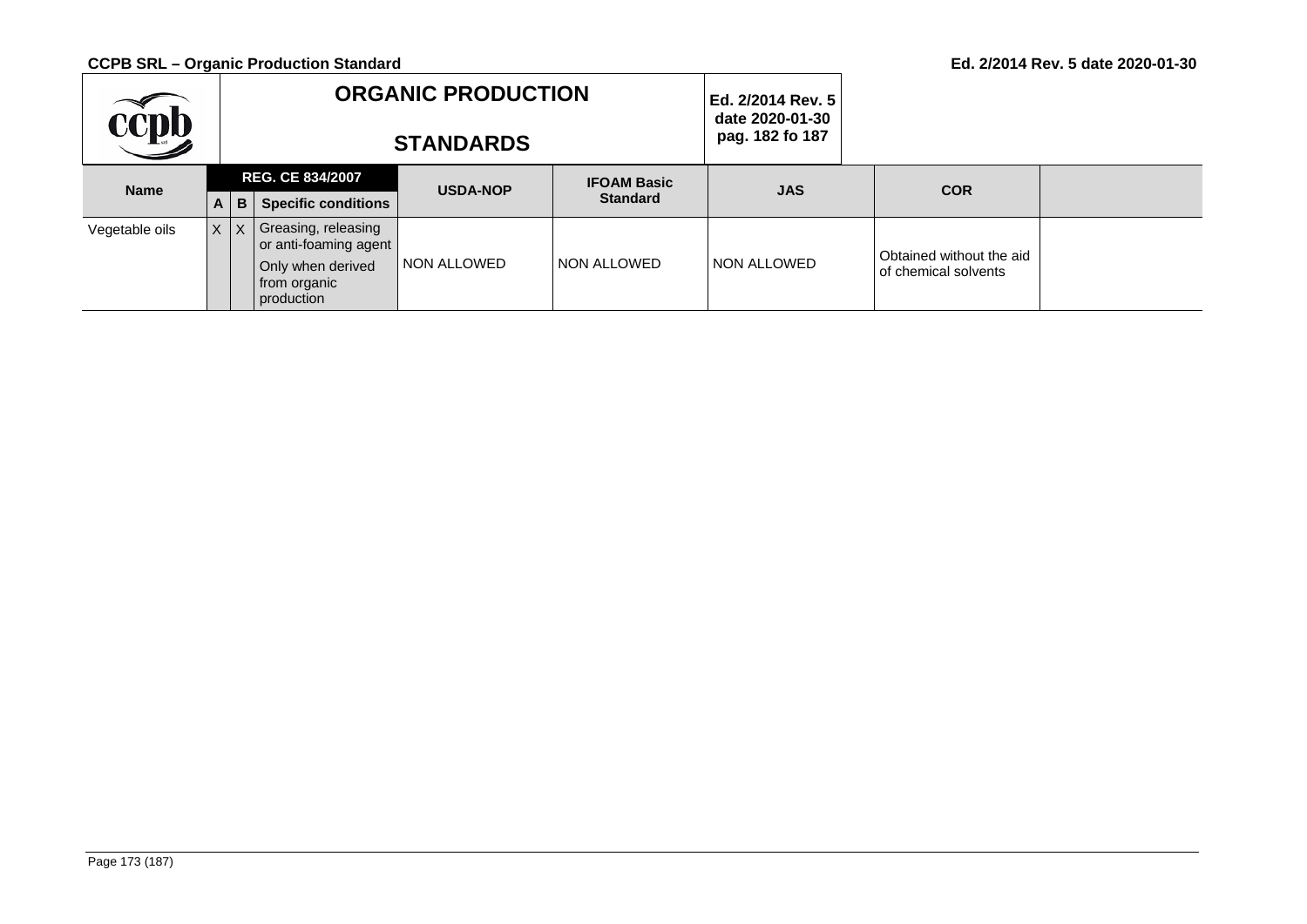

# **ORGANIC PRODUCTION**

**STANDARDS**

**Ed. 2/2014 Rev. 5 date 2020-01-30 pag. 182 fo 187** 

## **ANNEX VIII bis – PRODUCTS AND SUBSTANCES FOR USE OR ADDITION TO ORGANIC PRODUCTS OF THE WINE SECTOR**

**PLEASE NOTE:** Sulphur dioxide may not be used when musts are destined for the production of grape juice, fruit juice, beverages and/or sweeteners

| <b>Name</b>                  | REG. CE 834/2007                                                                              | <b>USDA-NOP</b>                                  | <b>IFOAM Basic</b><br><b>Standard</b> | <b>JAS</b> | <b>COR</b>                                                                                           |  |
|------------------------------|-----------------------------------------------------------------------------------------------|--------------------------------------------------|---------------------------------------|------------|------------------------------------------------------------------------------------------------------|--|
| Sulphur dioxide              | See table of admitted levels                                                                  |                                                  |                                       | N.A.       | See table of<br>admitted levels                                                                      |  |
| Potassium bisulphite         | See table of admitted levels                                                                  | <b>NON ALLOWED</b>                               |                                       | N.A.       | See table of<br>admitted levels                                                                      |  |
| Potassium meta-bisulphite    | See table of admitted levels                                                                  | NON ALLOWED                                      |                                       | N.A.       | See table of<br>admitted levels                                                                      |  |
| Di-ammonium phosphate        |                                                                                               | NON ALLOWED                                      | Maximum 0,3 gr/l                      | N.A.       | NON ALLOWED                                                                                          |  |
| Thiamine hydrochloride       |                                                                                               | <b>NON ALLOWED</b>                               | <b>NON ALLOWED</b>                    | N.A.       | NON ALLOWED                                                                                          |  |
| Yeasts (1), yeast cell walls |                                                                                               |                                                  |                                       | N.A.       | Exclusively non<br>GMO, non-<br>synthetic and<br>non-cultivated<br>on.<br>petrochemical<br>substrata |  |
| Cellulose                    | Centrifugation and filtration<br>Uso esclusivamente come coadiuvante<br>di filtrazione inerte | Only filtering aid<br>(non-chlorine<br>bleached) | <b>NON ALLOWED</b>                    | N.A.       | Only filtering aid<br>(non-chlorine<br>bleached)                                                     |  |
| Perlite                      | Centrifugation and filtration<br>Uso esclusivamente come coadiuvante<br>di filtrazione inerte | Only as filtration<br>aid                        |                                       | N.A.       | Only as filtration<br>aid                                                                            |  |
| <b>Bentonite</b>             | Clarification                                                                                 |                                                  |                                       | N.A.       |                                                                                                      |  |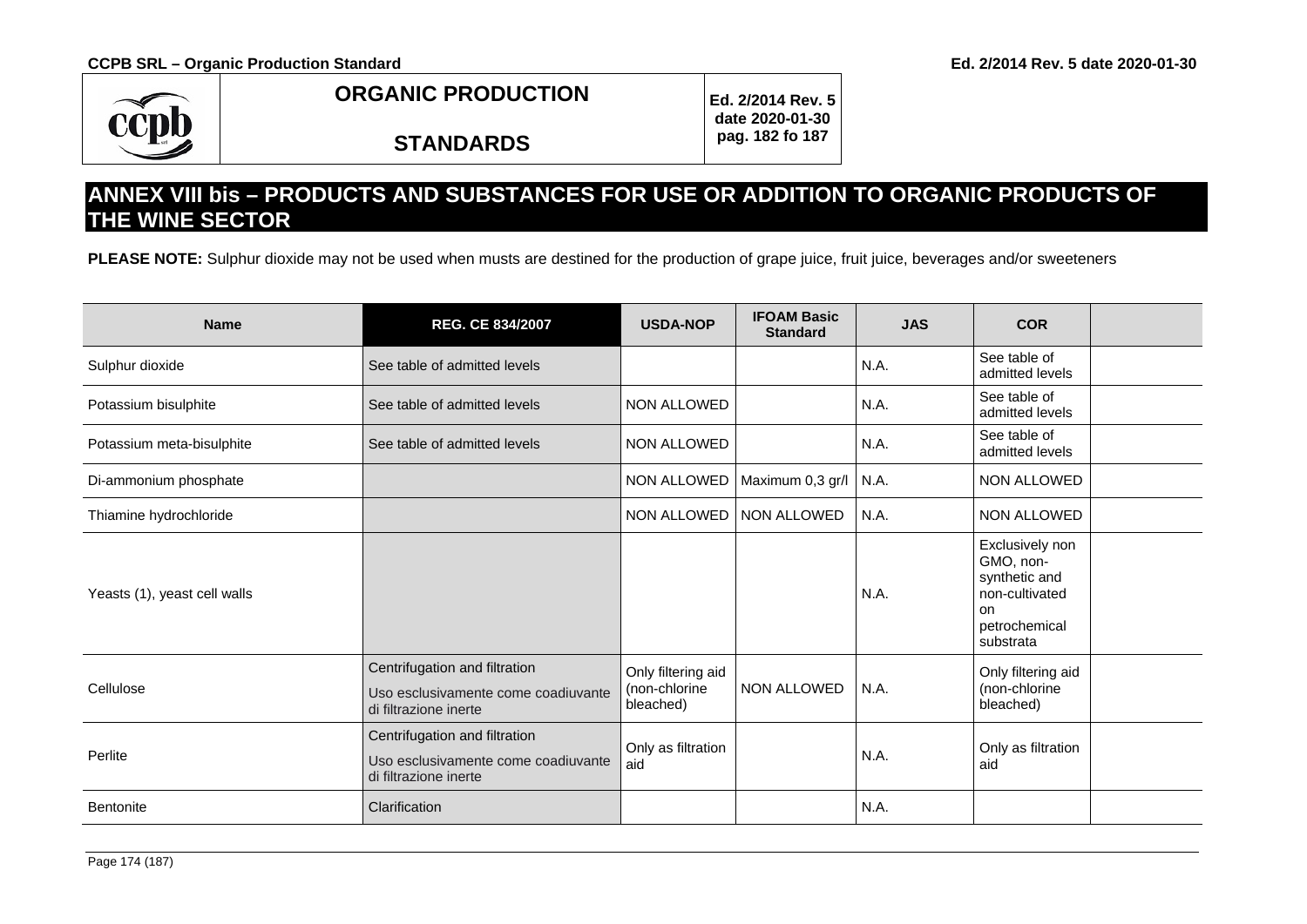|                                         |             | <b>ORGANIC PRODUCTION</b> |                                                                                         |             | Ed. 2/2014 Rev. 5<br>date 2020-01-30  |            |                                                                                     |  |
|-----------------------------------------|-------------|---------------------------|-----------------------------------------------------------------------------------------|-------------|---------------------------------------|------------|-------------------------------------------------------------------------------------|--|
|                                         |             | <b>STANDARDS</b>          |                                                                                         |             | pag. 182 fo 187                       |            |                                                                                     |  |
|                                         | <b>Name</b> | REG. CE 834/2007          | <b>USDA-NOP</b>                                                                         |             | <b>IFOAM Basic</b><br><b>Standard</b> | <b>JAS</b> | <b>COR</b>                                                                          |  |
| Food-grade gelatine (2)                 |             | Clarification             | Allowed (CAS #<br>$9000 - 70 - 8$                                                       |             |                                       | N.A.       | See note at the<br>end of the table                                                 |  |
| Plant protein from wheat or peas (2)    |             | Clarification             | <b>NON ALLOWED</b>                                                                      |             |                                       | N.A.       | NON ALLOWED                                                                         |  |
| Potassium caseinate                     |             | Clarification             | NON ALLOWED                                                                             |             | NON ALLOWED                           | N.A.       | NON ALLOWED                                                                         |  |
| Casein                                  |             | Clarification             | NON ALLOWED                                                                             |             |                                       | N.A.       | Must come from<br>organic sources<br>unless it is not<br>available on the<br>market |  |
| Egg white albumen (2)                   |             | Clarification             |                                                                                         | NON ALLOWED |                                       | N.A.       | NON ALLOWED                                                                         |  |
| Tannins (2)                             |             | Clarification<br>Addition | <b>NON ALLOWED</b>                                                                      |             |                                       | N.A.       | NON ALLOWED                                                                         |  |
| Potato proteins(2)                      |             | Clarification             |                                                                                         |             |                                       | N.A.       |                                                                                     |  |
| Yeast protein extracts(2)               |             | Clarification             |                                                                                         |             |                                       | N.A.       |                                                                                     |  |
| Chitosan derived from Aspergillus niger |             | Clarification and use     | <b>NON ALLOWED</b>                                                                      |             |                                       | N.A.       |                                                                                     |  |
| Silicon dioxide                         |             | Clarification             |                                                                                         |             |                                       | N.A.       |                                                                                     |  |
| Isinglass (2)                           |             | Clarification             | <b>NON ALLOWED</b>                                                                      |             |                                       | N.A.       | As a clarifying<br>agent (fish-<br>based)                                           |  |
| Pectolytic enzymes                      |             | Clarification             | Must derive from<br>edible, non-toxic<br>plants, fungi or<br>non-pathogenic<br>bacteria |             |                                       | N.A.       | See note at the<br>end of the table                                                 |  |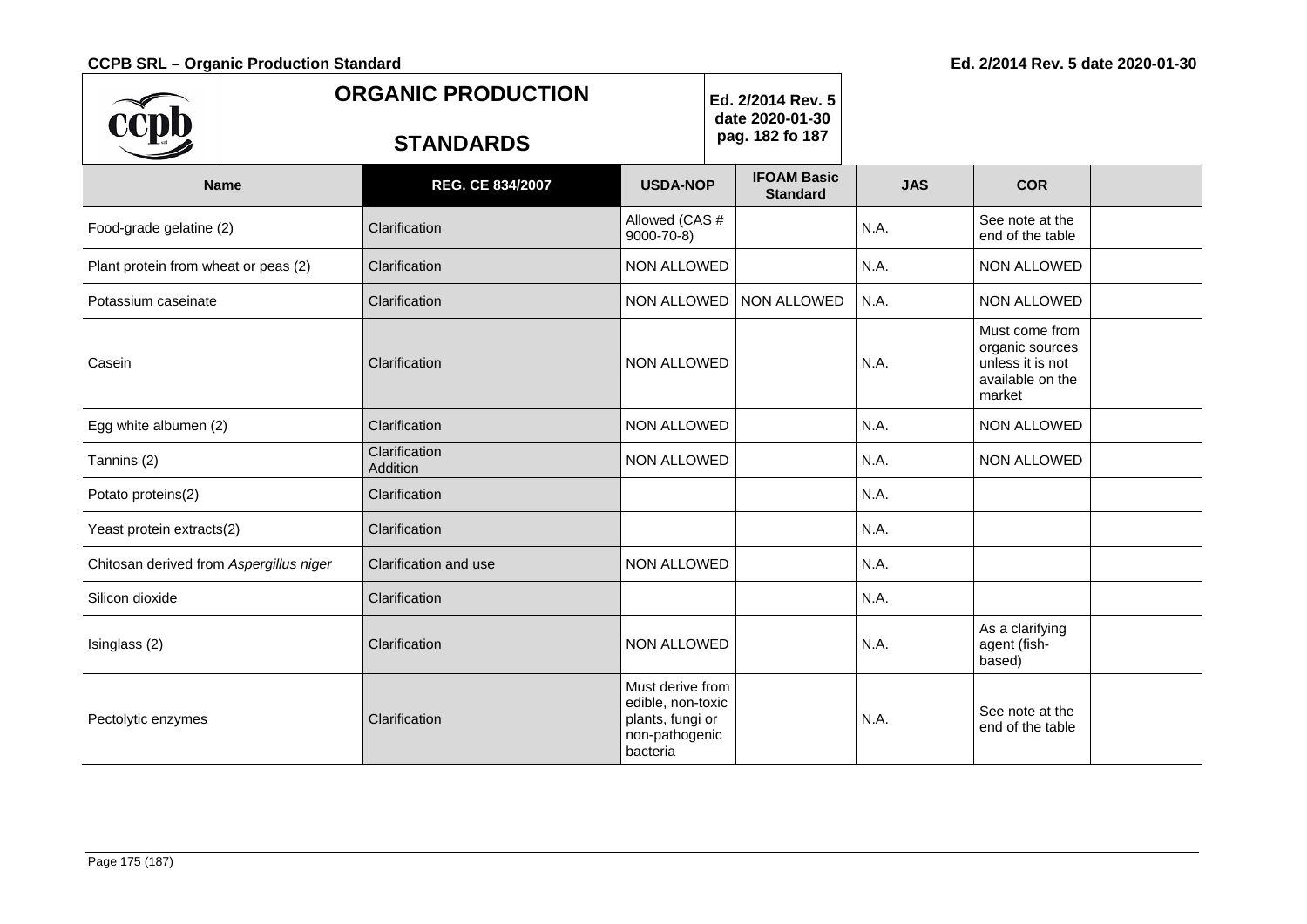|                                 |             | <b>ORGANIC PRODUCTION</b>                                                                     |                                                                                             |  | Ed. 2/2014 Rev. 5<br>date 2020-01-30  |      |            |                                                                                       |  |
|---------------------------------|-------------|-----------------------------------------------------------------------------------------------|---------------------------------------------------------------------------------------------|--|---------------------------------------|------|------------|---------------------------------------------------------------------------------------|--|
|                                 |             | <b>STANDARDS</b>                                                                              |                                                                                             |  | pag. 182 fo 187                       |      |            |                                                                                       |  |
|                                 | <b>Name</b> | REG. CE 834/2007                                                                              | <b>USDA-NOP</b>                                                                             |  | <b>IFOAM Basic</b><br><b>Standard</b> |      | <b>JAS</b> | <b>COR</b>                                                                            |  |
| Diatomaceous earth              |             | Centrifugation and filtration<br>Uso esclusivamente come coadiuvante<br>di filtrazione inerte | Only as filtration<br>aid                                                                   |  | NON ALLOWED                           | N.A. |            | Exclusively as<br>an aid in filtering<br>food products or<br>as a clarifying<br>agent |  |
| Potassium bitartrate            |             |                                                                                               |                                                                                             |  |                                       | N.A. |            |                                                                                       |  |
| Citric acid                     |             | Stabilisation                                                                                 | Only from<br>microbial<br>fermentation of<br>carbohidrates                                  |  |                                       | N.A. |            | Only from fruit                                                                       |  |
| Ascorbic acid (L)               |             |                                                                                               |                                                                                             |  |                                       | N.A. |            | Only non-<br>synthetic                                                                |  |
| Gomma d'acacia (Arabic gum) (2) |             |                                                                                               | Only if water<br>extracted                                                                  |  | NON ALLOWED                           | N.A. |            | Only if water<br>extracted                                                            |  |
| Argon                           |             | Utilizzo per creare un'atmosfera inerte<br>e manipolare il prodotto al riparo<br>dall'aria    | NON ALLOWED                                                                                 |  |                                       | N.A. |            |                                                                                       |  |
| Carbon dioxide                  |             | Utilizzo per creare un'atmosfera inerte<br>e manipolare il prodotto al riparo<br>dall'aria    |                                                                                             |  |                                       | N.A. |            |                                                                                       |  |
| Nitrogen                        |             | Utilizzo per creare un'atmosfera inerte<br>e manipolare il prodotto al riparo<br>dall'aria    | Oil-free grade                                                                              |  |                                       | N.A. |            | Only food-grade                                                                       |  |
|                                 |             | Per gorgogliamento                                                                            |                                                                                             |  |                                       |      |            |                                                                                       |  |
| Gaseous oxygen (and air)        |             | Aeration or oxygenation                                                                       | Oil-free grade                                                                              |  |                                       | N.A. |            |                                                                                       |  |
| Tartaric acid (L)+              |             | Acidification and de-acidification                                                            | From grape<br>wine, in the non-<br>synthetic form.<br>Like malic acid,<br>in synthetic form |  |                                       | N.A. |            | NON ALLOWED                                                                           |  |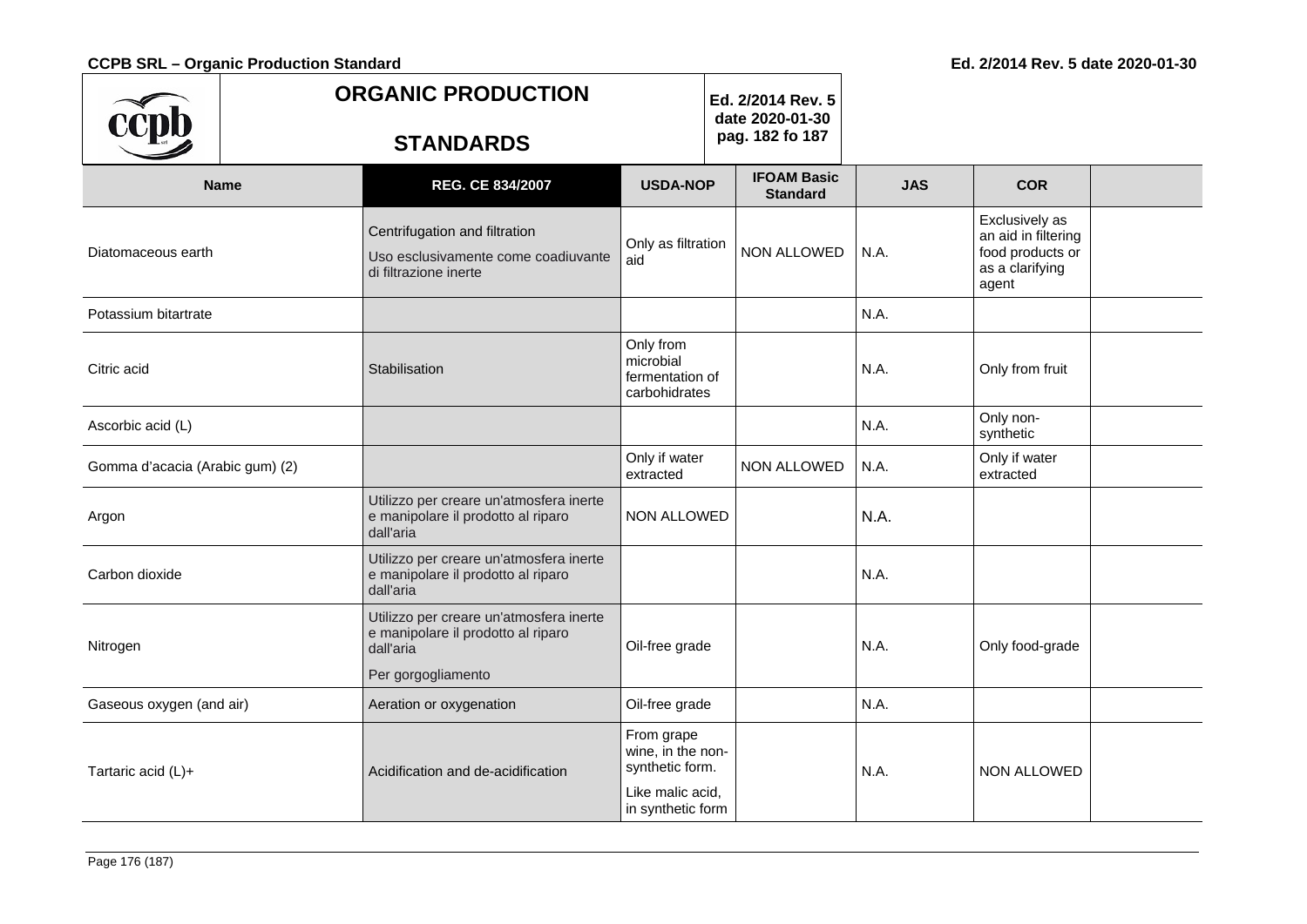|                              |             | <b>ORGANIC PRODUCTION</b> |                                                                          | Ed. 2/2014 Rev. 5<br>date 2020-01-30  |            |                                    |  |
|------------------------------|-------------|---------------------------|--------------------------------------------------------------------------|---------------------------------------|------------|------------------------------------|--|
|                              |             | <b>STANDARDS</b>          |                                                                          | pag. 182 fo 187                       |            |                                    |  |
|                              | <b>Name</b> | <b>REG. CE 834/2007</b>   | <b>USDA-NOP</b>                                                          | <b>IFOAM Basic</b><br><b>Standard</b> | <b>JAS</b> | <b>COR</b>                         |  |
| Latcic acid                  |             | Acidification             |                                                                          |                                       | N.A.       |                                    |  |
| Calcium carbonate            |             | De-acidification          |                                                                          |                                       | N.A.       |                                    |  |
| Potassium bicarbonate        |             | De-acidification          | NON ALLOWED                                                              | NON ALLOWED                           | N.A.       | NON ALLOWED                        |  |
| Neutral potassium tartrate   |             | De-acidification          | NON ALLOWED                                                              |                                       | N.A.       | NON ALLOWED                        |  |
| Charcoal for oenological use |             |                           | Only from<br>vegetative<br>sources for use<br>only as a<br>filtering aid |                                       | N.A.       | Only from<br>vegetative<br>sources |  |
| Aleppo pine resin            |             |                           | NON ALLOWED                                                              |                                       | N.A.       | NON ALLOWED                        |  |
| Lactic bacteria              |             |                           | Only food-grade                                                          |                                       | N.A.       | NON ALLOWED                        |  |
| Metatartaric acid            |             |                           | NON ALLOWED                                                              |                                       | N.A.       | NON ALLOWED                        |  |
| Copper citrate               |             |                           | NON ALLOWED                                                              |                                       | N.A.       | NON ALLOWED                        |  |
| Yeast mannoproteins          |             |                           |                                                                          |                                       | N.A.       |                                    |  |
| Oak chips                    |             |                           | NON ALLOWED                                                              |                                       | N.A.       | NON ALLOWED                        |  |
| Potassium alginate           |             |                           | Admitted as<br>alginates                                                 |                                       | N.A.       |                                    |  |
| Inactivated yeast            |             |                           |                                                                          |                                       | N.A.       |                                    |  |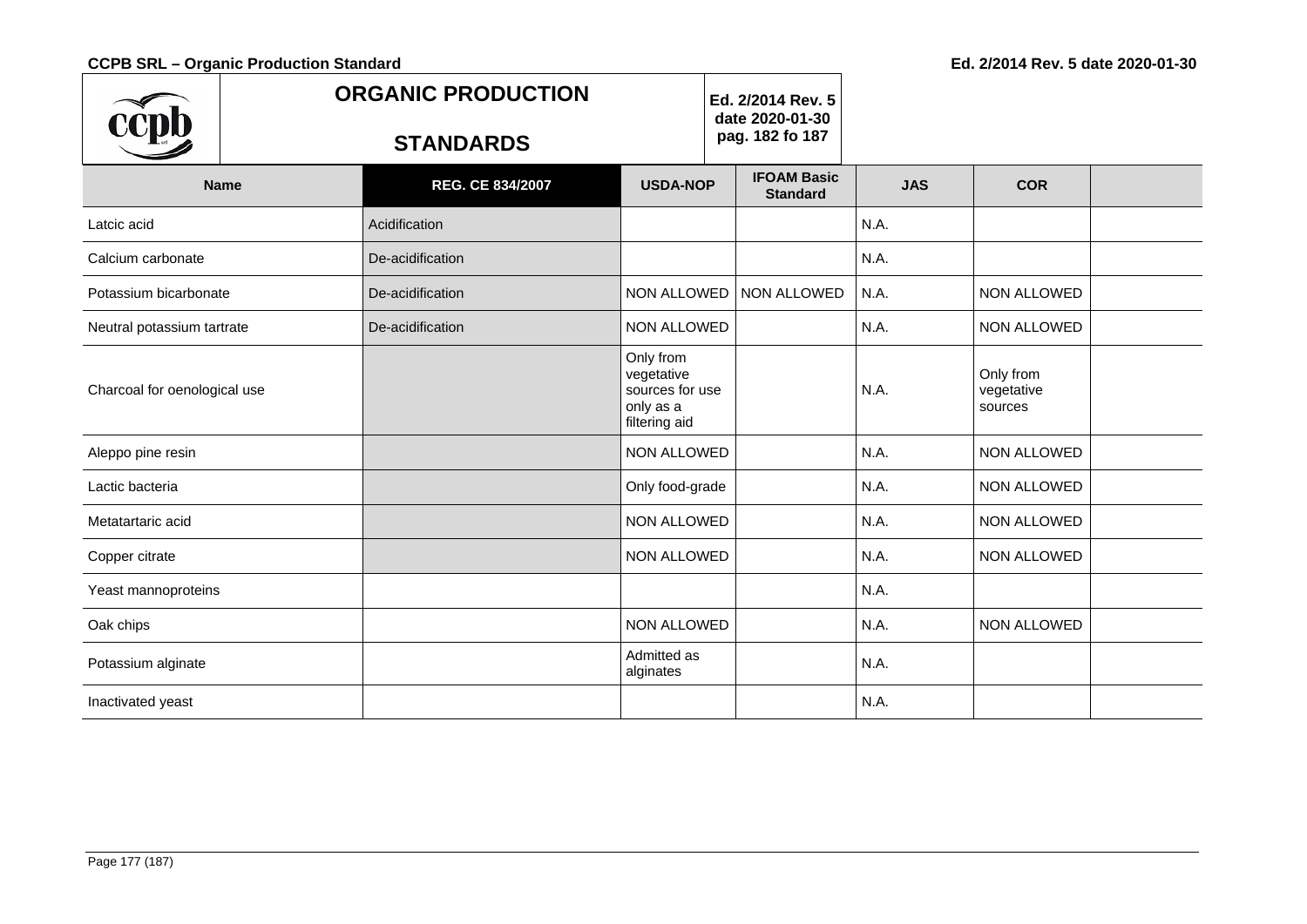#### **CCPB SRL – Organic Production Standard Ed. 2/2014 Rev. 5 date 2020-01-30**

|                  |             | <b>ORGANIC PRODUCTION</b>                                                                                                 |                            | Ed. 2/2014 Rev. 5<br>date 2020-01-30  |            |                                                                                                          |
|------------------|-------------|---------------------------------------------------------------------------------------------------------------------------|----------------------------|---------------------------------------|------------|----------------------------------------------------------------------------------------------------------|
| ccpb             |             | <b>STANDARDS</b>                                                                                                          |                            | pag. 182 fo 187                       |            |                                                                                                          |
|                  | <b>Name</b> | <b>REG. CE 834/2007</b>                                                                                                   | <b>USDA-NOP</b>            | <b>IFOAM Basic</b><br><b>Standard</b> | <b>JAS</b> | <b>COR</b>                                                                                               |
| Calcium sulphate |             | Treatment as Annex III, point A. 2(b)<br>(EC Reg. n. 606/2009)<br>Only for "vino generoso" or "vino<br>generoso de licor" | Only from<br>mining source |                                       | N.A.       | Only from<br>mining source<br>(prohibited<br>sulphates<br>obtained with<br>the use of<br>sulphuric acid) |

 *(1) Per i singoli ceppi di lieviti: ottenuti da materie prime biologiche, se disponibili.* 

*(2) Ottenuto da materie prime biologiche, se disponibili.* 

COR NOTE for Gelatin: Allowed only if guaranted exempt of specific materials at risk, including cranium, brain, trigeminous ganglion (nerves connected to the brain), eyes, tonsils, spinal marrow and ganglion of the dorsal root (nerves connected to the spinal marrow of ruminants 30 months old or older; and the distal ileum (part of the small intestine) of ruminant of any age. They should be from organic sources unless they are not availabile on the market.

**COR NOTE** on enzymes: Microorganisms normally used in processing products, except for microorganisms obtained by genetic engineering or enzymes deriving from genetic engineering, without the addition of chemio-synthetic substances.

Enzymes used in the processing of foods must be obtained by preparation of edible non-toxic plants, non-pathogenic fungi, non-pathogeni bacteria, excluding microorganisms obtained by genetic engineering or enzymes deriving from genetic engineering.

All enzymes should be extracted in water, alcohol, acid and bases which are allowed exclusively by these standards and must not contain the prohibited substances in paragraph 1.4.1 of CAN/CGSB-32.310 or not allowed by this standard. Yeast: exclusively non-synthetic: a) for bread (may contain lecithin, obtained without the use of bleach or organic solvents), b) beer, c) nutritional, and d) smoked. The process of smoked non-synthetic aromatization must be documented. Development on petrochemical substrata and sulphite waste water is prohibited.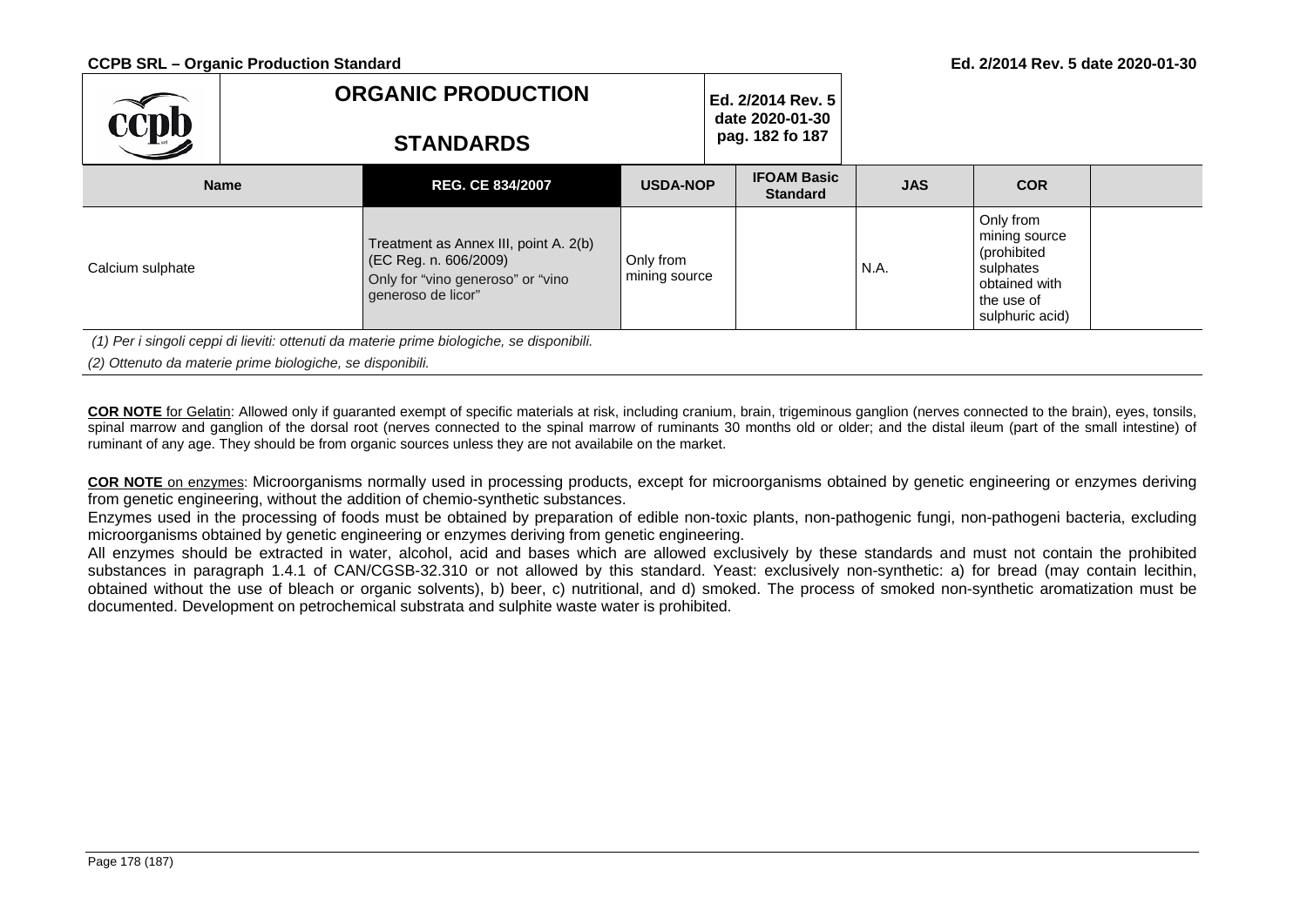

## **ORGANIC PRODUCTION**

**STANDARDS**

**Ed. 2/2014 Rev. 5 date 2020-01-30 pag. 182 fo 187** 

# **ANNEX VIII – ADDENDUM 1 : SULPHUR DIOXIDE LEVELS RECOMMENDED AND ADMITTED IN MUSTS**

# **AND WINES READY FOR CONSUMPTION**

Please note that sulphur dioxide may not be used when musts are destined for the production of grape juice, fruit juice, beverages and/or sweeteners

| Wine                                                      | SO <sub>2</sub> recommended<br>values (mg/l) | SO <sub>2</sub> max admitted values (mg/lt)                                                                                                                   | SO <sub>2</sub> max admitted values | SO <sub>2</sub> max admitted values                                                                                                                                                                                                           |
|-----------------------------------------------------------|----------------------------------------------|---------------------------------------------------------------------------------------------------------------------------------------------------------------|-------------------------------------|-----------------------------------------------------------------------------------------------------------------------------------------------------------------------------------------------------------------------------------------------|
|                                                           |                                              |                                                                                                                                                               | USDA/NOP (mg/lt)*                   | COR (mg/lt) $*$                                                                                                                                                                                                                               |
| <b>Red wines</b>                                          | < 20                                         | 100<br>(with a residual sugar level lower than 2 grams<br>per litre)                                                                                          | 100                                 | Note on sulphurous: allowed for use as a<br>preservative only in alcoholic beverages<br>made from grapes or other fruit; we<br>recommend a minimum use of SO <sub>2</sub> . Theh                                                              |
| White and rosé<br>wines                                   | ~120                                         | 150<br>(with a residual sugar level lower than 2 grams<br>per litre)                                                                                          | 100                                 | maximum allowed level of $SO2$ in alcoholic<br>beverages with less than 5% sugar residue<br>is 100 parts per million and 30 parts per<br>million respectively for the total of sulphites                                                      |
| Other wines<br>(cfr: annex 1 B<br>EC Reg. n.<br>606/2009) | < 20                                         | The indicated level for each type of wine<br>(difference from the two previous categories)<br>in amendment 1 B of EC Reg. n. 606/2009,<br>reduced by 30 mg/lt | 100                                 | and free sulphites; for alcoholic beverages<br>with sugar residue between 5% and 10%,<br>150 parts per million and 35 parts per<br>million respectively; and for alcoholic                                                                    |
| <b>Quality sparkling</b><br>wines                         | ~120                                         | The indicated level for each type of wine<br>(difference from the two previous categories)<br>in amendment 1 B of EC Reg. n. 606/2009,<br>reduced by 30 mg/lt | 100                                 | beverages with more than 10% sugar<br>residue, 250 parts per million and 45 parts<br>per million respectively. Use of bottled SO <sub>2</sub><br>gas and liquid is acceptable, as is SO <sub>2</sub> by<br>wick combustion of sulphur without |
| Other sparkling<br>wines                                  | < 20                                         | The indicated level for each type of wine<br>(difference from the two previous categories)<br>in amendment 1 B of EC Reg. n. 606/2009,<br>reduced by 30 mg/lt | 100                                 | asbestos.                                                                                                                                                                                                                                     |

\*With particular reference to the **USDA/NOP** certification scheme, wines contaning SO<sub>2</sub> must be labelled only and exclusively in the category "Made with organic grapes"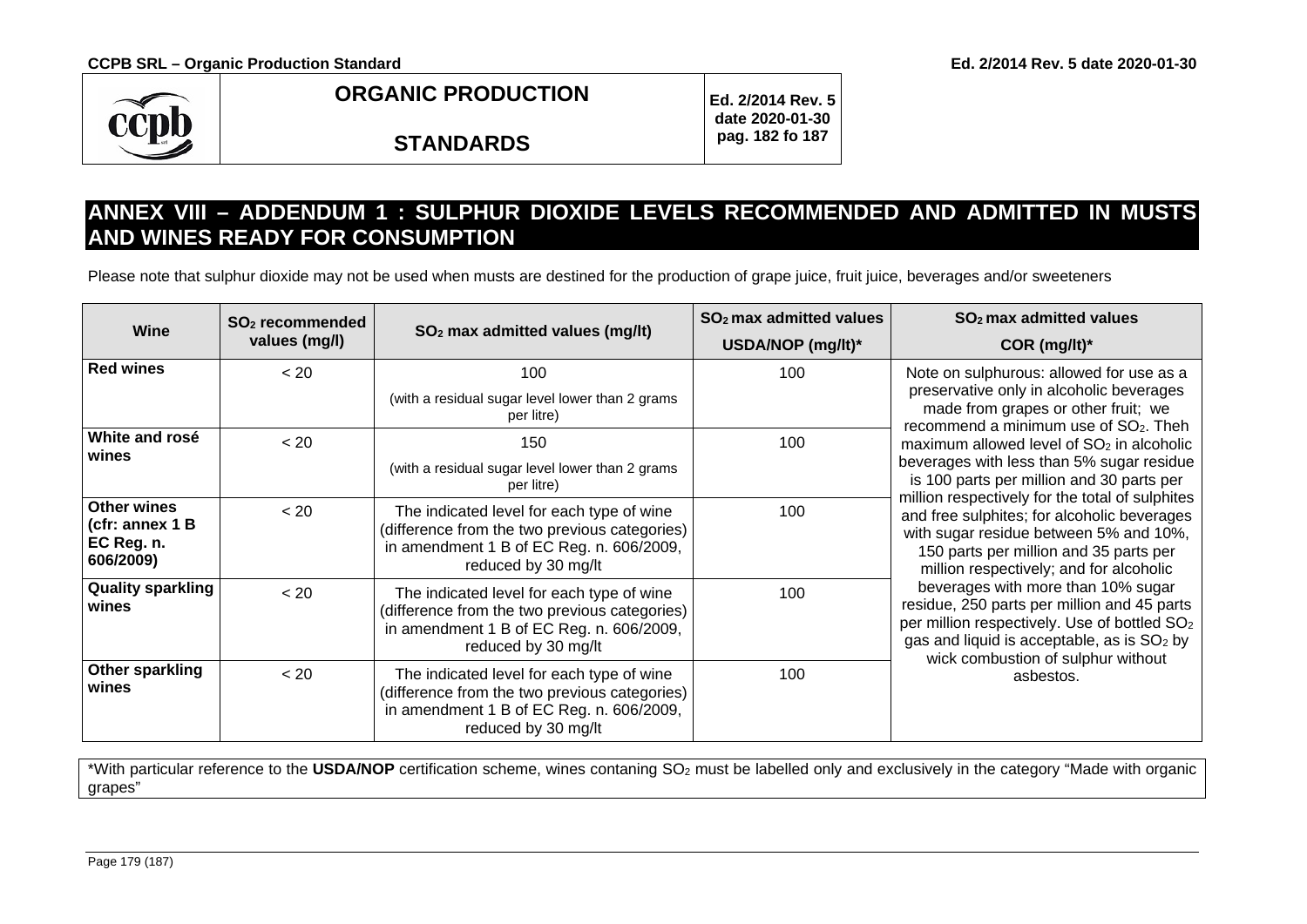

**STANDARDS**

**Ed. 2/2014 Rev. 5 date 2020-01-30 pag. 182 fo 187** 

# **ANNEX IX**

# **INGREDIENTS OF AGRICULTURAL ORIGIN WHICH HAVE NOT BEEN PRODUCED ORGANICALLY REFERRED TO IN ART. 28 (EC REG. 889/2008)**

**Table comparing the following reference standards (see warning in Amendment VIII in this Standard):** 

EC Reg. 834/2007 – EC Reg. 889/2008, Annex IX – non organic agricultural ingredients

IFOAM BS: § 6.2.1

USDA-NOP, national lists of allowed and prohibited substances (§§ 205.301.(b))

JAS – Notification n. 1606 of MAFF 27/10/2005, art. 4

COR – Canadian Organic Regime – CAN/CGSB-32.311

| <b>Name</b>                                                                                           |                   | <b>EC REG.</b><br>834/2007 | <b>USDA-NOP</b> | <b>IFOAM Basic</b><br><b>Standard</b>                      | <b>JAS</b> | <b>COR</b>                                                 |  |
|-------------------------------------------------------------------------------------------------------|-------------------|----------------------------|-----------------|------------------------------------------------------------|------------|------------------------------------------------------------|--|
| <b>1. UNPROCESSED VEGETABLE PRODUCTS AS WELL AS</b><br><b>PRODUCTS DERIVED THEREFROM BY PROCESSES</b> |                   |                            |                 |                                                            |            |                                                            |  |
| 1.1. Edible fruits, nuts and seeds:                                                                   |                   |                            |                 |                                                            |            |                                                            |  |
| acorns                                                                                                | Quercus spp       | Allowed                    |                 | Allowed on the                                             |            | Allowed on the                                             |  |
| cola nuts                                                                                             | Cola acuminata    |                            |                 | condition that the                                         |            | condition that the                                         |  |
| gooseberrries                                                                                         | Ribes uva-crispa  |                            | NON ALLOWED     | organic product is<br>not commercially<br>available on the | Equivalent | organic product is<br>not commercially<br>available on the |  |
| maracujas (passion fruit)                                                                             | Passiflora edulis |                            |                 |                                                            |            |                                                            |  |
| raspberries (dried)                                                                                   | Rubus idaeus      |                            |                 | market.                                                    |            | market.                                                    |  |
| red currants (dried)                                                                                  | Ribes rubrum      |                            |                 |                                                            |            |                                                            |  |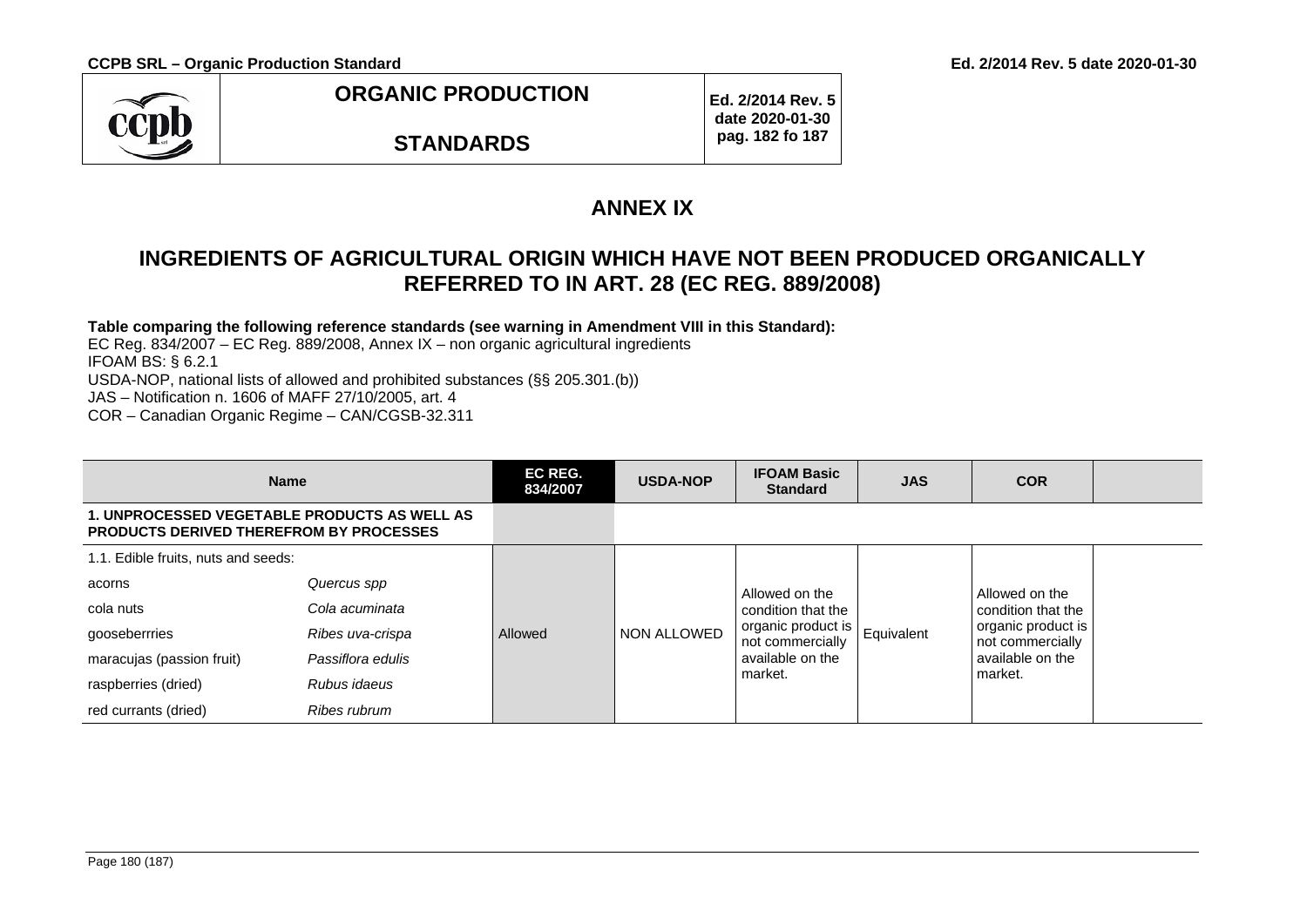### **CCPB SRL – Organic Production Standard CCPB SRL – Organic Production Standard CCPB SRL – Organic Production Standard**

| <b>ORGANIC PRODUCTION</b>                                                                                                        |                                                                                                                |                            |                                                                                                                                         | Ed. 2/2014 Rev. 5<br>date 2020-01-30<br>pag. 182 fo 187 |                                                                                                               |            |                                                                                                               |  |
|----------------------------------------------------------------------------------------------------------------------------------|----------------------------------------------------------------------------------------------------------------|----------------------------|-----------------------------------------------------------------------------------------------------------------------------------------|---------------------------------------------------------|---------------------------------------------------------------------------------------------------------------|------------|---------------------------------------------------------------------------------------------------------------|--|
|                                                                                                                                  | <b>STANDARDS</b>                                                                                               |                            |                                                                                                                                         |                                                         |                                                                                                               |            |                                                                                                               |  |
| <b>Name</b>                                                                                                                      |                                                                                                                | <b>EC REG.</b><br>834/2007 | <b>USDA-NOP</b>                                                                                                                         |                                                         | <b>IFOAM Basic</b><br><b>Standard</b>                                                                         | <b>JAS</b> | <b>COR</b>                                                                                                    |  |
| 1.2. Edible spices and herbs:<br>pepper (Peruvian)<br>horseadish seeds<br>lesser galanga<br>safflower flowers<br>watercress herb | Schinus molle L.<br>Armoracia rusticana<br>Alpinia officinarum<br>Cartamus tinctorius<br>Nasturtium officinale | Allowed                    | NON ALLOWED                                                                                                                             |                                                         | Allowed on the<br>condition that the<br>organic product is<br>not commercially<br>available on the<br>market. | Equivalent | Allowed on the<br>condition that the<br>organic product is<br>not commercially<br>available on the<br>market. |  |
| 1.3. Miscellaneous:<br>preparation                                                                                               | Algae, including seaweed, permitted in non-organic foodstuffs                                                  | Allowed                    | Wakame marine<br>algae allowed on<br>the condition that<br>the organic<br>product is not<br>commercially<br>available on the<br>market. |                                                         | Allowed on the<br>condition that the<br>organic product is<br>not commercially<br>available on the<br>market. | Equivalent | Allowed on the<br>condition that the<br>organic product is<br>not commercially<br>available on the<br>market. |  |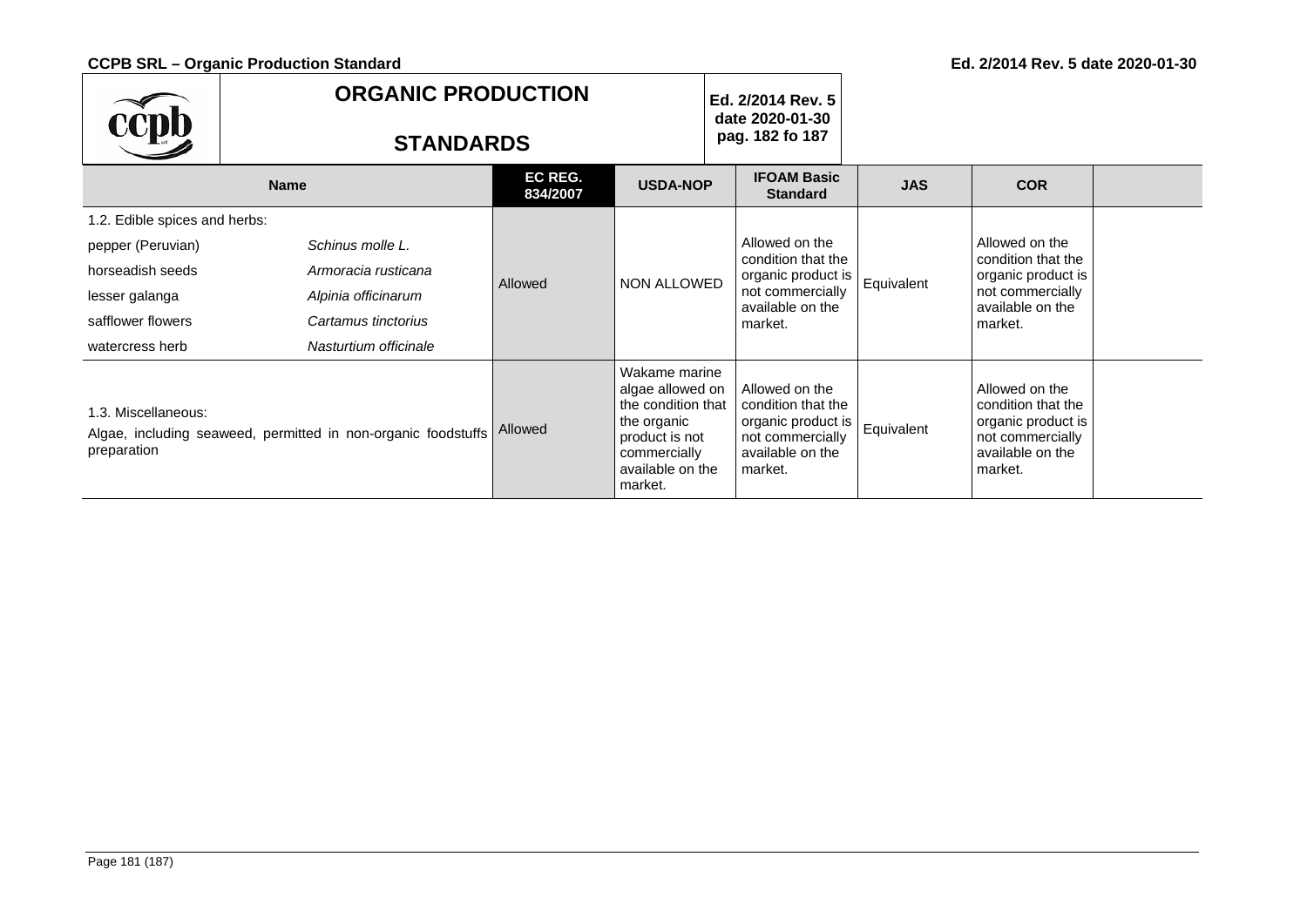## **CCPB SRL – Organic Production Standard CCPB SRL – Organic Production Standard CCPB SRL – Organic Production Standard**

|                                                             | <b>ORGANIC PRODUCTION</b><br><b>STANDARDS</b>                                                                                 |                                       |                                                                                                                                                                                                                         | Ed. 2/2014 Rev. 5<br>date 2020-01-30<br>pag. 182 fo 187 |                                                                                                               |                                                 |                                                                                                               |  |
|-------------------------------------------------------------|-------------------------------------------------------------------------------------------------------------------------------|---------------------------------------|-------------------------------------------------------------------------------------------------------------------------------------------------------------------------------------------------------------------------|---------------------------------------------------------|---------------------------------------------------------------------------------------------------------------|-------------------------------------------------|---------------------------------------------------------------------------------------------------------------|--|
|                                                             | <b>Name</b>                                                                                                                   | EC REG.<br>834/2007                   | <b>USDA-NOP</b>                                                                                                                                                                                                         |                                                         | <b>IFOAM Basic</b><br><b>Standard</b>                                                                         | <b>JAS</b>                                      | <b>COR</b>                                                                                                    |  |
| <b>2. VEGETABLE PRODUCTS</b>                                |                                                                                                                               |                                       |                                                                                                                                                                                                                         |                                                         |                                                                                                               |                                                 |                                                                                                               |  |
| modified, derived from plants other than:                   | 2.1. Fats and oils whether or not refined, but not chemically                                                                 |                                       |                                                                                                                                                                                                                         |                                                         |                                                                                                               |                                                 |                                                                                                               |  |
| cocoa                                                       | Theobroma cacao                                                                                                               |                                       |                                                                                                                                                                                                                         |                                                         |                                                                                                               |                                                 |                                                                                                               |  |
| coconut                                                     | Cocos nucifera                                                                                                                |                                       |                                                                                                                                                                                                                         |                                                         |                                                                                                               |                                                 |                                                                                                               |  |
| olive                                                       | Olea europaea                                                                                                                 |                                       |                                                                                                                                                                                                                         | Allowed on the                                          |                                                                                                               | Allowed on the                                  |                                                                                                               |  |
| sunflower                                                   | Helianthus annuus                                                                                                             | Allowed fats and<br>oils derived from | condition that the<br>organic product is<br><b>NON ALLOWED</b><br>not commercially<br>available on the<br>market.                                                                                                       |                                                         | condition that the<br>organic product is                                                                      |                                                 |                                                                                                               |  |
| alm                                                         | Elaeis guineensis                                                                                                             | plants other that                     |                                                                                                                                                                                                                         |                                                         | Equivalent                                                                                                    | not commercially<br>available on the<br>market. |                                                                                                               |  |
| rape                                                        | Brassica napus, rapa                                                                                                          | those listed                          |                                                                                                                                                                                                                         |                                                         |                                                                                                               |                                                 |                                                                                                               |  |
| safflower                                                   | Carthamus tinctorius                                                                                                          |                                       |                                                                                                                                                                                                                         |                                                         |                                                                                                               |                                                 |                                                                                                               |  |
| sesame                                                      | Sesamum indicum                                                                                                               |                                       |                                                                                                                                                                                                                         |                                                         |                                                                                                               |                                                 |                                                                                                               |  |
| soya                                                        | Glycine max                                                                                                                   |                                       |                                                                                                                                                                                                                         |                                                         |                                                                                                               |                                                 |                                                                                                               |  |
| tubers:<br>fructose<br>rice paper<br>unleavened bread paper | 2.2. The following sugars; starch; other products from cereals or<br>starch from rice and waxy maize, not chemically modified | Allowed                               | Native corn<br>starch and non-<br>chemically<br>modified rice<br>starch are<br>allowed until<br>June 21, 2009<br>(on the condition<br>that the organic<br>product is not<br>commercially<br>available on the<br>market. |                                                         | Allowed on the<br>condition that the<br>organic product is<br>not commercially<br>available on the<br>market. | Equivalent                                      | Allowed on the<br>condition that the<br>organic product is<br>not commercially<br>available on the<br>market. |  |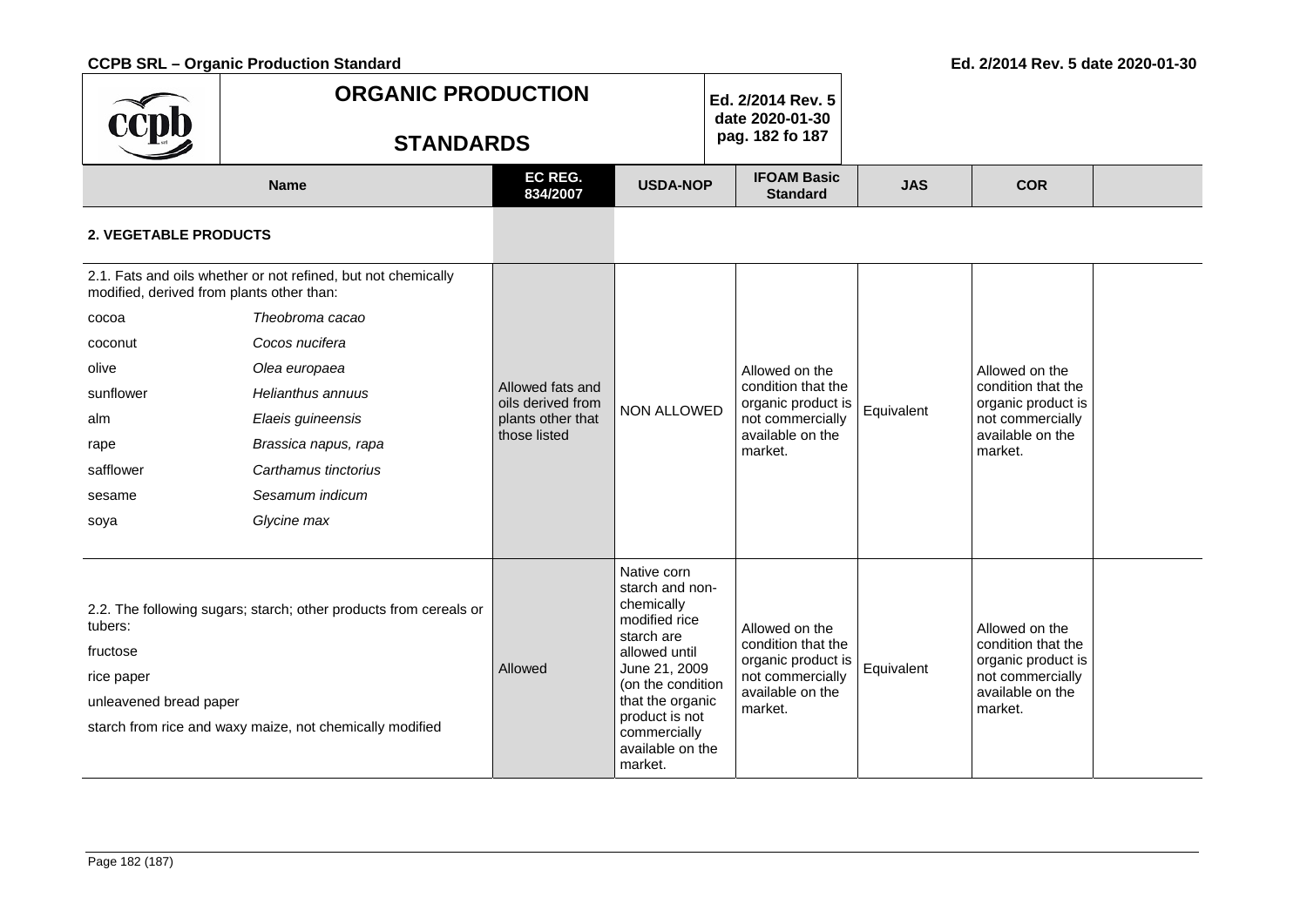## **CCPB SRL – Organic Production Standard CCPB SRL – Organic Production Standard CCPB SRL – Organic Production Standard**

|                                                                                                                                                                                                         | <b>ORGANIC PRODUCTION</b>                                                                                   |                     |                                                                                                                                                                      |                                                                                                               | Ed. 2/2014 Rev. 5<br>date 2020-01-30                                                                          |                                                                                                               |                                                                                                               |  |
|---------------------------------------------------------------------------------------------------------------------------------------------------------------------------------------------------------|-------------------------------------------------------------------------------------------------------------|---------------------|----------------------------------------------------------------------------------------------------------------------------------------------------------------------|---------------------------------------------------------------------------------------------------------------|---------------------------------------------------------------------------------------------------------------|---------------------------------------------------------------------------------------------------------------|---------------------------------------------------------------------------------------------------------------|--|
|                                                                                                                                                                                                         | <b>STANDARDS</b>                                                                                            |                     |                                                                                                                                                                      |                                                                                                               | pag. 182 fo 187                                                                                               |                                                                                                               |                                                                                                               |  |
|                                                                                                                                                                                                         | <b>Name</b>                                                                                                 | EC REG.<br>834/2007 | <b>USDA-NOP</b>                                                                                                                                                      |                                                                                                               | <b>IFOAM Basic</b><br><b>Standard</b>                                                                         | <b>JAS</b>                                                                                                    | <b>COR</b>                                                                                                    |  |
| 2.3. Miscellaneous:<br>pea protein (Pisum spp.)<br>rum, only obtained from cane sugar juice<br>Allowed<br>kirsch prepared on the basis of fruits and flavouring as referred<br>to in article $27(1)(c)$ |                                                                                                             | NON ALLOWED         |                                                                                                                                                                      | Allowed on the<br>condition that the<br>organic product is<br>not commercially<br>available on the<br>market. | Equivalent                                                                                                    | Allowed on the<br>condition that the<br>organic product is<br>not commercially<br>available on the<br>market. |                                                                                                               |  |
| <b>3. ANIMAL PRODUCTS</b>                                                                                                                                                                               |                                                                                                             |                     |                                                                                                                                                                      |                                                                                                               |                                                                                                               |                                                                                                               |                                                                                                               |  |
| gelatin<br>whey powder "herasuola"<br>casings                                                                                                                                                           | aquatic organisms, not originating from aquaculture, and<br>permitted in non-organic foodstuffs preparation | Allowed             | Processed<br>intestine casings<br>and gelatine are<br>allowed, on the<br>condition that the<br>organic product is<br>not commercially<br>available on the<br>market. |                                                                                                               | Allowed on the<br>condition that the<br>organic product is<br>not commercially<br>available on the<br>market. | Equivalent                                                                                                    | Allowed on the<br>condition that the<br>organic product is<br>not commercially<br>available on the<br>market. |  |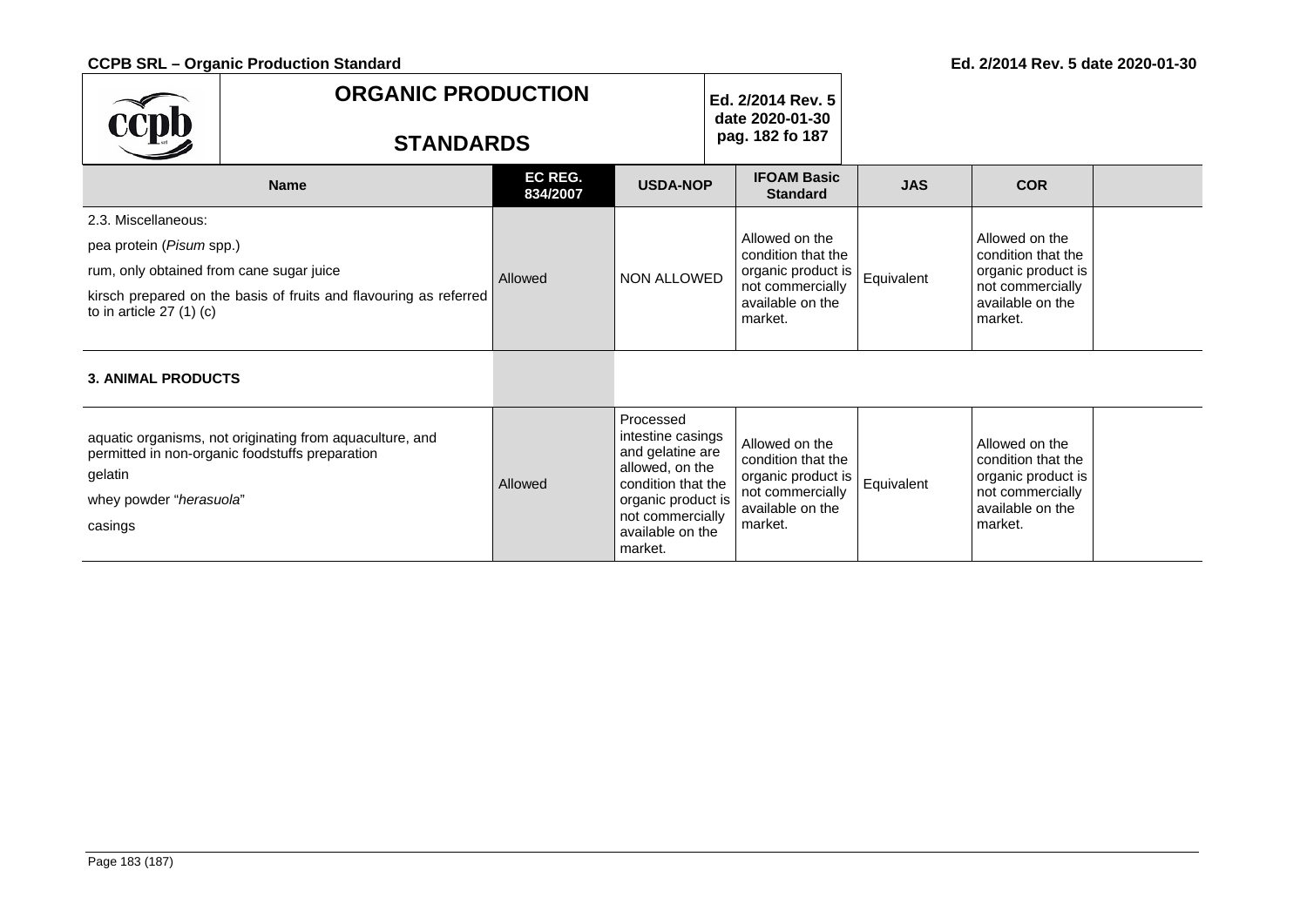

# **ANNEX XIII**

# **MODEL OF A VENDOR DECLARATION REFERRED TO IN ARTICLE 69 (EC REG. 889/2008)**

| Vendor declaration according to Article 9(3) of Council Regulation (EC) No 834/2007      |               |  |  |  |  |
|------------------------------------------------------------------------------------------|---------------|--|--|--|--|
| Name, address of vendor:                                                                 |               |  |  |  |  |
|                                                                                          |               |  |  |  |  |
|                                                                                          |               |  |  |  |  |
|                                                                                          |               |  |  |  |  |
|                                                                                          |               |  |  |  |  |
| Identification (e.g. lot or stock number):                                               | Product name: |  |  |  |  |
|                                                                                          |               |  |  |  |  |
|                                                                                          |               |  |  |  |  |
| Components:                                                                              |               |  |  |  |  |
| (Specify all components existing in the product/used the last in the production process) |               |  |  |  |  |
|                                                                                          |               |  |  |  |  |
|                                                                                          |               |  |  |  |  |
|                                                                                          |               |  |  |  |  |
|                                                                                          |               |  |  |  |  |
|                                                                                          |               |  |  |  |  |
|                                                                                          |               |  |  |  |  |

I declare that this product was manufactured neither 'from' nor 'by' GMOs as those terms are used in Articles 2 and 9 of Council Regulation (EC) No 834/2007. I do not have any information which could suggest that this statement is inaccurate.

Thus, I declare that the above named product complies with Article 9 of Regulation (EC) No 834/2007 regarding the prohibition on the use of GMOs.

I undertake to inform our customer and its control body/authority immediately if this declaration is withdrawn or modified, or if any information comes to light which would undermine its accuracy.

I authorise the control body or control authority, as defined in Article 2 of Council Regulation (EC) No 834/2007, which supervises our customer to examine the accuracy of this declaration and if necessary to take samples for analytic proof. I also accept that this task may be carried out by an independent institution which has been appointed in writing by the control body.

The undersigned takes responsibility for the accuracy of this declaration.

| Country, place, date, signature of vendor: | Company stamp of vendor (if appropriate): |  |  |
|--------------------------------------------|-------------------------------------------|--|--|
|                                            |                                           |  |  |
|                                            |                                           |  |  |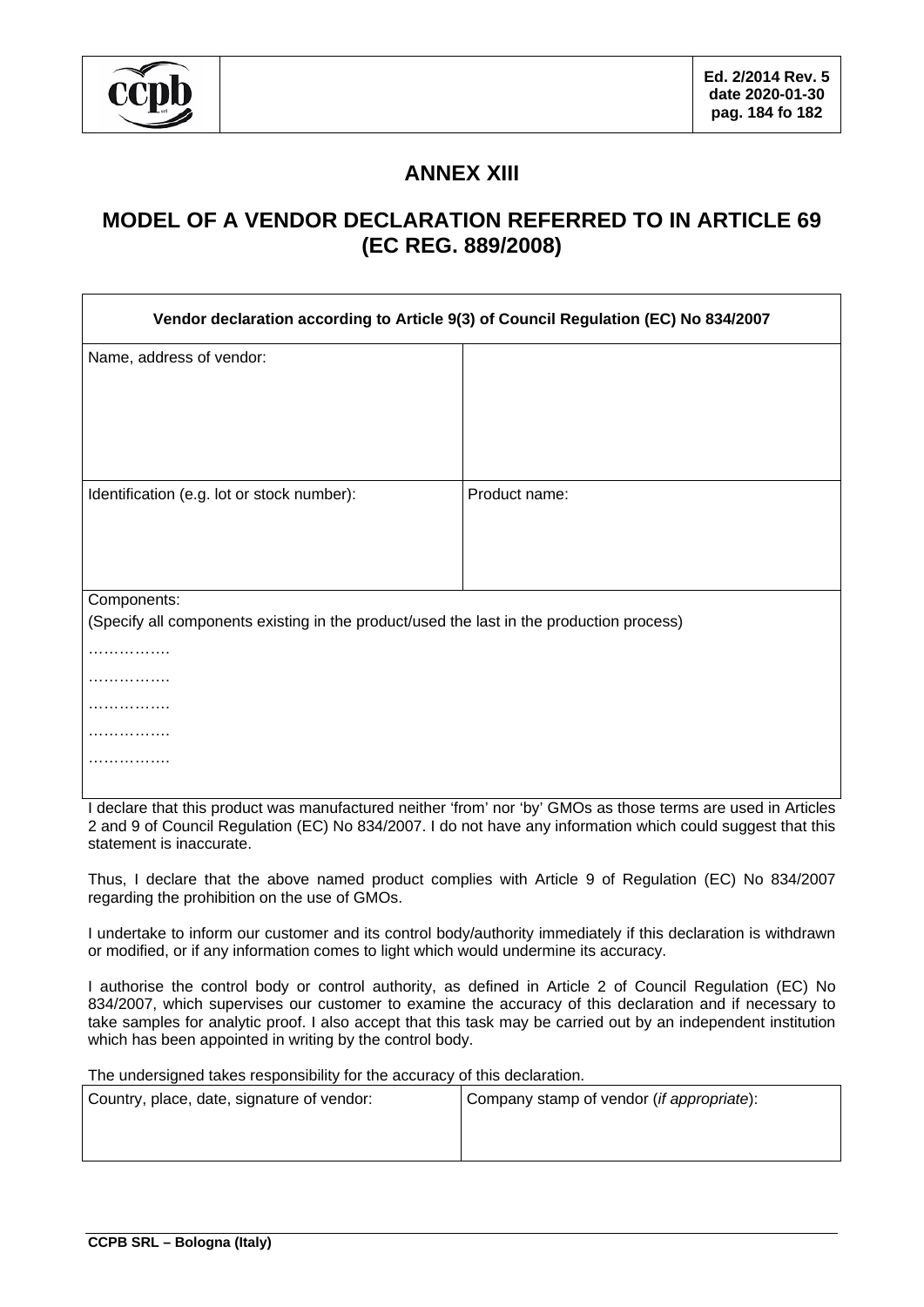

**STANDARDS**

**Ed. 2/2014 Rev. 5 date 2020-01-30 pag. 185 fo 187** 

# **ANNEX XIII BIS**

# **SPECIES WHICH CAN BE RAISED IN COMPLIANCE WITH SECTION 9.B OF THIS STANDARD**

### **Section 1**

Organic production of salmonids in fresh water:

Brown trout *(Salmo trutta)* — Rainbow trout *(Oncorhynchus mykiss)* — American brook trout *(Salvelinus fontinalis)* — Salmon *(Salmo salar)* — Charr *(Salvelinus alpinus)* — Grayling *(Thymallus thymallus)* — American lake trout (or grey trout) *(Salvelinus namaycush)* — Huchen *(Hucho hucho)*

| Production system        | Ongrowing farm systems must be fed from open systems. The flow rate must<br>ensure a minimum of 60 % oxygen saturation for stock and must ensure their<br>comfort and the elimination of farming effluent. |
|--------------------------|------------------------------------------------------------------------------------------------------------------------------------------------------------------------------------------------------------|
| Maximum stocking density | Salmonid species not listed below 15 kg/m <sup>3</sup>                                                                                                                                                     |
|                          | Salmon 20 kg/m <sup>3</sup>                                                                                                                                                                                |
|                          | Brown trout and Rainbow trout 25 kg/m <sup>3</sup>                                                                                                                                                         |
|                          | Arctic charr 25 $kg/m3$                                                                                                                                                                                    |

## **Section 2**

Organic production of salmonids in sea water:

Salmon *(Salmo salar)*, Brown trout *(Salmo trutta)* — Rainbow trout *(Oncorhynchus mykiss)*

| Maximum<br>density<br>stocking | net pens<br>к. |
|--------------------------------|----------------|

#### **Section 3**

Organic production of cod (Gadus morhua) and other Gadidae, sea bass (Dicentrarchus labrax), sea bream (Sparus aurata), meagre (Argyrosomus regius), turbot (Psetta maxima [= Scopthalmus maximux]), red porgy (Pagrus pagrus [= Sparus pagrus]), red drum (Sciaenops ocellatus) and other Sparidae, and spinefeet (Siganus spp.)

| Production system        | In open water containment systems (net pens/cages) with minimum sea current<br>speed to provide optimum fish welfare or in open systems on land. |
|--------------------------|--------------------------------------------------------------------------------------------------------------------------------------------------|
| Maximum stocking density | For fish other than turbot: 15 $kg/m3$                                                                                                           |
|                          | For turbot: $25 \text{ kg/m}^2$                                                                                                                  |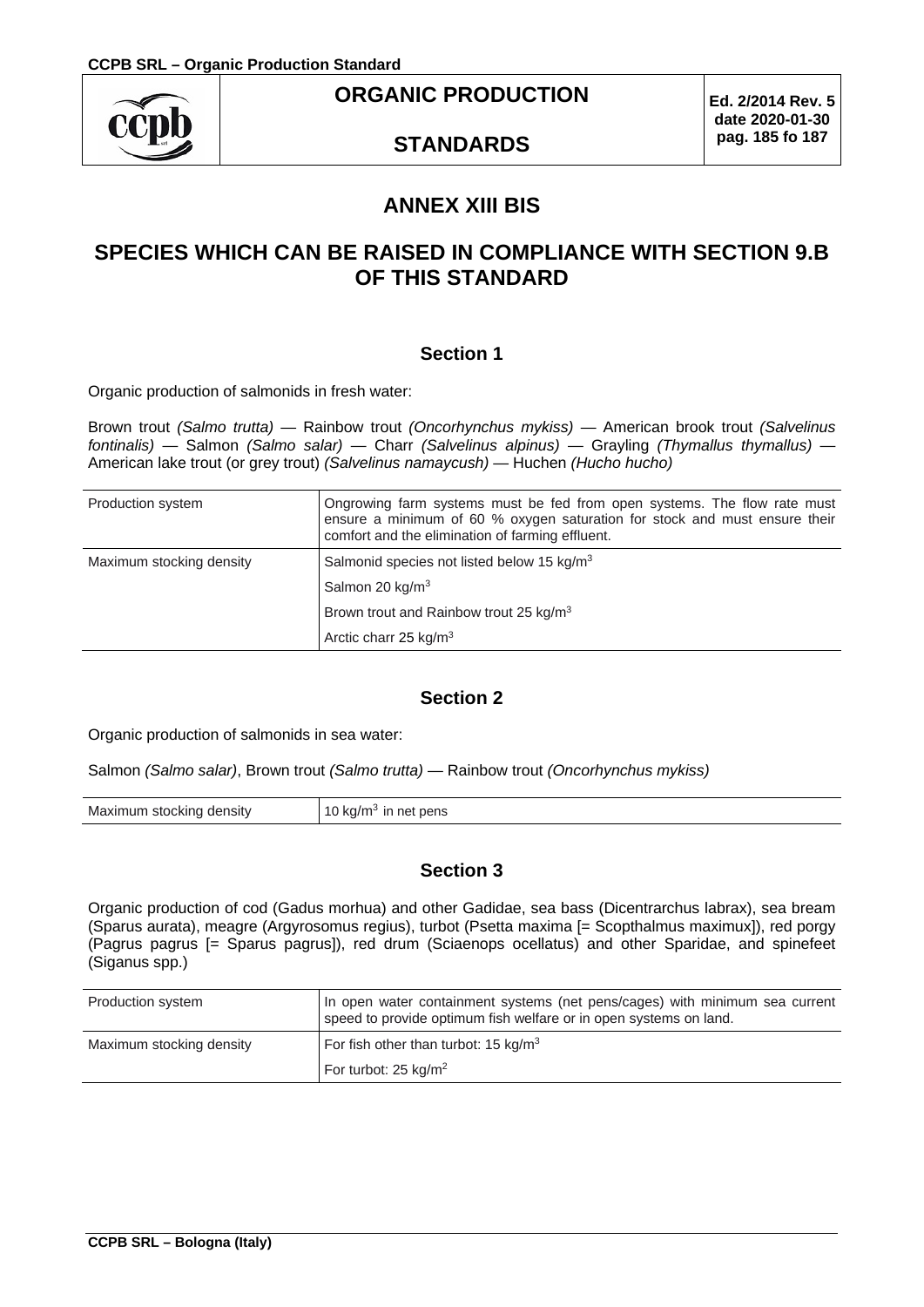

# **STANDARDS**

**Ed. 2/2014 Rev. 5 date 2020-01-30 pag. 186 fo 187** 

## **Section 4**

Organic production of sea bass, sea bream, meagre, mullets *(Liza, Mugil)* and eel (*Anguilla spp.*) in earth ponds of tidal areas and costal lagoons

| Containment system       | Traditional salt pans transformed into aquaculture production units and similar<br>earth ponds in tidal areas |
|--------------------------|---------------------------------------------------------------------------------------------------------------|
| Production system        | There shall be adequate renewal of water to ensure the welfare of the species                                 |
|                          | At least 50 % of the dikes must have plant cover                                                              |
|                          | Wetland based depuration ponds required                                                                       |
| Maximum stocking density | 4 kg/ $m3$                                                                                                    |

## **Section 5**

Organic production of Sturgeon in fresh water:

Species concerned: *Acipenser* family

| Production system        | Water flow in each rearing unit shall be sufficient to ensure animal welfare |  |
|--------------------------|------------------------------------------------------------------------------|--|
|                          | Effluent water to be of equivalent quality to incoming water                 |  |
| Maximum stocking density | $30 \text{ kg/m}^3$                                                          |  |

#### **Section 6**

Organic production of fish in inland waters:

Species concerned: Carp family *(Cyprinidae)* and other associated species in the context of polyculture, including perch, pike, catfish, coregonids, sturgeon.

| Production system | In fishponds which shall periodically be fully drained and in lakes. Lakes must be<br>devoted exclusively to organic production, including the growing of crops on dry<br>areas.                                    |
|-------------------|---------------------------------------------------------------------------------------------------------------------------------------------------------------------------------------------------------------------|
|                   | The fishery capture area must be equipped with a clean water inlet and of a size to<br>provide optimal comfort for the fish. The fish must be stored in clean water after<br>harvest.                               |
|                   | Organic and mineral fertilisation of the ponds and lakes shall be carried out in<br>compliance with Annex I to Regulation (EC) No 889/2008 with a maximum<br>application of 20 kg Nitrogen/ha.                      |
|                   | Treatments involving synthetic chemicals for the control of hydrophytes and plant<br>coverage present in production waters are prohibited.                                                                          |
|                   | Areas of natural vegetation shall be maintained around inland water units as a<br>buffer zone for external land areas not involved in the farming operation in<br>accordance with the rules of organic aquaculture. |
|                   | For grow-out "polyculture" shall be used on condition that the criteria laid down in<br>the present specifications for the other species of lakes fish are duly adhered to.                                         |
| Farming yield     | The total production of species is limited to 1 500 kg of fish per hectare per year.                                                                                                                                |